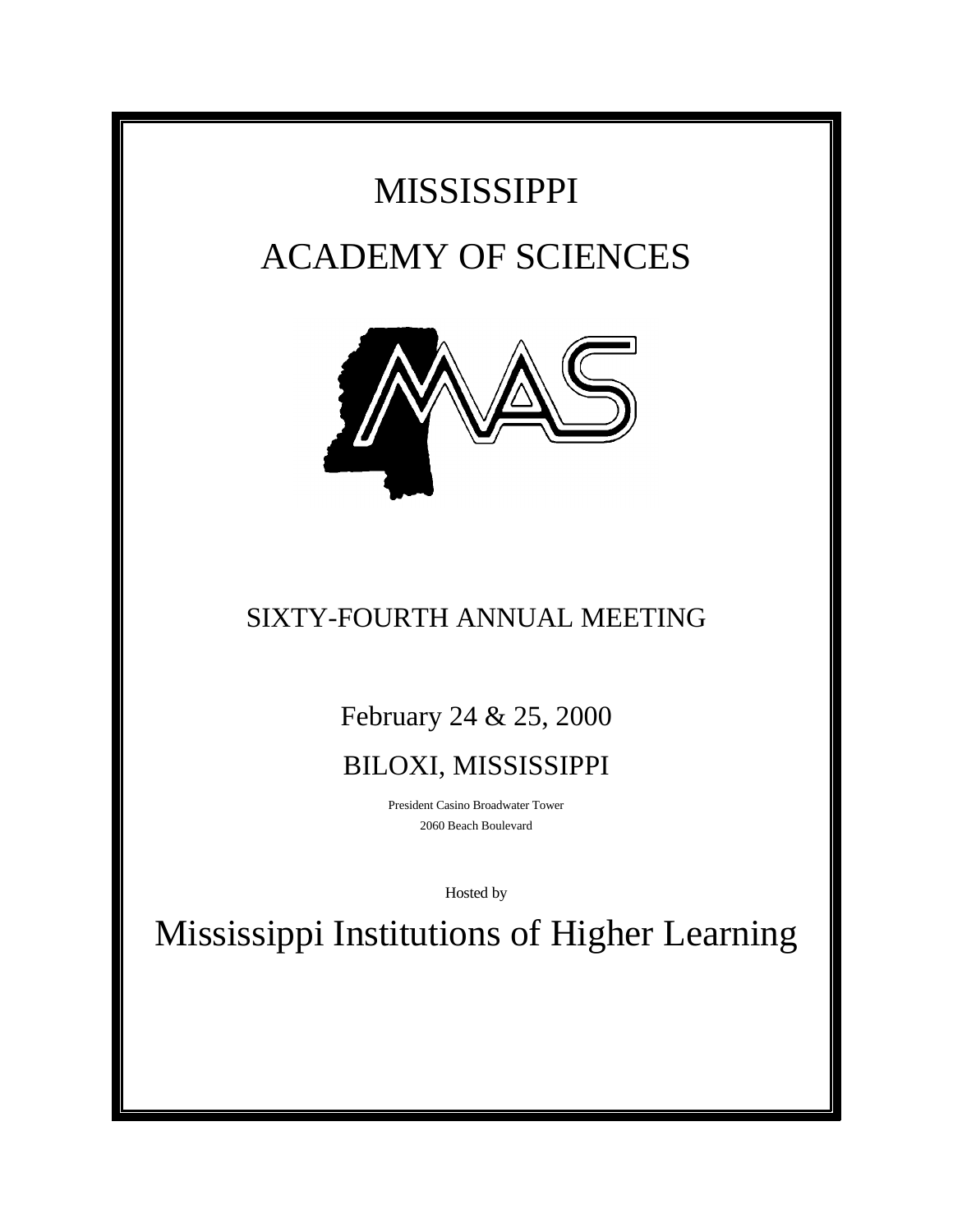# **Journal of the Mississippi Academy of Sciences**

January 2000 Number 1



Journal of the Mississippi Academy of Sciences

**Editor** Kenneth J. Curry University of Southern Mississippi

**Associate Editors** Maureen Corcoran Waterways Experiment Station

Robin Rockhold Univ. of Mississippi Medical Center

Brian Tsang Univ. of Mississippi Medical Center

**Abstracts Editor** John Boyle Mississippi State University

*The Journal of the Mississippi Academy of Sciences* (ISSN 0076- 9436) is published in January (annual meeting abstracts), April, July, and October, by the Mississippi Academy of Sciences. Members of the Academy receive the journal as part of their regular (nonstudent) membership. Information regarding subscriptions, availability of back issues, and address changes is available from The Mississippi Academy of Sciences, 405 Briarwood Drive, Suite 107E, Jackson, MS 39206; 601-977-0627; msacad@bellsouth. net.

*Editorial policy* is located on the inside front cover. *Information for contributors* is located on the inside back cover. Manuscripts and inquiries about publication and information about advertising should be sent to the editor: Kenneth J. Curry, University of Southern Mississippi, Post Office Box 5018, Hattiesburg, MS 39406- 5018; 601-266-4930 (voice & fax); kenneth.curry@usm.edu.

## *Contents*

| 3   | ACADEMY OFFICERS & DIVISION CHAIRS 1999-2000             |
|-----|----------------------------------------------------------|
| 4   | <b>SCHEDULE</b>                                          |
| 6   | <b>MEETING OVERVIEW</b>                                  |
| 7   | PRESIDENT CASINO BROADWATER TOWER LOCATION AND           |
|     | <b>FLOOR PLAN</b>                                        |
| 8   | <b>DODGEN LECTURE</b>                                    |
| 9   | <b>EDUCATION MEMBERS &amp; LIFE MEMBERS</b>              |
| 10  | PROGRAM & ABSTRACTS                                      |
| 10  | Agriculture and Plant Science                            |
| 17  | Cellular, Molecular and Developmental Biology            |
| 25  | Chemistry and Chemical Engineering                       |
| 39  | Geology and Geography                                    |
| 47  | <b>Health Sciences</b>                                   |
| 65  | History and Philosophy of Science                        |
| 68  | Marine and Atmospheric Sciences                          |
| 77  | Mathematics, Computer Science and Statistics             |
| 81  | Physics and Engineering                                  |
| 88  | Psychology and Behavioral Neuroscience                   |
| 91  | <b>Science Education</b>                                 |
| 97  | Social Sciences                                          |
| 98  | Zoology and Entomology                                   |
| 101 | <b>SPECIAL PRESENTATIONS</b>                             |
| 101 | NASA's Commercial Remote Sensing Program (symposium)     |
| 102 | 2000 Annual Dodgen Lecture                               |
| 102 | "Meet the Statistician" Workshop                         |
| 102 | Communicating Science through the News Media (symposium) |
| 103 | <b>AUTHOR INDEX</b>                                      |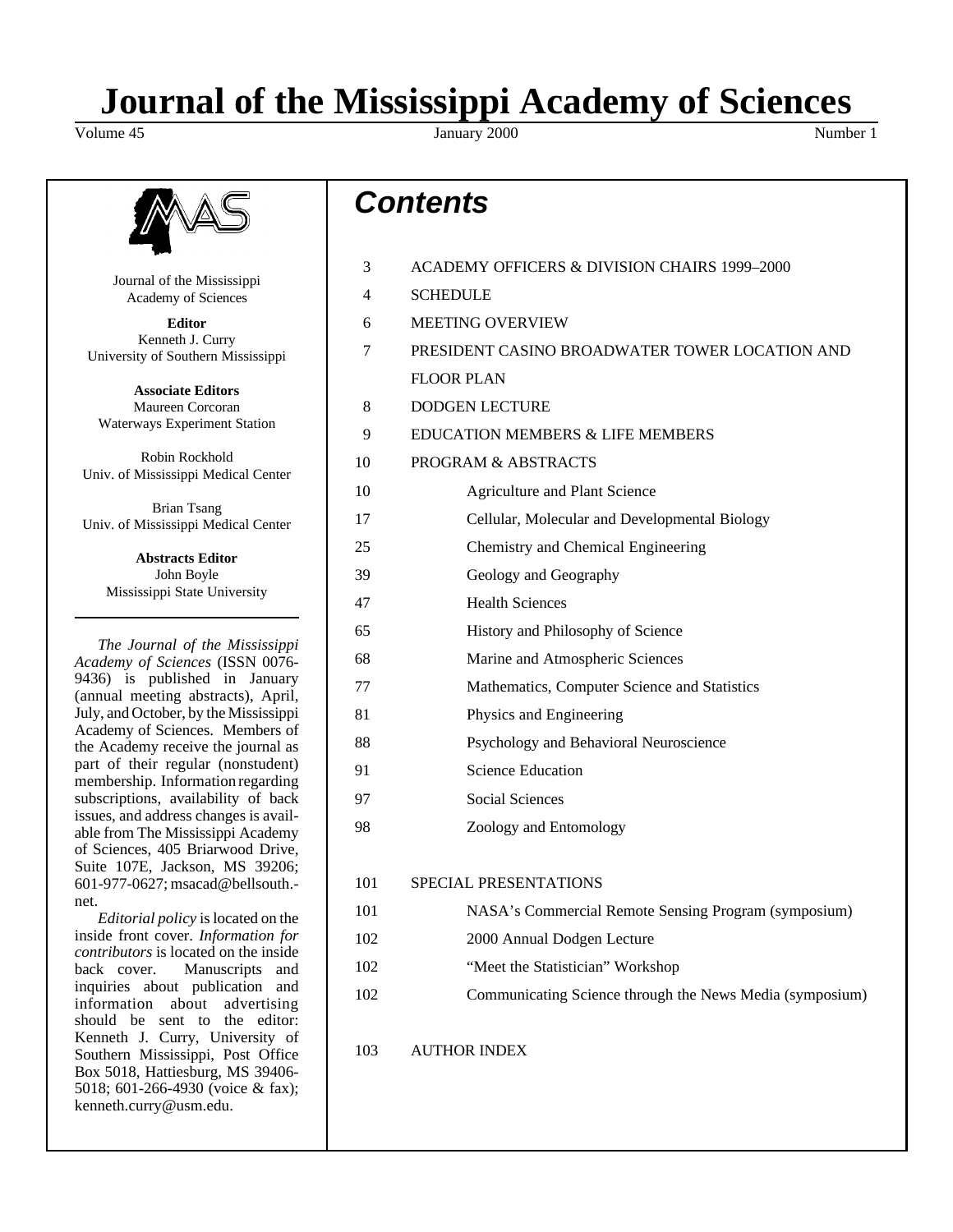| <b>OFFICERS OF THE</b>                 |                         |
|----------------------------------------|-------------------------|
| <b>MISSISSIPPI ACADEMY OF SCIENCES</b> |                         |
|                                        |                         |
|                                        |                         |
|                                        |                         |
|                                        |                         |
|                                        |                         |
|                                        |                         |
|                                        | Charles Swann           |
|                                        | Johnnie-Marie Whitfield |
|                                        |                         |
|                                        |                         |
|                                        |                         |
|                                        | Marcia Petrini          |
|                                        |                         |

## **Division Chairpersons 1999–2000**

AGRICULTURE AND PLANT SCIENCE James O. Garner, Jr., Mississippi State University

CELLULAR, MOLECULAR AND DEVELOP. BIOL. David Carson, Mississippi University for Women

CHEMISTRY AND CHEMICAL ENGINEERING Ken S. Lee, Jackson State University

GEOLOGY AND GEOGRAPHY James Harris, Millsaps College

HEALTH SCIENCES Zelma Cason, University of Mississippi Medical Center

HISTORY AND PHILOSOPHY OF SCIENCE Robert Hamilton, Mississippi College

MARINE AND ATMOSPHERIC SCIENCES Charlotte Brunner, University of Southern Mississippi MATHEMATICS, COMPUTER SCIENCE AND **STATISTICS** Walter T. Brehm, US Air Force/Keesler Medical Center

PHYSICS AND ENGINEERING T.M. Parchure, Waterways Experiment Station

PSYCHOLOGY AND BEHAVIORAL NEUROSCIENCE Pamela G. Banks, Jackson State University

SCIENCE EDUCATION John Ammons, Mississippi Delta Community College

SOCIAL SCIENCE Ann Marie Kinnell, University of Southern Mississippi

ZOOLOGY AND ENTOMOLOGY Timothy Lockley, USDA-APHIS-PPQ-IFA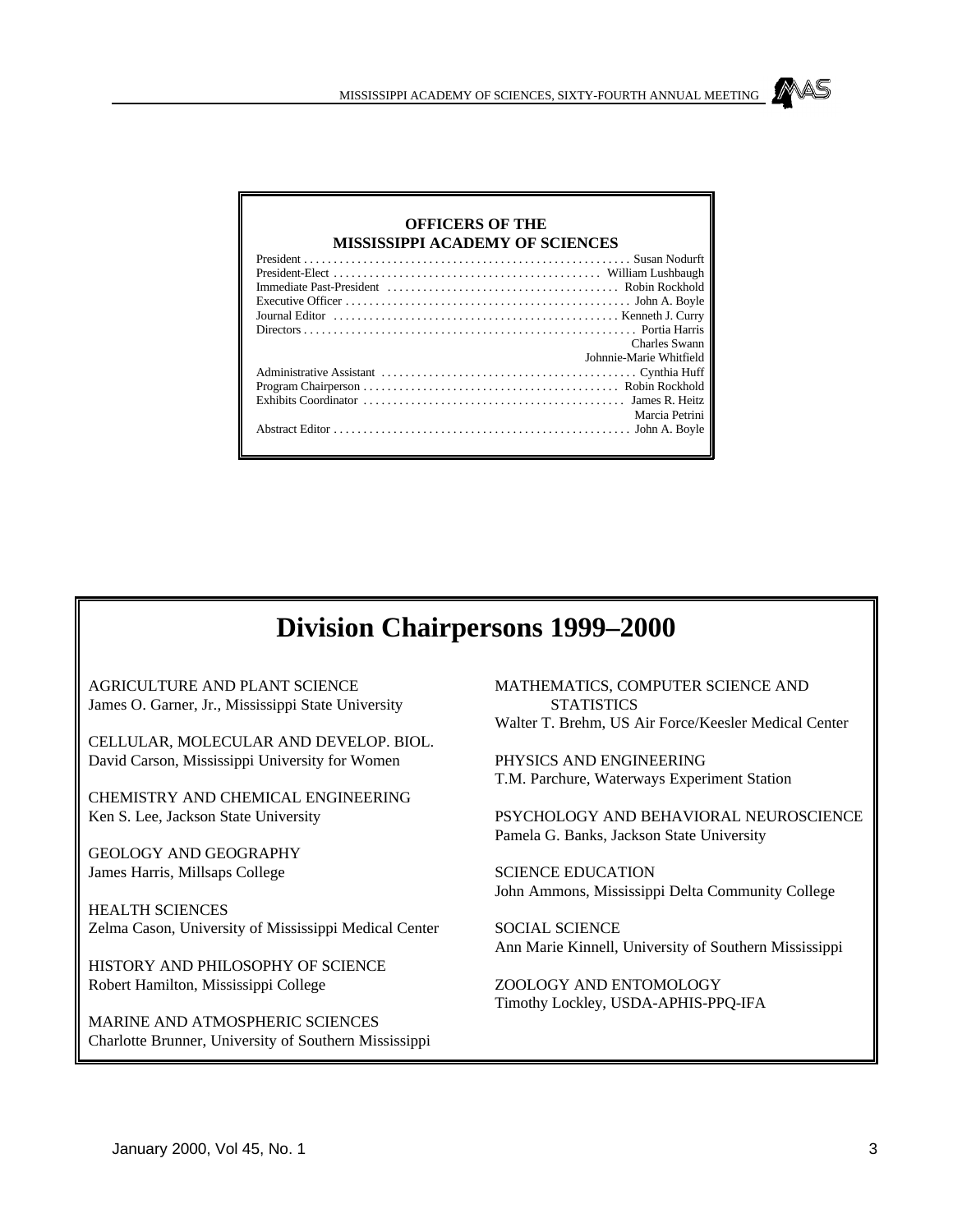

#### **SCHEDULE**

#### **WEDNESDAY, FEBRUARY 23, 2000**

**TIME** 3:30 PM to 7:00 PM 4:00 PM to 6:00 PM **EVENT** Registration Board of Directors Meeting **LOCATION** Hotel Lobby Mary Mahoney's Old French House

#### **THURSDAY, FEBRUARY 24, 2000**

| <b>TIME</b>          | <b>EVENT</b>                          |
|----------------------|---------------------------------------|
| 8:00 AM to 5:00 PM   | Registration                          |
| 8:00 AM to 4:30 PM   | <b>Divisional Programs</b>            |
| 9:00 AM to 7:00 PM   | Exhibits                              |
| 9:00 AM to 11:00 AM  | NASA's Commercial Remote Sensing Pro- |
| $5:00 \text{ PM}$    | gram (symposium)                      |
|                      | 2000 Dodgen Lecture & Presentation of |
|                      | Awards; lecture will be given by      |
|                      | Dr. David Orr                         |
| 6:00 PM to $7:00$ PM | <b>Hospitality Hour</b>               |
| $6:30$ PM            | <b>MAMP</b> Executive Meeting         |
| 7:00 PM              | <b>IMAGE Student Meeting</b>          |

#### **LOCATION**

Island Bar See Pages 10–101 Crystal and Topaz Halls

Caprice Room

Gulf Hall Crystal and Topaz Halls Gulf Hall Gulf Hall

#### **FRIDAY, FEBRUARY 25, 2000**

| <b>TIME</b>             | <b>EVENT</b>                           | <b>LOCATION</b>         |
|-------------------------|----------------------------------------|-------------------------|
| $7:15 \text{ AM}$       | Past-Presidents' Breakfast             | Largo's Restaurant      |
| 8:15 AM to 8:45 AM      | <b>MAS Business Meeting</b>            | Emerald Room            |
| $8:00$ AM to $2:00$ PM  | Registration                           | Island Bar              |
| $8:00$ AM to $5:00$ PM  | <b>Divisional Programs</b>             | See Pages $10-101$      |
| $9:00$ AM to 1:00 PM    | Exhibits                               | Crystal and Topaz Halls |
| $9:00$ AM to $11:00$ AM | Communicating Science through the News |                         |
|                         | Media (symposium)                      | Caprice Room            |
| 9:00 AM to 11:00 AM     | Meet the Statistician (complimentary   |                         |
|                         | consulting)                            | Pre-Assembly Area       |
| $12:00 \text{ PM}$      | Mississippi Association of Biologists  |                         |
|                         | Luncheon                               | Atlantic Room           |

The Mississippi Academy of Sciences would like to offer a special thanks to **Mississippi Chemical**, **Howard Computers**, and the **Waterways Experiment Station** for supporting the efforts of the Academy to promote scientific research in our state.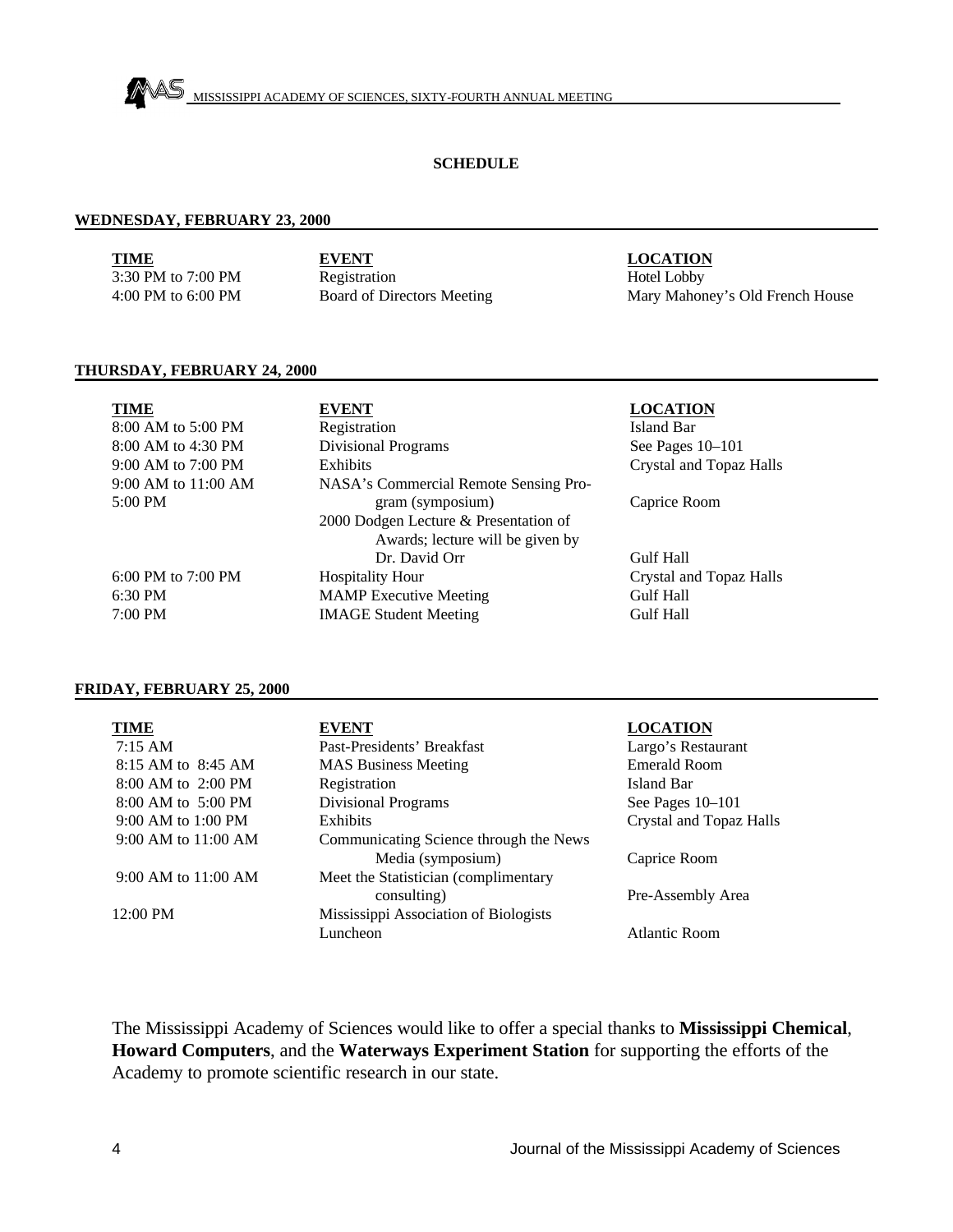

[Ohaus advertisement in here]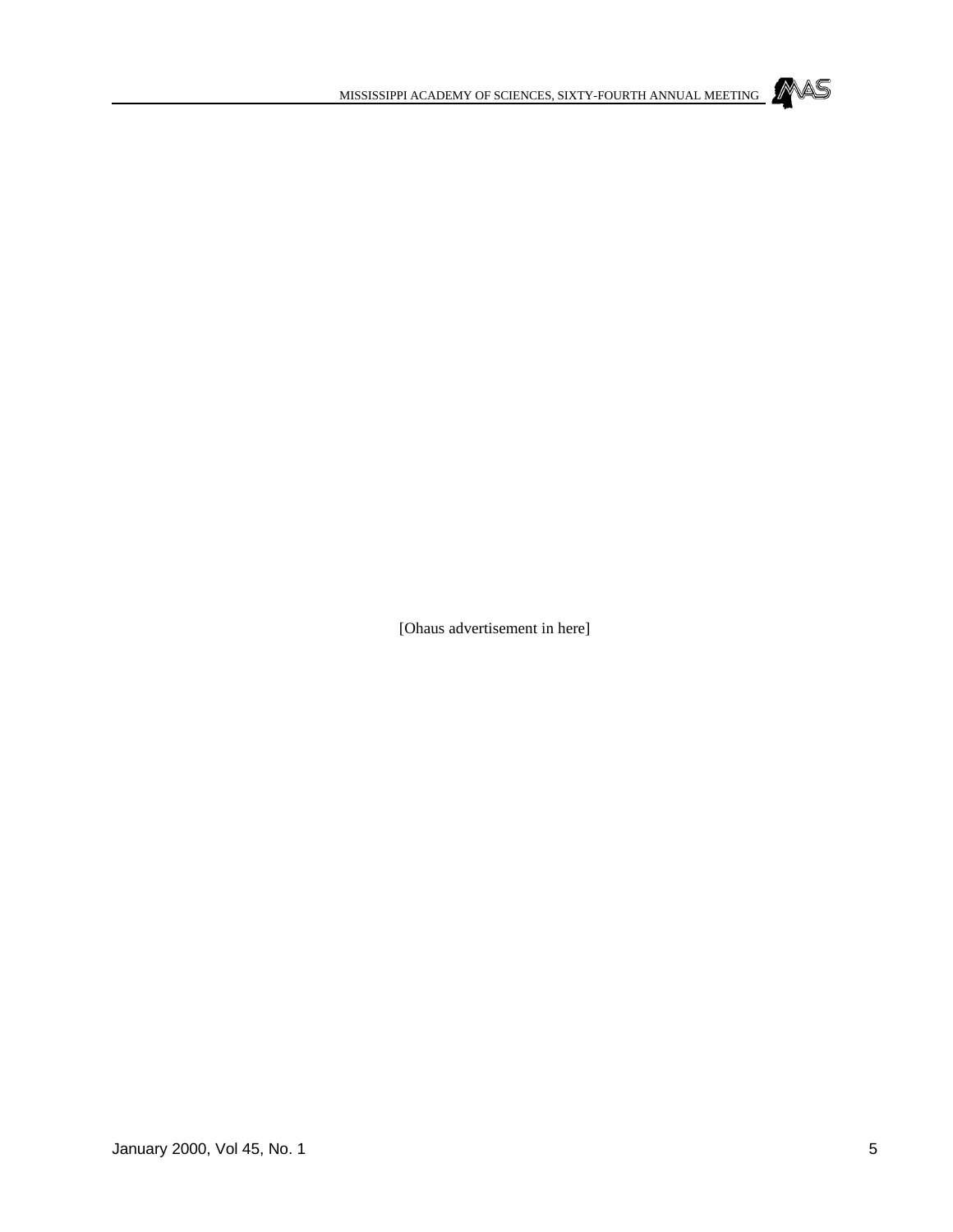| <b>AFTERNOON</b><br><b>FRIDAY</b>                                     | <b>FRIDAY</b><br>YORNING                                                                                | <b>EVENING</b><br>FARSDAY                              | THURSDAY<br>AFTERNOON                                                                                                     | <b>THURSDAY</b><br>MORNING                                             |                   |
|-----------------------------------------------------------------------|---------------------------------------------------------------------------------------------------------|--------------------------------------------------------|---------------------------------------------------------------------------------------------------------------------------|------------------------------------------------------------------------|-------------------|
| Registration                                                          | Pre-Assembly<br>Statistician"<br>Registration<br>Workshop<br>-Meet the<br><b>Special</b><br>Area        |                                                        | Registration                                                                                                              | Registration                                                           | <b>Island Bar</b> |
| Chemistry and<br>Engineering<br><b>Chemical</b>                       | <b>Business Meeting</b><br>Chemistry and<br><b>MAS General</b><br><b>Engineering</b><br><b>Chemical</b> |                                                        | Chemistry and<br><b>Engineering</b><br><b>Chemical</b>                                                                    | Chemistry and<br>Engineering<br><b>Chemical</b>                        | Emerald           |
| Exhibits                                                              | Exhibits                                                                                                | <b>Hospitality Hour</b><br>(follows Dodgen<br>Lecture) | Exhibits                                                                                                                  | Exhibits                                                               | Topaz/Crystal     |
| Philosophy of<br><b>History and</b><br><b>Science</b>                 | Philosophy of<br><b>History and</b><br><b>Science</b>                                                   |                                                        | Agriculture<br>and Plant<br>Science                                                                                       | Agriculture<br>and Plant<br>Science                                    | Deer Isle         |
|                                                                       | Science through<br>the News Media<br>Communicating<br>misodurkS<br>Special                              |                                                        | Remote Sensing<br><b>Commercial</b><br>misoqury <sup>2</sup><br><b>Eynposium</b><br>NASA's<br><b>Special</b>              | Pyschology and<br>Behavioral<br>Social Sciences<br><b>Neuroscience</b> | Caprice           |
|                                                                       | Physics and<br>Engineering                                                                              |                                                        | Engineering<br>Physics and                                                                                                | Engineering<br>Physics and                                             | <b>Chandeleur</b> |
|                                                                       | Developmental<br>Molecular and<br>Cellular,<br><b>Biology</b>                                           |                                                        | Developmental<br>Molecular and<br>Cellular,<br><b>Biology</b>                                                             | <b>Developmental</b><br>Molecular and<br>Cellular,<br><b>Biology</b>   | Petit Bois        |
|                                                                       | $\ensuremath{\mathbf{Z}\text{oology}}$ and $\ensuremath{\mathbf{E}\text{m}}$                            |                                                        | <b>Computer Science</b><br><b>Business Meeting</b><br>Amer. Stat. Assoc.<br>Mathematics,<br>and Statistics<br>Miss. Chap. | Mathematics,<br>Computer Science<br>  and Statistics                   | Caribbean         |
|                                                                       | Geology and $\mathop{\mathsf{Geograph}}\nolimits$                                                       |                                                        | Geology and<br>Geography                                                                                                  | Geology and<br>Geography                                               | Pacific           |
| Association of<br><b>Mississippi</b><br>Luncheon<br><b>Biologists</b> | <b>Science</b><br>Education                                                                             |                                                        | <b>Science</b><br>Education                                                                                               | <b>Science</b><br>Education                                            | <b>Atlantic</b>   |
|                                                                       | Atmospheric<br>Science<br>Marine and                                                                    |                                                        | Atmospheric<br>Science<br>Marine and                                                                                      | Marine and<br>Atmospheric<br>Science                                   | Ship Isle         |
|                                                                       | <b>Health Sciences</b>                                                                                  | <b>Awards Presentations</b><br>Dodgen Lecture and      | <b>Health Sciences</b>                                                                                                    | <b>Health Sciences</b>                                                 | Gulf Hall         |

## MAS MISSISSIPPI ACADEMY OF SCIENCES, SIXTY-FOURTH ANNUAL MEETING

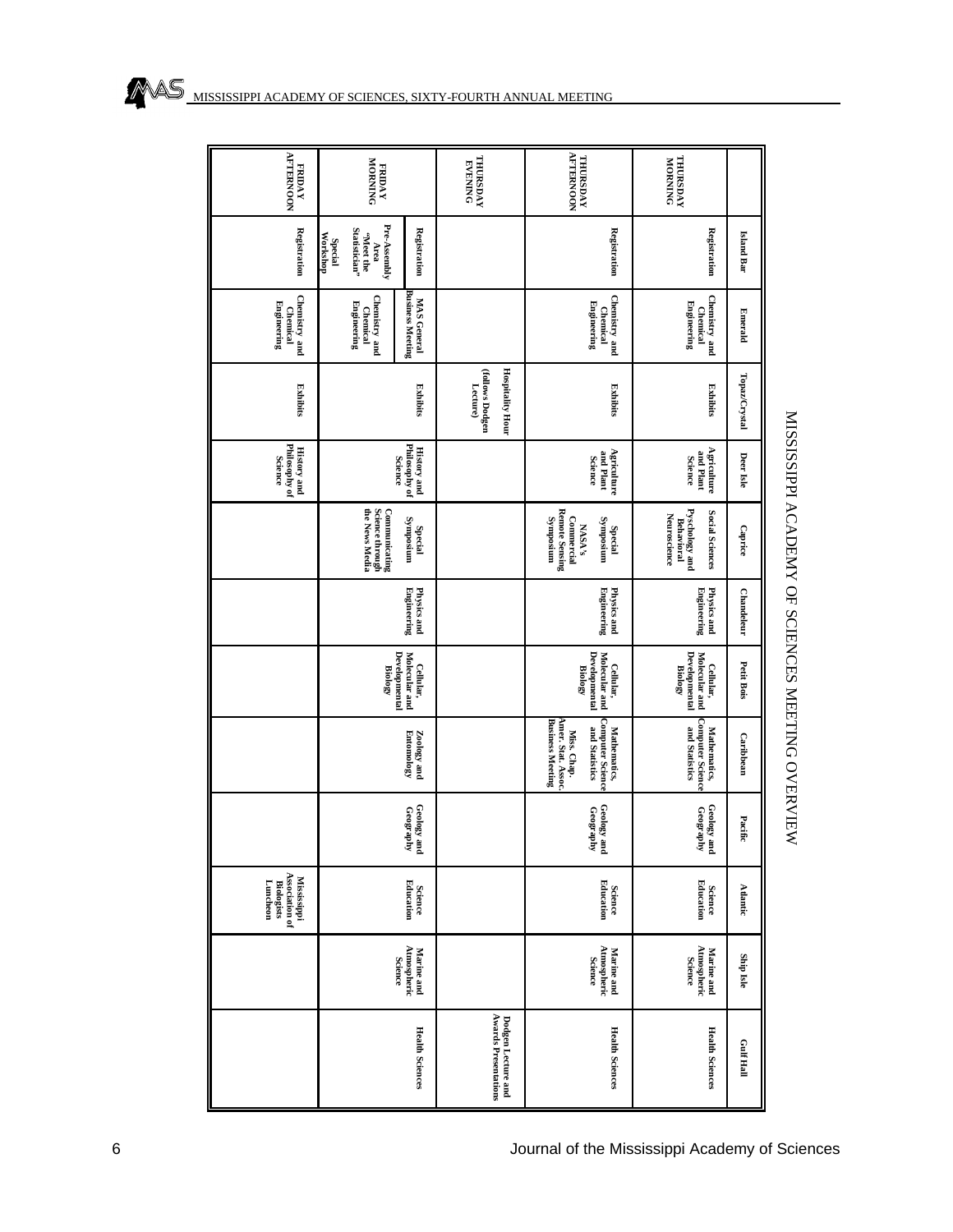## MAS



### **President Casino Broadwater Tower**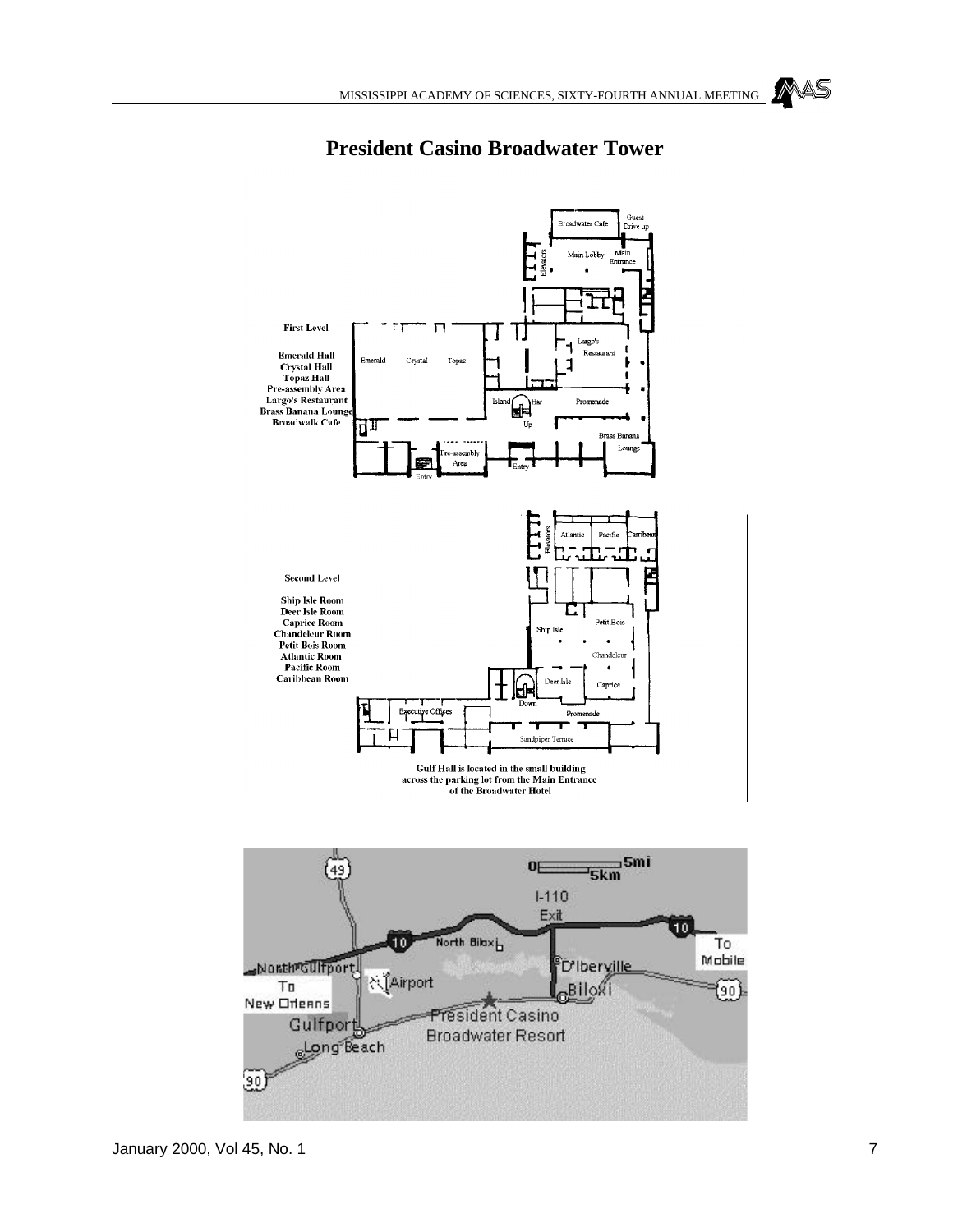

## **Environmental Issues**

**Dodgen Lecture—2000**

**David Orr** Professor of Environmental Studies

David W. Orr was born in Des Moines, Iowa and was raised in New Wilmington, Pennsylvania. He holds a B.A. from Westminster College (1965), a M.A. from Michigan State University (1966), and a Ph.D. in International Relations from the University of Pennsylvania (1973). He and his wife have two sons. David Orr is currently Professor and Chair of the Environmental Studies Program at Oberlin College.

He is perhaps best known as an environmental educator and for his pioneering work on environmental literacy and campus ecology. His present work is focused on ecological design. During the past three years he spearheaded the effort to design and build a \$7 million Environmental Studies Center at Oberlin College.

He was awarded a National Conservation Achievement Award by the National Wildlife Federation in 1993, a Lyndhurst Prize in 1992 awarded by the Lyndhurst Foundation "to recognize the educational, cultural, and charitable activities of particular individuals of exceptional talent, character, and moral vision," the Benton Box Award from Clemson University for his work in Environmental Education (1995), and an Honorary Doctorate in

Humane Letters from Arkansas College in May, 1990. He has been a distinguished scholar in residence at Ball State University (1995) and Westminster College in Salt Lake City (1996).

David Orr is the author of Earth in Mind (1994) and Ecological Literacy (1992) and over 100 published articles. He is also the co-editor of The Campus and Environmental Responsibility with David Eagan (Jossey-Bass, 1992), and The Global Predicament co-edited with Marvin Soroos (University of North Carolina Press, 1979). He is presently working on a book on that project and another on the larger topic of ecological design.

Dr. Orr is the Education Editor for Conservation Biology, a member of the editorial advisory board of Orion Nature Quarterly. He is a Trustee of the Compton Foundation (CA) and the JED Fund and the Educational Foundation of America. He is a member of: the Education Visiting Committee of the New England Aquarium in Boston, the Board of the Center for Ecoliteracy Berkeley, the Center for Respect of Life and Environment in Washington, D.C., Urban Ecology (Berkeley), and the School for Field Studies.

The Dodgen lecture is named in honor of Charles L. Dodgen, University of Mississippi Medical Center. Dodgen joined the Academy in 1959. He became executive officer in 1972, a post he held until his death in 1980.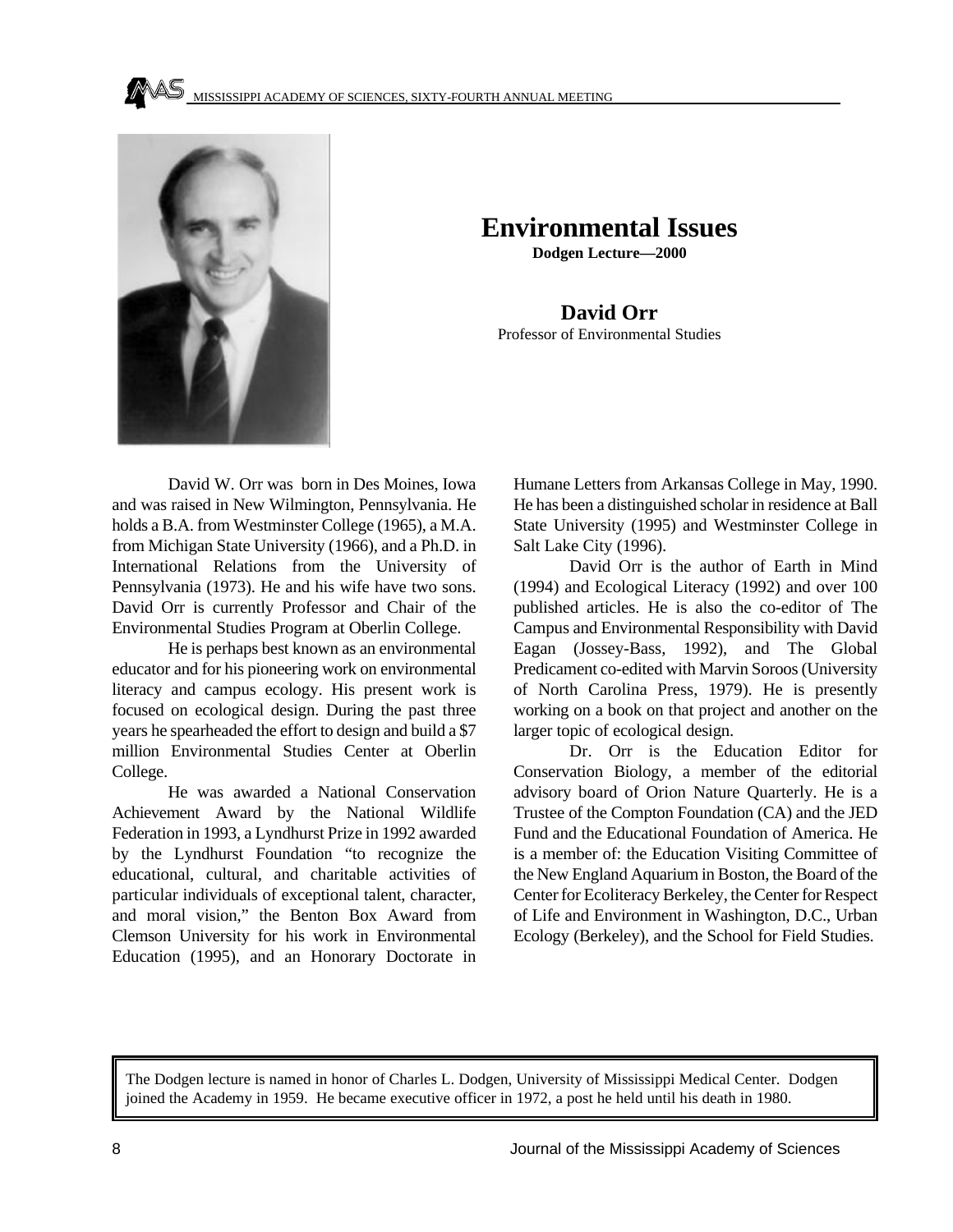### **Education Members**

Organizations that assist the Mississippi Academy of Sciences in its efforts to promote science in Mississippi

Alcorn State University Belhaven College Delta State University Mississippi-Alabama Sea Grant Consortium Mississippi Delta Community College Mississippi Gulf Coast Community College Mississippi State University

MSU Agricultural & Forestry Expt. Station Mississippi University for Women Pearl River Community College University of Mississippi University of Mississippi Medical Center University of Southern Mississippi

#### **LIFE MEMBERS**

Junius G. Adams, III, Gaithersburg, MD Charles C. Alexander, University, MS Alex D. W. Acholonu, Alcorn State, MS Vernon L. Asper, Stennis Space Center, MS Robert Bateman, Hattiesburg, MS John D. Bower, Jackson, MS Carolyn R. Boyle, Starkville, MS John A. Boyle, Starkville, MS Joseph M. Brown, Starkville, MS Charles T. Bryson, Stoneville, MS C. Eugene Cain, Jackson, MS C. T. Carley, Starkville, MS Steven T. Case, Jackson, MS William G. Cibula, Picayune, MS Prentiss S. Cox, Clinton, MS Crayton M. Crawford, Mississippi State, MS Roy A. Crochet, Stennis Space Center, MS W. Lawrence Croft, Mississippi State, MS Suman K. Das, Jackson, MS Ralph Didlake, Jackson, MS Alice L. Douglas, Jackson, MS B. H. Douglas, Monticello, MS Ben H. Douglas, Jackson, MS Nell Douglas, Monticello, MS Stella D. Elakovich, Purvis, MS Charles K. Eleuterius, Ocean Springs, MS Gordon Gunter, Ocean Springs, MS Burnette Hamil, Mississippi State, MS Andrew W. Harrell, Vicksburg, MS Portia J. Harris, Stennis Space Center, MS Thomas J. Herrin, Jackson, MS Jerome A. Jackson, Mississippi State, MS Paul K. Lago, University, MS Mary C. Landin, Utica, MS Ken Lee, Jackson, MS Julia S. Lytle, Ocean Springs, MS

Thomas F. Lytle, Ocean Springs, MS Lyman A. Magee, University, MS Harihara M. Mehendale, Jackson, MS L. Hollis Melton, Ocean Springs, MS Jean-Pierre Montani, Jackson, MS Lyle E. Nelson, Starkville, MS Ervin G. Otvos, Ocean Springs, MS Robin M. Overstreet, Ocean Springs, MS Dudley F. Peeler, Jackson, MS A. Louise Perkins, Bay St. Louis, MS John A. Pojman, Hattiesburg, MS Aaron D. Puckett, Jackson, MS Zahir Qureshi, Holly Springs, MS Dero S. Ramsey, Starkville, MS Edward E. Rigdon, Jackson, MS Robin W. Rockhold, Jackson, MS James B. Rucker, Carriere, MS W. St. Amand, University, MS Edgar J. Saltsman, Santa Ana, CA Balwant Sekhon, Jackson, MS Sandra L. Sharp, Ocean Springs, MS George V. Smith, Jackson, MS Richard Sullivan, Jackson, MS Elizabeth Taylor, Verona, MS Robert D. Taylor, Houston, TX Shelby F. Thames, Hattiesburg, MS Salil C. Tiwari, Fayette, MS Suresh C. Tiwari, Fayette, MS Warren E. Traub, Merrimack, NH Suresh Tyagi, Jackson, MS Rosa Lea Walker, Jackson, MS W. Lamar Weems, Jackson, MS Denis A. Wiesenburg, Stennis Space Center, MS C. A. Wilson, Mississippi State, MS Jeffrey D. Zubkowski, Brandon, MS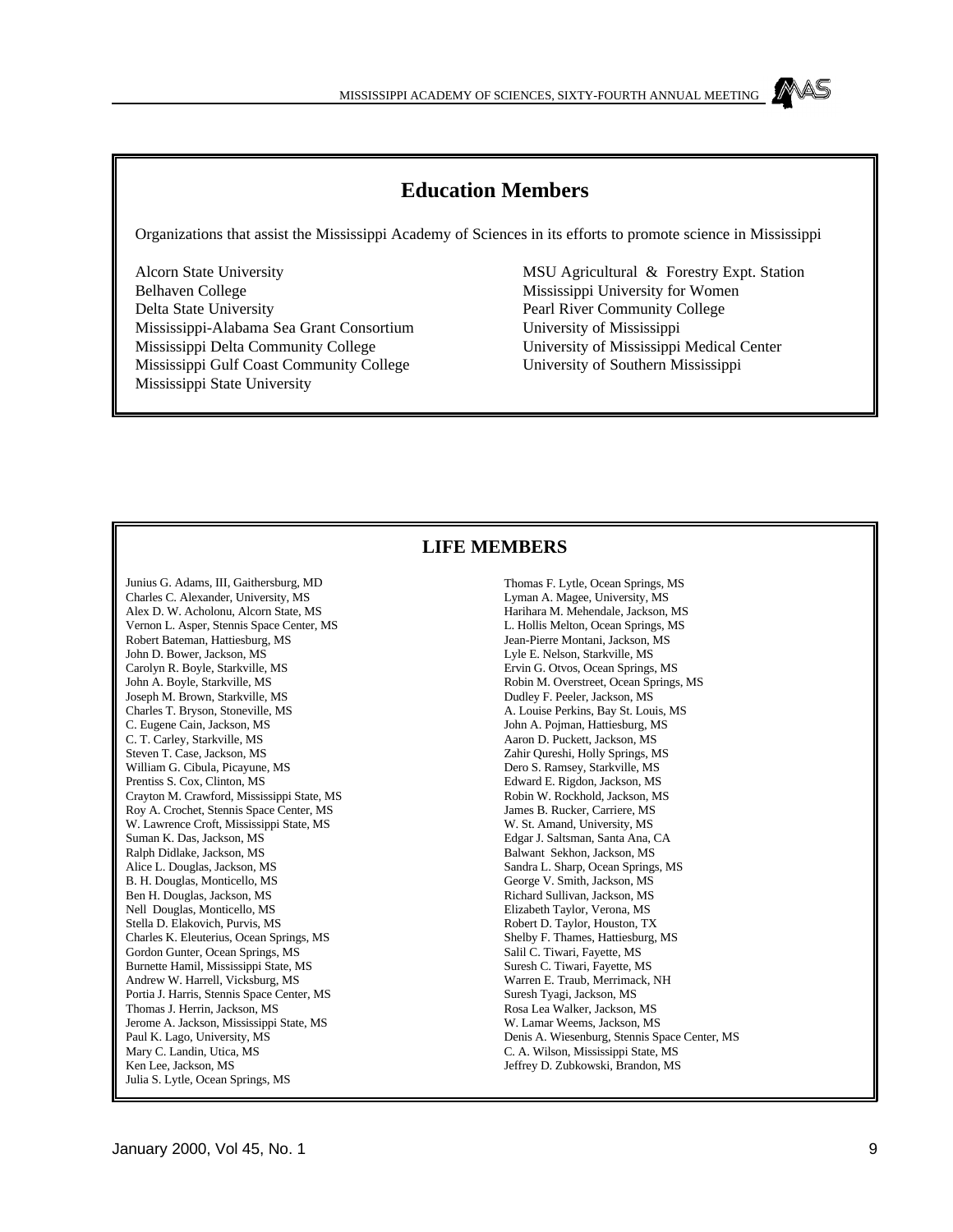#### **AGRICULTURE AND PLANT SCIENCE**

Chair: James O. Garner, Mississippi State University Vicechair: Franklin O. Chukwuma, Alcorn State University

#### THURSDAY MORNING

#### Deer Isle

9:05 Introduction James O. Garner, Jr., Mississippi State University, Mississippi State, MS 39762

#### 9:15 RESPONSE OF LEAF AND CANOPY SPEC-TRAL REFLECTANCE TO DROUGHT AND FUNGAL STRESS IN SOYBEAN

Judge Brown\*, Raj Bahadur, and Abdullah Faruque, Mississippi Valley State University, Itta Bena, MS 38941

Plants of two soybean varieties, traditional DP3588 and high tech. 92B71-Roundup ready, were grown in greenhouse and in the field at Stoneville, MS and East Lansing, MI for primarily drought stress studies. The objective of this study funded by National Aeronautics Space Administration (NASA) at Stennis Space Center was to record the spectral reflectance differences of leaf and canopy stress caused by drought and white mold disease. Plant physiological measurements of leaf water content, leaf water potential and other growth and development data were correlated with the percentage of spectral reflectance of leaf and canopy. Neural network and other statistical techniques were used to analyze plant and soil water relations and the reflectance data acquired with the spectroradiometer. Students were trained in conducting experiments, collecting and analyzing the data. Results of three levels of fungal infection and two levels of drought stress in leaf and canopy are presented. Incorporating this technology in satellites, economic crops could be monitored world wide for signs of damaging drought stress, which could lead to more reliable predictions of crop yields and remove weather-driven volatility from grain commodity markets. Further research for refining the techniques of predicting by remote sensing crop-damaging effects of drought and possibly irrigating can be economically beneficial.

#### 9:30 LEAD ACCUMULATION OVER TIME IN TWO WEED SPECIES, *SESBANIA EXALTATA* (RAF.) AND *IPOMOEA LACUNOSA* L. IN

#### HYDROPONIC CULTURE

Susmita Ghosh\*, Amelya Hardaway, Jennifer N. Ntoni, Aladin Siddig, and Charles Rhyne, Jackson State University, Jackson, MS 39217

The time of exposure to can he an important factor affecting the accumulation in different plant parts. A modified hydroponic growing system was used to suspend two weed species, *Sesbania exaltata* (Raf.) and *Ipomoea lacunosa* L. in aqueous solutions of either Hoagland's nutrient solution or 500 mg/L of  $Pb(NO<sub>3</sub>)<sub>2</sub>$  in the laboratory. Plants were harvested and separated into shoots and roots at the end of 7, 14, 21, 29, and 35 days of growing. Heights and dry weights were recorded after each harvesting. In case of *Sesbania exaltata* (Raf.), Pb accumulation in shoots was 1398 (.1%) and 1399 (.1%) mg/kg with root accumulations of 18401 (1.8%) and 7231 (.7%) mg/kg at the end of 7 and 14 days respectively. In case of *Ipomoea lacunosa* L., shoot Pb accumulations after 7 and 14 days were 1635 (.2%) and 1778 (.2%) mg/kg respectively. Accumulation by roots of the plants was deduced at the end of 14 days (5445 mg/kg) compared to the accumulation (9067 kg) at the end of 7 days. Translocation of Pb to the shoots showed an in with time in both species. Further data will be provided at the time of presentation.

#### 9:45 A COMPARATIVE ANALYSIS OF WEEDING COST UNDER DIFFERENT MULCHING PRACTICES IN TOMATO CULTIVATION

Kat M. Lee\*, Liang C. Huam, and Akpan Idung, Alcorn State University, Alcorn State, MS 39096

Black plastic and sweet potato intercrop plots were compared to unmulch plots in a study to determine weeding cost in tomato cultivation. Weed numbers and weeding time spent under each medium were recorded. Weed control was most effective under plastic mulching, followed distantly behind by intercrop and unmulch. Weed numbers and hand weeding time were related to ground surface cover and physical crowding, and shading from competing growth of mulching medium and main crop. Weeding cost by manual labor was almost the same under intercrop and unmulch, and lowest under plastic medium. Analysis of enterprise budgets indicate labor cost constituted about onehalf to three-fourth of total variable cost whereas hand weeding labor cost constituted about one-thirtieth of that under plastic to almost one-half under intercrop mulching and unmulch. Analysis of partial budgets indicated a positive net change from switching intercrop mulching and unmulch to plastic mulching medium while a negative net change was evident if hand labor weeding cost was excluded in the budgets. Under a small farm situation, the difference in net income change is primarily due to reductions in weeding cost since labor can be provided by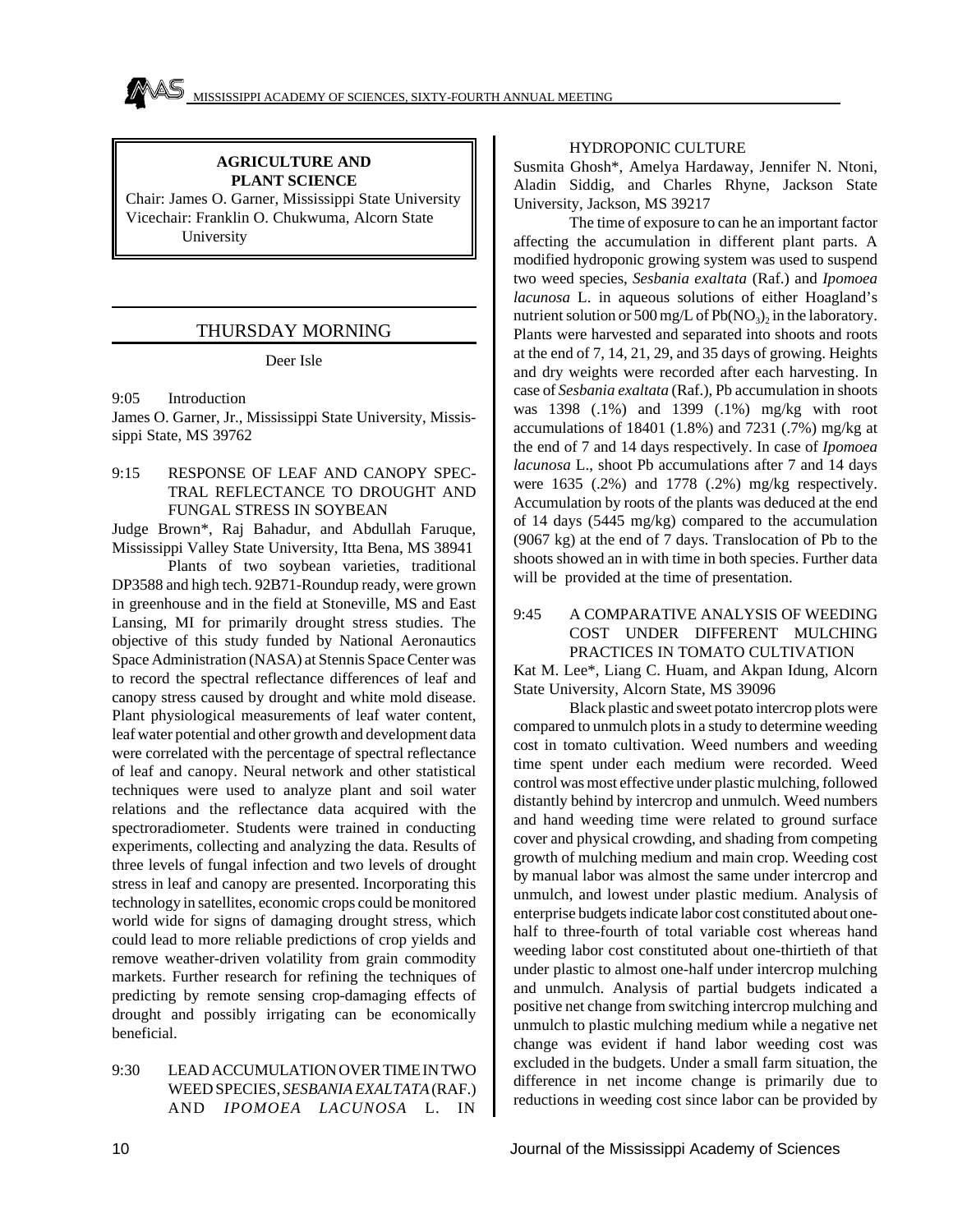the operator.

#### 10:00 ROOTING OF PECAN CUTTINGS BY GIRDLING AND BANDING

Frank B. Matta, Mississippi State University, Mississippi State, MS 39762

Nine-year old bearing grafted pecan trees were used in this study. Varieties propagated were 'Choctaw,' 'Kiowa,' 'Cheyenne,' 'Shoshoni,' and 'Pawnee.' Main limbs producing one-year old wood were girdled. Current seasons shoots originating from one-year old wood on girdled limbs were banded at the base with one-half inch wide electrical tape. Cuttings were harvested five weeks after banding, immersed in Captan® , placed in propagation flats filled with rooting media, and placed in a greenhouse under intermittent mist for rooting. Rooting was cultivar dependent with 'Pawnee' having a greater percentage rooting regardless of treatment. Girdling and banding increased rooting of 'Cheyenne.' 'Choctaw' responded the least to girdling and banding and banding alone.

#### 10:15 PHYTOEXTRACTION OF CADMIUM FROM SOLUTION BY *CYMBOPOGON FLEXUOSUS* L., A PRELIMINARY STUDY

Susmita Ghosh\*, Amelya Hardaway, Jennifer N. Ntoni, and Charles Rhyne, Jackson State University, Jackson, MS 39217

Phytoextraction, or removing certain metals or organic compounds from contaminated soil or water and concentrating them in the harvestable parts is a natural process carried out by few plants. Our research objective is based on surveying and identifying wide-ranging plant species as potential hyperaccumulators. A modified hydroponic growing system was used to suspend plants in aqueous solutions of either Hoagland's nutrient solution or varying concentrations of  $Cd(NO<sub>3</sub>)<sub>2</sub>$ . Plants were exposed to Cd concentrations of 50, 100 and 200 mg/L. After four weeks of exposure, plants were harvested and separated into shoots and roots to analyze the accumulations of Cd. Accumulation of Cd in shoots of 50 mg/L test concentration was 3373 (.3%), mg/kg the highest among shoots and, 16289 (1.6%) mg/kg, of Cd in roots of 200 mg/L test concentration was the highest among roots. Dry weights of the plants in different test concentrations were also recorded. The high Cd accumulation by *Cymbopogon flexuosus* L. suggests that this plant may be used to clean up Cdcontaminated sites using the phytoextraction process.

10:30 Break

10:45 THE RELATIONSHIP BETWEEN FATTY ACID CONTENT AND PECAN COLD

#### **HARDINESS**

Jeb Cade\* and Frank B. Matta, Mississippi State University, Mississippi State, MS 39762

Seasonal fatty acid changes in total lipids of 'Jackson' and 'Owens' pecan from September to March were determined. The predominant fatty acids were linolenic (18:3), linolenic (18:2), oleic (18:1), stearic (18:0), and palmitic (16:0). In both cultivars, total saturated fatty acid content was negatively correlated with cold hardiness and negatively correlated with total unsaturated fatty acid content. Total unsaturated fatty acid content was positively correlated with cold hardiness. In 'Owens' 16:0 was significantly correlated with cold hardiness and total saturated fatty acid content.

#### 11:00 AIR TEMPERATURE INFLUENCES THE EFFECT OF GROWTH REGULATORS ON COLD HARDINESS OF BLUEBERRY

Girish K. Panicker\*, Frank B. Matta, and Patrick D. Gerard, Mississippi State University, MS 39762

A two-year study was conducted on rabbiteye var 'Tifblue' flower flushes to determine the effect of three concentrations of abscisic acid (ABA) and paclobutrazol on cold hardiness of floral parts. Two types of flower flus4es were identified in 'Tifblue.' Differential thermal analysis (DTA), electrolyte leakage (EL), tetrazolium stain test and oxidative browning test were conducted on floral parts to determine the critical freezing temperatures. Floral parts frozen to  $-40^{\circ}$ C produced only one exotherm confirming that rabbiteye floral parts do not supercool. Both growth regulators induced hardiness in all floral parts at second flush, and induced hardiness only in certain floral parts at first flush. Floral parts in April were more prone to freezing injury than floral parts in March. Ovaries were the hardiest followed by calyx, stamens, style and corolla. Air temperature had profound influence on cold hardiness as determined by DTA and the viability tests.

#### 11:15 ALLEVIATION OF CHILLING INJURY IN SWEET POTATO (*IPOMOEA BATATA* L.) BY GLK-8903

Ibrahim Makhadmeh\* and James O. Garner, Jr., Mississippi State University, Mississippi State, MS 39762

Twelve-day old rooted stem cuttings of 'Travis' sweet potato plants were foliar sprayed with 1% GLK-8903. Twenty four hours after treatment the plants were chilled ( 5°C day/night, 12 hr. of fight). Non-chilled plants were kept at  $25^{\circ}$ C day/night in another growth chamber. After 24 hrs leaves of the untreated control were injured, as characterized by leaf wilting, whereas leaves of the GLK-8903 treated plants retained turged. The GLK-8903 protection mechanism was assessed by examine several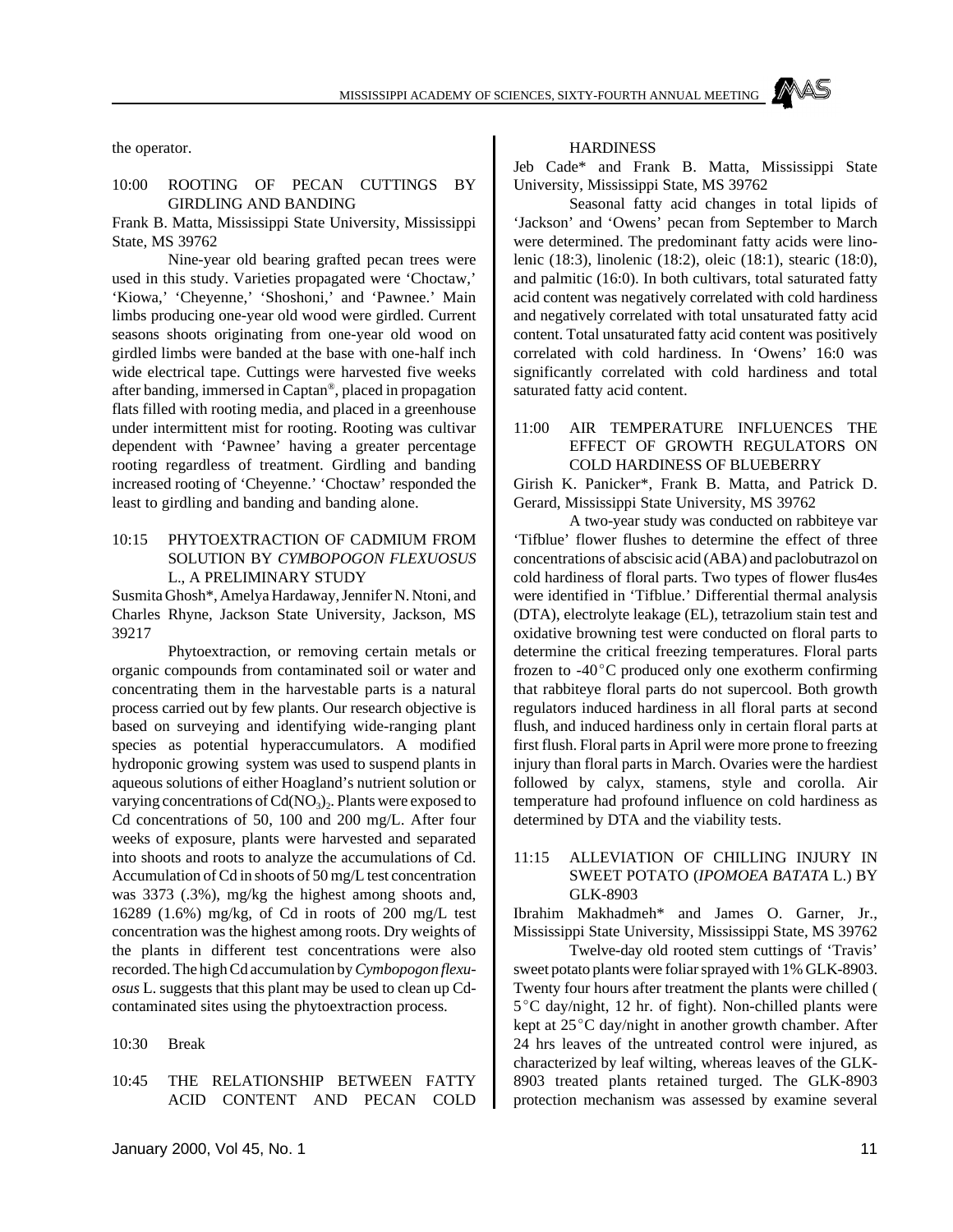physiological response. No differences in diffusive resistance, transpiration rate and chlorophyll content were detected between treated and non-treated plants. The decline in relative water content (RWQ and chlorophyll fluorescence ratio Fv/Frn caused by chilling exposure to  $5^{\circ}$ C were minimized by the application of GLK-8903. RWC of treated plants increased from 78% to 90% under chilling. Treated plants had 0.215 Fv/Fm compared with non-treated 0. 165. Electrolyte leakage, an indication of membrane injury was reduced from 20.9 to 9.7 with the GLK-8903 treatment. The activity of peroxidase was increased by GLK-8903 application. Malondialdehye (MDA), a product of lipid peroxidation was increased in untreated plants under chilling exposure. Under nonchilling conditions, there were no differences between treated and non-treated plants.

#### 11:30 PHYSIOLOGICAL EVALUATION OF CHILLING TOLERANCE

Ehiorobo Izekor\* and James O. Garner, Jr., Mississippi State University, Mississippi State, MS 39762

Four chilling tolerant sweet potato genotypes were physiologically evaluated for similarities in traits relating to tolerance to chilling injury. Chilling decreased transpiration rate (TR) and increased diffusive resistance among the genotypes tested. Electrolyte leakage (EL) was increased by 61% and peroxidase activity was also increased by 75% following  $5^{\circ}$ C chilling for 24 hours. Genotype effect on chilling temperature was supported by chilling-genotype interaction for chlorophyll fluorescence yield. Genotype 108MS3 had 0.38 chlorophyll fluorescence ratio (Fv/Fm) compared to genotype 105MS1 with 0.16 Fv/Fm when chilled. There was no difference among genotype in percent fatty acid composition before and after chilling among the chilling tolerance genotypes tested. However, more than 70% of the fatty acid composition of the glycolipid fraction of the total lipid was linoleic (18:2) and linolenic (18:3). Genotype effect was also recorded for percent leaf shrinkage of the anatomy. The largest shrinkages due to water loss among the genotypes were observed in the palisade layer (40%) and epidermal layer (49%). Total leaf shrinkage, stomata density, diffusive resistance and transpiration rate may have interacted with leaf water content and specific leaf weight with respect to water loss of the leaf under chilling condition.

#### 11:45 FIELD EVALUATION OF *ECHINACEA* **SPECIES**

Patrick E. Igbokwe\*, Muhammad Rizvi, Liang C. Huam, Magid Dagher, and LaShunda L. Anderson, Alcorn State University, Alcorn State, MS 39096

A field study was conducted in the summer of

1999 to determine the adaptation, growth potential and mineral composition of *Echinacea angustifolia*, *E. dallida*, and *E. dufpurea*. The study was conducted on a Memphis silt loam soil at Alcorn Experiment Station. A randomized complete block experiment design, with four replications of each species was used. Each species was planted into beds 6.1 m long and 1.5 m wide at a within-row spacing of 0.3 m and a between-row spacing of 0.3 m. Fertilizer (N-P-K) application was based on recommendation after sod test. Other production practices were uniformly applied to all plots. Plant survival was greatest for *E. pufpurea* and lowest for *E. angustifolia*. Ganopy width, canopy height, flower formation and growth were also greatest for *E. purpurea* and lowest for *E. angustifolia*.

#### THURSDAY AFTERNOON

#### Deer Isle

1:00 Divisional Poster Session

PHYTOREMEDIATION OF TRINITROTOLUENE (TNT) USING SPINACH (*SPINACIA SPINOSA*) FILTRATE Lovell Agwaramgbo<sup>1</sup>, Steven L. Larson<sup>2</sup>, Willie W. Craft, Jr.<sup>1\*</sup>, and Charlie A. Cheney<sup>1</sup>, <sup>1</sup>Tougaloo College, Tougaloo, MS 39174 and <sup>2</sup>U.S. Army Corps of Engineers, Waterways Experiment, Vicksburg, MS 39180-6199

Trinitrotoluene (TNT) and its degradation products pose a treat to our environment due to their toxic and mutagenic nature. This explosive is known to contaminate surface and groundwater, especially near munition sites, that may later be used for irrigation of food crops. The spinach green (*Spinacia spinosa*) was made into a puree, filtered to remove any insoluble solid particles, and added to a 100 ppm solution of TNT. High-performance liquid chromatography was then utilized to test the degradation of TNT using the spinach. Analysis showed that over a period of 32 hours the spinach significantly reduced the concentration of TNT even after the removal of all insoluble solid particles. This result suggests that the degradation of TNT by the spinach was enzymatic rather than adsorption. Acknowledgements: (a) This project was funded by the U.S. Army Corps of Engineers (b) We thank the WES Environmental Chemistry Branch Management for providing us with the research facility, supplies, and office space.

THE SCRAMBLE FOR PLANT MATERIALS BY SOLVENTS: IMPLICATIONS ON TNT REMEDIATION Lovell Agwaramgbo<sup>1\*</sup>, Steven L. Larson<sup>2</sup>, Chris Foote<sup>2</sup>, Lynn Escalon<sup>2</sup>, and Waleska Perez<sup>3</sup>, <sup>1</sup>Tougaloo College, Tougaloo MS 39174; 2U.S. Army Corps of Engineers,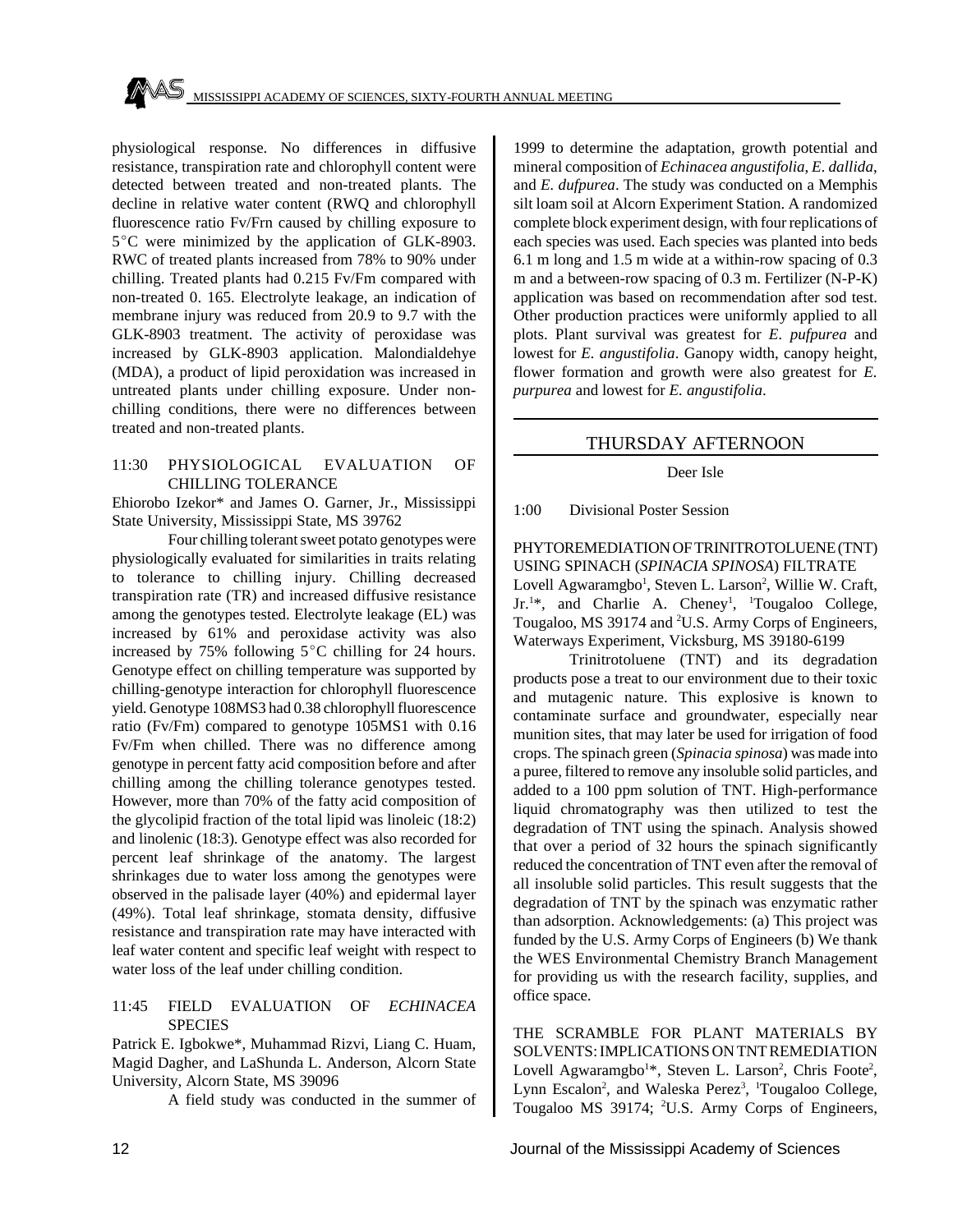January 2000, Vol 45, No. 1 13

Waterways Experiment, Vicksburg, MS 39180-6199; and <sup>3</sup>University of Puerto Rico, Mayaguez, Puerto Rico

Phytoremediation research has concentrated on the aqueous matrix since the technology will be used for water, sludge, or soil treatment. No study has been conducted to examine the partitioning of the plant materials between organic and aqueous matrices. This study examines the reaction of TNT with the organic and aqueous extracts and the un-extractable marcs of mustard green and spinach using 100% hexane, 100% acetone, and 50/50 hexaneacetone as solvents, respectively. A fresh and un-extracted spinach juice was filtered and treated with TNT as a control experiment. The marcs degraded TNT at varying rates but removed TNT faster than the aqueous layer after organic solvent extraction. The mustard green marc from the hexaneacetone extraction removed TNT faster than the corresponding spinach marc. The marcs from the 100% hexane extraction removed TNT equally but faster than the other reactions. The spinach aqueous layer from the hexane-acetone extraction removed TNT faster than that of the corresponding mustard green. The fresh but filtered spinach juice removed TNT faster than all the marcs and extracts except the pure and fresh marc. These results suggest that: (a) there may be more than one plant component and reaction involved in phyto removal, degradation, or transformation of TNT; (b) hexane does not extract all the plant components that degrade TNT (c) removal of TNT is not due to adsorption by the plant material. Support for this project was provided by the United States Corp of Engineers & MSEIP.

#### PHYTOREMEDIATION OF TNT BY SEVEN TERRESTRIAL PLANTS

Lovell Agwaramgbo<sup>1\*</sup>, Steven L. Larson<sup>2</sup>, Victor Medina<sup>3</sup>, and Waleska Perez<sup>4</sup>, <sup>1</sup>Tougaloo College, Tougaloo, MS 391742; <sup>2</sup>U.S. Army Corps of Engineers, Waterways Experiment, Vicksburg, MS 39180-6199; <sup>3</sup>University of Puerto Rico, Mayaguez, Puerto Rico; and <sup>4</sup>Washington State University, Tri Cities, Richland WA 99352

Phytoremediation, a nascent technology is the use of plants to remove contaminants from various media. This technology is economically attractive and environmentally friendly and acceptable. Much research has focussed on munitions remediation using microbes and aquatic plants. This study investigates the use of terrestrial plants as a viable alternative to solving the enormous munitions pollution. Terrestrial plants are bulkier and more abundant. The seven plants were chosen at random; various TNT solutions were treated with each plant, respectively. It was observed that in some cases, there were no detectable levels of TNT after four hours. Some of the plants were selected for reaction with RDX. The results of these investigations will be discussed and shared. Support for this project was provided by the United States Corps of Engineers & MSEIP.

ADSORPTION AND DESORPTION OF METOLA-CHLOR IN A LOESSIAL SOIL

F.O. Chukwuma\* and A.B. Johnson, Alcorn State University, Alcorn State, MS 39096

The key step in designing management practices that will reduce surface and groundwater pollution is understanding the sorption and desorption of herbicides in soils: Therefore, the objective of this study was to determine the influence of varied equilibrium time on the overall sorption and desorption of metolachlor by a Loring silt loam soil (Fine-silty, mixed, thermic Typic Fragiudalfs). Soil samples were collected from Ap (0–15 cm) horizon, air dried, sieved  $(< 2$  mm) and selected physico-chemical properties determined. Sorption isotherms were obtained by placing 3 g of soil in 25 ml corex glass centrifuge tubes with Teflon-lined caps. Fifteen ml of metolachlor of different concentrations  $(0, 2, 4, 10, 16, 20 \text{ mg } L^{-1}$  were added in triplicated to each tube for five equilibrium times (1, 24, 48, 72 and 96 h). After each equilibrium time, the suspensions were centrifuged and 7 ml from each sample was filtered and solution concentration analyzed for metolachlor using HPLC. Desorption was measured after sorption using the highest concentration for each equilibrium time. Seven ml of background solution (0.01 M CaCl<sub>2</sub>) was added to each sample, vertexed and was shaken accordingly. This procedure was repeated 5 times and the supernatant analyzed as above for metolachlor. Adsorptiondesorption isotherms were then fit to the logarithmic form of the Freundlich equation.

#### PHYTOEXTRACTION OF LEAD FROM CONTAMINATED SOILS: ROLE OF A SYNTHETIC CHELATE

G. Miller\*, M.F.T. Begonia, G.B. Begonia, C. Burks\*, J. Owens, and M. Johnson, Jackson State University, Jackson, MS 39217

Previous hydroponic studies indicated that coffeeweed or hemp Sesbania (*Sesbania exaltata* Raf.) can accumulate substantial amounts of lead (Pb) in its shoots. To further evaluate the effectiveness of S. exaltata as a phytoextraction species, a study was conducted to determine whether a synthetic chelate, ethylenediaminetetraacetic acid (EDTA), can enhance the shoot uptake of Pb from a contaminated soil. Seeds of hemp Sesbania were planted in 1.8 L plastic pots containing planting mix:top soil (2:1, v:v) amended with aqueous solutions of Pb and EDTA. Experimental units were arranged in a 4 Pb x 5 EDTA factorial in RCB with 5 replications. Results showed

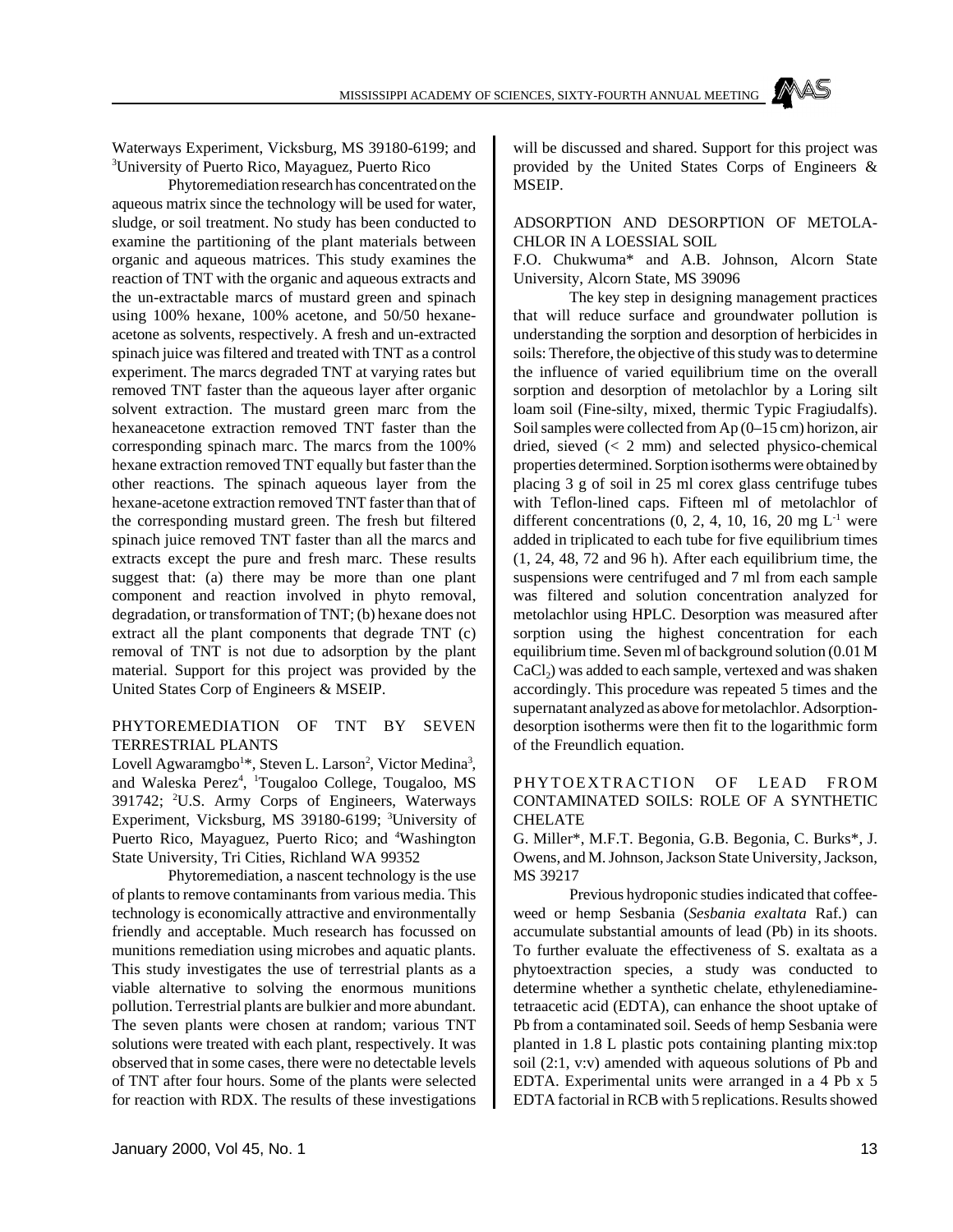that shoot and root dry biomass of hemp Sesbania were not significantly affected by the various Pb/EDTA treatments. Pb uptake in the shoot increased with increasing levels of soil-applied Pb but was not enhanced by EDTA. Pb accumulation in the roots was only increased at the two highest levels of soil-applied Pb in combination with 5 mM EDTA. The concentrations of Pb remaining in the soil after harvest were directly proportional to the levels of soil applied Pb but were not affected by chelate amendments.

#### EVALUATION OF DIFFERENT TRELLIS SYSTEMS FOR CHINESE MELON (*MOMORDICA CHARANTIA* L.) **PRODUCTION**

O.P. Vadhwa<sup>1\*</sup>, C.R. Reddy<sup>1</sup>, and James Spiers<sup>2</sup>, <sup>1</sup>Alcorn State University, Alcorn State, MS 39096 and <sup>2</sup>USDA Small Fruit Research Station, Poplarville, MS 39470

Chinese melon (*Momordica charantia* L.) yield as influenced by four trellis systems was evaluated. Chinese melon seeds of cultivar Durga an Indian variety were used for this study and planted on June 2, 1999. Chinese melon plants grown without trellis (control) were the least productive. Maximum yield was obtained with V-shaped trellis system followed by vertical and semi-vertical trellis systems. Harvesting was more convenient with all trellis systems as compared to control where theplants were allowed to trail and spread on the ground. First harvest date was July 23, 1999 (50 days after transplanting) and final harvest date was October 25, 1999 (144 days after transplanting).

#### RESPONSES OF INDIAN MUSTARD TO SOIL CADMIUM AND LEAD POLLUTION

K. Shumaker, M.S. Zaman\*, V. Boyd, and Alice M. Powell, Alcorn State University, Alcorn State, MS 39096

Cadmium (Cd) and lead (Pb) are ubiquitous pollutants in the biosphere. Studies in our laboratory indicate that *Brassica juncea* (Indian mustard) plants can tolerate high concentrations of Cd and Pb in soil. In this study, we evaluated the comparative biotoxic effects of Cd and Pb on *B. juncea*. Plants were grown on Memphis silt loam soil, polluted with various concentrations of Cd or Pb. Data were analyzed for biomass production and chlorophyll synthesis. Results indicate that there was a dose related inhibition of plant biomass, chlorophyll concentration, and chlorophyll content in several Cd and Pb treated plant groups. Results also indicate that these inhibitions were greater in the Cd treated plants than in the Pb treated groups, suggesting that either Cd is more toxic to plant tissue than the Pb, or Cd is more mobile in soil/plant tissue than the Pb, therefore, capable of exerting a more toxic effect. Acknowledgements: The study was supported by a grant from NIH/NIGMS/MBRS (# 5-S06-GM55356-03).

The authors acknowledge Dr. Susmita Ghosh, Department of Biology, Jackson State University, for her assistance.

#### EVALUATION OF DIFFERENT PLANT SPECIES FOR PHYTOEXTRACTION OF CADMIUM FROM CONTA-MINATED SOILS

K. Seals\*, M.F.T. Begonia, G.B. Begonia, G. Miller, V. Payne\*, and M. Brown, Jackson State University, Jackson, MS 39217

The success of phytoextraction as a phytoremediation strategy for clean up of metal-contaminated soils depends on the selection of suitable species that not only produce large biomass but also accumulate and tolerate toxic metals. An experiment was therefore conducted at a Jackson State University laboratory equipped with high intensity (1000 W; PAR, 800 µmol photons  $M^2 S^{-1}$ ) metal halide lamps. Five plant species were evaluated for their tolerance and uptake of cadmium when grown on cadmium-contaminated media. Seeds of selected species [morningglory (*Ipomoea lacunosa* L.), coffeeweed (*Sesbania exaltata* Raf.), wheat (*Triticum aestivum* L.), rape (*Brassica napus* L.), turnip (*Brassica campestris* rapifera L.)] were planted in 150 cm<sup>3</sup> plastic super cells containing sand. Each super cell with emerged seedlings was irrigated alternately with 10 ml of either nutrient solution or aqueous cadmium test solution every three days until harvest. Three super cells each containing two or five plants constituted a treatment replicate. Treatments were arranged in a completely randomized design (CRD) with three replications. Generally, shoot and root dry biomass of the test species decreased with increasing concentration of applied cadmium, although cadmium tolerance varied among test species. Wheat and rape showed the greatest and least tolerance to cadmium, respectively. The relative uptake of cadmium by the shoots and roots of each test species will be explained in relation to the species' tolerance to cadmium.

2:00 Divisional Talks Resume

2:00 PESTICIDE RESIDUES IN LEGUMINOUS PLANTS: ASSIMILATION OR DEPOSITION? Detria Smith\*, Joseph M. Wahome, and William C. Mahone, Mississippi Valley State University, Itta Bena, MS 38941

The presence of pesticide residues on bean and pea plants was quantified using High Performance Liquid Chromatography (HPLC). The plants were grown in replicates under different environmental conditions and sprayed with a phosphate based pesticide at regular time intervals. The amount of pesticide residues in plants depended on the growth stage and inter-spraying intervals.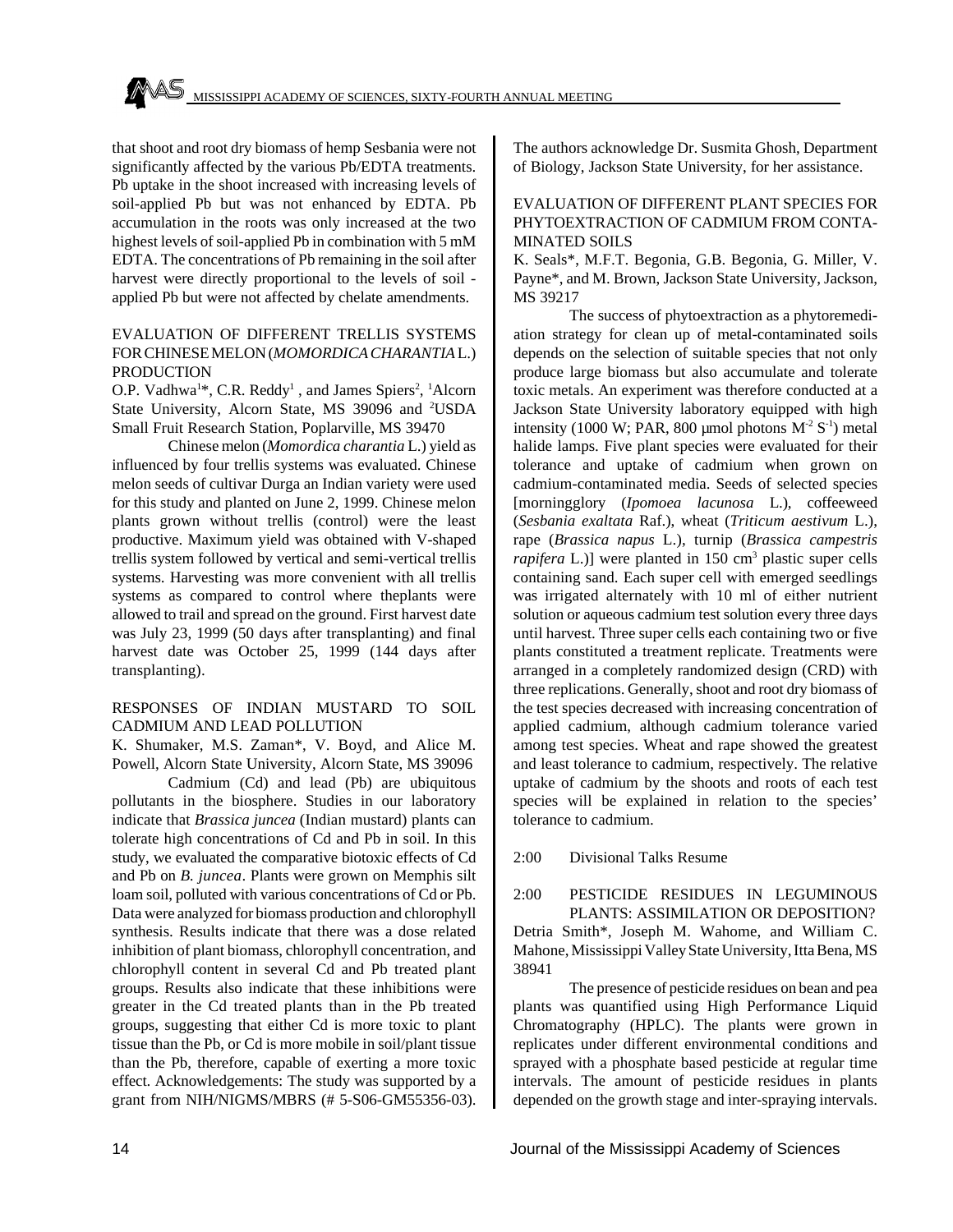These data are discussed in light of environmental contamination of food chains.

#### 2:15 APPLICATIONS OF IMAGE ANALYSIS IN PLANT PATHOLOGY

Kenneth J. Curry and Reena Shetty\*, University of Southern Mississippi, Hattiesburg, MS 39406-5018

Frequently, disease symptoms in plants are assessed by subjective evaluation which may be a tedious and time consuming process. Image analysis promises an alternative to the traditional method that can be rapid and precise. With image analysis a computer assesses and quantifies disease symptoms in terms of color patterns and areas. We are using the Bioquant<sup>™</sup> image analysis software package. We have analyzed anthracnose leaf spots and found that the lesions are easily distinguished from the healthy leaf tissue. Variation in the color is the basis for quantification. With this software, a relatively large number of samples can be quantified in a short period of time. Image analysis is not restricted to leaves but can be extended to quantifying the disease symptoms in whole fruits and grains. If the infected grains are darker or lighter in color than the healthy ones, they can be easily distinguished and quantified in terms of color pattern and number. This could be useful in a variety of ways in the agricultural industry. Despite the advantages, there are certain limitations to image analysis. Since quality and uniformity of lighting is important in comparative quantification, it is imperative that the sample be viewed under controlled lighting conditions and this puts a limit to its use in the field where the lighting conditions are variable.

#### 2:30 A PRELIMINARY STUDY OF THE FUNGUS *CERCOSPORELLA RUBI* IN BLACKBERRY (*RUBUS* SP.)

Melinda R. Lyman<sup>1\*</sup>, Kenneth J. Curry<sup>1</sup>, and Barbara J. Smith<sup>2</sup>, <sup>1</sup>University of Southern Mississippi, Hattiesburg, MS 39406-5018 and <sup>2</sup>Agricultural Research Service, Small Fruits Research, Poplarville, MS 39470-2005

Symptoms of infection by this fungus include rosetted vegetative buds and elongated floral buds that are reddish in color. When the floral bud is fully mature, the sepals and petals open exposing infected pistils and stamens. *Cercosporella rubi* sporulates at this time and apparently infects neighboring primocanes. Infected flowers abort and infected primocanes continue to grow without any symptoms. During the early stages of floral bud development, *C. rubi* occupies the tight crevices among stamens and pistils. My observations confirm Plakidas' (1937) report that this fungus becomes enclosed in the carpel during ovule development while never penetrating host tissue. Samples have been collected from vegetative and floral buds at various stages of development and embedded in paraffin and plastic. Paraffin sections of infected floral buds have yielded no information to date as to the presence of *C. rubi*. However, plastic embedded floral buds on both light and electron microscopic levels have shown presence of *C. rubi* nestled within tight crevices among pistils and stamens and within closing ovules. In addition, mycelium of this fungus grows in a matrix of unknown composition which appears granular at the ultrastructural level. Mycelium of *C. rubi* is evident in floral buds as small as 1mm in diameter. At the ultrastructural level, host cells have no apparent symptoms of stress although the fungal matrix adheres to the cuticle of host tissues. Mycelium has not been observed in vegetative buds at this time. Additional observations will be made as the season progresses and as vegetative buds show evidence of infection.

#### 2:45 ULTRASTRUCTURAL LOCALIZATION OF CHITIN IN FUNGUS *COLLETOTRICHUM ACUTATUM* IN STRAWBERRY USING WHEAT GERM AGGLUTININ (LECTIN)

Jana B. Avant<sup>1\*</sup>, Kenneth J. Curry<sup>1</sup>, and Barbara J. Smith<sup>2</sup>, <sup>1</sup>University of Southern Mississippi, Hattiesburg, MS 39406-5018 and <sup>2</sup>Agricultural Research Service, Small Fruits Research, Poplarville, MS 39470-2005

Understanding the details of molecular interactions between plant pathogens and their host has been greatly assisted by the development of techniques to localize and visualize molecules *in planta* using lectins, antibodies, and enzymes associated with gold, flourescent, and other labels. The lectin, wheat germ agglutinin, has been used successfully in studies on chitin distribution in fungal walls. Wheat germ agglutinin has a binding site for a glucosamine molecule of at least two or three residues and requiring an uncharged substituent in the 2-position (which is the structure of chitin). Chitin is a substrate for plant chitinases and is known to elicit host defense responses. 'Chandler' cultivar of strawberry was inoculated with *Colletotrichum acutatum* and observed for lesion development. Appropriate tissue was fixed, resin embedded, and sectioned for electron microscopy. Chitin was visualized using wheat germ agglutinin conjugated with colloidal gold. The gold probe indicated the distribution of chitin within the mature fungal walls *C. acutatum*. Several fungi are known to modify or mask chitin in certain penetration structures presumably to avoid detection from the host or to avoid the effects of host chitinases. Studying the distribution of chitin fungal invasion is a necessary part of understanding the intrinsic host-pathogen relationship. We intend to use this technique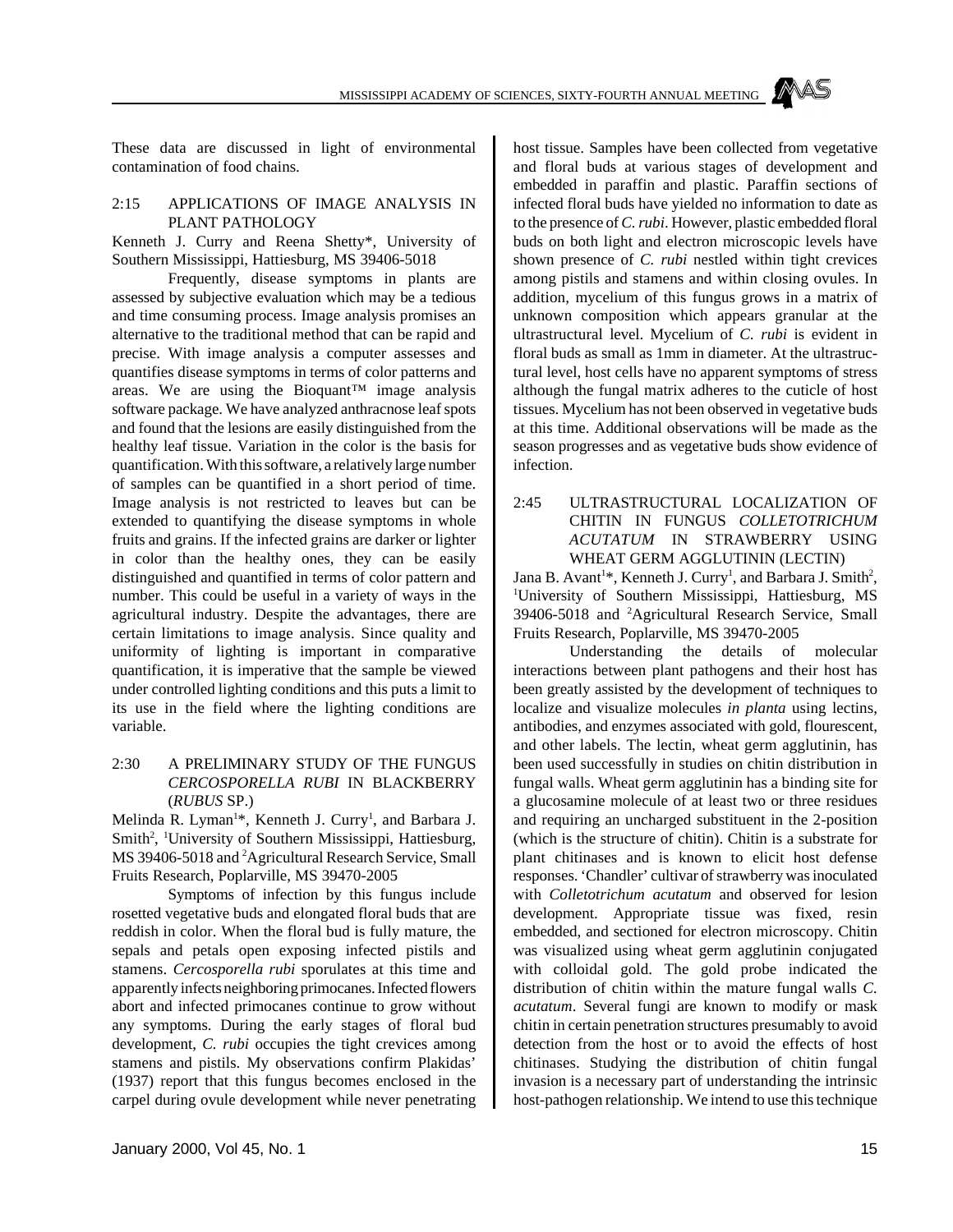to determine the distribution of chitin within walls of the invasion structures of *C. acutatum*.

3:00 ANTHRACNOSE DISEASE IN STRAWBERRY (*FRAGARIA* X *ANANASSA*) CAUSED BY *COLLETOTRICHUM ACUTATUM* AND *COL-LETOTRICHUM FRAGARIAE*: AN ULTRA-STRUCTURAL STUDY

Maritza Abril<sup>1\*</sup>, Kenneth J. Curry<sup>1</sup>, and Barbara J. Smith<sup>2</sup>, <sup>1</sup>University of Southern Mississippi, Hattiesburg, MS 39406-5018 and <sup>2</sup>Agricultural Research Service, Small Fruits Research, Poplarville, MS 39470-2005

*Colletotrichum acutatum* is found worldwide on a number of strawberry hosts, and is increasing in importance as the cause of strawberry petiole, stolon, crown, and root infections. *Colletotrichum fragariae* is often associated with anthracnose crown rot in strawberry and seems to be restricted to the southeastern United States, while *C. acutatum* is usually the causal agent of anthracnose fruit rot. These pathogens infect strawberry petioles and stolons and cause the dark sunken lesions typical of anthracnose. We inoculated petioles and stolons by misting with conidial suspensions  $(1.5x\;10^6\;\text{spc})$ of *C. acutatum* and *C. fragariae* and incubating at 28°C and  $32^{\circ}$ C respectively and 100% RH. We observed at the light as well as the ultrastructural level the ontogeny of the infection process by both pathogens on the 'Chandler' strawberry cultivar. Following cuticular penetration via an appressorium, subsequent steps of invasion by both *C. acutatum* and *C. fragariae* involve growth within the cuticle and within the cell walls of epidermal, subepidermal, and subtending cells. Both fungi have a necrotrophic nature, but occasionally they are seen penetrating living cells. Acervuli (the reproductive structures) are formed once the cortical tissue has experienced moderate disruption and begins with the development of a stroma in the tips of the epidermal cells. The acervuli develop under the cuticle of the host and erupt through the cuticle to produce conidia. Invasion of the vascular tissue apparently occurs after acervulus maturation and remains minimal.

3:15 Break

#### 3:30 POTENTIAL NUTRACEUTICALS FROM SOUTHEASTERN FRUITS AND PROCESSES TO OBTAIN THEM

Juan L. Silva<sup>1\*</sup>, Aurora E. Nuñez<sup>2</sup>, Diane K. Tidwell<sup>3</sup>, Miranda Reed<sup>1</sup>, and S.X. Ma<sup>4</sup>, <sup>1</sup>Mississippi State University, Mississippi State, MS 39762; <sup>2</sup>Universidad De Oriente, Maturin, Venezuela; University of Mississippi, Oxford, MS 38655; and <sup>4</sup>Minute Maid Corporation,

#### Orlando, FL 32802

Nutraceuticals are substances that are found in foods and contribute to human health through disease prevention, curing, or health maintenance. These could range from food concentrates to extracts, usually from plant materials. One sector is the antioxidants used to "neutralize" free radicals in our body and thus prevent cancer and other diseases. One group of these are the phytochemicals, a group of minor chemicals found in plants that may or may not have health benefits. One sector within these are the phytoestrogens and another the polyphenols. Amongst the first are isoflavones, resveratrol and ellagic acid, whereas catechins and oligomeric proanthocyanidins make-up the latter. Phytoestrogens bind to the body much as estrogen does. Resveratrol has been found in grapes, seeds, juice, wine, and other products but is also found in blueberries. It is also associated with decreased risk of coronary heart disease. Southern grapes (muscadines - *Vitis rotundifolia*) and blueberries (rabbiteye - *Vaccinium ascei*) have thicker skin than their Northern or European counterparts. Data has shown that these fruits and their seeds contain elevated amounts of resveratrol and phenolics, and that muscadines also contain ellagic acid. Processes to concentrate and extract these compounds include dehydration and milling of the seeds and skins and liquid-liquid extraction from spent materials. Products such as wine, by-products from puree and skin, and others have also been developed. These products, from mnuscadines and rabbitteye blueberries contain as much as twice to five times as much resveratrol and other phenolics than their counterparts.

#### 3:45 SURVIVAL OF *ESCHERICHIA COLI* DURING THE MANUFACTURE AND STORAGE OF CHEESE CURDS UNDER MODIFIED ATMOSPHERE PACKAGING

Eric A. Johnson<sup>1\*</sup>, Kathleen Glass<sup>1</sup>, and Kendra J. Thornton<sup>2</sup>, <sup>1</sup>University of Wisconsin-Madison and <sup>2</sup>Mississippi State University, Mississippi State, MS 39762

The objective of this study was to compare the survival of *Escherichia coli* O157:H7 during the manufacture of Cheddar cheese curd packaged under ambient air, 100% CO<sub>2</sub>, 100 N<sub>2</sub>, or 60% CO<sub>2</sub>/40% N<sub>2</sub> mixture and stored at 21.1, 12.8, and  $4.2^{\circ}$ C (70, 55, and 40°F). The *E. coli* strain F5854 was obtained from cheese associated with the 1998 Wisconsin cheese curd outbreak. Pasteurized, non-homogenized whole milk was obtained from the University of Wisconsin-Madison Dairy Plant. Cheese curds were produced using standard cheese make procedures. F5854 was added at the beginning of processing. The curds were salted to approximately 1.5% and weighed into 20 g portions and placed in either sterile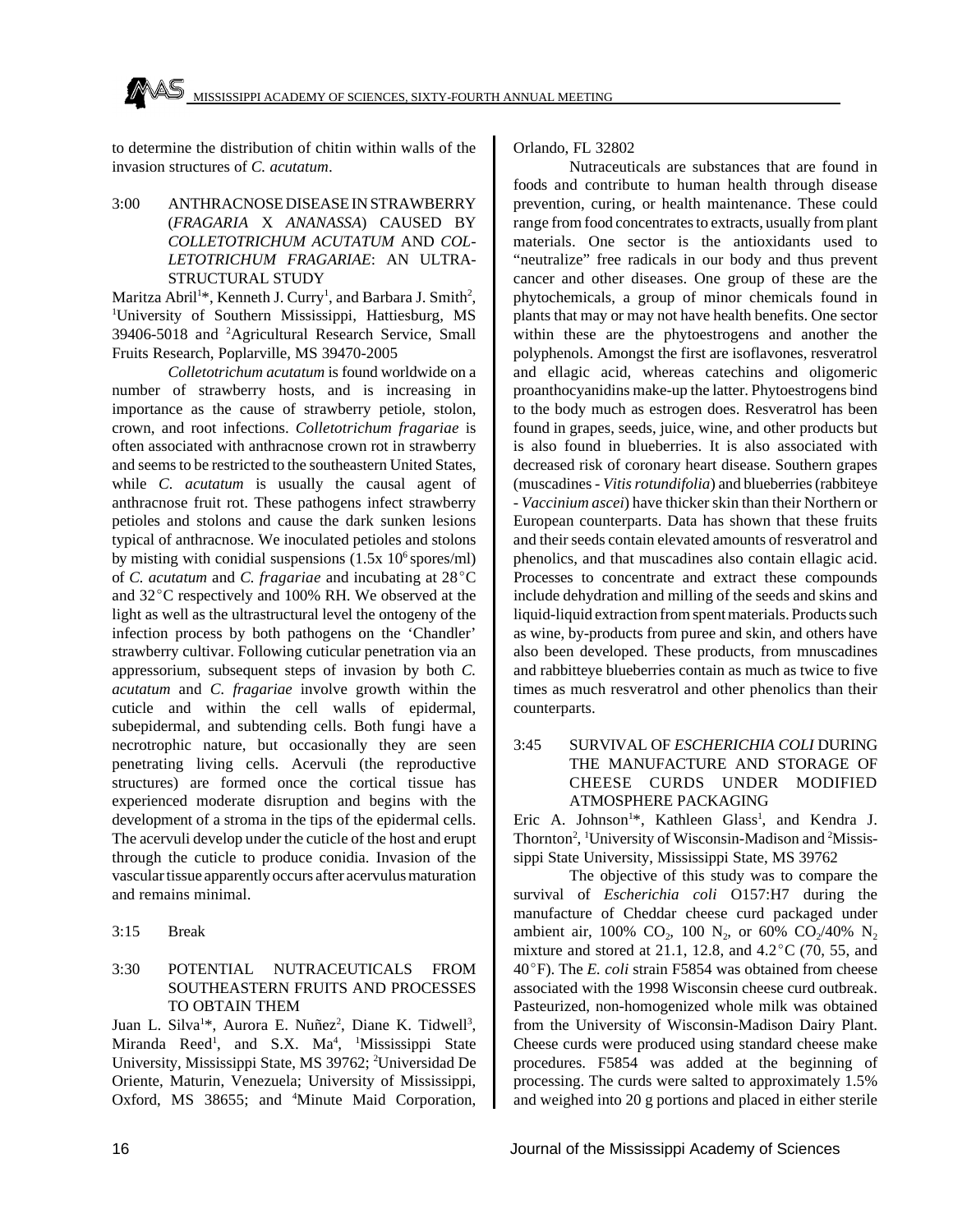vacuum bags or stomacher bags. Samples from each gas and ambient air were incubated. Sampling was performed on Day 0, 1, 2, and 3 for all temperatures.  $21.1^{\circ}$ C were discontinued because obvious spoilage would occur. In addition, sampling was performed on day 4, 7, 10, 14, 21, and 28 for  $12.8^{\circ}$ C and  $4.2^{\circ}$ C. No significant difference was noted among gases and ambient air in  $21^{\circ}$ C curds. However, there were significant differences in the  $4^{\circ}$ C and  $12^{\circ}$ C curds.

#### 4:00 USE OF HIGH INTENSITY PULSED-LIGHT ON CHANNEL CATFISH FILLETS

Juan L. Silva\*, José E. Figueroa, and Abdulaziz Shuwaish, Mississippi State University, Mississippi State, MS 39762

Processing of this fish grew from 2.7 million kg in 1970 to 68.2 million kg in 1984 to 256 million kg in 1998. Fresh fish fillets account for about 20% of total product sales with18% more in other fresh products. Consumer demand coupled with longer distribution channels place demands on the quality/shelf-life and safety of this product. New and improved technologies can help in per capita consumption of channel catfish (*Ictalurus punctatus*) has risen over 0.46 kg per capita in1998 meeting these demands. One such technology is pulsed-light, shortduration, high intensity light with wavelengths from UV to the IR region. This technology has very little heat production but is effective against spoilage and pathogenic bacteria. This enhances the shelf-life and safety of prepackaged catfish products held at refrigeration temperatures. Freshly processed channel catfish fillets were exposed to the PureBright® light, 20,000X more intense than sunlight with wavelengths of 200–300 nm. The doses ranged between 0.25 and 0.50 J/cm<sup>2</sup>, with 2 and 4 pulses for each dose. The prepackaged fish were treated one day after processed and evaluated for 13 d at 4°C. Psychrotrophs (PPC) increased from 3.2 to 6.0 CFU/g by day 9 for control versus 11–12 days for treated fillets. Surface color and texture (firmness) were not different between the treatments. Oxidation nor gaping were different between treatment or time. This technology my enhance shelf-life of catfish fillets by 3–4 days kept at 4°C.

4:15 Divisional Business Meeting

#### **CELLULAR, MOLECULAR AND DEVELOPMENTAL BIOLOGY**

Chair: David Carson, Mississippi University for Women Vicechair: Peter Butko, University of Southern Mississippi

#### THURSDAY MORNING

#### Petit Bois

8:45 Introduction

David Carson, Mississippi University for Women, Columbus, MS 39701

9:00 SUPPRESSORS OF THE *ASPERGILLUS NIDU-LANS NIMX*2 MUTATION AFFECT SEPTA-TION, BRANCHING, DEVELOPMENT, AND NUCLEAR DIVISION

Brett Carter\*, Robert Carter, Peyton Hays, Angela Payne, Melanie Schrader, Chad Young, and Sarah Lea McGuire, Millsaps College, Jackson, MS 39210

The p34<sup>cdc2</sup> kinase is believed to trigger mitotic entry in all eukaryotes. In the filamentous fungus *Aspergillus nidulans*, the functional p34<sup>cdc2</sup> homolog,  $nimX<sup>cdc2</sup>$ , is required for both the G1/S and G2/M transitions. To identify proteins that interact with  $nimX<sup>cdc2</sup>$ , we generated extragenic suppressors of the heat-sensitive *nimX2* mutation. Four strains containing clonable extragenic suppressor mutations have been isolated. The suppressor genes were designated *snxA-snxD* (for suppressor of *nimX*). The *snxA1* mutation halts the cell cycle in G1 at 20°C, producing abnormal nuclei. *snxA* maps to chromosome II and is not allelic with any other *Aspergillus* cell cycle genes located on chromosome II. *snxB1* leads to a hyperbranching, hyperseptate phenotype, and preliminary evidence suggests that this maps to chromosome I or VI. *snxC1* maps to chromosome I and affects septation and conidiophore structure, leading to sparse conidiation. The conidiophores contain septae (absent in wild type) and many have abnormal developmental structures such as hyphae growing from metulae. *snxD1* is similar to *snxB1* in that it also is hyperseptate and hyperbranching; preliminary evidence suggests that it maps to chromosome VII or VIII. Further analysis and cloning of these  $nimX<sup>cdc2</sup>$  suppressors will lead to a better understanding of cell cycle regulation in *Aspergillus nidulans* and of how the cell cycle relates to development, branching and septation.

#### 9:15 POLYSACCHARIDE CAPSULE OF GROUP B *STREPTOCOCCUS* IS NOT THE ANTIGENIC TARGET FOR THE PROTECTIVE NATURAL IgM IN MICE

Angela H. Adams\* and Peter Butko, University of Southern Mississippi, Hattiesburg, MS 39406

It was previously found that normal mouse serum contains natural IgM antibody which is protective against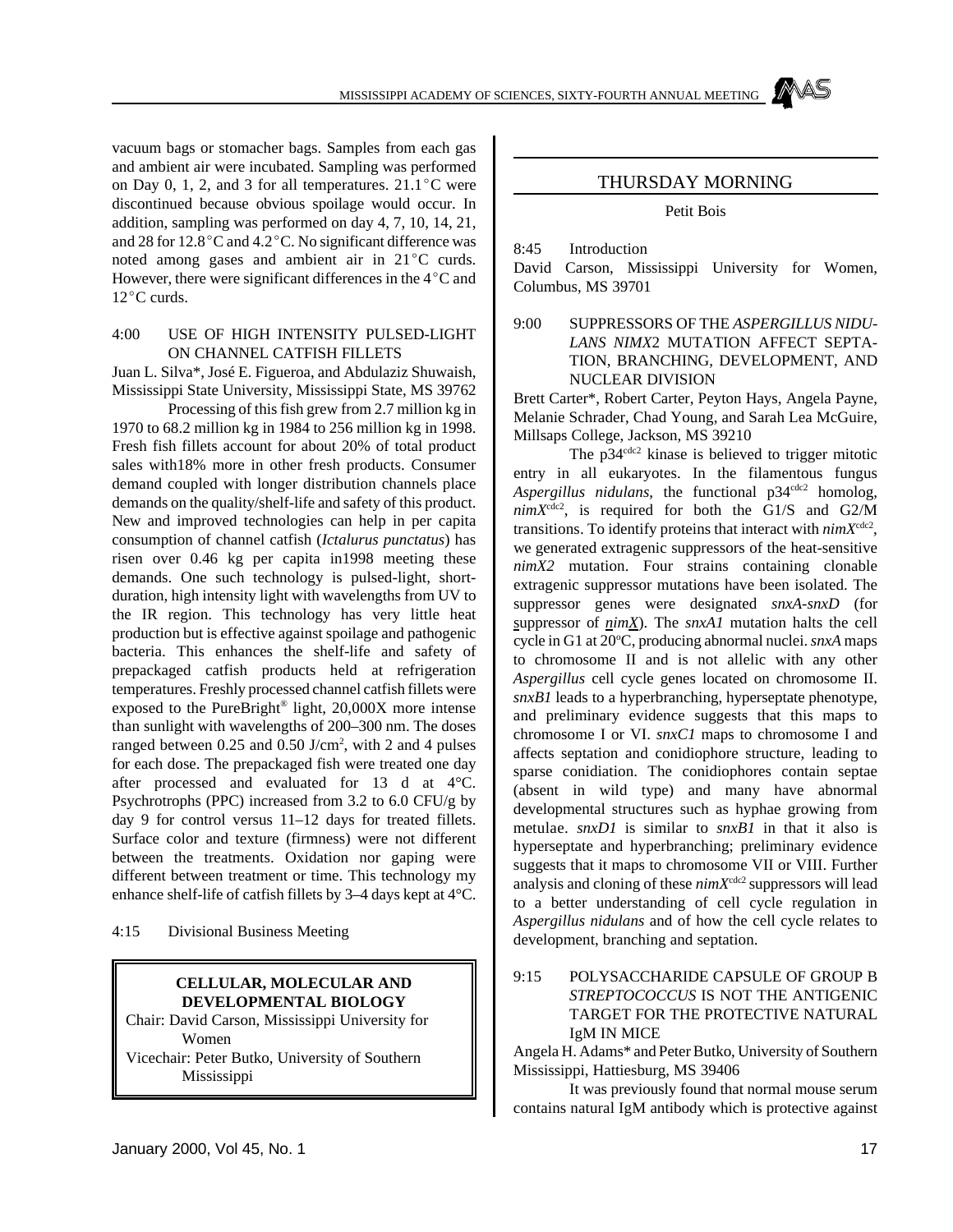infection by group B *Streptococcus* (*Streptococcus agalactiae*, GBS). The long-term objective of this work is to identify the molecular target for this IgM. The bacterial surface exhibits three types of molecules: capsular polysaccharide, surface proteins, and the cell wall peptidoglycan. The capsule, being the most conspicuous among the surface structures, was chosen first to be tested for IgM binding. Three strains with varying degrees of encapsulation were used in this study: a highly encapsulated strain M781; strain COH1 with medium encapsulation; and an acapsular mutant strain COH1-13. An enzyme-linked immunosorbent assay (ELISA) performed on the suspension of GBS with normal mouse serum was used to detect bound IgM. The amount of bound IgM was found to vary inversely with the amount of capsule expressed by the bacteria. It is concluded that the polysaccharide capsule is not the target for murine natural IgM, but rather it attenuates binding of the antibody to its target molecule, which may be a protein or peptidoglycan.

#### 9:30 SURFACE ASSEMBLY OF AN AMPHIPATHIC FUNGAL HYDROPHOBIN AND AN ASSOCIATED POLYSACCHARIDE

Paul Stroud\*, Gregory G. Martin, Gordon C. Cannon, and Charles L. McCormick, University of Southern Mississippi, Hattiesburg, MS 39406-5043

The hydrophobin protein, Sc3p, is excreted into the growth medium by the wood-rotting fungus *Schizophyllum commune* when grown as a monokaryon in liquid culture. Co-excreted into the growth medium with Sc3p is a high molecular weight polysaccharide, schizophyllan. Sc3p has many properties including the ability to self assemble at both hydrophilic surfaces such as mica and hydrophobic surfaces such as Teflon, rendering them hydrophobic and hydrophilic respectively after surface coverage. Interactions of Sc3p with schizophyllan have been shown to be necessary for stable hydrophilic surface coverage but is still unclear in the specific role schizophyllan plays in self assembly at the surfaces as well as the stability of the Sc3p in solution. An elucidation of the structure function relationship of the Sc3p for binding hydrophobic and hydrophilic surfaces has been undertaken, as well as the elucidation of the role the polysaccharide, schizophyllan, plays in binding these surfaces.

#### 9:45 Invited Speaker

#### CLONING AND CHARACTERIZING THE CALICHEA-MICIN SELF-RESISTANCE GENE IN *MICROMONO-SPORA ECHINOSPORA*

Ross E. Whitwam<sup>1\*</sup>, Joachim Ahlert<sup>2</sup>, Theodore. R. Holman<sup>3</sup>, Mark Ruppen<sup>3</sup>, and Jon S. Thorson<sup>2</sup>, <sup>1</sup>Mississippi University for Women, Columbus, MS 39701; <sup>2</sup>Memorial Sloan-Kettering Cancer Center, New York, NY 10021; and <sup>3</sup>Wyeth-Ayerst Research Division of American Home Products, Pearl River, NY 10965

Calicheamicin (CLM) is a DNA-binding and cleaving enediyne antibiotic produced by the soil Actinomycete *Micromonospora echinospora* ssp. *calichensis*. While the oxidative mechanism by which CLM cleaves DNA is well understood, nothing is known of how *M. echinospora* synthesizes this architecturally complex compound or of how *M. echinospora* controls its reactive nature and toxic effects. Screening a cosmid library from *M. echinospora* revealed a clone resistant to high levels of CLM. Subcloning and screening localized CLM resistance to a single gene we have labeled *cal*C. Expression, purification, and preliminary characterization of the corresponding protein as a maltose-binding protein fusion product reveals that CalC is a none-heme iron metalloprotein that can function *in vitro* to inhibit CLM-induced DNA cleavage.

#### 10:15 Break

10:30 Divisional Poster Session

#### THE ECOLOGY AND MICROBIAL FLORA OF THE CARABID BEETLES

Monroe Parker\* and Alfred Mikell, Alcorn State University, Alcorn State, MS 39096 and University of Mississippi, University, MS 38677

Ecology is the study of the relationship of organisms and their environments. In this research we examined three genera from the Carabid Family: the *Brachinus*, the Tiger Beetle, and the *Chalaenius*. These insects live near streams and rivers. Beetles eat mites and insect larvae. The Genus *Brachinus* is known as the Bombardier Beetle. When these small insects feel threatened, they release hydroquinone and hydrogen peroxide from a pair of glands in the tip of its abdomen. An inhibitor is also added to this mixture to keep the chemicals from exploding inside the beetle. When released all these chemicals are in the form of a gas. This mixture is very caustic from the number of reactive oxygen species generating during the course of this reaction. The focus of the study is to compare the bacteria found inside the intestinal flora of these beetles with the bacteria found on their surfaces. This comparison is necessary to determine if isolates from the Bombardier's spray are different and adapted to this extreme environment. Also, the anaerobic process and the effects of oxidative stress on these amazing creatures were examined. Oxidative stress can cause damage to a certain molecule or the entire organism. It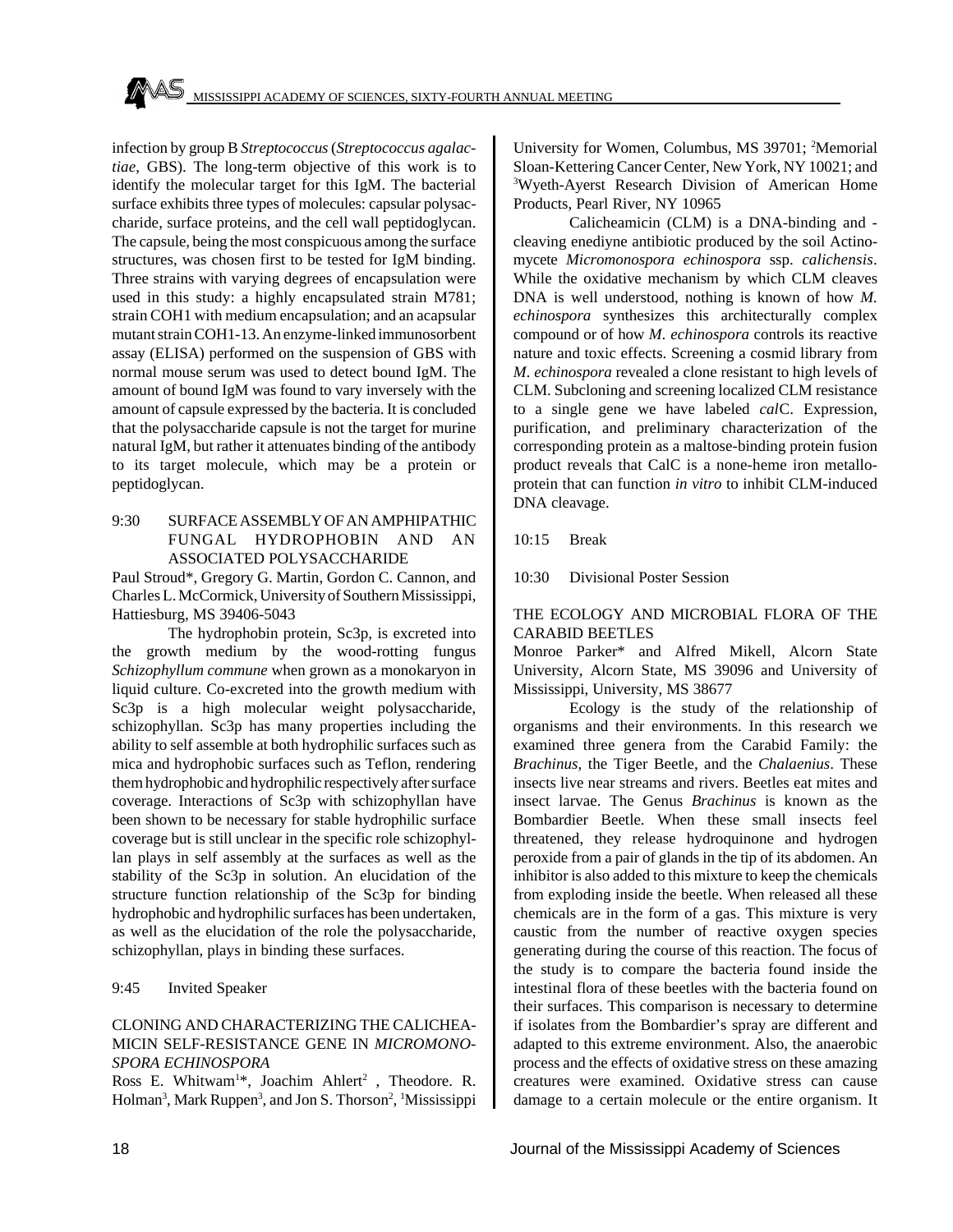MISSISSIPPI ACADEMY OF SCIENCES, SIXTY-FOURTH ANNUAL MEETING

causes damage by reactive oxygen species. Once biochemical adaptations are established, they may well give us insights into coping with oxidative stress.

#### THE EFFECTS OF HEAVY METALS ON HYPER-THERMOPHILIC ARCHAEA

Patrick D. Williams<sup>1\*</sup>, Rafael Montalvo<sup>2</sup>, and Paul Blum<sup>2</sup>, <sup>1</sup>Alcorn State University, Alcorn State, MS 39096-7500 and <sup>2</sup>University of Nebraska-Lincoln, Lincoln, Nebraska 68588

Little is known about the effects of heavy metals on hyperthermophiles, specifically hyperthermophilic Archaea. This project is to compare two strains of *S. solfataricus* (98/2 and a natural isolate named CoSo 3) and a mutant. The mutant is a derivative of 98/2 with a 15 kb deletion. Inside the deletion is a putative heavy metal resistance gene. Studying the effects of cadmium and mercury toxicity will determine if the gene conveys resistance towards these two heavy metals. This experiment will also determine if these putative mercury and cadmium genes can be used as selectable markers on future genetic systems in *S. solfataricus*.

#### THE MEDICAL CONTRIBUTIONS OF THE BOMBARDIER BEETLE

Fameeka S. Jenkins\* and Alfred Mikell, Alcorn State University, Alcorn State, MS 39096 and University of Mississippi, Oxford, MS 38677

Bombardier beetles are named for the explosive, caustic chemicals ejected from their abdomen. These chemicals represent a biochemically complex defense mechanism. The research explored the physiological aspects of the beetle's chemical defense mechanisms. The goal was to analyze the presence of bacteria in the abdomen of the Bombardier beetle. The hypothesis was that there may be an undiscovered species of bacteria that would lead to an advancement in medical knowledge. The discovery was hoped to provide further understanding of DNA agents and cancer mutations. Procedures in starting this process included the dissection of the beetle's abdominal-final glands and applications of sensitive techniques designed to detect the presence of bacteria. The determination of oxidative stress along with the tolerance level of heat were to be observed. Several trials were performed to compare the results and obtain conclusive data. Through the data obtained, the medical implications of the beetle's defense mechanism were to be determined.

#### EXPRESSION OF MUTANT P67 IN *E. COLI*

Quatrisa Douglas<sup>1\*</sup>, Rekha Datta<sup>2</sup>, and Bansidhar Datta<sup>2</sup>, <sup>1</sup>Alcorn State University, Alcorn State, MS 39096 and <sup>2</sup>Universtiy of Nebraska, Lincoln, NE 68588

The initiation of protein synthesis in mammals is

largely regulated at the level of phosphorylation of eukaryotic initiation factor-2 (eIF2). When phosphorylated by eIF2 kinases, it is inactive in protein synthesis initiation. P67, a cellular glycoprotein, protects eIF2 from phosphorylation by its kinases. Understanding the interaction between p67 and eIF2 will help to elucidate the detail mqchanism of protection of elF2 from phosphorylation. We introduced mutations at the putative active site of p67 and subcloned the mutant gene into an *E. coli* expression vector. Later, we wanted to isolate the mutant p67 protein and to study the interaction between eIF2 and p67 *in vitro*.

THE EFFECT OF MET-ENKEPHALIN AND RELATED PEPTIDES ON INTERLEUKIN-2 (IL-2) PRODUCTION Corey Montgomery\*, Natalia Gordonov, and Robert C. Sizemore, Alcorn State University, Alcorn State, MS 39096

This project will determine the effect of metenkephalin, Tyr-Gly-Gly (YGG) and Tyr-Gly (YG) on the *in vitro* production of the cytokine, IL-2. Murine splenocytes placed in serum-free medium will be stimulated with concanavalin A with or without phorbol 12-myristate 13-acetate (PMA). Various concentrations of met-enkephalin, or the first two (YG) or three (YGG) amino acids of the enkephalins, will then be added to determine if the immune parameter (IL-2 production) is enhanced or suppressed. The amount of IL-2 in the tissue cultures will be measured by Enzyme-Linked Immunosorbent Assay (ELISA). These studies will help elucidate the relationship between the central nervous system and the immune system by examining the importance of endogenous peptides on the regulation of immune responses. Supported by NIH grant # 3 SO6 GM55356-02S1.

CLONING AND EXPRESSION OF TWO COTTON FIBER cDNAS ENCODING MYB-TYPE PROTEINS Chuan-Yu Hsu<sup>1\*</sup>, Roy G. Creech<sup>1</sup>, Johnie N. Jenkins<sup>2</sup>, and Din-Pow Ma<sup>1</sup>, <sup>1</sup>Mississippi State University and <sup>2</sup>USDA/ARS Crop Science Research Laboratory, Mississippi State, MS 39762

Plant MYB-type proteins contain DNA-binding domains which regulate both general and specific gene transcription. Two cotton cDNA clones (GhMYB1 and GhMYB2), which encoded MYB-like proteins, have been isolated from 15 DPA (days post anthesis) fiber mRNAs by using 5' and 3' RACEs (rapid amplification of cDNA ends). The derived amino acid sequences from these two full- length fiber *myb* cDNAs show that the basic N-terminal DNA-binding domains of cotton fiber MYBs are highly homologous to other plant MYB -type proteins. Based on the comparison of cDNA and genomic sequences, each of the two *myb* genes contains two introns located in the coding region of the gene. The expression patterns of these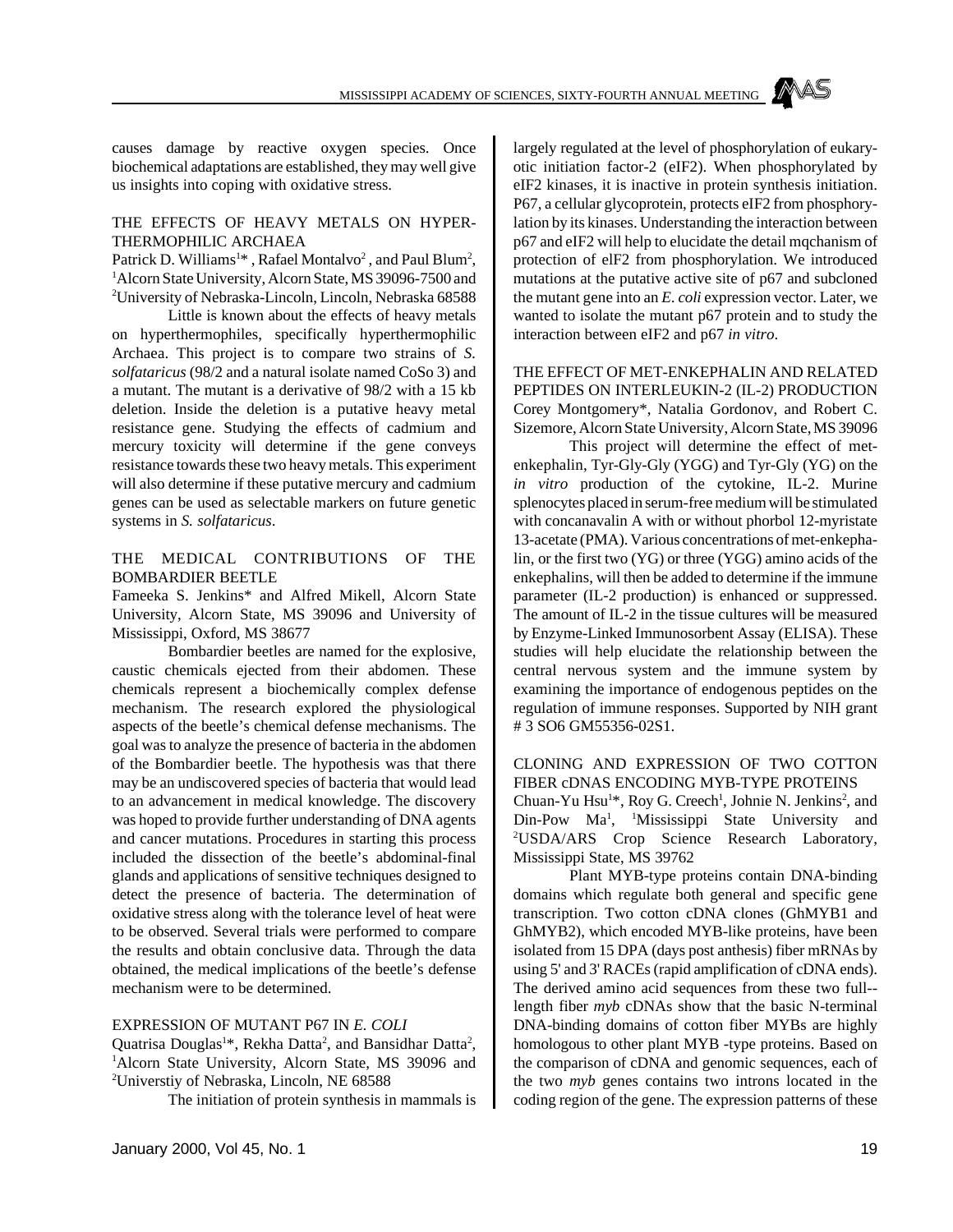two myb genes were studied by Northern blotting analysis using total RNA from different cotton tissues. The GhMYB1 and GhMYB2 cDNAs were cloned into an expression vector, pET-32b(+), and the expressed His-MYB fusion proteins were purified and used for DNAbinding studies.

#### CHARACTERIZATION OF AJUBA, A NOVEL LIM PROTEIN, BY PROTEIN-PROTEIN INTERACATION SCREENING

Dayle Houston<sup>1\*</sup>, Henry Outlaw<sup>1</sup>, and Gregory D. Longmore<sup>2</sup> , <sup>1</sup>Delta State University, Cleveland, MS 38733 and <sup>2</sup>Washington University, ST. Louis, MO 63130

Ajuba is novel group 3 LIM protein along with zyxin, paxillin, trip6 and others. It is 55 kDa in size and is characterized by a proline-rich pre-LIM region containing two potential SH3 recognition sites, and three tandemly arranged LIM domains located at the c-terminus. So far, it has been determined that ajuba functions to stimulate MAP kinase activity, interact with Grb2 in a serum-dependent manner, and promote meiotic maturation in *Xenopus* oocytes. Its stimulation of MAP kinase activity is of interest because it occurs in serum-starved cells, indication that molecules besides Grb2 may aid in this function. Enhancement of MAP kinase activity has also been shown to be the mechanism by which ajuba promotes meiotic maturation. Ajuba has been found in tissues of adult mouse skin, nervous system, and genitourinary tract and all mouse embryonic germ layers. My work has been directed toward using the yeast two-hybrid selection system to screen a 9 day mouse embryo cDNA library for molecules that interact with ajuba. Though the screening is still in progress, two positive interactions have been identified: myosin Va and profilin.

#### BACTERIAL MOTILITY AND THE GENERAL SECRETORY PATHWAY

Yang Ruifeng\*, Steven E. Passmore, and Donna L. Marykwas, University of Southern Mississippi, Hattiesburg, MS 39406

The bacterial motor protein FliM interacts with the General Secretory Pathway protein GspE in a two-hybrid screen for protein-protein interactions. FliM is required for flagellum assembly, but the role of the General Secretory Pathway in *Escherichia coli* is not known. To test the role of GspE in bacterial motility, the gene coding for GspE was deleted from *E. coli*. A mutant in which the gspE gene bore a large insertion was nonmotile, but when the insertion was resolved by homologous recombination to yield a deletion within gspE, this deletion mutant turned out to be motile. This suggests one possibility, that the insertion mutant could be polar, turning off the expression of genes downstream of gspE in the same operon, and that one of these downstream genes is required for motility. However, there are two other chromosomal gene products in *E. coli* that are highly similar to GspE. This suggests a second possibility, that one of these GspE homologues (not GspE itself) is actually the one involved in motility, or a third possibility, that GspE and its homologues share redundant functions. To test these possibilities, we are constructing mutations (transposon insertions) within each of these three genes and in the neighboring genes of their respective operons. If the single gene knockouts all swim, we will construct each double mutant and the triple mutant and test their motility.

#### REPRODUCTIVE EFFECTS OF ESTROGENIC AND ANTIESTROGENIC CHEMICALS ON SHEEPSHEAD MINNOWS

Arthur Karels\* and Marius Brouwer, University of Southern Mississippi, Institute of Marine Sciences Ocean Springs, MS 39566-7000

Accumulating scientific data suggests that many man-made chemicals, such as alkylphenols/PCBs, have potential to adversely affect the endocrine system of humans/wildlife. Some of these compounds have estrogenic/antiestrogenic effects, collectively they are called endocrine disrupting chemicals (EDCs). These compounds can activate genes of the reproductive system, such as endogenous vitellogenin (a precursor to eggyolk protein), by activating the estrogen receptor (ER). Since little is known about effects of environmental estrogens/antiestrogens on reproductive fitness of estuarine/marine fish, we exposed adult lab-reared male sheepshead minnows (*Cyprinodon variegatus*) to estrogenic 4-tert-octylphenol (OP) and females to antiestrogenic cadmium (Cd) in aquaria to examine 1) fecundity of  $F_0$ generation, 2) embryonic development/egg hatching/survival rate of  $F_1$  generation fry, 3) vitellogenin levels in male/female blood sera to determine correlation to adverse changes in reproductive function and 4) gonadal development. A similar 3 week field exposure was set up using cages near an outfall of a sewage treatment plant. Initial results appear to show that higher levels of exposure adversely affect fecundity. Vitellogenin/histological analysis are underway. In addition to reproductive studies, we have isolated an ER cDNA fragment from total RNA of gravid female fish livers, which will be used for cloning of complete ER cDNA for future bioassay development. Sequence of partial ER cDNA shows homology to related fish.

#### FUNCTION OF PROTEIN KINASE (PKB) GENE IN *DICTYOSTELIUM DISCOIDEUM*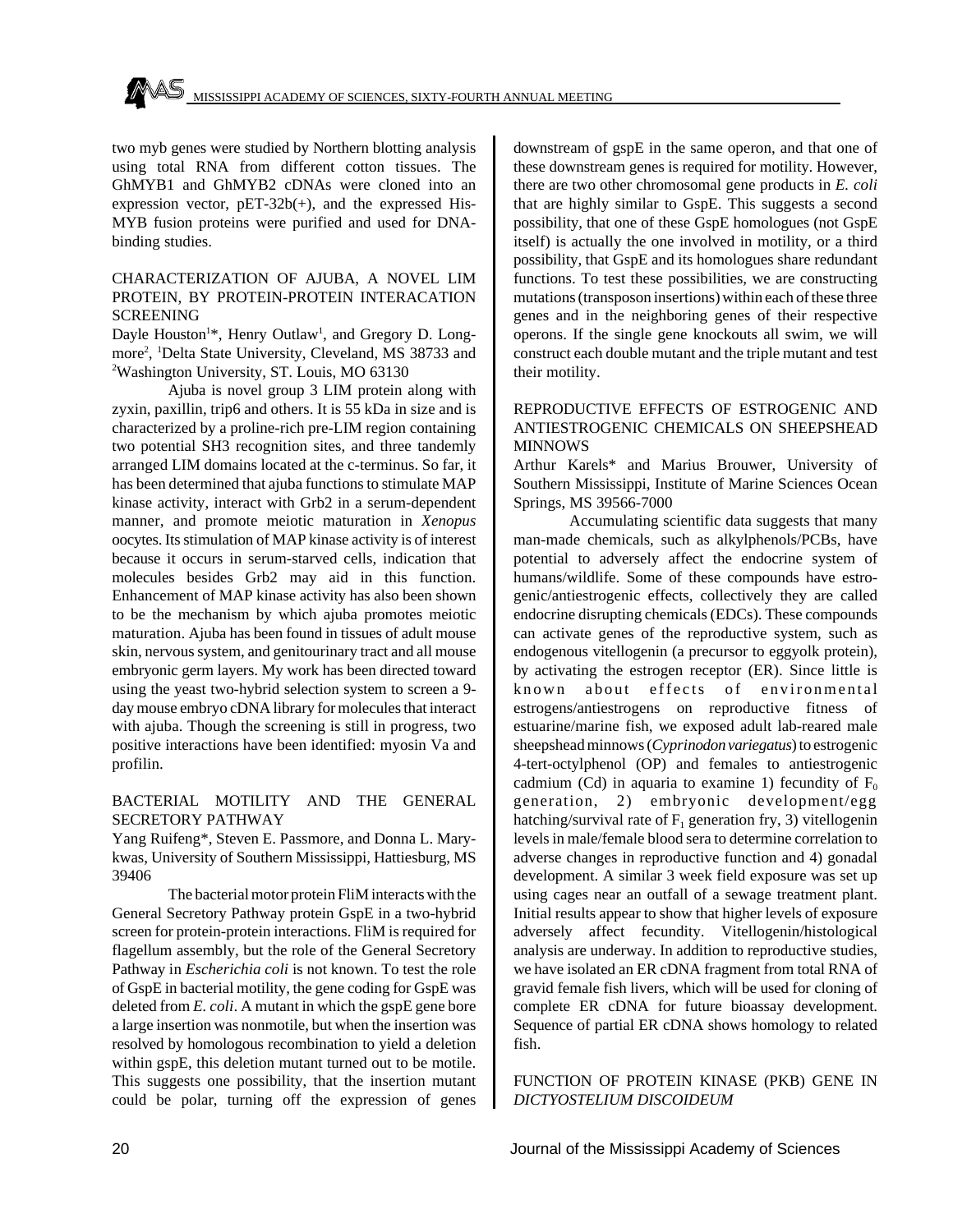MISSISSIPPI ACADEMY OF SCIENCES, SIXTY-FOURTH ANNUAL MEETING

Kesi L. Gaskin\* and Alice M. Powell, Alcorn State University, Alcorn State, MS 39096

*Dictyostelium discoideum* (Dd) is a eukaryotic organism with a relatively simple life cycle that comprises a vegetative growth phase and a differentiation phase. Chemotaxis provides a means for microorganisms to respond to environmental gradients of potential nutrients and toxins. Usually, this phenomenon results in motility towards or away from substances. In this experiment, a small population assay was used to determine the effects of cAMP and folic acid on the chemotactic movement of Dd. Three different cell lines of *Dictyostelium discoideum* was used in this assay: AX-3 (wild-type), 2D2 (knockout), and Car1-/Car3-. Car1-/Car3- cells was used as the control. The cells were exposed to folic acid and cAMP for zero, ten, and twenty minute time intervals. With a concentration of one micrometer for cAMP and 100 micrometers for folic acid, we determined that the AX-3 cells and the 2D2 cells did not show very much movement towards the stimulus. However, due to the way the cells were set after each time limit, it was hard to tell which cells moved the greatest distance or if they moved at all.

#### THE EFFECT OF HEAT ON THE HEAT SHOCK RESPONSE OF INDUCED WOUNDS IN RATS April Watson\*, Leroy Johnson, and Alice M. Powell,

Alcorn State University, Alcorn State, MS 39096

This study was to determine the effect of heat stress on the healing rate of induced wounds in rats. All wounds were superficial with uniformed lengths and depths. The outcomes of this study show an increased wound healing rate and a higher quality of wound heal. Animal studies (Riberro et al., 1995) have shown that the response is attributable to the elicitation of the "housekeeping" heat shock proteins. This research was an effort to examine the possible change in the total protein profiles using SDS-PAGE in heat treated animals. The increased or sudden appearance of new bands indicated possible heat shock protein response to the particular stress. Rat tissues were minced with sterile surgical blades and incubated in lysis buffer for thirty minutes on ice. The proteins were stored at -20 $^{\circ}$ C and used as needed. Rats heat treated show an increase in the expressed profile of a total protein extract run on polyacrylamide gel electrophoresis. These proteins may not be chaperonins, but there is a correlation to the expression of these proteins and induction by heat stress.

#### THURSDAY AFTERNOON

Petit Bois

#### 1:45 SIGNALING PATHWAYS INVOLVED IN SCATTER FACTOR-MEDIATED C-MET INDUCTION IN HUMAN GLIOBASTOMA CELLS

Claretha Nichols<sup>1\*</sup>, Srikanth Ranganathan<sup>2</sup>, Roger Abouader<sup>2</sup>, and John Laterra<sup>2</sup>, <sup>1</sup>University of Southern Mississippi, Hattiesburg, MS 39406-5043 and <sup>2</sup>Johns Hopkins University School of Medicine, Baltimore, MD 21205

Scatter Factor (SF) is a multifunctional growth factor that exerts its action through its only receptor, the tyrosine kinase c-met. SF and c-met play a role in tumorigenesis and malignant progression of a wide variety of tumors, including human glioblastomas. SF and c-met expression in human gliomas correlate with tumor grade. Over-expression of SF in glioblastomas increases their malignancy, whereas; knock-down of SF/c-met expression inhibits glioblastoma growth in vivo and in vitro. C-met in glioblastomas is induced by SF. Parts of the signaling pathway involved in c-met induction by SF have previously been characterized by our lab. This study shows that Ras and AP-1 are also involved in the signaling pathway of cmet induction by SF.

#### 2:00 DETERMINATION OF cDNA SEQUENCES OF TWO CADMIUM-INDUCIBLE AND ONE COPPER-SPECIFIC METALLOTHIONEIN IN THE BLUE CRAB, *CALLINECTES SAPIDUS*, AND THEIR POTENTIAL AS BIOINDI-CATORS OF TOXIC TRACE METALS

Rachel A. Syring\*, Thea Hoexum-Brouwer, and Marius Brouwer, University of Southern Mississippi, Gulf Coast Research Laboratory, Ocean Springs, MS 39564

Copper is an essential metal which has the potential to be toxic, like cadmium and mercury, when occurring in excess. The blue crab, *Callinectes sapidus*, has two cadmium-inducible (CdMT-I and CdMT-II) and two copper-inducible (CuMT-I and CuMT-II) metallothionein (MT) isoforms comprising a mechanism of defense against metal-mediated oxidative damage. CdMT-I and CuMT-I are the same protein containing different metals, while CuMT-II is a unique, copperspecific isoform. The objective of this project was to determine the complementary DNA (cDNA) sequences of CdMT-I/CuMT-I, CdMT-II, and CuMT-II. The cDNA was isolated from hepatopancreas tissue of cadmium and copper exposed blue crabs using degenerate gene specific primers synthesized from the Nterminal amino acid sequence. The cDNA was PCR amplified using 3' Rapid Amplification of cDNA Ends (RACE), cloned, and sequenced. Upon 3' determination, reverse and complementary gene specific primers were synthesized and the 5' end was PCR amplified using 5'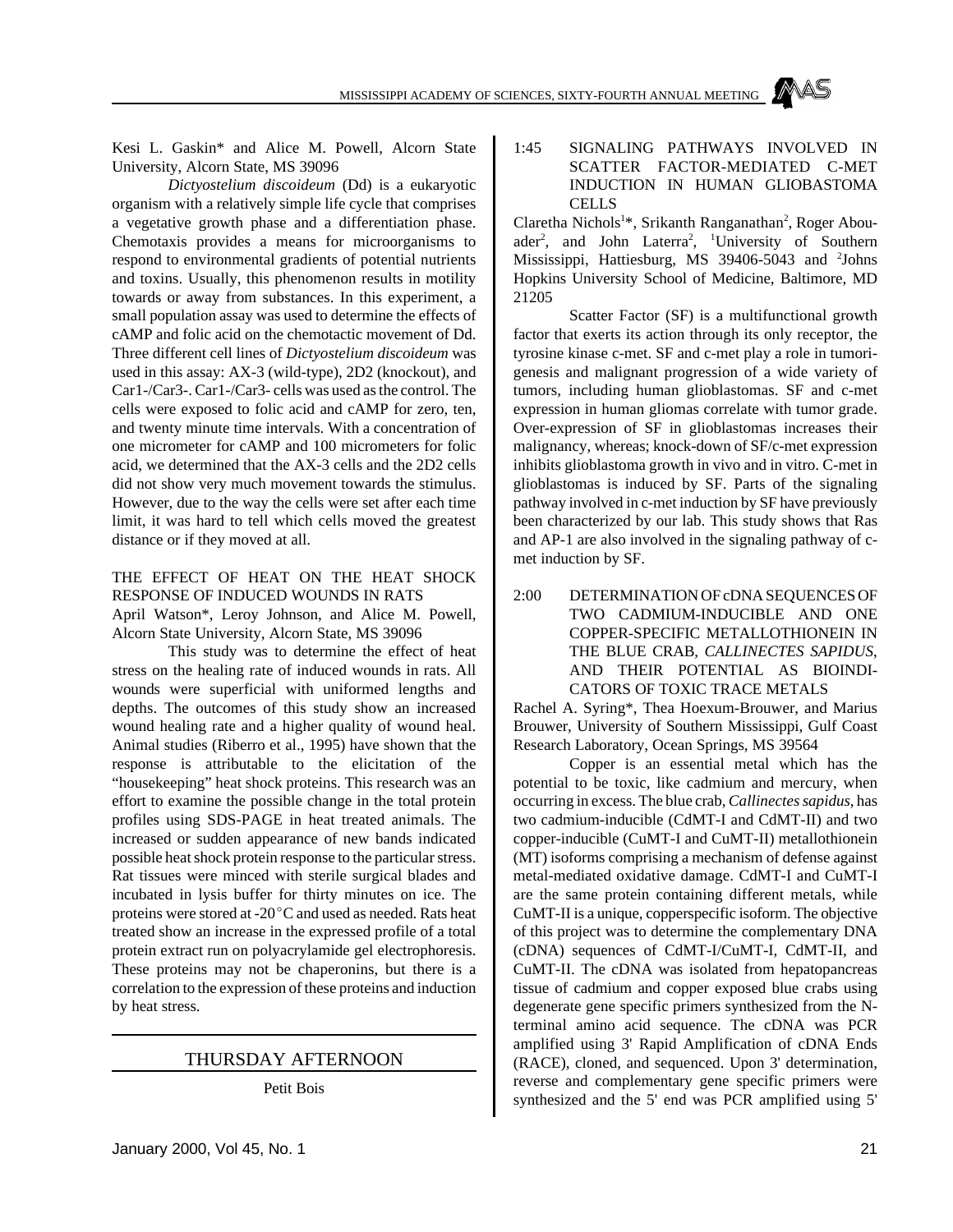RACE, cloned, and sequenced. The 3' and 5' sequences were combined to obtain the complete cDNA sequences. Alignment of the cDNA species indicates that each isoform is encoded by a distinct gene. CuMT-II appears to have evolved prior to the CdMTs in view of its greater similarity to molluscan MTs rather than other crustacean MTs.

#### 2:15 EXPRESSION OF GLUTAMINYL CYCLASE IN *DROSOPHILA MELANOGASTER* SCHNEIDER 2 CELLS

Rachell E. Booth\*, Eric Williams, and Robert C. Bateman, Jr., University of Southern Mississippi, Hattiesburg, MS 39406

Glutaminyl cyclase converts an N-terminal glutamine to pyroglutamic acid to biologically activate many proteins and peptides. It has previously been expressed in several *Eschrichia coli* systems; however, production of the protein is not sufficient enough for x-ray crystallization studies. A *Drosophila* Expression System (DES) was used for the expression of glutaminyl cyclase (QC). PCR primers were designed to amplify the QC coding region including the signal sequence. Following analysis by gel electrophoresis, the PCR product was cloned into the pMT/V5-His-TOPO vector. The insert and flanking vector regions were sequenced for confirmation. This vector was then transformed into *Drosophila* Schneider 2 (S2) cells. After induction of the metallothionein promoter with copper sulfate, the protein will be purified from the cells using anion-exchange chromatography. Finally, a stable cell line will be generated from cotransfection of this QC expression vector and a selection vector, pCoHYGRO. The cell line will produce the milligram amounts of protein needed for x-ray crystallization studies.

#### 2:30 FUNDAMENTAL MECHANISMS OF JANUS KINASE ACTIVATION AND INACTIVATION Roy J. Duhe, University of Mississippi Medical Center, Jackson, MS 39216

Janus protein-tyrosine kinases (JAKs) serve as essential early mediators of cytokine-initiated signal transduction. Precise control of the amplitude and duration of JAK catalytic activity is crucial for regulating normal physiological responses; hyper- or hypo-activation of JAKs can result in leukemias or in immunosuppressive disorders, respectively. I will describe the research I conducted at the National Cancer Institute—Frederick Cancer Research and Development Center to elucidate two independent mechanisms of JAK regulation. My lab will continue to investigate the molecular foundations of both the autoinhibitory and the redox-regulated mechanisms of controlling JAK activity. Ongoing efforts to improve the speed and quantitative accuracy of assays for JAK activity may not only help to better define the role of JAK dysregulation in disease etiology, but also help to rapidly screen candidate drugs for disease therapy.

2:45 Break

#### 3:00 ISOLATION AND CHARACTERIZATION OF A COTTON FIBER cDNA ENCODING A AUX/IAA PROTEIN

Shaohua Yu<sup>1\*</sup>, Johnie N. Jenkins<sup>2</sup>, Roy G. Creech<sup>1</sup>, and Din-Pow Ma<sup>1</sup>, <sup>1</sup>Mississippi State University, and <sup>2</sup>USDA/ARS, Crop Science Research Laboratory, Mississippi State, MS 39762

Auxin is an important phytohormone which controls cotton fiber development and differentiation. The auxin-inducible Aux/IAA gene family, a group of early auxin-response genes, have been shown to be essential in auxin signaling. Based on the conserved peptide sequences of AUX/IAA proteins, QVVGWP and WMLVGDVPW, two sets of oligonucleotides were synthesized and used as PCR primers to amplify cDNAs synthesized from 15 DPA (days postanthesis) fiber mRNAs. The amplified PCR prodjucts  $(-350 \text{ bp})$  were cloned into the pGEM-T easy vector and sequenced. Sequencing data verified that these PCR products are cDNAs encoding parts of AUX/IAA proteins. Additional primers based on the partial IAA cDNA sequences were then synthesized and used in 5' and 3' RACEs (rapid amplification of cDNA ends) to clone the full length cDNAs. The derived amino acid sequence from a full-length IAA cDNA revealed the encoded AUX/IAA protein consists of four highly conserved domains (domains I, II, III, and IV). Domain III contains an amphipathic âááfold, found in â-ribbon DNA-binding domains of prokaryotic repressor proteins.

#### 3:15 CLONING OF THE cDNA FOR THE 68 KDA DNA BINDING PROTEIN OF *GLYCINE MAX* CHLOROPLAST NUCLEOIDS

Mignon A. Keaton\*, Cecilia Chi-Ham, Gordon C. Cannon, and Sabine Heinhorst, University of Southern Mississippi, Hattiesburg, MS 39406

Chloroplast DNA (ctDNA) is compacted by association with various proteins into structures called nucleoids. Nucleoid structure varies during development from proplastids into mature chloroplasts, suggesting that it plays a role in the regulation of DNA replication and transcription of ctDNA. Identifying the function of the proteins that are associated with nucleoids may lead to a better understanding of these processes. Previously, a 68 kDa protein had been isolated from chloroplast nucleoids of *Glycine max* that shows DNA compaction in vitro. The N-terminal 15 amino acids showed homology with several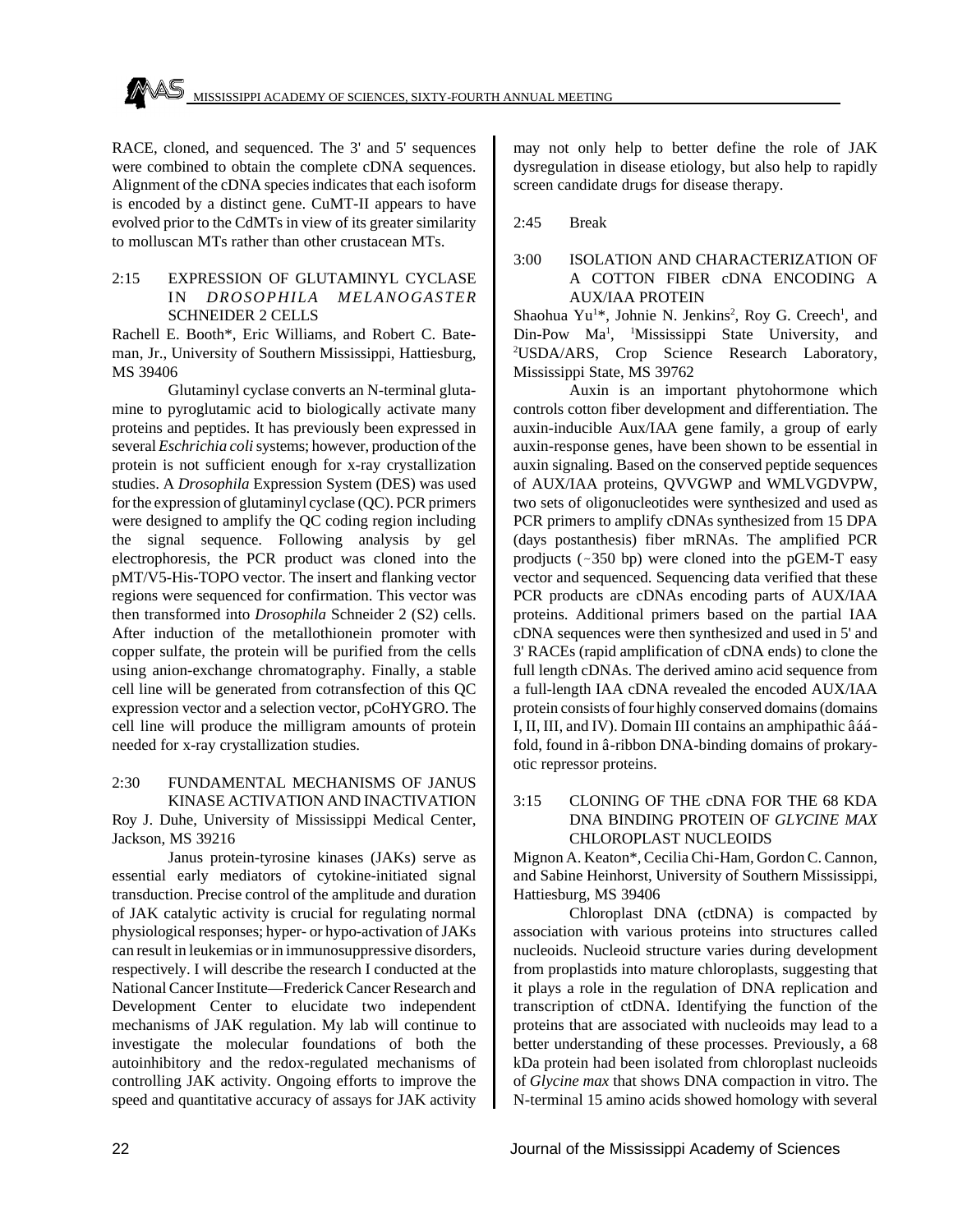ferredoxin sulfite reductases of higher plants. These enzymes reduce sulfite possibly for sulfur assimilation in cysteine biosynthesis. This sequence was used to design degenerate primers for reverse transcription of soybean RNA and PCR amplification of the cDNA. A complete cDNA clone will provide insights into structure, function, expression patterns and possible post-translational modifications of the protein, and will allow creation of antisense and over expressing transgenic *Arabidopsis* lines.

#### 3:30 CLONING AND CHARACTERIZATION OF CANINE-LIVER UDP-GLUCURONOSYL TRANSFERASES

Bernita M. Finley\* and Christopher King, Alcorn State University, Alcorn State, MS 39096 and Merck Pharmaceutics, Rahway, NJ 08817

Dog liver microsomes contain UDP-glucuronsyl transferases which are important in detoxifying many endogenous and exogenous compounds such as morphine, bilirubin, and estrodiol. Studies were designed to isolate and clone a UGT-specific gene from canine liver, using an antibody and/or an oligonucleotide probe. Many positive plaques were seen, and they are being isolated. Secondly, another study was done to reveal substrates involved in glucuronidation in dog liver microsomes. Using glucuronidation assays, a significant amount of morphine and estrodiol glucuronide was seen. UGT assays reveal that dog liver microsomes metabolizes morphine to morphine-3-O glucuronide as well as morphine-6-O glucuronide to most potent form of morphine. Lastly, western analysis show that UGT1A1,-2B7, and -1A6 are UGT like isoform may be present in dog liver microsomes. These studies suggest that dog have similar UGT-isoforms to rat and human.

#### 3:45 ISOLATION OF AN INSULIN-LIKE GROWTH FACTOR-I (IGF-I) COMPLEMENTARY DNA FROM CHANNEL CATFISH (*ICTALURUS PUNCTATUS*)

L.A. Clay  $^{1,2*}$ , G.C. Waldbieser<sup>2</sup>, and S.Y. Wang<sup>1</sup>, <sup>1</sup>University of Southern Mississippi, Hattiesburg, MS 39406 and <sup>2</sup>U.S. Department of Agriculture-ARS, Stoneville, MS 38776

Insulin-like growth factor-I (IGF-I), previously known as somatomedin C, has been shown to be essential for normal development and growth in several species. This gene encodes a single chain 70-residue basic peptide with 3 intra-chain disulfide bridges. IGF-I is produced in the liver, brain and other tissues, and is considered to be the principal mediator of growth hormone action on growth and development. In order to better understand the endocrine regulation of growth in catfish, we have cloned and sequenced a 516 bp IGF-I cDNA in channel catfish.

January 2000, Vol 45, No. 1 23

We constructed degenerate primers based upon mammalian and fish IGF-I amino acid sequence and used this information to amplify channel catfish IGF-I via 3'-and 5'- Rapid Amplification of cDNA Ends (RACE). Several clones were obtained from total RNA from adult liver and brain. A partial open reading frame in the cDNA encoded 109 amino acids of channel catfish IGF-I which shared 91% identity with the common carp amino acid sequence. Results from this study will be utilized to determine tissueand developmental stage-specific levels of expression in channel catfish in order to assess the role of IGF-I in catfish growth.

#### 4:00 TRANSFECTION STUDIES WITH A CANDIDATE HUMAN IMIDAZOLINE RECEPTOR cDNA

Michael Chen\*, Mary Elise Lutrick, He Zhu, James Baldwin, Victor Stuckey, and John Piletz,

University of Mississippi Medical Center, Jackson, MS 39216

Imidazoline receptors (IR) are involved in blood pressure and stress responses from brain nuclei. We have previously cloned a candidate  $IR<sub>1</sub>$  cDNA by screening from a human hippocampal cDNA expression library with two IR-selective antisera (*J. Autonomic Nervous System*, 72: 98–110, 1998; *DNA and Cell Biology*, submitted). That cDNA, designated imidazoline receptor antisera-selected (*iras-1*) cDNA, contains 5,131 bp and is predicted to encode a 167 kDal protein. Transfection of *iras-1* cDNA into CHO (Chinese hamster ovary) cells results in a threefold increase in the  $B_{\text{max}}$  of  $\lbrack$ <sup>125</sup>I]-*p*-iodoclonidine for  $I_1$  sites; with a high-affinity component revealed only in transfected CHO cells for the  $I_1$  ligands, moxonidine and rilmenidine. In PC-12 (phaeochromocytoma) cells, over 80 stably-transfected subclones were screened both by Western blotting and PCR, and six of these showed at least a two-fold increase in  $I_1$   $B_{\text{max}}$  values. Transfected CHO and PC-12 cells showed a 167 kDal band as well as smaller bands  $(-85$  kDal) on Western blots. On the other hand, transient trasfections into COS-7 and Sf9 cells failed to result in an increase in  $I_1$  binding sites, even though there was an abundance of the  $\sim$  167 kDal protein made. To determine if there is any possible interaction between  $\mathrm{I}_1$  sites and alpha<sub>2A</sub> adrenergic sites, CHO cells stably transfected with the human alpha<sub>2A</sub> adrenergic receptor cDNA were transiently transfected with *iras-1*. These cells produced both alpha<sub>2A</sub> and  $I_1$  receptors (immunologically) with the appropriate binding sites observed, and the results provide support for studies aimed at characterizing the pharmacological and functional interactions between alpha<sub>2</sub>-adrenergic and  $I_1$ receptors. Supported by NIMH grant NM49248-06 and grants from Eli Lilly and Solvay Pharmaceutical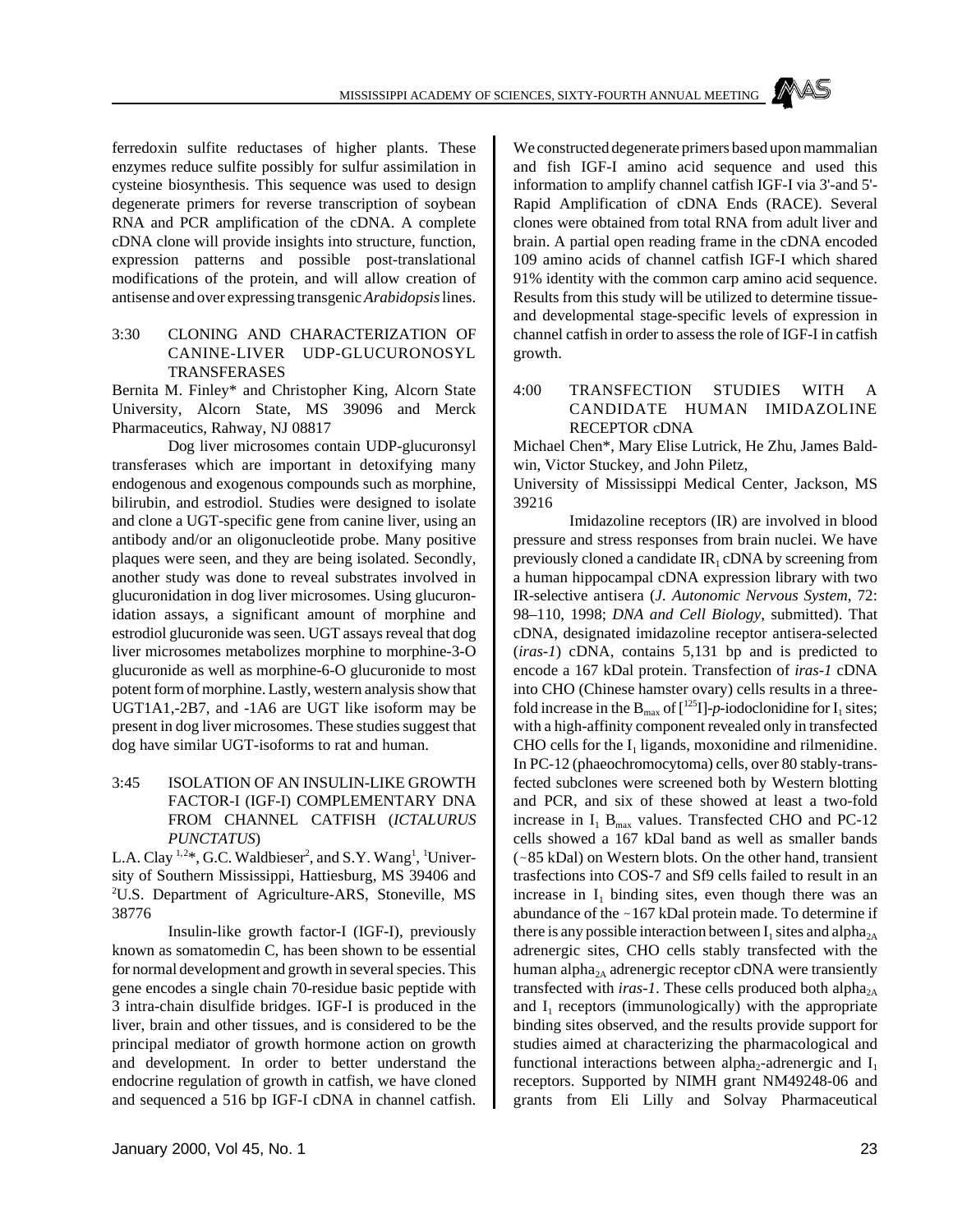

Companies.

#### FRIDAY MORNING

#### Petit Bois

9:00 UVA LIGHT-INDUCED FORMATION OF DNA COVALENT ADDUCTS AND DNA SINGLE STRANDED CLEAVAGE BY 1-HYDROXY-PYRENE

Shiming Dong\*, Laketa Halloway, Huey-Min Hwang, Xiaochun Shi, and Hongtao Yu\*, Jackson State University, Jackson, MS 39217

This research examines the light-induced damages to DNA by 1-hydroxypyrene (HOP). HOP is often found in the urine of human or animals exposed to polycyclic aromatic hydrocarbons (PAHs) and it is an important biomarker for studying PAH exposure. It has shown that HOP is both acute toxic and genotoxic. In this research we found that upon UVA light irradiation, HOP causes DNA single strand cleavages and forms HOP-DNA covalent adducts. The UVA light-induced cleavage of the supercoiled plasmid ÖX 174 DNA is dependent upon both HOP concentration and UVA dosage. Longer irradiation time or higher HOP concentration induces more DNA cleavage. The DNA cleavage results done in the presence of reactive oxygen species scavengers indicate that superoxide free radical and singlet oxygen are both likely involved in causing DNA cleavages. The photocleavage is inhibited by the presence of an excited singlet state quencher, KI, indicating that it is an excited state reaction. Along with light-induced DNA cleavage, HOP also forms DNA covalent adducts efficiently while being degraded. Light-induced degradation of 20 mM HOP follows a first order reaction kinetics in 10% methanolic buffer (10 mM phosphate) solution in the absence or presence of 100 mM ct-DNA, with degradation half-lives of 20 min or 27 min, respectively. The longer degradation half-life in the presence of DNA is due to the formation of HOP-DNA covalent adduct which is light stable. The formation of the HOP-DNA covalent adduct is evidenced by comparing the UV-Vis spectra of the irradiated HOP/DNA solution before and after dialysis. While HOP from a non-irradiated solution containing HOP and DNA diffuses freely out of the dialysis membrane, the HOP from the irradiated sample remained in the membrane, indicating that the HOP is covalently bound to DNA that cannot diffuse out of the membrane. Acknowledgements: This research is supported by the National Institutes of Health through generous grants: NIH-RCMI 1G12RR12459-01 and NIH-MBRS S06GM08047.

#### 9:15 ISOLATION OF A CATALYTIC RNA CAPABLE OF COENZYME SYNTHESIS

Wally Bugg\* and Faqing Huang, University of Southern Mississippi, Hattiesburg, MS 39406-5043

Coenzymes, such as coenzyme A (CoA), nicotinamide adenine dinucleotide (NAD), and flavin adenine dinucleotide (FAD), play important roles in the metabolism of modern organisms. These coenzymes have the same biosynthetic pathways and the same functions among drastically different organisms, from bacteria to humans. Therefore, they must have been present in the last common ancestor. The presence of a ribonucleotide adenosine in these chemically complex coenzymes suggests that they might have arisen in a pre-protein world the so-called RNA world. In order to demonstrate the ability of RNA to catalyze the synthesis of coenzymes from their precursors, catalytic RNA is being isolated by powerful *in vitro* selection/amplification techniques from a pool of random RNA sequences. After 12 rounds of selection/ amplification, the resulting RNA has been shown to synthesize a variety of RNA-linked molecular structures, including coenzymes NAD and FAD. The demonstration of RNA catalysts to synthesize coenzymes strongly supports that coenzymes are ancient molecules, which might have existed before the first protein was made.

#### 9:30 CHARACTERIZATION OF A COENZYME-SYNTHESIZING RIBOZYME

Shannon Williams\* and Faqing Huang, University of Southern Mississippi, Hattiesburg, MS 39406-5043

Coenzymes are essential molecules for cell functioning. For example, the three most common coenzymes, coenzymes A (CoA), nicotinamide adenine dinucleotide (NAD), and flavin adenine dinucleotide (FAD), participate in numerous biochemical reactions. To understand the origin and evolution of these coenzymes, we have isolated, by *in vitro* selection and amplification techniques, RNA catalysts that synthesize the coenzymes from their corresponding precursors. The RNA has been cloned and sequenced. The RNA-synthesized coenzyme product has been identified by enzymatic digestion, chromatography, and mass spectroscopy. In order to understand the RNA activity, structure characterization of the isolated RNA is being carried out. Further studies of the kinetics are also being investigated. Reaction rates under different conditions, such as pH, temperature, metal ion concentrations, and substrate concentrations are being measured in order to under the nature of RNA-catalyzed synthesis of coenzymes.

9:45 ESSENTIAL RESIDUES IN GLUTAMINYL CYCLASE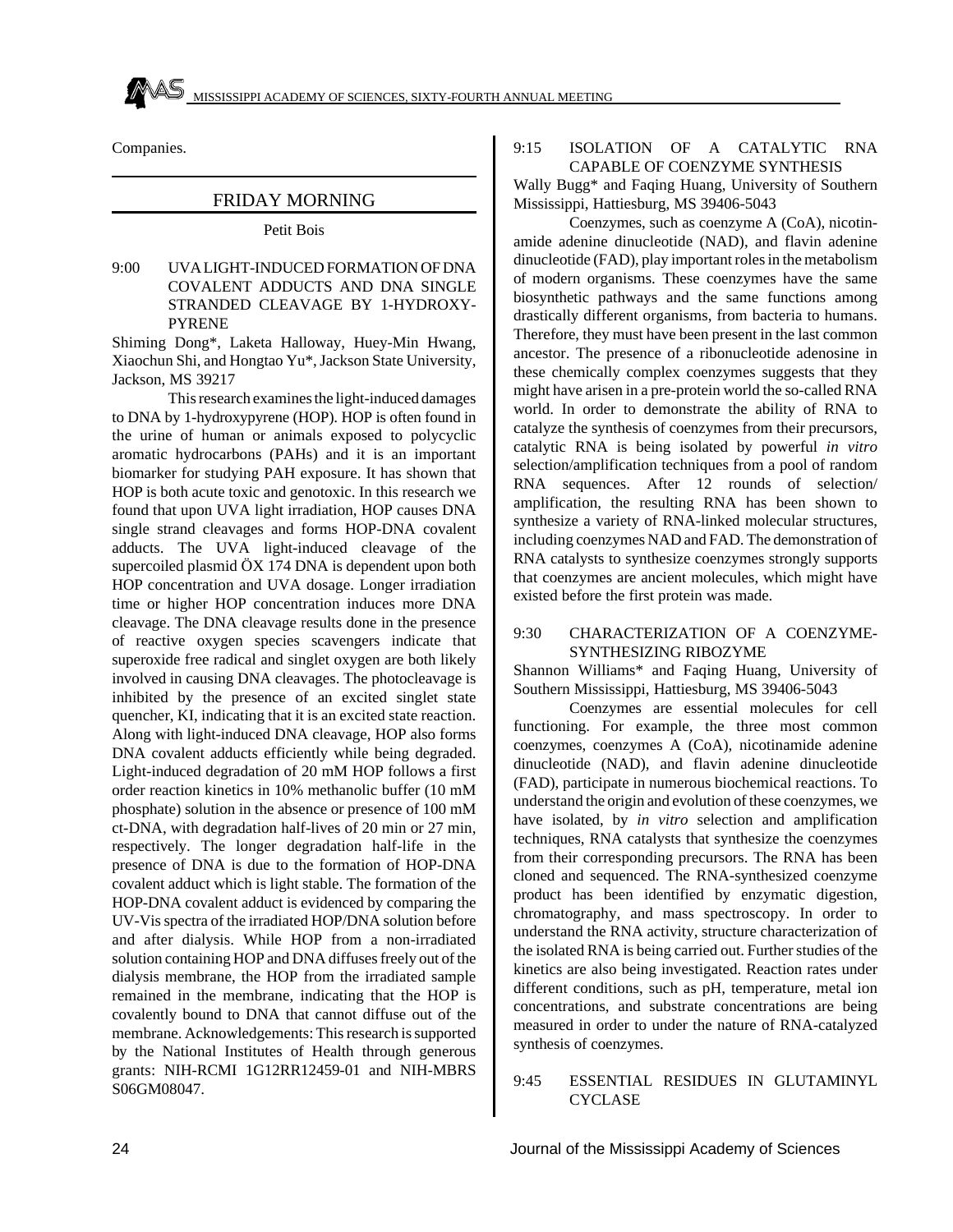MISSISSIPPI ACADEMY OF SCIENCES, SIXTY-FOURTH ANNUAL MEETING

Stephanie A. Misquitta\*, Jeffrey Temple, Robert C. Bateman, Jr., University of Southern Mississippi, Hattiesburg, MS 39406-5043

Glutaminyl cyclase catalyses the conversion of Nterminal glutamine to pyroglutamic acid in certain peptide hormones, and neurotransmitters. In order to understand the mechanism of enzyme action, it is necessary to determine the residues involved in catalysis. DEPC inactivation of the recombinant enzyme showed that histidine is an important residue for catalysis. Sequence alignment showed eleven histidine residues that are conserved. The histidines at positions 140, 307, 319 and 330 were mutated. Kinetic studies indicate that the Km and Vmax for His307 and His319 are similar. The Km of these two mutants is higher than that for the native human enzyme, indicating that these residues are important for substrate binding. The Km for His330 was lower, indicating that His 330 does not play such an important role in substrate binding while the His140 was totally inactive indicating that it is an important residue for catalysis.

#### 10:00 Break

10:15 SOYBEAN CHLOROPLAST NUCLEOID PROTEINS AND THEIR INTERACTIONS WITH DNA

Cecilia Chi-Ham\*, Gordon C. Cannon, and Sabine Heinhorst, University of Southern Mississippi, Hattiesburg, MS 39406-5043

Chloroplast DNA is organized by DNA-binding proteins into complexes called nucleoids. Plastid nucleoid structure and protein composition vary during the development of proplastids to chloroplasts, suggesting that genome packaging may play a crucial role in the regulation of replication, transcription, and recombination. In an effort to understand the role plastid nucleoid proteins play in determining nucleoid structure and its effect on gene expression and development of the organelle, we have purified several nucleoid proteins. One plastid nucleoid protein (DCP68) can associate with DNA into a form that does not support DNA replication *in vitro*. The amino terminal sequence of the purified DCP68 shows homology to ferredoxin-dependent sulfite reductases from *Arabidopsis thaliana, Zea mays,* and *Nicotiana tabacum*. We are currently studying the interaction of DCP68 with DNA and with other nucleoid proteins in order to obtain a better understanding of the role this protein plays in determining nucleoid structure and function.

#### 10:30 SELF-ASSEMBLY OF THE SC3 HYDRO-PHOBIN PROTEIN

J. Shawn Goodwin\*, Charles L. McCormick, and Gordon C. Cannon, University of Southern Mississippi, Hattiesburg, MS 39406-5043

The Sc3 hydrophobin protein from *Schizophyllum commune* self-assembles in an aqueous environment to form vesicles with hydrophobic interior and hydrophilic exterior surfaces. We are studying the protein's ability to entrap a hydrophobic material from an aqueous environment into stable vesicles and the mechanism by which this occurs. Utilizing a radiolabeled <sup>14</sup>C-hexadecane sequestration assay, we are able to quantify the amount of hydrophobic material that can be removed from an aqueous environment by hydrophobin. Epifluorescence microscopy studies using Nile Red, calcein, and Marina Blue confirm that hydrophobic molecules are within Sc3 hydrophobin protein vesicles. Insight into the mechanism of hydrophobin protein self-assembly can be determined using circular dichroism and fluorescence spectroscopy.

#### 10:45 STRUCTURAL CHARACTERIZATION OF A SELF-CAPPING RNA CATALYST

Ping Zhang\* and Faqing Huang, University of Southern Mississippi, Hattiesburg, MS 39406-5043

A previously isolated RNA catalyst, named Iso6, has multiple catalytic functions, such as RNA capping, phosphoryl coupling, pyrophosphotase, decapping, and capexchange activities. Among the known ribozymes, Iso6 RNA possesses many unique properties, such as multifunction, specific GTP binding site,  $Ca^{2+}$  as the metal cofactor, and binding multiple small-molecule substrates and building larger products from them, etc. These unusual properties of Iso6 RNA coupled with its biological and evolutionary relevance, well established reaction center at its 5 alpha phosphate, makes it an excellent model system to study RNA structure-function relationship and mechanism of RNA catalysis. We are currently investigating the structural elements of the RNA that are essential for its functions. By using substrate-linked probes, such as EDTA and photo-crosslinking reagents, we hope to define the RNA sequence that constitutes the substrate binding site as well as the metal ion binding site. The results will enhance our understanding of RNA-substratemetal ion interactions and RNA catalysis in general.

11:00 Divisional Business Meeting and Presentation of Awards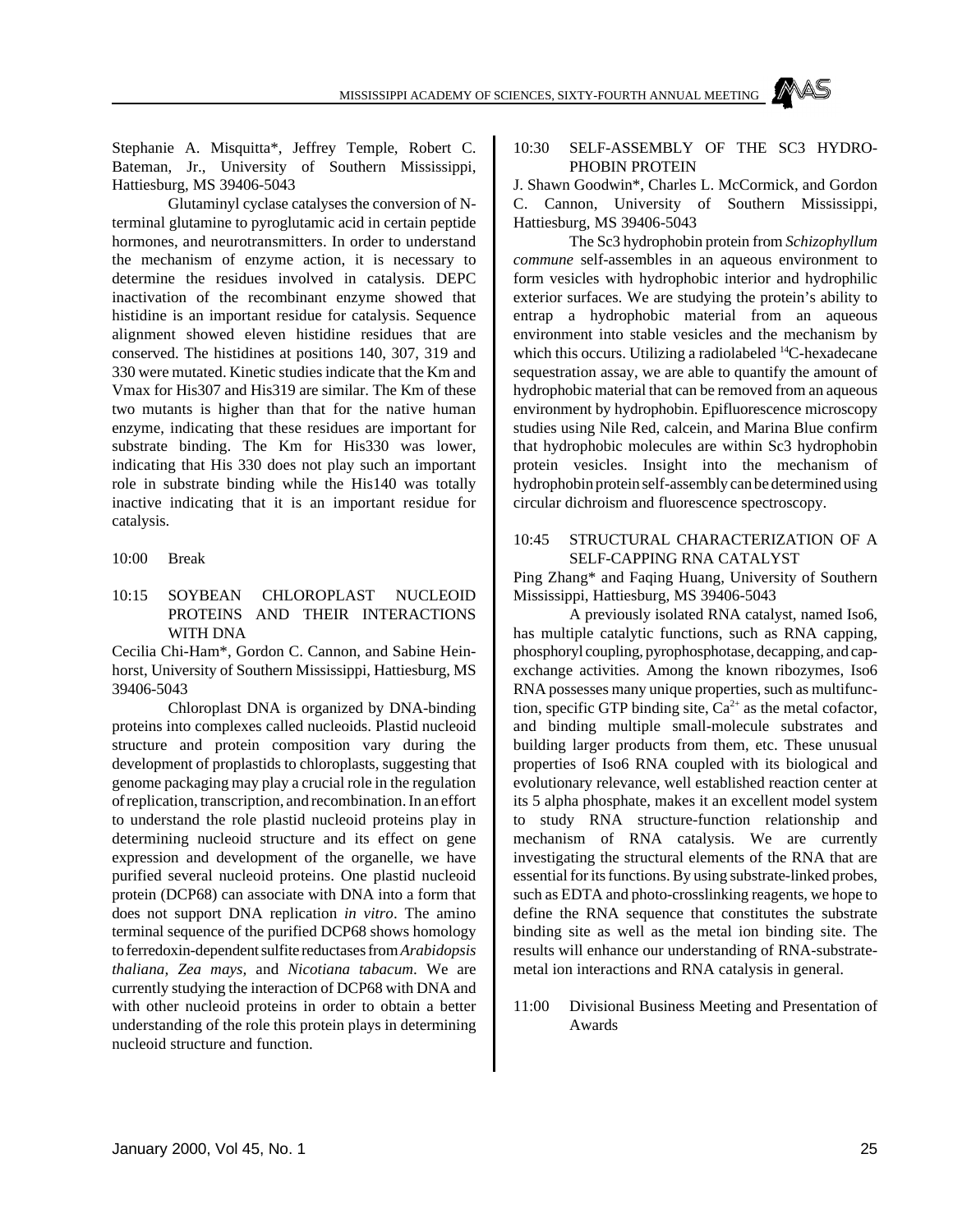#### **CHEMISTRY AND CHEMICAL ENGINEERING**

Chair: Ken S. Lee, Jackson State University Vicechair: Lovell E. Agwaramgbo, Tougaloo College

#### THURSDAY MORNING

Emerald Room

#### 9:00 THE INVESTIGATION OF SODIUM L-ACYL-N-GLUTAMATE / CATIONIC CELLULOSE INTERACTION

Naoya Yamato<sup>1\*</sup>, Rebecca Boudreaux<sup>2</sup>, and Robert Y. Lochhead<sup>2</sup>, <sup>1</sup>AminoScience Laboratories Ajinomoto Co., Inc., Kanagawa 210-8681 Japan and <sup>2</sup>University of Southern Mississippi Hattiesburg, MS 39406

The interaction of Cationic Cellulose with anionic surfactants has been well documented. The objective of this study was to investigate the interaction of Cationic Cellulose with sodium L-Acyl-N-Glutamate. Phase diagrams were constructed to examine the interactions in the concentrated surfactant regime. The Cationic Cellulose reduced the range of the clear composition and this is attributed to the crystallization of the surfactant due to osmotic competition for water. Phase diagrams were prepared at low concentration, in the region of the surfactant's cmc. A complex precipitated in the vicinity of the cmc but redissolved at higher surfactant concentrations. Surface tension measurement indicates that below a certain surfactant concentration, no binding to polymer occurs, but at a critical concentration there is an exceptional uptake of surfactant by polymer, followed by plateau region.

#### 9:15 SOLVENT EFFECTS ON THE PHOTOPHYSICS OF MODEL ARYL CINNAMATE CHROMOPHORES

Rabih O. Al-Kaysi\* and David Creed, University of Southern Mississippi, Hattiesburg MS 39406-5043

Several compounds were synthesized to model the aggregation properties of liquid crystalline polymers in which aryl cinnamates act as both chromophores and mesogens. Model compounds such as 1 have two aryl cinnamate chromophores attached to a rigid norbornane skeleton. The orientation of these chromophores with respect to one another can be determined or estimated. Model compound 2 is a reference chromophore for 1. The UV-VIS spectrum of compound 2 in hexane has a  $\ddot{e}_{max}$  = 289 nm. Addition of 1 % ethanol shifts the  $\ddot{e}_{\text{max}}$  to 312 nm. This behavior suggests aggregation of 2, through hydrogen bonding, which perturbs the UV-VIS spectrum. Addition of ethanol presumably disrupts hydrogen bonded dimers. We were not able to obtain the spectrum of compound 1 in hexane due to its very low solubility. It has  $\ddot{e}_{max} = 310$  nm in chloroform and 318 nm in ethanol.



9:30 THE EFFECTS OF GRAVITY ON POLYMERIC FOAMS PRODUCED THROUGH FREE-RADICAL FRONTAL POLYMERIZATION: RESULTS FROM THE NASA REDUCED GRAVITY STUDENT FLIGHT OPPORTUNITIES PROGRAM

William J. Ainsworth\*, Vinh V. Nguyen, James R. Warren, Paulin N. Wahjudi, Monique Kendrick, Felicia Stewart, and John A. Pojman, University of Southern Mississippi, Hattiesburg, MS 39406

Through the use of frontal polymerization, a new process has been developed for the production of polymeric foams. The addition of a low-boiling point blowing agent to a frontal polymerization system at constant pressure results in the production of a polymeric foam. This process utilizes the thermal energy produced by the forming polymer to cause the blowing agent to be vaporized behind the front to produce bubbles, which become trapped in the forming polymer. To investigate the effects of gravity on polymeric foams produced through this method, experiments were performed aboard the NASA KC-135A reduced gravity aircraft. Changes in foam density, front velocity, bubble size, and bubble distribution were examined and compared to the results from ground based experiments.

#### 9:45 PHASE BEHAVIOR OF HYDROPHOBICALLY MODIFIED POLYELECTROLYTE/SURFAC-TANT SYSTEMS

Rebecca Boudreaux\*, Stacey V. Maggio, and Robert Y. Lochhead, University of Southern Mississippi, Hattiesburg, MS 39406

The properties of polymer-surfactant solutions are governed by a fine balance between hydrophobic, hydrophilic, and ionic interactions. It is expected that the control of the hydrophobic and ionic character of a given system will allow for the precise control of desired liquid crystalline phase behavior. This research is aimed at the control of hydrophobic and ionic character through the use of hydrophobically modified polyvinylamine (HMPVAm) which allows for the precise control of hydrophobic content and charge density. By controlling ratios of hydrophobic content and charge density, it is expected that the fine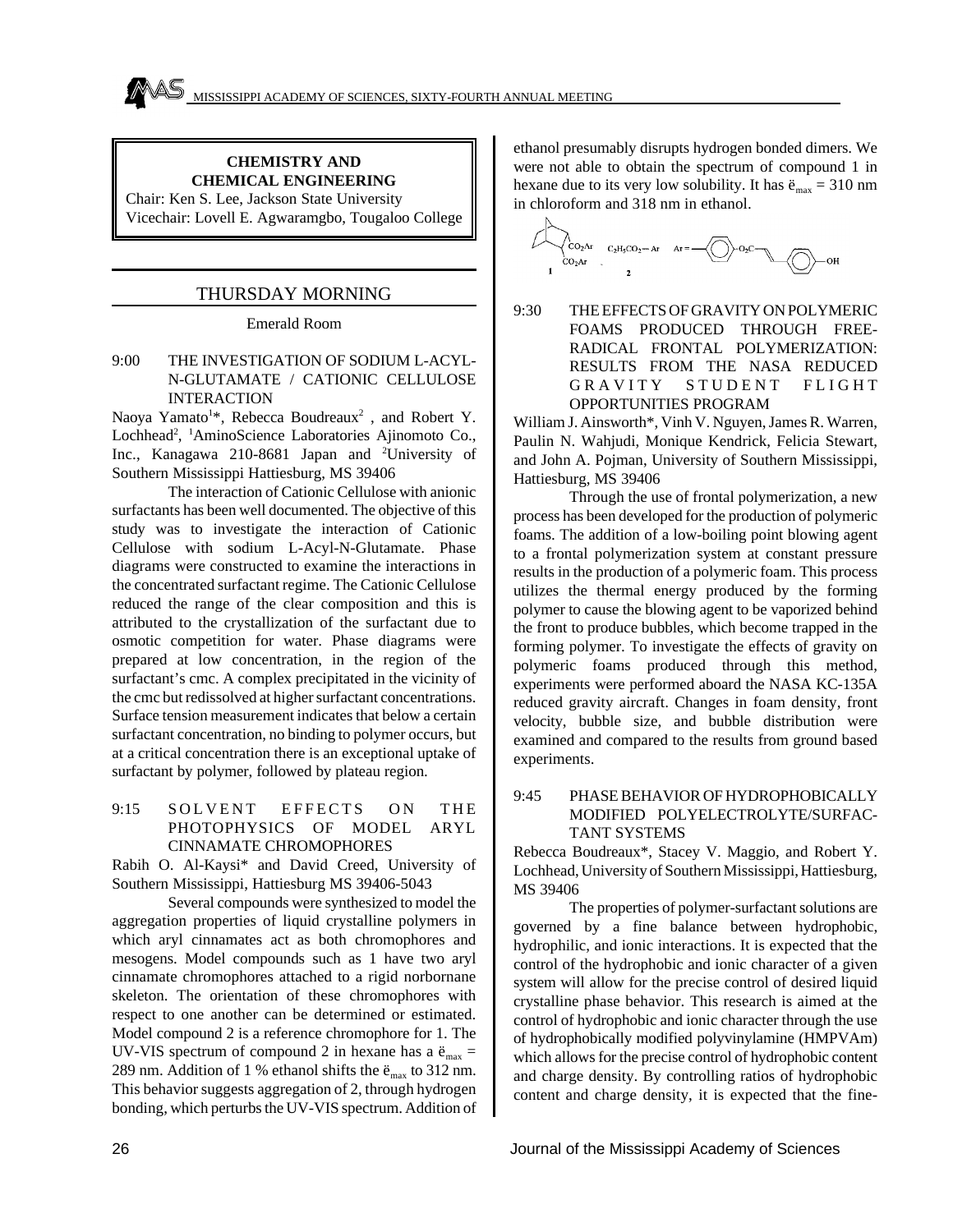tuning of desired liquid crystalline phases can be achieved. Binary phase diagrams were constructed for three polymer systems: unmodified polyvinylamine, HMPVAm-0.4%, and HMPVAm-0.8%. An induced hexagonal phase in dodecyltrimethyl ammonium bromide (DTAB) was observed for all of the polymer systems as polymer concentration increased. The hexagonal phase appeared at lower surfactant concentrations as the pH increased in the presence of unmodified polyvinylamine. It is proposed that the induced phase behavior is due to an osmotic competition for solvent rather than direct polymersurfactant interactions. The control of liquid crystalline phase behavior is achieved in this study by altering pH, degree of hydrophobic modification, and surfactant concentration.

#### 10:00 THE EFFECTIVE INTERFACIAL TENSION IN MISCIBLE FLUIDS

Vitaly Volpert<sup>1</sup>, Thierry Dumont<sup>1</sup>, Yuri A. Chekanov<sup>2</sup>, Jonathan Masere<sup>2</sup>, and John A. Pojman<sup>2</sup>, <sup>1</sup>Université Lyon I, 69622, Villeurbanne Cedex, France and <sup>2</sup>University of Southern Mississippi, Hattiesburg, MS 39406

Using the concept of the Korteweg stresses induced by concentration and temperature gradients, we show with numerical simulations that convection should occur in miscible systems with sharp but non-uniform concentration gradients, analogous to Surface-Tension Induced Convection in immiscible fluid layers. We attempted to observe such convection in low g caused by radial concentration gradients in propagating fronts of benzyl acrylate and hexyl acrylate polymerization but found that the variations in the acceleration were too large. However, studying model systems of glycerin in water showed that on the time scale of seconds, miscible and immiscible fluids are indistinguishable.

10:15 Break

#### 10:30 INFLUENCE OF THE TYPE OF HYDRO-PHOBE ON THE ASSOCIATION BEHAVIOR OF HYDROPHOBICALLY MODIFIED CATI-ONIC POLYMER

Nad'a Spišáková\*, Robert Y. Lochhead, and Stacey V. Maggio, University of Southern Mississippi, Hattiesburg, MS 39406

A complex association behavior of hydrophobically modified polyvinylamine was investigated. Understanding of the behavior of a model synthetic polymer can be very useful in applying to more complicated biological systems, where self-association is very common. The polyvinylamines modified to different degree with bulky and linear-alkyl chain hydrophobes were synthesized. The synthetic route comprised the synthesis of polyvinylformamide, the hydrolysis to polyvinylamine and finally the hydrophobic modification of polyvinylamine. The polymers were characterized via NMR and static light scattering. Their behavior in water was studied by means of pyrene fluorescence spectrometry and rheology. It was shown that at 0.8 mol % of hydrophobes on the polymer backbone, the linear hydrophobes caused strong intermolecular associations, due to which the viscosity of the solutions rose substantially. The effect of bulky hydrophobes differed in extent compared to linear hydrophobe. The formation of micelles in each case was proved by the changes in the pyrene emission spectrumfinger print region. The influence of the net charge on the solution behavior by variation of the pH is also shown.

#### 10:45 PHOTOCHEMISTRY AND PHOTOPHYSICS OF A SIDE-CHAIN LIQUID CRYSTALLINE POLYMER

Alline P. Somlai\* and David Creed, University of Southern Mississippi, Hattiesburg, MS 39406

A *trans*-4,4'-dialkoxystilbene containing liquid crystalline polymer having nematic and smectic phases has been irradiated as an "as cast" film, as an annealed film, and in solution. The occurrence of 2+2 photocycloaddition of the stilbene moiety upon irradiation of the films at 313 nm is seen by the decrease in the stilbene absorption above 300 nm and the appearance of a cycloadduct absorption band at 280 nm. Some stilbene-like absorption is regenerated when the 313 nm irradiated 'as cast' film is subsequently irradiated at 254 nm. This apparent photoreversibility is not observed with the annealed film. In solution, irradiation of the polymer at 366 nm and 313 nm induces 2+2 cycloadduct formation. It is necessary to perform all experiments under  $N_2$  to avoid formation of other photoproducts. The fluorescence quantum yield of the polymer was estimated using the standard, *trans*-stilbene, with a literature value of 0.05. The polymer and standard have roughly the same quantum yield in CHCl<sub>3</sub>.

#### 11:00 PREPARATION OF POLYMER MATERIALS VIA FRONTAL POLYMERIZATION

Yuri A. Chekanov\*, and John A. Pojman, University of Southern Mississippi, Hattiesburg, MS 39406

Frontal polymerization is a self-sustaining process in which a localized reaction zone or front propagates through a monomer converting it to the polymer. High exothermicity of the polymerization reaction and Arrhenius dependence for the polymerization rate are the most important requirements for a monomer to support a front. The formation of polymer material was accomplished by ascending frontal polymerization in a cylindrical reactor. It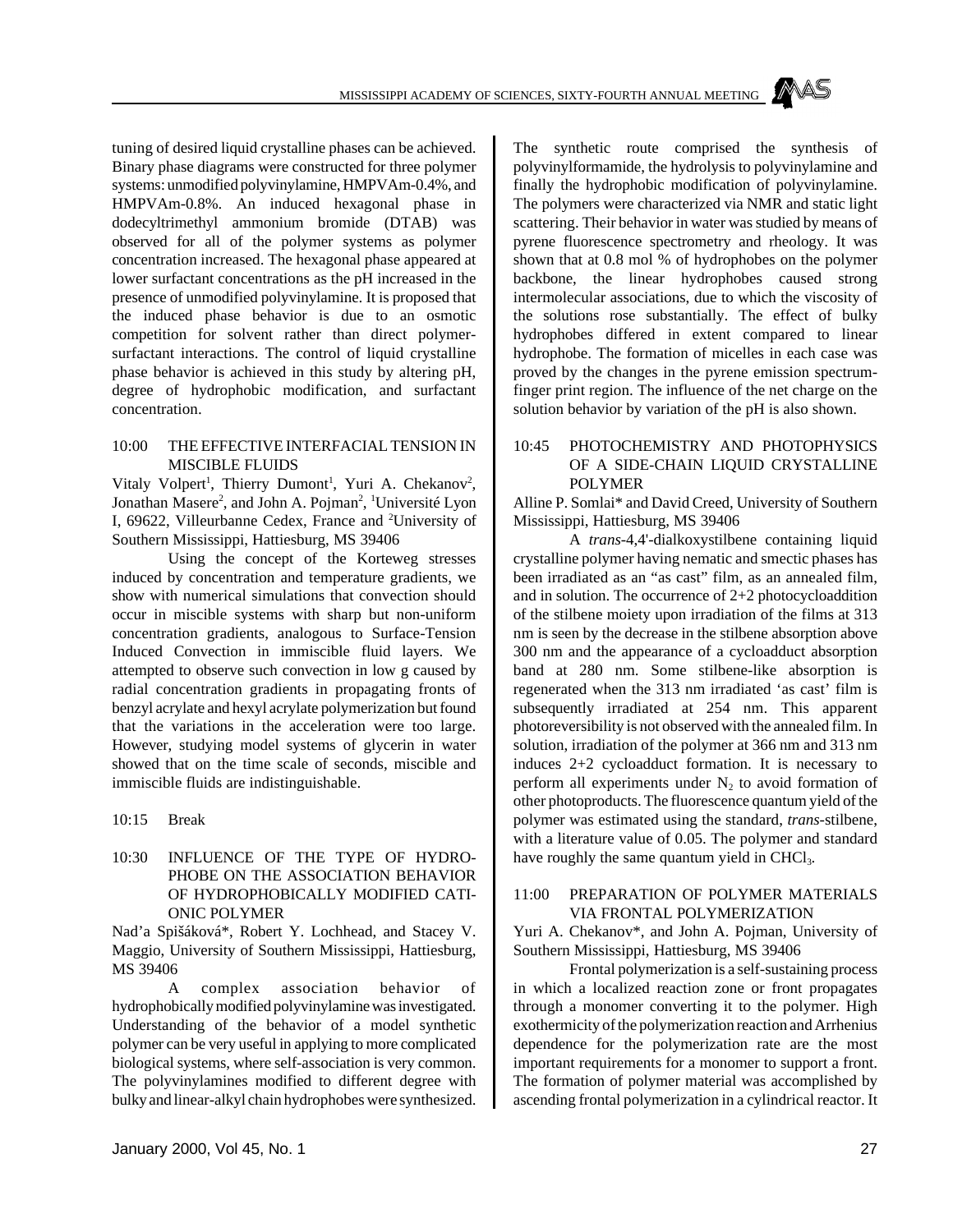was realized by continuous fed of liquid monomer on the top of the front. This approach offers an excellent opportunity to create any type of gradient in the polymer by simply changing the composition of the monomer feedstream. A range of surface velocities supporting front can exist for the ascending mode, which we call its dynamic range. The dynamic range for tri(ethylene glycol) dimethacrylate cured with tricaprylmethylammonium persulfate initiator was determined experimentally. Polymer samples with hyperbolic gradient of dye were prepared by the method developed as promising materials for optical limiters.

#### 11:15 FLUORESCENCE STUDY OF ASSOCIATION BEHAVIOR OF HYDRPOHOBICALLY MODIFIED CATIONIC POLYMER IN WATER David A. Presken\*, Robert Y. Lochhead, Nad'a Spišáková, and Stacey V. Maggio, University of Southern Mississippi,

Hattiesburg, MS 39406 Association behavior of polymers can be influenced by many factors. The knowledge of Their relationship gives us valuable tool for designing industrial applications. Fluorescence technique was used to characterize the association behavior of hydrophobically modified polyvinylamine. This molecule is a model for selfassociating behavior based on charge-charge repulsion and hydrophobic interaction. The polyvinylamine bearing 0.8 mol% of bulky hydrophobe was studied. Its behavior is compared to polyvinylamine hydrophobically modified with C12 linear alkyl chain, which was reported previously. The polymers were characterized via NMR and static light scattering. The formation of micelles in each case was proved by the changes in the pyrene emission spectrumfinger print region. As pyrene experiences hydrophobic environment, its ratio of the peak intensity at ca. 373 nm and at ca. 383 nm decreases. At 0.8 mol% of hydrophobes on the polymer backbone, the linear hydrophobes caused strong intermolecular associations, which could be seen on the high apparent viscosity of the solutions. However, fluorescence technique cannot estimate the portion of inter vs. intramolecular associations. The influence of the net charge on the micelle formation by variation of the pH is documented.

#### 11:30 INVESTIGATIONS OF EXPANDING SPHERICAL FRONTS

John A. Pojman and Marcus Molden\*, University of Southern Mississippi, Hattiesburg, MS 39406

The expansion of spherical fronts of a frontal polymerization system in which spin modes migrate around the front as it propagates is under investigation. Frontal polymerization involves the conversion of a monomer into polymer via a localized reaction zone that propagates. For this study, reaction solutions consisting of dimethlysulfoxide (DMSO), pentaerythritol triacrylate (PET3A) monomer, and ammonium persulfate as initiator were used. The purpose of this study is to determine the behavior of fronts as they propagate from the center of a sphere outwards. To prevent sedimentation of the polymer during the reaction, Cab-O-Sil, ultra-fine silica gel, has to be added to the reaction solution to make it more viscous. Photoinitiation, a less invasive approach than thermal initiation, is used. A photoinitiator, Irgacure 184, is injected at the desired initiation site and by shining UV light, initiation of the reaction is achieved.

11:45 Divisional Business Meeting

#### THURSDAY AFTERNOON

#### Emerald Room

2:00 PLATINUM (II) VS. PALLADIUM (II): A DFT STUDY OF INTERACTION WITH GUANINE Glake A. Hill, Jr.\*, Alexander Pelmenschikov, and Jerzy Leszczynski, Jackson State University, Jackson, MS 39217

Cisplatin (cis- $[Pt(NH_3)_2]^{2+}$ ) is one of the most widely used antitumor drugs. Although it has been studied in great detail, the mechanism of its antitumor activity is not yet completely understood. Our goal was to compare the binding properties of Cis-[Pt(NH<sub>3</sub>)<sub>2</sub>]<sup>2+</sup> and Cis [Pd(NH<sub>3</sub>)<sub>2</sub>]<sup>2+</sup> with respect to DNA bases. Using molecular models (structures 1 and 2) we have found that the two metals, and their subsequent compounds, are close in binding properties and induce analogous conformation changes in DNA. Our results allow for the conclusion that similar metals can act as adequate and maybe superior substitute for platinum.



Platinum with Bound DNA Palladium with Bound DNA

2:15 ANOMALIES IN THE LIQUID CHROMATOGRAPHY OF AMINES USING SULFATED BETA-CYCLODEXTRIN AS A CHIRAL SELECTOR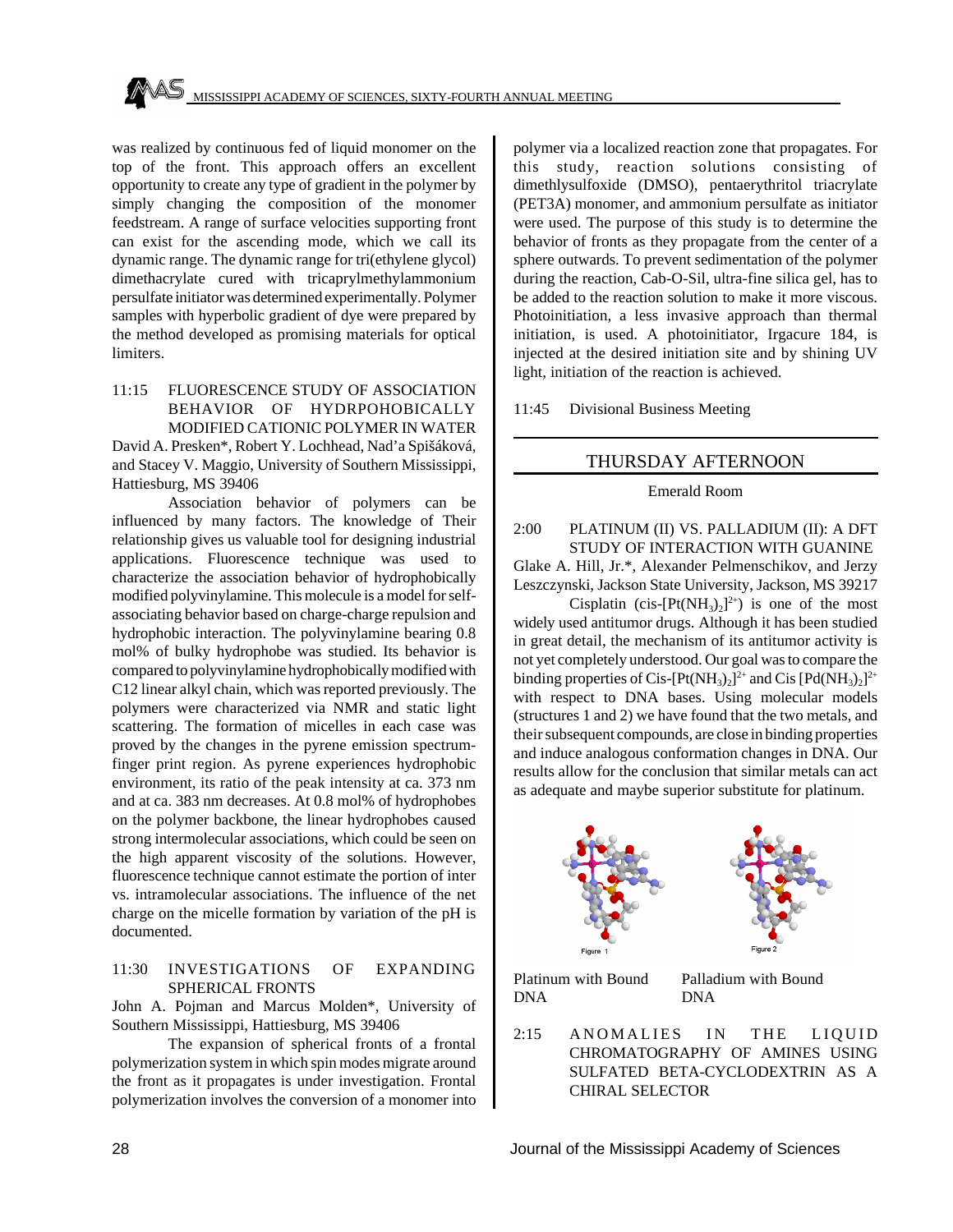J.C. Strawbridge\*, Kenneth McMurtrey, and J.G. McCoy, University of Southern Mississippi, Hattiesburg, MS 39406

Racemic DOPA, salsolinol (SAL), 1-carboxysalsolinol (1-CSAL), and cis-3-carboxysalsolinol (3-CSAL) were chromatographed using a conventional C18 reversed phase LC column. The mobile phases used included aqueous solutions with and without the chiral selector sulfated âcyclodextrin (S-â-CD) and the ion pairing agent sodium heptyl sulfate (SHS). Analyses were conducted at temperatures from  $0^{\circ}$ C to 35 $^{\circ}$ C to determine changes in enthalpies and entropies of retention. S-â-CD appears to be an excellent chiral selector for all of the studied enantiomers, except those of 1-CSAL, which separates slightly only at  $0^{\circ}$ C. During these mobile phase and temperature dependence studies anomalies were present. Van't Hoff plots of  $ln(k')$  vs. 1/T are linear between  $0^{\circ}C$ and  $13^{\circ}$ C, and again between  $17^{\circ}$ C and  $35^{\circ}$ C. Between  $13^{\circ}$ C and  $17^{\circ}$ C, a dramatic change in slope occurs. Enthalpy and entropy changes appear to be roughly constant irrespective of which mobile phase is used, and are taken to indicate conformational changes in the column's packing material. When using mobile phases containing SHS, a triplet peak was obtained for L-3-CSAL at  $5^{\circ}$ C. No other compounds, even D-3-CSAL, exhibited this behavior.

#### 2:30 SEQUESTERING METAL IONS ONTO TIRE DERIVED PARTICLES

Eric R. Smith\* and David L. Wertz, University of Southern Mississippi, Hattiesburg, MS 39406

Tire derived particles [tdp] from the WOMBAT process were mixed with samples of six aqueous solutions containing different dissolved metal ions. After one week, the tdp samples were collected from the solutions by gravity filtration and dried. X-ray fluorescence spectroscopy was run on each of the samples to determine its components. The purpose of the experiment is to determine if the tdp sequesters metal ions from the solutions. The X-ray spectrum shows a K-alpha and K-Beta peak for a metal ion such as copper if it is present in the sample. Attempts to remove the sequestered ions from the tdp by washing with water have been undertaken.

2:45 X-RAY CHARACTERIZATION OF POTENTIALLY AUXETIC LIQUID CRYSTALLINE ELASTOMERS

Chad J. Booth\* and A.C. Griffin, University of Southern Mississippi, Hattiesburg, MS 39406-5043

While almost all known materials expand laterally when stretched, auxetic materials are those that contract laterally when stretched. The liquid crystalline (LC) materials examined in this study are composed of both terminally and laterally attached (transverse) rigid rods.

These laterally attached rods rotate when stretched potentially causing an auxetic effect. Wide angle x-ray scattering (WAXS) is an excellent method to probe the interchain distance change upon stretching. Previously we have shown in similar linear LC systems that contain a transverse rod that upon stretching there is an increase in interchain distance. On the contrary, the elastomeric systems discussed in this paper seem to support Warner and Terentjev's theory of soft elasticity in that, there is no change in interchain distance even to 400% extension. We wish to thank the NSF (DMR-9420843) for support of this work.

3:00 Break

3:15 ELECTRODEPOSITION OF COPPER/NICKEL ALLOYS AND OXIDES FROM THE TETRA- $NUCLEAR$   $(\Upsilon_4$ -O){N,N-DIETHYLNICOTIN-AMIDE}<sub>4</sub>Cu<sub>4-x</sub>(Ni(H<sub>2</sub>O))<sub>x</sub>Cl<sub>6</sub> (x = 0–4) COMPLEXES. SURFACE AN D ELECTROCHEMICAL CHARACTERIZATION

Bizuneh Workie, Jackson State University, Jackson, MS 39211

Potentiostatic hydrodynamic electrodeposition at a Pt electrode form the heterotetranuclear complexes  $(\Upsilon_4)$  $O((denc)<sub>4</sub>Cu<sub>4-x</sub>(Ni(H<sub>2</sub>O))<sub>x</sub>Cl<sub>6</sub> (denc = N,N-diethylnicotin$ amide and  $x = 0-4$ ) in 0.20 M tetrabutylammonium hexafluorophosphate/dimethyl sulfoxide results in a well adhering, continuous and microscopically rough surfaces. The potential necessary for the deposition is essentially the same for all complexes. Energy dispersive x-ray (EDS) study of the deposited films shows that the CuNi atomic ratio is the same as the metal stoichiometry of the complexes. X-ray diffraction (XRD) analysis reveals that the films deposited from the  $(\Upsilon_4$ -O)(denc)<sub>4</sub>Cu<sub>4</sub>  $_{\rm x}$ (Ni(H<sub>2</sub>O))<sub>x</sub>Cl<sub>6</sub>(x = 1–4) are composed of Cu/Ni alloys. The Ni alloy composition determined by the XRD increases from about 12% for the  $(\Upsilon_4$ -O)(denc)<sub>4</sub>Cu<sub>3</sub>Ni(H<sub>2</sub>O) to about 62% for  $(\Upsilon_4$ -O)(denc)<sub>4</sub>(Ni(H<sub>2</sub>O))<sub>4</sub>. Particle size study of the Cu/Ni alloys using XRD indicates that increasing the nickel content of the deposit leads to a deposition of finer grain alloys.

#### 3:30 RESOLUTION OF THE ENANTIOMERS OF MAMMALIAN ALKALOIDS USING CHIRAL HPLC WITH SULFATED â-CYCLODEXTRIN AS A MOBILE PHASE ADDITIVE

Kenneth McMurtrey\*, J.C. Strawbridge, T.M. Coleman, and J.G. McCoy, University of Southern Mississippi, Hattiesburg, MS 39406

The mammalian alkaloids salsolinol (SAL), tetrahydropapaveroline (THP), and tetrahydroxy-berbine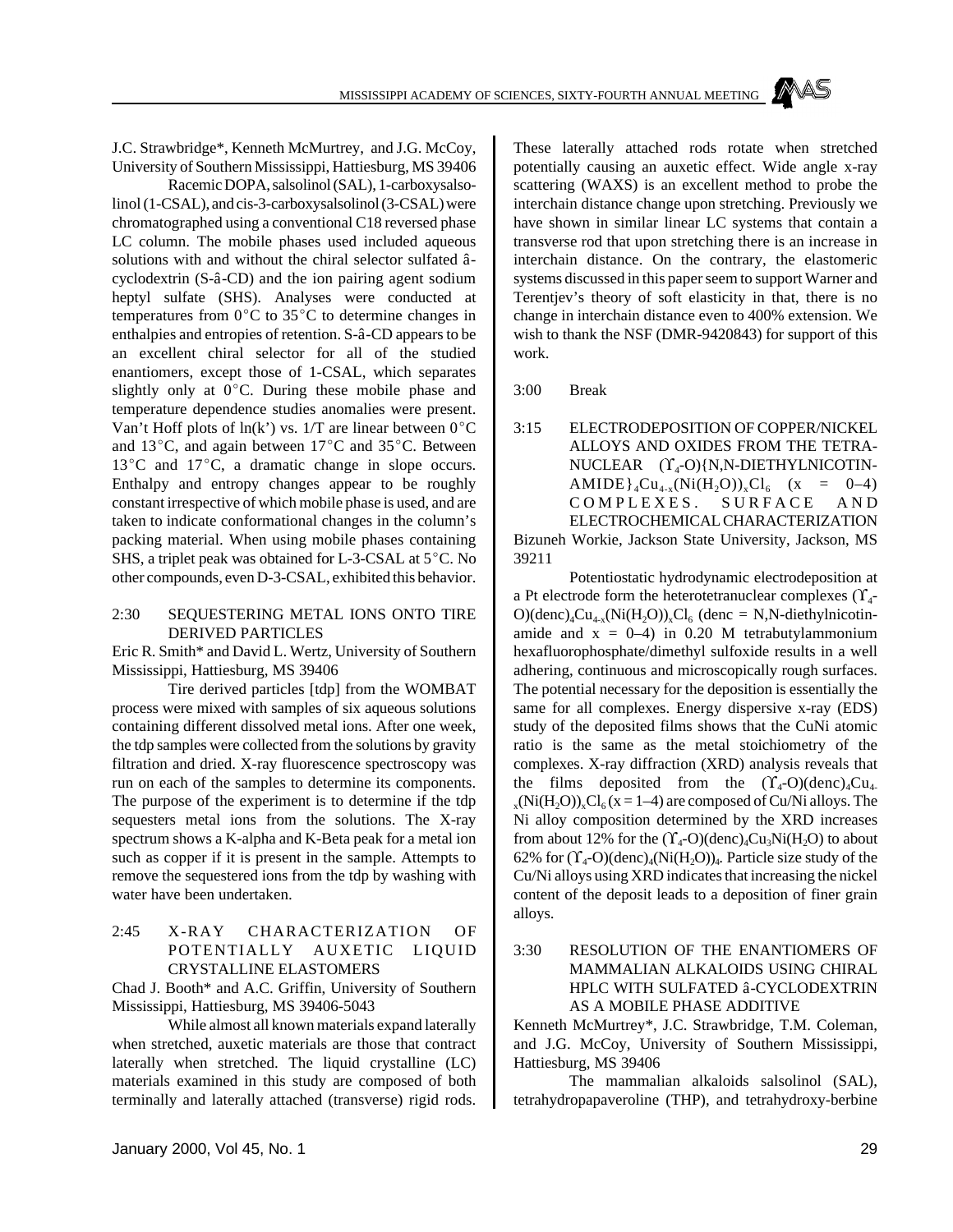(THB) are implicated as possible agents in the etiology of alcoholism or its symptoms. To develop methods to determine stereochemistry of the substances in intact animals we have investigated the use of HPLC with sulfated â-cyclodextrin as a chiral selector in the mobile phase. Enantiomers of SAL, THP, and THB are well separated with selectivity (á) values of as much as 1.6 and measured resolution  $(R_s)$  of 5.5. In contrast, the enantiomers of their methoxy analogs, salsolidine, tetrahyropapaverine, and xylopine, respectively, resist separation. Apparently the hydroxyls present in the mammalian alkaloids and absent in their methoxyl analogs play a role in binding to the chiral selector.

3:45 COMPARISONS OF WAVELENGTH DISPER-SIVE X-RAY SPECTRA FROM MODEL COMPOUNDS DESIGNED TO SIMULATE SCRAP TIRES AND WOMBAT TIRE-DERIVED PARTICLES

Ashley D. Trahan\* and David L. Wertz, University of Southern Mississippi, Hattiesburg, MS 39406

Model compounds of various solid-state metal salts were prepared by thoroughly mixing the metal salt with graphite. The samples were prepared by mass percent and ranged from 1-5% analyte by mass, which corresponds to the abundance range of each analyte in tires. A wavelength dispersive x-ray fluorescence (WDXRF) spectrum of each mixture was obtained using a Rigaku x-ray spectrometer and an end-centered rhodium x-ray tube for excitation. The linearity of the relationship between peak intensity and analyte abundance has been explored for each of the analytes, and then this linearity has been used to measure the abundance of that analyte in the various scrap tire products being produced in the Wertz laboratory.

#### 4:00 AUTODETACHMENT SPECTROSCOPY AND DYNAMICS OF VIBRATIONALLY EXCITED DIPOLE BOUND STATES OF H2CCCK-

K. Yokoyama<sup>1\*</sup>, G.W. Leach<sup>2</sup>, and W.C. Lineberger<sup>3</sup>, <sup>1</sup> Jackson State University, Jackson, MS 39217; <sup>2</sup>Simon Fraser University, British Columbia, Canada V5A I S6; and <sup>3</sup>University of Colorado, Boulder, CO 80309

The direct observation of the rotational fine structure levels of a vibrationally excited negative ion dipole-bound state is reported. Autodetachment resonances of  $H_2CC^-$  were observed for the  ${}^2A_1$ - ${}^2B_1$  transition in one quanta of  $i_{\omega}$ ,  $i_{\omega}$ , and  $i_{\omega}$  and two quanta of  $i_{\omega}$  vibrational modes of the DBS. Rotational assignments for both the electronic ground state and an electronic excited state, *the dipole-bound state* (DBS) were performed. Based on an electron affinity of  $14469 \pm 64$  cm<sup>-1</sup>, the binding energy of the electron in the DBS is  $170 \pm 50$  cm<sup>-1</sup>. The vibrational

frequencies for  $i_2$ ,  $i_4$ , and  $i_6$  of the DBS are directly determined to be 1965(l) cm-1 , 1117(l) cm-1 , and 221.447(2) cm-1 , respectively. The observed autodetachment resonances contain information about the detachment dynamics via the observed linewidths, and the departing weakly bound electron is best regarded as a function of the neutral core vibrational motions. The detachment rate varies by an order of magnitude, depending on the type of normal mode excitation. In particular, motions along the dipole moment axis significantly enhance autodetachment, indicating that the dipole-bound state is unstable with respect to neutral core motion which modulates the absolute value of the dipole.

#### 4:15 Divisional Poster Session

#### GC/MS ANALYSIS OF BOLL WEEVIL CUTICULAR WAX

Edwin Tullos<sup>1\*</sup>, Jason Corbitt<sup>1</sup>, Marcus Steele<sup>1</sup>, Dennis Elmore<sup>2</sup>, and Joe Mulrooney<sup>2</sup>, <sup>1</sup>Delta State University, Cleveland, MS 38733 and <sup>2</sup>United States Department of Agriculture-Agricultural Research Services, Stoneville, MS 38776

The boll worm is the most damaging predator to cotton crops in the Mississippi Delta. The cuticle of the parent boll weevil is covered by a surface wax which represents a major barrier to pesticide transport across the insect/atmosphere interface. Since the surface wax has such a significant influence on the penetrability of pesticides, it is important that the composition of this wax is known. In our study, cuticular wax was extracted from the surface of laboratory-grown boll weevils by washing them with HPLC grade chloroform. A 0.2- mg wax sample was reacted with hexamethyldisilazine in hexane. A Hewlett-Packard Model 5890 gas chromatograph with a 5971 mass selective detector equipped with a Hewlett Packard 7673A autosampler and interfaced with an HP ChemStation was used in all analyses. This procedure produces a surprisingly detailed analysis of unfractionated cuticular wax. The primary constituents are fatty acids and saturated and unsaturated hydrocarbons.

#### RING-OPENING REACTIONS OF SILYL, STANNYL, & GERMYL EPOXIDES

Lovell Agwaramgbo<sup>1</sup>, Jerzy Leszczynski<sup>2</sup>, Ilya Yanov<sup>2</sup>, and Eucharia Agwaramgbo  $1, 2*, 1$ Tougaloo College, Tougaloo, MS 39174 and <sup>2</sup>Jackson State University, Jackson, MS 39217

Theoretical calculations were done on compounds 1-4 in order to evaluate and compare the influence of silicon, tin, and germanium in directing ring-opening reactions of epoxides. Epoxide 1 serves as a control with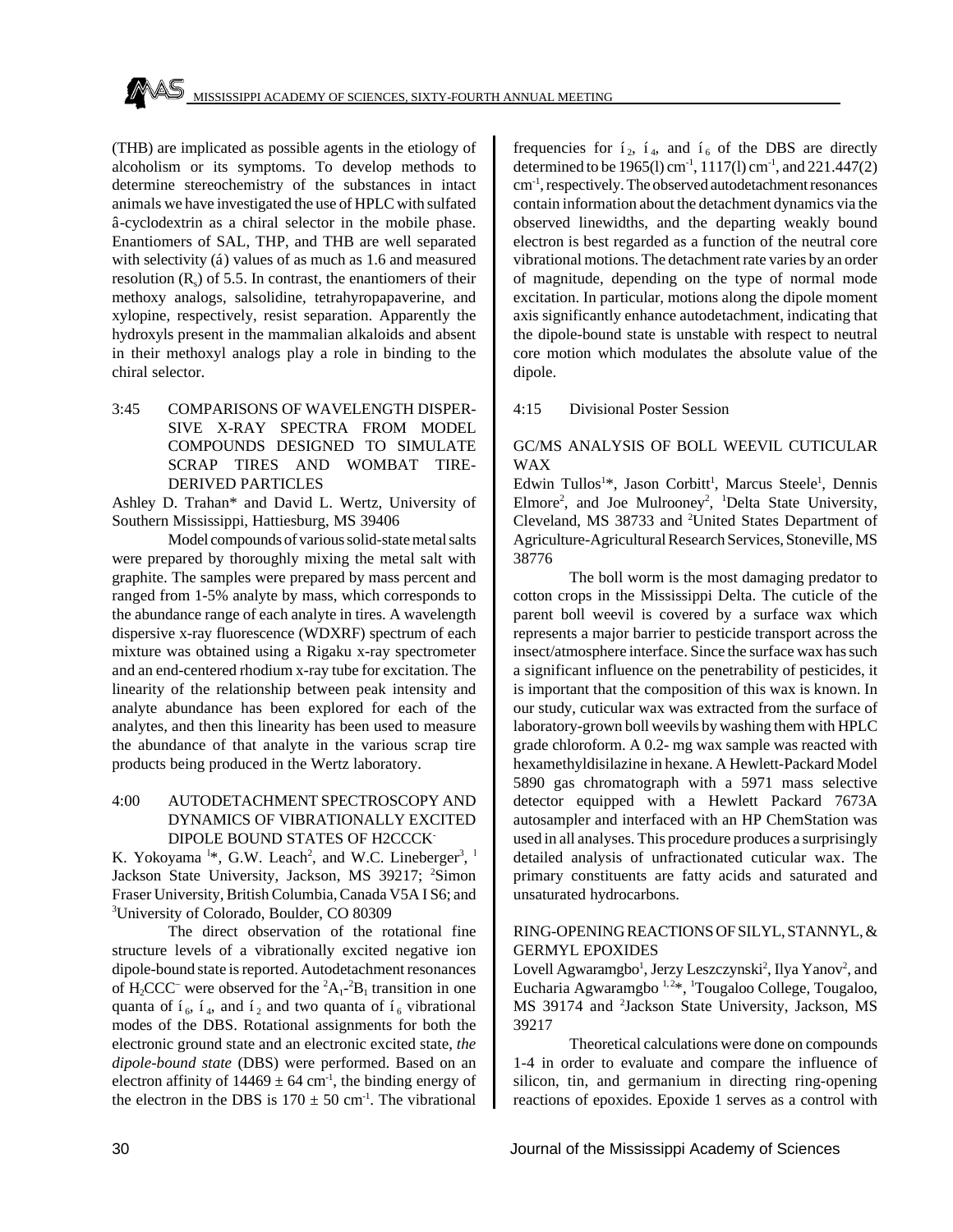both experimental and theoretical data. Epoxides 2-4 are very toxic for experimental work, therefore, theoretical calculations became the most viable method to study them, Since tin and germanium are more electropositive than silicon, their electron-withdrawing ability or inductive effect will be greater than that of silicon. Therefore, if epoxide opening is due to inductive effect, then epoxides 2 & 3 will undergo ring-opening at the position á to tin and germanium, respectively. However, if ring-opening is controlled by chelation, then the silicon which is smaller will chelate better with oxygen than tin or germanium, leading to ring-opening a to the silicon. Epoxide 4 compares the stannyl and germyl groups in directing the ring-opening of the epoxide. The results of these investigations will be presented. Funds for this project was provided by the NSF-CREST Grant. We thank Glake Hill, Jr. for his suggestions.

$$
\begin{matrix} \text{Me}_3\text{Si} & \text{O} & \text{Ph} & \text{Me}_3\text{Si} & \text{O} & \text{Z} & \text{Me}_3\text{Sn} & \text{O} & \text{GeMe}_3 \\ \text{Me}_3\text{Si} & \text{Me}_3 & \text{Me}_3 & \text{Me}_3 & \text{Me}_3 \\ \text{1} & \text{2, } \text{Y = SnMe}_3 & \text{4} & \\ \text{3, } \text{Y = GeMe}_3 & \text{4} & \text{Me}_3 & \text{Me}_3 \end{matrix}
$$

#### SOLVENT EFFECTS ON THE PHOTOOXIDATION OF 2-METHYL-2-BUTENOIC ACID

Jason A. Payne\* and Kristina L. Stensaas, Millsaps College, Jackson, MS 39210-0001

The solvent effects on the mechanism of the photooxidation of 2-methyl-2-butenoic acid with singlet oxygen  $(^{1}O_{2})$  will be described. Deuterated benzene, methanol, and mixtures of methanol/water were investigated for possible stabilization of the proposed perepoxide intermediate due to polarity. These photooxidations were carried out in an NMR tube and the products were monitored using <sup>1</sup>H NMR. The results indicate that the same products are formed regardless of the solvent utilized.

#### AB INITIO POST-HARTREE—FOCK STUDY ON THE ENERGETICS OF NUCLEIC ACID BASES PROTON-ATION AND THEIR PROTON AFFINITIES

Yevgeniy Podolyan\*, Leonid Gorb, and Jerzy Leszczynski, Jackson State University, Jackson, MS 39217-0510

Protonation of nucleic acid bases (B) is very important in many biochemical processes, i.e. enzymatic reactions, stabilization of triplex structures, *etc*., and also due to the fact that protonation can cause mutations in the DNA via mispairing of complimentary bases. All geometry optimizations were performed with the standard 6- 31+G(*d,p*) basis set at MP2 level of theory. The single point calculations were performed at the MP4(SDTQ)/6- 31+G(*d,p*)//MP2/6-31+G(*d,p*), MP4(SDQ)/6-  $31+G(d,p)//MP2/6-31+G(d,p)$  and MP2/6phase proton affinities were calculated as the negative of enthalpy of the process  $B + H^+ \Rightarrow BH^+$ . In this study we performed the most systematic investigations of the relative stabilities of different protonated forms of all nucleic acid bases. The values of proton affinities have also been calculated and compared to the experimental values. For the first time the values of proton affinities were calculated taking into account the contributions of rare tautomers of cytosine and guanine and their protonated forms. The results of the calculations on the energetics of protonated bases are in very good agreement with the experimental data. The study of proton affinities has indicated that the inclusion of rare tautomers for cytosine and guanine in the study is very important for good consistence with experimental results.

 $311++G(d,p)/MP2/6-31+G(d,p)$  levels of theory. Gas-

PHOTODEGRADATION OF METHYL ORANGE INDUCED BY TITANIUM DIOXIDE  $(\rm TiO_{2})$ 

Regina Thomas<sup>1\*</sup>, Tywanda Jefferson<sup>1</sup>, Nodja Adams<sup>2</sup>, and Ken S. Lee<sup>1</sup>, <sup>1</sup>Jackson State University, Jackson, MS 39217 and <sup>2</sup>Hinds Community College, Raymond, MS 39154

Photodegradation of methyl orange in an aqueous solution was monitored by measuring the UV absorption of the solution. Methyl orange was dissolved in water and titanium dioxide was added into the solution. Then it was irradiated by Ultraviolet Visible light. A small portion of the solution was withdrawn every 10 minutes for measuring UV absorption at 462 nm. Absorption was gradually decreased as irradiation continued. The rate law of photodegradation of methyl orange is the first order for the concentration of the methyl orange and its rate constant at room temperature is  $6.54 \times 10^{-3}$  sec<sup>-1</sup>. When we saturated the solution with  $N_2$  gas, its reaction rate constant decreased to 3.82 x  $10^{-3}$  sec<sup>-1</sup>. However, when the solution was saturated with air by bubbling, the rate constant of photodegradation increased to  $1.12 \times 10^{-2}$  sec<sup>-1</sup>.

#### STRUCTURE DETERMINATION OF 3-METHOXY-ESTRONE BY NMR SPECTROSCOPIES

Demetrice Davis\* and Ken S. Lee, Jackson State University, Jackson, MS 39217

3-Methoxyestrone was prepared as a starting compound by converting 3-hydroxy group in basic methanol solution. It was reacted with bromoacetic ester and zinc (Reformatski Reaction) in order to add the ester group on the 17th carbon. Since the proton NMR spectrum of 3-methyoxyestrone has a multiplet at 2.9 ppm with two hydrogen in integration, it was unclear for us to assign it whether the alpha hydrogen on  $16<sup>th</sup>$  carbon or the benzylic hydrogen on 10<sup>th</sup> carbon. We had conducted thorough NMR studies: <sup>1</sup>H COSY, <sup>13</sup>C decoupled, DEPT135, HCCOSY,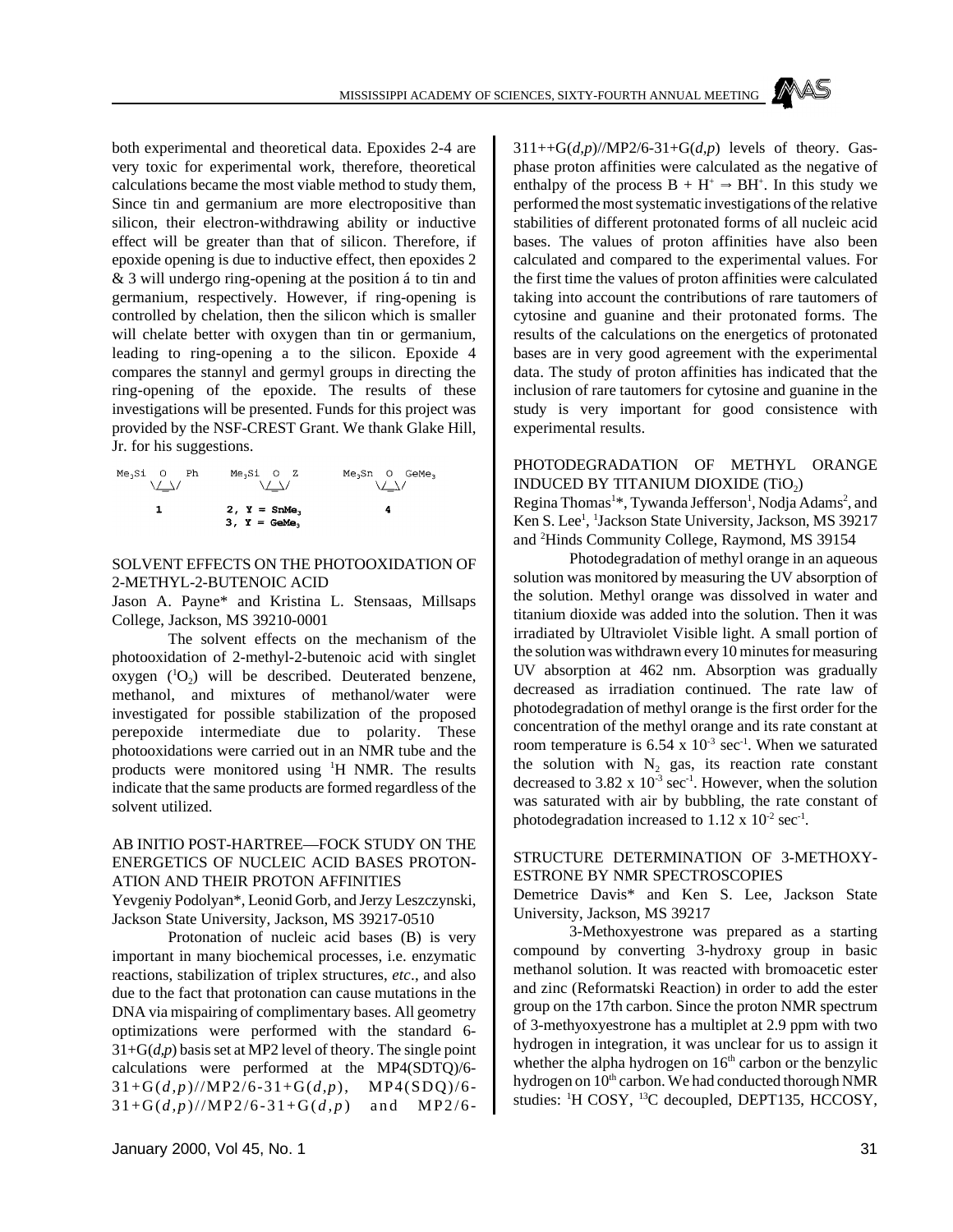and HCCOLOC, to assign every hydrogen and carbons. In conclusion, the spectra confirmed that a multiplet peak at 2.9 ppm is representing the benzylic hydrogen of  $10<sup>th</sup>$ carbon. Peaks representing alpha hydrogen at 16<sup>th</sup> carbon is at 2.2 and 2.5 ppm. The carbons at  $10^{th}$  and  $16^{th}$  are at 29.6 and 35.8 ppm, respectively. Hydrogen and carbon at 7<sup>th</sup> carbon are at 2.3 and 43.9 ppm.



#### DFT AND MP2 QUANTUM MECHANICAL STUDY ON MOLECULAR STRUCTURE AND STABILITIES OF CARBOHYDRAZIDE AND ITS MONO AND DIME-THYL DERIVATIVES

Issac Orton, Aminatu Issaka\*, Ali Jabalameli, Ramaiyer Venkatraman, Andrzej Nowek, and Richard H. Sullivan, Jackson State University, Jackson, MS 39217

DFT (Becke3LYP) and MP2 correlated levels of theory were applied to study of molecular structure and stabilities of carbohydrazide  $[(NH<sub>2</sub>NH)<sub>2</sub>CO]$  and its methyl [NH<sub>2</sub>NHNH<sub>2</sub>NCH<sub>3</sub>CO] and dimethyl [(NH<sub>2</sub>NCH<sub>3</sub>)<sub>2</sub>CO] derivatives. Double-dzeta 6-3-1 G(d,p) basis set were used. Potential energy surface search revealed ten mimimum energy forms (rotamers) for unsubstituted and dimethyl and eleven for monosubstituted carbohydrazide. Their relative stabilities vary depending on the number and type of intramolecular hydrogen bonds [NH...O and NH...N] present. The relative energies of rotamers range between 0 to 16 kcal/mol. The predicted values at DFT and MP2 levels are similar and differ (DFT values are larger) by less than 10 percent.

#### CONVERTING WASTE WOMBAT FLUID TO AMMONIUM NITRATE WHILE EXTRACTING THE ZINC FROM THE WOMBAT FLUID

Marty Hartzog\* and David L. Wertz, University of Southern Mississippi, Hattiesburg, MS 39406

The WOMBAT process uses nitric acid to oxidize various components in tires while converting the tires into several final products – steel, fibers, and tire-derived particles. After repeated processing, the oxidizing power of the nitric acid is sufficiently reduced so that the WOMBAT reactions cease to occur. At this point, the depleted nitric acid, which contains large amounts of aquozinc complexes and large amounts of solvated sulfate, has been reacted with solid ammonium carbonate to produce the reaction:  $NH_4$ <sup>+</sup>  $(aq) + NO_3$ <sup>-</sup>  $(aq) \rightarrow NH_4NO_3(s)$  after removing the water from the beaker containing the reaction products. The

carbonate ion is being used to precipitate the zinc from the solution by the reaction:  $\text{Zn}^{+2}$ (aq) +  $\text{CO}_3^{-2}$ (aq) $\Rightarrow$   $\text{ZnCO}_3(s)$ because the solubility product constant for zinc carbonate is small.

CARBON MONOXIDE—INTERHALOGEN MOLECULAR COMPLEXES. THE HIGH-LEVEL QUANTUM MECHANICAL COMPLEMENTARIES **STUDY** 

Ali Jabalameli\*, Issac Orton, Aminatu Issaka, Ramaiyer Venkatraman, Andrzej Nowck, and Richard H. Sullivan, Jackson State University, Jackson, MS 39214

Molecular complexes of OC and ClF and BrCl has been observed and characterized by microwave spectroscopy as linear species. Quantum mechanical highlevel (MP2, MP4, coupled-cluster theory) computational methods predict a variety linear and nonlinear isomeric forms of the titled systems.

#### AB INITIO QUANTUM MECHANICAL STUDY ON MOLECULAR STRUCTURE OF BH<sub>2</sub>X AND BHX<sub>2</sub> (X = F, Cl)

Aminatu Issaka\*, Issac Orton, Ali Jabalameli, Ramaiyer Venkatraman, Andrzej Nowek, and Richard H. Sullivan, Jackson State University, Jackson, MS 39217

The microwave spectrum of  $BH_2X$  ( $X = F$ , Cl) has been recorded an intermediate in the reaction between diborane ( $B_2H_6$ ) and boron halides  $BX_3$  in gas phase. Also, an existence of  $BHF_2$  and  $BHCl_2$  Was suggested. In our study, we report results of molecular structure predictions of these species. DFT (Becke3LYP) and MP2 levels of theory were applied. Double-dzeta and triple-dzeta quality basis sets augmented with polarization functions 6- 31G(d,p) and 6-311G(df,pd) were used. Overall good agreement of calculated rotational constants, bond lengths, and bond angles with experimental data (where available) was obtained.

#### SYNTHESIS, STRUCTURE AND SPECTROSCOPY OF TERNARY COPPER(II) COMPLEXES INVOLVING L-PROLINE AND L-OH PROLINE AND AROMATIC DIAMINES

Kiwana T. Thomas<sup>1</sup>, Ramaiyer Venkatraman<sup>1\*</sup>, Jeffery D.Zubkowski<sup>1</sup> and Edward J.Valente<sup>2</sup>, <sup>1</sup>Jackson State University, Jackson, MS 39217 and <sup>2</sup>Mississippi College, Clinton, MS 39058

Structures and spectroscopic properties have been determined for the ternary Cu(II) complexes containing Lproline and L-OH proline and 4,7 dimethylphenanthroline and bipyridyl. The absorption spectra of the 1:1:1 systems exhibited a single d-d peak at around 600–610 nm (pH 6–8) and the band centered at ca. 300–320 nm due to charge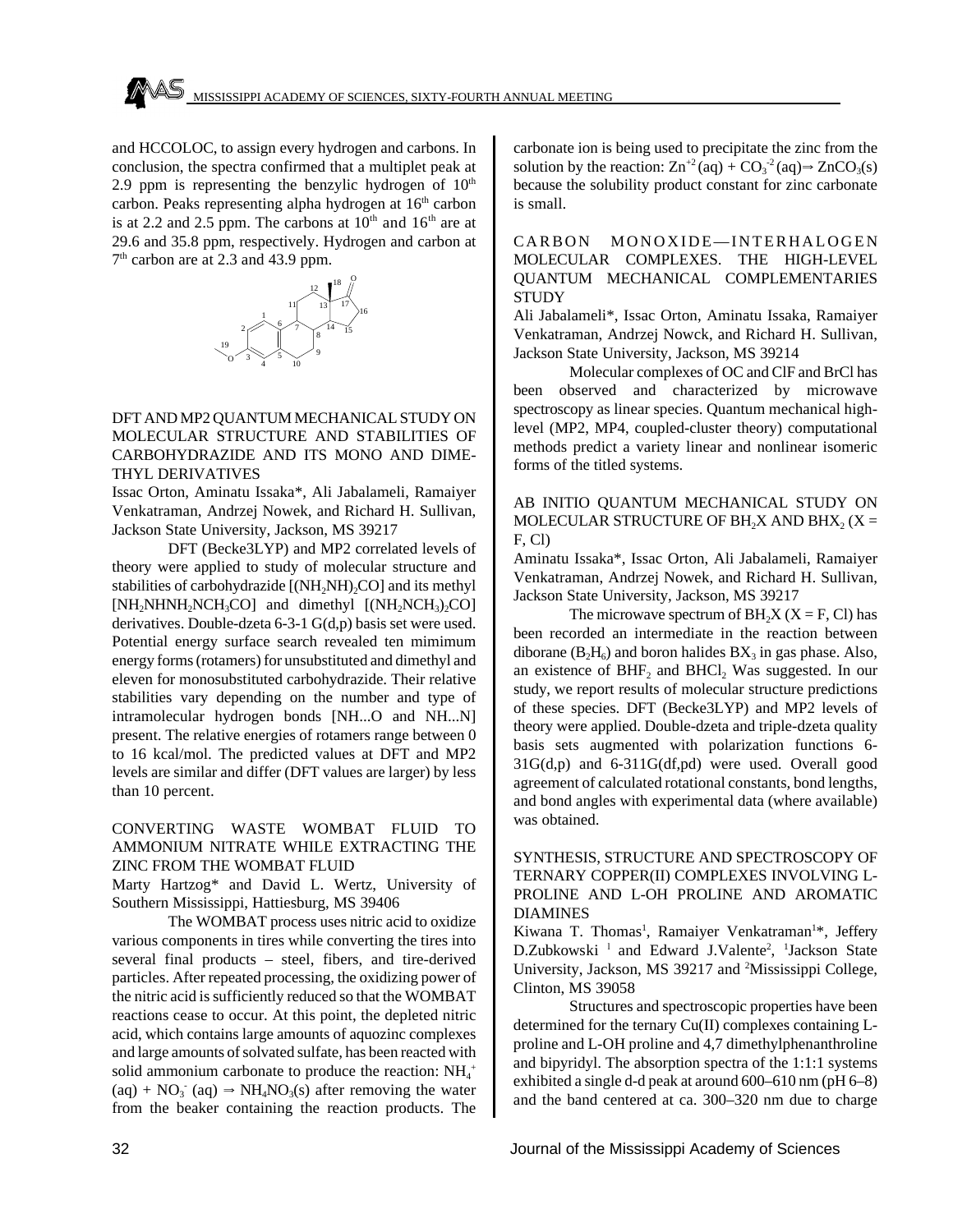transfer interaction between proline ring and diamines were observed in the near ultraviolet region. The complexes with L-proline and L-OH proline,  $[Cu(Ophen)(L-pro)(H,Q)]$  $NO_3$  (1), [Cu(Ophen 4,7diMe)(L-pro)(H<sub>2</sub>O)]  $NO_3$  (2),  $[Cu(Ophen)(L-OHpro)(H<sub>2</sub>O)]$  NO<sub>3</sub> (3),  $[Cu(bpy)(L-$ OHpro) $(H_2O)$ ] NO<sub>3</sub> (4), and [Cu(Ophen 4,7diMe)(L- $OHpro)(H<sub>2</sub>O)$ ]NO<sub>3</sub> (5) were isolated as crystals and the structures were determined by the X-ray diffraction method. Complex 1 crystallizes in the monoclinic space group, P2(1)/n, with unit cell of dimensions  $a = 7.1732(2)$  Å,  $b =$ 21.296(10) Å, c =12.293(6) Å, á = 92.19(4)°. Complex 2 crystallizes in triclinic space group, P1, with unit cell  $a =$ 7.053(3) Å, b = 11.081(5) Å, c = 12.835(7) Å, â = 86.31(4)°, á = 88.66(4)°, ã = 82.18(3)°. Complex 3 crystallizes in orthorhombic space group,  $P2(1)2(1)2(1)$ , with a unit cell dimension  $a = 6.781(2)$  Å,  $b = 13.258(4)$  Å,  $c = 20.170(7)$  Å. Complex 4 is monoclinic, P2(1), with a = 10.399(5) Å, b = 6.923(5) Å, c = 11.991(8) Å, á = 96.23(5)°. Complex 5 is monoclinic P2(1) with a = 11.445(2),  $b = 6.931(2)$ ,  $c = 12.937(3)$ ,  $\acute{a} = 100.05(2)$ . The copper (II) ion in each complex is in a five coordinate, slightly distorted square pyramid geometry. The proline â-- CH and NH lie on the same side as coordinated water and the Cu-OH<sub>2</sub> distance [~2.382 Å] in which  $\hat{a}$ -CH and NH lie below the pyramid base away from coordinated water. Additionally, copper is coordinated weakly by carboxyl oxygen from neighboring inequivalent complex trans to shorter Cu-OH<sub>2</sub>, and the shorter C=O...Cu distance [~3.102  $\rm \AA$ ] opposite to the longer Cu-OH<sub>2</sub>. Uncoordinated nitrates are hydrogen bonded to coordinated and uncoordinated waters.

#### AN AB INITIO QUANTUM CHEMICAL STUDY ON XANTHOPTERIN

M.K. Shuklal<sup>1</sup>, Ramaiyer Venkatraman<sup>2\*</sup>, and Jerzy Leszcsynski<sup>2</sup>, <sup>1</sup>Banaras Hindu University, Varanasi-221005, India and <sup>2</sup> Jackson State University, Jackson, MS 39217

Xanthopterin is a classical butterfly pigment found in nature. Also, human beings suffering from cancer exhibit elevated urinary levels of xanthopterin. In the present work, HF and DFT theoretical calculations applying standard  $6-31++G(d,p)$  basis set have been carried out to investigate the tautomeric properties of the molecule. The transition states corresponding to the intramolecular proton transfer from oxo to the hydroxy form have also been studied.

#### REFORMATE GAS CLEAN-UP

Lois A. Zook, Delta State University, Cleveland, MS 38733

Awareness of the effects of greenhouse gases on the global climate, and the subsequent environmental legislation to reduce these gases, has resulted in a rekindled interest in hydrogen energy technologies. A fuel cell is an electrochemical device that converts hydrogen and oxygen into electrical energy. The proton-exchange membrane (PEM) fuel cell has been suggested as a potential replacement for the internal combustion engine because it is clean, energy efficient, and fuel flexible. The hydrogen gas can be stored on board or produced as needed from liquid fuels such as methanol, ethanol, or gasoline. Liquid fuels are more attractive to consumers, but the reformation reactions to produce hydrogen gas from liquid fuels produce by-products that can poison the fuel cell catalyst sites. One strategy to clean-up these reformate streams via partial oxidation will be presented.

#### BOUND STATES OF HOCl AND DOCl

Joseph A. Bentley\*, and B. Ramachandran, Delta State University, Cleveland, Mississippi 38733 and Louisiana Tech University, Ruston, Louisiana 71272

We report vibrational energies for the HOCl and DOCl molecules in the gas phase, calculated from ab initio and scaled ab initio potential surfaces. The ab initio calculations were performed at the CASSCF/MR-CISD levels of theory, using the highly polarized correlation consistent augmented Valence Triple Zeta (cc-pAVTZ) basis sets of Dunning. The multireference analog of the Davidson correction was used to approximate the effect of higher excitations (MR-CISD+Q). The Scaled External Correlation (SEC) method of Brown and Truhlar was used to extract additional dynamical correlation energy from both the MR-CISD (CI/SEC) and MR-CISD+Q (CI+Q/SEC) energies. The CI, CI+Q, CI/SEC, and the  $CI+Q/SEC$  energies up to 20,000 cm<sup>-1</sup> above the HOCl minimum were fitted to polynomial expansions and the spectroscopic parameters evaluated in each case. These results are compared to those from the calculations of Koput and Peterson using significantly larger basis sets [*Chem. Phys. Lett*. 283 (1998) 139], the "complete basis set limit" results of Skokov et al. [*J. Chem. Phys*. 109 (1998) 2662], and to available experimental results. It is seen that applying the SEC scaling to CI or CI+Q energies obtained using a moderate basis set (cc-pAVTZ) is a viable alternative to the use of extremely large basis sets.

#### DECREASED ANTIBODY CATALYTIC ACTIVITY ELICITED BY FLEXIBLE TRANSITION STATE ANALOG HAPTENS

Eric D. Helms<sup>1\*</sup>, Amy L. Odenbaugh<sup>2</sup>, and Brent L. Iverson<sup>3</sup> , <sup>1</sup>Delta State University, Cleveland, MS 38733; <sup>2</sup>Duke University, Durham, NC 27708; and <sup>3</sup>University of Texas at Austin, Austin, TX 78712

An aspect of catalytic antibody research that receives little attention in the literature involves those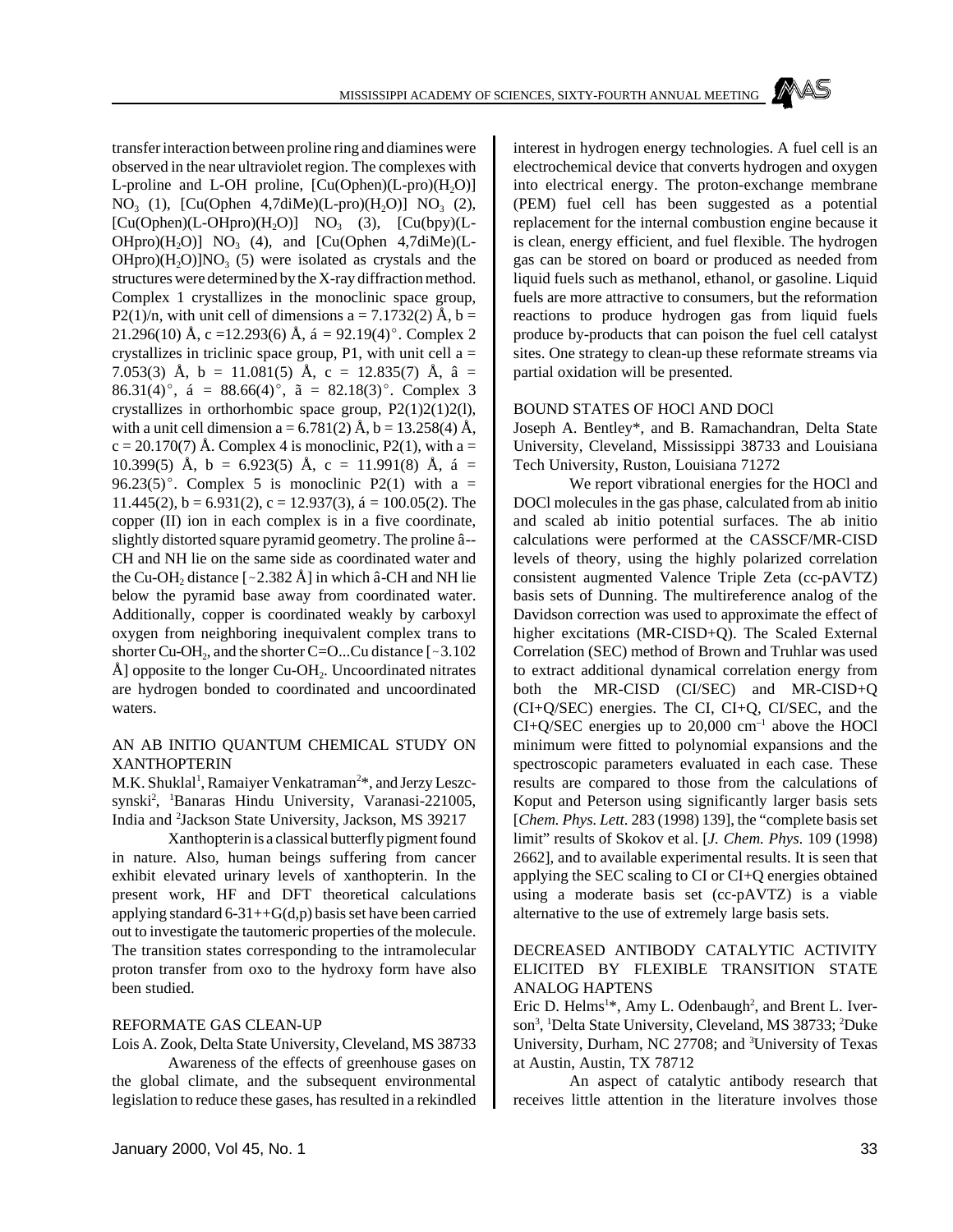hapten systems that fail to elicit antibody catalysts despite a high affinity immune response and hapten designs that resemble those known to elicit catalysts. We found that six haptens of differing flexibility, in the form of three pairs of enantiomers, failed to induce any catalytic activity in rabbit polyclonal antibodies. This lack of catalytic activity occured despite high affinity and stereoselective immune responses against each of the haptens. Enantiomeric pairs are ideal for use in systematic hapten structure-activity studies, because the two enantiomers have identical physical properties in achiral environments. Nevertheless, the stereoselectivity inherent in the immune response generally leads to two *different* immunological solutions to recognition, one for each enantiomer. The surprising lack of observed catalytic activity with the enantiomeric haptens led to the investigation of a series of five benzyl phosphate haptens. Three different animal systems were investigated; New Zealand white rabbits, inbred BALB/cJ mice and outbred ICR mice. The elicited polyclonal antibodies displayed catalytic activity that was significantly weaker in terms of the level of observed catalytic activity, as well as frequency of elicited catalysts, compared to a more rigid phenyl phosphate hapten. In addition, the affinities of the polyclonal antibodies were significantly higher in the rabbits compared to the mice, yet the catalytic activity was generally higher in the murine systems. In two cases, polyclonal catalytic activity was only observed in mice, not the rabbits. Mechanistic studies indicated that there was not a change in rate-limiting step for hydrolysis of the benzyl substrates compared to the phenyl susbstrate systems. Thus, it appears as though the increased flexibility of the benzyl systems, not a change in mechanism, is responsible for their decreased ability to elicit antibody catalysts. Taken together, our results indicate that hapten flexibility should be avoided when designing transition state analogs for use in eliciting highly active antibody catalysts.

#### PROBING THE FUNCTION OF RNA-BINDING SITES OF TRANSCRIPTION FACTOR RHO BY ALKYLATION OF CYSTEINE RESIDUES

Larrious E. Collins<sup>1\*</sup>, Brandt R. Burgess<sup>2</sup>, and John P. Richardson<sup>2</sup>, <sup>1</sup>Alcorn State University, Alcorn State, MS 39096 and <sup>2</sup> Indiana University, Bloomington, IN 47405

To understand more about mechanism of action of a protein factor from bacteria called Rho that causes termination of transcription at the end of genes and at regulatory sites. My experiments are to explore the role of two residues in the function of Rho. One residue, which is normally a serine residue at position 82, is in the primary RNA-binding sites. The second residue is normally a serine at position 325. I have functional mutational derivatives of Rho in which these residues are changed to cysteine residues. I made derivatives of these proteins in which their cysteine residues have been modified with iodoacetamide, iodoacetic acid, and assayed for poly (C)-dependent ATP hydrolysis. Also, a form of Rho with no cysteine residue will be used as a control group for both residues. With the 82C Rho, the modification causes very little change in the activities compared to the 0C Rho, indicating that it is insensitive to modification with iodoacetamide and iodoacetic acid. Unlike the 82C, there is a difference in the modification of 325C. The results show that the modification causes a great change in the activity when compared to the 0C Rho. Therefore the results indicate that the 325C Rho is very sensitive to modification with iodoacetic acid, but not as sensitive to modification with iodoacetamide. Since the modification with iodoacetic acid puts a negative charge on the modified residue, these inhibited results indicate that the function of Rho is inhibited by the presence of a negative charge at residue 325. My conclusion is that the backbone of the RNA, which has a negative charge, does not come in close proximity with residue 82 but does come in close proximity to residue 325.

DESIGN, SYNTHESIS, AND EVALUTION OF B/C/D-RING ANALOGS OF THE FUNGAL METABOLITE OF K-16 AS POTENTIAL COMPLEMENT INHIBITORS Jared Gilmore\*, Tori Hill, and Robert Sindelar, Alcorn State University, Alcorn State, MS 39096; NIH NHLBI STIMS Cardiovascular Biomedical Research Program; and University of Mississippi, University, MS 38677

The complement system, a component of innate immune response in all vertebrates, is extremely important to host defense against infectious pathogens. It also serves to initiate the inflammatory response and directly kill and promote the phagocytosis of invading microorganisms. Because of the importance and vital roles of the complement system, a slight disturbance may cause a number of pathological conditions. This list includes infectious diseases, stroke, wound healing, autoimmune disease, rejection after xenotransplantation, and others. Since undesired activation of the complement system is common in these condition, understanding how this system is controlled and what causes it to misbehave has attracted in tense inters from both academic researchers and industry researchers seeking to develop effective complement inhibitors with therapeutic benefit. Funding: NIH.

#### THEORETICAL EVALUATIONS OF INERT GAS ATOMS IN MOLECULAR CAGES

Billy R. Booth<sup>1\*</sup>, Willard Collier<sup>2</sup>, Charles U. Pittman, Jr.<sup>2</sup>, and Svein Saebo<sup>2</sup>, <sup>1</sup>Alcorn State University, Alcorn State, MS 39096 and 2Mississippi State University, Mississippi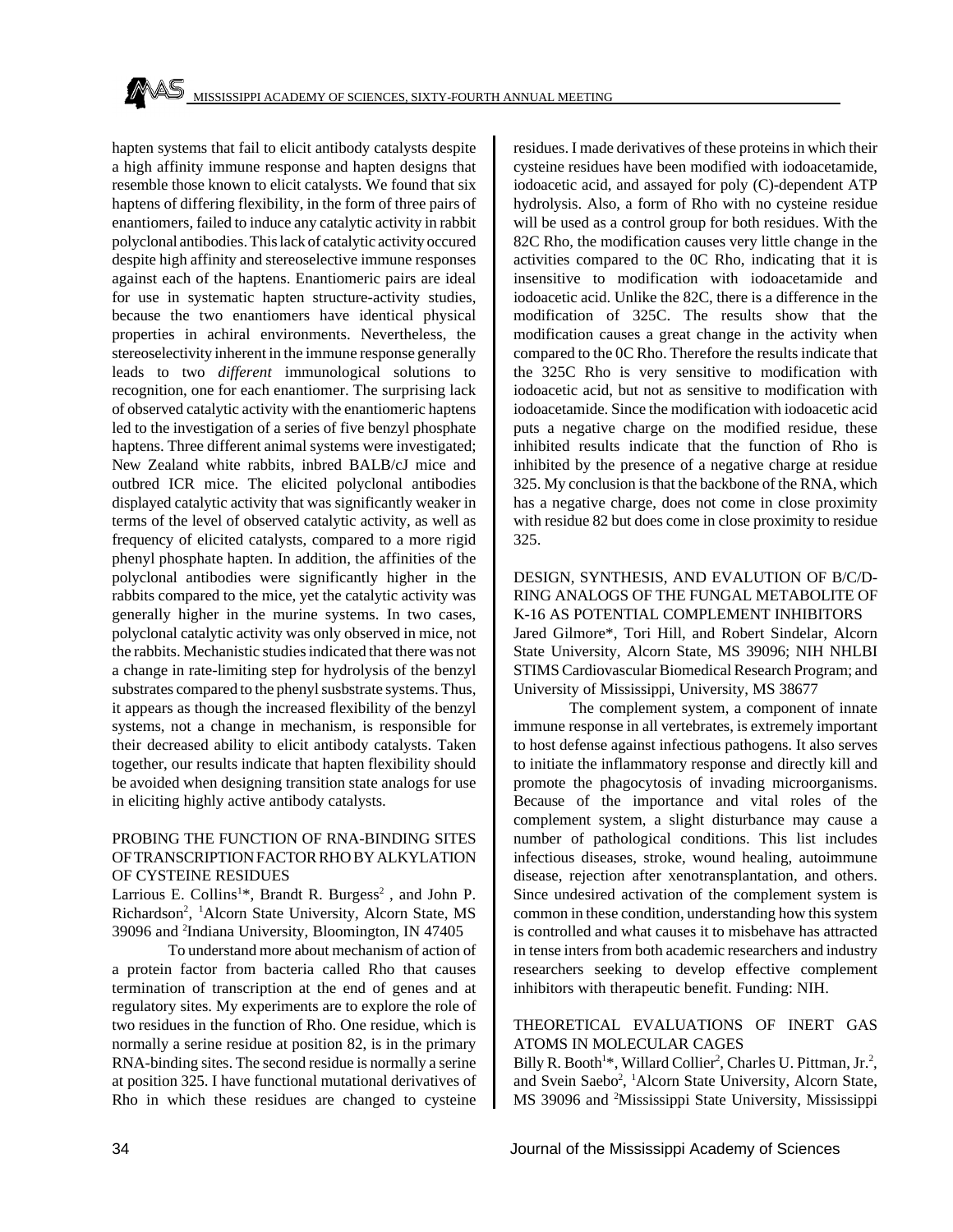State, MS 39762

Structures have been optimized for [4]-prismane (cubane), [5]-prismane, [6]-prismane, and pentaasterane using several levels of theory. Then a proton or a noble gas atom was placed in the center of these cages, and the resulting endohedral complex was re-optimized. Ab initio calculations at the Hartree-Fock and Density Functional levels of theory with various basis sets were employed. The strain energy induced upon enclosing a noble gas atom was calculated by subtracting the total energy of the cage plus the isolated noble gas atom from the energy of the endohedral complex. Inserting a Helium atom introduced strain energies of 26.89 kcal/mol, 6.82 kcal/mol, 4.19 kcal/mol per Carbon-Carbon bond in the endohedral complexes of respectively at the B3LYP/6-311 g(d,p) level of theory. In conclusion, derivatives of the prismanes having  $CH<sub>2</sub>$  links between the top and bottom ring carbons have larger internal volumes, allowing larger inert gas atoms to be inserted. Thus, pentaasterane was predicted to exist with Helium, Neon, Argon, and Krypton inserted into the cage. Steric strain increased as the size of the endohedral atoms increased.

#### CHARACTERIZATION OF SEB BASED IMMUNO-ASSAY SYSTEM

Tommie Pittman<sup>1\*</sup>, Giri Gokulrangan<sup>2</sup>, Samadhi Vitharana<sup>2</sup>, and George Wilson<sup>2</sup>, <sup>1</sup>Alcorn State University, Alcorn State, MS 39096 and <sup>2</sup>University of Kansas, Lawrence, Kansas 66045

An ELISA based immunoassay has been developed for characterizing a toxic analyte Staphylococcal enterotoxin B (SEB). SEB is a 29 kDa protein with infectious properties and hasa potential of being used as a biological warfare agent. Rapid detection and quantitation of SEB is of significant interest from a bioanalytical and commercial perspective. A titration immunoassay was designed and performed to determine the avidity pf a polyclonal rabbit (Rb) anti-SEB antibody for SEB. Affinity purification of the polyclonal anti-SEB IgG sample was performed using a reatigel 6X agarose column. An apparent  $K_f$  the thermodynamic formation constant, was determined to be about  $10^8 M^{-1}$  for an anti-SEB antiserum sample. Avidity of the affinity purified anti-SEB IgG sample was also calculated and found to be  $10^9$   $M^{-1}$ .

#### ANTIBODY IMMOBILIZATION TO HIGH-PERFORMANCE LIQUID CHROMATOGRAPHIC SUPPORTS: CHARACTERIZATION OF MAXIMUM ANTIBODY LOADING

Arniee Jackson\*, William Clarke, and David S. Hage, Alcorn State University, Alcorn State, MS 39096 and University of Nebraska, Lincoln, NE 68588-0304

This study examines the maximum extent of antibody immobilization that can be obtained on several HPLC-grade supports by Fab fragments as the model ligands. The pore size of the silica support varied in size and type. Three methods were used in this experiment. The first is the CDI method. It is achieved by coupling aldehyde groups on the support to amine or thiol groups in the protein. Six samples were analyzed using the CDI method. The pore sizes ranged from 50 Å to 4000 Å. The second method is schiff base. The schiff base method couples the protein to the aldehyde groups on the silica surface through the amine group contained in the protein. Three samples were analyzed using the schiff base method. The pore size ranged from 100  $\AA$ –4000  $\AA$ . The third method is tresyl chloride. The tresyl chloride method is site specific for sulfhydryl groups produced during the digestion of IgG with papain. Three samples were analyzed using the tresyl method. The pore sizes ranged from 500 Å–4000 Å. The conditions used in this study involved using an IgG concentration of 20.0 mg/ml in order to ensure enough protein present for at least monolayer coverage of the support silica particles.

A NOVEL ROUTE TO BISANOMERIC SPIROKETALS Kesmic Jackson\* and Keith Mead, Alcorn State University, Alcorn State, MS 39096 and Mississippi State University, Mississippi State, MS 39762

Spiroketals are compounds which occur in nature are known for their strong antitumor activity. The purpose of this experiment is to synthesize a bisanorneric spiroketal with exclusive equatorial substitution on the C2 and C8 carbons. It is believed that this substitution can be accomplished by protecting the axial site on the C2 carbon using a benzoyl group that would be bonded to the C8 carbon.

ANALYSIS OF THE CAFFEINE CONTENTS OF COMMERCIAL BRANDS OF INSTANT COFFEE

Abul B. Kazi, William C. Mahone, and Jermel Harris\*, Mississippi Valley State University, Itta Bena, MS 38941

Caffeine is a stimulant of the central nervous system and is present in coffee, tea, cola drinks, cocoa, chocolate, wake-up pills and some headache and cold medicines. While low to moderate consumption of caffeine may have some beneficial health effects, taken in large doses, it can cause adverse health effects such as headaches, nervousness, rapid heartbeats, and convulsions. In this study we have developed a simple and convenient method based on ultraviolet spectrophotometric analysis for the quantitative measurement of caffeine in samples of commercial brands of instant coffee.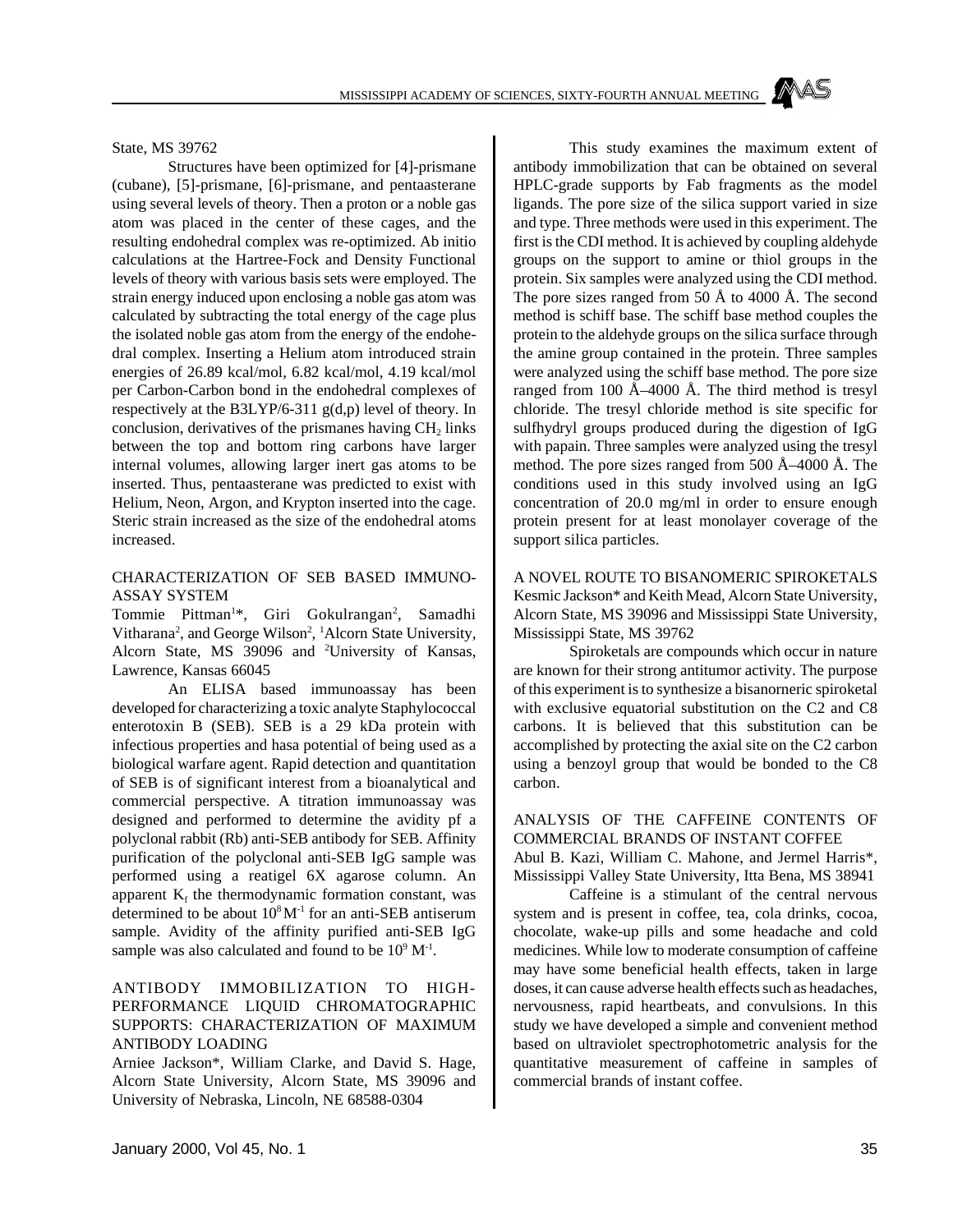#### INCORPORATION OF 7-AZAINDOLE INTO DNA AND STUDY OF ITS FLUORESCENCE PROPERTIES

Ke Wang, Sandra Stringfellow\*, Kanyetta Wilson, and Hongtao Yu, Jackson State University, Jackson, MS 39217

Incorporation of various modified DNA bases in place of a natural base of duplex DNA has been used in many research areas. Such "bases" as nonhydrogen bonding benzene, naphthalene, and indole analogues, as well as modified natural nucleic acid bases have been used for studying various biological events, nucleic acid structure and dynamics, and even for using them as potential anticancer/antibacterial drugs. For this reason we conducted the synthesis shown below. The overall yield for the 4-step synthesis was 28. The structures of all compounds were confirmed by proton and/or phosphorous NMR and high resolution mass spectrometry. Compound 4 is successfully used to incorporate 7-azaindole into DNA on an automated DNA synthesizer. DNA melting studies is used to compare the stability of DNA oligomers containing 7-azaindole and native DNA duplexes. Fluorescence emission intensity of 7-azaindole in the nucleoside is 23 times enhanced than it is free in solution. The fluorescence of 7-azaindole in duplex and single stranded DNA is greatly quenched. This research is supported by an NIH-MBRS grant #S06GM08047.

#### FRIDAY MORNING

Emerald Room

#### 9:00 THE MECHANISM OF DECOMPOSITION OF DIBENZYL TRISULFIDE 1-OXIDE

Arnold S. Brownell\* and Kristina L. Stensaas, Millsaps College, Jackson, MS 39210-0001

The oxidation of dibenzyl trisulfide utilizing *meta*chloroperoxybenzoic acid will be discussed. The initial product, dibenzyl trisulfide 1-oxide, readily decomposed at room temperature to produce a mixture of dibenzyl tetrasulfide and dibenzyl 1,1-dioxide disulfide. The decomposition reaction was monitored by following the benzylic protons in the <sup>1</sup>H NMR spectrum. The mechanism of the decomposition of the 1-oxide will be discussed.

#### 9:15 SYNTHESIS AND CHARACTERIZATION OF POLYAMPHOLYTES

Stephen Ray Jones\* and Robert Y. Lochhead, University of Southern Mississippi, Hattiesburg, MS 39406

It is the objective of this research to develop polyampholyte materials and compare their solution properties with their polyelectrolyte counterparts as functions of both pH and ionic strength. Polyelectrolytes have large hydrodynamic volumes (thus large intrinsic viscosities) in deionized water; increasing salt concentrations collapse the chains. Polyampholytes tend to have collapsed conformations in deionized water due to electrostatic attractions; their conformations generally expand with increasing ionic strength of the solution. However, solubility and solution behavior of polyampholytes depends greatly on both the net charge and the charge distribution along the polymer chain. Polyampholytes generally become insoluble in deionized water as the cation to anion ratio approaches one. Target polyampholytes of interest are copolymers and terpolymers of diallyldimethylammonium chloride (DADMAC), acrylic acid (AA), and acrylamide (AAm). Polyampholyte microstructure has been studied by <sup>13</sup>C-NMR, <sup>1</sup>H-NMR, and FTIR. Solubility behavior was examined using Hoy solubility parameters.

#### 9:30 SYNTHESIS OF IONIC LIQUID-POLYMER ELECTROLYTE COMPOSITE MATERIALS BY FRONTAL POLYMERIZATION

Timothy F. Bourne\*, Jonathan Masere, Yuri A. Chekanov, and John A. Pojman, University of Southern Mississippi, Hattiesburg, MS 39406

Potentially highly conductive composites of polymers were synthesized by frontal polymerization. By utilizing the process of frontal polymerization, polymer composites with high salt percentages were synthesized while preventing macroscopic phase separation. The traditional process of batch polymerization was also employed to compare multiple properties of polymeric composites made. Ionic liquid salts were used in place of organic plasticizers for acrylate polymer matrices. Using a solution of ammonium persulfate in dimethyl sulfoxide as an initiator, self-sustaining polymerization fronts were realized at high salt:polymer ratios. Differential scanning calorimetry (DSC) studies show that the acrylte matrices exhibit neither glass transition behavior nor crystallinity of the polymer-salt composites as the composition of the salt additives increases.

#### 9:45 POLYAMPHOLYTE ADSORPTION ONTO MONTMORILLONITE CLAY

Camille T. Haynes\* and Robert Y. Lochhead, University of Southern Mississippi, Hattiesburg, MS 39406-0076

The objective of this project is to determine the mechanisms of interaction of model polyampholytes with montmorillonite clay as a function of solution pH and ionic strength. Polyampholytes used in these studies contain three types of monomers. Acrylamide will be used as an anionic spacer, 2-vinylpyridine as the cationic units and acrylic acid as the anionic units. The terpolymers are synthesized utilizing solution freeradical polymerization.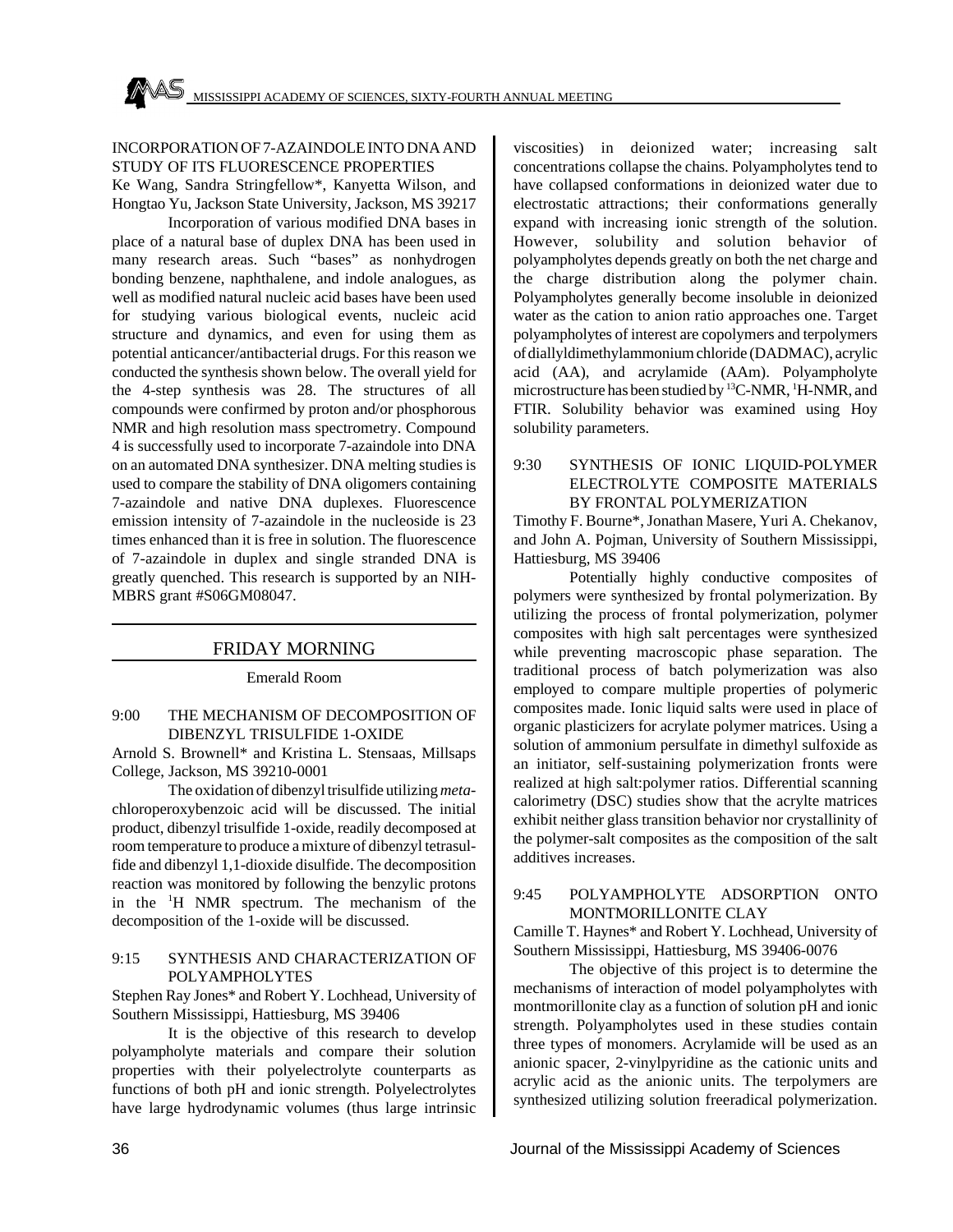Monomer incorporation is determined by monitoring characteristic peaks in  $H$  and  $H$ <sup>13</sup>C NMR spectra. Differences in ionic incorporation affect the solution properties of resultant polyampholytes. Electrostatic interactions between the clay surface and the charged units of the polyampholyte are an important driving force for adsorption. Interactions are affected by many factors, including pH and salt concentration of the solution and charge density of the polyampholyte. The interactions of ampholytic terpolymers are studied at differing solution pH and ionic strength. The polymer/clay colloidal systems are studied by adsorption isotherms, IR spectroscopy and gated decoupling <sup>13</sup>C NMR. This allows determination of the amount of polyampholyte adsorbed, which moieties are involved in adsorption, and the conformation of the adsorbed chains.

We would like to acknowledge Southern Clay Products for project funding.

10:00 A STUDY OF THE INTERACTIONS OF HYDROPHOBICALLY MODIFIED POLY-VINYLAMINE WITH DODECYLTRIMETHYL-AMMONIUM BROMIDE BY SURFACE TENSION MEASUREMENTS

Jennifer L. Smith\*, T. Susanne Smith, Stacey V. Maggio, and Robert Y. Lochhead, University of Southern Mississippi, Hattiesburg, MS 39406

The polymer-surfactant interactions of hydrophobically modified Polyvinylamine (HMPVAm) with Dodecyltrimethylammonium bromide (DTAB) in dilute solution have been studied using surface tension measurements. HMPVAm is a cationic polyelectrolye and DTAB is a cationic surfactant. The interactions were studied as a function of hydrophobe length, concentration, and pH. The two hydrophobes are heptyloxybenzoic acid and propoxybenzoic acid. 0.8% of the amine units on Polyvinylamine (PVAm) are altered by one of the hydrophobes. The polymer concentrations studied are 2.5 g/L and l0 g/L. The pHs studied are 3, 7, and 10. Neither of the HMPVAms are surface active due to strong selfassociation of the polymers. The critical micelle concentration (CMC) of DTAB increases in the presence of HMPVAm at all pH ranges and all concentrations. The surface tension measurements show that a non-surface active complex of surfactant absorbed onto polymer is formed when HMPVAm and DTAB are in solution. The different hydrophobes causes variations in the of the polymer/surfactant system, while increases in pH decrease the polymer/surfactant interactions. Similar trends are seen for both concentrations, and therefore concentration does not have a noticeable effect.

10:15 Break

#### 10:30 ISOTHERMAL FRONTA L POLYMERIZATION: EXPERIMENTS AND THEORY OF METHYL METHACRYLATE SYSTEMS

Lydia L. Lewis<sup>1\*</sup>, Cynthia A. Spade<sup>2</sup>, Paulin N. Wahjudi<sup>1</sup>, John A. Pojman<sup>1</sup>, and Vladimir A. Volpert<sup>2</sup>, <sup>1</sup>University of Southern Mississippi, Hattiesburg, MS 39402 and <sup>2</sup>Northwestern University, Evanston, IL 60201

Isothermal frontal Polymerization (IFP) is a process which converts monomer to polymer through a localized propagating reaction zone. IFP propagation occurs due to the diffusive supply of species into a preformed swollen polymer region where the Trommsdorf effect is significant. The Trommsdorf effect accelerates the polymerization rate in the gel region over that in the bulk region, and the diffusion of the species from the bulk fuels the reaction. Even though IFP is used commercially to produce gradient materials, little has been published on the factors that promote and limit front propagation. We have examined the effects of the system temperature and the type and concentration of the initiator on the velocity and the distance travled by the front. We have also examined the effects of the viscosity of the preformed gel region on the front propagation. We have observed in methyl methacrylate polymerizations, both experimentally and theoretically, that higher system temperatures or fasterdecomposing initiators yield fronts that travel faster but for a shorter amount of time. We have also observed that preswelled polymers of 20% or higher (weight of MMA as solvent/weight of PMMA) support propagation.

## 10:45 VISCOSITY STUDIES OF HYDROPHOBI-CALLY MODIFIED POLYVINYLAMINE AND DODECYLTRIMETHYLAMMONIUM BROMIDE SOLUTIONS

T. Susanne Smith\*, Jennifer L. Smith, Stacey V. Maggio, and Robert Y. Lochhead, University of Southern Mississippi, Hattiesburg, MS 39406

This study was conducted to determine the interactions of hydrophobically modified polyvinylamine with surfactant dodecyltrimethylammonium bromide through increases or decreases in viscosities. The type of hydrophobe, as well as the pH of the systems and the concentration of the surfactant was varied. The polyvinylamine was modified to a percent modification of 0.8% using propoxybenzoic acid and heptylbenzoic acid as the hydrophobes. The pHs of 3, 7, and 10 were studied. The charge on the polymer chain decreases as the pH increases, leading to a decrease in viscosity. Upon the addition of the dodecyltrimethyl ammonium bromide, the viscosity of the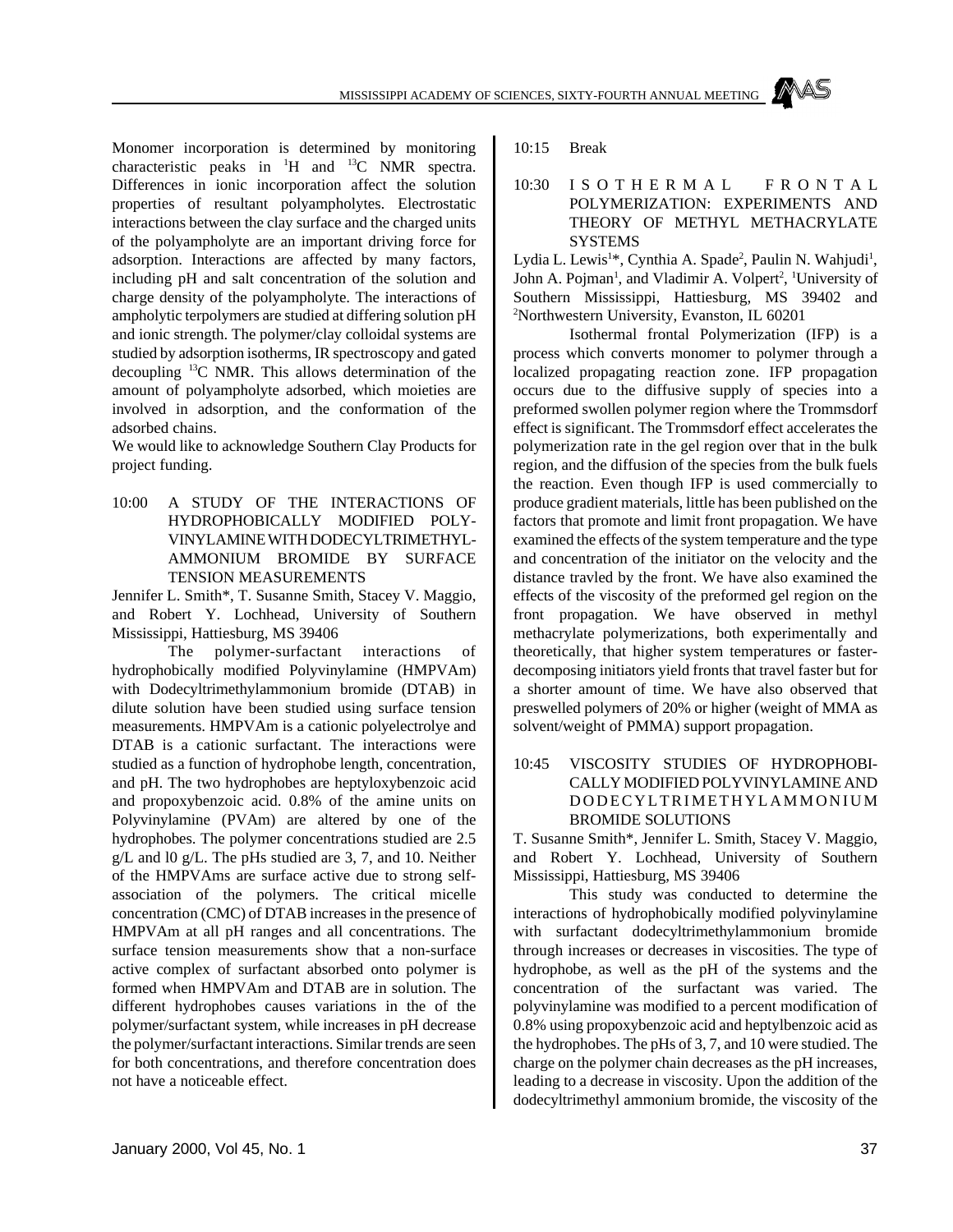solution increased at a pH of 3, but increased less with higher pH. This is believed to occur because of the formation of mixed micelles in the solution. As the pH and surfactant concentration increased the polymer assumes a more collapsed conformation, which results in the decrease in viscosity and perhaps the formation of unimolecular micelles where the hydrophobes are inside, limiting surfactant interactions.

#### 11:00 TWO-DIMENSIONAL FRONTS

John A. Pojman and Monique Kendrick\*, University of Southern Mississippi, Hattiesburg, MS 39406

Snells Law was investigated using frontal polymerization in two-dimensional space. Frontal polymerization is the conversion of monomer to polymer through a high energy source such as heat. The use of frontal polymerization in a two-dimensional system requires a sustainable front to travel in both x- and ydirections. A system consisting of dimethyl sulfoxide (DMSO) and 1,6-hexanediol diacrylate (HDDA) with diethyl phthalate (DEP) and  $(NH4)_2S_2O_8$  as the thermal initiator was used and by varying the initiator concentration, different velocities were obtained. In a petri dish, two reaction mixtues with different initiator concentrations were placed one in each half of the dish. To prevent mixing, via diffusion, Cab-O-Sil (super-fine silica gel) was used as a viscosifier. The reaction was ignited at the center and the subsequent front velocities and the curvatures in each of the two media monitored. By using the different velocities and curvatures, it was demonstrated that frontal polymerization can conform with Snells Law.

## 11:15 RHEOLOGICAL BEHAVIOR OF HYDROPHO-BICALLY MODIFIED CATIONIC POLYMER IN WATER

Derek Dorman\*, Nad'a Spišáková, Robert Y. Lochhead, and Stacey V. Maggio, University of Southern Mississippi Hattiesburg, MS 39406

Self-association phenomenon is employed in number of industrial applications and has been paid wide scientific attention. The factors that influence the solution behavior of the self -associating polymer are numerous and the matter is very complex. The tendency towards intermolecular associations of hydrophobically modified polyvinylamine was studied by means of rheology in the low shear region. The polyvinylamine bearing 0.8 mol% of bulky hydrophobe was characterized via NMR and static light scattering. Its behavior is compared to polyvinylamine hydrophobically modified with C12 linear alkyl chain to 0.8 mol%, which was reported previously. At 0.8 mol% of hydrophobes on the polymer backbone, the linear hydrophobes caused strong intermolecular associations, due to which the viscosity of the solutions increased. The bulky substituent shows fewer tendencies towards intermolecular interactions. The influence of the net charge on the micelle formation by variation of the pH is documented. At high pH, the polyelectrolyte chain adopts more collapsed conformation. This influence is superposed by the hydrophobic interaction of different type of hydrophobe.

11:30 OPTICAL GRADIENT MATERIALS PRODUCED VIA LOW-TEMPERATURE ISOTHERMAL FRONTAL POLYMERIZATION

Jonathan Masere\* and John A. Pojman, University of Southern Mississippi, Hattiesburg, MS 39406

Using a newly developed low-temperature polymerization technique, polymethyl methacrylate (PMMA) matrices doped with organic laser dyes and organic optical limiters were successfully prepared. This technique affords less tenuous temperature conditions than had been used before. Optical dyes and a thermally unstable initiator were dissolved in methyl methacrytate (MMA) solution and fed into a PMMA tube yielding radial gradients in the process. On the other hand, an axial dye gradient was observed when MMA was overlaid and polymerization effected from a dye-doped PMMA seed. In either case, polymerization reactions were observed as a result of interfacial-gel polymerization with the subsequent formation of spatial gradient distribution of the optical dye dopants. Low temperatures are desirable to eliminate thermal and photothermal degradation of temperaturesensitive dyes during the during polymerization. The preparation of longer polymer rods with organic optical limiter dye gradient materials can also be realized with the use of low-temperature polymerization.

## 11:45 AN INVESTIGATION OF ISOTHERMAL FRONTAL POLYMERIZATION WITH A WATER SOLUBLE MONOMER

Paulin N. Wahjudi\* and John A. Pojman, University of Southern Mississippi, Hattiesburg, MS 39406

We investigated water-soluble polymers to determine if they would exhibit isothermal frontal polymerization and to determine their behavior. Isothermal frontal polymerization is a method of converting monomer into polymer through a localized propagating reaction zone utilizing the gel effect. Experiments were carried out with a system consisting of water-soluble monomer, water as solvent, and initiator. Systems using the monomers of methacrylic acid and 2-hydroxyethyl methacrylate were investigated by varying the ratio of the monomer to water, varying the concentration of the initiator, and varying the temperature.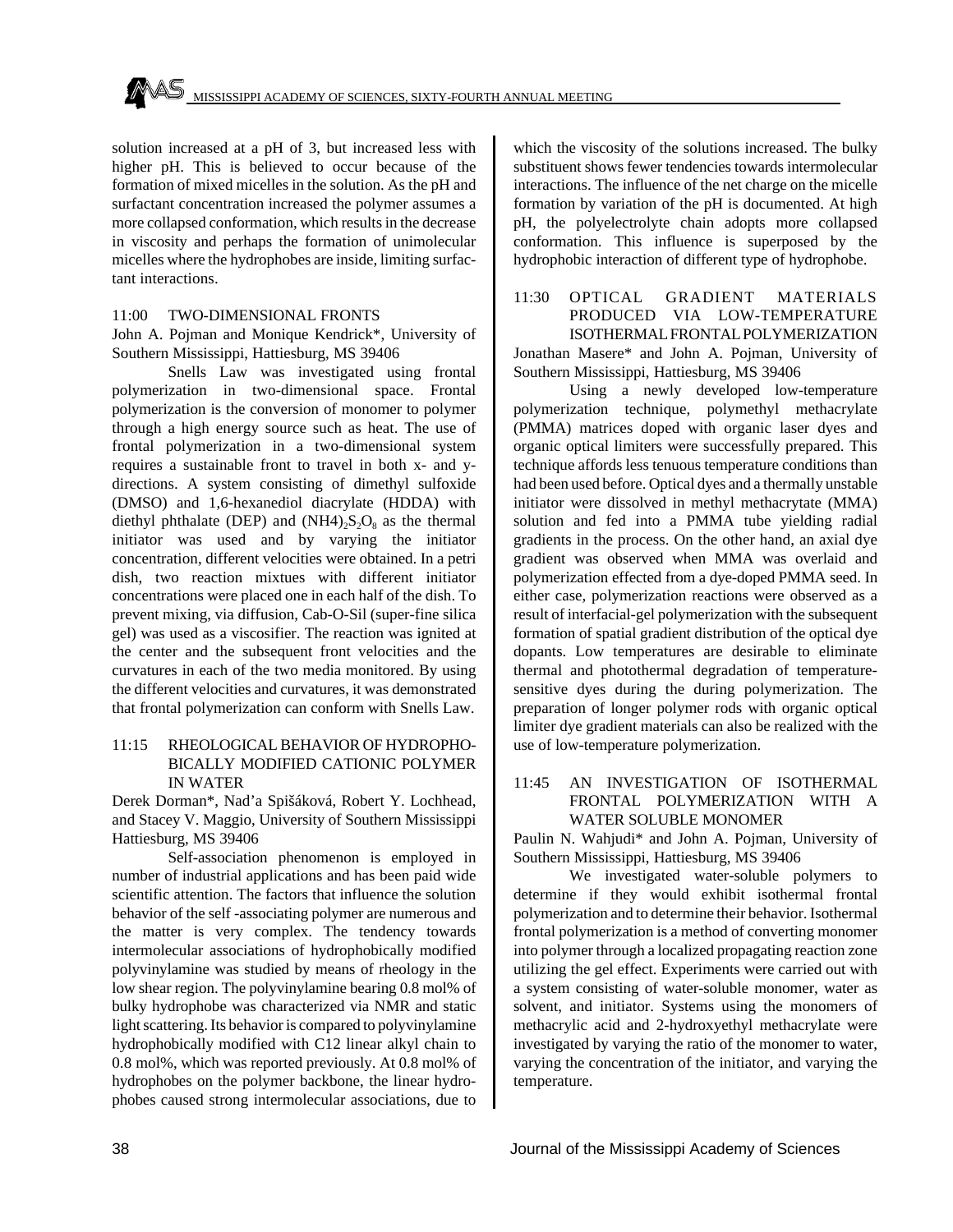

### FRIDAY AFTERNOON

Emerald Room

## 2:00 USE OF FENTON'S REAGENT FOR THE REMEDIATION OF WATER S CONTAMINATED WITH MOTOR OIL

Abul B. Kazi, William C. Mahone, and Shirley Turner\*, Mississippi Valley State University, Itta Bena, MS 38941

Motor oil is a complex mixture of hydrocarbons with other additives. Improper disposal of used motor oil and accidental release during transportation can contaminate surface and ground waters. Waters contaminated with motor oil can pose serious threat to human health and aquatic lives, because many of the components are suspected carcinogens and are resistant to biodegradation, particularly in anaerobic ground water environment. In this study we are investigating the effectiveness of Fenton's reagent, a combination of hydrgen peroxide and ferrous iron for chemical remediation of water contaminated with motor oil. Preliminary results indicate that Fentons reagent can be an effective tool for the removal of motor oil components from contaminated waters. Determination of the efficiency of the Fenton's degradation is based on a variety of analytical techniques, including gas chromatographic analysis and measurement of the reduction of chemical oxygen demand (COD). Optimization of the effects of reaction parameters such as concentrations of hydrogen peroxide and ferrous iron, reaction pH, and reaction time is being studied.

#### 2:15 COMPLEXATION OF TETRACYCLINE WITH METAL ION

Wedad R. Hussein\* and Christopher G. Walker, Jackson State University, Jackson, MS 39217

The tetracyclines, a group of broad-spectrum antibiotics are effective against aerobic and anaerobic, Gram positive and Gram negative bacteria. Tetracycline, although not the first to be discovered, is considered the parent of the group for nomenclature purposes, Tetracyclines have a common skeleton made of four fused six membered rings, (A, B, C, & D). One of these rings, the D, is aromatic. From its chemical structure and the presence of 4-acidic protons, tetracycline should be capable of forming complexes with metal ions. It has been suggested that metal chelation plays a role in the tetracycline antibiotic action. Three models have been suggested for the metal ion-tetracycline complex based on the potential coordination site. From computational calculations, we found that one of the three models is the most likely complex to be formed. Potentiometric titration of tetracycline with metal ions in the pH range 8–10 was performed to determine the stability of the complex.

#### 2:30 AN ANALYSIS OF SALT BRIDGE FUNCTION IN SECONDARY ELECTROCHEMICAL **CELLS**

William C. Mahone, T. Parker, and S. Green\*, Mississippi Valley State University, Itta Bena, MS 38941

It has long been known that in order for an electrochemical cell to function an ion exchange mechanism called a salt bridge must be incorporated into the design. The salt bridge is necessary to preserve cell neutrality. Without an ion exchange mechanism, the half cells become polarized and the power output drops to zero. By the use of multiple salt bridges of identical configuration we are investigating the kinetic aspects of salt bridge configuration. These investigations have provided interesting insights into ion transport processes associated with cell power output.

2:45 SYNERGISTIC EFFECTS USING THE MACROCYCLIC ANTIBIOTICS VANCO-MYCIN AND RISTOCETIN A IN CAPILLARY ELECTROPHORESIS

Brad Farris\*, Kellie Woodling, and Timothy J. Ward, Millsaps College, Jackson, MS 39210

Capillary electrophoresis (CE) is a powerful tool for chiral separations. Recently the macrocyclic antibiotics have been shown to be a powerful class of chiral selectors in capillary electrophoresis (CE). The macrocyclic antibiotics contain the types of functional groups and spatial arrangement that provide multiple enantioselective interactions. The glycopeptide antibiotics have been the most useful of the macrocyclic antibiotics. In this work, a mixture of the macrocyclic glycopeptide antibiotics were used as a chiral selector in a countercurrent CE process. Some of the solutes analyzed showed enantioselectivity only with ristocetin A, and some of the solutes had greater enantioselectivity with vancomycin. Using a mixture of vancomycin/ ristocetin A provided greater enantioselectivity than either chiral selector alone. Interestingly, it was found this effect was greatest for those solutes which exhibited better enantioselectivity with vancomycin than ristocetin A. Those solutes that showed greater enantioselectivity with ristocetin A did not show as great as an enhancement when vancomycin was added to the mixture.

## 3:00 ELECTROCHEMICAL DEPOSITION OF HEAVY METALS FROM COMPLEXES IN AQUEOUS SOLUTIONS

William C. Mahone, Abul B. Kazi, and N. Powell\*, Mississippi Valley State University, Itta Bena, MS 38941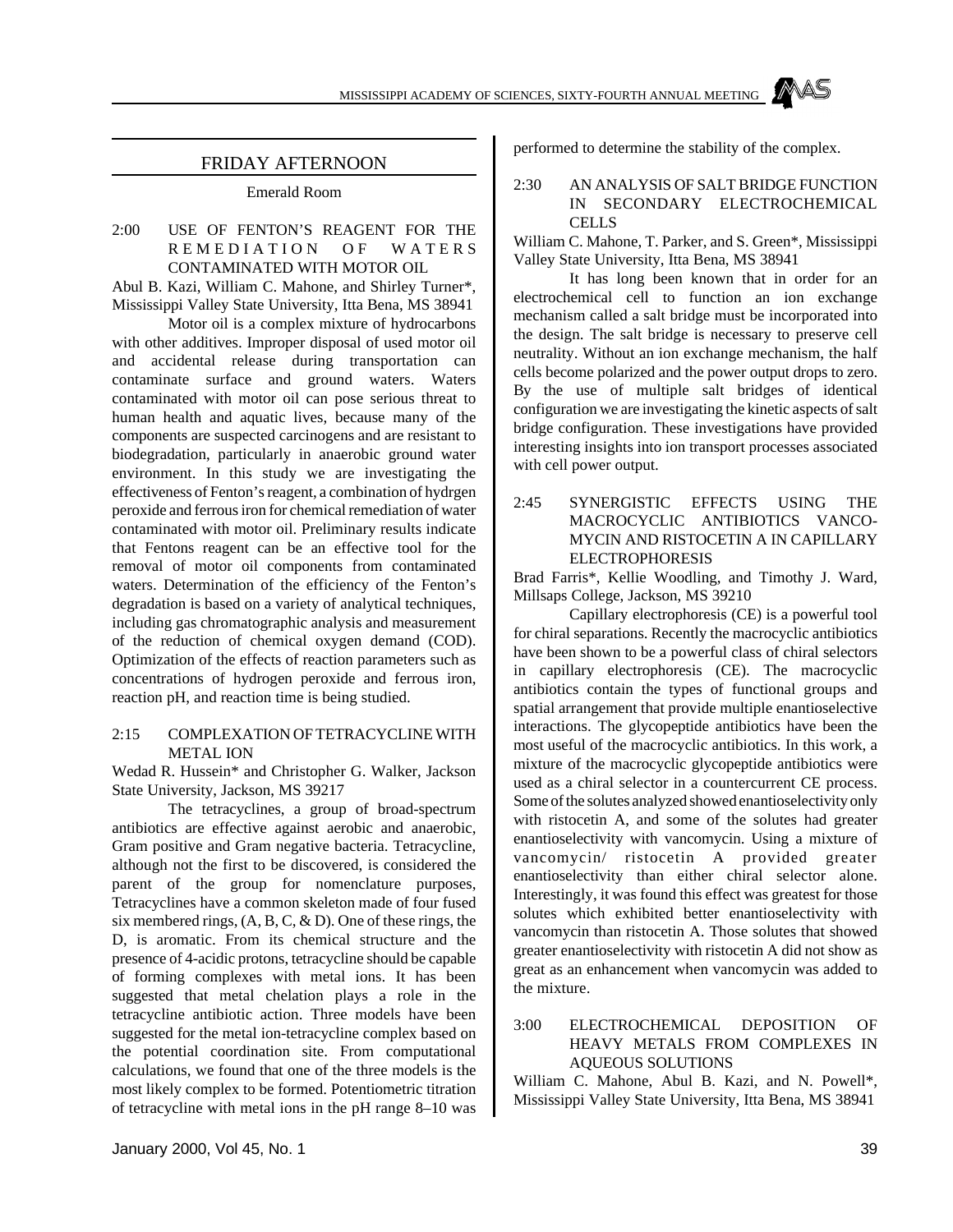In this investigation we look at the effect of complexation on the aqueous solubility of heavy metal salts in solution. Because complexes mask the metal it reduces the activity of the metal in solution. Therefore more salt must dissolve to satisfy the solubility product limitations. Subsequently we look at the reduction of heavy metals in solution by electro deposition. Upon conclusion we will make recommendations about the feasibility of the deposition process for general remediation of heavy metals in contaminated waste water.

## **GEOLOGY AND GEOGRAPHY**

Chair: James Harris, Millsaps College Vicechair: Terry Panhorst, University of Mississippi

# THURSDAY MORNING

## Pacific Room

8:30 GEOLOGY IN MISSISSIPPI BEFORE 1850 Earl M. Manning and Michael B.E. Bograd\*, Tulane University, New Orleans, LA 70118 and Mississippi Office of Geology, Jackson, MS 39289

A good deal had been learned of the geology of Mississippi by the time its geological survey was started in 1850. Although no detailed state geologic map had been made, the Mississippi part of Maclure's early U.S. geologic maps showed the connection of southern Mississippi to the Coastal Plain, and showed a northward lobe of that region (later the Mississippi Embayment) in the western part. The westward dip of most northern beds had been demonstrated, and the loess had been identified and described (though as fluvial, not eolian). The geology of several areas of the state was well known, and a few geologic sections (notably at Natchez and Vicksburg) and fossil faunas (notably the Natchez Pleistocene, Vicksburg Oligocene, and Jackson Eocene) had been reported, and many new species had been described from Mississippi. Five geologic time periods had been identified: Carboniferous (now Mississippian), Cretaceous, "lower Eocene" (now late Eocene Jackson Group), "upper Eocene" (now early Oligocene Vicksburg Group), and post-Tertiary (then "archaic alluvium," now late Pleistocene). The quality of soils for farming had been intensively studied, and several geologic resources (building stone, clays, lignite) had been utilized. Over eighty papers, starting in 1803, had been published on Mississippi geology by 1851, and several reports on the subject had been presented at national geological meetings.

8:45 THE USE OF HISTORICAL AERIAL IMAGERY TO ASSESS THE GEOMORPHIC EFFECTS OF GRAVEL MINING ON THE BOUIE RIVER, HATTIESBURG, MISSISSIPPI

Rachel P. Ingram\* and David M. Patrick, University of Southern Mississippi, Hattiesburg, MS 39406

During the last several decades in-channel gravel mining has been conducted along a stretch of the Bouie River upstream of its confluence with the Leaf River and downstream of its confluence with Okatoma Creek. Field observations of the channels upstream from the Bouie River mines and several miles along Okatoma Creek have indicated some degradation which could be attributable to mining; however, the degradation appears rather minor when compared to other streams in the region along which in-channel mining has been conducted. Historical, panchromatic aerial imagery for the years 1958, 1964, 1980, 1985, 1991, and 1996 were examined to determine whether there was any evidence for channel instability during this time frame. The results of this examination revealed that, besides local increases in river width throughout the mined area on the Bouie, the planform of these rivers appeared to have changed very little over the years. The explanation for the apparent lack of change may be found in the lithology of the upstream channels which are incised into the Hattiesburg Formation (Miocene). This sandy, clayey silt would appear to possess sufficient cohesive strength to withstand the erosion effects of presumed higher upstream velocities. Indeed, the present channels of the Bouie River and Okatoma Creek do exhibit relatively stable appearing knickpoints cut into the Hattiesburg Formation forming a "rock-lined" channel. If, on the other hand, these channels had consisted of alluvial fill, the erosion would probably have been more extensive.

## 9:00 STRATIGRAPHIC AND SEDIMENT STUDIES IN NORTHERN GULF COASTAL PLAIN STREAM VALLEYS (PEARL AND AMITE RIVER TERRACE SEQUENCES) IN LOUISIANA AND MISSISSIPPI

Ervin G. Otvos and Wade E. Howat\*, Gulf Coast Research Laboratory, University of Southern Mississippi, Ocean Springs, MS 39566-7000

Recently started TL (thermoluminescence) dating of pre-Prairie and Prairie coast-parallel alluvial terraces as well as the Pearl and Amite River intermediate ("Deweyville") terraces provided some preliminary insight into the complex late Quaternary coastal plain development stages, valley incision, successive development of approximately three nestled valley surfaces, as well as estuarine/delta growth in the Pearl estuary. Ongoing studies are also aimed at establishing depositional facies, their ages and landward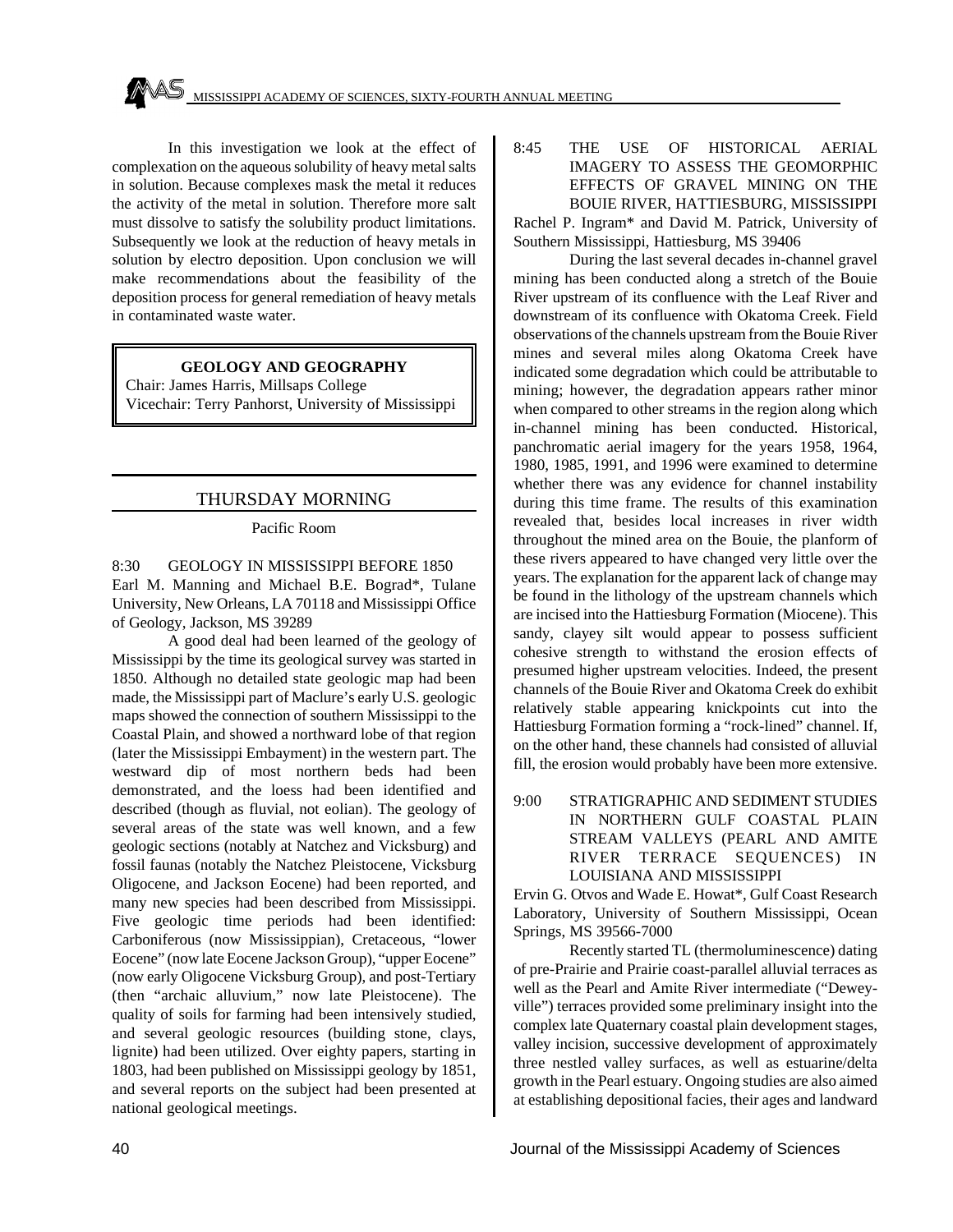extent of brackish facies during the late Holocene transgression/ regression. Among some early results, the TL-dates are helping in making age-distinctions between late Pliocene Citronelle, Pleistocene pre-Prairie "Big Ridge"/Montgomery (?) and Prairie coast-parallel alluvial surfaces and underlying shallow deposits. Paleoclimatological studies of extensive late Pleistoceneearly Holocene dunes revealed corresponding Late Quaternary dry climate phases in SE Louisiana and NW Florida. Several postdate the full-glacial (ca. 22–17 ka BP) spruce forest development north of Baton Rouge, LA.

9:15 MODEL AND COMPARISON OF THE MERIDIAN SAND "INCISED VALLEY FILL" TO OTHER PUBLISHED PALEOVALLEY ANALOGUES

Stephen L. Ingram, Sr., Mississippi Office of Geology, Jackson, MS 39289

The Meridian Sand is characterized as a Lowstand Systems Tract (LST) incised valley fill (ivf). Along the outcrop belt, a mappable system of paleovalleys is present, which exhibit the high erosional relief associated with headland construction. Two distinct lobes (paracycles) are evident on geophysical logs along the outcrop, an upper transgressive marine lobe and a lower fluvial-estuarine lobe. Paleovalleys typically exhibit a "fining-up" stacking pattern of coarser-grained sands and/or conglomerate at base (lower lobe), to finer-grained sands at top (upper lobe). In extreme updip limits of a few paleovalleys, a rare, shallow fluvial facies may be found. This shallow facies is comprised of wedge-shaped lenses of clay and sand, and has been interpreted as a coastal-nearshore deposit. Sands and clays of the Tallahatta Fm., Basic City Shale Member (inner-shelf) overlie the Meridian Sand. From the above geological characteristics, a model for the Meridian paleovalleys was constructed. This model illustrates incision and headland construction, back-filling, and eventual drowning of the Meridian's paleovalleys (LST ivf). LST ivf models of Feldman et al. (Pennsylvanian age Tonganoxxie Paleovalley, 1995), Nichol et al. (Holocene age Lake Calcasieu, 1996), and Allen et al. (Holocene age Giuronde Estuary, 1993), compare favorably to the Meridian model. Common features of these paleovalleys include well-defined incision and a fining-upward cycle capped by fine-grained facies.

## 9:30 LOWER TERTIARY (CRETACEOUS CHALK TO COOK MOUNTAIN LIMESTONE) CORRELATIONS IN THE SUBSURFACE OF SOUTHERN MISSISSIPPI

David T. Dockery III, Mississippi Office of Geology, Jackson, MS 39289

Correlations of oil exploration geophysical logs in southern Mississippi, including cross sections A-A' from Horn Island north to Wayne County, B-B' from Greene County west to Walthall County, and C-C' from Walthall County west to Wilkinson County, were made using the top of the Cretaceous chalk (base of section) and the base of the Cook Mountain Limestone (top) as datums of undisputed correlation. Within the Wilcox Group of this section are several transgressive sand and high-stand shale sequences of regional extent. From top to bottom these include: (1) an unnamed shale and the underlying 4,600' Sand of the upper Hatchetigbee Formation, (2) the basal Hatchetigbee shale and the underlying Bashi Formation, (3) the Big Shale and the underlying Blake Sand at the top of the Nanafalia Formation (Grampian Hills Member), and (4) the Baker Shale and the underlying and sometimes limey McKittrick Sand of the middle Nanafalia Formation (*Ostrea thirsae* Beds). The McKittrick Sand correlates to a limestone in southeastern Mississippi that is identified as the Salt Mountain Limestone on many petroleum logs. The Blake Sand correlates to a sandstone in southeastern Mississippi that lies 250 feet above the Salt Mountain Limestone but mimics the log character of the Salt Mountain on some resistivity curves, making a mis-correlation of this unit possible.

## 9:45 FEARN SPRINGS AND BETHEDEN FORMATIONS: INCORPORATION INTO RECENT PALEOCENE STRATIGRAPHY AND SURFACE MAPPING

David E. Thompson, Mississippi Office of Geology, Jackson, MS 39289

F.F. Mellen first coined the stratigraphic names Fearn Springs and Betheden in 1939 while working on his Winston County Mineral Resources, Bulletin 38. Mellen considered these units to be distinct formations in the lower Wilcox and upper Midway, respectively. The Fearn Springs of Mellen consists of purplish, silty sands and clays, lignite, and is known for its quality ceramic clays. Mellen's Betheden consists of bauxite, kaolin, clay, and lignite. Subsequent authors and mappers have had differing opinions as to the stratigraphic position and/or relevance of these units. F.S. MacNeil, for instance, considered the deposits to be intraformational and recommended that the name Fearn Springs be made to include both units, and that the name Betheden be abandoned. Recent surface mapping and drilling activities associated with STATEMAP considered these units in relation to the classic Alabama Midway/Wilcox stratigraphy. Mellen's Fearn Springs Formation was found to be equivalent to the Coal Bluff Member of the Naheola Formation based on geophysical log correlation and palynology ranges. Mellen's Betheden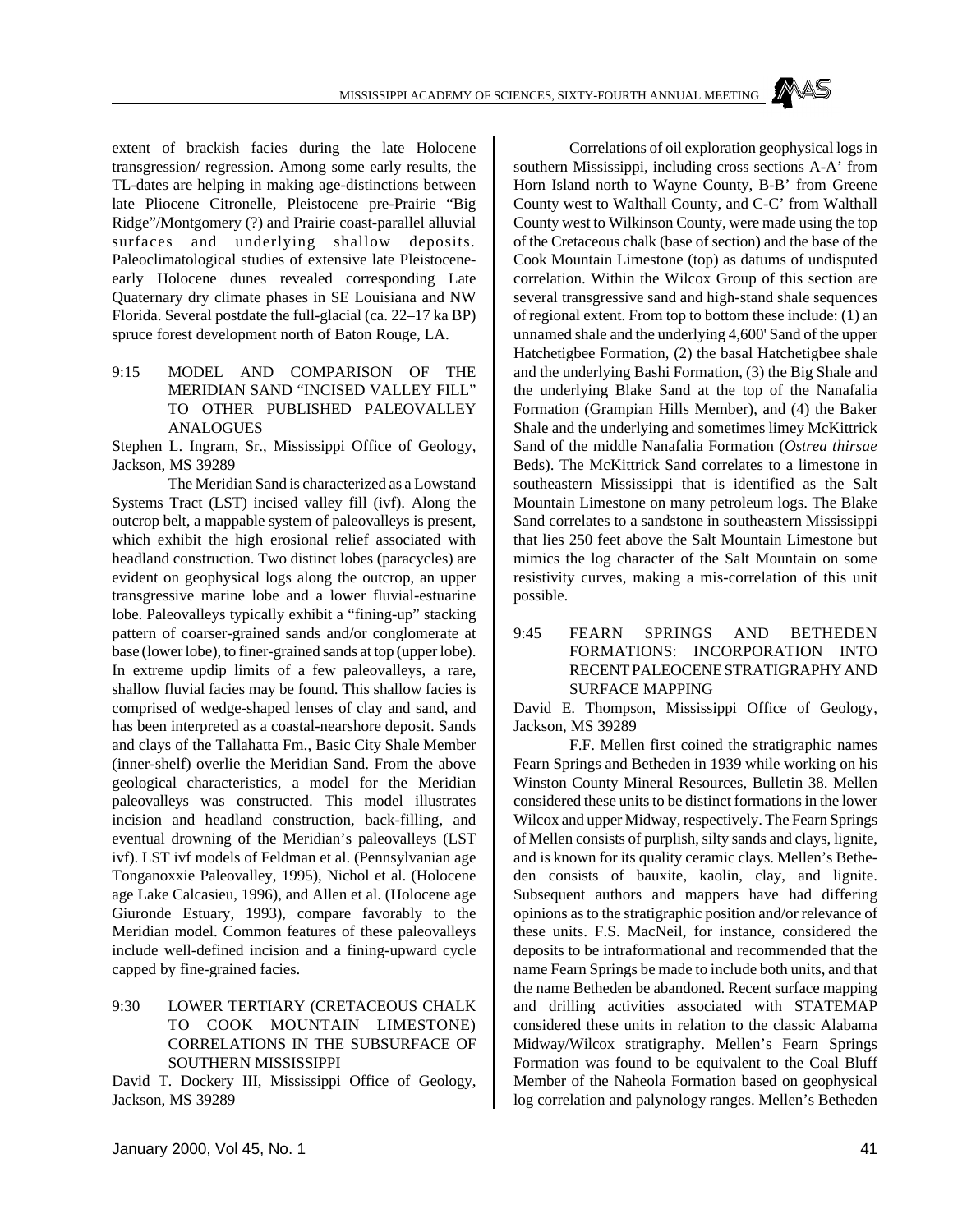Formation, at the type locality, was found to be equivalent to the Oak Hill Member of the Naheola Formation. Therefore, both units are currently recognized as belonging to the Naheola Formation of Midway age. Geologic maps for the 7.5-min. quadrangle sheets of Fearn Springs and Betheden have been completed and recognize this stratigraphic assignment.

- 10:00 Break
- 10:15 CLASSIFICATION OF HAND SPECIMENS DURING AN UNDERGRADUATE PETROLOGY LABORATORY EXAM: EVIDENCE OF STUDENT FATIGUE

Terry Panhorst, University of Mississippi, University, MS 38677

Hand specimen rock classification is an important skill for undergraduates in geoscience curriculums. Students at University of Mississippi take a sophomorelevel introductory petrology class. Emphasis during the laboratory portion is on rock classification using over 200 hand specimens and standard classification schemes. The laboratory final exam requires students to classify 39 new specimens presented in a particular sequence. Students have two minutes to examine a rock specimen before passing it and receiving the next specimen. Since 15 to 20 students are taking the exam at the same time, specimens are viewed in order but each student starts with a different first sample. Over the last four years 83 students have taken this exam, all using the same set of rocks arranged in the same sequence. Results of their performance indicate that igneous rocks are more difficult to correctly identify in hand specimen than either metamorphic or sedimentary rocks. At the beginning of the exam students tend to make more incorrect identifications regardless of where in the sequence they begin. As the exam proceeds their performance on average improves. After about 40 minutes there is a significant increase in the average number of incorrect identifications, regardless of where in the sequence the students are at that point. This increase in incorrect identifications appears to be independent of rock type and is interpreted to represent student fatigue.

## 10:30 ESTABLISHING FIELD-RESEARCH LEARNING OPPORTUNITIES IN GEOLOGY: MILLSAPS' CASE HISTORY, YELLOWSTONE TO THE YUCATAN

Ed L. Schrader, Millsaps College, Jackson, MS 39210

Over the past four years, Millsaps College has successfully established field-based undergraduate research courses in the Yucatan Peninsula and Yellowstone National Park. While focussing on earth and natural sciences, these courses are multi-purposed, multi-disciplinary and involve students from a broad spectrum of departmental majors at all academic levels from Freshmen to Seniors. To date 40 students have studied in the Yucatan and over 60 students have participated in research in Yellowstone Park during the development phases of the courses. Both courses are designed to incorporate three interlocking educational segments during the summer term. In the Yucatecan course, the three learning modules are: 1) Cultural and archaeological setting of the Maya civilization; 2) Botany and ecology of interior old growth forests of the Yucatan, and; 3) Impact of development and tourism on the Great Mayan Coral Reef, from Cancun to Belize. In the Yellowstone course, the modules are; 1) Contamination and geochemistry of Soda Butte Creek and related Yellowstone watersheds; 2) Carnivore ecosystems of Yellowstone Park, and; 3) Geological and seismic setting for the next volcanic episode at Yellowstone. All modules are extensively field oriented with readings assigned each evening and in the semester prior to the field experience. Scientific and curricular results of the programs are now being disseminated through appropriate professional venues.

10:45 SEASONAL GECHEMICA L RECONNAISSANCE OF SODA BUTTE WARM SPRINGS IN YELLOWSTONE NATIONAL PARK

Keri E. Walker\* and Ed L. Schrader, Millsaps College, Jackson MS 29210

Between fall of 1997 and fall 1999, sampling was accomplished at the site of Soda Butte Warms Springs in northeastern Yellowstone National Park. Water, rock and sediment samples were taken directly from the warm spring vent on the travertine mound name "Soda Butte" as well as from several springs surrounding the travertine deposit. The chemistry of this system is relevant for describing the relatively unstudied geothermal activity in this area, the most northeasterly of the park. The geochemical signature of the warm spring is elevated calcium and magnesium content, reducing oxidation-reduction conditions, very low dissolved oxygen and slightly acidic pH values. The overall chemistry of this warm spring is congruent to that of Mammoth Hot Springs about 45 miles to the west and significantly divergent from the Heart Lake, Shoshone, Upper Midway, Lower and Norris Geyser Basins to the southeast.

### 11:00 GEOARCHAEOLOGY OF THE ELMALI PLAIN, SOUTHWESTERN TURKEY

Stanley J. Galicki, Millsaps College, Jackson, MS 39210

This geological research supports a joint archaeological excavation conducted by the Associated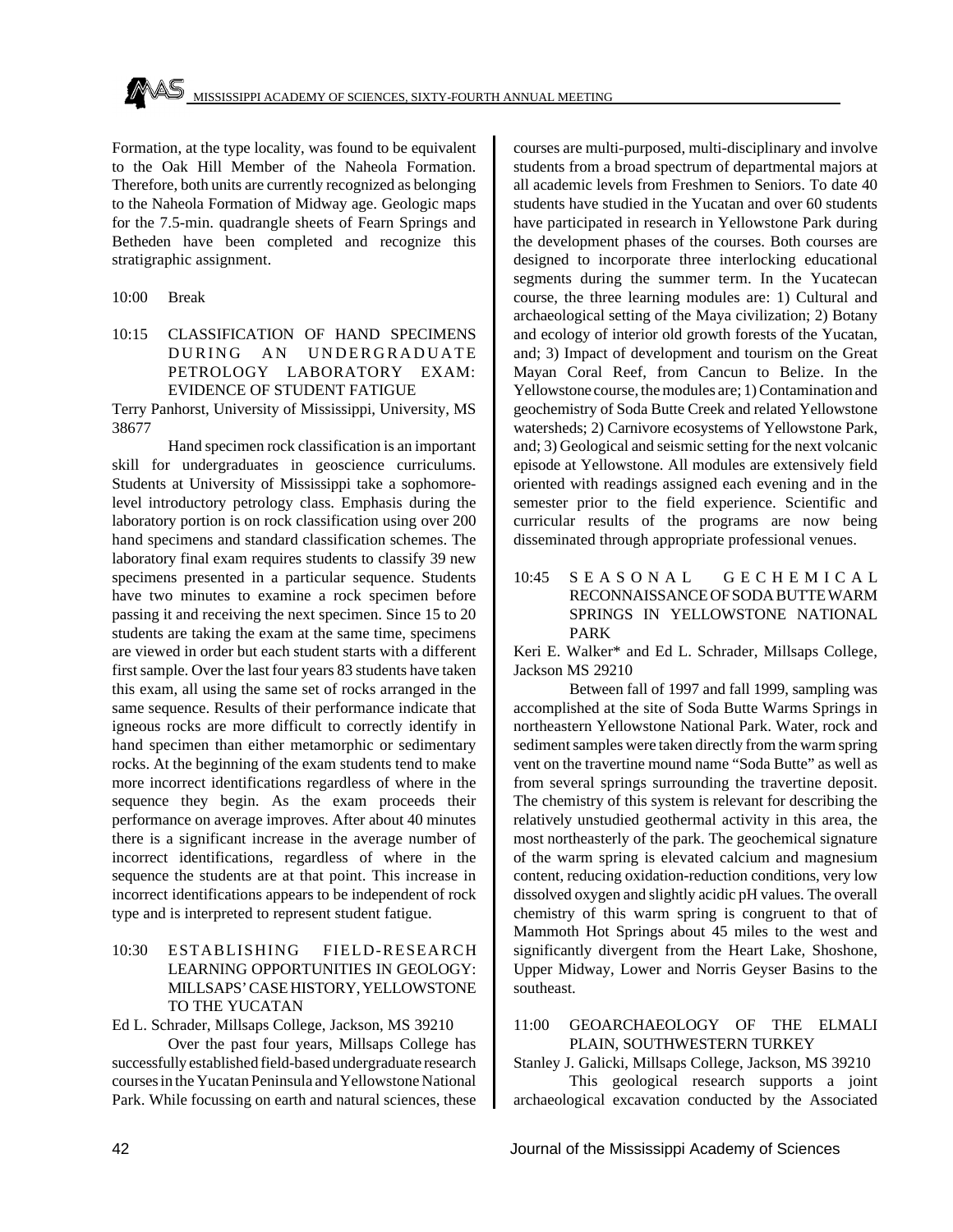Colleges of the South and Bilkent University in Ankara, Turkey. The mound at Hacimusalar, inhabited from the Neolithic to Late Roman Age, lies in the center of the Elmali Plain. The primary objective is to develop a paleogeographic interpretation of the Elmali Plain that is contemporaneous with the occupation of the mound at Hacimusalar. The Elmali Plain is a terminal basin located in the Taurus Mountains in southwestern Turkey. Two shallow lakes were present on the northern and southern margins of the Plain until the mid-1970's when they were drained to increase land under cultivation. Initial samples taken on reconnaissance of the Plain indicated the presence of both fresh and saltwater microfossil assemblages. The freshwater assemblage is dominated by ostracodes that are common in Holocene lacustrine sediments. Utilizing the paleontology, topography, and stratigraphic information obtained from 10-5 m holes drilled on the Plain a paleographic reconstruction has been formulated.

#### 11:15 EFFECTS OF CULVERTS ON MISSISSIPPI'S RENOURISHED BEACHES

Keil Schmid, Mississippi Office of Geology, Jackson MS 39289

Culverts, which drain local roads and coastal developments, are striking features along the renourished beaches in Mississippi, especially in Harrison County. Their important function is offset by their stark contrast and inadvertent hardening of the shoreline. Hardened shorelines generally override natural sedimentation and create very localized erosion and accretion trends, which can cause management problems. Development growth, which reduces the amount of permeable area, adjacent to the coast will likely increase the number of culverts along the beach. A closer inspection of the culverts and the shoreline patterns shows how different construction variables affect shoreline evolution. In some cases the culverts effectively act like groins, whereas others seemingly have little impact on sediment transport. Global Position System (GPS) surveys coupled with Geographic Information System (GIS) analysis of the culverts and shoreline patterns in two test areas have been used to investigate the roles of several construction variables on beach evolution. Shoreline deviation and temporal change near culverts were compared with construction variables including pipe diameter, culvert spacing, double vs. single culverts and culvert length. Results suggest that culvert diameter is the most important factor in determining shoreline response. This indicates that sediment movement is driven by high energy, low frequency events that are able to transport sediment over the tops of small culverts but not large ones. Future studies of the entire beach system may establish the longer-term effect of culverts on erosion

patterns.

## THURSDAY AFTERNOON

Pacific Room

1:30 Divisional Poster Session

#### MISSISSIPPI COUNTY OIL AND GAS PRODUCTION INDEX MAP PROJECT

Stephen D. Champlin, Mississippi Office of Geology, Jackson, MS 39289

Of Mississippi's 82 counties, 45 currently have or have had oil and gas production from approximately 900 fields with an estimated 2625 pools. The Energy Section of the Mississippi Office of Geology is currently working on a project to construct, on a county by county level, digital oil and gas production index maps. Each county map will show the location of oil and gas fields in that county and, by using a color-coded geologic column, show the producing formations for each of those fields. The software program used is AutoCad Map on a 450 MHZ Pentium III PC. The finished product will be published by the Office of Geology as a series of Open-File Reports and will be made available to the public in a color plotted paper hard copy with a scale of 1:126,720 (1 inch equal 2 miles). The digital county maps will also be used on the Office of Geology Web site as an interactive link to the office's oil and gas databases. Each field will be linked to its own Web page where the user can choose to view field and/or well data. Data will include available field and pool production data, scanned images such as scout tickets, mud logs, well logs, core data, or any other information the office may have available. The final product of the project will be a statewide color-coded production index map.

1:45 Divisional Talks Resume

#### 1:45 STRATIGRAPHY OF THE MISSISSIPPI VALLEY GAS #1 TERRY BELL, WASHINGTON COUNTY, MISSISSIPPI

Stephen L. Ingram, Sr., and Danny W. Harrelson\*, Mississippi Office of Geology, Jackson, MS 39289 and U.S. Army Engineering Research and Development Center, Vicksburg, MS 39180

The Mississippi Valley Gas, #1 Terry Bell was drilled as a natural gas storage test hole. The well, in Section 18, Township 17 North, Range 9 West, Washington County, Mississippi, reached a total depth of 5,156 feet in May 1964. It is situated along the northern edge of the Monroe-Sharkey Uplift in an area of known igneous activity. Locally, the well site lies within the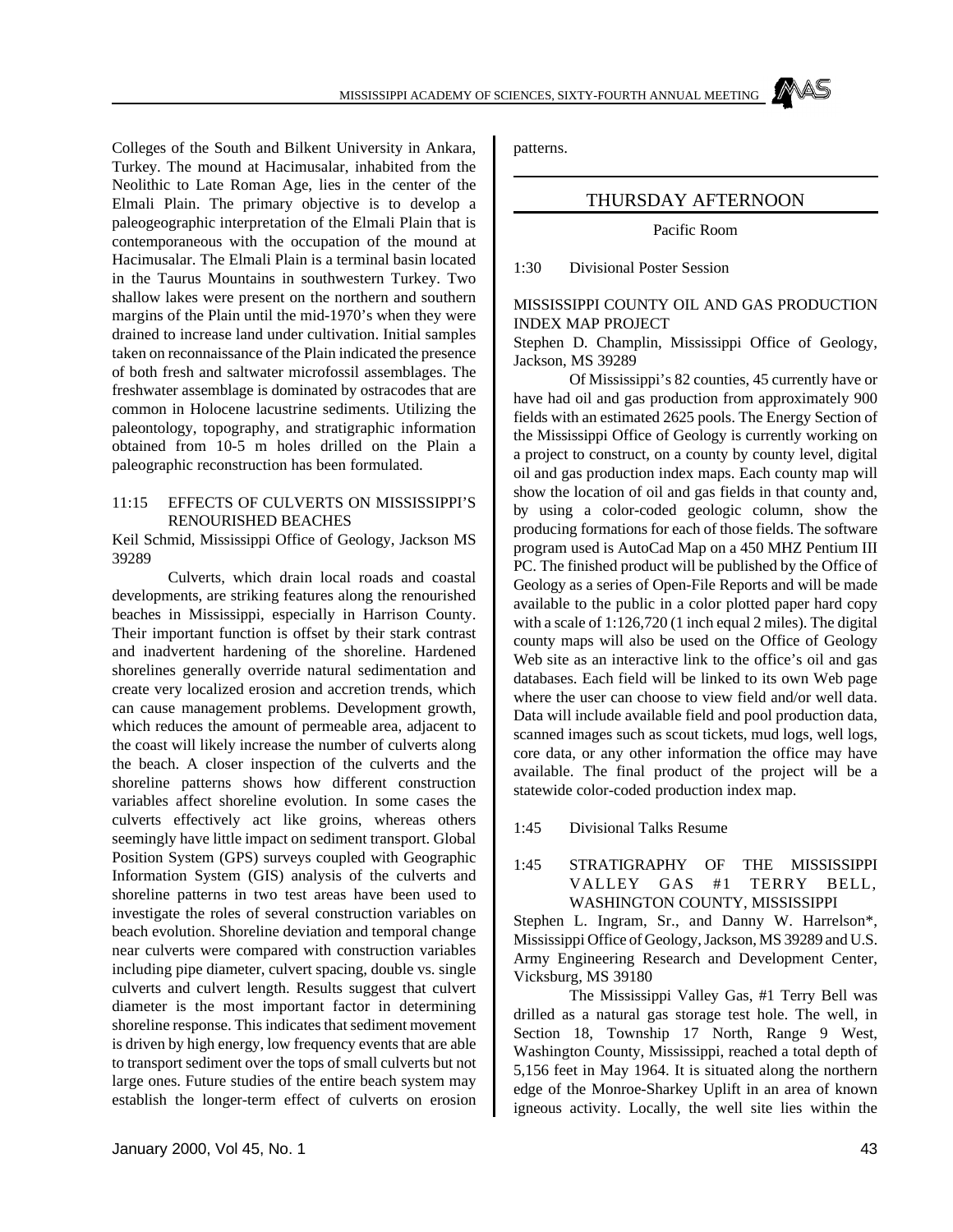southern limits of the Desha Basin, a Mesozoic-age igneous province as defined by Harrelson (1985) and Coleman (1991). Earlier work by Harrelson and Bicker (1979) identified several igneous intervals in the well, but a detailed stratigraphic analysis was not undertaken. In 1999, nine cores from the Terry Bell were examined and correlated as Eagle Mills (Triassic synrift red beds), Smackover, Haynesville and possibly Norphlet (Jurassic age post rift sediments) unconformably overlain by Late Cretaceous Eutaw (basin fill sediments) through Holocene deposits. Gravity and magnetic maps indicate anomalies south of the Terry Bell well which are interpreted as clusters of east-west trending volcanic activity. Seismic data from Jurick (1989) indicates a "synrift basin" associated with Triassic rifting in the vicinity of the Monroe-Sharkey uplift. This combination of rifting and subsequent igneous activity (intrusive and extrusive) is suggested as an explanation for the complex stratigraphy found in the Terry Bell test hole and northwestern Mississippi.

## 2:00 POROSITY LOSS, FLUID FLOW, AND MASS TRANSFER IN OOID GRAINSTONE RESERVOIRS OF THE SMACKOVER FORMATION, MISSISSIPPI

Ezat Heydari, Mississippi Office of Geology, Jackson, MS 39289

The effects of burial diagenesis have been studied on porosity evolution of the Upper Jurassic Smackover Formation ooid grainstones, buried to a depth of over 6 km at Black Creek Field, Mississippi. The study demonstrates that the combined effects of mechanical compaction, grainto-grain pressure solution, and cementation have reduced their intergranular porosity to 0%, suggesting that porosity reduction has gone to completion. The study shows that from the original 40% porosity, 13 porosity units were lost by mechanical compaction, 15 porosity units were reduced by intergranular pressure solution, and 12 porosity units were destroyed by cementation. Grain-to-grain pressure solution resulted in 28% vertical shortening, generating sufficient calcium carbonate to precipitate the observed carbonate cements in this grainstone reservoir. Fine-grainstone samples at the top of the reservoir experienced high degrees of intergranular pressure solution and contain only small amounts of cement. They acted as sources for abundant cements in coarse-grained ooid grainstones in the middle and basal parts of the reservoir. Mass transfer of pressure solution-generated calcium carbonate from the top of the unit to precipitation sites in the middle and basal parts of the reservoir could have occurred by the non-Rayleigh type convection cell.

### 2:15 USING MICROBIAL SURFACE SURVEYS TO DETECT HYDROCARBO N ACCUMULATIONS AT DEPTHS OF 14,000 FEET

Jack S. Moody, Mississippi Office of Geology, Jackson, MS 39289

The Mississippi Office of Geology is investigating the ability of surface hydrocarbon detection techniques to predict the presence of hydrocarbons at depth for wildcat wells. This program will ultimately create a database from which the statistical value of using this technology will be analyzed. Prospect WC-MS-2 was sampled using a predesigned sample grid. Two different microbial techniques were used to predict the outcome of the well. The samples were collected by the Office of Geology using GPS navigation to sample sites. The collected samples were received by the labs within 48 hours of collection. Geo-Microbial Technologies, Inc. of Ochelata, OK, predicted the well would have noncommercial quantities of hydrocarbons. The Mississippi State University technique developed by Dr. Lewis Brown predicted that hydrocarbons would be present. The well was drilled to 14,190 feet and there was enough gas present for the company to spend considerable money trying to complete the well. After a great deal of effort, the well was classified as "noncommercial" and was plugged and abandoned. Both microbial techniques made the correct prediction of hydrocarbons being present. The results suggest that microseepage is occurring in a nearly vertical path from 14,000 feet to the surface.

#### 2:30 ASSOCIATED NORM IN MISSISSIPPI OIL & GAS OPERATIONS

Rick L. Ericksen<sup>1\*</sup>, Charles T. Swann<sup>2</sup>, and John C. Matthews<sup>3</sup>, <sup>1</sup>Mississippi Office of Geology, Jackson, MS 39289; <sup>2</sup>Mississippi Mineral Resources Institute, University, MS 38677; and <sup>3</sup>Research Institute of Pharmaceutical Sciences, University, MS 38677

There is a lack of data concerning the concentrations and isotopic compositions of uranium, thorium, and radium in the produced formation fluids (brines), precipitates, and sludges generated with the operation of oil and gas wells in Mississippi. These radioactive elements when contained in the formation fluids are referred to as NORM, an acronym for naturally occurring radioactive materials, or TENORM when they are technologically enhanced during oil and gas production activities resulting in the formation of scale (precipitates) and sludges. Sampling has recovered brines from 61 oil and gas fields in the Mississippi Interior Salt Basin, the Black Warrior Basin, and the Wilcox trend in southwestern Mississippi. Scale and sludge samples have been collected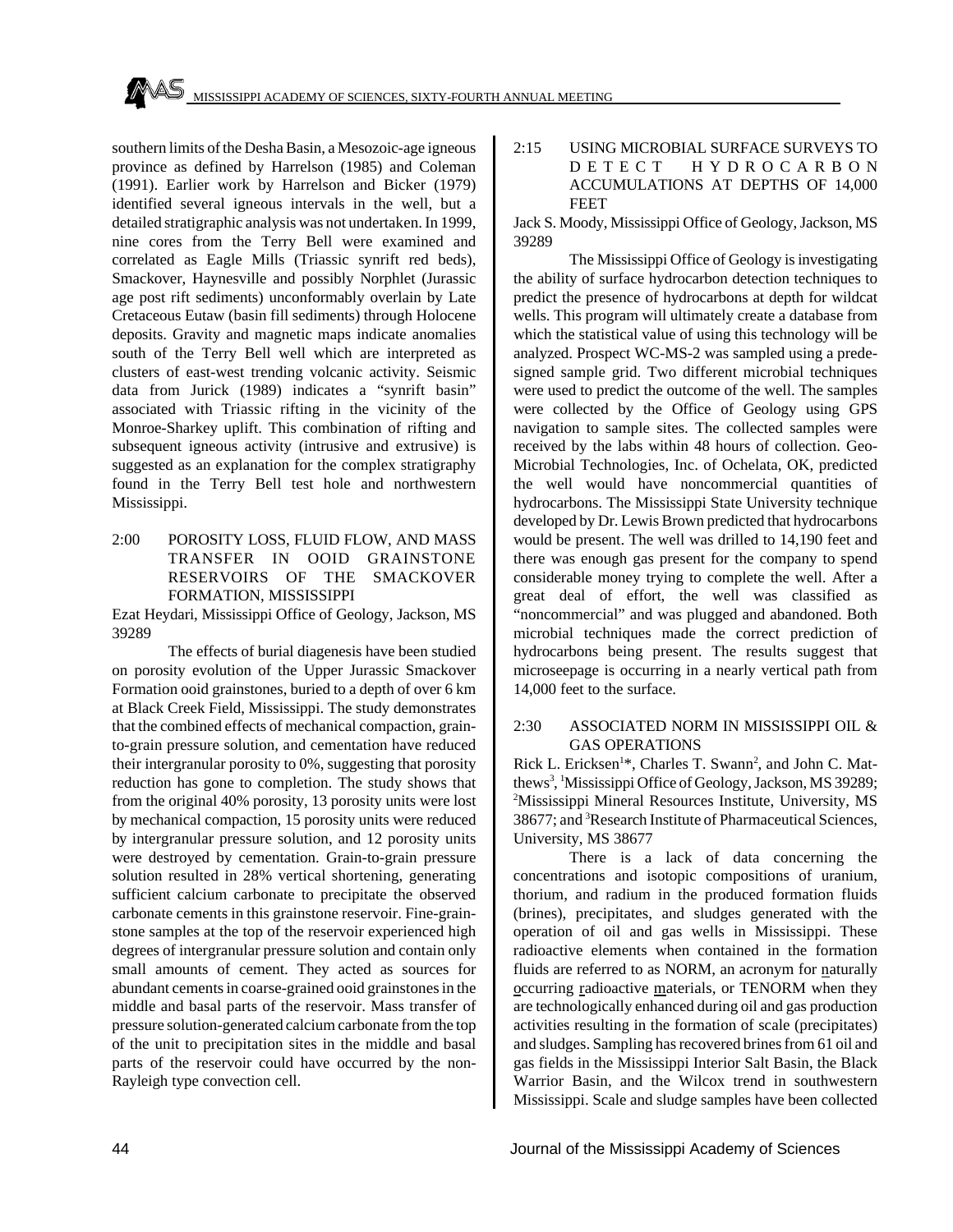at several localities. Published studies have indicated that the main contributor to NORM in oil and gas production is radium. Preliminary results indicate the isotopic ratio of  $226$ Ra to  $228$ Ra ranges from 2.9 to over 252 in the brines. The chemical composition of the scale and sludge analyzed consists of varying concentrations of the barium and strontium end members of the barite to celestite solid solution series. The NORM/TENORM database being developed should allow informed decisions to be made concerning this issue. The authors acknowledge the support of this work by the U.S. Department of Energy, John Ford Project Manager, under Grant No. DE-FG26-97BC15035.

#### 2:45 CHARACTERIZATION OF LEACHABILITY OF RADIOACTIVE SCALE AND SLUDGE

Shuanglian Li<sup>1\*</sup>, Rick L. Ericksen<sup>2</sup>, Charles T. Swann<sup>1</sup>, and John C. Matthews<sup>1</sup>, <sup>1</sup>University of Mississippi, University, MS 38677 and <sup>2</sup>Mississippi Department of Environmental Quality, Jackson, MS 39289-1307

In 1 year, *e.g.*1998, Mississippi produced >36 x 10<sup>9</sup> L of formation waters (brines) associated with hydrocarbon production. These brines generally contain high concentrations of dissolved minerals and salts. Through condensation and precipitation reactions sediment particles composed, in part, of  $BaSO_4$  and  $SrSO_4$  with coprecipitated radioactive radium form deposits (scales and sludges) on and in the production and storage equipment. The Mississippi State Oil and Gas Board is considering proposals to allow disposal of these radioactive scales and sludges, also known as naturally occurring radioactive material (NORM) by land spreading under their Rule 68. We have investigated the leachability of radioactivity from 1) a weathered, non-oily scale sample collected from the surface of the ground , 2) an unweathered, non-oily scale sample collected from a section of production piping, 3) an oily sludge sample collected from a NORM storage site, and 4) a radioactive sandy soil sample from a site not associated with oil and gas operations, all from MS. Each sample was tested for leaching of radioactivity under artificial rainwater conditions alone and after mixing and incubation for 2 weeks with 4 representative types of MS top soil. Extractable radioactivity from the samples was low  $(-0.1\%$  of the total). After incubation with the top soils extractable radioactivity was still low, but increased to ~1% of the total. We found no correlation between soil type and extractability. We conclude that land spreading of these materials may increase solubilization and possibly mobilization of radioactivity. The implications of these findings for environmental and human health at this time are not clear.

3:00 HIGH RESOLUTION INDUCTIVELY COUPLED PLASMA-MASS SPECTROMETER (HR-ICP-MS): A POWERFUL TECHNIQUE FOR ULTRA-TRACE ELEMENTAL AND ISOTOPE RATIO ANALYSES

Zhongxing Chen\* and Alan M. Shiller, University of Southern Mississippi, Stennis Space Center, MS 39529

Since its commercial introduction in the early 1980s, inductively coupled plasma mass spectrometry (ICP-MS) has been widely used as a multi-element analytical technique for trace elemental determinations and isotope ratio measurements in various disciplines. However, limited sensitivity and low mass resolution oftraditional. quadrupole ICP-MS cannot meet two growing analytical demands, i.e., lower detection limits and resolution of interferences. Recently installed at University of Southern Mississippi (USM, Stennis Space Center), the new Finnigan MAT high resolution magnetic sector ELEMENT2 inductively coupled plasma mass spectrometry (HR-ICP-MS) opens a door for USM and regional researchers to perform ultra-trace elemental and isotopic analyses. With sensitivity higher than 1.0 billion counts per second (cps) per ppm and dark noise less than 0.2 cps, elemental concentrations down to ppt (even ppq for some elements) levels can be measured. The determination of elements such as Fe, V, As, and Se has been problematic with conventional quadrupole ICP-MS because of the limited mass spectral resolution of that instrument. However, the high resolution capability of our HR-ICP-M[S allows most of these elements to be distinguished from the interfering masses. In this study, we present the performance of our HR-ICP-MS and its application to ultratrace elemental concentration determinations and isotope ratio measurements in marine, geological, environmental, biological, and nuclear samples.

3:15 Break

## 3:30 REMOTE SENSING CHARACTERIZATION OF SOILS AND SENSITIVE HABITATS, CAMP SHELBY TRAINING SITE, MISSISSIPPI

Julie M. Ford\*, Christopher P. Cameron, and David M. Patrick, University of Southern Mississippi, Hattiesburg, MS 39406-5044

Airborne Terrestrial Applications Sensor (ATLAS) imagery and HyMap hyperspectral imagery, as well as ground hyperspectral data, are being used to supplement and enhance on-going studies at Camp Shelby. Specific project objectives include: identification of wetland classes, and verification or refinement of a previously established hydrogeomorphic model; refinement of a previously developed, working geologic map; determination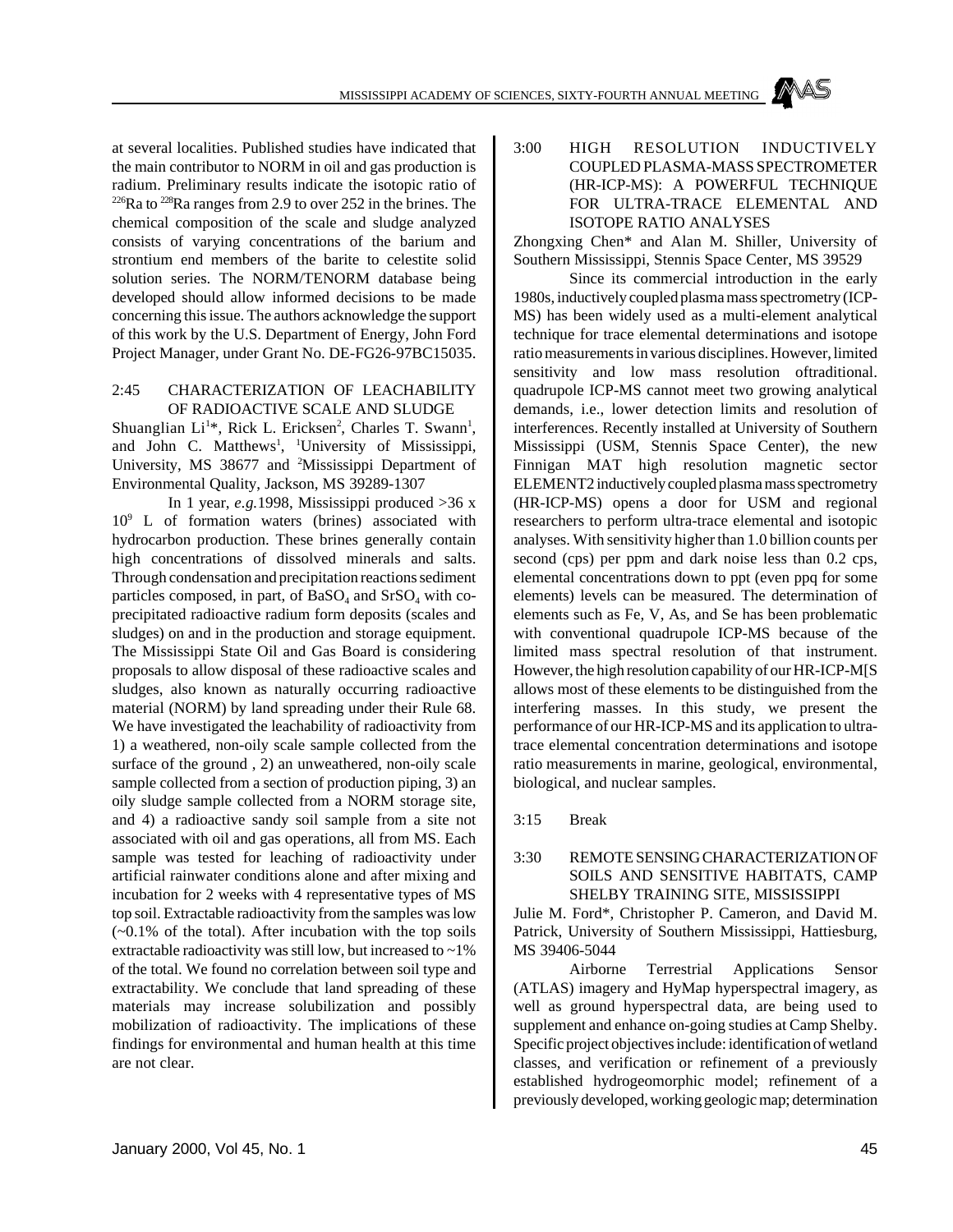of the effectiveness of remote sensing imagery in identifying and predicting erosion susceptibility; detection of change at selected wetland and erosion locations; and incorporation of the data sets produced into the existing Geographic Information System (GIS). Analysis of the airborne imagery is aided by the use of a hyperspectral field-portable spectrometer that collects high-resolution ground data of soils and vegetation. False color imagery in the VNIR and SWIR highlights soils and vegetation spectral characteristics specific to wetlands, pitcher plant bogs, mid-slope clay-silts, and upland soils and sediments. These spectral signatures facilitate rapid and precise delineation of wetlands and bogs in a geo-referenced framework. Thermal emission sensitivity to changes in mineralogy and soil-sediment water content are seen best in the TIR data. The latter is particularly useful, along with the false color imagery, in detailed mapping of the sandy and graveliferous sediment and soil in some upland areas.

3:45 THE RELATIONSHIPS BETWEEN LITHOSTRATIGRAPHY AND SENSITIVE HABITATS, CAMP SHELBY TRAINING SITE, FORREST AND PERRY COUNTIES, MISSISSIPPI

Suzanne A. Boyd\* and David M. Patrick, University of Southern Mississippi, Hattiesburg, MS 39406

An updated and enhanced geologic map for Camp Shelby Training Site consists of three map units: Undifferentiated Quaternary Alluvium and Terrace, Upland Complex (Citronelle), and Hattiesburg Formation. This GIS map layer combined with population data layers, illustrates the relationship between exposed lithostratigraphic units and sensitive habitats. The outcrop pattern of the exposed stratigraphic units which controls the distribution of these habitats, is in turn controlled by a broad, asymmetrical, south-sloping and arcuate cuesta. Generally, the crest of the cuesta is capped by coarse clastics of the Upland Complex, and the flanks are composed of fine clastics of the Hattiesburg Formation and its equivalents. This general outcrop pattern changes abruptly along the eastern side of the training site directly above Cypress Creek Dome where there is a widening and broadening of the Hattiesburg outcrop pattern. The outcrop patterns of the Hattiesburg above Cypress Creek Dome correlate with the habitat for the Camp Shelby burrowing Crawfish (*Fallicambarus gordoni*). The contact between the Hattiesburg Formation and Upland Complex appears to define the habitat of the Louisiana quillwort (*Isoetes louisianensis*). The sandy hills along the crest of the cuesta (Upland Complex) are the habitat for the gopher tortoise (*Gopherus polyphemus*) and red cockaded woodpecker (*Picoides borealis*).

### 4:00 STREAM GAUGING—A COMPONENT OF WETLANDS MITIGATION, CAMP SHELBY TRAINING SITE, MISSISSIPPI

David M. Patrick<sup>1\*</sup>, David L. Derrick<sup>2</sup>, and David D. Abraham<sup>2</sup> , 1University of Southern Mississippi, Hattiesburg, MS 39406 and <sup>2</sup>U.S. Army Engineer Waterways Experiment Station, Vicksburg, MS 39180

The planned construction, in 2000, of the G.V. "Sonny" Montgomery Range, a multi-purpose tank and helicopter gunnery range, has required a number of mitigation actions in order to protect wetlands and other sensitive habitats within and outside the range construction area. Since the range will occupy the headwaters of three intermittent streams along which there are wetlands and Louisiana quillwort habitats, mitigation actions were taken to ensure that: a) the pre-construction discharge of these streams was maintained during and after construction, and b) there was no significant change in turbidity or sediment discharge attributable to construction. During the summer of 1998, in order to address these issues, three stream gauges were installed along these tributaries. Two gauges are located directly downstream of the construction area, and one further downstream near a quillwort colony. The three gauges are battery operated, they record every 20 minutes, and each measures water depth (stage), water temperature, and conductivity calibrated to sediment load. During the last 15 months of pre-construction, base line monitoring, the stage data demonstrated the degree to which these streams are intermittent, sediment load and temperature were found to correlate with stage, and there were no indications of human-induced sedimentation in these streams. Such sedimentation would be apparent if turbidity increased without an increase in stage. These data will be used for comparison with construction and postconstruction data to identify the effects of construction and, if any detrimental effects are discovered, to take corrective action.

4:15 Divisional Business Meeting

## FRIDAY MORNING

#### Pacific Room

8:30 ADVICE TO ASPIRING EARTH SCIENCE EDITORS

Michael B.E. Bograd, Mississippi Office of Geology, Jackson, MS 39289

All professional scientists do a lot of editing, through writing or preparing manuscripts for publication, submitting reports to clients, peer review of manuscripts and proposals, supervising theses, or simply grading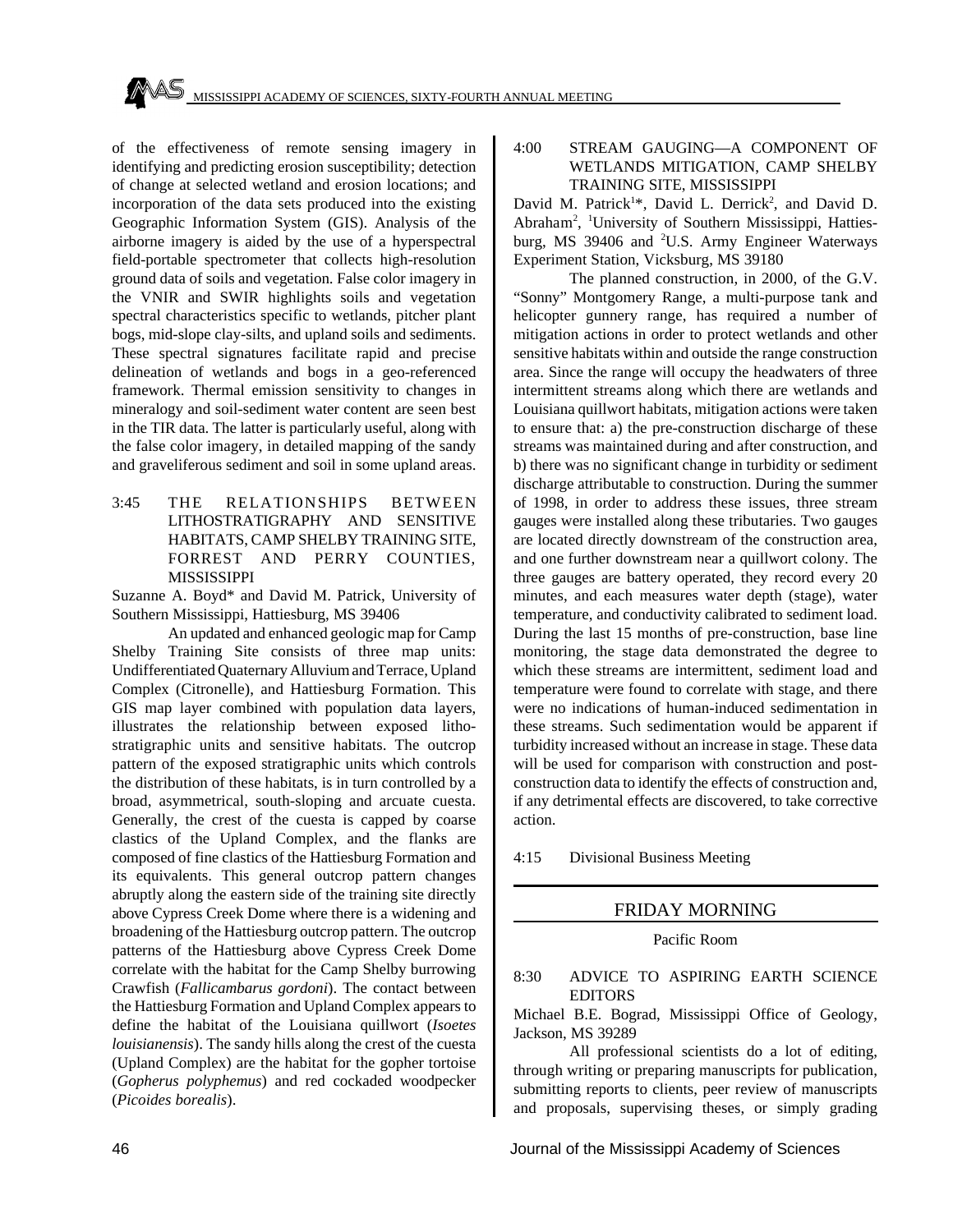papers. The work of an editor is important—a reader will consciously or unconsciously judge the quality of the science by the quality of the writing. As editor for my agency, I know that the credibility and reputation of the Office of Geology as a competent scientific organization will be judged by what appears in print under our banner. Poor writing will fail to get the scientific message across. The most difficult part of editing is marking what is missing, not just correcting obvious errors in the manuscript. Many scientists do not appreciate the value of the editor's work. The editor must deal with all personalities from pig-headed to sensitive, while proving that the product will be improved with editing and that the editor is sincere in trying to help. Those considering a career in earth science editing should get a degree in the field; a degree is usually required for most job applications, and the editor must edit for scientific content as well as for grammar and spelling. Editors can obtain help through professional organizations such as the Association of Earth Science Editors.

## 8:45 WOODSON RIDGE, LAFAYETTE COUNTY: POSSIBLE EXTENSION OF REELFOOT TECTONICS INTO NORTHERN MISSISSIPPI Stephen L. Ingram, Sr.\* and Charles T. Swann, Mississippi Office of Geology, Jackson, MS 39289 and Mississippi Mineral Resources Institute, University, MS 38677

Woodson Ridge is located 6 miles northeast of Oxford, Mississippi in Lafayette County. Attaya identified the ridge as a structural feature in 1951. Recent geological investigation corroborates a structural interpretation for Woodson Ridge, indicating a link to regional tectonics associated with the Reelfoot Rift. Those geologic aspects which define Woodson Ridge are: 1) an anomalous broad surface topography reflected as the ridge crest; 2) a lower Claiborne-age fault along the southwest flank; 3) stratigraphic onlap of the Lower Claiborne (Meridian Sand) and Middle Wilcox (basal Tuscahoma Fm.) onto structurally high Lower Wilcox and Midway deposits; 4) a northwest-trending, 6 mile left lateral, 90 degree offset of the Meridian Sand outcrop on the northeast flank; 5) structural contours mapped on the Meridian Sand, which are on-trend with Paleozoic-age Black Warrior Basin faults mapped 15 miles southeast, in the subsurface of Pontotoc County; and 6) NW-NE-trending geomorphic anomalies (rectangular stream valleys) associated with Sardis Lake. The above geologic evidence, supported by similar tectonostratigraphic relations expressed in the Reelfoot Rift (Van Arsdale et al., 1995; Kingsburry & Parks, 1993; Spitz & Schumm, 1996; Cox, 1988; Ingram, 1999), could suggest that Reelfoot tectonics extend over 60 miles into northern Mississippi.

#### 9:00 EVALUATION OF SEISMIC ANISOTROPY IN QUATERNARY SEDIMENTS OF THE CENTRAL NEW MADRID SEISMIC ZONE

Brant W. Cole\* and James B. Harris, Millsaps College, Jackson, MS 39210

Determining the extent and location of surface/near-surface structural deformation in the New Madrid seismic zone (NMSZ) is very important for evaluating earthquake hazards. A preliminary shallow shear-wave splitting experiment, located near the crest of the Lake County uplift (LCU) in the central NMSZ, shows the presence of near-surface azimuthal anisotropy believed to be associated with neotectonic deformation. Based on the orientations of the polarized shear-waves, two complementary explanations for the azimuthal anisotropy are; (1) pore spaces/fractures/faults aligned in response to near-surface tensional stress produced by uplift of the LCU, and (2) faults/fractures oriented parallel to the Kentucky Bend scarp, a recently identified surface deformation feature believed to be associated with contemporary seismicity in the central NMSZ. This research will further explore the relationship between shear-wave splitting and near-surface structural deformation utilizing multicomponent downhole and surface reflection data to investigate shallow deformation associated with the Reelfoot/Kentucky Bend/New Madrid scarp complex. In addition to increased seismic resolution by the use of shearwave methods in unconsolidated, water-saturated sediments, measurement of near-surface directional polarizations, produced by shear-wave splitting, may provide valuable information for identifying neotectonic deformation, evaluating associated earthquake hazards, and guiding future paleoseismologic investigations.

## 9:15 A HYDROGEOLOGICAL AND GEOPHYSICAL STUDY OF AN UNCONFINED AQUIFER ON MILLSAPS COLLEGE CAMPUS, JACKSON, MISSISSIPPI

Jaime E. Miles\*, Stanley J. Galicki, and James B. Harris, Millsaps College, Jackson, MS 39210

This study integrated hydrogeological and geophysical techniques to investigate an area of soil slumping on the campus of Millsaps College in Jackson, MS. High water saturation in the zone of slump formation, believed to be related to local geology and hydrology, has prevented traditional landscape maintenance in the area. The hydrogeologic techniques used in the study included head monitoring in two wells, slug tests, and sediment analysis. The geophysical techniques included seismic reflection/ refraction, and ground penetrating radar tests. The data sets were integrated to produce a model of the near-surface (<10 m deep) geology and hydrology. The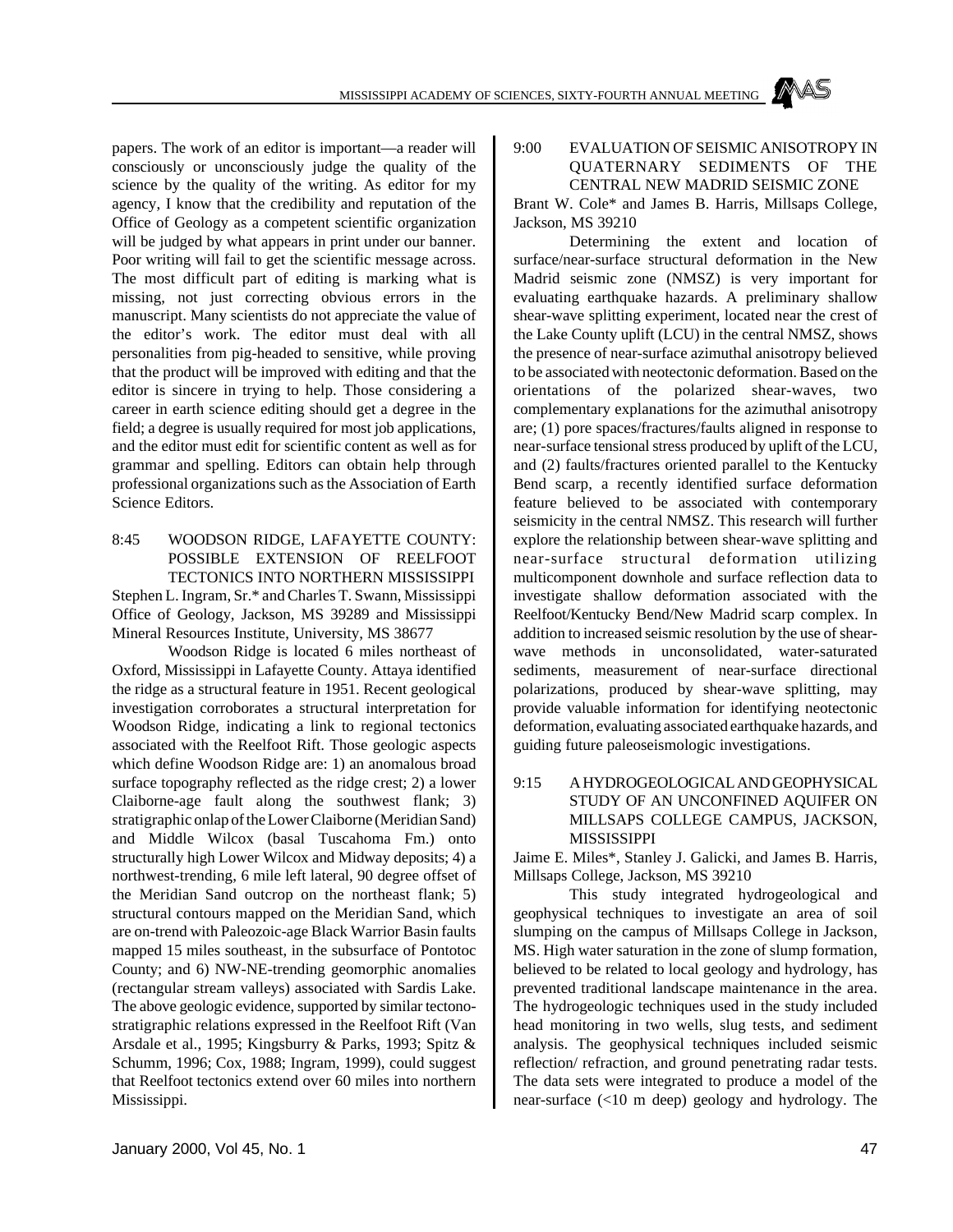model suggests the presence of a perched aquifer in the preloess terrace sediments that locally overlie the weathered Yazoo Clay. Additionally, a channel (or channel system) may have developed on top of the Yazoo Clay promoting the preferential movement of water into the slump. Data gathered as part of this study will be used in the design and development of a managed wetland area to be constructed in the future.

#### **HEALTH SCIENCES**

Chair: Zelma Cason, University of Mississippi Medical Center Vicechair: Aaron D. Puckett, University of Mississippi Medical Center

## THURSDAY MORNING

#### Gulf Hall

8:30 Introduction Zelma Cason, University of Mississippi Medical Center, Jackson, MS 39216

8:40 CYTOPATHOLOGICAL ANALYSIS OF THE TISSUE-IMPLANT REACTION FOLLOWING SURGICAL IMPLANTATION OF UHMW-POLYETHYLENE INTO ADULT MALE RATS

Kenneth Butler\*, A.D. Puckett, Hamed Benghuzzi, and Audrey Tsao, University of Mississippi Medical Center, Jackson, MS 39216

It is well demonstrated in the literature that polyethylene materials used in orthopedic and dental applications are highly compatible and non-immunogenic with host tissues. However, recent studies in our laboratory have demonstrated the need for further study of these devices *in vivo* to further elucidate the mechanisms involved in biocompatibility. The purpose of this investigation was to study the tissue-implant response resulting from the implantation of ultra-high molecular weight polyethylene (PE) at 90 days post-implantation. In this investigation, implants of PE coated with RGE, RGD, Poly-L-Lysine, and Saline were implanted into 15 adult male rats subcutaneously (S/C) and intraperitoneally (I/P). At 90 days post-implantation, the animals were euthanized and the PE devices, the fibrous tissue, and vital organs were harvested. Evaluation of routinely stained sections (5  $\mu$ m, Hematoxylin & Eosin) of the fibrous tissue capsule surrounding the PE revealed the following: 1) all the devices had fibrous connective tissue capsules of slightly varying degrees of thickness present at the time of sacrifice, 2) the thickness of the fibrous tissue capsule was dependent on the site of implantation and type of coating, 3) the thickness of the fibrous tissue capsules around the subcutaneous devices differed markedly than those retrieved from the peritoneal cavity, and 4) there were statistically significant differences (ANOVA, p<0.05) in the numbers and types of cellular components with respect to implantation site and type of coating. The number of macrophages, neutrophils, fibroblasts, degree of vascularity, and thickness of the fibrous tissue matrix was found to be statistically different between the subcutaneously implanted PE groups. The presence of collagen was found to be statistically different when comparing the S/C and I/P fibrous tissue surrounding PE.

#### 8:55 DETECTION OF REMOTE EXOGENOUS HER2/NEU ANTIBODIES IN RAT SALIVA

W.R. McReynolds\*, J.T. Brinkley , Hamed Benghuzzi, Michelle Tucci, X. Dai, L.G. Bigler, and Charles F. Streckfus, Universityof Mississippi Medical Center, Jackson, MS

In recent years, there has been an increased interest in saliva as a diagnostic tool. Diagnosis of many diseases, including gastric cancer and immunodeficiency, has been made using saliva. The purpose of this study was to determine whether Her2/*neu* antibody, made in response to certain carcinomas of the breast, could be detected in saliva when experimentally placed at a remote site. This study was conducted using two male HSD rats, each weighing between 300 g and 500 g. One experimental animal received 200 microliters, and the other, 500 microliters, of encapsulated c-erbB-2 monoclonal antibody (Signet, Dedham, MA) intraperitoneally. Prior to capsule placement, baseline serum and saliva samples were taken. Samples were also taken 20, 68, 140, 188, 308 and 356 hours post-placement. Saliva flow was induced by administration of ophthalmic pilocarpine prior to sampling. All samples were kept at -20 degrees Celsius. Antibody detection was performed using the ELISA technique. The subject receiving the higher antibody concentration showed a markedly greater saliva level of the antibody than the other (peak 24.158 hnu/ml vs. 7.95 hnu/ml at 308 hours post-injection). These results seem to indicate that Her2/*neu* antibody saliva levels mqy serve as a useful, noninvasive method in the early detection of some breast cancers. Supported by NIH/NIDCR grant IR55DE/OD12414.

9:10 THE PATHOPHYSIOLOGICAL RESPONSES ASSOCIATED WITH SUSTAINED DELIVERY OF DHEA AND DIOSGENIN IN OVARIECT-OMIZED RATS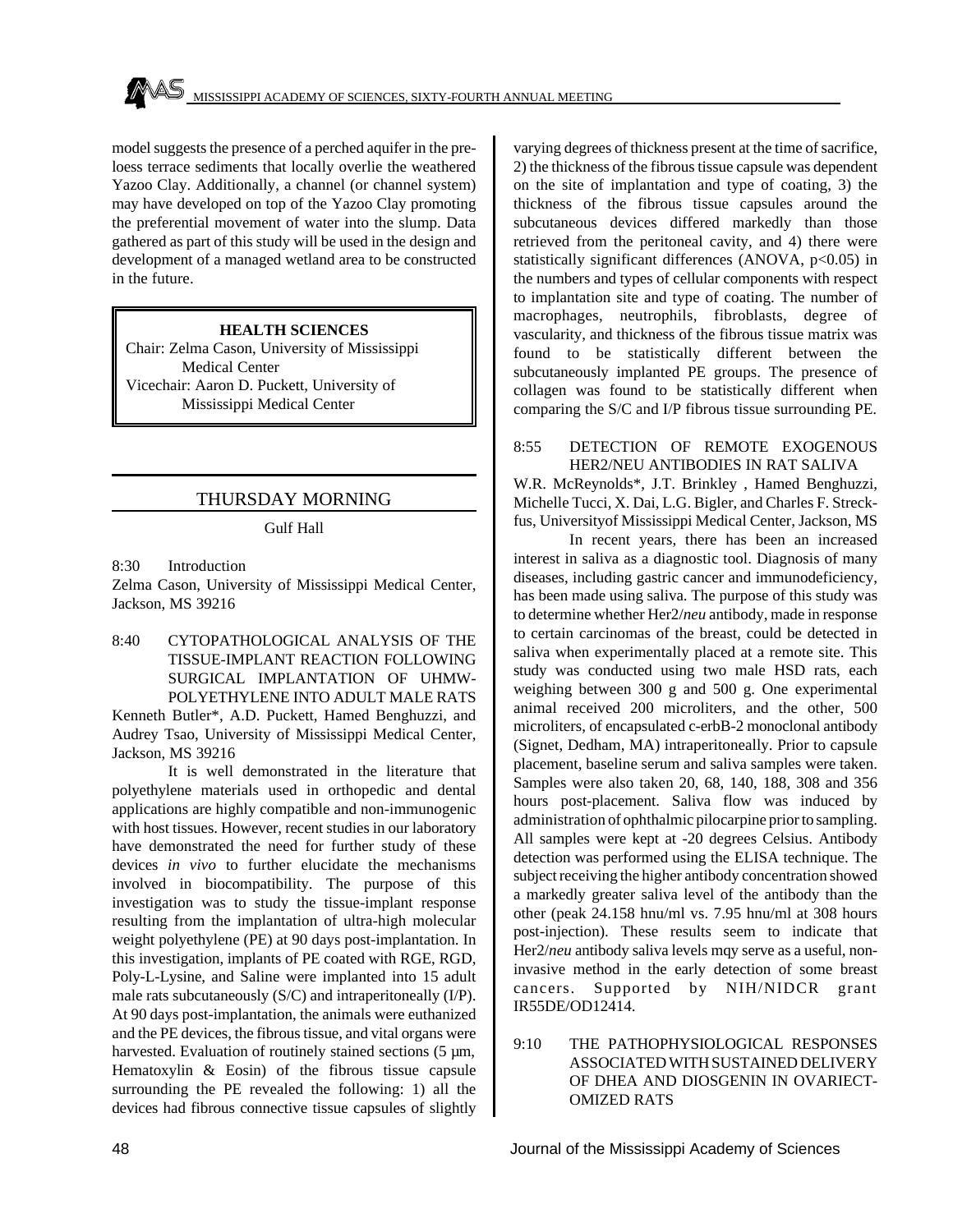MAS MISSISSIPPI ACADEMY OF SCIENCES, SIXTY-FOURTH ANNUAL MEETING

Aaron Scott\*, Kent Kihyet Higdon, Hamed Benghuzzi, Michelle Tucci, Zelma Cason, Barry England, James L. Hughes, and Audrey Tsao, University of Mississippi Medical Center, Jackson, MS 39216

Numerous studies have shown that dehydroepiandrosterone (DHEA) exhibits a host of benefits at the vital and reproductive organ levels. However, the use of naturally occurring DHEA is hindered by its inability to survive the first metabolic process of the liver. One possible alternative means that deserves consideration is the administration of DHEA's precursor, namely, Diosgenin (DG). The specific objectives of this investigation are: 1) to deliver DHEA and DG at sustained levels by Tri-Calcium Phosphate Lysine (TCPL) drug delivery systems using ovariectomized (OVX) adult rats as a model, and 2) to evaluate the biochemical and histopathological changes associated with the sustained delivery system. A total of 14 adult female rats were used, and further divided into 4 groups. Group 1 animals served as an intact control group while each rat in Groups 2, 3, and 4 were ovariectomized (sham, n=3),  $Ovx + DHEA$ ,  $OVX + DG$ , respectively. Surgical aseptic techniques were employed according to standard procedures. Maliondialdehyde (MDA) and hormonal levels were measured from serum, collected semi-weekly, during the entire investigation (for 33 days). A routine of H & E staining conducted for histopathological evaluation on the reproductive and vital organs. Pap Smears were collected daily for 33 days to ensure the endometrial changes associated with DHEA and DG treatment. Results of this investigation demonstrated: 1) OVX resulted in a decrease in total body weight, and the use of DHEA and DG returned the body weight to normal levels compared to intact control, 2) TCPL delivered DHEA and DG at a sustained level during the 33 day phase, 3) the ease of MDA levels is as follows: DG > DHEA = OVX > control, 4) no significant changes were observed in total wet weights, as well as, the morphology of the spleen, kidney, adrenal, heart, liver, and lung tissues, 5) OVX resulted in an atrophy and non-keratinization trend in the reproductive tissues, and sustained delivery of DHEA and DG showed no remarkable change in these tissues, 6) the use of sustained delivery of DHEA and DG resulted in a significantly higher weights of uteri compared to the OVX group. In conclusion, this study provided more information regarding the interrelationship between DHEA and DG, and the physiological responses encountered when they are administered continuously using adult OVX rats as a model.

### 9:25 PHYSICAL PROPERTIES COMPARISONS FOR NEW APACKABLE@ DENTAL RESTORATIVES

W.B. Jenkins\* and A.D. Puckett, University of Mississippi Medical Center, Jackson, MS 39216

The objective of this study was to determine the polymerization shrinkage and coefficient of thermal expansion (CTE) for the recently introduced packable composites, Surefil (Dentsply/Caulk, Milford DE) and Prodigy (Kerr Sybron, Orange, CA.).The polymerization shrinkage was measured from the change in composite density produced by light curing a 0.3 gram disc having a diameter of approximately 15mm and a thickness of <2 mm. The mass of the cured sample was also measured in air and water. The formula, *(1-specific gravity of uncured composite / specific gravity of cured composite H2O)\*100,* was used to calculate shrinkage. Additional samples were prepared for Thermal Mechanical Analysis (TMA) to determine the CTE of the composites. The CTE was measured using a Mettler TMA at a rate of 2°C/minute over the temperature range of  $30^{\circ}$ C -  $50^{\circ}$ C. The CTE for Prodigy was 43.55 ppm/K and Surefil=s CTE was 38.15 ppm/K. The polymerization shrinkage determined at 22°C was 2.23% and 1.72% for Prodigy and Surefil respectfully. These new restorative materials may behave more like amalgam during placement but their shrinkage and expansion properties are not significantly different than conventional hybrid composites.

## 9:40 INTERVENTIONAL MRI GUIDED STEREO-TACTIC ASPIRATION OF ACUTE/SUBACUTE INTRACEREBRAL HEMATOMAS

Donnie Tyler, University of Mississippi Medical Center, Jackson, MS 39216

Surgical Interventions for hypertensive intracerebral hematomas are still controversial. Many believe only hyperacute intervention is of any real utility. The majority of present interventions require a formal craniotomy with standard neurosurgical techniques. There are, though, a few reports on CT guided stereotactic aspiration of these hematomas with favorable results. We report of ten patients treated with frameless fiduciless stereotactic means using an intraoperative MRI scanner (GE 0.5T Signa SP). These patients were initially diagnosed with hypertensive ICH and operated on within 1 to 34 days post hemorrhage. The actual operating time averaged less than 120 minutes , including intraoperative imaging. Clot volumes ranges from 2.5-75 cc with a mean of 31 cc. There were two thalamic hematomas and eight basal ganglial hematomas. Three patients had intraventricular hematoma extension and all three as well as an additional patient required extra ventricular drainage.! However, no patients required permanent post hemorrhage ventriculo-peritoneal shunt. Aspiration was successful in all cases to 70-90% of clot removal; two cases utilized intrahematoma t-PA infusion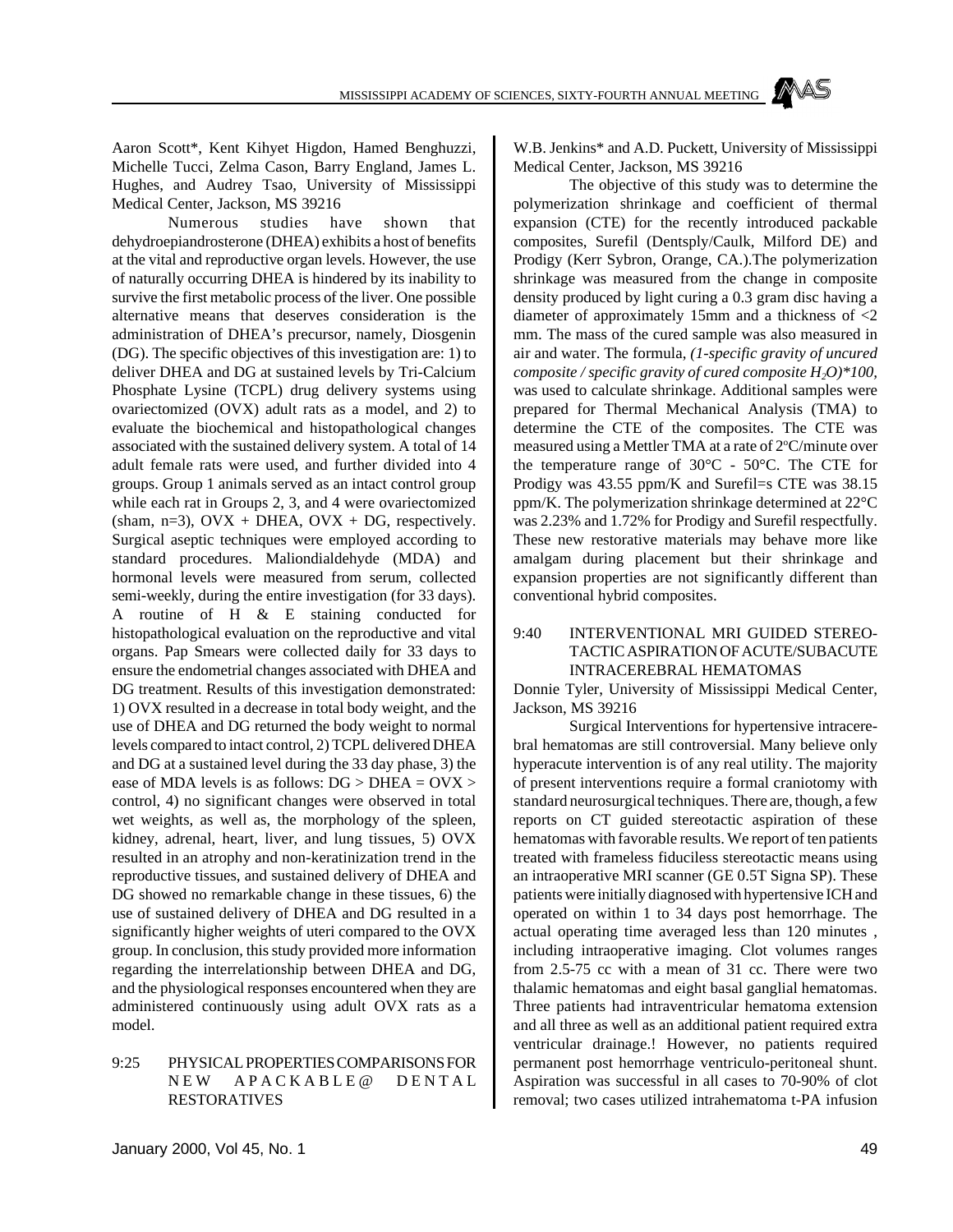with subsequent 80-90% clot removal. There were no complications or rehemorrhages. All patients showed some form of improvement that included either improved blood pressure control, speech or cognitive abilities. We conclude that using an intraoperative MRI scanner to perform frameless, fiduciless stereotactic aspiration of acute/subacute ICH is a safe and potentially effective means of treating intracerebral hematomas.

#### 9:55 THE EFFECTS OF CIRCADIAN RHYTHM ON SALIVARY C-ERBB-2 LEVELS IN HEALTHY INDIVIDUALS

A.N. McArthur\*, W.J. Cox, X. Dai, L.G. Bigler, T.M. Dellinger, and Charles F. Streckfus, University of Mississippi Medical Center, Jackson, MS 39216

C-erbB-2, commonly known as Her2/*neu*, is a prognostic marker used in the diagnosis of malignant tumors in breast cancer patients. The purpose of this study is to evaluate the effects of circadian rhythm on the protein c-erbB-2 salivary secretions in both males and females. CerbB-2 protein levels in saliva were determined using enzyme-linked immunosorbent assay in two separate groups. The two groups consisted of 10 healthy males with the ages ranging from 22 to 45 (mean 26.3) and 10 healthy females with the ages ranging from 19 to 62 (mean 37.4). Saliva specimens were collected 3 times daily for 5 consecutive days. Each specimen was collected during a 5 minute stimulation period. Using the subjects' baseline values as a control, serial assessments were compared to the control using a one way analysis of variance. The data indicated that there were no statistical differences for salivary c-erbB-2 levels throughout the circadian cycle. The data also indicated that gender had no effect on the salivary c-erbB-2 levels (mean of males 15.06 hnu/mL; mean of females 15.03 hnu/mL). This study suggest that the secretion of oncogene c-erbB-2 is not affected by circadian rhythm.

10:10 Break

## 10:25 A RETROSPECTIVE STUDY OF ORAL DISORDERS AMONG PATIENTS WITH HYPOTHYROIDISM IN A DENTAL SCHOOL PATIENT POPULATION

P. Steven Arnold\*, Horace E. Combs, Jason S. Grissom, Brian C. Talley, Sigurds O. Krolls, J. Perry McGinnis, Jr., and Charles F. Streckfus, University of Mississippi Medical Center, Jackson, MS 39216

One thousand and twelve patients comprising a lower to middle income class were evaluated for dental treatment in 1999 at the UMC School of Dentistry. The cohort with hypothyroidism was comprised of 46 individuals or 5% of the total patient population and comprised of 5 males (11%) and 32 females (70%) Caucasians and 1 male (2%) and 8 female (17%) African-Americans. Results of oral examinations revealed that 50% of the cohort had evidence of periodontal disease. Seventeen percent of those exhibiting hypothyroidism had class V carious lesions and 24% had class 11 lesions. Of those patients with hypothyroidism, 27% had missing teeth, 28% had loose teeth and 30% open contacts. Of the total non-hypothyroidism population studied, 51% presented with evidence of periodontal disease. In addition, the control group exhibited 15% class V carious lesions and 30% presented with class 11 lesions. The control group presented with 29% missing teeth, 23% loose teeth and 24% open contacts. This study suggests that caries and periodontal disease in a hypothyroid patient are no more prevalent than in a patient presenting without a hypothyroid disorder.

#### 10:40 DEVELOPMENT OF A NOVEL SUSTAINED DELIVERY SYSTEM FOR ANTI-CANCER AGENT IN TISSUE CULTURE SETTING

Kent Kihyet Higdon\*, Aaron Scott, Hamed Benghuzzi, Michelle Tucci, and James L. Hughes, University of Mississippi Medical Center, Jackson, MS 39216

The specific objectives of this investigation were: (1) to develop a ceramic delivery system for the purpose of releasing sustained levels of IP6  $+$  I in a tissue culture setting; and (2) to assess the proliferation and viability of HTB 122 Intraductal Breast Cancer (IBC) cells exposed to sustained levels of IP6 + I compared to conventional means of drug delivery. The Tricalcium Phosphate – Lysine (TCPL) capsules were fabricated according to standard laboratory procedure. A total of 40 mg of IP6  $+$  I was loaded into each capsule (n=12) and sterilized by gas sterilization (24 hours). The experimental design consisted of four groups: Groups 1-4 were consisted of media + cells  $(50,000 \text{ cells} / \text{well})$ ; media + cells + 10 µg (IP6 + I) daily; media + cells + sham capsule; of media + cells +  $TCPL$ loaded with IP6 + I, respectively. At the end of 24, 48, and 72 hours, the cells were terminated, and the supernatant was removed for biochemical analysis. Total cell counts, protein content, and MDA levels were conducted by following standard laboratory protocols. Data obtained from this investigation suggest the following: (1) TCPL delivery systems can be utilized in the tissue culture setting to deliver IP6 + I in a sustained manner for 72 hours; (2) the use of  $IP6 + I$  at the physiological dose did not induce any significant change in the biochemical marker (MDA); and (3) regardless of route of administration, treatment with IP6 + I resulted in a decrease in total protein content compared to the sham capsules and control groups.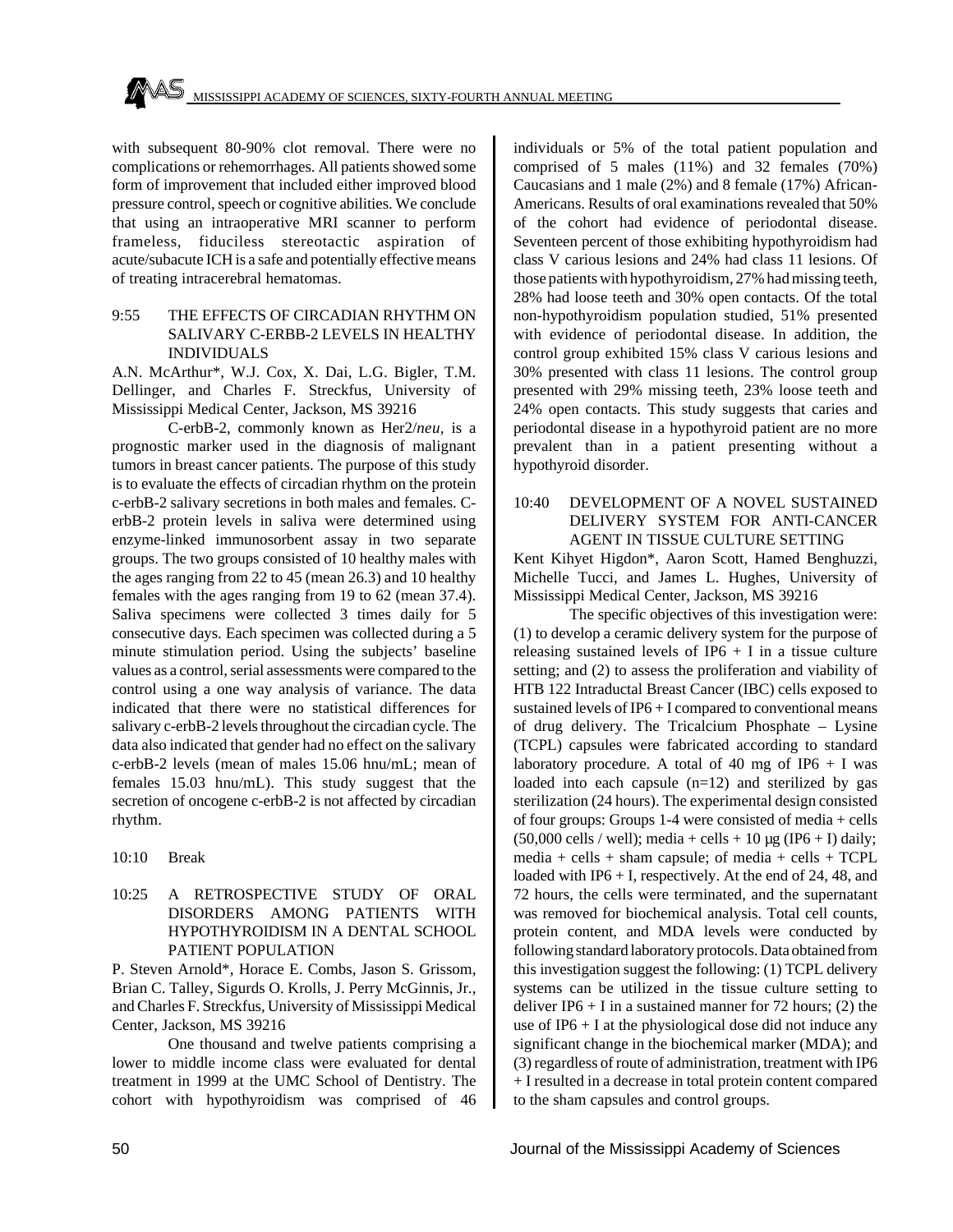### 10:55 ADVANCES IN CURING OF DENTAL RESTORATIVE MATERIALS

S.B. Roberts\*, A.D. Puckett, C.C. Inman, and J.G. Fitchie, University of Mississippi Medical Center, Jackson, MS 39216

The purpose of this study was compare the degree of conversion and mechanical properties obtained for a hybrid composite cured by a plasma-arc light curing unit on two available settings to a conventional halogen light curing unit. The hybrid composite APH (Caulk Dentsply, Milford, NH) was cured by three methods: A) Apollo 95E plasma-arc light for 3 seconds B) Apollo 95E on "stepcure" mode (2 seconds at 50% full power, followed by 4 seconds at full power) C) Demetron Optilux 401 light for 40 seconds. Five standard diametral tensile specimens  $(d =$ 6 mm and  $t = 3$  mm) were prepared for each experimental group using a stainless steel mold and glass cover slips. Immediately after curing the hardness measurements for both top and bottom surfaces were recorded using a Shore D durometer (Pacific Transducers Corp, Los Angeles, CA). After 1 hour at room temperature, diametral tensile strengths (DTS) were determined using a Sintech 2/G mechanical testing system at a load rate of l cm/min. Another series of samples were prepared, cured, and stored in DI H<sub>2</sub>0 for 24 hr  $\omega$  37<sup>°</sup>C before repeating the mechanical analysis. A series of samples were also cured, crushed and extracted with chloroform to evaluate the residual monomer using gel permeation chromatography (GPC). The results from this study suggest that the three curing methods are not equal.

## 11:10 PHYSICIAN TECHNOLOGY PREFERENCES: EVOLUTION DURING TRAINING AND TECHNOLOGIC CHANGE

Kendall P. Brown\*, and W.B. Lushbaugh, University of Mississippi Medical Center, Jackson, MS 39216

Given the expected convergence of local area network (LAN) technology and hand-held computers within hospital practice, a survey of  $4<sup>th</sup>$  year medical students was performed, to evaluate how attitudes and preferences towards this evolving technology have been formed, and what subsets of users practicing physicians might be divided into. The results further elucidate the gap between physician preferences and the process by which default technologies become standards. For example, the institutional process by which technologies are chosen and become standards are opaque relative to the clear process evidenced by these survey results, even in this first approximation of the physician preference-determining process. Portable hand-held devices were preferred. This cohort chose optimal device ergonomics. A majority of respondents desired to delegate responsibility for

maintenance of interface standards, as well as software and hardware maintenance. Wide bandwidth was preferred, by > implication, given a desire for real-time access to network databases. Transmission range and data security issues were not fully resolved, and warrant further investigation. Respondents chose a stable interface, and a high level of inter-device data transfer transparency. LAN designs are consistent with this need, and further research needs to be conducted to verify which LAN software schemes are most adaptable to physician tool designs.

#### 11:25 USING PROCRIT TO MINIMIZE ANEMIA SIDE-EFFECTS OF CHEMOTHERAPY

Renetta King<sup>1\*</sup>, Richard Mansour<sup>2</sup> and Howard Wold<sup>2</sup>, <sup>1</sup>University of Southern Mississippi, Hattiesburg, MS 39406-5043 and <sup>2</sup>Freedman Clinic of Internal Medicine, Alexandria, LA 71303

In addition to killing cancer cells, chemotherapy also destroys erythrocytes, thereby causing anemia. Anemia results when there is not enough oxygen released in the cells or when levels of hemoglobin are low. Normally the hormone, Erythropoietin would stimulate the production of red blood cells, but during chemotherapy the levels of Erythropoietin are not high enough to recover such a great loss of erythroctyes. Procrit or epoetin alpha is a replacement for human Erythropoietin. Cancer patients usually receive an injection of Procrit three times a week, a dose that is based on the regimen of Procrit administration for renal failure. However, a 16 week study in 500 clinics found that Procrit could be administered once a week to cancer patients and produce the same results as compared to three doses a week. Overall, there were a 3.0 g/dL mean increase in hemoglobin levels as well as improved patient-reported quality of life parameters. These results have been published and presented to FDA for approval of once weekly dosing of Procrit.

## 11:40 THE EFFECT OF THE PHYTOCHEMICALS FISETIN AND LUTEOLIN ON MCF-7 BREAST CANCER CELL GROWTH

William J. Steelman\*, Kedra L. Martin, and Nancy Eddy Hopkins, Millsaps College, Jackson, MS 39210

Recent research and media attention has focused on the estrogenic and the cancer chemopreventative effects of phytochemical isoflavanoids such as genistein and daidzein in soybased foods as well as the cancer chemopreventative effects of the flavanoids such as catechin and epicatechin found in tea. Women such as those in Thailand and Japan who eat diets rich in plant foods have a decreased risk of breast cancer. Many other flavanoids and isoflavanoids are found in plant foods. Using a modified E-screen (Wang, et al., Carcinogenesis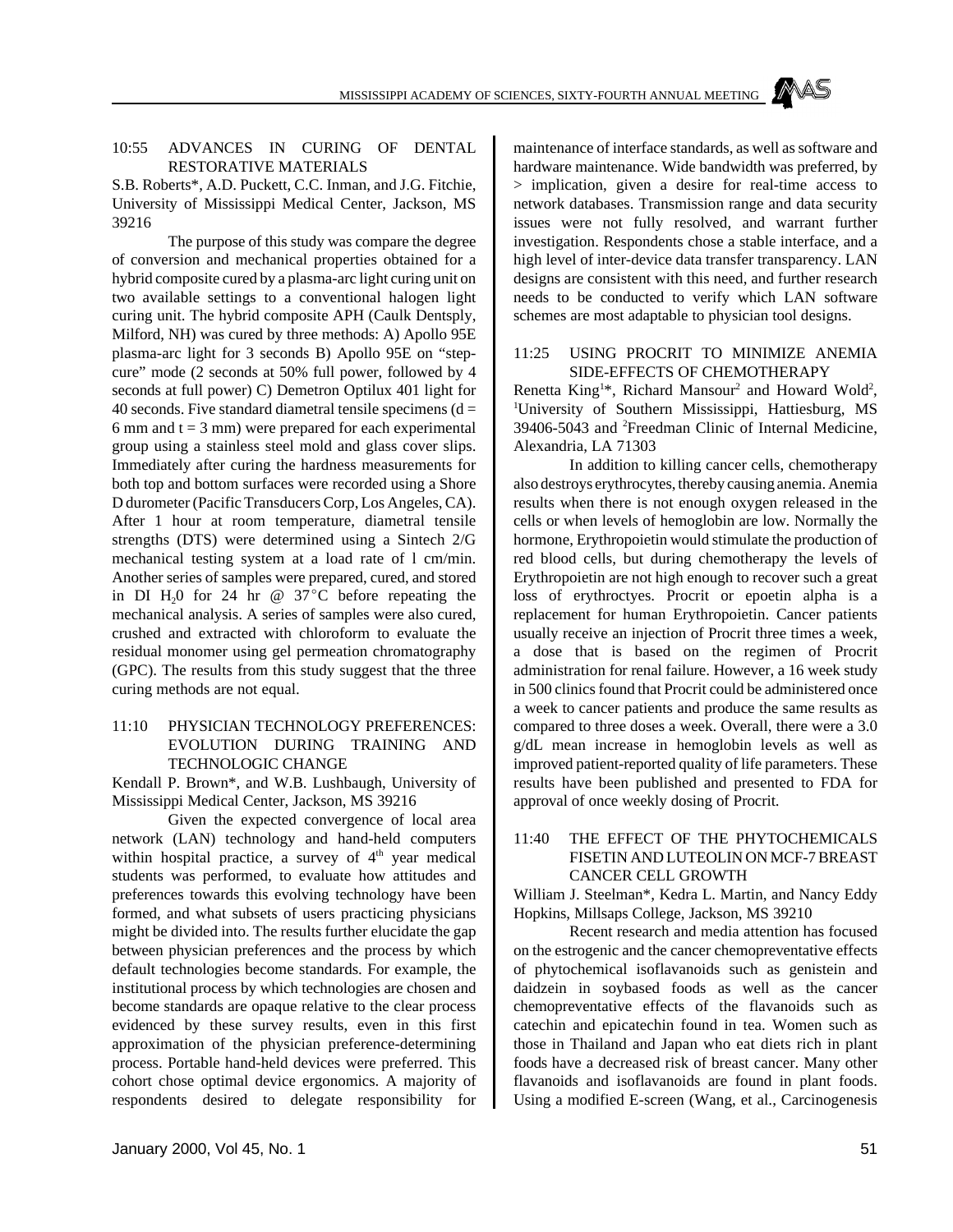$17:271-275$ , 1996), we have evaluated the effects two phytochemicals, fisetin and luteolin, on MCF-7 cell growth of in the presence and absence of 17-â estradiol (E2). These tetrahydroxyflavone isomers produced similar growth effects in this system. Both fisetin and luteolin increased cell growth in a dose depend manner in the absence of E2 but inhibited cell growth in a dose depended manner in the presence of E2. Studies are underway to evaluate the effects of other phytochemicals with similiar structures and to elucidate the mechanism of these effects.

## THURSDAY AFTERNOON

### Gulf Hall

1:30 DEVELOPMENT OF A CACO-2 COLON CANCER CELL ASSAY TO EVALUATE CHEMOPREVENTATIVE PHYTOCHEMICALS Alexa N. Ivancac\*, Kedra L. Martin, and Nancy Eddy

Hopkins, Millsaps College, Jackson, MS 39210

The Caco-2 colon cancer cell line is well characterized and is a useful model for many tissue culture models. This line will undergo early differentiation and expresses many markers and receptors in culture that are expressed in normal colon epithelium. Recently, these cells were reported to express estrogen receptor in serum-free media. Phytochemicals such as the catechins found in green tea and flavanoids and isoflavanoids found in soybean foods have been shown to be chemopreventative in several colon cancer animal models. These same chemicals have been shown to decrease the risk of breast cancer. In order to study these phytochemicals, we have developed an assay using 2.5% dextran-charcoal stripped serum to evaluate the effect of phytochemicals on estrogen -induced Caco-2 cell growth. We have found that 1 µM 17-â estradiol will give a 2- to 2.5-fold increase in cell growth. Studies are underway to determine the effects of phytochemicals in this system.

1:45 PSPA FAMILY TYPING OF CLINICAL ISOLATES OF *STREPTOCOCCUS PNEUMONIAE*

LaTonya B. Washington\*, LaShandra Johnston, and Larry S. McDaniel, University of Mississippi Medical Center, Jackson, MS 39216

*Streptococcus pneumoniae* is an important human pathogen worldwide for which a more effective vaccine is needed. There has been considerable interest in pneumococcal protein antigens as potential vaccine components. One of the most well characterized pneumococcal proteins is pneumococcal surface protein A

(PspA). PspA has been shown to play a role in pneumococcal virulence and can elicit protective immune responses against pneurnococcal infection in a mouse model. Despite being a serologically variable protein, PspA is able to elicit cross-protection against different variants. Sequence analysis has defined 7 clades that can be placed into 4 PspA families. Rabbit antiserum is available that reacts specifically with family 1 and family 2 PspA. Most clinical isolates have been typed using the rabbit antiserum as family 1 or 2. We examined 167 pneumococcal isolates collected over a four year period from the University of Mississippi Medical Center Clinical Laboratory. We found that 81/167 (48.5%) were family 1, 76/167 (45.5%) were family 2, 2/167 (1.2%) were both, and 8/167 (4.8%) were neither. Our results are in agreement with those reported for pneumococcal clinical isolates from other geographic locations. If PspA is to be used as a pneumococcal vaccine, it is important to identify, and continue to monitor, the relatedness of pneumococcal clinical isolates.

2:00 EFFECT OF EPHEDRINE ANALOGS AND ISOMERS ON HUMAN a2a- AND a2b-ADRENOCEPTORS EXPRESSED IN CHINESE HAMSTER OVARY CELLS

Yolande Davis<sup>1\*</sup>, Shilpa G. Lalchandani<sup>2</sup>, and Dennis Feller<sup>2</sup>, <sup>1</sup>Mississippi University for Women, Columbus, MS 39701 and <sup>2</sup>University of Mississippi, Oxford, MS 38655

Ephedrine and its alkaloids are used for the treatment of asthma, nasal congestion and obesity. Ephedrine, with two chiral centers exist as four isomers which exhibit direct and indirect affects on both a- and badrenergic receptors (AR). Our main goal was to study the binding affinity and selectivity of ephedrine isomers and its analogs on human a2a- and a2b-adrenergic receptor subtypes expressed in Chinese hamster ovary cells (CHO). Radioligand binding assay was performed on racemic ephedrine, its hydroxyl and methyl substituents and also on four isomers of ephedrine. The binding data showed that the addition of 4-hydroxry and N-methyl substituents reduced the binding affinity of ephedrine on the alphaadrenergic subtypes. Also among the isomers the 1R, 2S and the 1R, 2R ephedrine isomers showed greater binding than the 1S, 2R and the 1S, 2S isomers, indicating the importance of the 1R hydroxyl substituent for alphaadrenoceptor binding.

## 2:15 DETERMINATIN OF TAMOXIFEN AND ITS METACOLITES IN FETAL TISSUE USING CAPILLARY ELECTROPHORESIS (CE) CHROMATOGRAPHY

K.L. Alford<sup>1\*</sup>, Henry Outlaw<sup>1</sup>, P.J. Schupp<sup>2</sup>, J.M. Sanders<sup>2</sup>, and M.L. Cunningham<sup>2</sup>, <sup>1</sup>Delta State University, Cleveland,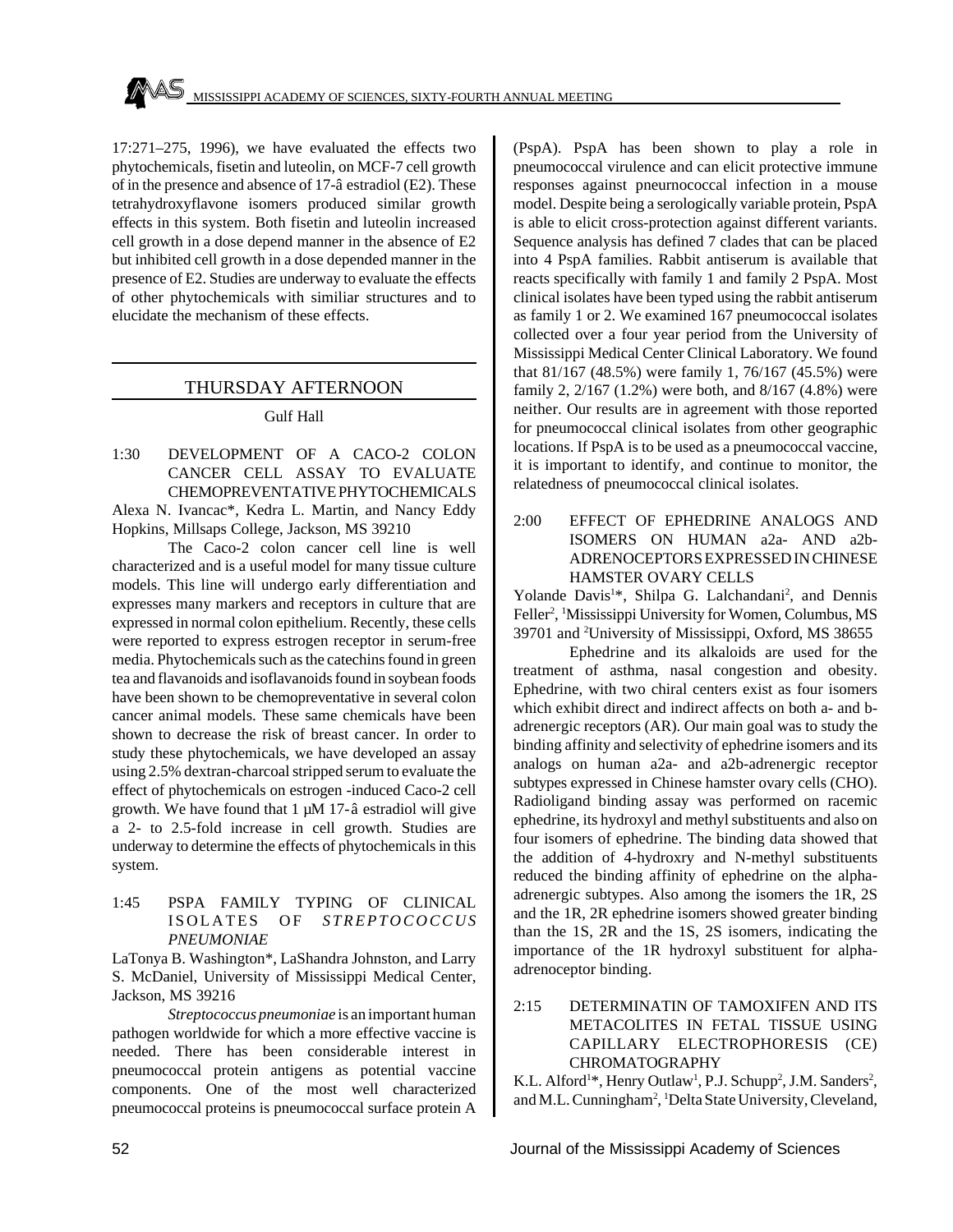MISSISSIPPI ACADEMY OF SCIENCES, SIXTY-FOURTH ANNUAL MEETING

MS 38733 and <sup>2</sup>Laboratory of Pharmacology and Chemistry, NISHS, Research Triangle Park, NC 27709

Tamoxifen (TAM), an antiestrogen, has been approved for use by women with increased risk of developing hormone-dependent breast cancer. However, little data exist describing potential TAM-induced fetal toxicity to women of child-bearing age. Transplacental exposure of TAM has been linked to reproductive tract toxicity in female offspring of CD-1 mice. In support of the National Toxicology Program's characterization of reproductive and developmental effects of AM, this work describes a CE-based analytical technique for the detection of TAM and two of its major metabolites, Ndesmethyltamoxifen (DMT), and 4-hydroxytamoxifen (4- HT) in mouse fetal tissue. The present technique was developed and validated following 98:2 hexane/isoamyl alcohol extraction of TAM, DMT, and 4HT from spiked fetal tissue homogenates. Optimum resolution of TAM, DMT, and 4-HT was obtained on a 57 cm x 50  $\mu$ m capillary using a nonaqueous buffer system of 1:1 methanol/acetonitrile containing 50 mM ammonium acetate and 1.5% acetic acid. 4-Dimethylaminopyridine was used as an internal standard. Temperature and voltage were optimized at  $40^{\circ}$ C and 15 kV, respectively. This CE-based analytical technique was used to analyze for the presence of TAM, DMT, and 4-HT in TAM-treated CD-1 mice. All three compounds were detected at 2, 4, 8, and 12 hr postdosing in fetal tissue collected at gestation day 16 from mice receiving a single dose of 100 mg TAM/hg. Results of the present study demonstrate transplacental transport of TAM-derived material to fetuses of TAM-treated dams. Further, this work presents a sensitive new methods for the detection of TAM and two major metabolites in fetal rodent tissues.

## 2:30 TRANSFECTION STUDIES WITH A CANDIDATE HUMAN IMIDAZOLINE RECEPTOR cDNA

Michael Chen\*, Mary Elise Lutrick, He Zhu, James Baldwin, Victor Stuckey, and John Piletz, University of Mississippi Medical Center, Jackson, MS 39216

Imidazoline receptors (IR) are involved in blood pressure and stress responses from brain nuclei. We have previously cloned a candidate  $IR<sub>1</sub>$  cDNA by screening from a human hippocampal cDNA expression library with two IR-selective antisera (*J. Autonomic Nervous System, 72,* 98- 110, 1998; *DNA and Cell Biology*, submitted). That cDNA, designated imidazoline receptor antisera-selected (*iras-1*) cDNA, contains 5,131 bp and is predicted to encode a 167 kDal protein. Transfection of *iras-1* cDNA into CHO (Chinese hamster ovary) cells results in a three-fold increase in the  $B_{\text{max}}$  of  $\left[\right]^{125}I]-p$ -iodoclonidine for  $I_1$  sites; with a high-affinity component revealed only in transfected CHO cells for the  $I_1$  ligands, moxonidine and rilmenidine. In PC-12 (phaeochromocytoma) cells, over 80 stablytransfected subclones were screened both by Western blotting and PCR, and six of these showed at least a twofold increase in  $I_1 B_{max}$  values. Transfected CHO and PC-12 cells showed a 167 kDal band as well as smaller bands (~85 kDal) on Western blots. On the other hand, transient trasfections into COS-7 and Sf9 cells failed to result in an increase in  $I_1$  binding sites, even though there was an abundance of the ~167 kDal protein made. To determine if there is any possible interaction between  $\mathrm{I}_1$  sites and alpha<sub>2A</sub> adrenergic sites, CHO cells stably transfected with the human alpha<sub>2A</sub> adrenergic receptor cDNA were transiently transfected with *iras-1*. These cells produced both alpha<sub>2A</sub> and  $I_1$  receptors (immunologically) with the appropriate binding sites observed, and the results provide support for studies aimed at characterizing the pharmacological and functional interactions between alpha<sub>2</sub>-adrenergic and  $I_1$ receptors. Supported by NIMH grant MH49248-06 and grants from Eli Lilly and Solvay Pharmaceutical Companies.

2:45 Break

3:00 Divisional Poster Session

#### GROWTH HORMONE (GH) AFFECTS A-549 LUNG CELLS INDIRECTLY THROUGH IGF-1

Robert Triplett\*, Bobby Thomas, Joseph A. Cameron, Leon Anderson, Michelle Tucci, and Hamed Benghuzzi, University of Mississippi Medical Center, Jackson, MS 39216 and Jackson State University, Jackson, MS 39216

In reviewing the literature, lung cell proliferation and differentiation is controlled by a complex interaction of endocrine and autocrine growth factors, mechanical forces and developmental regulators. In the present study, we have examined the regulation of GH and IGF-1 in A549 cells to gain more insights into the role of growth factors might have in neoplastic lung growth. The specific objectives of this investigation were: (I) to study the effect that IGF-1 and GH might have directly or indirectly on the proliferation of A549 cells in culture, and (ii) to evaluate the role of IGF-1 and GH on the cellular membrane integrity (MDA levels) of A-549 cells. A549 cells were grown in 15-ml glass tubes in Ham's F-12 medium. The cells were then incubated with IGF-1 (26 pg/ml) or GH (48 pg/ml) for either 24 or 48 hours. At the end of each phase, the media was removed and saved in a 1.5 ml microcentrifuge tube for MDA analysis. The cells were washed twice with 5 ml of phosphate buffered saline. The cells were detached from the side of the tube, and collected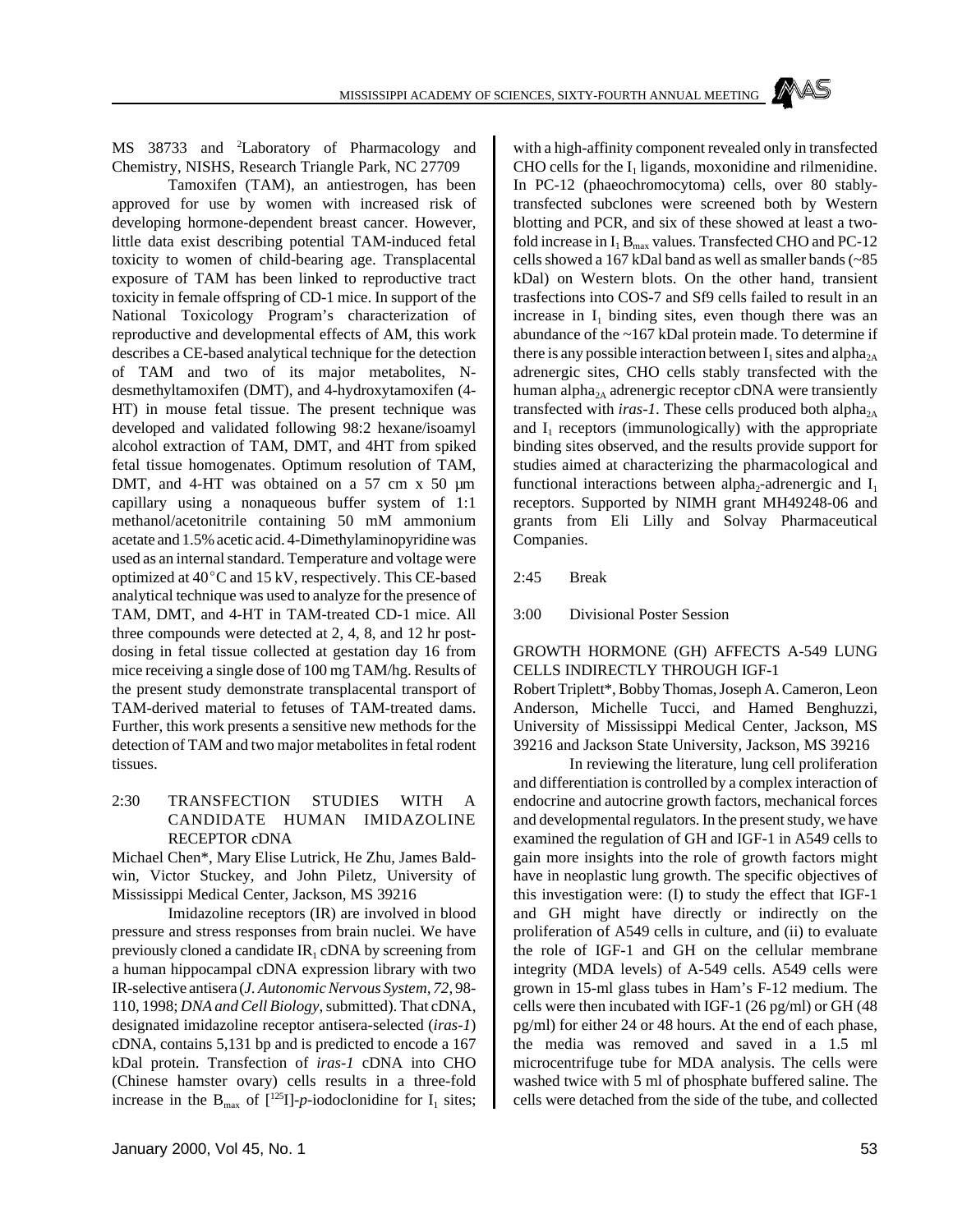into a volume of 1 ml of phosphate buffered saline for cell counts and protein analysis. At the time of termination, the cells were evaluated morphologically, trypsinized, and cell numbers were calculated using a hemacytometer. Results obtained from this investigation suggest that: (I) IGF-1 stimulated the A549 at concentration of 26 pg/ $\mu$ l at both 24 and 48 hours without causing cellular damage, (II) GH at concentration of 48 pg/ $\mu$ l was unable to stimulate cell proliferation at either 24 or 48 hrs, and (III) supernatant MDA levels were increased in the growth hormone treated cells in comparison to the IGF-1 and media treated cells. Overall conclusion obtained from this study reveals that GH regulates the proliferation of A549 cells indirectly through IGF-1.

### INFLUENCE OF LEAD ON NITRIC OXIDE IN THE LIVER AND KIDNEY OF NEONATAL RATS

Regina L. Bell, S.L.N. Reddy, Sharonda Swilley, Vanessa Hinton\*, S. Rajanna, and B. Rajanna, Alcorn State University, Alcorn State, MS 39096

Nitric Oxide (NO) is implicated in the control of short and long term regulation of arterial pressures in the liver and kidney. We have earlier reported hepatic and renal toxicity of lead (Pb). The purpose of this study is to determine the effects of Pb on the production of NO measured as nitrate and nitrite (NOx) in the liver and kidney of the rats. Pregnant Sprague Dawley rats in their 5<sup>th</sup> day of gestation were orally treated with 0.1% and 0.2% PbAcetate. Treatments of mothers were continued until 21 post natal days (PND). The pups were sacrificed at 5, 10, 15, 20, and 25 PND. The liver and kidney were excised. The NOx levels were estimated by the chemiluminescent method using Sievers 280 Nitric Oxide Analyzer. 0.1% and 0.2% PbAcetate significantly reduced NOx levels in both the liver and kidney at PND 5,10,15, and 20. At PND 25, NOx reductions by PbAcetate at both doses were not significant. These results suggest that Pb play a significant role in reducing the NO production in the liver and kidney of neonatal rats. These studies have been extended to include PND 35, 40, and 60. Supported by NIH/MBRS #GM 55356).

## TRANSFER OF IMMUNITY TO *TRYPANOSOMA LEWISI* FROM INFECTED MOTHERS TO THE OFFSPRING IN RATS

Kristi McGillivray\*, Daila Morgan, John Rentrop, and Kristi Tucker, Belhaven College, Jackson, MS 39202

*Trypanosoma lewisi* is a cosmopolitan blood parasite of rats, which is non-pathogenic in humans. Another species causes African sleeping sickness in humans and is the fifth leading cause of death from parasites in the world. It is known that humans receive immunity from the mother's milk through breast-feeding. It has been shown that suckling rats can also receive immunity from their mother. In this study a group of mothers (I) were inoculated with *T. lewisi* before giving birth to determine if they will develop immunity to the parasite and transfer that immunity to their offspring. Another attempt was made to determine if immunity was passed trans-placentally. A cross fostering method was used: the I mothers gave birth and then their offspring were switched to nurse from a non-infected (NI) mother. This would determine if immunity was passed trans-placentally. The offspring from the NI mother nursed from an I mother, which would determine if immunity to the mother's milk was the result of infection prior to giving birth. It was observed that the levels of trypanosomes in the offspring that nursed from the I mother were almost zero. This demonstrated that the immunity passed in the milk was sufficient to halt the infection. Immunity to the trypanosomes passing trans-placentally resulted in an infection lower than the control group. Another aspect of this study was an *in vitro* use of antibodies derived from rat's milk against live trypanosomes. The results were inconclusive after twenty minutes because none of the trypanosomes were killed.

## CYTOHISTOLOGIC CORRELATION IN PATIENTS WITH CLINICAL SYMPTOMS OF POSTMENOPAUSAL BLEEDING

Stephanie D. Webster\*, Zelma Cason, and Hamed Benghuzzi, University of Mississippi Medical Center, Jackson, MS 39216

Today, the life expectancy for women is longer; therefore, many will likely experience the postmenopausal period (termination of fertility and menstrual bleeding). Uterine bleeding after this period could be attributed to several pathologic conditions. The specific objective of this project was to evaluate the cytohistologic findings in women with postmenopausal bleeding (PMB) and to determine the presence of any significant pathologic lesions. Cytohistologic correlations from 66 patients attained in 1993 from the University of Mississippi Medical Center were evaluated. The population evaluated were divided into three groups: (control group 1) dysfunctional uterine bleeding (DUB), (control group 2) postmenopausal (PMP), and (test group 3) the group of women with postmenopausal bleeding. The DUB and PMP age-matched controls (n=12, mean age  $51 \pm 5$  and  $57 \pm 5$  years) were randomly selected, and correlated with the actual group being tested (54 PMB, mean age 57 years). The distribution among the 54 PMB women evaluated were 69% (37/54) black, and 31% (17/54) white. The DUB and PMP control groups consisted of 50%  $(6/12)$  black and 50%  $(6/12)$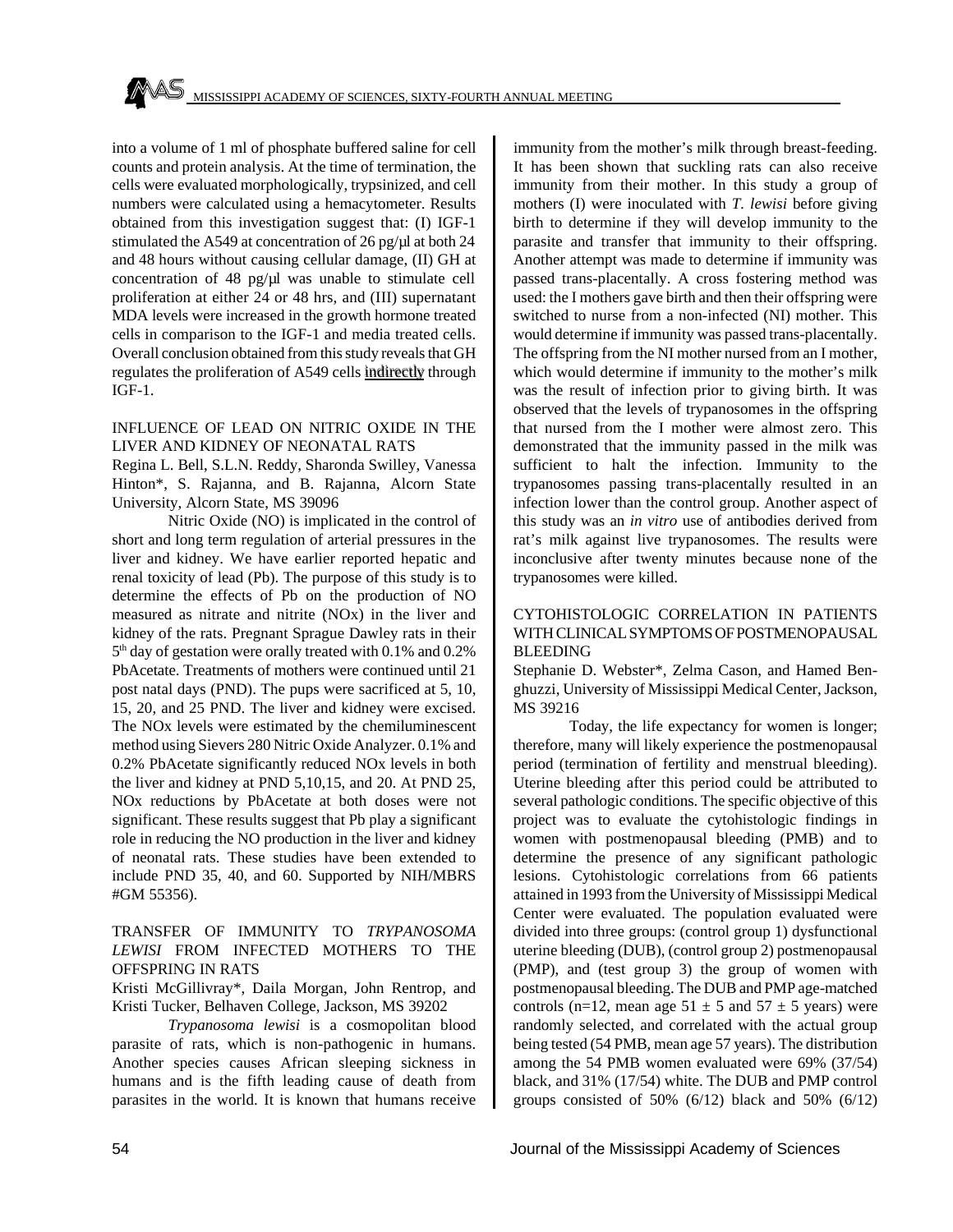white, respectively. Histopathological confirmation (62/66- 94%) revealed 47/66 as negative, 5/66 as endometrial hyperplasia and 10/66 as squamous cell carcinoma or adenocarcinoma. A significant lesion with endometrial pathology was found in 23% of the patients. These findings suggest that the majority of women in this study with clinical symptoms of postmenopausal bleeding were negative for malignancies. While these results lean more towards a normal cytologic evaluation, postmenopausal bleeding should not be taken lightly. Post menopausal bleeding could represent signs of more serious lesions such as squamous cell carcinoma or endometrial adenocarcinoma if not detected and managed early.

## THE EFFECT OF TCPL DENSITY ON THE RELEASE PROFILES OF HYDROPHOBIC AND HYDROPHILIC COMPOUNDS

Krashod Byrd\* and Hamed Benghuzzi, Jackson State University, Jackson, MS 39216 and University of Mississippi Medical Center, Jackson, MS 39216

Several studies have shown that Tri-Calcium Phosphate Lysine Drug Delivery Systems (TCPL) are capable of releasing various organic compounds at a sustained manner. The fabrication of these devices is a very complex and the manipulation of one of various procedures can alter the release profile. The compression of the TCPL material into the capsules is an instrumental factor when studying the release profile. The objectives of this investigation were: 1) to study the interrelationship between the release profiles of devices that had been cold pressed to a density of  $1.53 \pm 0.15$  (Low density, TCPL-LD) and  $1.98$  $\pm$  0.7 gm/cm<sup>3</sup> (High density, TCPL-HD), and 2) to evaluate the role of the change in density that might have on the release of hydrophobic and hydrophilic compounds in an *in vitro* environment. A total of 16 serum bottles were used and later subdivided into four groups  $(n = 4)$ . Groups I and II contained TCPL-HD and TCPL-LD capsules each loaded with 20 mg of progesterone (P). Groups III & IV contained TCPL-HD and TCPL-LD capsules that were loaded with 20 mg of Bovine Serum Albumin (BSA). Each serum bottle in groups III and IV was filled with a 100 ml of the experimental buffer (phosphate buffer saline, pH 7.4) and 10 µl of sodium azide (antibacterial agent). Serum bottles in groups I and II were filled with a buffer of 50% alcohol (wt/vol). Samples were withdrawn at various time intervals (168 hours) and analyzed by using standard spectrophotometer techniques and Jandel Sigmastat Statistical program. Results of this investigation suggest that: 1) TCPL-HD and TCPL-LD devices were capable of releasing P and BSA at a sustained levels, 2) regardless of the loaded drugs, the release profiles from TCPL-LD devices was found to be significantly higher ( $p < 0.05$ ) than

the release profiles of P and BSA from TCPL-HD, and 3) physiochemical characteristics of the drug to be delivered are instrumental in regulating the rate of release and duration or availability of an effective and safe dose (BSA  $>$  P).

#### BIOMECHANICAL EVALUATION OF SUTURE BONE ANCHORS: IMPROVING ORTHOPEDIC SURGICAL REPAIR OF TENDONS TOM OFF BONE

Philip Eichhorn<sup>1\*</sup>, Douglas Parsell<sup>2</sup>, and Thom Tarquinio<sup>2</sup>, <sup>1</sup>Jackson Preparatory School and <sup>2</sup>University of Mississippi Medical Center, Jackson, MS 39216

Bone anchors are tiny metal screws with a central hole in the outer end for connecting sutures from torn off tendons or ligaments being reattached to bone (heel, shoulder) in orthopaedic surgery. Repair strength is critical. This study evaluates failures of suture-anchor combinations as a function of anchor design and orientation during use. Four commercially available bone anchors were evaluated using heavy suture (#2 Ethibond). Sutures,  $n = 232$ , (looped through the eyelets of anchors inserted into high-density polyethylene, UHMWPE, that simulates bone) were pulled at three angles of orientation using four different anchors of each type, pulled five times in each orientation. Using a computerized screw-type load frame, pull was applied rapidly to simulate a patient's traumatic fall. Two of four brands showed significant variation among samples. Also, suture failure strength varied significantly as a function of pull angle. Sutures in Fastin and SuperQuick anchors at  $90^{\circ}$  and  $90^{\circ}/90^{\circ}$  broke easily. Suture strength in the Mainstay anchor highly depended on eyelet orientation: weak at  $90^{\circ}$ , but strongest of all tested at  $90^{\circ}/90^{\circ}$ . Suture in the Peba anchor had good strength at both orientations. Significant differences were shown among these bone anchor types. Most sutures are used at  $90^{\circ}$  and  $90^{\circ}/90^{\circ}$  in anchors in surgery. Therefore, the Peba anchor and, particularly, the Mainstay used at  $90^{\circ}/90^{\circ}$  have the greatest repair strength. Application of these results can improve orthopedic surgical repairs needing bone anchors. Future work towards more orientationally robust bone anchor designs is warranted.

## CYTOMORPHOLOGICAL ASSESSMENT OF BENIGN AND MALIGNANT DENSE HYPERCHROMATIC GROUPS IN CERVICOVAGINAL SMEARS

Marlene Harris\*, Zelma Cason, and Hamed Benghuzzi, University of Mississippi Medical Center, Jackson, MS 39216

Dense hyperchromatic cell groups are considered one common diagnostic problem in cytopathological evaluations. This morphological feature represented by cluster of cells with scant cytoplasm and dark nuclei.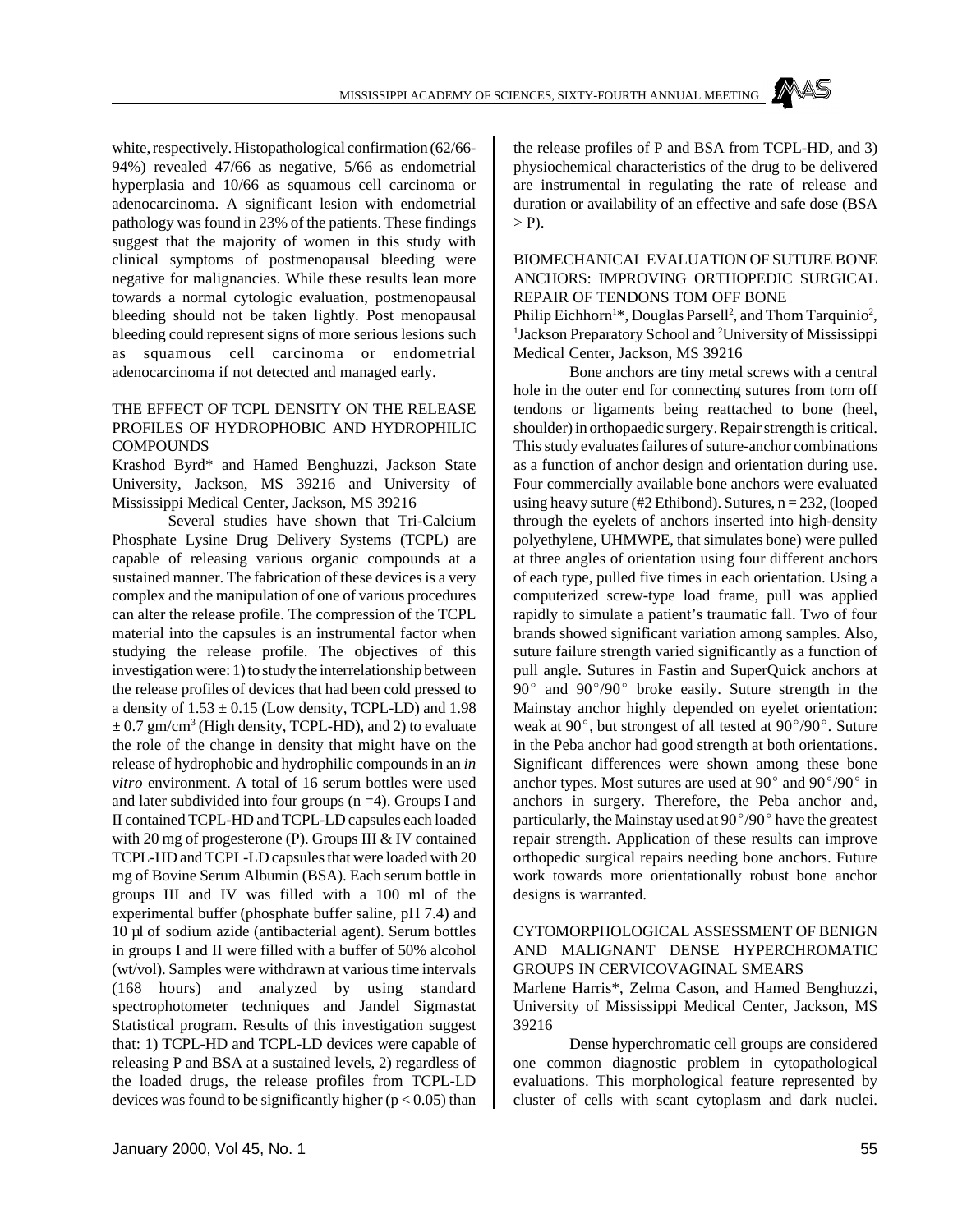Cytologic evaluations may result in high false-positive or false negative rates in cervicovaginal smears, due to overcalling benign groups as malignant and malignant groups as benign. The key is to differentiate among the dense groups and to appropriately classify the lesions based on strict morphologic criteria. The objective of this study was to evaluate the cytomorphology of benign and malignant dense hyperchromatic groups in cervicovaginal smears at the University of Mississippi Medical Center. Six types of dense hyperchromatic groups were selected (sixty cervicovaginal smears) to represent all of the entities. The cases were divided into; group 1, atrophic pattern  $(n=10)$ , group 2, endocervical cells (n=10), group 3, endometrial cells (n=10), group 4, high-grade squamous lesions (HSIL) (n=10), group 5, invasive squamous cell carcinoma (n=10), and group 6, endometrial adenocarcinoma (n=10). Light microscopy was used to evaluate the background, arrangement, and chromatin pattern. ImagePro® computer software (x40 magnification) was used to measure and evaluate the nuclear area, ratio, density, and shape. Data obtained from this investigation suggest the followings: (I) there were no significant difference can be observed in the total areas among all groups, (ii) nuclear density of the cells have shown to be higher in HSIL, invasive squamous and adenocarcinoma cases, and (iii) evaluation of cellular shape in groups 1, 2, 3, 4, and 5 demonstrated round to oval, predominate round, oval to irregular, round to oval, round to irregular, and round to oval, respectively. In conclusion, cytomorphometric analysis can be utilized as an ideal diagnostic tool in differentiating between the ambiguous or suspicious groups of dense hyperchromatic cells. Ultimately, this diagnostic tool can minimize the high false-positive and false-negative rates resulting in better cytologic evaluations and patient prognosis.

### NEUROTOXIC EFFECTS OF LEAD ON NITRIC OXIDE IN THE DEVELOPING RAT BRAIN

Regina L. Bell\*, Sharonda Swilley, S.L.N. Reddy, S. Rajanna, and B. Rajanna, Alcorn State University, Alcorn State, MS 39096

Nitric Oxide (NO) is a free radical gas synthesized by Nitric Oxide Synthase (NOS) during the conversion of L-arginine to L-citruline. Lead (Pb) is an environmental toxicant that affects neuronal functioning. NO, a neuronal messenger, has a short half-life and converts immediately to nitrite and nitrate. The present study is designed to determine the effects of Pb on NO production in four regions of the developing rat brain: the cerebellum, the hippocampus, the frontal cortex, and the brain stem. Pregnant Sprague Dawley rats in their 5<sup>th</sup> day of gestation were treated with 0.1 % PbAcetate and 0.2% PbAcetate, and control groups received 0.1% NaAcetate. All treatments were administered through deionized, distilled drinking water. Treatments were continued during pregnancy and until 21 postnatal days (PND). The pups were sacrificed at PND 5, 10, 15, 20, 25, 30, 45, and 60. Whole brain tissues were excised and separated into the cerebellum, hippocampus, frontal cortex and brain stem. The nitrite and nitrate (NOx) were measured by the chemiluminescent method using Sievers Nitric Oxide Analyzer (280). In the cerebellum, at PND 25, 0.1% and 0.2% Pb reduced NOx levels by 428% and 328%, respectively. In the hippocampus, both doses of Pb reduced NOx levels at all PND except PND 15. In the brain stem, there were significant reductions in NOx at PND 20 and 25. Both doses of Pb reduced NOx in the frontal cortex at PND 10, 15, 20, and 25. These results suggest that Pb alter NO production in the rat brain leading to neuronal dysfunction. These studies have been extended to include rat brain tissues of PND 30, 45, and 60. (Supported by NIH/NIGMS/MBRS #GM 55356).

## THE ROLE OF GLUCOCORTICOIDS ON HUMAN PULMONARY ADENOCARCINOMA (A549 CELLS) IN **CULTURE**

Kimberly Cornelius\*, LaShunda Thompson, Hamed Benghuzzi, Michelle Tucci, and James L. Hughes, University of Mississippi Medical Center, Jackson, MS 39216

A549 cell line, a transformed cultured cell line derived from a human pulmonary adenocarcinoma. They are distinguished from the cell lines by having morphologic and biochemical features of the pulmonary alveolar type II cells. Steroid hormones have been used to treat several pulmonary medical complications. The mechanism of action of such steroids is still unclear. The specific objective of this investigation is to study the effect of various concentrations of cortisol that might have on the viability and proliferation rate of A549 cells in culture. The cells were incubated in the presence of 0, 1, or 20 µg/ml cortisol, and the cell number, morphology and cell damaged (MDA) were measured at 24, 48 and 96 hours after cortisol administration. Data obtained from this study demonstrated that the protein content of the cells at 24 hours showed a significant increase ( $p < 0.05$ ) in both the 1 and 20 ug/ml cortisol treated cells. No significant change in protein content at 48 and 96 hours phases between experimental and control groups. Cortisol treatment did not induce any significant changes in cell number, viability and markers of cell membrane at all three phases. In contrast, morphological evaluation showed, regardless of the dose, that there were an increase in cell volume with condensed chromatin in cortisol treated cells. This phenomenon could possibly explain the increase observed in cell protein content. A549 cells act as pulmonary alveolar type II cells,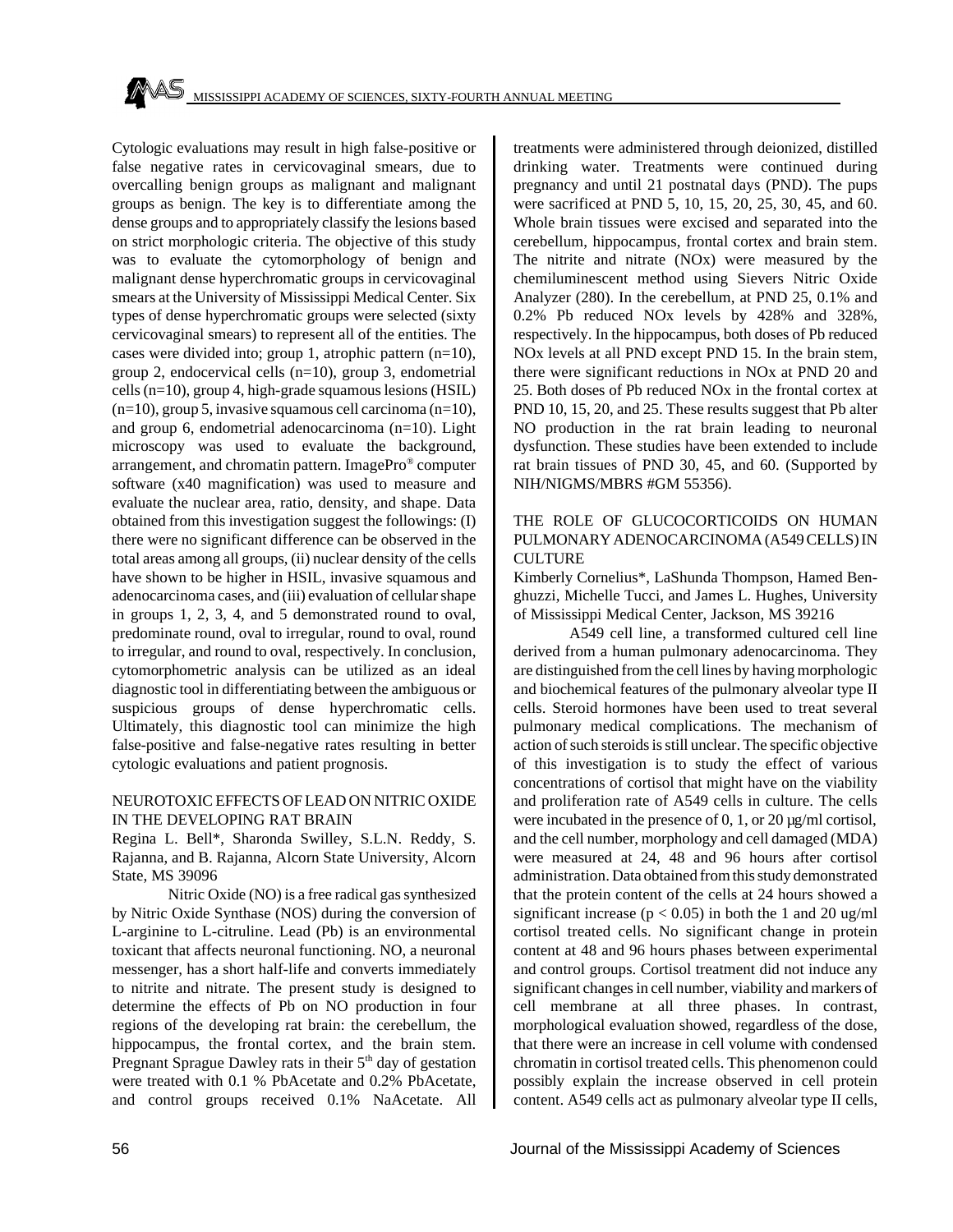which are capable of secreting surfactant. Corticosteroids have been used in neonates to reduce the incidence of respiratory distress syndrome, and the increase in cell volume may indicate cellular activation and increased surfactant secretions. The results of this study suggest that cortisol at concentrations of 1 and 20 µg/ml are capable of increasing cellular protein concentration after 24 hours without causing membrane damage (MDA levels) or changes in cell viability (morphology).

## RESTORATION OF THE ENDOMETERIAL FUNCTION BY MEANS OF SUSTAINED DELIVERY OF ES AND ES + P IN OVARIECTOMIZED RATS

Zelma Cason<sup>1\*</sup>, Hamed Benghuzzi<sup>1</sup>, Michelle Tucci<sup>1</sup>, Aaron Scott<sup>1</sup>, and Barry England<sup>2</sup>, <sup>1</sup>University of Mississippi Medical Center, Jackson, MS 39216 and <sup>2</sup>University of Michigan Medical Center, Ann Arbor, MI

Previous studies conducted in our laboratories have documented that tricalcium phosphate lysine (TCPL) delivery system can be utilized to deliver estrogen (ES) and combination of estrogen with progesterone  $(ES + P)$  at a sustained levels for long duration in intact rats. The specific aim of this investigation was an attempt to reverse the endometrial changes resulted from post-ovariectomy by exogenously delivering sustained levels of ES and  $ES + P$ . A total of 13 adult female rats were used in this study. The animals were randomly divided into four different groups: groups 1, 2 and 3 were ovariectomized (OVX), OVX plus ES (20 mg loaded TCPL), and OVX plus E (TCPL, 20 mg) plus P (TCPL, 60 mg) treatment. Group 4 animals served as intact control group. Blood samples were collected biweekly for 33 days. Vaginal smears were taken and screened daily during the entire investigation. Histopathological evaluations were conducted on all reproductive as well as vital organs (H & E). Data obtained from this investigation suggest the following: (I) OVX resulted in an increase in total body weight, however ES and ES plus P maintained the body weights at prior ovariectomy level, (II) sustained delivery of ES resulted in maturation of vaginal epithelium and the smears exhibited the estrus at the end of 72 hours post implantation and continued this trend for the duration of the study, (III) ES + P treatment induced no estrus and the epithelial changes resembled the OVX group, and (IV) ES and ES  $+$  P treatment resulted in a significant different ( $p < 0.05$ ) in MDA levels compared to OVX and intact control groups. Results of this investigation conclude that sustained delivery of ES and  $ES + P$  by TCPL can be utilized to maintain the normal function of the reproductive organs and could serve as an efficient and safe therapy in estrogen deficient patients.

#### EFFECTS OF THE POLYCHLORINATED BIPHENYL (AROCLOR-1254) ON PRIMARY RABBIT KIDNEY (PRK) CELLS

Annette Davis\*, Michelle Tucci, James L. Hughes, Hamed Benghuzzi, and Leon Anderson, University of Mississippi Medical Center, Jackson, MS 39216

The cytotoxicity of a commercial PCB mixture, Aroclor-1254, was assessed on cultured kidney epithelial cells. Studies using this cell line can be useful to determine the effect of Aroclor-1254 on kidney function such as filtration, excretion, and absorption processes. In PCB exposed and unexposed cells, the following biochemical parameters were measured: cell viability, protein synthesis, and lipid peroxidation. The results show that Aroclor-1254 at concentrations exceeding 0.1mM (but not at lower concentrations) causes irreversible damage to cultured kidney epithelial cells. In cells exposed to concentrations of 10 µg of PCBs, there was decreased in cell number at 24 and 48 hour phases compared to untreated and cells treated with lower doses of Aroclor-1254. Cellular protein concentration confirmed the results of cell number. The decrease in both cell number and protein concentration at both 24 and 48 indicated either cell death due to severe injury or interference with cell ability to divide in culture. In order to determine the integrity of the cell, the levels of MDA were determined at both time points. The results obtained from the MDA assay indicate no significant differences in the levels between the treatment groups and vehicle control, suggesting disruption of the cell's ability to divide rather than an indicator of cell death. However, cell morphology evaluation indicated changes in cell structure at concentrations greater than  $0.1 \mu g/\mu l$  as compared to cells treated with media or vehicle alone. In conclusion, Aroclor-1254 at concentrations of 1 and 10  $\mu$ g/ $\mu$ l caused disruption of the cells ability to divide possibly by causing changes within the cellular DNA resulting in the cell being held within  $G_1$  of the cell cycle. Cells exposed to concentrations greater than 0.1 µg/ml showed alterations in cell morphology as compared to untreated cells.

THE EFFECT OF ALDOSTERONE AND CORTISOL ON THE VIABILITY AND PROLIFERATION OF RHESUS MONKEY KIDNEY EPITHELIAL CELLS IN CULTURE Mi Jung\*, Hamed Benghuzzi, Michelle Tucci, and Zelma Cason, University of Mississippi Medical Center, Jackson, MS 39216

Primary cultures of Rhesus Monkey renal tubular epithelial cells were used to study the effect of two adrenal hormones, aldosterone and cortisol, on cell proliferation and viability as well as cell morphology at 24, 48 and 72 hours after steroid hormone treatments. Proliferation was studied by comparing cells grown in serum; with cells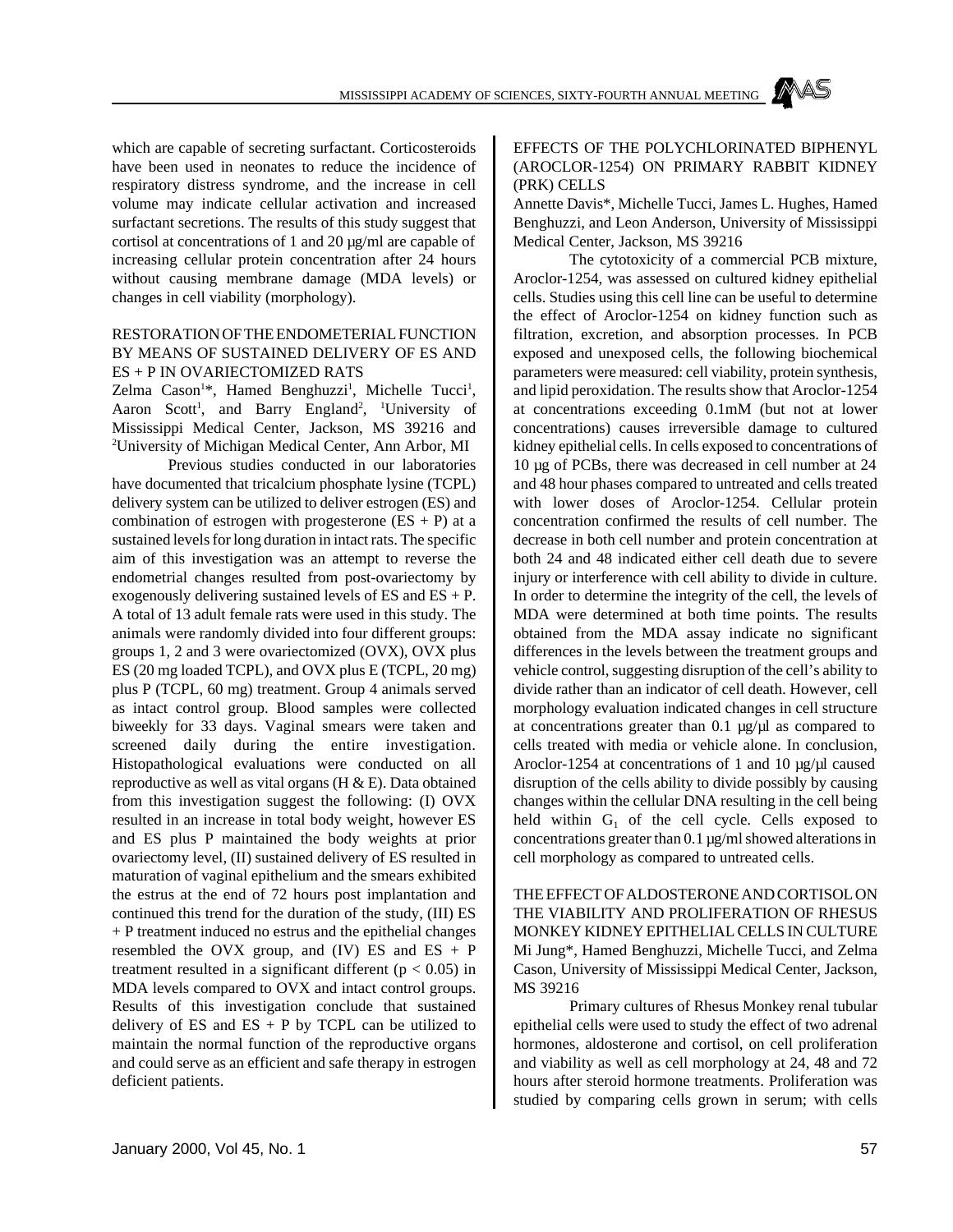grown in the presence of either 1mg or 20mg cortisol or aldosterone for 24, 48 or 72 hours in culture. In addition to cell counts cellular protein and MDA levels were determined at each phase. Proliferation was assessed by determining cell number (population doublings), and the results show that cells treated with cortisol caused a slight increase in cell number at both 24 and 48 hours, where as cells treated with low dose aldosterone had slight effects on cell doubling. Supernatant levels of MDA in cortisol treated cells were significantly higher than cells treated with aldosterone or media alone. At 72 hours the cells treated with both the low and high dose of either cortisol or aldosterone showed the highest levels of supernatant MDA. Morphological evaluation of aldosterone treated cells revealed changes in size and shape as early as 24 hours after treatment. The changes observed included vacuolation, irregular spindle shapes, lack of cell aggregates and occasional pyknosis. Cortisol treatment caused the appearance of vesicular nuclei, columnar shape cells, shriveling, and predominant pyknosis. The results from this experiment show that the proximal tubule epithelial cells retain a number of functional characteristics and that they represent an excellent model for studies of normal and abnormal biology of the renal proximal tubule epithelium.

## THE EFFECTS OF AMYLOID â-PROTEINS ON PROSTAGLANDIN E2 PRODUCTION IN RAT MICROGLIA

Shuang Chen\* and March D. Ard, University of Mississippi Medical Center, Jackson, MS 39216

The hallmarks of Alzheimer's disease include senile plaques that contain amyloid â-proteins (Aâ), neuritic tangles, loss of neurons and gliosis which involves microglia and astrocytes. Microglia are immune cells of the central nervous system. Many activated microglia are found near the senile plaques. In this study, we investigated the regulation of prostaglandin E2 (PGE2) production by  $A\hat{a}_{1-40}$ and  $A\hat{a}_{1,42}$  in adult rst microglia after exposure to bacterial lipopolysaccha ride (LPS) (a classical inducer of microglia). Rat microglia were cultured from cortex of adult rat brain and were used within seven days of culture. We tested the effects of both  $A\hat{a}_{1-40}$  and  $A\hat{a}_{1-42}$  on PGE2 production in rat microglia with or without exposure to LPS. PGE2 was assayed by commercial enzyme-linked immunoassay kit. The results showed that both  $A\hat{a}_{1-40}$  and  $A\hat{a}_{1-42}$  alone didn't increase the production of PGE2 compared with the controls. LPS significantly increased PGE2 production. Interestingly, we found that  $A\hat{a}_{1-40}$  increased PGE2 production induced by LPS, whereas  $A\hat{a}_{1,4}$  decreased the PGE2 production induced by LPS. We also tested expression of cyclooxygenase-2 (prostaglandin synthase)

which rises rapidly in response to inflammatory stimuli. In each condition the level of expression of cyclooxygenase-2 was consistent with the production of PGE2. The results suggest that  $A\hat{a}_{1-40}$  and  $A\hat{a}_{1-42}$  have opposite effects on the production of PGE2 induced by LPS.

### THE EFFECTS OF GROWTH HORMONE AND INSULIN-LIKE GROWTH FACTOR ON THE PROLIFERATION RATES OF RAW 264.7 MACROPHAGES

Jayson R. Smith\*, Michelle Tucci, James L. Hughes, and Hamed Benghuzzi, University of Mississippi Medical Center, Jackson, MS 39216

It is well documented that growth hormone (GH) functions to regulate both cell growth and cell number and is considered the master hormone because it affects almost every cell of the body. Growth hormone stimulates the liver to secrete insulin-like growth factor, which is also capable of binding insulin as well as insulin-like binding receptors on the cell surface. It is possible that GH cellular effects are mediated by insulin-like growth factor (IGF) rather than GH itself. In this study, RAW f264.7 cells were challenged with high dose GH (48 ng/µl), low dose GH (4.8 ng/µl), high dose IGF-1 (26 ng/ $\mu$ l) or low doses IGF-1 (6.3 ng/ $\mu$ l) for 24, 48, 72, and 96 hours. Cell number, cell protein, concentration, cell damage, and cellular morphology were measured at each time point and compared to untreated RAW 264.7 cells. The results show significant increases in cell number for cells treated with low doses of GH and IGF-1 at 24 hour phase. Cell proliferative effects were also observed at 48 hours in IGF-1 treated cells. Cellular damage (MDA levels) was not statistically significant for any treated group for the entire duration of the experiment. Most notable differences were observed in cellular morphology for both IGF-1 and GH treated cells. IGF-1 resulted in condensation of the nuclear material as early as 24 hours after treatment. In conclusion: (1) RAW 264.7 responded to both IGF-1 and GH equally (viability and proliferation), and (2) morphological changes were observed in all cells treated with both hormones compared to control group. This study indicate that GH hormone could induce its effect directly or indirectly through IGF-1.

## INHIBITION OF NITRIC OXIDE POTENTIATES GLUCOSE-HYPERTENSION IN RATS

Christie R. Claxton<sup>1\*</sup>, Michael W. Brands<sup>2</sup>, and Joseph A. Cameron<sup>1</sup>, <sup>1</sup>Jackson State University, Jackson, MS 39217 and <sup>2</sup>University of Mississippi Medical Center, Jackson, MS 39216

Endothelial dysfunction, has been proposed to contribute to vasoconstriction or hypertension in many conditions characterized by hyperinsulinemia or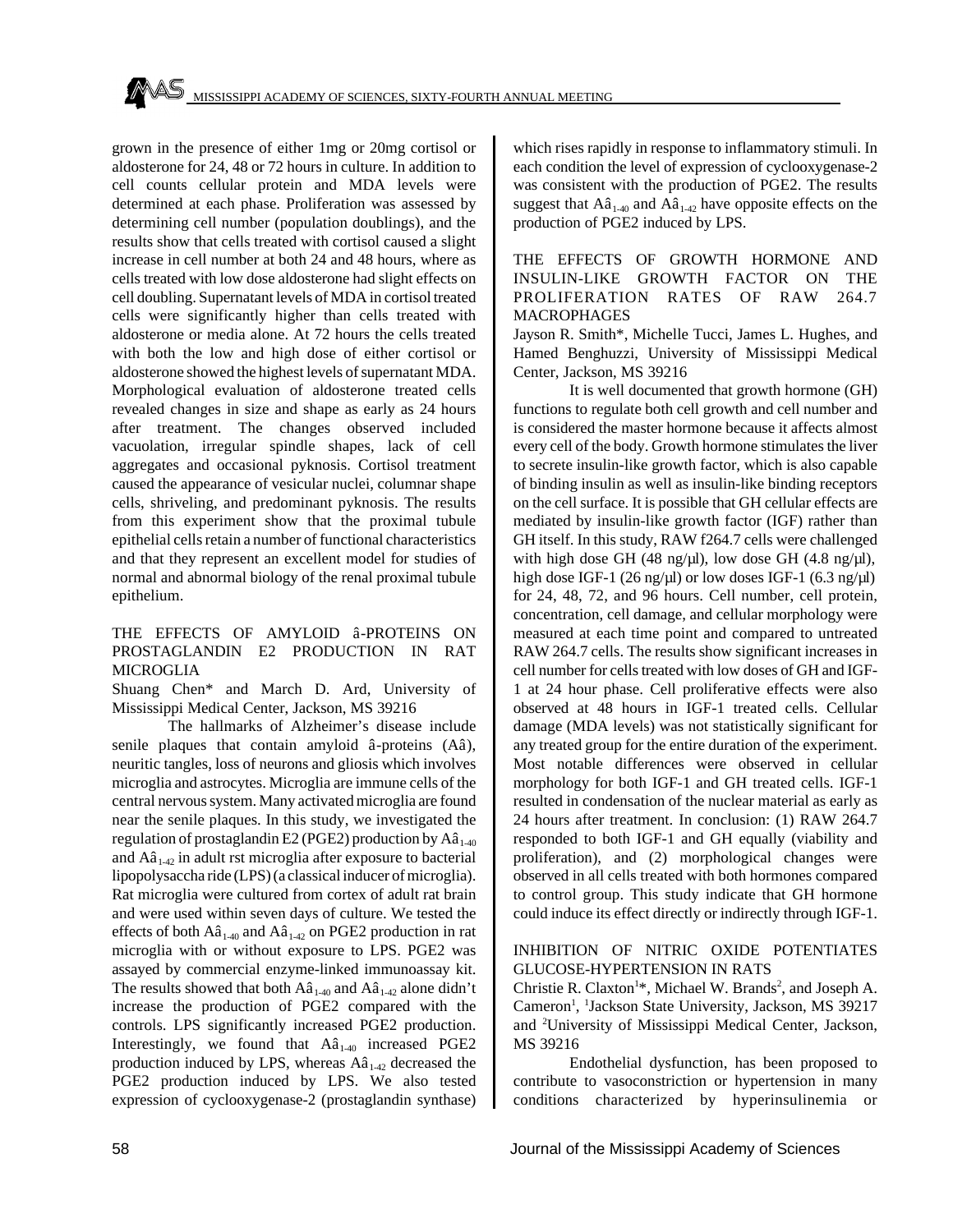hyperglycemia. However, there is little known about the role of the endothelium before dysfunction develops. This study tested whether nitric oxide production, before endothelial dysfunction develops, plays an important role in counteracting the hypertensive response to chronic glucose infusion. Glucose was infused (18.6 mg /kg/min, iv.) for 7 days in 8 normal rats (G) and in 9 rats with a chronic background iv. infusion of L-NAME at 10 mg/kg/min (G+L). Mean arterial pressure (MAP), measured 24 hr/day, increased an average of approximately 11 mmHg in the G rats. L-NAME treatment increased MAP an average of  $28\pm2$  mm Hg in the G+L rats, and glucose infusion raised MAP more than 30 mm Hg above that, averaging  $155\pm8$  mm Hg by day 6. In addition, heart rate increased from an average of 389±8 bpm to 441±16 bpm by day 6, while there was no significant change in the G rats. Glomerular filtration rate decreased significantly with L-NAME treatment and decreased in both groups by day 3 of glucose infusion, reaching lower levels in the G+L rats. These results show that NO is required to minimize the increase in MAP during glucose infusion, and suggest renal and neural mechanisms may be important in mediating that effect.

#### THE EFFECTS OF INOSITOL HEXAPHOSPHATE ON THE INFLAMMATORY RESPONSE IN TRANS-FORMED RAW 264.7 MACROPHAGES

Mara Johnson\*, Michelle Tucci, James L. Hughes, Zelma Cason, and Hamed Benghuzzi, University of Mississippi Medical Center, Jackson, MS 39216

Inositol hexaphosphate (IP-6) has received much attention for its role in interfering with tumor progression and slowing the metastasis of neoplastic cells. However, there is little information regarding the antioxidant properties of IP-6 or its ability to enhance the natural disease resistance of the body. The specific objectives of this experiment were to investigate the effects of IP-6 that might have on the proliferation and viability of RAW 264.7 transformed macrophages and to morphologically and biochemically investigate the role of IP-6 as a free radical scavenger. Transformed RAW macrophages were obtained from the American Type Culture Collection (Rockville, MD) and maintained in sterile media (RPMI) supplemented with 10% fetal bovine serum and 1% antibiotics and antimycotics. The cells were plated on to 24 well plates at a density of  $1x10^6$  cells/well. The cells were divided into five groups of four wells per group per phase (24, 48, and 72 hours). Cells in Group I were treated with media alone and served as controls. Cells in Group II were treated with lipopolysaccharide (LPS) only. Cells in Groups III, IV, and V cells were treated with 1000 ugh of IP-6 + LPS, 500 µgh of IP-6 + LPS, and 100 µgh of IP-6 + LPS, respectively.

Cell number, as well as, histopathology, MDA, and protein was determined at the end of 24, 48, and 72 hours. Data obtained from this investigation revealed that the rate of cell proliferation was totally dependent on the dose of IP-6. At 24 and 48 hours and upon the exposure of high dose of IP-6 the mitotic ability of the cells was higher  $(p<0.05)$ than the rate at 72 hour phase. Morphological evaluation of cells at all three phases revealed that there were no significant changes in the architecture of cells upon the exposure of IP-6 compared to the control group. The results of this study suggest that IP-6 may have had an excitatory effect on the inflammatory cell secretions and this phenomenon was found to be dose dependent.

## HISTOPATHOLOGICAL EVALUATION OF KIDNEY TISSUES EXPOSED TO SUSTAINED DELIVERY OF STEROIDS IN OVARIECTOMIZED ADULT FEMALE RATS

John Bullock\*, Hamed Benghuzzi, and Michelle Tucci, University of Mississippi Medical Center, Jackson, MS 39216

Kidney tissue has been used extensively to investigate the mechanisms of steroid action. The specific objective of this investigation was to histopathologically evaluate the kidney cortical changes associated with sustained delivery of dehydroepiandrosterone (DHEA), diosgenin (DG), or estrogen (E) using ovariectomized rats. A total of 15 rats were divided randomly into five groups of 3 rats per group. Animals in groups II-V were ovariectomized (OVX), and animals in groups III-V were implanted with a single tricalcium phosphate lysine drug delivery device (TCPL) loaded with DHEA (40 mg), DG (40 mg), or E (20 mg), respectively. Animals in Group I served as unimplanted intact control. At the end of 17 days post implantation, the animals were sacrificed and the kidneys were harvested, processed, embedded, sectioned and screened for cellular alterations. Digital image analysis (glomeruli areas, and diameter) as well as light microscopy (glomeruli number) were employed to screen the cross sections of kidney tissues. Data obtained from this study show significant decreases in glomeruli area in OVX animals treated with estrogen  $(p<0.05)$  compared with either control groups or other treatment groups. DHEA and its precursor, DG, had no effect on glomeruli area, number or length when compared by analysis of variance to the control intact or OVX control groups. The length of glomeruli in OVX estrogen treated animals was not different from any treatment or control group. Estrogen treatment also caused a significant decrease in body weight in the animals compared with the other groups  $(p<0.05)$ , and in kidney weights between the estrogen treated animals and DG treated animals at  $p<0.05$ . Overall conclusion: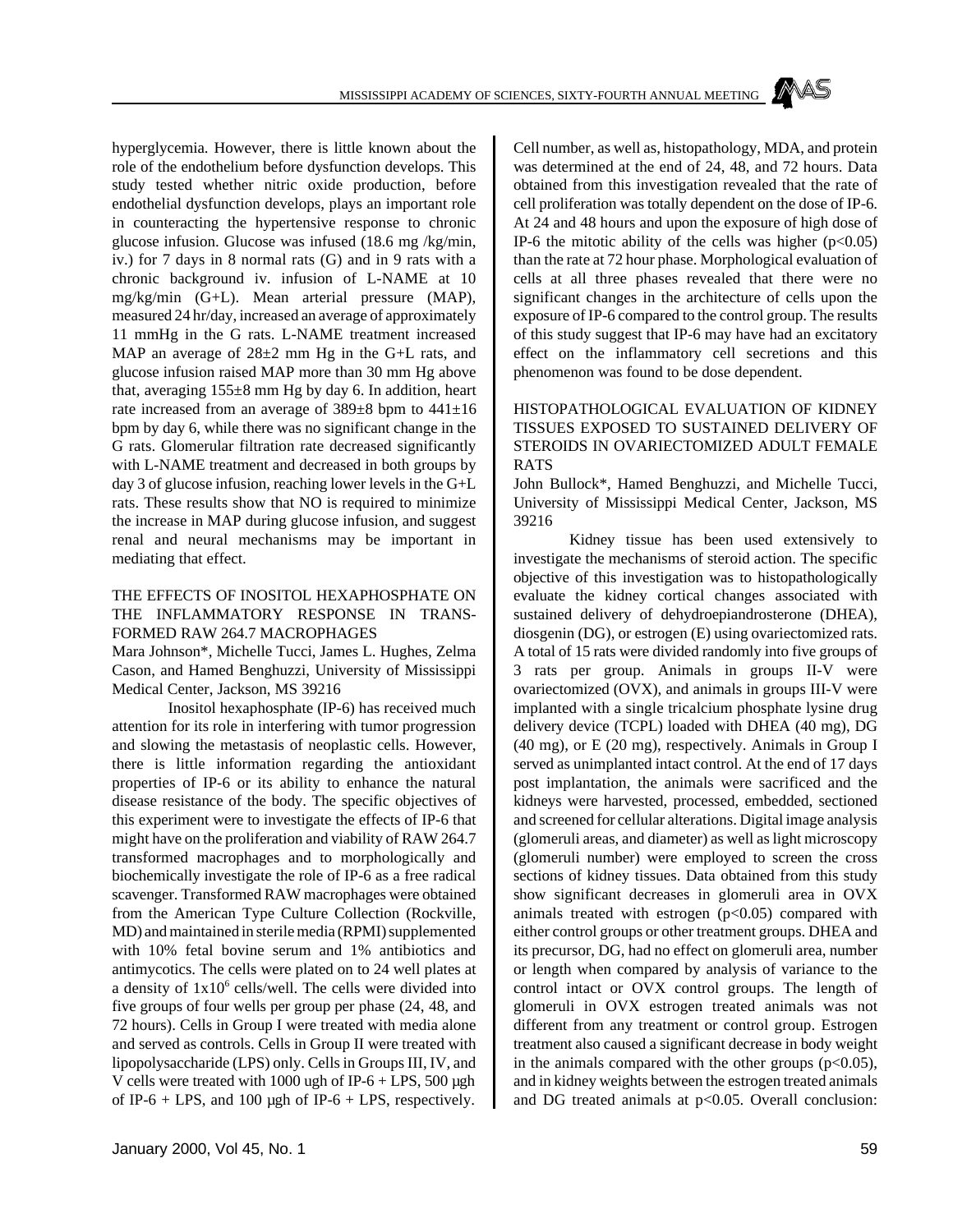sustained delivery of DHEA or DG resulted in a maintenance of the kidney function in OVX animals while E treatment resulted in severe nephrotic hypotrophy conditions.

## SCREENING ANTISENSE OLIGONUCLEOTIDES FOR THE DOWNREGULAITION OF THE EXPRESSION OF THE EQULIBRATIVE NBMPR-SENSITIVE NUCLEO-SIDE TRANSPORTER (ES)

James C. Elledge<sup>1</sup>, Alicia D. Andrews<sup>1\*</sup>, and John K. Buolamwini<sup>1, 2</sup>, <sup>1</sup>NIH NHLBI STTMS Cardiovascular Biomedical Research Program and<sup>2</sup>University of Mississippi, University, MS 38677

In view of the fact that heart disease is the leading cause of death among Americans and the world population, there is an urgent need for innovative therapeutic intervention approaches. Nucleoside transport inhibition has been demonstrated to be an effective means of enhancing the cardioprotective effects of adenosine, and is being investigated as a viable therapeutic approach in ischemic heart disease and stroke. This study was initiated to discover antisense oligonucleotides (ODNs) as potential downregulators of the expression of the NBMPR-sensitive equlibrative nucleoside transporter (es). In this regard, thirteen (13) ODNs were screened as inhibitors of the es transporter protein synthesis by a flow cytometry method using CEM cells and a liposomal delivery system. The results suggest that four of the thirteen antisense ODNs tested, namely, ES-1 (5'-ATGGTGATGGTGTTCTCGGT-3'), ES-4 (5'-CCGTCCCTCGACTCTG-3'), ES-5 (5'- TCCTTCTGTCCATCCTTT-3') and ES-11 (5'- CCATAGCCACAGCAGGA-3') may be used to downregulate the cellular expression of the es transporter.

## THE EFFECT OF DHEA AND AED ON THE VIABILITY OF RAW 264.7 MACROPHAGES

Tyklie Necole Coleman\*, Hamed Benghuzzi, Michelle Tucci, and James L. Hughes, University of Mississippi Medical Center, Jackson, MS 39216

The effect of adrenal hormones namely dehydroepiandrosterone (DHEA, 10-50 µg/day) and androstenedione (AED, 10-50 µg/day), on RAW 264.7 macrophage survival at 24, 48 and 72 hours after lipopolysaccharide (LPS, 2 mg/ml) exposure was investigated in an *in vitro* environment. RAW cells were obtained from American Type Culture Collection and standard laboratory protocols were followed in cells plating (10<sup>6</sup> cells/well), phase terminating, morphological evaluation, and biochemical marker analysis. From physiologic to supraphysiologic doses of DHEA and AED at 24 hours caused increased levels of cellular proteins and cell number without causing any significant  $(p<0.05)$  change in cellular membrane integrity (Maliondialdehyde, MDA) or viability (morphology). At 48 and 72 hours, cells treated with either AED or DHEA did not sustain the increased cellular proliferation as observed at 24 hours and did not significantly differ  $(P < 0.05)$  in cellular protein content. RAW 264.7 cells treated with LPS for 30 minutes prior to AED or DHEA exposure caused slight decrease in cell number and cell protein content. The decrease in both cell number and cell protein content were not attributed to increased cell damage or decreases in cell viability due to the fact that the cellular MDA levels were not statistically higher than the control values ( $p<0.05$ ). Dot blot analysis of pro-inflammatory cytokine (TNFa) production after LPS treatment was suppressed by DHEA while AED had a minor influence on the responses. These data imply that LPS mediated activation of RAW 264.7 cells can be inhibited by the addition of pharmacological doses of adrenal hormones such as DHEA.

## THE ROLE OF THE ROUTE OF ADMINISTRATION OF POLY-CHLORINATED BIPHENYLS (PCBs) ON THE REPRODUCTIVE AND VITAL ORGANS OF ADULT FEMALE RATS

Kevin Blake\*, Hamed Benghuzzi, Zelma Cason, and Michelle Tucci, University of Mississippi Medical Center, Jackson, MS 39216

Studies have shown that high doses of Polychlorinated biphenyls (PCBs) given by conventional methods (orally or injections) have adverse effects on the reproductive and vital organs of adult female rats. However, there has not been documentation as to the effects of PCBs on adult female rats by means of a sustained delivery system. The specific objectives of this study were: (1) to investigate the effects of sustained delivery (TCPL ceramics) of PCB versus conventional mode of administration (injection) on the reproductive and vital organs of the adult female rat, (2) to evaluate the role that PCB that might have on the estrus events of adult female rats upon the exposure by sustained delivery (TCPL ceramics) and conventional mode (injection), and (3) to histopathologically evaluate the effect that PCB might have on the ovarian and accessory organs upon the sustained delivery for 21 days. A total of 10 adult female rats (BW 270-300 gm) were randomly divided into three groups. Group 1 ( $n=3$ ) served as the control, group 2 ( $n=4$ ) was injected intramuscularly every other day with Aroclor 1254  $(0.1 \text{ cc})$ , and each rat in group 3 (n=3) was implanted with TCPL capsules (5 mg of 2,3,3',4,5-Pentachlorobiphenyl). Aseptic surgical techniques were performed throughout the experiment. Blood (1 cc) was collected biweekly for biochemical analysis, and body weights were recorded as well. Pap smears were taken daily at approximately the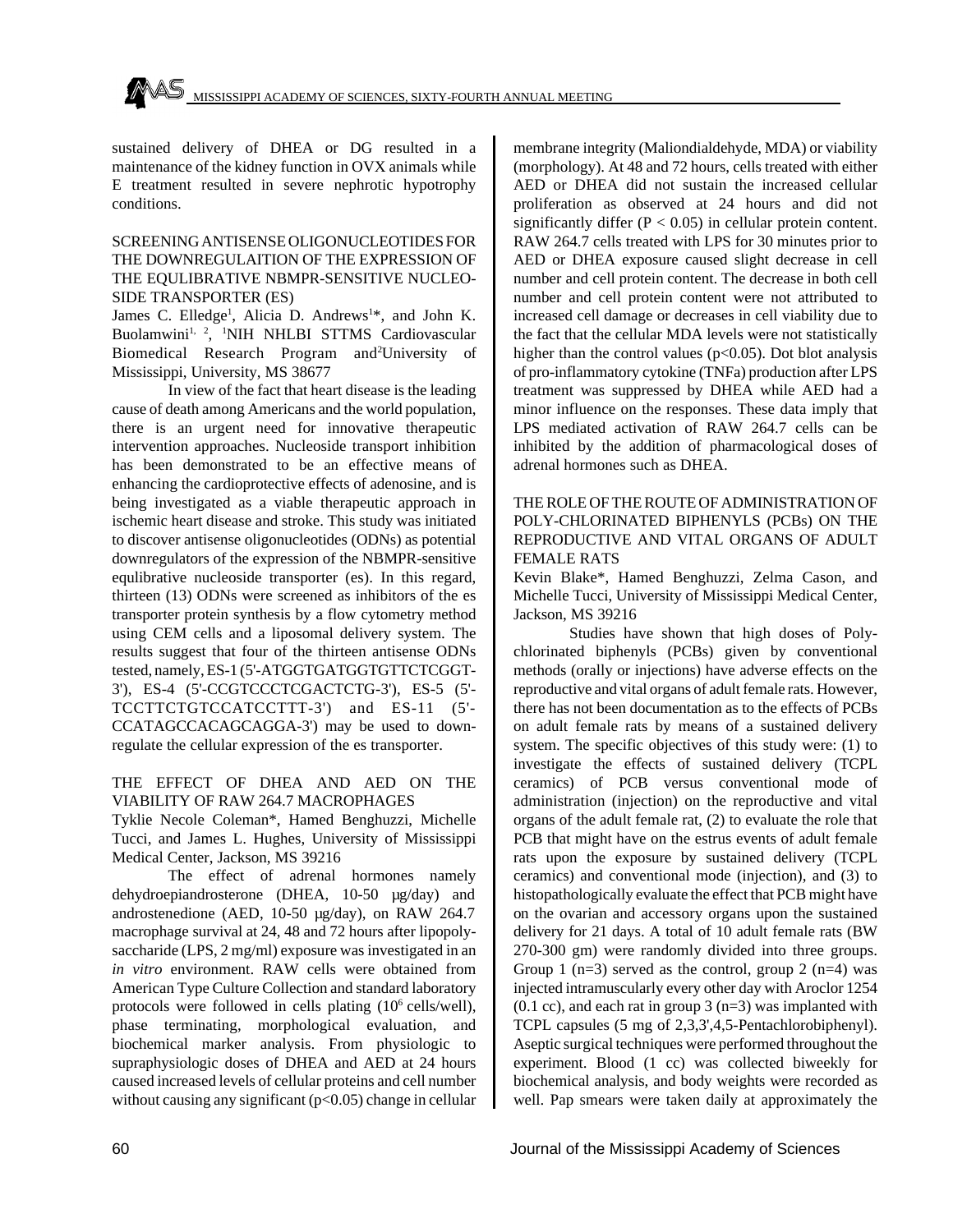

#### THE EFFECT OF POLYCHLORINATED BIPHENYL ON RAW 264.7 CELLS

Daphanie Denise Webster\*, Michelle Tucci, Zelma Cason, and Hamed Benghuzzi, University of Mississippi Medical Center, Jackson, MS 39216

Polychlorinated biphenyls (PCBs) refer to a group of chlorinated hydrocarbons that have been used widely in industry since the early 1900's. Among their physical properties, PCBs are thermally stable, non-reactive, have low water solubility and low electrical conductance. These features made PCBs the perfect choice for use in flameretardants, electrical insulators, lubricants and liquid seals. However, these characteristics have also allowed the very stable PCBs to resist degradation treatments and accumulate in the environment. The effects of PCBs exposure, at low doses ranging between 10-100 mg PCB (Arclor-1254), on the viability of RAW 264.7 macrophage cells after 24 and 48 hours of incubation. Furthermore, several studies have indicated that PCBs exposure resulted in pathophysiological conditions at the reproductive level, this study was designed to determine the interrelationship between PCBs and estrogen (E, 10 mg) and its role in the viability of RAW cells. Macrophages were cultured and plated in 24 well-plates according to standard protocols. The wells were divided into eight groups (n=4 wells/group, 1 x 10<sup>6</sup>cells/well). The cells in groups 1-3 were treated with vehicle (serum- control for estrogen, DMSO-control for PCB, and media alone, respectively). Cells in groups 4 and 5 were treated with low (10 mg) and high (100 mg) doses of PCB. Cells in group 6 were treated with estrogen, and cells in groups 7 and 8 were treated with low dose PCB +

estrogen and high dose PCB + estrogen, respectively. Cell viability and damage (Malinodialdehyde, MDA level) were determined after 24 and 48 hours as well as cell morphology. The results of this study showed that low and high doses of PCB depressed cell number by 52%. Estrogen treatment caused no effect on cell number in comparison to cells treated with serum alone. Cell number in response to estrogen and low and high doses of PCB decreased cell number by 50%. Similar results were also observed at 48 hour time phase. Morphological evaluation of the cells revealed healthy spindle shaped multinucleated cells in the control group. PCB exposure induced morphological changes includes: cells became small, round, and increased evidence of cellular injury and debris. Estrogen treatment did not show changes from the control group. However estrogen and PCB treatments caused the cells to become round, tightly compact nuclei with evidence of cell fragmentation. The results of this investigation showed that exposure to either 10 or 100 mg of PCB had detrimental effects on the RAW 264.7 macrophage cells as early as 24 hours. Combination treatment with estrogen didn't provide any protective measures to the viability of RAW cells exposed to PCBs.

#### SEARCH FOR NATURAL PRODUCT INHIBITORS OF SECRETED ASPARTIC PROTEASE FROM *CANDIDA ALBICANS*

Keyana Mitchell\*, A. Clark, M. Jacobs, and A. Nimrod, University of Mississippi, University, MS 38677

The yeast *Candida albicans* invades the tissues of the body via the SAP (secreted aspartic protease) enzymes. The proteolytic activity of the SAP enzymes lyses cell membranes, allowing the yeast to cause infection. Therefore, the SAP enzymes are important virulence factors and reasonable targets for drug therapy in the prevention and treatment of yeast-borne diseases. The SAP assay screens natural products for inhibition of the SAP enzyme using a fluorescent substrate. The substrate is specific for aspartic proteases and the assay is rapid, amenable to high throughput, and can be done in a 96-well plate. Due to the large number of natural product extracts available to the National Center for Natural Products Research (NCNPR), an elimination strategy is used in the assay. Samples of the natural product extracts are first tested at 200 mg/mL. The samples that are active (showing  $> 80\%$  inhibition of SAP) are then tested at a lower concentration of 10 mg/mL. The samples that continue to show inhibitory activity are then tested in a secondary assay at 50, 10, and 2 mg/mL to determine the IC50, the concentration that results in 50 % inhibition of the SAP. These samples are then prioritized according to their IC50's and undergo bioassay directed fractionation done by the chemists at the NCNPR. The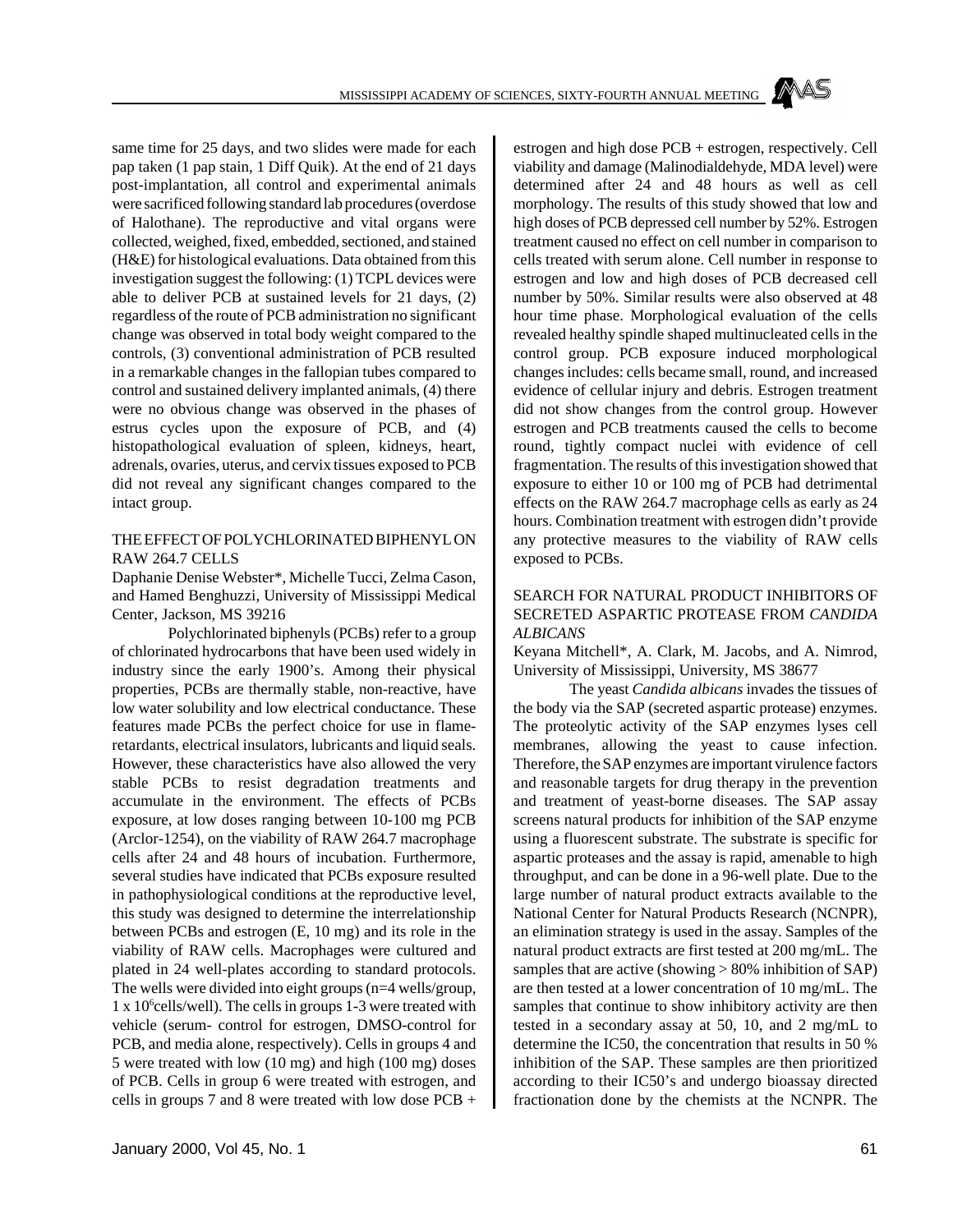samples are fractionated until a pure compound is obtained that shows appreciable SAP inhibitory activity. As of September 20, 1999, 3,256 plant extracts have been tested in the SAP assay. Approximately 5% of these extracts were tested in the secondary assay based on their inhibitory activity. 122 of the extracts (approximately 3.7% of the plant extracts tested in the primary assay) had IC50's of less than 50 mg/mL. Two pure compounds have been isolated from plant extracts of Miconia myriantha which have IC50's in the range of 7-10 mg/mL. A second assay is being developed to determine the specificity of the samples that inhibit SAP. Renin and pepsin are being explored as possible aspartic protease enzymes for this assay. The isolated pure compounds that specifically inhibit SAP activity are potential sources for drugs to treat infections by *Candida albicans*.

#### THE EFFECTS OF CORTISOL ON THE VIABILITY AND PROLIFERATION OF HEP-2 CELLS

Melissa P. Daniel\*, Michelle Tucci, and Hamed Benghuzzi, University of Mississippi Medical Center, Jackson, MS 39216

It is well known that bronchial epithelial cells are able to convert cortisol and synthetic cortisols such as hydrocortisone to inactive metabolite cortisone via the enzyme 11beta-hydroxsteroid dehydrogenase. The effects of cortisol, however, have not been investigated in the human larynx carcinoma cell line, Hep-2. Because the enzyme is expressed in human airway epithelial cells as well as other types of epithelial cells, we hypothesize that cortisol effects are limited due to the rapid metabolism to cortisone, which is then unable to bind to the glucocorticoid receptors. In this study, Hep-2 cells were treated with various doses of cortisol (0, 1, 5, 10, 20 and 50 mg/dl) for 24, 48 and 72 hours. After 24, 48 and 72 hours of treatment the cells were harvested and cell numbers were determined by hemacytometer counting. In addition to cell number, cell damage (Maliondialdehyde, MDA levels), cellular protein content, and cellular morphological characteristics were determined at each phase. The data obtained from this investigation demonstrated the following: (1) Cell counts: Cell number was suppressed at all doses of cortisol tested at the initial time points until the cells were able to metabolize the cortisol to the inactive cortisone. All treatments showed statistical differences at p<0.001 using the Kurskal Wallis one way ANOVA on ranks. (2) MDA: The exposure to the highest cortisol concentration (50 mg/dl) showed evidence of increased MDA levels after 24 hours, and by 48 hours there was a statistically significant increase in MDA levels in cells treated with either 20 and 50 mg/dl cortisol. (3). Protein: Cortisol caused a statistically significant increase in the median values

among the treatment groups for protein concentration at all time points investigated. (4) Morphology: Morphological differences existed among the cortisol treated cells compared with cells treated with media alone. In conclusion, the investigation provides significant information regarding the interrelationship between the steroid hormone cortisol and the viability and proliferation of human larynx carcinoma cells in culture.

## THE CHARACTERIZATION OF ACETYLCHOLIN-ESTERASE INHIBITION BY ALDICARB IN JAPANESE MEDAKA AT HIGH SALINITY

Sonja Grisle\*, Daniel Schenk, and Abir El-Alfy, University of Mississippi, University, MS 38677

Aldicarb is a carbamate pesticide used on crops in the Southeastern United States to kill insects and nematodes on crops. These crops include cotton, sugar cane, peanuts, potatoes, sugar beets, and other ornamental plants. The corps are often grown adjoining estuaries, which undergo large fluctuations in salinity. Aldicarb inhibits cholinesterase enzymes. This results in a build up of acetylcholine. This build up, cholinergic overload, causes over stimulation at the neuromuscular synaptic joint leading to convulsions and death. Salinity has been shown to enhance toxicity of thioether pesticides, terbufos and aldicarb, in euryhaline fish (Hemmer et al.,Schlenk &El-Alfy,1998). Results from recent studies show that female Japanese medaka, Oryzias latipes, are more sensitive to aldicarb at high salinity in comparison to male Japanese medaka. The reason for this is currently unknown. In this study the inhibition of acetylcholinesterase (AChE) is analyzed in euryhaline fish, Japanese medaka, exposed to aldicarb at high salinity. Time course characterization AChE inhibition by different aldicarb zones (LC 20, LC 50, and LC 90) in Japanese Medaka at different salinity regimens (1.5, 12, and 20 ppths) is presented. To examine the developmental differences, the effect of salinity on toxicity of aldicarb in Japanese medaka hatchlings is also presented.

#### LEVELS OF HYDROGEN PEROXIDE IN TISSUES RETRIEVED FROM PATIENTS WITH FAILING IMPLANT DEVICES MAY PLAY AN ACTIVE ROLE IN CYTOKINE PRODUCTION

Michelle Tucci\*, Rodney Baker, Hamed Benghuzzi, Audrey Tsao, and James L. Hughes, University of Mississippi Medical Center, Jackson, MS 39216

Late aseptic loosening of total joint implants continues to be a common cause of implant failure. However, the pathophysiology of implant loosening remains controversial as to which factors at the interface between tissue and implant play a crucial role in implant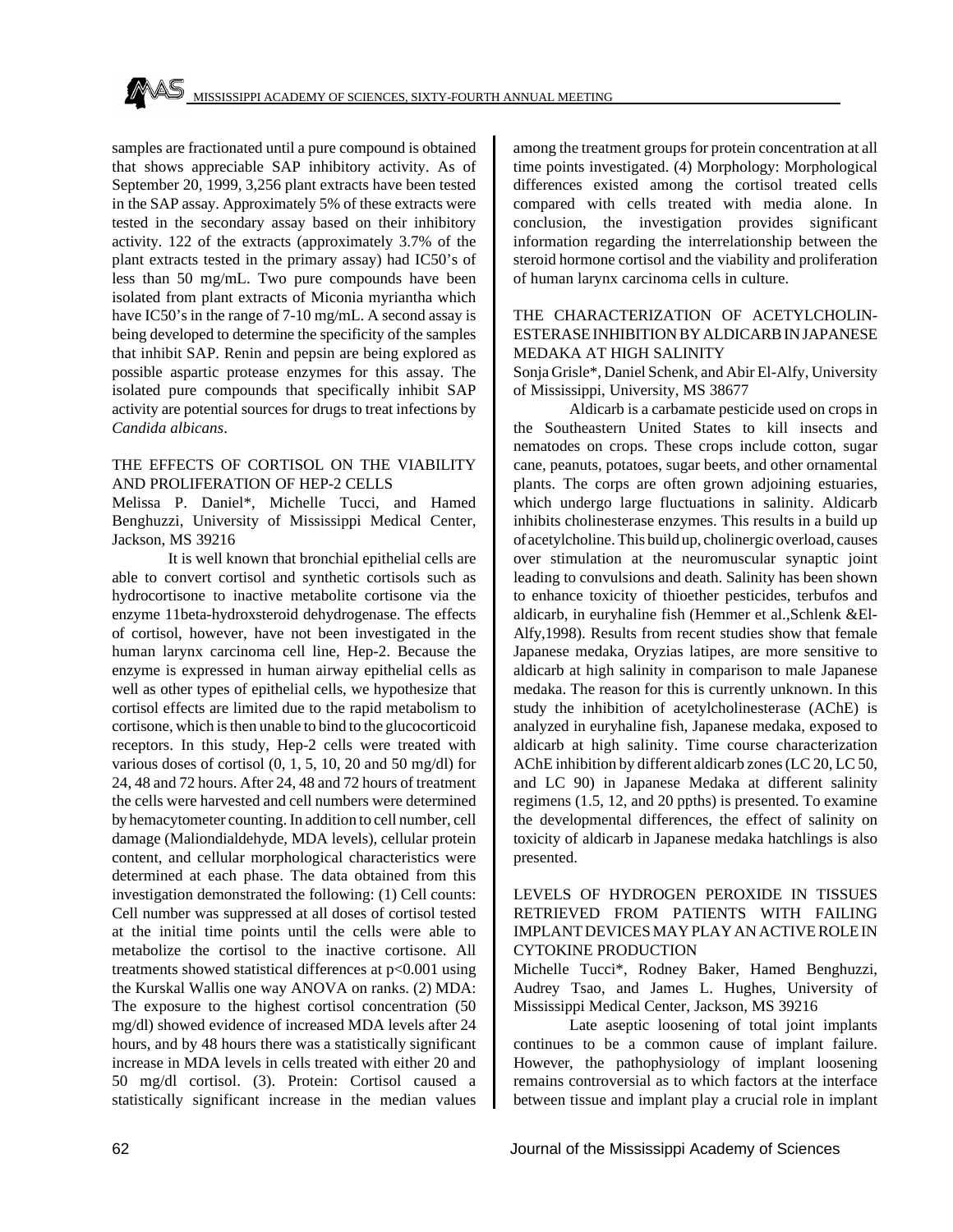failure. The most prominent feature of the foreign body membrane obtained from patients undergoing revision hip surgery in the presence of lymphocytes, histiocytes, giant cells, and immature collagen formation. Biochemical and immunochemical analysis of the tissues obtained from implant failure patients revealed increased levels of proinflammatory cytokines as well as increased levels of hydrogen peroxide and decreased catalase activity. Macrophage activation by cytokine (TNFa) or lipopolysaccharide (LPS) is mediated via translocation of NFkB from the cytosol to the nucleus and appears to be dependent upon phospholipase D (PLD) activation. Increasing concentrations of hydrogen peroxide also caused increases in macrophage release of pro-inflammatory cytokine (IL-1). This response may also be mediated via the PLD pathway. In tissues of patients with failing primary joint implants over production of hydrogen peroxide in response to wear debris stimuli, may activate NFkB and initiate cytokine production.

#### PHYSIOLOGICAL RESPONSES ASSOCIATED WITH SUSTAINED DELIVERY OF T, DHT, AND AED IN MALE RATS

Keith Stokes\*, Hamed Benghuzzi<sup>1</sup>, and Joseph A. Cameron<sup>2</sup>, <sup>1</sup>University of Mississippi Medical Center, Jackson, MS 39216 and <sup>2</sup>Jackson State University, Jackson, MS 39204

The factors responsible for the marked gender differences in risk of coronary disease and atherosclerosis remain controversial. Some clinicians and experimental evidence supports a protective effect of endogenous estrogen, however, the epidemiological data do not support this conclusion. The role of endogenous androgens on atherosclerosis progression has received little attention over the years. The specific objectives of this study are: 1) to deliver testosterone (T), dihydrotestosterone (DHT), or androstenedione (AED) at sustained levels by tricalcium phosphate lysine (TCPL) ceramic delivery devices, and 2) to evaluate lactate dehydrogenase activity (LDH), total cholesterol, thiobarbituric reactive species (TBARS) and histopathological changes associated with excess androgens delivery in adult intact male rats. A total of sixteen male rats were randomly divided into four groups of four rats per group. Rats in group I served as intact controls, and animals in groups II-IV were implanted with a single TCPL delivery device containing T (40 mg), DHT (40 mg), or AED (40 mg), respectively. Animals in all groups were weighted and blood was drawn biweekly for cholesterol, LDH and TBAR analysis. At the end of ninety days postimplantation, the animals were sacrificed and the organs removed, processed embedded, sectioned and screened for morphological changes. The results of this study suggest

January 2000, Vol 45, No. 1 63

that: 1) sustained delivery of androgens caused a statistically significant increase (p<0.05) in the prostate and seminal vesicle weights, while the epididymis weights remained similar to control intact animals, 2) decreases in adrenal gland weight was detected in animals treated with androgens compared to control animals, 3) kidney weights increased in all androgen treated animals compared to control, 4) no differences were observed in heart spleen or body weights between the groups, 5) TBAR analysis, as well as, LDH activity were not different between androgen treated animals and control animals, and 6) total cholesterol was significantly reduced in T and DHT treated groups compared with control and AED treated animals. The decrease in total cholesterol and reduction in adrenal gland weight may suggest impairment of cholesterol synthesis. In conclusion, this study provides information on the effects of sustained release of DHT, T and AED on the reproductive organs, vital organs, as well as physiological parameters (TBARS and total cholesterol) of atherosclerotic plaque formation in adult male rats.

#### MAPPING OF MONOAMINERGIC RECEPTORS IN HUMAN AMYGDALA

Jane E. Schenck\*, Violetta Klimek, and Gregory A. Ordway, University of Mississippi Medical Center, Jackson, MS 39216

The amygdala is a key structure in the brain's integration of emotions and stress. The amygdala receives dense noradrenergic and dopaminergic projections from the locus coeruleus and from the ventral tegmental area, respectively. These two catechalominergic neuronal systems are critically involved in the pathophysiology of depression. Therefore, the amygdala is an important region for the study of neurochemical abnormalities in depression that involves norepinephrine and dopamine. The purpose of this study was to create a "neurochemical" map of the distribution of dopaminergic and noradrenergic receptors and transporters in this very complex brain structure. Many of the amygdaloid nuclei can be distinguished based on differences in size, packing density, and staining intensity of their constituent neurons in Nissl preparation. These properties, together with the histochemical localization of an enzyme (acetylcholinesterase) marker, were used to create anatomical templates for measuring the density of certain receptors using quantitative autoradiography at multiple levels in several discrete regions of the human amygdala. Our study demonstrated that dopamine D2/3 receptors and noradrenergic  $\acute{a}_2$ -adrenoceptors were predominantly localized in the central and in the basolateral nuclei of the amygdala. However, D1 and âadrenoceptors were more evenly distributed among areas of the amygaloid complex. Both transporters occurred in a low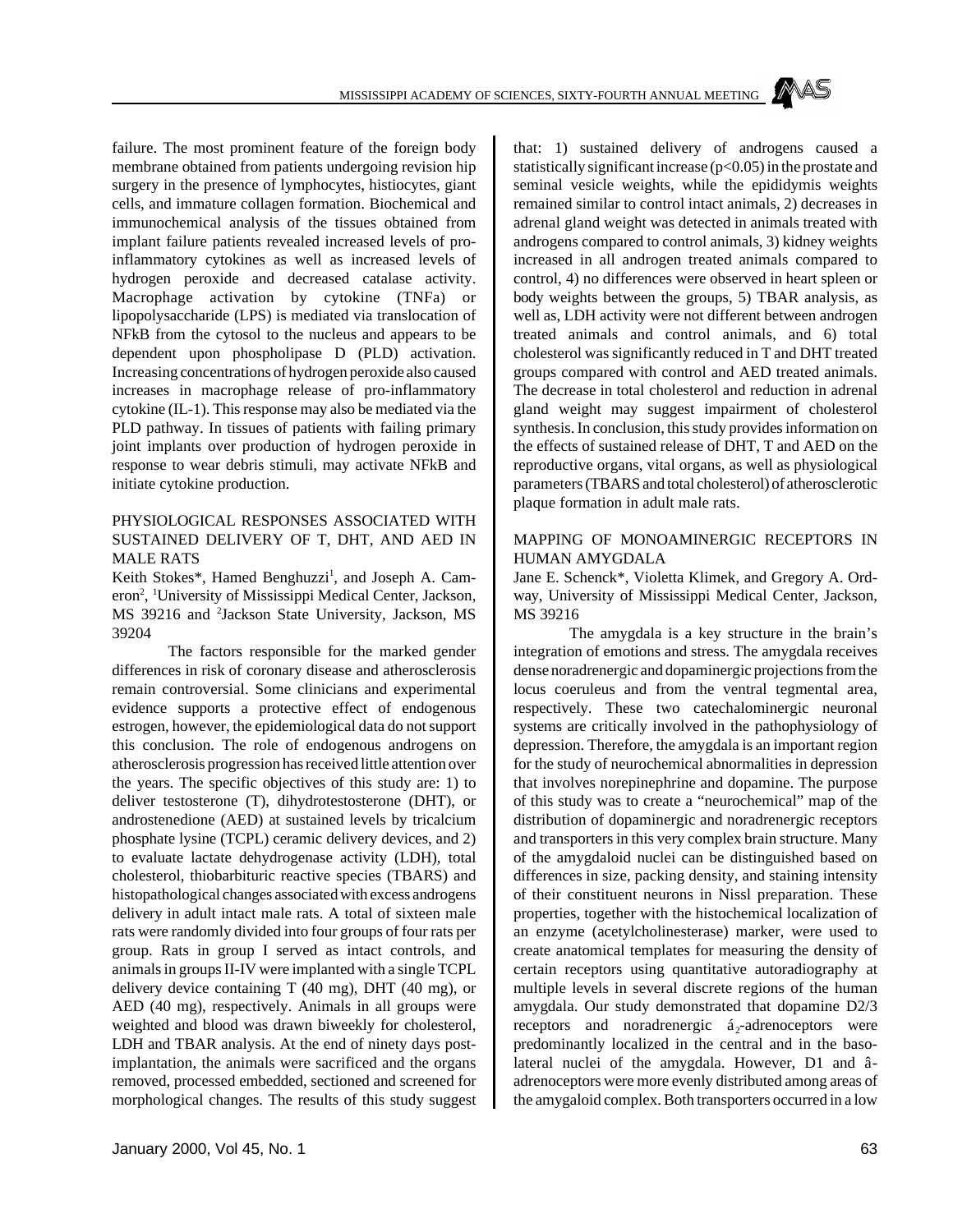density throughout the amygdala. These neurochemical maps of amygdala are necessary for revealing individual variability and for assessing changes in noradrenergic and dopaminergic proteins in depression.

## FRIDAY MORNING

## Gulf Hall

### 8:30 INTRAVAGINAL ANTIMICROBIALS PREVENT TRICHOMONIASIS IN MICE

W.B. Lushbaugh<sup>1\*</sup>, A. Paxton<sup>1</sup>, P. Shah<sup>1</sup>, A. Banga<sup>2</sup>, J. Jaynes<sup>3</sup>, J. Cleary<sup>1, 4</sup>, and R. Finley<sup>1</sup>, <sup>1</sup>University of Mississippi Medical Center, Jackson, MS 39216; <sup>2</sup>Mercer University, Atlanta, GA 30341; <sup>3</sup>Demeter, Inc., Philadelphia, PA 15221; and <sup>4</sup>University of Mississippi, University, MS 38677

A chemical prophylactic that protects against acquisition of sexually transmitted infections (STI) without disrupting the vaginal environment is needed. The efficacy of the novel peptide antibiotic (Peptidyl MIMstm D2A21) to prevent acquisition of *Trichomonas vaginalis* (Tv) was tested in mice. *Trichomonas* infections in estrogenized *Lactobacillus acidophilus* pre-infected mice were sporadic so we examined several other *Lactobacillus* species as preinfections to modify the mouse vaginal flora. Tv infections of estrogenized mice pre-infected with *L. vaginalis* or *L. rhamnosus* (Lr) were more prevalent and persistent than those in mice pre-infected with *L. cripatus* or *L. acidophilus*. The efficacy of intravaginal microbicides to interfere with Tv acquisition was tested in estrogenized, Lr pre-infected mice. The mice were intravaginally pre-treated with placebo gel, 0.5% or 2% Peptidyl MIMs<sup>tm</sup> D2A21 gel, or 500 mg/mL metronidazole gel just prior to Tv challenge*.* Pre-treatment with 2% D2A21 or metronidazole gels significantly (P< 0.001) prevented Tv infection. None of 30 metronidazole-treated-mice and three of 30 2%-D2A21 treated-mice became infected while about half of control mice became infected. These studies suggest that intravaginal microbicides incorporating Peptidyl MIMstm D2A21 with activity against a variety of STI may be practical for prevention of STI in humans.

#### 8:45 LOW DOSE IONIZING RADIATION EFFECTS ON BIOLOGICAL SYSTEMS

Amin Haque, Alcorn State University, Alcorn State, MS 39096

A cell contains many elements and compounds including about 80 % water  $(H_2O)$ . Absorption of ionizing radiation (alpha, beta, gamma, neutron, and x-rays) by the cells causes ionization, and excitation of atoms and molecules, and dissociation of covalent bonds in molecules.

Within an extremely short period  $(-10^{-10} \text{ seconds})$  large numbers of ions and free radicals are produced which are highly chemically reactive. The problem in the biological systems is the production of hydrogen peroxide  $(H_2O_2)$ , which is a poison to the cells. In addition,  $H_2O_2$  readily forms a peroxide radical, which then attacks other bioorganic molecules to form a relatively stable organic peroxide. This process may prove fatal to the cell if the original organic molecule happens to be a basic molecule such as a key enzyme. The change in the nature of the basic molecule effectively removes it from the cell. The process of conversion of the original basic molecules causes serious damage to the cells. The rate at which energy is transferred per unit length or mass determines how effective a given radiation is at injuning the cells. So far no law exists which would predict exactly the kind and amount of damage produced in a given cell following an irradiation. Electron-Spin-Resonance Spectroscopy is used to study the spectra of the free radicals. The amplitude of the resonance signal is proportional to the number of free radicals which in turn should be proportional to the radiation absorbed dose.

## 9:00 SYNERGISTIC ENHANCEMENT OF COLLA-GENOUS PROTEIN SYNTHESIS BY NIFEDI-PINE AND TUMOR NECROSIS FACTOR-á

Roger B. Johnson, University of Mississippi Medical Center, Jackson, MS 39216

Gingival overgrowth commonly occurs coincident to therapy with calcium channel blockers. The biologic mechanism for this condition is unknown; anecdotal evidence suggests that gingivitis may contribute to development of the overgrowth. This study tests the hypothesis that collagenous protein synthesis is synergistically enhanced by nifedipine (N) and the proinflammatory cytokine, tumor necrosis factor-á (TNF-á). Fibroblasts were isolated from biopsies of normal gingiva and cells separated into two groups. Group I were exposed to media containing 0, 5, 50, or 500 ng/mL TNF-á, or  $10^{-7}$ M N for 7 days; group 2 were exposed to those concentrations of TNF- $\acute{a}$  + 10<sup>-7</sup> M N.<sup>3</sup>H-proline was added to the medium for the final 24 hours. Cells and matrix were harvested and radioactivity determined by liquid scintillation analysis. Means  $(dprn/10<sup>4</sup>$  cells) were compared by factorial ANOVA and Scheffè comparisons. Collagenous protein synthesis was significantly reduced by a concentrations of TNF-á and was significantly enhanced by  $10^{-7}$  M nifedipine and all concentrations of TNF- $\acute{a}$  +  $10^{-7}$ M nifedipine. Thus, patients may be more susceptible to gingival overgrowth during nifedipine therapy, due to the synergism between TNF-á and nifedipine on collagenous protein synthesis by gingival fibroblasts. Supported by the University of Mississippi School of Dentistry.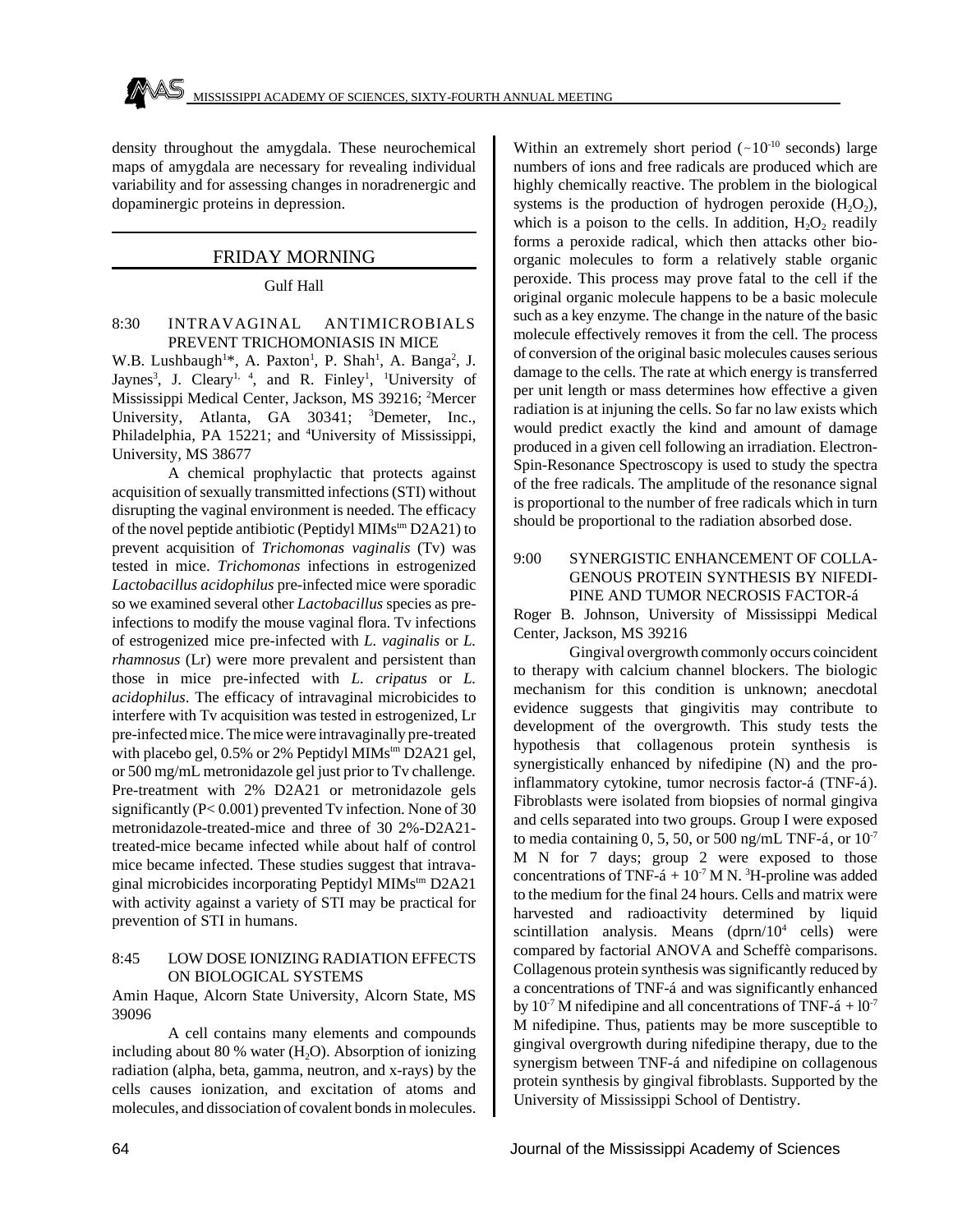## 9:15 EVAPORATIVE LASER LIGHT SCATTERING DETECTOR FOR GPC ANALYSIS OF POLY (L/D, L-LACTIDE) POLYMERS

C.C. Inman\*, S.B. Roberts, and A.D. Puckett, University of Mississippi Medical Center, Jackson, MS 39216

The GPC system consisted of a Rheodyne injector (Rheodyne Inc., Cotati, California) with 200 µm injection loop, LDC Milton Roy Constametric 3000 pump, LDC Milton Roy refractoMonitor IV refractive index detector, and a column set consisting of five styragel GPC columns. The column set contained three Shodex (Showa Denko, Tokyo, Japan 8 mm x 250 mm) columns (A-803/S, A-804/S and A-805/S) and two Waters Corporation (Milford, Delaware 7.8 mm x 300 mm)  $10^5$  Å and  $10^6$  Å columns. All solutions were filtered through a 0.45 µm Teflon filter before injection onto the column set. A microcomputer and strip chart recorder collected the output from the detector. The LDC Milton Roy PC GPC software was used for data collection and analysis. The GPC system was calibrated using narrow distribution polystyrene standards obtained from PolySciences. Seven polystyrene standards ranging from  $7.8 - x10^6$  g/mole to  $2.0 \times 104$  g/mole were dissolved in HPLC grade chloroform at 1-2 wt. % and chromatographed in triplicate to establish a calibration curve. A plot of molecular weight versus elution volume was constructed and fit to a 5th degree polynomial. This calibration was then used to calculate the weight average  $(M_w)$ , number average  $(M_n)$ , and polydispersity index  $(M_w/M_n)$  for the 70:30 poly (L/D, L-lactide) samples from retention volume data collected for each sample.

## 9:30 A CASE STUDY FOR BUILDING AGENCY SUPPORT FOR COMMUNITY-BASED HEALTH PROJECTS: THE DELTA FUTURES **PROJECT**

M. Williams<sup>1\*</sup>, D. Lamar<sup>2</sup>, A. Arrington<sup>3</sup>, and Reid Jones<sup>2</sup>, <sup>1</sup>Delta Hills Public Health District, Greenwood, MS 38939; <sup>2</sup>Delta State University, Cleveland, MS 38733; and <sup>3</sup>Mississippi Valley State University, Itta Bena, MS 38941

Rural health care agencies are usually small, understaffed, under-resourced, and on the wrong side of the 'digital divide.' Analyses of data from the Mississippi State Department of Health demonstrated that per capita health care concerns were generally more severe in rural districts. Building collaborative relationships was difficult in these circumstances. The report described the Delta Futures Project, an innovative 'peer educator' approach to perinatal health risk management. Guidelines were presented for developing strong collaboratives among largely rural agencies. Strong collaborations were still needed with major health care research and education centers.

9:45 Break

#### 10:00 INFLUENCE OF DIACETYL AND HEAT ON CELLULAR LEAKAGE AND DEATH OF *STAPHYLOCOCCUS AUREUS* AND *SALMONELLA TYPHIMURIUM*

I.O. Farah\* and S.R. Tatini, Jackson State University, Jackson, MS 39217 and University of Minnesota, St. Paul, MN 55108

Influence of diacetyl on cellular leakage and/or death of *Staphylococcus aureus* (*S. aureus*; FRI-100) and *Salmonella typhimurium* (*S. typhimurium*) in the presence and absence of 30% sucrose and NZ-amine broth at 37, 45 and 55<sup>o</sup>C was studied using Microbiological and Spectrophotometric techniques. Diacetyl exists naturally in starter distillate and is usually added to enhance the flavor at the end of the fermentation process. Our objective was to examine its use before the onset of fermentation towards the safety of fermented products. Results showed significant difference (p<0.05) between control and diacetyl treatments; average mean difference was >5 log colony forming units per ml (CFU/ml) within 1 hour (h). Interesting trends were also observed when differences with respect to absorbance ratios, temperature and control were normalized; multiple peaks in relation to incubation times. Results also showed that diacetyl (0.1%) caused more cellular leakage and death of *S. aureus* at 45°C as compared to 37<sup>o</sup>C, and that cellular leakage per se was not directly related to death. Diacetyl, however, caused rapid death of *S. aureus* and *S. typhimurium* in the presence of 30% sucrose and NZ-amine broth at  $55^{\circ}$ C; >7 log CFU/ml death within 1 and 2 h respectively. We also conducted a study with commercial starter distillate (7%) and proved its ability to control both organisms under the same test conditions within 1h at  $55^{\circ}$ C. It is concluded that diacetyl is a potential candidate for the control of foodborne pathogens especially under low water activity conditions such as those encountered during meat fermentation.

#### 10:15 SEALING POTENTIAL OF NEW ONE BOTTLE DENTAL ADHESIVES

J.G. Fitchie\*, G.W. Cobb, A.D. Puckett, S.M. Phillips, and W.B. Jenkins, University of Mississippi Medical Center, Jackson, MS 39216

The purpose of this study was to evaluate *in vitro* microleakage behavior of several one bottle adhesives and a conventional primer/adhesive system utilizing the universal hybrid composite Amelogen (Ultradent Products, Inc.). Fifty class V cavities were prepared at the facial C.E.J. of bovine incisor teeth to simulate cervical abrasion/erosion lesions. The five groups of ten teeth were treated with the enamel and dentin total etch technique (15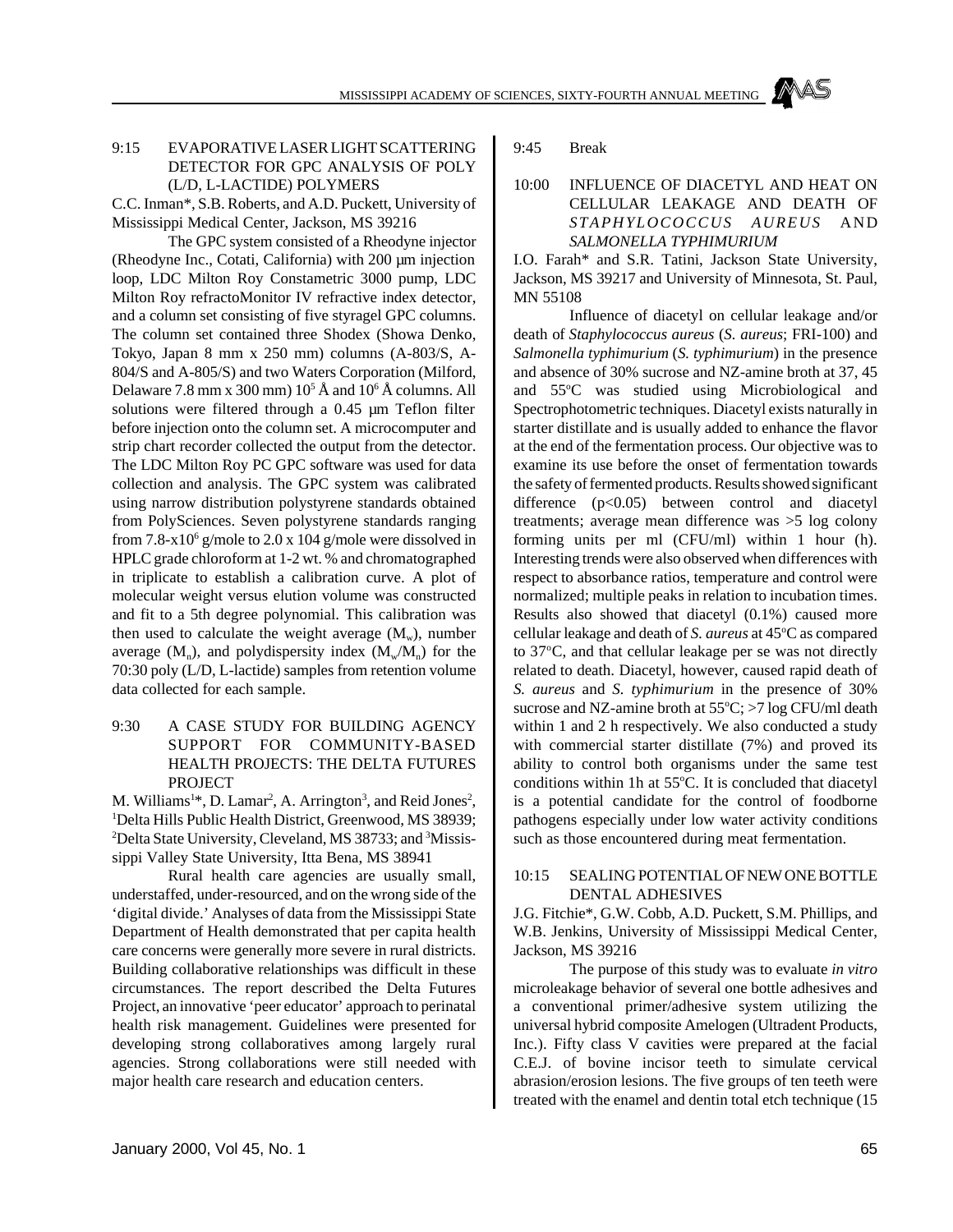second application phosphoric acid) then restored following manufacturer's directions with the appropriate adhesive: GlumaOneBond (GLU1), SnapBond (SNPB), PQ1 (PQ1), ProBond (ProB),

Prime&BondNT (PBNT), and bulk filled with Amelogen universal composite and light cured for sixty seconds. Microleakage was evaluated separately at the enamel (incisal) and dentin (gingival) margins using the following scale: 0 (no leakage) to 4 (gross leakage). Results were analyzed with the Mann-Whitney Test. Mean dentin microleakage values gave the following ranking: PQ1  $(1.4)$  < ProB  $(2.2)$  < SNPB  $(3.1)$  < PBNT  $(3.36)$  < GLU1  $(3.7)$ . There were no significant differences in the leakage behavior between any of the groups at the enamel margin. PQ1 exhibited statistically less microleakage at the gingival (dentin) margins than any of the one bottle adhesives, however, the difference between PQ1 and the conventional primer/adhesive ProBond was not significant.

10:30 A CASE STUDY IN BUILDING GRASS ROOTS SUPPORT FOR COMMUNITY BASED HEALTH PROJECTS: THE SAFE AT HOME PROJECT

S. French<sup>1\*</sup>, J. McCrory<sup>2</sup>, C. Ekanem<sup>3</sup>, and Reid Jones<sup>4</sup>, <sup>1</sup>Delta Health Partners, Marks, MS 38646; <sup>2</sup>Delta State University, Cleveland, MS 38733; and <sup>3</sup>Mississippi Valley State University, Itta Bena, MS 38941

Federally funded health care programs often neglect the crucial aspect of developing "grass roots" support in the local community. This is particularly important for rural communities, which are distant from major hospitals, research centers, and medical specialists. The Safe at Home Project has been repeatedly funded to provide creative solutions for health problems such as SIDS, teen pregnancy, and low birth weight. Over the years, Safe at Home has built effective and extensive collaborative relationships with health care professionals, Head Start, schools, local government, civic clubs, businesses, and local media. Project personnel are presently expanding existing relationships with regional universities. The presentation provided a program report on the project as well as a case study in effective community support building.

## 10:45 HEALTH RISKS FROM LOW-DOSE IONIZING RADIATION EXPOSURES

Amin Haque, Alcorn State University, Alcorn State, MS 39096

The average person in the United States is exposed to an effective dose equivalent of approximately 360 mrem per year ftom natural and technological radiation sources. The nature and severity of effects depend on: nature of radiation, absorbed dose, dose rate, dose distribution, age of the object, general health, and previous exposures. The rate at which energy is transferred per unit length determines how effective a given ionizing radiation is at injuring the cells. The toes of biological effects seen in humans from exposures to high doses (100,000 millirem or more) of radiation are: SOMATIC (Prompt and Delayed), TEROTO-GENIC, and GENETIC. If individuals cumulative radiation dose is 1000 mrem, the chances of eventually developing cancer during their life may increase by 25%. For low doses, extrapolations are made from the results at high doses and high dose rates, which may not be appropriate. No law exists which would predict exactly the kind and magnitude of damage produced in a given cell following an irradiation. There is no theory to predict what really happens at the lowdose rates. According to NIH, no biological effects are expected at low dose of less than 10 mrem per year. Extensive literature indicates that minute doses of ionizing radiation actually benefit animal growth and development, fecundity, health and longevity. The mechanism of radiation hormesis is not understood. It is very important to determine a threshold value of radiation below which no damage is caused to the tissues.

## 11:00 FORMULATION AND STABILITY OF NAL-TREXONE SUSPENSION FOR REDUCING EPIDURAL OPIOED SIDE EFFECTS

Brian K. Tsang, Ahmed S. Abdel-Aziz\*, and John H. Eichhorn, University of Mississippi Medical Center, Jackson, MS 39216

Naltrexone is a pure opioid antagonist that unlike naloxone is highly effective orally. Recently, naltrexone, 6 mg, has been shown to reduce the side effects of epidural morphine without reversal of its analgesic effect. However, naltrexone is only available in 50 mg tablets. This high dose of naltrexone is designed for use in detoxifying addicts. Naltrexone suspensions at concentration of 1 mg/ml were prepared. Our goal is to produce 6 mg doses for use in reducing epidural opioid side effects. The naltrexone suspensions were then tested for stability at room temperature over five consecutive days. High performance liquid chromatography was used for quantifying the concentration of naltrexone samples. There were no detected difference in physical characteristics (color, clarity, and crystal formation) or, pH values of naltrexone suspensions over the course of the five days duration of the stability study. In addition, there was no statistical difference in mean concentration of naltrexone suspensions (1 mg/ml). In conclusion, this study proves that formulation of naltrexone suspensions prepared from the 50 mg naltrexone tablets can be kept in room temperature for five days without a loss of the active ingredient. This easy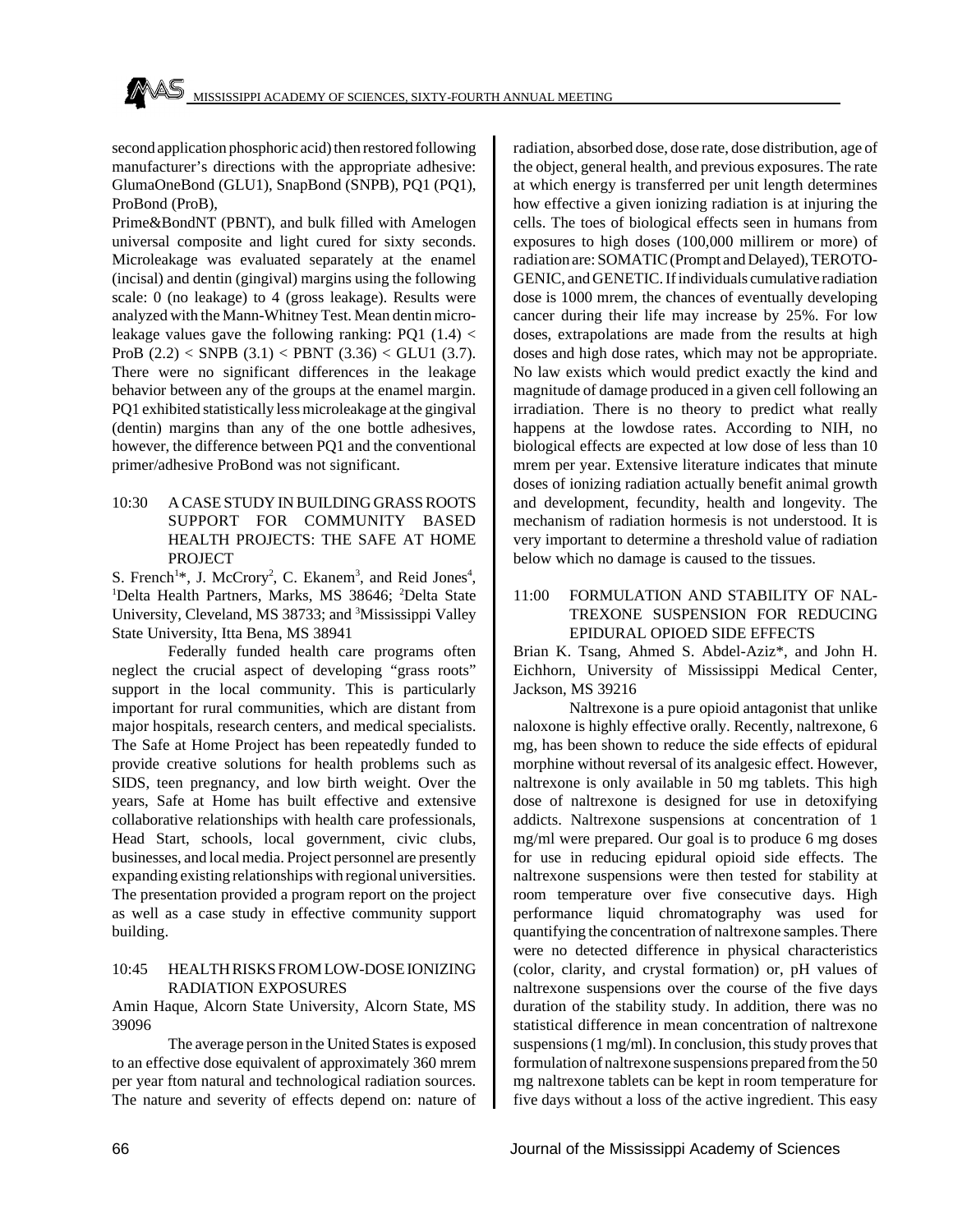formulation of naltrexone 6 mg can then become available for wider use in reducing the side effects of epidural opioids.

11:15 Divisional Business Meeting and Awards Presentations

#### **HISTORY AND PHILOSOPHY OF SCIENCE**

Chair: Robert Hamilton, Mississippi College Vicechair: Robert Waltzer, Belhaven College

### FRIDAY MORNING

#### Deer Isle

#### 8:30 THE ETHICAL IMPLICATIONS OF THE HUMAN GENOME PROJECT

Robert G. Hamilton, Mississippi College, Clinton, MS 39058

The Human genome Project is another major step in the development of our understanding of life in general, and human life in particular. At each step in the development of our understanding of life, the loss of mystery has had minor to profound effects on our sense of self, and related ethical issues. The Human Genome Project will allow for the definition of a human purely in terms of the genome. The implications of such a definition are profound, not only relating to well known issues such as health care, but in allowing for a whole new means by which individuals can be categorized. Such implications raise the central issue of privacy, and the associated issues of the costs and benefits of such privacy to both the individual and society in general. The Human Genome Project will allow for a development of a sense of self that includes a more complete understanding of our genome, and thereby, our biological "strengths" and "weaknesses." The interaction of this view of self with societal norms, also based on a more complete knowledge of genomics, has the potential to radically alter ethical practices, particularly in areas such as government, clinical practice, insurance risk assessment, education, and research.

9:00 MiniSymposium on Biological Species

### A BIOLOGICAL PERSPECTIVE CONCERNING SOME CURRENT ARGUMENTS ON THE NATURE OF **SPECIES**

Kenneth J. Curry\* and Paula J. Smithka, University of

Southern Mississippi, Hattiesburg, MS 39406

Confusion concerning the concept of species is inevitable because it has served distinctly different groups within biology and because of uncertainty as to the nature of species. The most embracing concept of species should fit all subdisciplines. It should fit our intuitive concept of natural kinds, it should reflect phylogeny, it should include a mechanism for evolution, and it should have pragmatic and predictive value. The most widely applied concept in recent years, the biological species concept, postulated species as a group defined by reproductive isolation. This met some of the requirements for a species concept, but it has proven not to have good predictive value outside of a few groups and apparently does not reflect phylogeny accurately or promote a reasonable mechanism for evolution. Recent candidates for the species concept have included Van Valen's ecological species based largely on cohesion through ecological forces, Cracraft's evolutionary species based on diagnosable groups, and Templeton's cohesion species that combines interbreeding populations and environmental constraints. Mishler and Donoghue have promoted a case for a pluralistic species concept that would embrace different concepts for different groups of organisms. Philosophers are debating whether species should be treated as individuals or classes. The weight of argument seems to be on the side of classes, but the nature of both classes and individuals is still fertile ground for discussion.

A PHILOSOPHICAL PERSPECTIVE CONCERNING THE DEBATE REGARDING THE STATUS OF SPECIES: CLASSES OR INDIVIDUALS? Paula J. Smithka\* and Kenneth J. Curry, University of Southern Mississippi, Hattiesburg, MS 39406

Species have historically been considered to be classes or groups of individual organisms. Recent literature suggests that species should not be regarded as classes, but rather as individuals, analogous to particular organisms. Ghiselin and Hull maintain that in order for species to be units of evolution, they must be historical entities. Their contention is that classes are atemporal, and hence, ahistorical concepts and therefore cannot be units of evolution. Individuals, on the other hand, exist within a spaciotemporal framework, and so are historical entities. This is why Ghiselin and Hull think that species are better thought of as individuals. We examine this debate and argue that the notion of species as individuals generates problems of its own and maintain that species really are better thought of as classes and that classes need not necessarily be ahistorical.

10:00 Break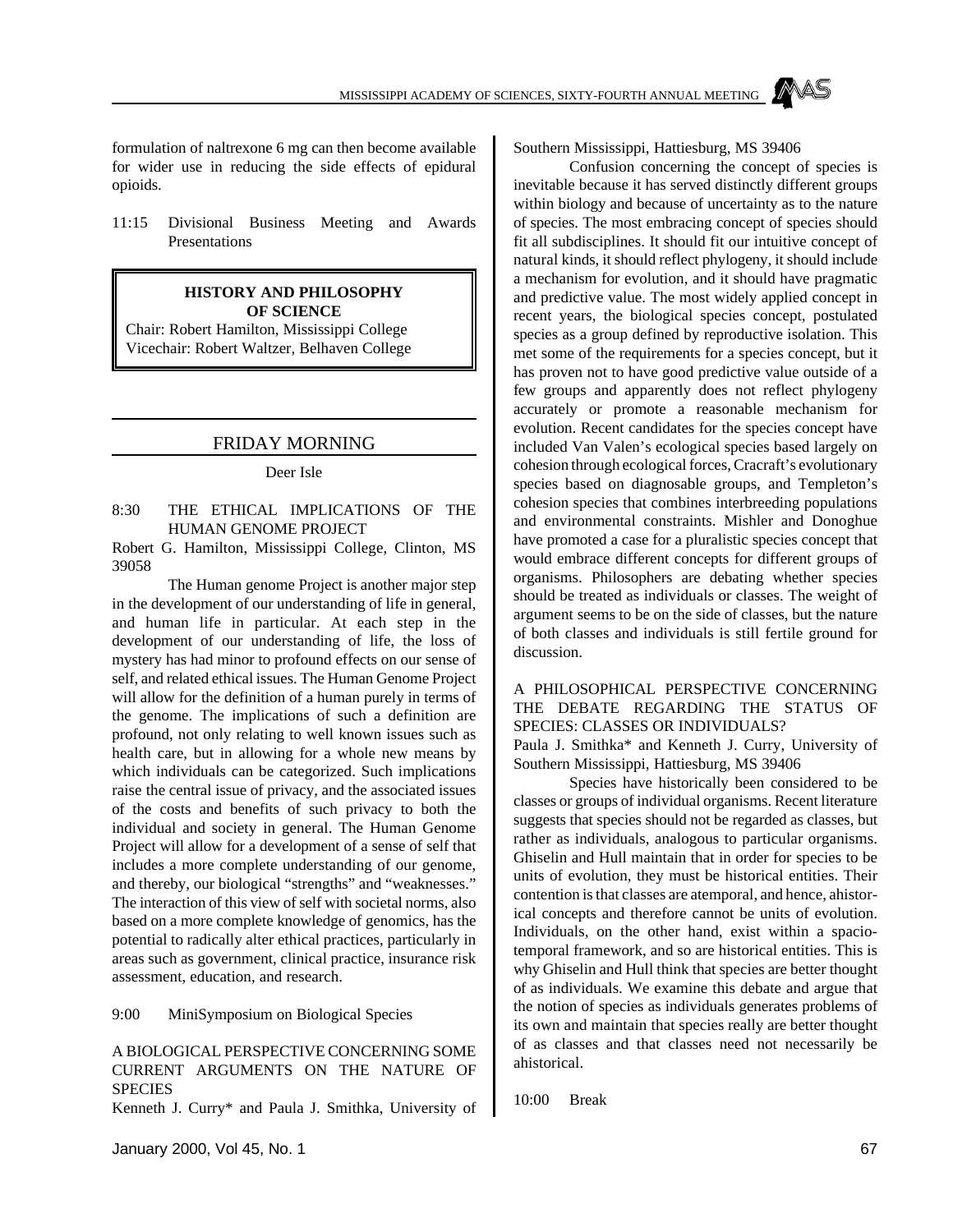

## 10:15 WHAT HAPPENED WHILE FOUR GENERATIONS OF WHITFIELDS STUDIED CHEMISTRY IN MISSISSIPPI

Johnnie-Marie Whitfield, Chemical Heritage Foundation, Philadelphia, PA and Millsaps College, Jackson, MS 39210

Four generations of Whitfield women in my immediate family have studied chemistry in central Mississippi for over 100 years as well as three generations of Whitfield men. The threads of these lives weave an intriguing web with numerous, dramatic chemical advances that have directly impacted their lives as well as many others in the twentieth century. Family anecdotes will be intertwined with materials from the Chemical Heritage Foundation archives in this fast-paced presentation. Support from Millsaps College and the Chemical Heritage Foundation is gratefully acknowledged for this presentation.

10:45 MISSISSIPPI SECTION OF THE AMERICAN CHEMICAL SOCIETY SALUTES POLYMER SCIENCE DEPARTMENT AT THE UNIVERSITY OF SOUTHERN MISSISSIPPI

Johnnie-Marie Whitfield<sup>1</sup>\*, Stella Elakovich<sup>2</sup>\*, and Robert Y. Lochhead<sup>2\*</sup>, <sup>1</sup>Millsaps College, Jackson, MS 39210-0515 and <sup>2</sup>University of Southern Mississippi, Hattiesburg, MS 39406-5043

On February 19, 1999, the Mississippi Section of ACS honored the Polymer Science Department at USM with a Global Salute as part of the International Chemistry Celebration Year activities. The Section was then invited to make a presentation at the National ACS Meeting in New Orleans in August of 1999 in the History Division. Come and share the latest version of this team presentation by the Councilor, the 1999 Chair of the Mississippi Section, and the Chair of Polymer Science Department - now part of the new School of Polymers and High Performance Materials at USM.

## FRIDAY AFTERNOON

### Deer Isle

1:00 THE MYTH OF REDUCTIONISM: PROBLEMS POSED TO REDUCTIONISM BY KUHN'S THEORY OF SCIENTIFIC REVOLUTIONS

Edison M. Williams III, University of Southern Mississippi, Hattiesburg, MS 39406-5024

The issue of reductionism is important for science. Reductionism claims that entities, laws and theories can be reduced from the more complex to a simpler form. For example, the reduction of sociological trends to theories of genetic mapping. The purpose of this paper is to provide an

examination of reductionism and to explore the difficulty and, in fact, the impossibility of achieving such a goal. 'Reductionism' is a vague term unless it is accompanied by qualifiers. So unless 'reductionism' is defined more stringently, the goal of reductionism may be viewed as ambiguous. The three qualifiers are ontological, methodological and inter-theoretic. Within the parameters of this paper all three types of reductionism will be challenged with inter-theoretic being given the most attention. Reductionism in its most general sense assumes the existence of two elements, transtheoretical terms and a cumulative progression of scientific development. Both transtheoretical terms and a cumulative progression of scientific development are challenged by Kuhn's theory of scientific revolutions with the specific challenge arising in Kuhn's description of paradigm shifts and the resulting incommensurability of such paradigms. If a Kuhnian perspective of scientific development is accepted and I argue that it should be, then the goal of reductionism can not be achieved.

## 1:30 EVEN MODEL BASED SCIENCE IS STILL DRIVEN BY LINGUAL THEORY

Benjamin Maddox, University of Southern Mississippi, Hattiesburg, MS 39406

In this paper I intend to show that scientists are forced to use lingual theories even when the methodology of models, described by Aronson, Harré, and Way, in their book Realism Rescued, is used. According to Realism Rescued theories are models and models are ontological chunks of the world. Aronson, Harré, and Way try to show that science is reality driven and not a function of lingual theories or paradigms. My point is that in most modern experimentation and/or modeling the data is too complicated to understand without some sort of key for translation. I intend to show that when scientists attempt to use the methodology of Realism Rescued their views will still be a function of lingual theory and not a direct line to reality because of the complexity of the data used.

2:00 Break

## 2:15 INVESTIGATION INTO THE ONTOLOGICAL NATURE OF MENTAL STATES AND PROCESSES

Takasha Lewis, University of Southern Mississippi, Hattiesburg, MS 39406

Twenty-five years ago neuroscience was forever changed with the discovery of the opiate receptor in the brain. This led to the discovery of the body's natural opiates known as endorphins. Endorphins, a class of proteins known as peptides, were found to regulate our behavior,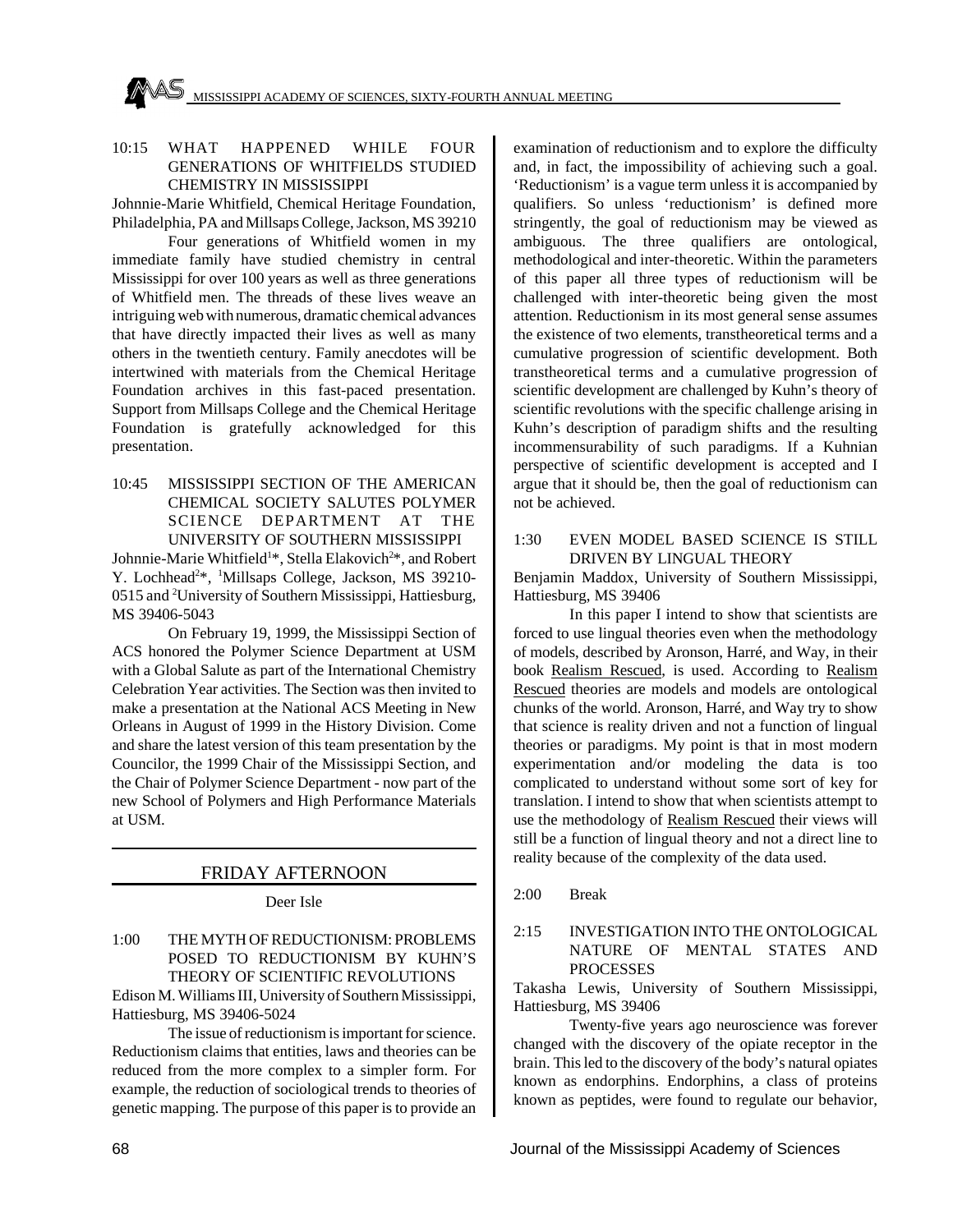mood and health. This pinnacle discovery, and the research that followed spawned debate after debate over the real nature of mental states and processes. Are these events reducible to processes of a complex physical system—the materialist thesis? On the other hand, are mental states and processes the result of a distinct kind of phenomenon that is non-physical in nature—the dualism thesis? My goal is to analyze the mind-body debate in conjunction with its related scientific research, and formulate an answer to the ontological question, —what is the essential nature of mental states and processes?

#### 2:45 SCIENTIFIC-SPIRITUAL APPROACH OF HEALING: ANCIENT INDIA'S GIFT

S. Kant Vajpayee\* and T.M. Parchure\*, University of Southern Mississippi, Hattiesburg, MS 39406 and US Army Engineer Waterways Experiment Station, Vicksburg, MS 39180

Several fields of science such as mathematics, astronomy, pharmacy, and medicine were highly developed in ancient India. Some of the pioneering literature is available in Sanskrit even today, and has been translated in other languages. The pharmaceutical science as an element of the Ayurveda deals with the use of bio-ingredients derived from flora and fauna in healing human ailments. Since they are already associated with the living tissues of plants and animals, their use has minimal side effects and the treatment usually offers permanent cure. The bioingredients are widely used in India for medicinal purposes in competition with the Western inorganic synthetic medicines. Diet control, fasting, self-discipline and use of mental power are some of the techniques of treatment leading to healing. Yoga and meditation, now popular in the West, are the other ones. The human body is spiritually considered to be a microcosm of the whole universe created from five "spirits"—earth, water, wind, space, and fire (cosmic energy). Based on a strong mind-body interaction, it is believed that there are eight strategically located centers in our body; their excitation and control lead to a long, happy, and healthy life. This concept, not well known in the West, will be discussed in the presentation.

3:15 Break

## 3:30 CREATION SCIENCE AND THE PRINCIPLE OF TOLERANCE: AN ILL-CONCEIVED PHIL-OSOPHIC PLOY

Michael J. Fitzgerald, University of Southern Mississippi, Hattiesburg, MS 39406

Creation "scientists" usually invoke a Principle of Intellectual or Political Tolerance in order to have their views taught in High Schools or Universities along side evolutionary theory. The paper will argue that such an invocation is an ill-conceived philosophic ploy for the creation "scientist" for several reasons. 1) A Principle of Intellectual Tolerance is not a principle of philosophic relativity that would maintain "All explanations are equally plausable." 2) There is no good reason to suppose that Creation "scientists" would abide by such an intellectual principle, if their views were in fact taught in tandum with evolutionary theory, and 3) A philosophically tolerant intellectual outlook does not require one to give "equal treatment" to scientifically worthless views.

#### 4:00 POSITIVE EVIDENCE FOR DESIGN IN THE NATURAL WORLD

Robert Waltzer, Belhaven College, Jackson, MS 39202

This presentation will examine intelligent agency, consider applications in the biological world, and conclude with a perspective on scientific progress. (See Dembski, 1999 Touchstone 12:4 p. 76). Fields such as forensic science, archaeology and the search for extraterrestrial intelligence (SETI) have developed criteria to evaluate intelligent agency. First a determination between necessity and contingency is made. If contingency is evident then a further determination is made between chance and design. In the movie *Contact* the sequence of beats and pauses of the space signal evidenced design in that it was not explainable by physical laws and displayed a pattern containing information. Contingency can also be evidenced by the detection of purpose. In biological systems the parts of the eye evidence purpose. Also, DNA shows order and possesses information, which is not reducible to the laws of biochemistry. This is positive evidence for design in the natural world. And it can be taken further. Just as one speculates about the nature of ancient civilizations, speculation about the nature of the designer can provide a foundation for the generation of new hypotheses regarding both the designer and that which is designed. The designer displays great knowledge, skill, organization, economy, and creativity and these characteristics can assist in the discovery of as yet unknown facts. Mainstream science should be open to design theory because it follows the rules of science and could lead to discovery.

4:30 Divisional Business Meeting

**MARINE AND ATMOSPHERIC SCIENCES** Chair: Charlotte Brunner, University of Southern Mississippi Vicechair: Jeffrey Lotz, University of Southern Mississippi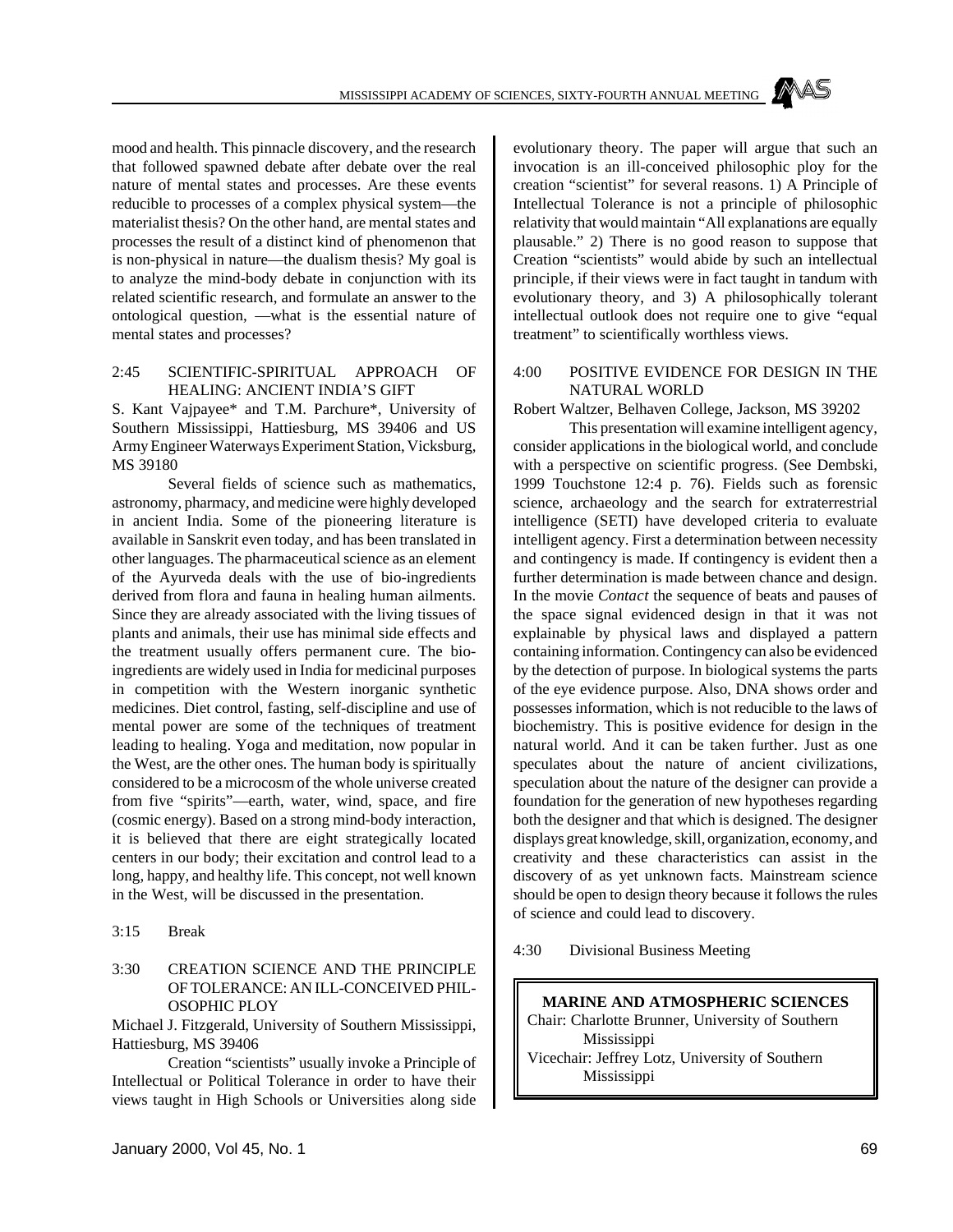## THURSDAY MORNING

#### Ship Isle

8:40 BOTTOM SCATTERING VARIABILITY DURING THE 1996 PANAMA CITY, FLORIDA, HIGH-FREQUENCY ACOUSTIC EXPERIMENT

Marcia A. Wilson<sup>1\*</sup>, Jerald W. Caruthers<sup>1</sup>, Ralph Goodman<sup>2</sup> and Steve Stanic<sup>1</sup>, <sup>1</sup>Naval Research Laboratory, Stennis Space Center, MS 39529 and <sup>2</sup>Naval Research Laboratory on IPA from Pennsylvania State University, State College, PA 16804

An experiment was performed in shallow water near Panama City, Florida to study spatial variability of high-frequency bottom reverberation. A towed body with two transducer arrays installed at 15 and 40 degrees from horizontal was tested. The active transducer emitted a 1ms acoustic pulse every tenth of a second as the towed body moved over the relatively uniform sand bottom. Frequency rotated among 4 to 7 frequencies between 75 and 375 kHz. Reverberation envelopes for each frequency were plotted to show the changes in amplitude and arrival time for a series of pulses interacting with the bottom along the track of the towed body. An integrated reverberation level for each pulse was obtained. Several statistical analysis methods were used to determine whether changes in the reverberation probability density function were sufficient to indicate a difference in seafloor characteristics encountered. Analysis based on the chi-squared test was able to quantify differences between segments of data along a given track.

#### 9:00 A MODULAR OCEAN DATA ASSIMILATION SYSTEM

Daniel N. Fox\* and Germana Peggion, Naval Research Laboratory, Stennis Space Center, MS 39529 and University of Southern Mississippi, Stennis Space Center, MS 39529

A scalable, rapidly relocatable ocean analysis and forecast system has been developed to provide accurate estimates of the acoustic environment. The system is built from reusable software modules, which facilitates adding or modifying capabilities, and runs well on a wide spectrum of computer hardware, from low-end workstations to supercomputers. In situ measured ocean profiles of temperature and salinity are optimally interpolated into a novel synthetic ocean environment which is generated using remotely sensed data and linear regressions derived from 100 years of measured profiles. This analysis is then used to initialize a robust, relocatable version of the Princeton Ocean Model, including tides. The system has been found to be much more accurate than other commonly used ocean climatologies and will be demonstrated in several areas including the northern Gulf of Mexico.

#### 9:20 DYNAMICAL BALANCE IN THE INDONESIAN SEAS CIRCULATION

William H. Burnett\* and Vladimir M Kamenkovich, Stennis Space Center, MS 39529-5001 and University of Southern Mississippi, Stennis Space Center, MS 39529

A high-resolution, regional, four-open port, nonlinear, barotropic ocean model (2D POM) is used to show that a pressure difference between the Pacific and Indian Ocean is not the dominant factor determining the total transport of the Indonesian throughflow. Two types of experiments were performed. In Experiment 1, the normal and tangential velocities at the ports are prescribed. The total transports through these ports are taken from analyses of historical observations, and the total inflow and outflow balanced to ensure mass conservation. Experiment 1's steady state results were used as boundary conditions for Experiment 2 where sea surface elevations and tangential velocities are specified at the open ports. To study the influence of the pressure head, the sea-surface elevation found in Experiment 1 was perturbed by a constant value at the open ports. A series of experiments were performed and the relative importance of the different terms in the momentum equations were analyzed both within and outside the equatorial zone.

### 9:40 HIGH PERFORMANCE VISUALIZATION OF METOC INFORMATION

George W. Heburn, Naval Meteorology and Oceanography, Stennis Space Center, MS 39529

Historically, graphical representations have been used to convey complex meteorological and oceanographic (METOC) information to the end user. Initially, this was in the form of hand drawn analyses of an iso-surface of some METOC parameter, i.e., pressure, temperature, etc. and sent to remote users via facsimile broadcast. Today, with the wide spread use of computers and the Internet, the primary conveyance of METOC is in the form of computer generated analyses of iso-surfaces and 2D and 3D grid fields of NIETOC parameters. As the desktop graphics workstations become more powerful and immersive display devices become more prevalent the opportunity exists to make better use of scientific visualization techniques to provide METOC information to the Warfighter. The Naval Meteorology and Oceanography Command (NMOC) in partnership with Mississippi State University (MSU), Jackson State University (JSU), and the Center for Higher Learning/University of Southern Mississippi (CHL/USM), has embarked on a High Performance Visualization Center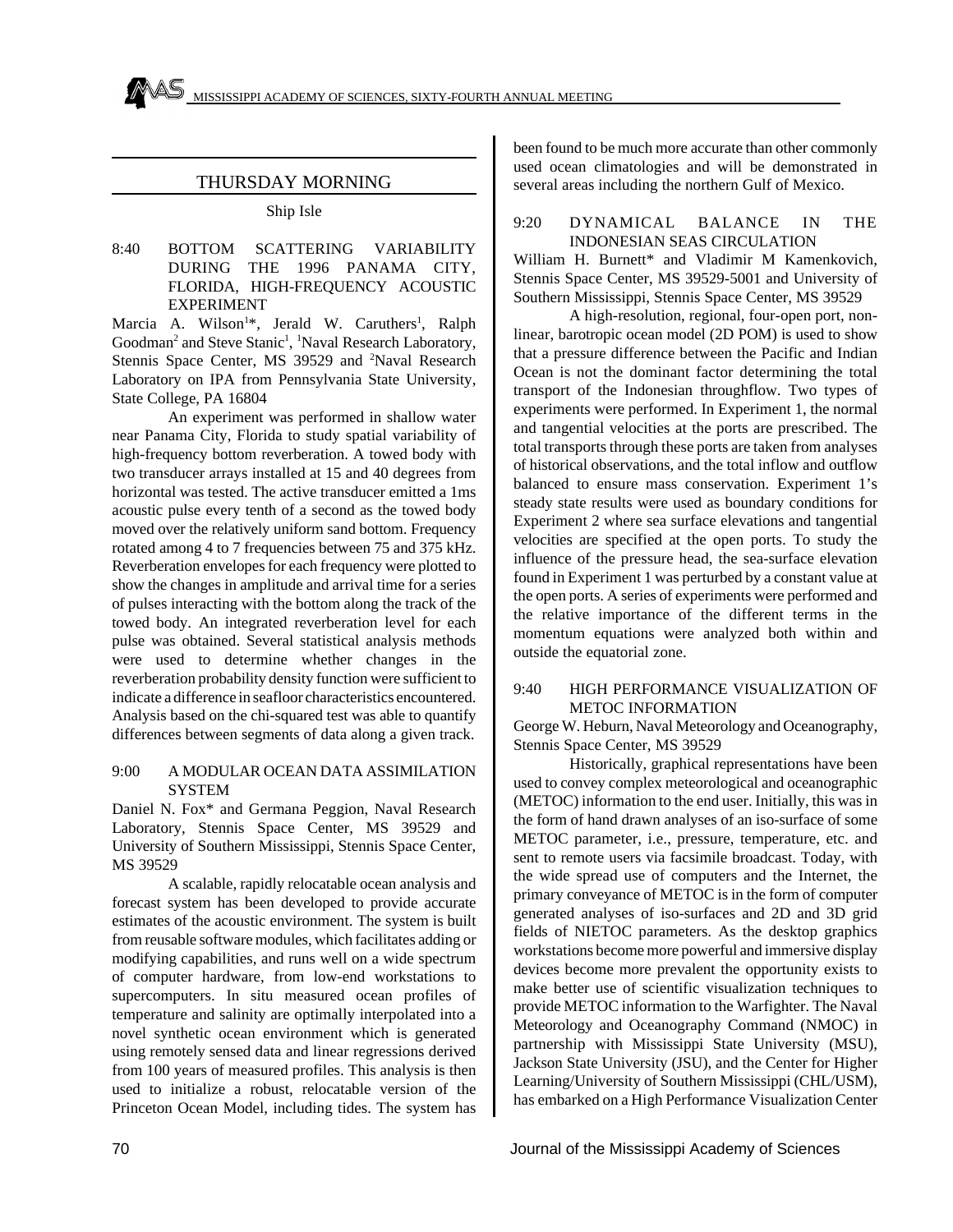Initiative (HPVCI). The HPVCI will create the infrastructure for ...a center without walls, in which the researchers can perform their research without regard to geographical location interaction with colleagues, accessing instrumentation, sharing data and computational resources, and accessing information in digital libraries. This will initially include efforts in the following: (1) collaborative scientific visualization; (2) the management/manipulation of very large geophysical and simulation data sets; (3) adaptive computation for battlefield tactics; and (4) electronic classroom, distance learning and educational outreach. The ultimate goal of this research program is to develop better visualization techniques to provide the Warfighter with the METOC information needed to exploit the natural environmental condition to his advantage.

10:00 Break

10:20 A NEW GRADUATE DEGREE IN HYDROGRAPHIC SCIENCE AT THE UNIVERSITY OF SOUTHERN MISSISSIPPI

Denis A. Wiesenburg\*, Donald G. Redalje, and André Godin, University of Southern Mississippi, Stennis Space Center, MS 39529

A new graduate degree program in Hydrographic Science has recently been established by The University of Southern Mississippi (USM) Department of Marine Science. Along with the U.S. Navy, USM now offers, oneyear non-thesis Master of Science degree in Hydrographic Science. Presently, there are no accredited academic programs in Hydrographic Science, within the United States, that are certified at the Category A level by the FIG/IHO International Advisory Board. The USM curriculum has been designed to meet requirements of the FIG/IHO Category A standards for academic proficiency in hydrographic surveying. The curriculum will be presented to the FIG/IHO International Advisory Board for certification in April 2000. The USM Department of Marine Science is located at the Stennis Space Center that is also the home of the U.S. Naval Oceanographic Office (NAVOCEANO), the Naval Research Laboratory-Stennis Space Center (NRL-SSC) and the NOAA National Data Buoy Center. Department of Marine Science faculty members, as well as other USM faculty with related knowledge and expertise, will actively participate in the delivery of this new graduate degree program in Hydrographic Science. Expertise from nearby industry and governmental agencies (e.g. NRL-SSC, NAVOCEANO) are also available to provide additional support to the program. The unique aggregation of hydrographers, oceanographers, and facilities at the Stennis Space Center provides an ideal location for this new program.

## 10:40 ONTOGENETIC CHANGES IN BIOCHEMICAL COMPOSITION OF RED SNAPPER *LUTJANUS CAMPECHANUS*

Kenneth R. Camp<sup>1\*</sup>, Patricia M. Biesiot<sup>1</sup>, and Jeffrey M. Lotz<sup>2</sup>, <sup>1</sup>University of Southern Mississippi, Hattiesburg, MS 39406-5018 and <sup>2</sup>Gulf Coast Research Laboratory, Institute of Marine Sciences, Ocean Springs, MS 39566-7000

Changes in proximate analysis (protein and lipid), lipid classes, and fatty acid composition were monitored during early development of red snapper *Lutjanus campechanus*. Ova, embryos, and larvae from day 0 to 17 days post-hatch were sampled. Protein was the major constituent at 49-78% of the ash-free dry mass (AFDM) and increased consistently, in mass and proportion, between the embryo and 17 day old stages. Total lipids were highest in ova and embryos at 34% AFDM, decreased markedly to 12% AFDM by day 3 due to yolk absorption, and increased to 16% AFDM by 17 days post-hatch because of exogenous feeding. Proportions of major lipid classes changed during development. Sterol esters (SE) and triacylglycerols (TAG) occurred in ova but were almost completely depleted by end of the yolk sac stage (3 days post-hatch). By day 17, SE and TAG stores were replenished. Phosphatidyl choline and phosphatidyl ethanolamine remained at high levels throughout development, presumably conserved because of their roles as membrane lipids. The dominant fatty acids were docosahexaenoic acid (22:6ù 3), palmitic acid (16:0), oleic acid (18:1ù 9), eicosapentaenoic acid (20:5ù 3), and linolenic acid (18:3ù 3) which comprised, respectively, 35- 40 mol%, 12-17 mol%, 8-12 mol%, 4-7%, 0-7% of the fatty acid pool. Partial funding was provided through NMFS/DOC grant number NA86FL0476.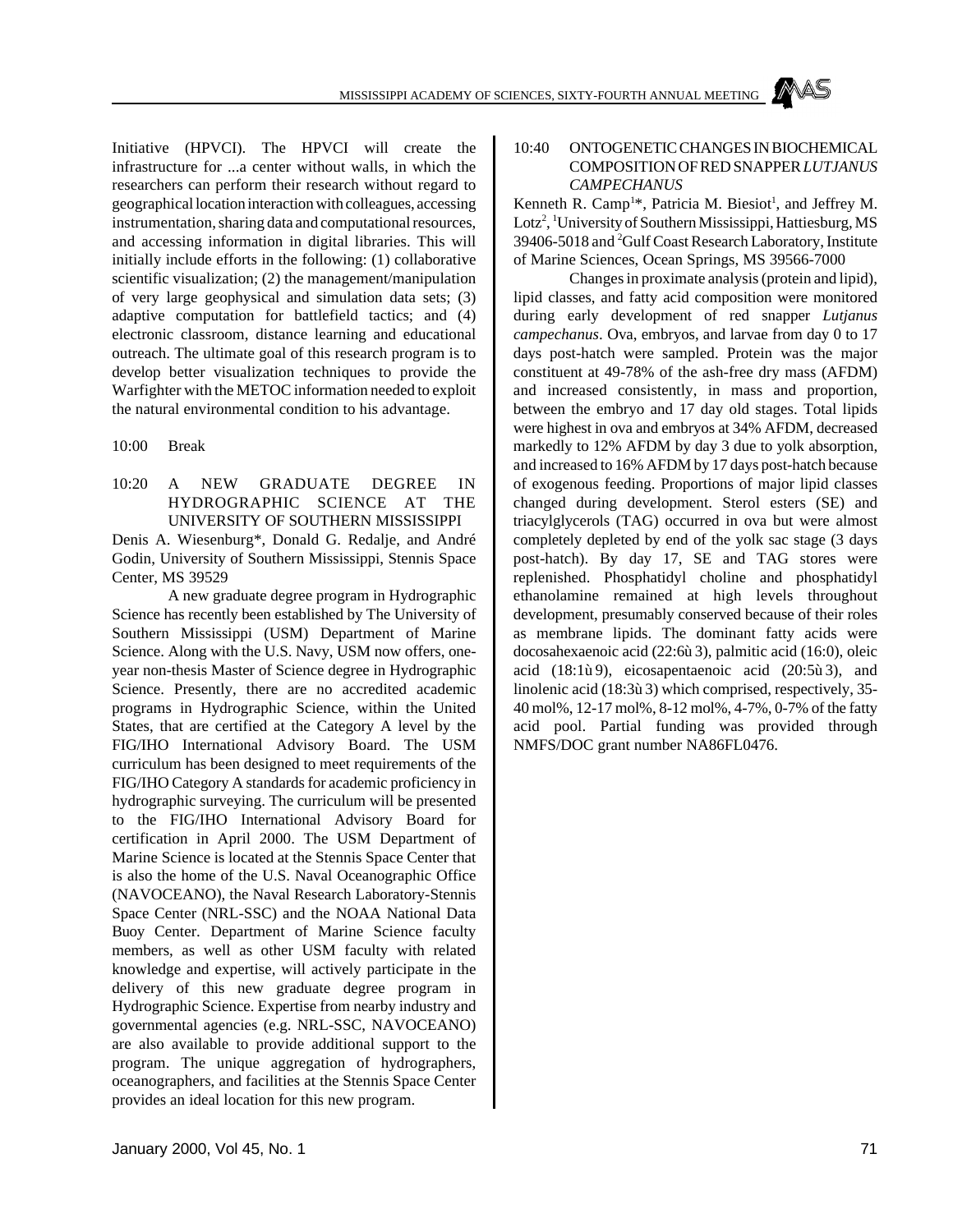MAS MISSISSIPPI ACADEMY OF SCIENCES, SIXTY-FOURTH ANNUAL MEETING

## 11:00 PHYTOPLANKTON PIGMENTS AS INDICATORS OF ENVIRONMENTAL QUALITY IN ST. LOUIS BAY AND MISSISSIPPI SOUND

Karie E. Holtermann\* and Donald G. Redalje, University of Southern Mississippi, Stennis Space Center, MS 39522

As part of an environmental quality study of the St. Louis Bay, Mississippi, samples were taken for High Performance Liquid Chromatography (HPLC) phytoplankton pigment analysis. Samples were taken at 9 stations during incoming and outgoing tides over the course of 9 months. Pigment analysis using HPLC followed the procedure of (Wright et al. 1991). A model using signature pigments as indicators of phytoplankton species was used to determine trends. In coastal and estuarine environments it is expected that larger phytoplankton such as diatoms or dinoflagellates will dominate due to their ability to utilize higher concentrations of nutrients found there. Smaller phytoplankton will dominate in oceanic environments where nutrients are not as abundant. Analysis of two stations, one representing an estuary environment inside St. Louis Bay and one representing the Mississippi Sound environment were compared. Diatoms were more abundant in the Mississippi Sound while dinoflagellates dominated in St. Louis Bay as shown by the presence of indicator pigments.

## 11:20 UTILIZATION OF A HYPERVARIABLE REGION AS A GENETIC TAG FOR RED SNAPPER, *LUTJANUS CAMPECHANUS*

Amber F. Garber\*, Kenneth C. Stuck, and Walter D. Grater, University of Southern Mississippi, Institute of Marine Sciences, Gulf Coast Research Laboratory, Ocean Springs, MS 39564

The ultimate goal of a marine finfish stock enhancement program is the release of hatchery-reared fish that successfully reproduce and interbreed with the receiving native populations. Since generational contributions of released fish cannot be estimated by physical tagging, a reliable genetic tag must be identified and employed. As part of an ongoing stock enhancement program for red snapper, *Lutjanus campechanus*, in the northern Gulf of Mexico, we assessed the potential for using a hypervariable region sequence of the mitochondrial DNA control region (mtCR) as a genetic tag. Total genomic DNA was extracted from 27 red snapper, amplified, cloned, sequenced, and aligned to determine the genetic structure of the mtCR. A hypervariable region of 170 base pairs (bp) was identified where 23 of the 27 red snapper were found to be unique. To assess the potential of this region for use as a genetic tag, total genomic DNA was extracted from additional red snapper and amplified

utilizing primers that flank the hypervariable region. These samples are currently being sequenced. Preliminary analysis of the sequence data indicates that the level of polymorphism in the hypervariable region may be useful in specific genetic population assessments at release sites.

#### 11:40 FACTORS INFLUENCING POPULATION LEVELS OF THE STONE CRAB, *MENIPPE ADINA* IN MISSISSIPPI SOUND

Virginia Shervette<sup>1\*</sup>, Harriet Perry<sup>2</sup>, Patricia M. Biesiot<sup>1</sup>, Kirsten Larsen<sup>2</sup>, and James R. Warren<sup>2</sup>, <sup>1</sup>University of Southern Mississippi, Hattiesburg, MS 39406-5018 and <sup>2</sup>Gulf Coast Research Laboratory, Institute of Marine Sciences, University of Southern Mississippi, Ocean Springs, Mississippi 39566-7000

Many marine organisms are restricted to habitats which provide essential refuge. The stone crab, *Menippe adina*, is associated with rock rubble jetties and oyster reefs in northern Gulf of Mexico estuaries. Lack of extensive hard bottom habitat, competition for limited space, and predation all operate to influence population levels. Establishment of low profile artificial reefs in Mississippi Sound provided an opportunity to investigate refuge limitation in juvenile stone crabs and to examine the roles of predation and inter-specific competition in controlling population levels. There is strong evidence that sizespecific refuge limitation exerts control on both population size structure and density of stone crabs. Stone crab larvae and small juveniles (10-24 mm carapace width) are relatively abundant in Mississippi Sound and the species does not appear to be recruitment limited. Larger juveniles are less common and their numbers may be related to quantity and quality of suitable habitat. Competition for available habitat may be acute between *M. adina* and other xanthid crabs *(Eurypanopeus depressus* and *Panopeus simpsoni).* Competition for habitat also occurs between stone crabs and the toadfish, *Opsanus beta.* Toadfish collected in the study area are active predators on the three xanthid taxa.

## THURSDAY AFTERNOON

### Ship Isle

1:20 MITOCHONDRIAL GENETICS AND SYSTEMATICS IN THE GENUS *PARALICHTHYS*

Glenn M. Hendrix\*, Kenneth C. Stuck, and Walter D. Grater, Gulf Coast Research Laboratory, University of Southern Mississippi, Ocean Springs, MS 39564

Three species of *Paralichthys* occur in the Northern Gulf of Mexico: P*. albigutta*, *P. lethostigma*, and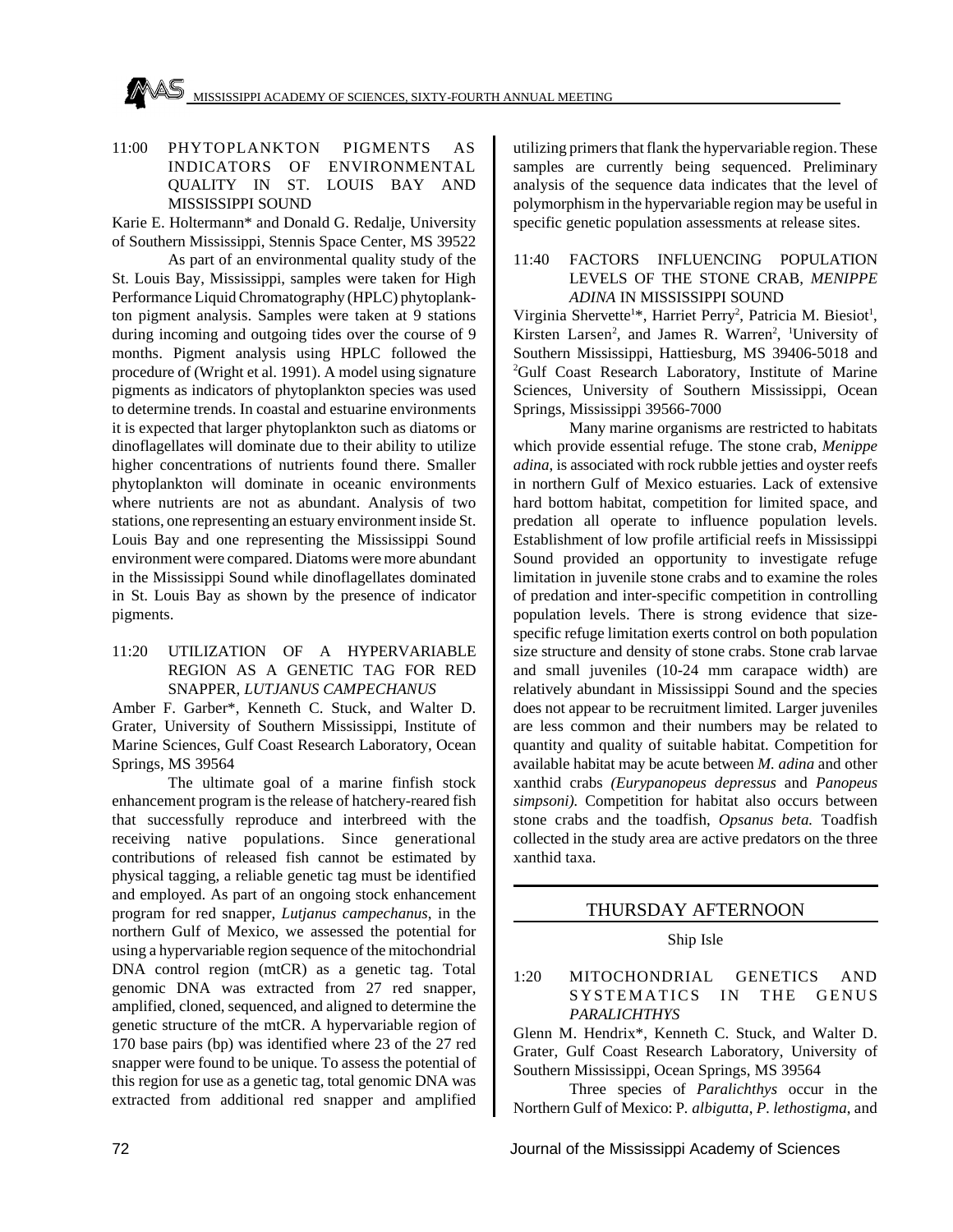*P. squamilentous*. *Paralichthys lethostigma* is an important recreational and commercial species in Mississippi and is listed as a secondary species for possible enhancement by the U.S. Gulf of Mexico Stock Enhancement Consortium. There is little published information available on the genetics of *Paralichthys*, and no published mitochondrial DNA sequences for the three species in this study. We conducted this study to determine the potential of using 12S rRNA (commonly used for taxonomic identification of marine finfish) as a genetic marker for the identification of *Paralichthys* species from the northern Gulf. Total DNA was extracted from five individuals of each species and used as template for a PCR that amplified approximately 900 base pairs of the 12S gene. The resulting PCR fragments were gel purified, T/A cloned, and sequenced. The sequences were then screened for 30 restriction endonuclease sites, and it was found that a combination of Msp I and Xho I could be used to separate the three species. This molecular technique may be particularly useful for identifying otherwise indistinguishable specimens, such as newly hatched larvae.

#### 1:40 OPTICAL AND PHYSICAL PROPERTIES CHARACTERIZE SURFACE DYNAMICS IN THE CHESAPEAKE BAY PLUME

Michele Routhier<sup>1\*</sup>, Robert A. Arnone<sup>2</sup>, and Richard Gould<sup>2</sup>, <sup>1</sup>University of Southern Mississippi, Stennis Space Center, MS 39529 and <sup>2</sup>Naval Research Laboratory, Stennis Space Center, MS 39529

Surface optical and physical properties of the Chesapeake Bay plume are examined through a tidal cycle during the Chesapeake Bay Outflow Plume Experiment (COPE II, May 1997) to determine small scale structure of mixing processes. We describe the movement of the plume using surface salinity and the optical properties of absorption (a) and scattering (b) coefficients. Coupled with the shipboard measurements, five aircraft hyperspectral images over a 6-hour partial tidal cycle show the changing surface patterns. Surface a and b values from an ac9 instrument decreased along a 24 km offshore ship transect. The absorption coefficient at 412 nm decreased from 1.3 m-1 inside the plume to 0.1 m-1 outside, and the scattering coefficient at 555 nm decreased from 3.30 m-1 to 1.05 m-1. We compare the ac9 a and b measurements with estimates derived from the hyperspectral imagery. The short time and space scales resolvable with hyperspectral aircraft imagery makes it a unique tool for characterizing plume dynamics.

# 2:00 HEAVY METAL CONCENTRATIONS IN *CHACEON QUINQUEDENS* TISSUES FROM THE NORTHERN GULF OF MEXICO

Harriet Perry<sup>1\*</sup>, Wayne Isphording<sup>2</sup>, Christine Trigg<sup>1</sup>,

Newton Fawcett<sup>3</sup>, Richard Waller<sup>1</sup>, and Kirsten Larsen<sup>1</sup>, <sup>1</sup>University of Southern Mississippi, Institute of Marine Science, Gulf Coast Research Laboratory, Ocean Springs, MS 39566; <sup>2</sup>University of South Alabama, Mobile, AL 36688; and 3University of Southern Mississippi, Hattiesburg, MS 39406-5043

The geryonid, *Chaceon quinquedens*, is common in slope waters of the eastern Gulf of Mexico (GOM) at depths greater than 400 fathoms. Highest concentrations of red crabs occur in the north central GOM in an area influenced by run-off from the Mississippi River. Their geographic location, close association with sediments, and protracted intermolt period favor accumulation of metal contaminants. Ten male and ten female red crabs were collected using molded plastic traps. Sediment and water samples were taken concurrently with trap collections. Crabs were dissected at sea and samples of gill, muscle, and hepatopancreas taken. Eggs were removed from ovigerous females. Trace elements/heavy metals were measured using inductively coupled plasma spectrophotometry and atomic absorption spectrophotometry. Concentrations for sediment and water were approximately  $\leq$  levels previously reported for the GOM or other oceanic areas. Cu, Zn, As, Cd, Cr, Sn, Sc, and Hg levels in most wet tissues were found to be significantly higher than sediment levels. Bioaccumulation was most evident in the hepatopancreas, followed by the gills, and muscle tissue. Mean concentrations of Cr and Pb in wet muscle tissue were greater than FDA levels of concern.

#### 2:20 THE HOLOCENE PALEOENVIRONMENT OF THE PEARL RIVER MARSH, MISSISSIPPI AND LOUISIANA

Richelle A. Hanson\* and Charlotte A. Brunner, University of Southern Mississippi, Stennis Space Center, MS 39529

The goal of this study is to determine paleoenvironmental changes in the Pearl River Marsh using foraminiferal assemblages. The present-day marsh, located on the border of Mississippi and Louisiana, is microtidal with salinity ranging from fresh to brackish (<12). Four 3" diameter vibra-cores were taken in a transect from the freshwater marsh, through the brackish marsh, and ending near Lake Bourne. The cores, which averaged 6 m in length, penetrated Holocene peats and sands, with three piercing the underlying Pleistocene Prairie Formation. A census of foraminifers was taken at 50–100 cm intervals in each core by microscope observation of wet samples. Consistent with the present-day salinity gradient, the assemblage from the upper 100 cm of the mid-marsh core is dominated by brackish, benthic, agglutinated foraminifers with a trace of saline species. In contrast, the assemblage includes only brackish species from 152–250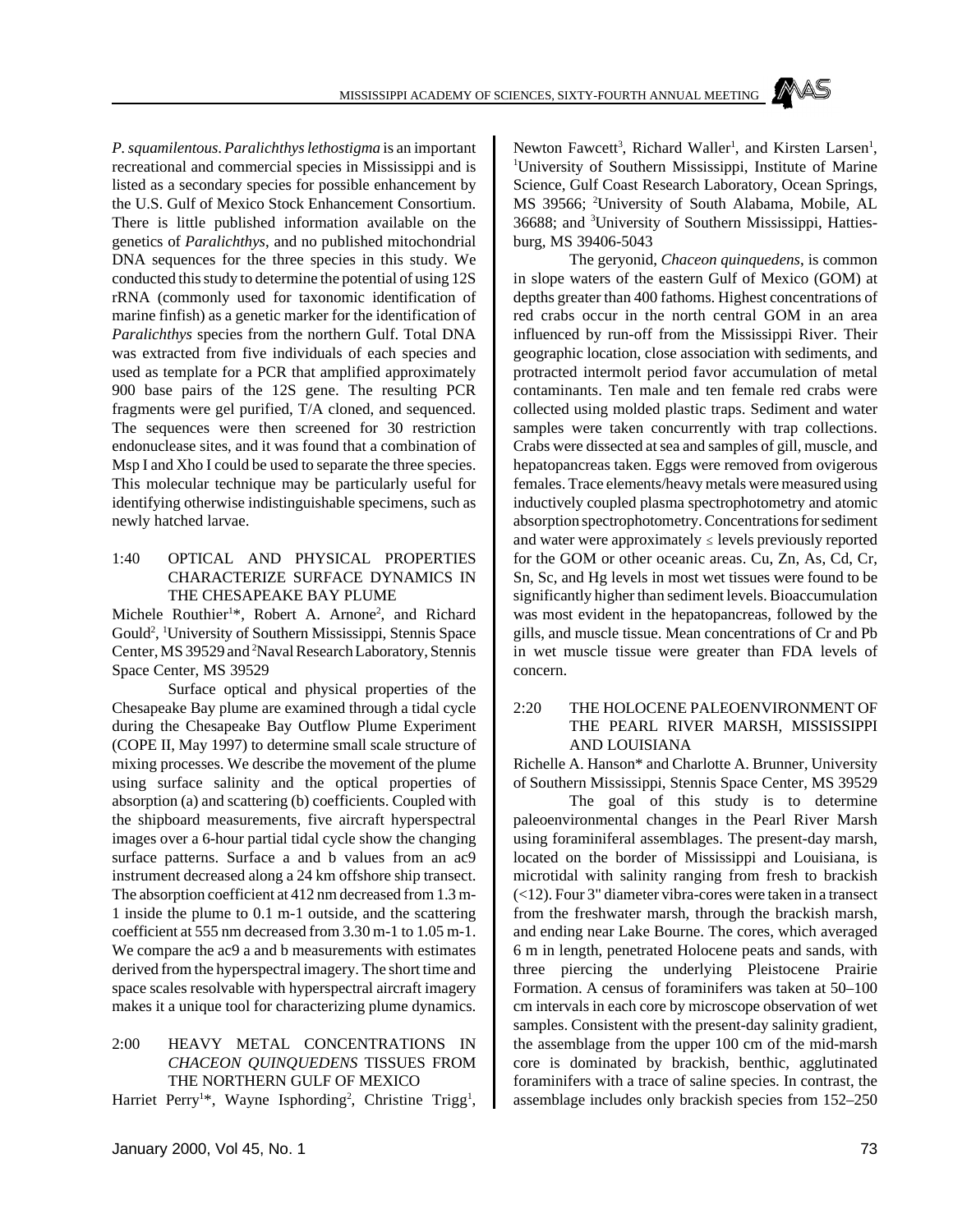cm. There is an interval of barren peat from 305–369 cm. The assemblage below is similar to the surface assemblage. These results are interpreted as the response of the foraminiferal assemblage to changes in salinity caused by formation of the St. Bernard Lobe of the Mississippi River Delta. Prior to ~3500 yBP, the Pearl River Marsh experienced open exchange of fresh and salt water. During formation and activity between ~3500 and 1500 yBP, the St. Bernard Lobe isolated the Pearl River from the salt input from the Mississippi Sound. During subsidence of the St. Bernard Lobe, infiltration of sound waters progressively increased, leading to the present-day, brackish salinity.

2:40 Break; Divisional Business Meeting

#### 3:00 ROLE OF SURFACTANTS IN PHYTOREMEDI-ATION

Julia S. Lytle\*, Thomas F. Lytle, and Larry Stewart, University of Southern Mississippi, Institute of Marine Sciences, Gulf Coast Research Laboratory, Ocean Springs, MS 39564

Contaminated sediments are a major concern in the marine environment. A promising alternate procedure for cleaning up contaminated sediments is through the use of plants, referred to as phytoremediation. Plants naturally ooze exudates from their roots that act as surfactants to release sediment-bound contaminants into the sediment pore water. Once contaminants are dissolved into the water, they are bioavailable to plants and other organisms. Uptake and degradation by organisms can effectively remediate the sediments. An experiment was designed to test the effect of two levels of a nonionic surfactant on the bioavailability of a polynuclear aromatic hydrocarbon (PAH), fluoranthene, for uptake by the estuarine plant, *Sesbania vesicaria*. The objective of the study was to determine what surfactant level is needed to effectively make sand-bound fluoranthene bioavailability to *S. vesicaria*. Seven microcosms, each containing three replicate treatments, were prepared with and without PAH contaminated sands and saturated with either distilled water, water with a low surfactant concentration, or water with a high surfactant concentration. Controls were prepared for each treatment. After a six-week exposure, fluoranthene concentrations in plant tissue and sands were measured using a fluorescence spectrophotometer. Uptake was expected to be greatest in plants growing in contaminated sands wetted with the higher surfactant concentrations. Plant growth ( height, biomass and root elongation) was correlated with plant uptake of fluoranthene.

3:20 THE USE OF SEAWIFS BIO-OPTICAL PROPERTIES TO TRACE FLORIDA'S

#### HARMFUL ALGAL BLOOMS

Donna Thomas<sup>1\*</sup>, Robert A. Arnone<sup>2</sup>, Richard P. Stumpf<sup>3</sup>, Karen Steidinger<sup>4</sup>, and Brad Pederson<sup>5</sup>, <sup>1</sup>University of Southern Mississippi, Stennis Space Center, MS 39529; <sup>2</sup>Naval Research Laboratory, Stennis Space Center, MS 39529; <sup>3</sup>NOAA National Ocean Service, Silver Spring, MD 20910; <sup>4</sup>Florida Department of Environmental Protection, St. Petersburg, FL 33701; and <sup>5</sup>Mote Marine Laboratory, Sarasota, FL 34326

We traced the spatial and temporal extent of a *Gymnodinium breve* bloom off of the Florida panhandle from August through October 1999 using a time series of inherent optical properties (spectral absorption and backscattering) and chlorophyll concentration derived from SeaWiFS imagery. High cell counts of *Gymnodinium breve* were correlated with SeaWiFS-derived chlorophyll concentration. We discuss the influence of elevated cell counts on the backscattering to absorption ratio and chlorophyll concentration derived from SeaWiFS. Improved atmospheric corrections and new iterative techniques allow SeaWiFS algorithms to be extended into the coastal environment to derive the bio-optical properties. SeaWiFS provides real-time trends of the bio-optical properties that help identify the environmental and biological cues used to predict the occurrence of future outbreaks of harmful algal blooms.

3:40 AMPHIPOD FAUNA OF LOW PROFILE ARTIFICIAL REEFS IN MISSISSIPPI SOUND Harriet Perry\*, Kirsten Larsen, Sara LeCroy, Christine Trigg, and James R. Warren, Institute of Marine Science, University of Southern Mississippi, Gulf Coast Research Laboratory, Ocean Springs, MS 39566-7000

Artificial reefs serve as fish attractants and may increase production of some species by increasing habitat. Although over twenty low profile artificial reefs (oyster shell, concrete rubble, limestone gravel) have been constructed in Mississippi inshore waters, there are no data on reef community structure or the association of fish populations with these reefs. A study of the faunal assemblages associated with reef colonization in Mississippi Sound was begun in December 1998 as part of a larger program to assess productivity of these reefs in relation to recreational fishing opportunities. Colonization was studied by placing a series of crates filled with 0.025 m<sup>3</sup> of limestone gravel or oyster shell on a newly created limestone/shell reef. A portion of the crates are sampled at 3, 6, 9 or 12-month intervals and all organisms removed and counted. The present data are taken from the initial three-month colonization period. Amphipods were the most abundant macro-crustaceans associated with the reef materials. Two genera of free-living gammarideans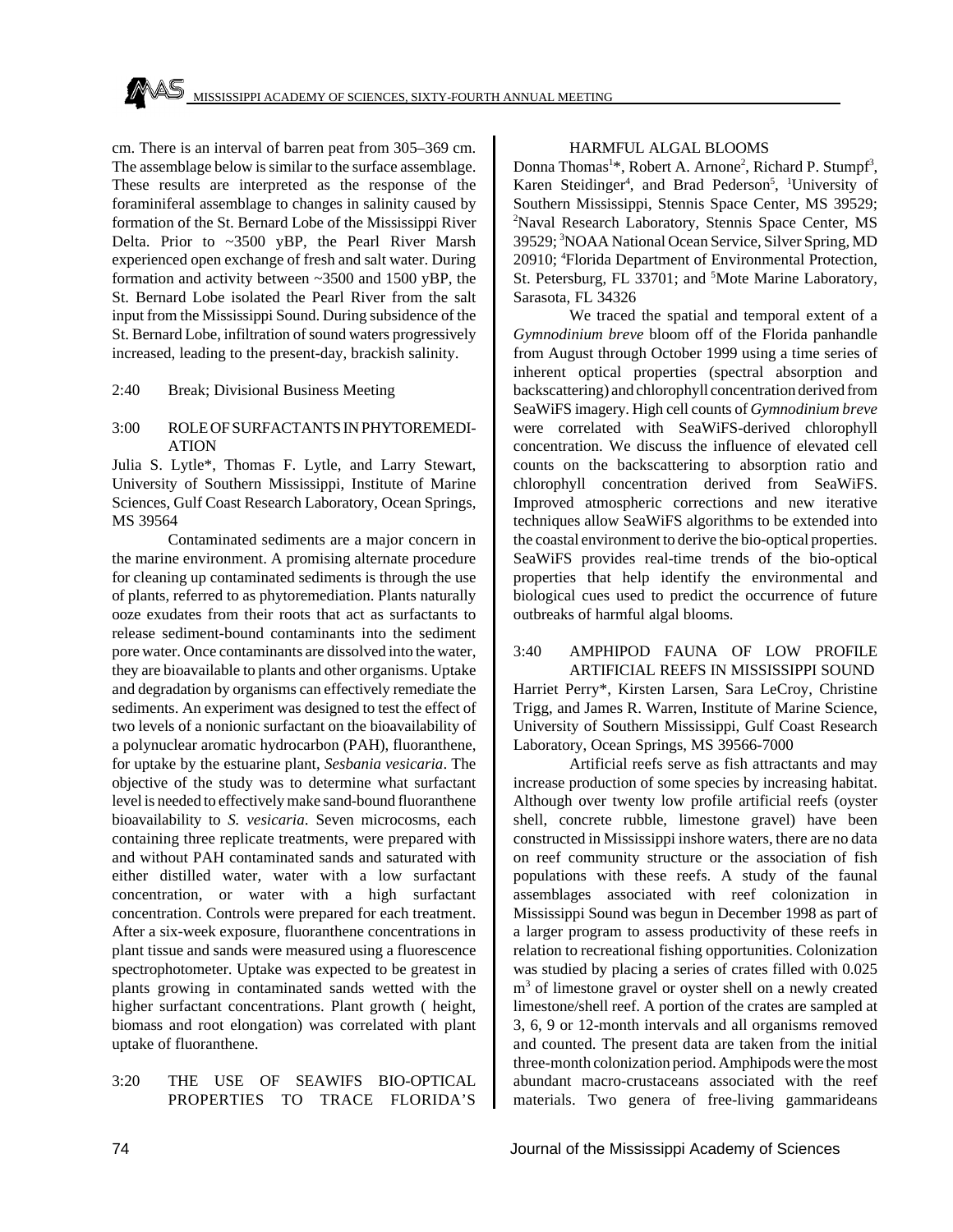dominated the amphipod fauna on both substrates: *Melita* and *Apocorophium*. There was no significant difference in the species composition between the two substrate types. *Melita nitida* was extremely abundant; *Melita longisetosa* and *Apocorophium louisianum* were also common in samples. *Monocorophium acherusicum* was found only in oyster shell samples in limited numbers.

4:00 Divisional Poster Session

DIET ANALYSES OF FISH ASSOCIATED WITH LOW PROFILE ARTIFICIAL REEFS IN MISSISSIPPI SOUND Israel Anderson Denham<sup>1\*</sup>, James R. Warren<sup>2</sup>, and Jude LeDoux<sup>2</sup>, <sup>1</sup>Mississippi Gulf Coast Community College, Gautier, MS 39533 and <sup>2</sup>Gulf Coast Research Laboratory, University of Southern Mississippi, Ocean Springs, MS 39566-7000

Artificial reefs have become important to the Mississippi Gulf Coast recreational fisheries. These inshore reefs promote tourism along the Gulf Coast by attracting sport fishermen. Over twenty inshore artificial reefs have been established in the Mississippi Sound. One reef (Gulf Park Estates) was chosen to provide information on the benthic organisms that colonize this reef and utilization of the reef by local fish species. During this study, samples were taken from the reef at three month intervals using entanglement gear. All fish were returned to the Gulf Coast Research Laboratory where stomachs were removed and preserved. Stomachs were removed from *Menticirrhus americanus*, *Cynoscion arenarius*, *C. nebulosus*, *Leiostomus xanthurus*, and *Paralichthys lethostigma*, and the stomach contents were analyzed. Ostracods, copepods, and cumaceans were found within stomachs from *L. xanthurus*. Stomach contents from *M. americanus* consisted primarily of unidentifiable fish remains. *Cynoscion nebulosus* and *C. arenarius* stomach contents consisted predominately of fish and shrimp.

#### SAGA OF THE SEA TURTLES

Jennifer Hale, J.L. Scott Marine Education Center and Aquarium, University of Southern Mississippi, Biloxi, MS 39530

Sea Turtles have gained worldwide attention due to their endangered status. Human activity has contributed to their decline. Populations have been decimated by hunting, either for consumption or for the use of the shell in ornamentation, and by drowning as a result of being taken as by-catch. To add to their troubled future, many sea turtles are becoming infected with the fibropapilloma tumors which are growths that are virally caused. Discover how and why these fatal tumors are rapidly spreading through the sea turtle populations and what measures are being taken to help these animals survive. Materials will be provided to the attendees.

#### SEASONAL OCCURRENCE, ABUNDANCE, AND RECRUITMENT OF THREE XANTHID CRABS ON A LOW PROFILE ARTIFICIAL REEF

Christopher Hayes<sup>1\*</sup>, Kirsten Larsen<sup>2</sup>, Harriet Perry<sup>2</sup>, Christine Trigg<sup>2</sup>, and James R. Warren<sup>2</sup>, <sup>1</sup>Cooperative Intern Program, Mississippi Gulf Coast Community College, Gautier, MS 39553 and <sup>2</sup>Gulf Coast Research Laboratory, University of Southern Mississippi, Ocean Springs, MS 39566-7000

The establishment of low profile artificial reefs composed of limestone gravel and/or oyster shell in coastal waters of Mississippi provided the opportunity to study the seasonal occurrence, abundance, and recruitment of three species of xanthid crabs (*Eurypanopeus depressus*, *Panopeus simpsoni*, and *Menippe adina*) associated with these structures. Menippe adina supports limited commercial fisheries in the northern Gulf of Mexico. The mud crabs, *E. depressus* and *P. simpsoni*, are ecologically important components of oyster reef communities. Plastic crates filled with either limestone or oyster shell substrate were placed on an existing low profile reef located in approximately 1.5 m of water. Four crates of each substrate were placed on the reef in each season (winter, spring, and summer). Crates were removed from the water after three months. Crabs were picked from samples and identified to species. Each crab was measured and weighed and a total number and weight by species recorded. Egg-bearing females were noted. Recruitment occurred for all species in the late summer/early fall.

PRODUCTION OF PHYTOCHELATINS IN PREDOMINANT MARSH PLANTS AS A RESPONSE TO SEDIMENT HEAVY METAL CONTAMINATION Nicole A. Housley<sup>1\*</sup>, Thomas F. Lytle<sup>2</sup>, Kenneth McMurtrey<sup>3</sup>, and Julia S. Lytle <sup>2</sup>, <sup>1</sup>Cooperative Intern Program, Mississippi Gulf Coast Community College, Gautier, MS 39533; <sup>2</sup>Gulf Coast Research Laboratory, University of Southern Mississippi, Ocean Springs, MS 39566-7000; and <sup>3</sup>University of Southern Mississippi, Hattiesburg, MS 39406

Of available methods to remediate metal contaminated soil, phytoremediation offers significant advantages. Use of plants to remove/immobilize metals in soils is effective in many applications and non-destructive to natural environmental systems. We have examined ability of coastal marsh plants to remove metals from contaminated sediments and the mechanisms of removal and storage in the plants. Many terrestrial and aquatic plants produce metal-binding phytochelatins, synthesized from glutathione in response to heavy metals. To determine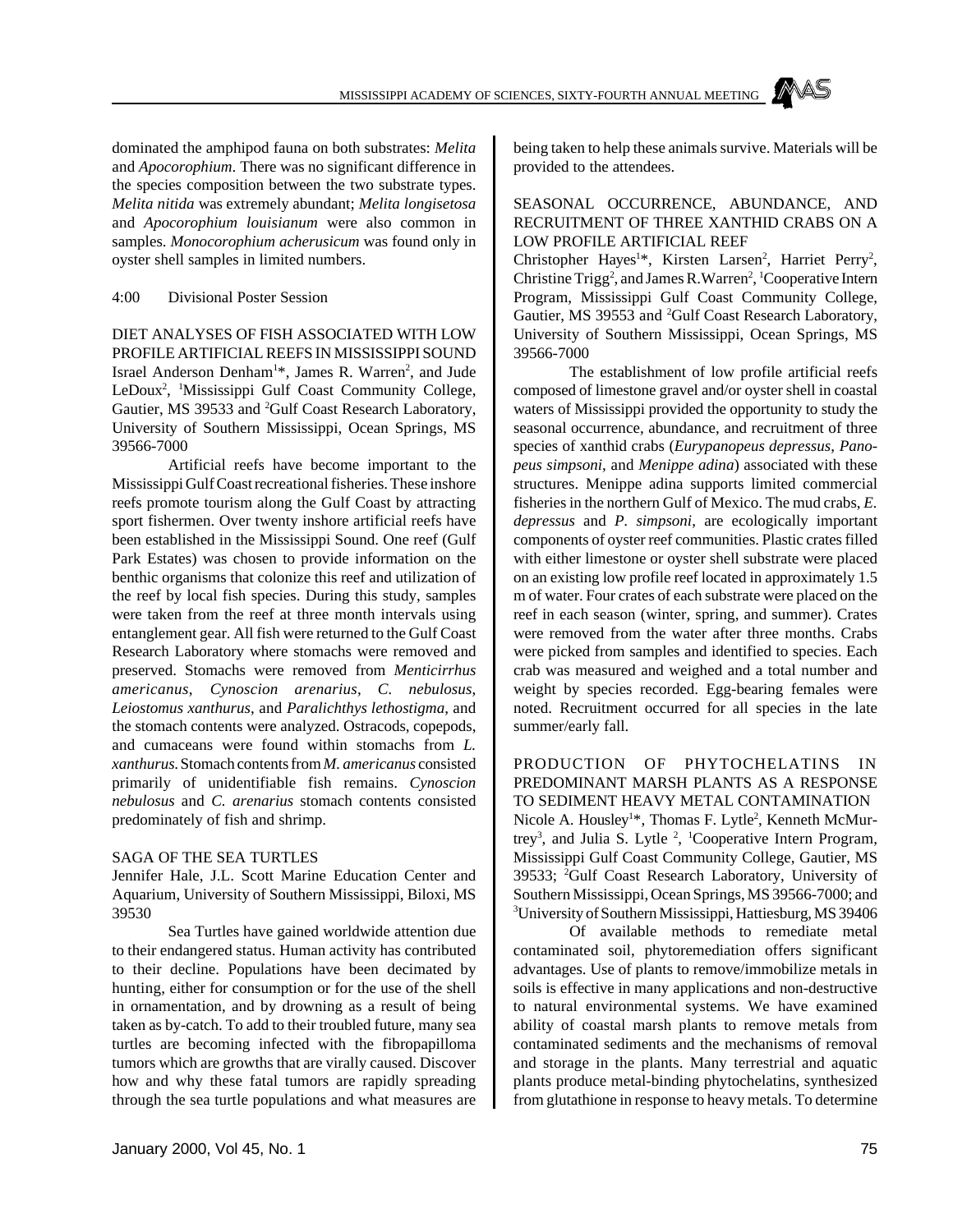whether marsh plants also produce these compounds and may serve to sequester and store these metals, we have tested *Juncus roemerianus* and *Spartina alterniflora* by spiking associated sediments with Cd and placing barriers around plants to restrict movement of the Cd. After a two month exposure, exposed and control plants were removed, tissue extracted, and phytochelatins derivatized before separation and quantification by HPLC. Associated sediments were analyzed for Cd and other metals (Cu, Zn, Ag, Cr, Ni, Pb, Co). These metals were fractionated into bioavailable and non-bioavailable by a simultaneous extraction procedure so that the presence and level of tissue phytochelatins could be related to quantity of heavy metals readily available to plants.

#### DEVELOPMENT OF A WEB SITE FOR HARMFUL ALGAL BLOOM SPECIES FOUND IN MISSISSIPPI SOUND

Elizabeth A. Quave<sup>1\*</sup>, Cynthia A. Moncreiff<sup>2</sup>, Todd A. Randall<sup>2</sup>, and John D. Caldwell<sup>2</sup>, <sup>1</sup>Cooperative Intern Program, Mississippi Gulf Coast Community College, Gautier, MS 39553 and <sup>2</sup>Gulf Coast Research Laboratory, University of Southern Mississippi, Ocean Springs MS 39566-7000

Toxic and harmful algal bloom species that can occur in northern Gulf of Mexico waters will be featured on a web site under development by the authors. This site will include the classic "red tide" alga *Gymnodinium breve*, several species of *Prorocentrum*, *Dinophysis caudata*, and *Alexandrium monilatum*, plus several of the roughly 20 other potentially harmful algal species that are known to occur in coastal Mississippi waters. The site will be targeted toward the general public as a source of basic details on algal blooms, their causes, and the potential effects they can have on people, wildlife, and the environment. Species accounts will consist of photomicrographs, line drawings, and general life history information plus the possible effects of exposure to these harmful algal blooms. Videotapes of harmful algal blooms that occur during the project time frame will also be made using a microscope imaging system to aid in identification and will be included on the site.

#### THE EFFECTS OF HURRICANE GEORGES ON THE PELICAN ROOKERIES

Alison Sharpe, J.L. Scott Marine Education Center and Aquarium, Institute of Marine Sciences, University of Southern Mississippi, Biloxi, MS 39530

Along the coastal areas of the United States, the brown pelican can be seen soaring effortlessly over the marine and estuarine waters. Just a few years ago, the brown pelican was listed as an endangered species throughout its range. Today, in most areas, they have been removed from their endangered status. In September of 1998 Hurricane Georges struck the Mississippi coast, leaving a wake of destruction along tour mainland and decimating the brown pelican rookeries along the Chandeleur Island chain. This presentation will discuss the nesting problems and whether natural disasters, like hurricanes, might be a contributing factor that could return these marine birds to the endangered species list.

#### BIOCHEMICAL RESPONSES OF *SESBANIA VESICARIA* TO A POLYUNSATURATED AROMATIC HYDROCARBON, FLUORANTHENE

Larry Stewart\*, Julia S. Lytle, and Thomas F. Lytle, University of Southern Mississippi, Institute of Marine Sciences, Gulf Coast Research Laboratory, Ocean Springs, MS 39564

Bioremediation is one of the most promising developments in modern pollution control. Plants contain enzymes that can either detoxify the contaminant, or can stimulate bacteria in the rhizosphere which can degrade the contaminant. Plants release materials through their roots, referred to as exudates. This nutrient rich material is a food source to bacteria and also acts as a surfactant to solubilize soil-bound contaminants onto the plant roots. Some plant species are able to take up the contaminant into their tissue. However, plants cannot survive without defense mechanisms that allow them to cope with these contaminants. Many estuarine plants have evolved various mechanisms of defense. Glutathione, a known plant antioxidant can relieve oxidative stress and as an enzyme, can degrade toxins. Ascorbic acid is another antioxidant plants synthesize in response to oxidative stress. In a laboratory designed study, *Sesbania vesicaria* was grown in sands coated with 10 ppm fluoranthene. Two levels of surfactants were added to test containers to simulate the exudates' ability to reduce surface tension and solubilize contaminants. After 6 weeks of exposure, plant tissue (root and leaf) was extracted and glutathione and ascorbic acid levels were measured. The objective of the study was to determine what concentration level of surfactant is needed to solubilize sediment-bound fluoranthene and to assess the effect of elevated surfactant levels as a function of plant response.

# FRIDAY MORNING

#### Ship Isle

8:40 TECHNIQUE DEVELOPMENT FOR SURFACTANT CHARACTERIZATION OF PLANT EXUDATES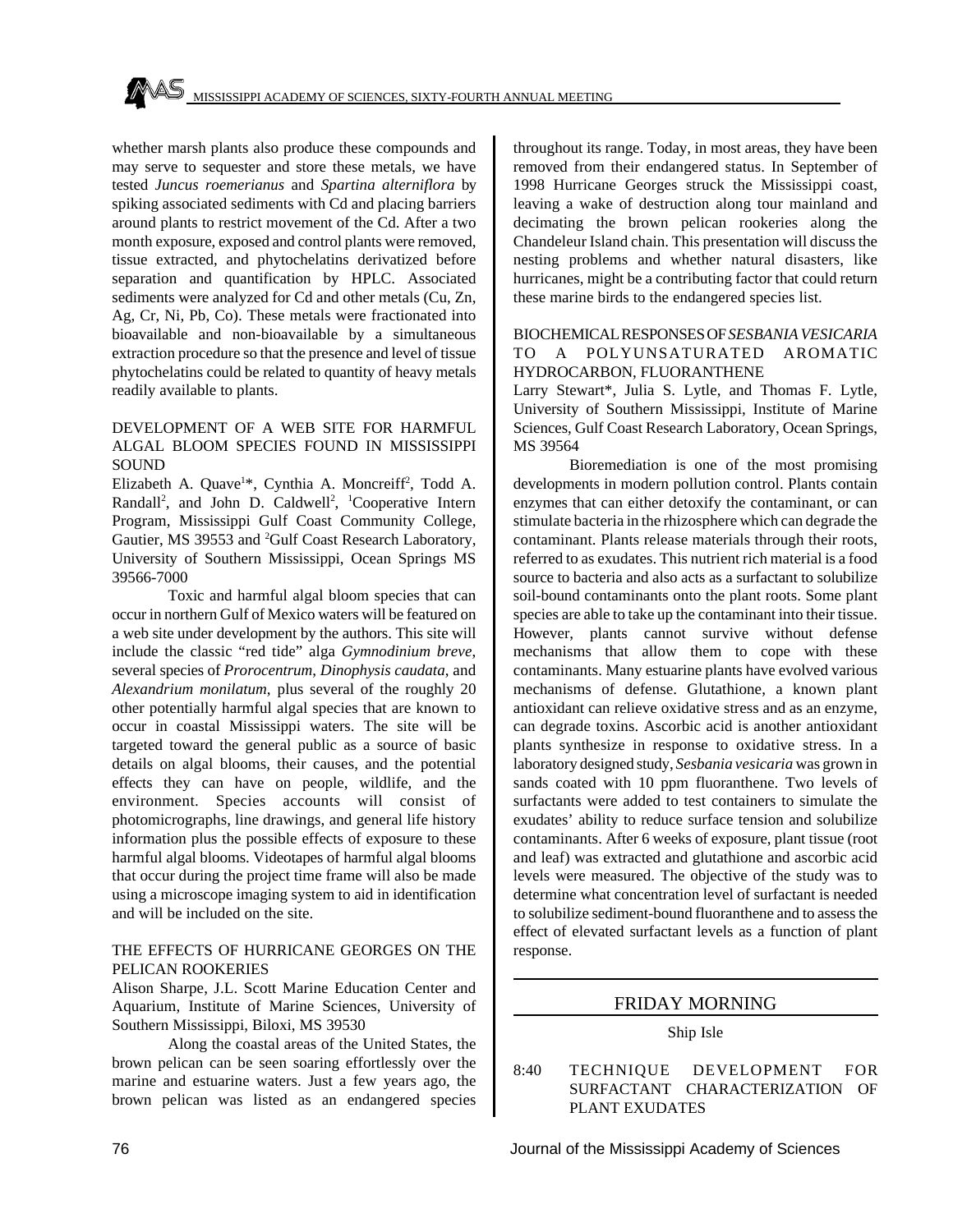Ashley D. Trahan<sup>1\*</sup>, Larry Stewart<sup>2</sup>, Julia S. Lytle<sup>2</sup>, and Thomas F. Lytle<sup>2</sup>, <sup>1</sup>University of Southern Mississippi, Hattiesburg, MS 39406 and <sup>2</sup>University of Southern Mississippi, Gulf Coast Research Laboratory, Ocean Springs, MS 39564

Contaminated sediments pose a significant threat to environmental and human health. They are a major sink for a wide range of pollutants. An alternative method for cleaning up these waste sites is the use of organisms, primarily bacteria, and plants. Plants release exudates that act as a nutrient source for bacteria, and these materials also act as a surfactant which can help to solubilize sediment-bound contaminants. Bacteria have been identified that produce exudates specifically to facilitate the degradation of highly insoluble organic compounds and presumably plants may also behave similarly. Exudates can vary in composition depending on species and maturity of plant and the root rhizosphere. To better understand the role of exudates as surfactants, an experiment was designed to characterize exudates from *Spartina alterniflora* collected at different time intervals of their growth. Plants were grown under hydroponic conditions in order to easily collect plant water exudates. Ionic and nonionic standards were used to develop a technique for characterizing surfactants; using an Orion surfactant electrode. No evidence of cationic or anionic surfactants was found and nonionic surfactants analysis will require isolation from exudates before further analysis. Other experiments established the enhanced solubility of certain polynuclear aromatic hydrocarbons in aqueous solutions containing the *S. alterniflora* exudates and suggested the role these exudates may play in mobilization of sediment contaminants. Exudates were frozen for later analysis when further development of nonionic surfactant techniques are complete.

#### 9:00 EFFECTS OF A RECURRENT COASTAL PLUME ON THE LIGHT ABSORPTION EFFICIENCY OF PHYTOPLANKTON SPECIES IN SOUTHEASTERN LAKE MICHIGAN

Kimberly A. Kelly<sup>1\*</sup>, Steven E. Lohrenz<sup>1</sup>, and Gary L. Fahnenstiel<sup>2</sup>, <sup>1</sup>University of Southern Mississippi, Institute of Marine Sciences, Stennis Space Center, MS 39529 and <sup>2</sup>NOAA Great Lakes Environmental Research Laboratory, Muskegon, MI 49441

Microphotometric techniques were used to measure the light absorption characteristics of phytoplankton at the single-cell level. Typically, phytoplankton absorption has been determined at the community level using bulk measurements. Use of microphotometric techniques enables the direct measurement of the *in vivo* absorption efficiency factor

 $Q_a(1)$  of individual cells. Light is an important variable controlling the development of the spring diatom community in Lake Michigan. This study examined the impact of a recurrent coastal plume on variations in light availability and the associated absorption characteristics of three phytoplankton groups in the vicinity of the plume. Three groups were examined including *Aulacoseira islandica, Aulacoseira subarctica* and smaller centric (8-10 mm) diatoms. The magnitude of  $Q_a(1)$  for all phytoplankton groups did not vary significantly with depth or time or across plume gradients. However, a comparison between species revealed that the spectral shape of  $Q_a(1)$  differed in the blue wavelengths. The centric diatoms had a higher blue-to-red ratio than the *Aulacoseira* species. The possibility is considered that such differences in light absorption efficiency impart a competitive advantage that could contribute to the higher abundance of centric diatoms in plume assemblages.

#### 9:20 HISTOPATHOLOGY OF WHITE SPOT VIRUS IN THE RED SWAMP CRAYFISH, *PROCAM-BARUS CLARKII*

Rena Krol<sup>1\*</sup>, K. Vijayan<sup>2</sup>, Jeffrey M. Lotz<sup>1</sup>, and Robin Overstreet<sup>1</sup>, <sup>1</sup>Institute of Marine Sciences, Ocean Springs, MS 39566 and <sup>2</sup>Central Institute of Brackishwater Aquaculture, Madras, India

White spot virus (WSV), a major disease-causing agent in the shrimp aquaculture industry in the eastern hemisphere, can also infect *Procambarus clarkii*, the economically important freshwater crayfish from the southeastern U.S. This study examines WSV in *Procambarus clarkii* by transmission electron microscopy and light microscopy and compares the viral infection with that found in shrimp. Captive crayfish were injected with an inoculum of WSV-infected tissue from *Penaeus monodon* from India. In another experiment, crayfish were fed tissues of *Litopenaeus vannamei* which had been exposed to WSVinfected *P. monodon*. Gill, foregut, and cuticular epidermis were prepared for light microscopy. Foregut was prepared for transmission electron microscopy (TEM). By the second day post injection, animals exhibited lethargy and morbidity. No white spots appeared in the exoskeleton. By the fourth day, cumulative mortality was 100%. The feeding experiments ran for 17 days. Cumulative mortality at that time was 88% for crayfish fed WSV-infected *P. monodon* and 50% for crayfish fed *L. vannamei* exposed to WSV-infected *P. monodon.* Histology revealed WSV infection in cell nuclei of the three tissues examined. TEM of foregut showed bacilliform virions 240-310 nm long by 80-100 nm wide. Some virions were found in membranebound vesicles in the cell cytoplasm. This study was funded in part by USDA, CSREES Award No. 98-38808-6019.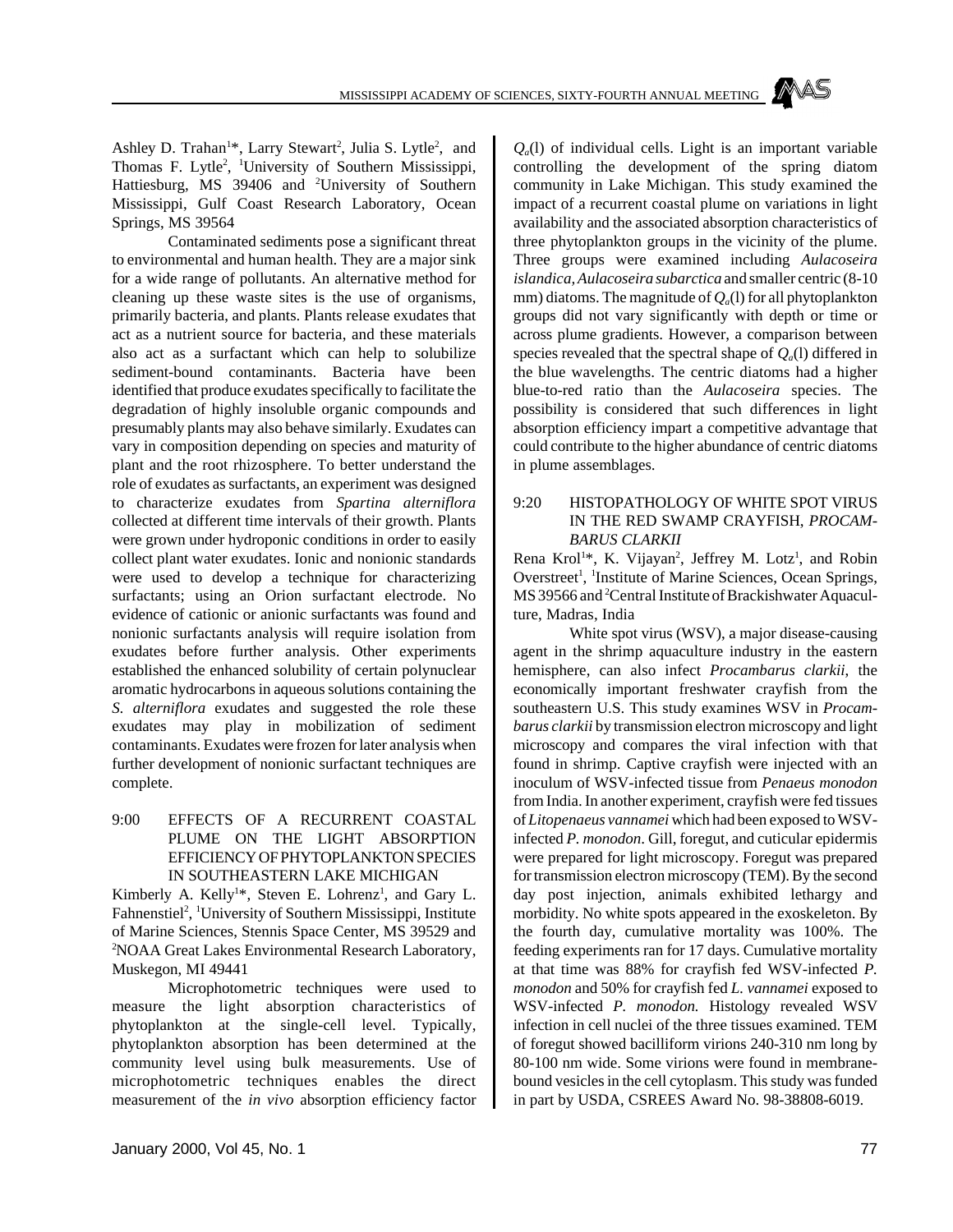# 9:40 DISSOLVED RARE EARTH ELEMENTS IN THE LOWER MISSISSIPPI RIVER

Alan M. Shiller<sup>1\*</sup>, Julie Havens<sup>1</sup>, and Robyn Hannigan<sup>2</sup>, <sup>1</sup>University of Southern Mississippi, Stennis Space Center, MS 39529 and <sup>2</sup>Old Dominion University, Norfolk, VA 23529

Rare earth elements (REEs) form an unique series in which incremental changes in chemical properties occur across the series as a result of decreasing ionic radius as fshell electrons are filled in. In general it is found that heavier REEs are preferentially complexed in solution whereas lighter REEs are preferentially sorbed to particle surfaces. Most of the REEs are found in the trivalent oxidation state in natural waters. However, oxidation of Ce(III) to Ce(IV) and subsequent scavenging removal of Ce(IV) can lead to lower than expected dissolved concentrations of this element (the so-called Ce anomaly). In our study, dissolved REE concentrations were determined in a monthly time series of the lower Mississippi River which was conducted from October 1991 to December 1993. Overall our results agree with limited previous investigations; i.e., the river shows enrichment of heavy REEs relative to light REEs and also has a significant Ce anomaly. However, the previous investigations relied on only single samples from the river. Our seasonal investigation reveals significant temporal variations in the river's REE chemistry. In particular, we observe substantial (and generally correlated) variations in heavy REE enrichment and Ce anomaly. Overall the most fractionated (with respect to crustal composition) waters generally occur in winter and spring and the least fractionated waters occur in summer.

# 10:00 RESISTANCE OF NAIVE AND PREVIOUSLY EXPOSED *LITOPENAEUS VANNAMEI* (CRUSTACEA: PENAEIDAE) TO TAURA SYNDROME VIRUS OR WHITE SPOT VIRUS

Anne Marie Moore\*, Jeffrey M. Lotz, and Verlee Breland, Gulf Coast Research Laboratory, Institute of Marine Sciences, University of Southern Mississippi, Ocean Springs, MS 39566-7000

Taura syndrome virus (TSV) and white spot virus (WSV) are the two most important shrimp pathogens affecting aquaculture of the white-legged shrimp *Litopenaeus vannamei* in the Western Hemisphere. A matter of days after exposure to TSV the mortality in a population of cultured *L. vannamei* is typically 75% whereas mortality after exposure to WSV is likely to be 90%. As part of an ongoing study on the pathology and epidemiology of TSV and WSV we undertook to compare the survival of naive *L. vannamei* and survival of previously exposed *L. vannamei* to re-challenge with the homologous virus. Shrimp between 1 and 5 g were exposed by feeding infected shrimp cephalothoraces at a rate of 3% body weight. Survivors of such primary exposures were used for subsequent re-exposures to virus. Several re-exposure experiments were performed with the TSV and WSV survivors. In a typical experiment 12 TSV survivors were challenged with TSV and 10 WSV survivors were challenged with WSV. After 21 days the TSV survivors challenged with TSV had 0% mortality whereas the WSV survivors rechallenged with WSV had 100% mortality after 5 days. It appears that surviving a TSV challenge imparts resistance to rechallenge with TSV whereas survival of a WSV challenge does not impart resistance to re-challenge with WSV. Partial funding was provided through USDA/CSREES grant number 98-38808- 6019.

10:20 Break

# 10:40 CALIBRATION OF SPLIT-FLOW THIN-CELL (SPLITT) FRACTIONATION

Toshi Uozumi\* and Alan M. Shiller, University of Southern Mississippi, Stennis Space Center, MS 39529

Split-flow thin-cell (SPLITT) fractionation is a continuous particle separation technique which is relatively new and still under development. SPLITT is a rapid hydrodynamic separation technique applicable to environmental samples. Separation is achieved using the gravitational settling of particles as they traverse the SPLITT cell. Each operation separates particles into two fractions at a certain cutoff diameter which can be easily changed by adjusting flow rates (i.e., the transit time of particles through the SPLITT cell). In theory, the necessary flow rates are predictable by first principle calculations; however, the actual cutoff diameter does not always match the theoretical cutoff diameter. This seems to be the case especially when a sample contains particles with differing densities. Therefore, the cutoff diameter requires calibration by measuring the actual size of the separated particles. This procedure can be done by using a combination of SEM and an image-processing program with a capability of quantifying particle dimensions. In our study, river particles ( 1-64 microns) taken from the Mississippi River are separated into four different size fractions using the SPLITT technique. The separation of Mississippi River suspended particles is a first step in work aimed at understanding the nature of seasonal changes in the surface area of the river particles.

#### 11:00 SIZE-DEPENDENT VARIATIONS OF PHYTO-PLANKTON SPECTRAL ABSORPTION IN COASTAL WATERS SOUTH OF CHESA-PEAKE BAY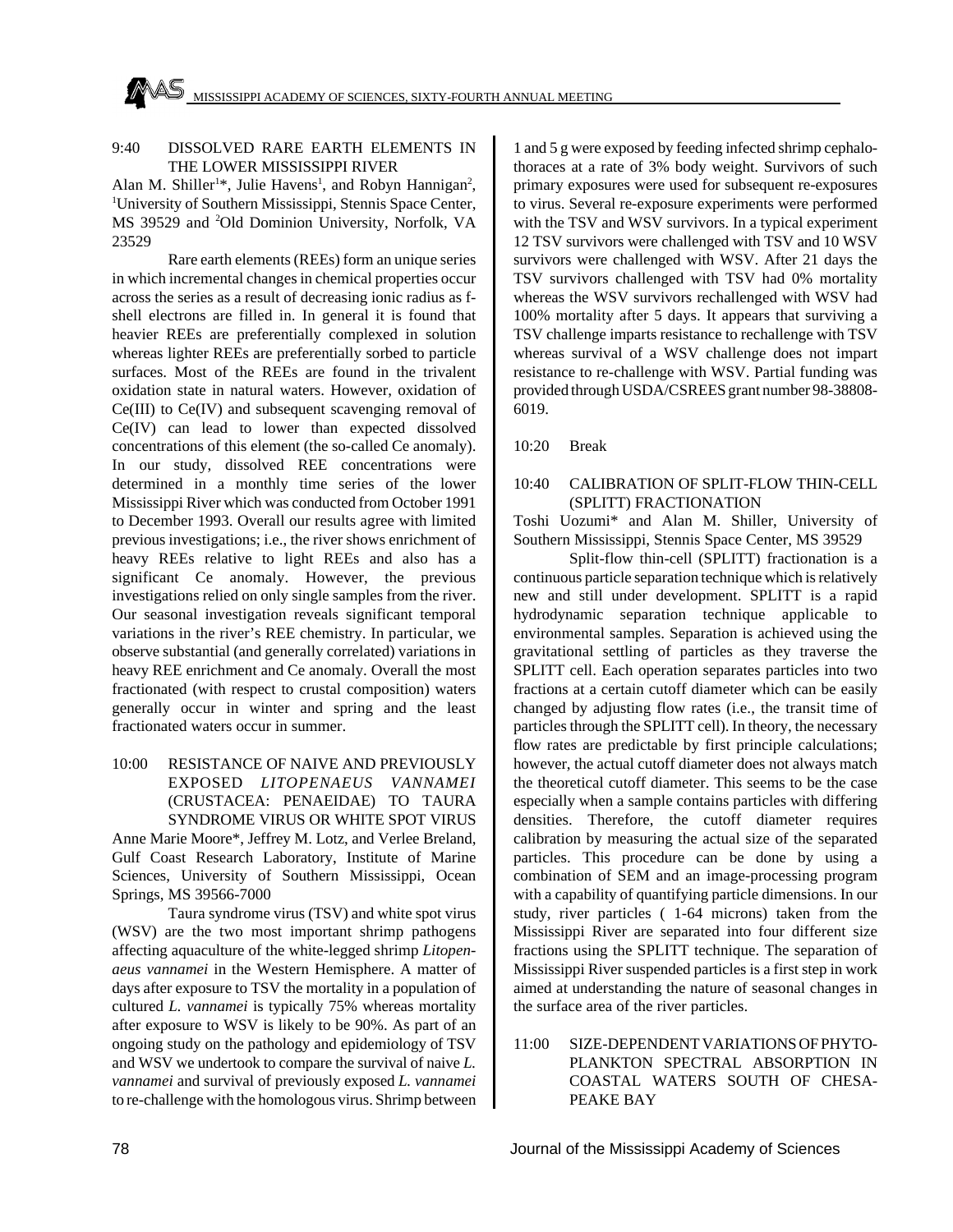MISSISSIPPI ACADEMY OF SCIENCES, SIXTY-FOURTH ANNUAL MEETING

Steven E. Lohrenz<sup>1\*</sup>, Christopher L. Carroll<sup>1</sup>, and Alan D. Weidemann<sup>2</sup>, <sup>1</sup>University of Southern Mississippi, Stennis Space Center, MS 39529 and <sup>2</sup>Naval Research Laboratory, Stennis Space Center, MS 39529

Critical to our understanding of coastal ecosystems is knowledge of phytoplankton distributions. Our ability to characterize phytoplankton distributions in coastal environments has the potential to be greatly enhanced by the application of remote sensing. One factor contributing to uncertainty in estimates of pigment concentrations by remote sensing is variability in pigment absorption coefficients. The coastal region south of Chesapeake Bay is an excellent area to examine consequences of variability in phytoplankton communities. Various studies have noted differences in phytoplankton size and taxonomic composition among different water masses in the region. Our objective was to examine whether variations in pigment spectral absorption accompanied the differences in phytoplankton size and taxonomic composition. The shapes of the pigment absorption spectra for near-shore low salinity (plume) stations were characterized by lower blueto-red absorption ratios than was the case for higher salinity stations further offshore. The spectral shapes of the <3 micron size fractions at the near-shore stations were similar to those observed at the offshore stations indicating that the observed differences in spectral shape were sizerelated. Our findings demonstrate that characterization of pigment absorption by remote sensing must take into account variations in phytoplankton size and associated absorption properties.

#### 11:20 THE EFFICACY OF THREE MARSH PLANTS IN PHOTOREMEDIATION OF HEAVY METALS

Jeffrey Lyons<sup>1\*</sup>, Nathaniel Smith<sup>2</sup>, Thomas F. Lytle<sup>3</sup>, and Julia S. Lytle<sup>3</sup>, <sup>1</sup>Vanderbilt University, Nashville, TN; <sup>2</sup>Alcorn State University, Alcorn State, MS 39096; and <sup>3</sup>University of Southern Mississippi, Gulf Coast Research Laboratory, Ocean Springs, MS 39564

Phytoremediation, vegetation-enhanced bioremediation, offers an attractive alternative to conventional means of decontaminating sediments. Little research has explored use of coastal marsh plants in phytoremediation of sediments. Three prominent marsh plants, *Juncus roemerianus*, *Spartina alterniflora*, and *Sagittaria lancifolia* and associated sediments were collected from a Department of Defense site with known elevated levels of heavy metals, from Ocean Springs Harbor and also from a control site in Ocean Springs. Plant roots and leaves were acid digested and analyzed by either flame or furnace atomic absorption spectrophotometry for Cu, Zn, Co, Ag, Cr, Cd, Ni and Pb. Sediments were digested to remove "bioavailable" fractions of metals associated with either iron oxide, manganese oxide or organic phases. *S. lancifolia* (being most exceptional in ability to translocate metals from roots to leaves) and *S. alterniflora* generally contained higher uptake levels of metals than *J. roemerianus* with Cd, Cu and Ni being most dramatically accumulated. Pb and Zn were less well accumulated. Cr though at high total levels occurred in sediment mostly in forms not readily available to plants and was at very low levels in plant tissues and vividly demonstrates the importance of defining sediment metals in terms of "bioavailable" rather than total amounts as a level most environmentally meaningful.

#### 11:40 TRANSMISSION OF WHITE SPOT VIRUS TO *LITOPENEAUS VANNAMEI* (CRUSTACEA: PENAEIDAE)

M. Andres Soto\*, and Jeffrey M. Lotz, Gulf Coast Research Laboratory, Ocean Springs, MS 39566-7000

White spot virus can cause up to 100 % crop mortality on shrimp farms. The transmission coefficient, â, derived from a mathematical epidemiology model with the Reed-Frost method of pathogen transmission was used to compare transmission from cannibalism to transmission from water of white spot virus to *Litopeneaus vannamei*. The formula for estimating the transmission rate is:  $\hat{a} = 1$  - $\exp ((S_1 / S_0) / I_0)$ , where,  $S_0$  and  $I_0$  are the number of susceptible and infected animals, respectively, at the beginning of the experiment, and  $S_1$  are the number of susceptible animals at the end of the experiment. Twelve susceptible animals  $(S_0)$  were placed in each of nine cylindrical tanks (surface area  $= 1$  m<sup>2</sup>). In four tanks, shrimp were allowed to cannibalize one dead, infected shrimp, and shrimp in four other tanks were exposed by cohabitation to one infected shrimp. Shrimp in one tank served as the negative control. After 14 hours all shrimp were isolated to avoid further exposure from newly infected shrimp and at day four the experiment was stopped. All shrimp were examined histologically for white spot virus. The transmission coefficient from cannibalism was 0.38, and from water was zero. Partial funding was provided by USDA/CSREES grant # 98-38808-6019.

#### **MATHEMATICS, COMPUTER SCIENCE AND STATISTICS**

Chair: Walter T. Brehm, US Air Force/Keesler Medical Center Vicechair: Dale Bowman, University of Mississippi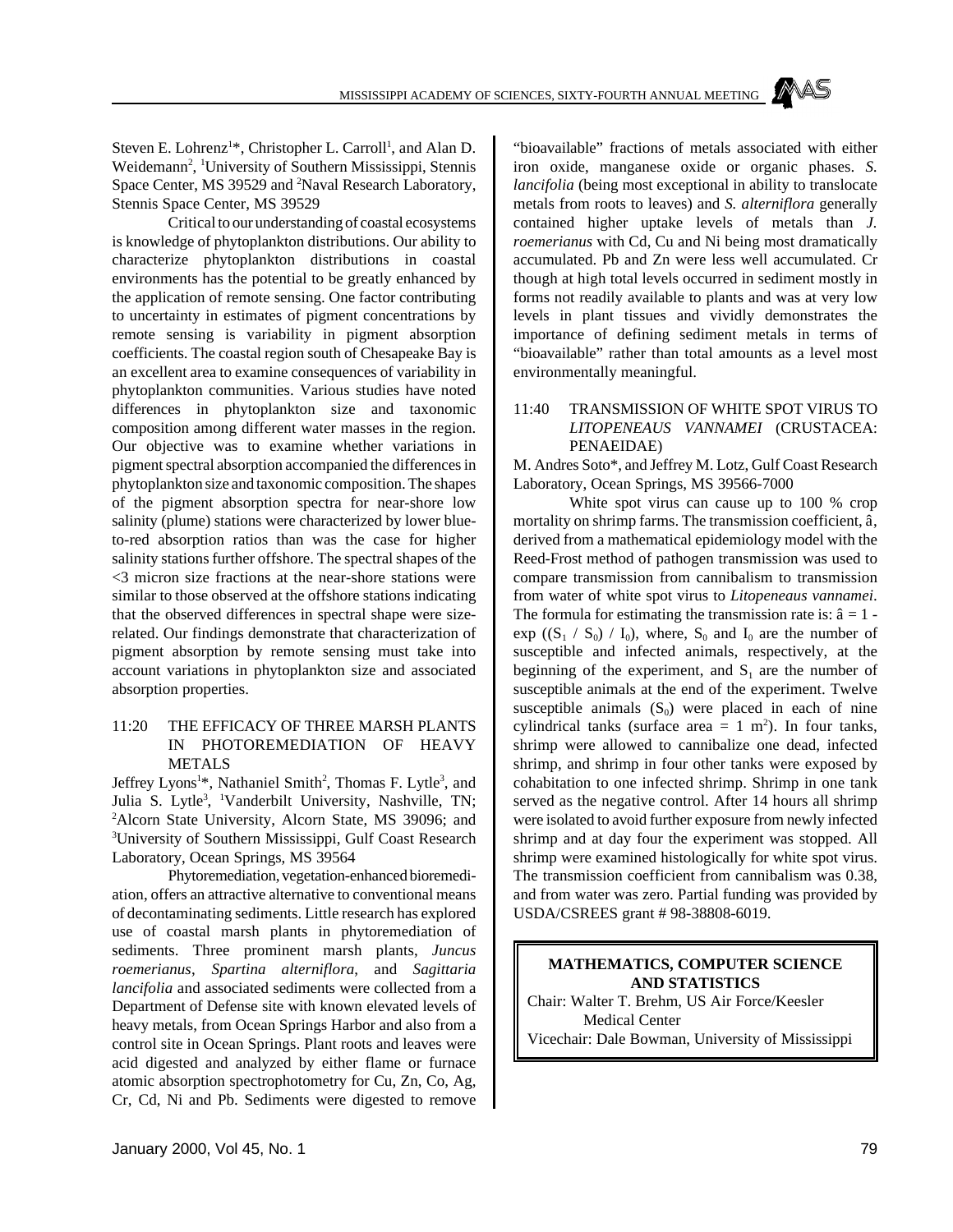# THURSDAY MORNING

#### Caribbean Room

#### 9:00 PATTERN K-POTENT RAY PATTERN **MATRICES**

Jeff Stuart<sup>1\*</sup>, LeRoy Beasley<sup>2</sup>, and Bryan Shader<sup>3</sup>, <sup>1</sup>University of Southern Mississippi, Hattiesburg, MS 39406; <sup>2</sup>Utah State University, Logan, UT 84322; and <sup>3</sup>University of Wyoming, Laramie, WY 82071

For a complex matrix A, the ray pattern of A is the class of all complex matrices whose the zero- nonzero pattern is specified by that of A and such that the argument of each nonzero entry is that of the corresponding entry of A. The ray pattern is called pattern k-potent if k is the smallest positive integer for which  $A^{\wedge}(k+1) = A$  as ray patterns. We provide a canonical form for patterns with respect to permutation similarity and signature similarity by diagonal, unitary matrices. We characterize the irreducible ray patterns that are pattern k-potent, and we provide necessary conditions for the structure of each off-diagonal block of the Frobenius normal form of a reducible, pattern k-potent ray pattern.

#### 9:15 TILING CONVEX POLYGONS WITH EQUILATERAL TRIANGLES

John C. Mayer<sup>1</sup>, Tameka LaShun Wilder<sup>2\*</sup>, John C. George<sup>2</sup>, Lovell Agwaramgbo<sup>2</sup>, <sup>1</sup>University of Alabama at Birmingham, Birmingham, AL 35294-1150 and <sup>2</sup>Tougaloo College; Tougaloo, MS 39174

The purpose of this project was to answer several questions pertaining to the tiling and tessellation of convex polygons using equilateral triangles. According to The Oxford English Dictionary, a tessellation can best be defined as an arrangement or close fitting together of minute parts or distinct colors. Convex figures are figures that if given any two points in the polygon, the entire line segment between them does lie inside the polygon. The whole objective of this project was to construct polygons, triangular, pentagonal, and hexagonal figures, with equilateral triangles. The next step was to derive and prove a formula to create these figures. In addition, this project would also thoroughly explain how to find these figures within a bigger equilateral triangle. One shall then be able to compare any given number 'k' and figure out whether or not this number 'k' can be either two of the different figures. Through the data found in this project, a number 'k' was proven not to be in any two polygons or all three polygons. However, through the substitutions of different values of 'k' one was unable to completely conclude this answer to be no due to the fact that there may exist several open-end solutions. Acknowledgements: This project was funded by NFS-AMP & MGE Programs.

#### 9:30 INTEGRAL KERNEL/FREQUENCY SHIFT ALGORITHMS FOR IMAGE DATA **COMPRESSION**

Joseph Kolibal\* and Suming Fang, University of Southern Mississippi, Hattiesburg, MS 30406

The properties of a class of computational methods, which are suitable for the purpose of data approximation, are investigated for suitability in constructing lossy compression algorithms. The specific objectives are to carry forward preliminary research and to investigate several alternative approaches to improve the performance of the algorithms with regard to image compression. Significant gains can be made from cleverly and efficiently coupling spectral shift methods with convolution operators to achieve an efficient lossy image compression method suitable for use with image data. The approach utilizes probabilistic integral kernel methods to construct approximants which serves as the core of the compression algorithm.

- 9:45 Break
- 10:00 FIP: A PATTERN RECOGNITION SOFTWARE TOOL DEVELOPED USING MATLAB FOR THE CLASSIFICATION OF GAS CHRO-MATOGRAPHIC DATA

Abdullah Faruque<sup>1\*</sup>, Howard T. Mayfield<sup>2</sup>, and Barry K. Lavine<sup>3</sup>, <sup>1</sup>Mississippi Valley State University, Itta Bena, MS 38941; <sup>2</sup>Armstrong Laboratory, Tyndall Air Force Base, FL 32403; and <sup>3</sup>Clarkson University, Potsdam, NY 13699

This paper describes the implementation of FIP (Fuel Identification Program), a pattern recognition software tool intended to type classify fuels presented as gas chromatographic profiles by using neural network and other statistical pattern recognition techniques. Various data preprocessing techniques necessary to support the pattern recognition techniques are also provided. Data visualization tools are also provided to permit visual assessment of the data patterns and their relationships. FIP software tool has been used successfully by the Fuel Identification Research Group at Armstrong Laboratory, USAF. The development of this software system takes advantage of the high performance computational and visualization routines of the MATLAB programming environment. Data analysis component of FIP includes: (1) principal component analysis, (2) fisher and variance weight calculations and (3) feature selection. Using MATLAB's graphics routines, 2-dimensional or 3 dimensional plots of the principal components can be displayed. Classification methods in FIP include both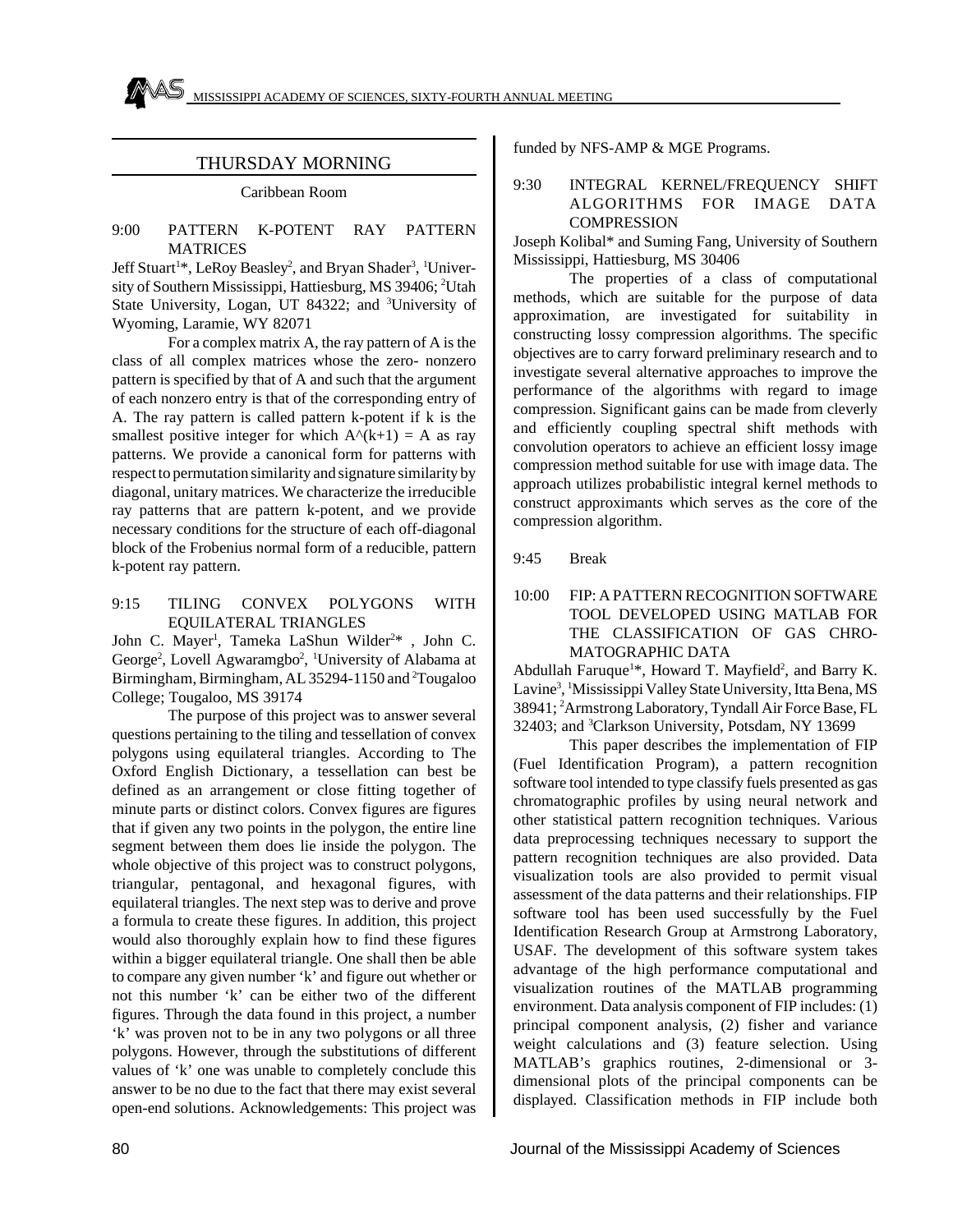neural network and statistical pattern recognition techniques. Neural network methods include the back propagation neural network (BPN) and radial basis function (RBF) neural network. Statistical pattern recognition component of FIP includes linear discriminant analysis (LDA), quadratic discriminant analysis (QDA), regularized discriminant analysis (RDA), soft independent modeling of class analogy (SIMCA) and discriminant analysis with shrunken covariance (DASCO). FIP provides two ways to calculate classification error rate: (1) bootstrap error rate and (2) cross-validated error rate. The neural network and statistical pattern recognition techniques used in FIP can also be used in other pattern recognition problems with little modification.

#### 10:15 MULTIVARIATE NONLINEAR TIME SERIES MODELING

Jane L. Harvill\* and Bonnie K. Ray, Mississippi State University, Mississippi State, Mississippi 39762 and New Jersey Institute of Technology, Newark, New Jersey 07102

A multivariate extension of the univariate nonlinearity test of Tsay (1986) is presented. Simulation results show that the multivariate test is more powerful than its univariate counterpart, especially for series having nonlinear structure involving several components of the vector process and weakly or moderately cross-correlated process error terms. Next, exploratory methods for determining appropriate lagged variables in a vector nonlinear time series model are investigated. The first is a multivariate extension of the *R* statistic from Granger and Lin (1994), which is based on an estimate of the mutual information criterion. The second method uses Kendall's ô and partial ô statistics for lag determination. These methods provide nonlinear analogues of the autocorrelation and partial autocorrelation matrices for a vector time series. Simulation results indicate that the methods reliably identify appropriate lags. Finally, a brief discussion of work in progress model estimation techniques in the vector nonlinear time series case follows. Some non-parametric methods which avoid the "curse of dimensionality" are suggested as possible solutions to this problem.

#### 10:30 ON THE ROBUST CHARACTER OF CONTROL CHARTS FOR VARIABLES WHEN STANDARDS VARY RANDOMLY

Hari M. Sharma, East Mississippi Community College, Mayhew, MS

In the process control, the control charts are used as statistical techniques. While defining control limits for these charts, standards or product qualities are considered to be constant. In the present study, in view of constant environmental stresses and other factors over a long period

of time, standards are treated as random variables which are represented by Prior Distributions and are updated by using experimental data in Baysian framework, to develop Posterior Distributions. OC curves (operating characteristic functions) have been used a rational means for analyzing robustness of the system.

#### 10:45 HYPERSPECTRAL ALGORITHM DEVELOPMENT FOR WATER APPLICATIONS

David C. Hughes\* and Ron Holyer, University of Southern Mississippi, Hattiesburg, MS 39406

This presentation describes principal component analysis (PCA) of hyperspectral data. Hyperspectral remote sensing systems sense energy in several hundred spectral bands in the visible and near-infrared portions of the electromagnetic spectrum. These high-resolution spectral image data facilitate numerous spectroscopic applications here on Earth. Inter alia, the data are used to identify materials, detect features, and quantify environmental parameters on the Earth's surface, or along the intervening atmospheric path. We have modeled radiative transfer in the waters of the Gulf of Mexico to produce a large database of spectral curves of remote sensing reflectance and water-leaving radiance. These data are subjected to PCA so as to characterize the "important" spectral bands of radiance information for water in the Gulf. The preliminary results indicate that data set dimensionality is reduced by a factor of ten when PCA is applied.

11:00 Divisional Business Meeting

# THURSDAY AFTERNOON

#### Caribbean Room

#### 1:30 MINOR TRACKING PROGRAM FOR **COLLEGES**

Vanessa Siegal\* and Donald R. Schwartz, Millsaps College, Jackson, MS 39210

Most college students declare a major but very few students declare a minor. It is our theory that many students, if informed that they are close to achieving a minor, would decide to "go for it" since having a minor will usually enhance a student's overall future prospects. At Millsaps College, no minor is satisfied in exactly the same way as any other minor. Minors often have a set of required courses, as well as up to four other "groups" of courses (each with their own options) that must be taken. Our major challenge was to represent these various requirements for every minor offered. We have developed a Minor Tracking System for exactly this purpose. The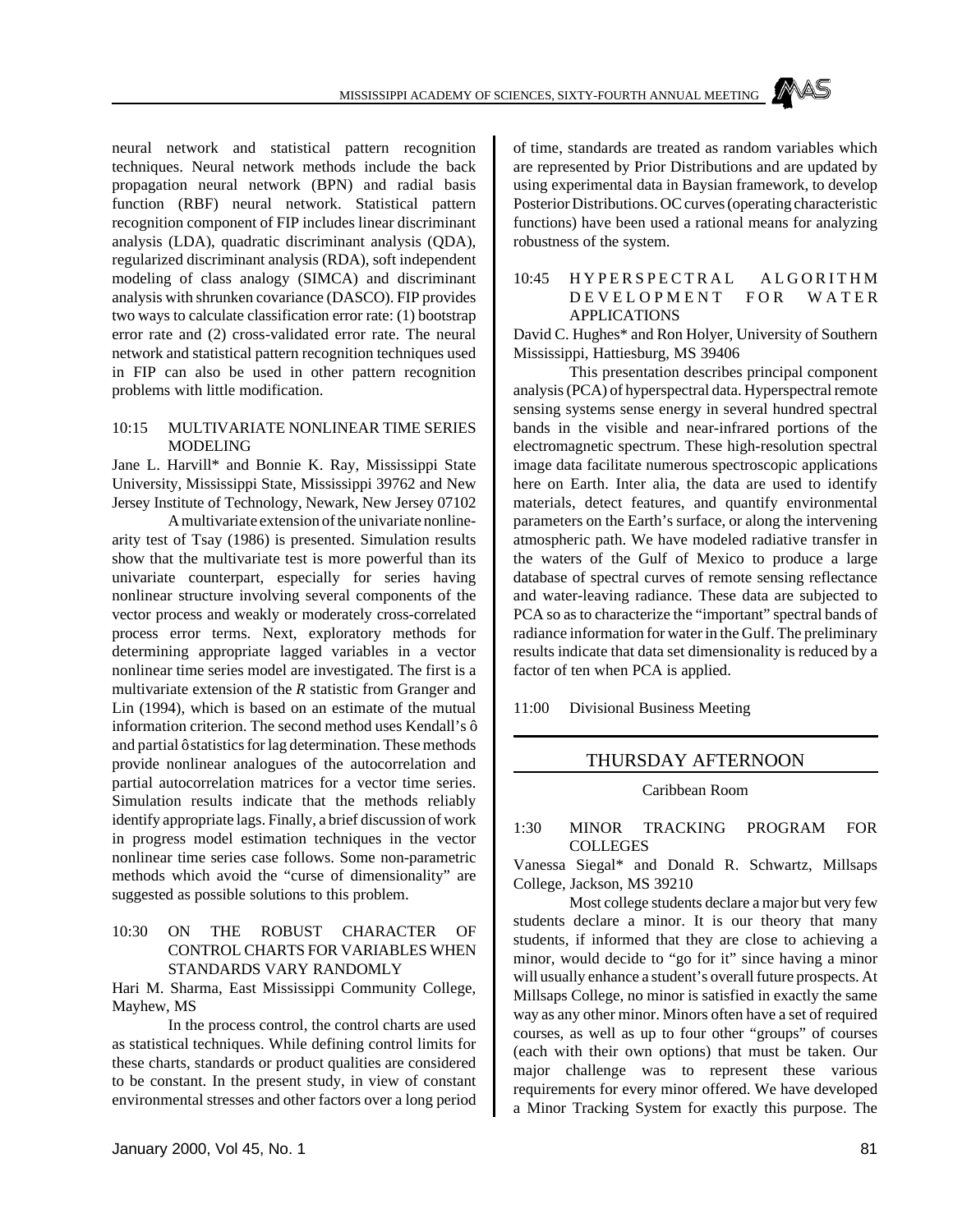project required that a database be designed to determine whether classes taken by a student fulfill (or come close to fulfilling) any of the minors offered by the College, and that a user interface be developed to summarize and present this information. As an additional advising feature, our system even lists students who are any given number of hours away from a specific minor. Our presentation gives the details of the database design, as well as how we merged it with a Visual Basic interface that is efficient, professional, and easy to use.

#### 1:45 A MULTIMODE XML-BASED EDITOR FOR SMIL AUTHORING

Lindsay M. Akers\* and Andrew V. Royappa, Millsaps College, Jackson, MS 39210

Synchronized Multimedia Integration Language (SMIL) was introduced recently by the World Wide Web Consortium. SMIL is an Extensible Markup Language (XML) system that utilizes structured text to represent multimedia presentations in a form suitable for transmission over the World Wide Web. Several programs exist for constructing SMIL presentation files. The present research is to design and implement a SMIL editor with a novel combination of features. The editor allows the user to view the SMIL presentation in different ways. First, the editor can display the actual XML code of the presentation in a tree-like format that closely mirrors the structured text representation. Users may directly edit XML elements and attributes. A second mode displays an XY-slice of the presentation at any point in time, giving the user a "What You See Is What You Get" (WYSIWYG) view. Finally, the editor can also display a timeline view. The user may edit the presentation graphically using standard user interface controls in each mode. For instance, the user may change the spatial relationships of objects in the WYSIWYG mode, and change their temporal relationships in the timeline mode. A prototype for the system is under construction. It is being developed as a Windows '95 application using the Delphi rapid application development system, employing object-oriented XML components to read, write and manipulate structured text trees.

#### 2:00 ANALYSIS OF HOME RANGE DATA USING GENERALIZED ESTIMATING EQUATIONS

Jake Olivier\* and Dale Bowman, University of Mississippi, University, MS 38677

Many procedures for analyzing home range data implicitly assume independence despite the fact that most data is not statistically independent either spatially or temporally. The procedure introduced here attempts to allow for independence in the data through correlation parameters in the covariance matrix. The method relies on generalized estimating equations to estimate a utilization distribution that is an estimate of the probability of finding the animal at a particular location within a fixed region of interest. The procedure also allows for methods of introducing covariates into the estimation process so that factors such as habitat, ground cover and other biological patterns may be included as factors affecting the utilization distribution.

#### 2:15 DETERMINATION OF INFLUENTIAL DOSE **GROUPS**

Dale Bowman and Gibson Johnston\*, University of Mississippi, University, MS 38677

In a typical bioassay, one objective is to estimate a dose response curve. The designs presently used are usually predetermined by government guidelines. Here, an alternative method is proposed based on the chosen form for the dose response curve and the determination of influential dose groups. Influence depends upon both the form of the curve and the number of animals in each dose group. Once influential dose groups have been determined, the design can be changed to shift the focus to specific interests. For example, the focus can be shifted from high doses to low doses, where human exposure typically occurs. The proposed method should provide better estimates for the NOEL and confidence limits for benchmark dose levels. This paper proposes a test for influential dose groups and illustrates this test on a specific data set.

2:30 Break

#### 2:45 A COMPARISON OF METHODS USED TO TEACH PROBABILITY IN INTRODUCTORY **STATISTICS**

Karen D. Morgan\* and Dale Bowman, University of Mississippi, University, MS 38677

Recently there has been much debate about the amount of probability which should be taught in an introductory statistics course and about the manner in which probability should be presented. Studies have shown that many students have intuitive beliefs about probability which often are self-contradictory and often contradict laws of probability. These intuitions, difficult and often impossible to correct, are based in large part upon a frequentist approach to computing probabilities. The challenge of this research is to use the students' intuitive understanding of frequentist computations to teach the basic concept of probability. In this way, it may be possible to alter some misconceptions and reinforce basic concepts of probability. A study was designed to compare a new approach to teaching probability using computer simulations with a more classic method using the laws of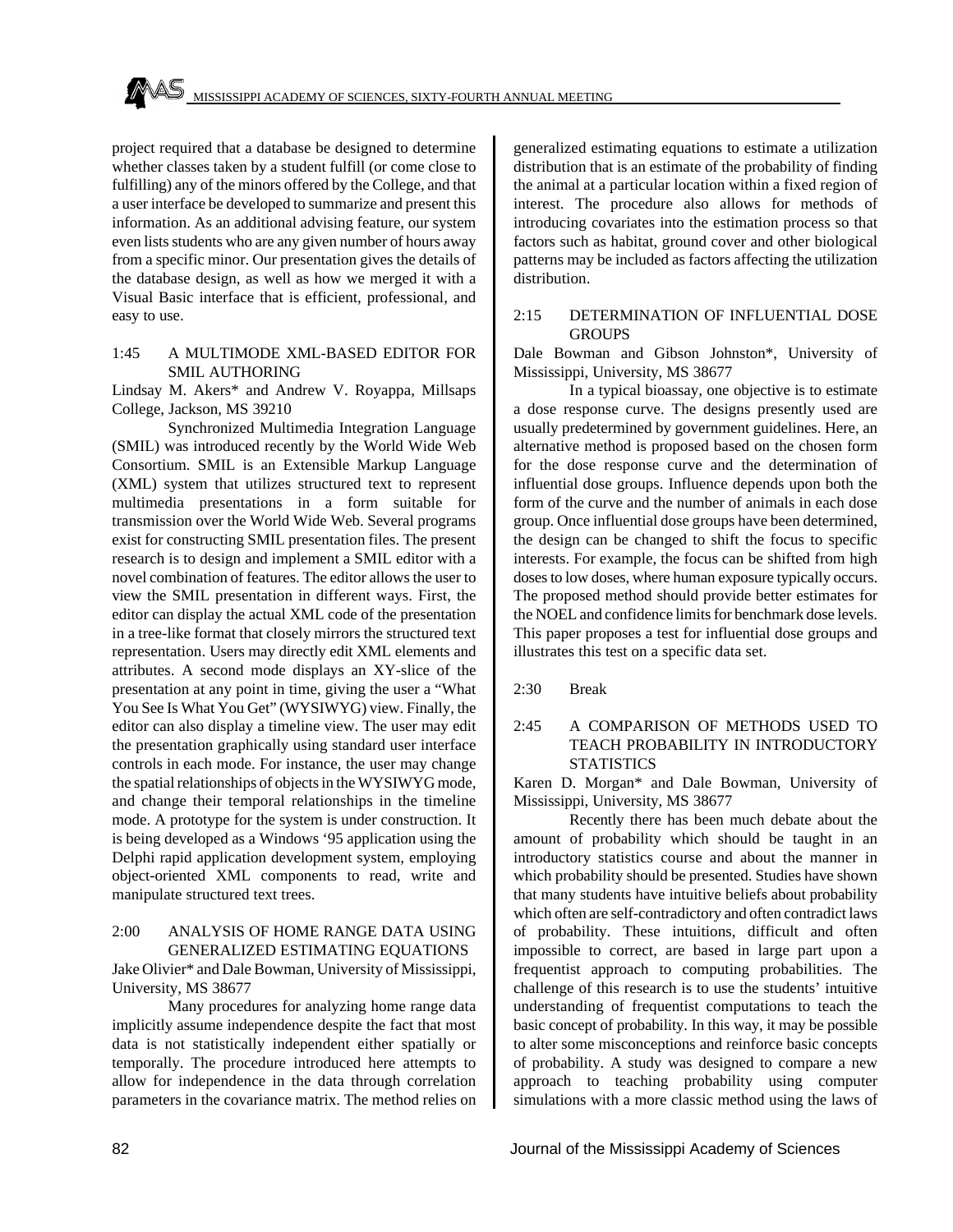probability.

#### 3:00 BAYESIAN BOOTSTRAP PROCEDURES FOR ESTIMATING RISK IN DEVELOPMENTAL TOXICITY EXPERIMENTS

Gwen Aldridge\* and Dale Bowman, University of Mississippi, Oxford, MS 38655

A typical teratological study involves a control group and several dose groups of randomly assigned females who early in gestation or prior to mating are administered fixed doses of the toxic substance being tested. Prior to term, the dams are sacrificed and the uterine contents are examined to check for either malformation of fetuses, fetal death or other event of interest. The outcome of interest is considered to be binary. Since the litter sizes vary, in studies of this type the data occur in clusters having random cluster sizes. A developmental model which not only accounts for the intralitter correlation of the fetuses, but also the possible dose effects on the size of the litter is desired. The proposed model estimates the probability of an adverse effect at a given dose level as a weighted average, where each observed proportion in the sample is weighted according to the estimated likelihood of its occurrence. A Bayesian bootstrap method is incorporated in the computation of the estimated likelihoods. The advantages of the Bayesian bootstrap over classic estimation procedures and ordinary bootstrap methods include the ability to incorporate prior information into the analysis and the ability to simulate a posterior distribution. The proposed model gives good results particularly at the lower dose levels which is desirable since the lower levels typically correspond to the level of exposure in humans.

#### 3:15 PROPORTIONS WITH A ZERO NUMERATOR: MAKING INFERENCES USING THE "RULE OF THREE"

Carolyn R. Boyle, Mississippi State University, Mississippi State, MS 39762-9825

If *p* is the probability that an event will occur, the binomial distribution gives the probability of *k* occurrences of the event in *n* independent trials. When *p* is small, it is likely that no events will be observed even if *n* is relatively large. This situation often arises in biomedical research where *p*, for example, is the prevalence of a rare disease or the rate of occurrence of an uncommon therapeutic side effect. The normal approximation to the binomial is not appropriate for calculating an upper confidence limit for *p* when the point estimate of *p* is zero, but an upper confidence limit can be obtained using either the binomial, the *F*, or the Poisson distributions. Alternatively, a simple empirical rule gives a close approximation to those methods and is easily calculated using mental arithmetic. The "Rule of Three" states that  $(0, 3/n)$  is an approximate 95% confidence interval for  $p = 0/n$ . For example, if  $n = 30$ , an approximate 95% confidence interval for *p* is (0, 0.1). This paper will review the relationship between the "Rule of Three" and the more exact methods, discuss the use of the rule as a tool for the statistical consultant, and give an example of the use of the rule to estimate the prevalence of bovine spongiform encephalopathy ("Mad Cow Disease") in the United States' beef supply.

3:30 Business Meeting of the Mississippi Chapter of the American Statistical Association

#### FRIDAY MORNING

#### Pre-Assembly Area

9:00–11:00 MEET THE STATISTICIAN Walter T. Brehm, Clinical Research Laboratory, 81st Medical Group, Keesler AFB, MS 39534

The importance of considering how data will be analyzed early in the planning of an investigation or experiment cannot be overemphasized. The distinguished statistician Sir R.A. Fisher said, "To call in the statistician once the experiment is done may be no more than asking him to perform a postmortem examination: he may be able to say what the experiment died of." Don't let this happen to you! Come to the Annual meeting of the Mississippi Academy of Sciences and MEET THE STATISTICAN. The members of the Division of Mathematics, Computer Science, and Statistics will be providing free, 20 minute consultations in the areas of experimental design, statistical design & analysis selection, and sample size determination. Some analyses may be possible with advanced arrangements. Contact the division chairman, Walt Brehm, 81st Medical Group, 301 Fisher St., Rm 1A132, Keesler AFB, MS 39534 or walter.brehm@keesler.af.mil to arrange an appointment. Students are welcome and walk-ins may be accepted. It could be the most important 20 minutes of you whole project.

#### **PHYSICS AND ENGINEERING**

Chair: T.M. Parchure, Waterways Experiment Station

# THURSDAY MORNING

Chandeleur Room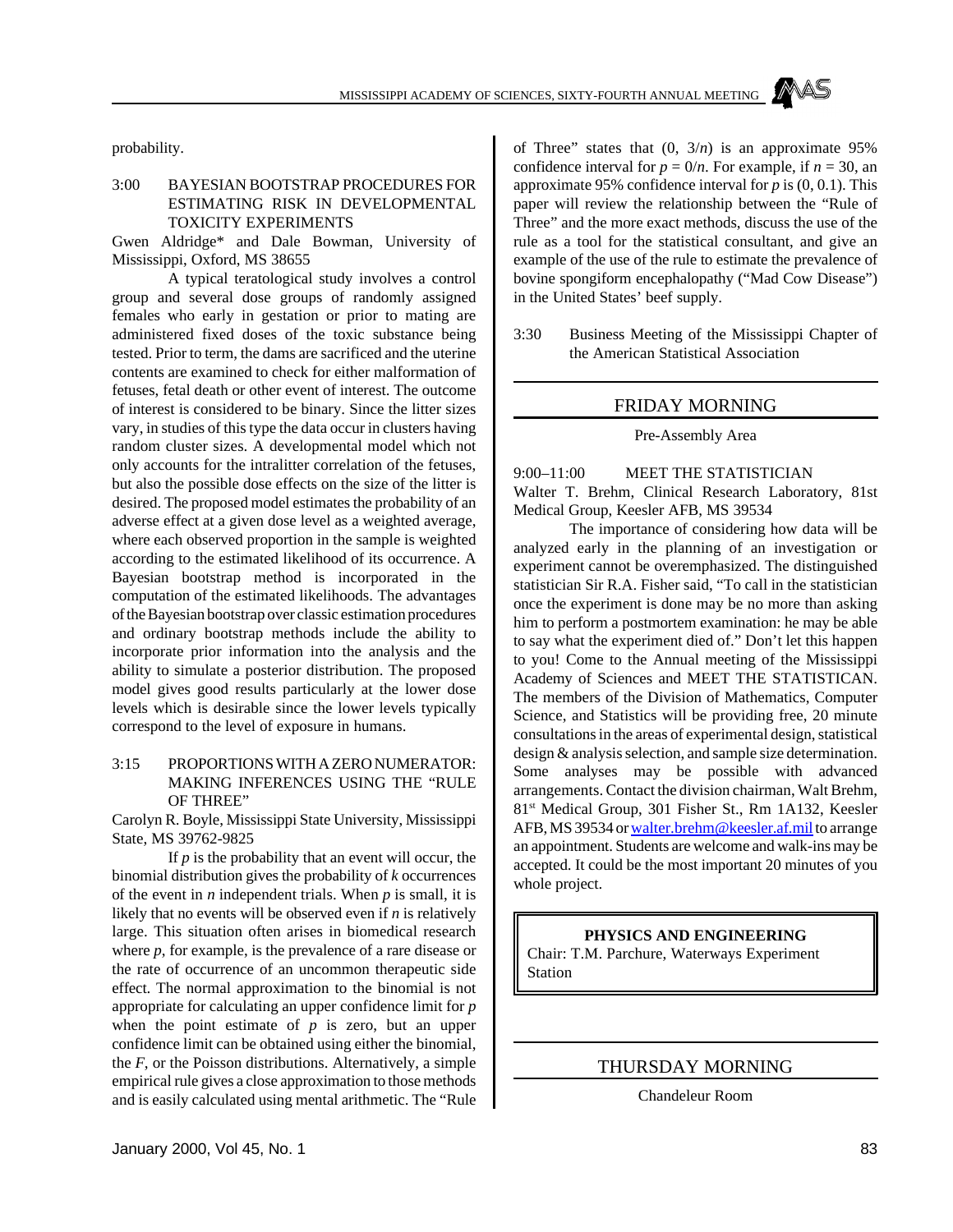#### 9:00 HEXAPODS—MACHINE TOOLS WITH STAR TREK LOOKS

S. Kant Vajpayee, University of Southern Mississippi, Hattiesburg, MS 39406-5137

Technically a parallel kinematic link mechanism, the hexapod represents a revolutionary design concept since the dawn of machine tools. The idea originated with its application as an aircraft flight simulator. In this configuration two struts extend from each point of a triangular base to a triangular overhead platform where the simulator cockpit rides. Motor-driven ballscrews extend and retract the struts in response to controller commands. The transplantation of the idea to machine tool design had to wait until controllers could do the calculations fast enough. In the hexapods each command is a non-linear function of six sets of coordinates; even a simple X motion has to be translated into six coordinated leg lengths moving in real-time. The biggest benefit of hexapod is its higher volumetric accuracy—two to three times that of the conventional Cartesian structures. In the hexapod, the worst single element is the worst machine error. In contrast, classical machine tools stack up errors from all the elements. The hexapod is five times more rigid and four times faster than a conventional machine tool. All these are expected to translate into higher productivity. Half-a-dozen companies currently manufacture hexapods.

#### 9:15 SOCIAL ACCOUNTABILITY SA 8000—A NEW INTERNATIONAL STANDARD

S. Kant Vajpayee, University of Southern Mississippi, Hattiesburg, MS 39406-5137

The success of ISO 9000 and 14000 has propelled the world community to take the first step toward improvement of working conditions in factories throughout the world. As an embodiment of global community, the International Organization for Standardization created a new standard entitled SA 8000, where SA is an abbreviation for social accountability. SA 8000 aims to address and eventually eliminate unfair, inhumane labor practices. It targets poor factory conditions around the world. It has been written by a 25-member advisory board consisting of representatives from renowned organizations. SA 8000 requires that employers pay wages sufficient to meet workers' basic needs, provide a safe working environment, not employ child or forced labor, and limit work to 48 hours per week. Its implications to factories worldwide are quite unprecedented. For example, US companies may find that moving operations overseas no longer makes economic sense; goods imported into the US, produced by the sweat of child labor, will become expensive. Companies are already being certified to SA 8000. It seems that this international inter-industry standard will dramatically accelerate the globalization process already in full swing.

#### 9:30 PREVENTING SALINITY INTRUSION IN ESTUARIES AND NAVIGATION LOCKS

T.M. Parchure, US Army Engineer Waterways Experiment Station, Vicksburg, MS 39180

Intrusion of salt water from ocean in estuaries is a common natural occurrence driven by the differences in densities of salt and fresh water. The extent of salinity intrusion is predominantly a function of the magnitude of tidal range and quantity of fresh water flow. An increase in salinity intrusion may have profound adverse effects on the aquatic life forms and sedimentation patterns of the region. Increased salinity may also make water unfit for human consumption and industrial use. Structures such as barrages and navigation locks constructed on estuaries have to take into account the possibility of salt water intrusion and take preventive measures to arrest such intrusion. Several methods were considered for an engineering project to achieve this objective. These methods are described, which included options such as construction of a submerged sill on river bed, pneumatic curtains, hinged gates, holding ponds, and selective withdrawal. Selection of an effective method requires numerical or physical model study. Several estuaries require maintenance dredging in order to ensure adequate depth for navigation of vessels. Increased channel depth increases the extent of salinity intrusion. Assessment of the impact of channel deepening and preventive measures suggested through engineering studies are described.

#### 9:45 EFFECT OF HEAVY SUBSTITUTION IN THE BENZENE RING ON THE RING-MODES OF BENZENE 1 PHENYLTHALLIUM DIFLUOR-IDE

Chandra M. Pathak\* and B.P. Asthana, Alcorn State University, Alcorn State, MS 39096 and Banaras Hindu University, Varanasi 221005, India

The vibrational frequencies related to the ring modes in benzene remain fairly constant when one of the hydrogen atoms in the benzene ring is substituted with a single lighter atom or a lighter group of atoms. The present work describes the effect of replacing a single hydrogen atom in the benzene ring with a relatively heavier group :  $TIF<sub>2</sub>$ . The studies included the investigation of the infrared spectra of Phenylthallium Difluoride in solid phase covering the spectral region  $4000 - 20$  cm<sup>-1</sup> and the normal coordinate analysis. The far-infrared spectra in the region 500 - 20 cm-1 were recorded and investigated for the first time. The normal coordinate analysis was carried out, using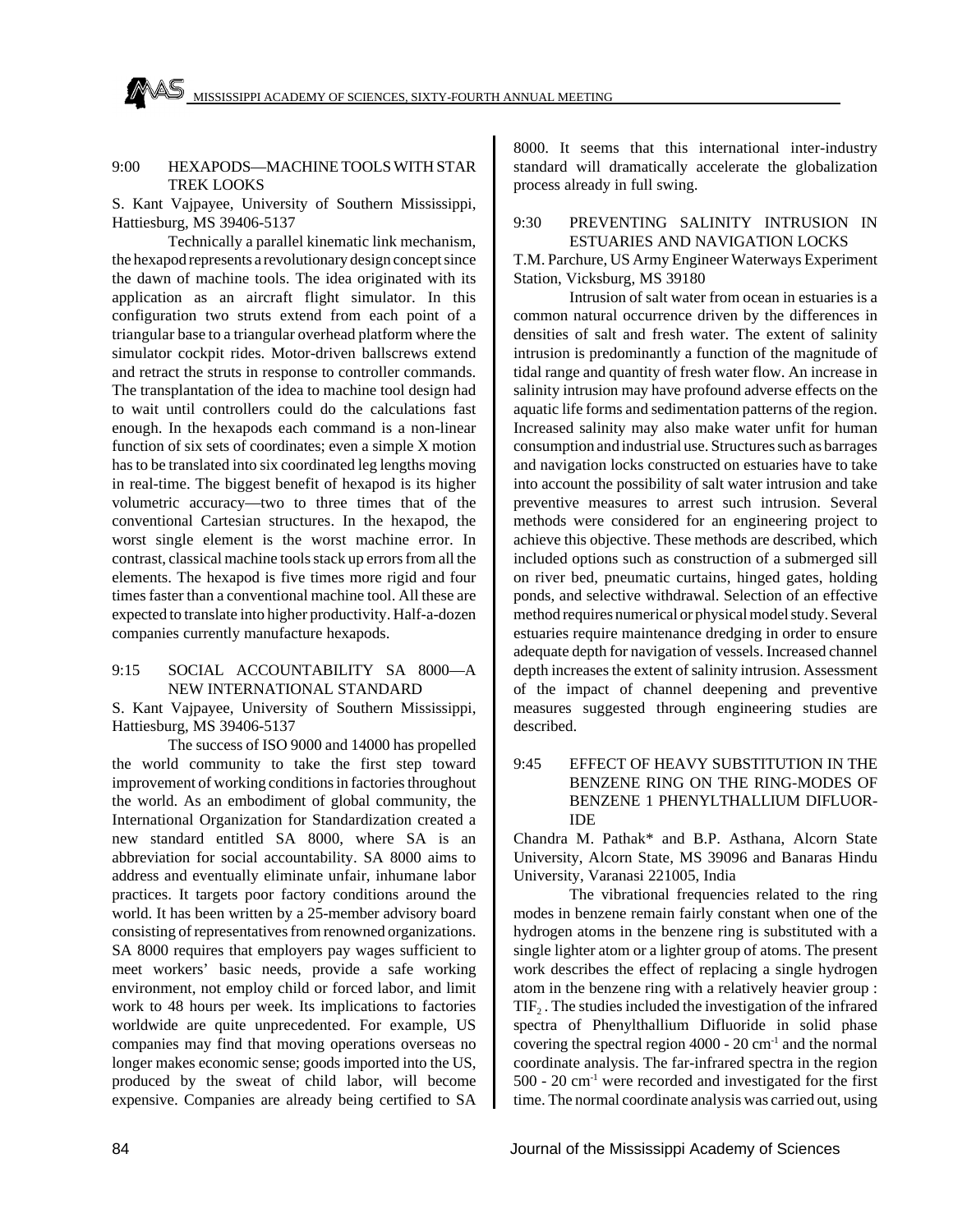the 'least square iterative technique' assuming a geometrical model with a  $C_{2V}$  symmetry for the molecule and has supported the frequency assignment quite well. Twenty-eight symmetrized principal force constants and seven interaction force constants have been found to reproduce the observed frequencies. The average percentage error between the calculated and observed frequencies has been found to be 2.01% with the standard deviation not exceeding 6.63 cm-1 . The standard deviation in the force constants was found to lie in the range 0.002–0.235 mdyne/A.

10:00 Break

10:15 CALIBRATION OF LASER-INDUCED BREAKDOWN SPECTROMETRY SPECTRA Jagdish P. Singh, Fang-Yu Yueh, Chun Fu Su, Khurram Z. Moghal\*, and Robert L. Cook, Mississippi State University, Mississippi State, MS 39762

In the past years, we have reported the results of the laser-induced breakdown spectroscopy (LIBS) technique to the MAS annual meetings. The results included the identification of the metal elements in the vitrified glass samples, the concentration ratios of the elements, and the effect of the sample temperature on the spectral intensities and concentration ratios. Recently, an attempt was made to employ the technique for calibrating the elemental concentrations present in an arbitrary sample. Five standard aluminum alloy samples with the known elemental concentrations were used in this study. In principle, at a certain sample temperature the intensity of a given line is linearly proportional to the elemental concentration. However, the matrix effects, excitation conditions, and other factors may significantly affect the measurement accuracy. Detailed results of the calibrations will be presented.

#### 10:30 SOFTWARE DEVELOPMENT FOR 3- DIMENSIONAL DCO RATIO ANALYSIS

Russ Terry<sup>1\*</sup>, Bent Herskind<sup>2</sup>, Mats Bergstrom<sup>3</sup>, Peter Varmette<sup>1</sup>, and Wenchao Ma<sup>1</sup>, <sup>1</sup>Mississippi State University, Mississippi State, MS 39762; <sup>2</sup>Niels Bohr Institute, Copenhagen, Denmark; and <sup>3</sup>Universitet zu Koln, Cologne, Germany

Directional Correlation of Oriented nuclei (DCO) ratio analysis is a very common and important approach used in finding the multipolarity of gamma ray transitions and subsequently to determine spin and parity of excited nuclear states. Traditionally DCO ratio analysis has been accomplished through the analysis of double coincidence data using an asymmetric two-dimensional coincidence matrix. This method often fails for weak transitions in a complex decay scheme or at high spin due to short-comings of 2-D coincidence measurements. The goal of this project is to develop software and techniques for performing DCO ratio analysis using an asymmetric 3-dimensional coincidence cube. The high-fold, high-statistics data available from large gamma ray detector arrays such as "Gammasphere" and "Euroball" compounded with the high speed and data storage capacity of modem computers have made it possible in recent years to generate and handle 3 dimensional data cubes. Since an asymmetric, as opposed to a symmetric, coincidence cube cannot be folded, compression techniques must be implemented to increase manageability of the data. A 1024 x 1024 x 800 channel cube requiring only 0.5 GB was generated from a Gammasphere experiment at Argonne National Lab using the reaction of  $76Ge + 96Zr$ . By using this double gating (3-D) approach, it is found that transitions are more easily and accurately resolved from spectra. A graphical interface was developed to increase ease and efficiency. The principle and technique will be demonstrated.

#### 10:45 EXCITATION LEVELS IN VERY NEUTRON-- DEFICIENT<sup>111</sup>TE ISOTOPE

W. Liu<sup>1\*</sup>, Peter Varmette<sup>1</sup>, W.C. Ma<sup>1</sup>, Bent Herskind<sup>2</sup>, G. Hagemann<sup>2</sup>, G. Sletten<sup>2</sup>, Mats Bergstrom<sup>2</sup>, G. De Angelis<sup>3</sup>, M. Cinausero<sup>3</sup>, C. Fahlander<sup>3</sup>, H. Jensen<sup>3</sup>, D. Napoli<sup>3</sup>, and P. Spolaore<sup>3</sup>, <sup>1</sup>Mississippi State University, Mississippi State, MS 39762; <sup>2</sup>Niels Bohr Institute, Denmark; and 3 INFN Laboratoria Nationale de Legnaro, Italy

In order to study the high spin states of very neutron deficient Xe, I, Te isotopes, an experiment was performed at Legnaro National Laboratory using the reaction of  $58Ni + 58Ni$ . Beam energy of 275 MeV was chosen, which was higher than one would usually use, to bring into the compound system highest possible angular momentum. The symmetric reaction was calculated to be very "cold" thus reducing the fission cross section. The decay gamma rays, charged particles and recoiling nuclei were detected with the GASP spectrometer array (consisting of 40 Compton-suppressed Germanium detectors), the ISIS detector array (consisting of 39 Silicon telescopes), and the Recoil Mass Spectrometer. In the offline analysis, gain-matched and Doppler corrected gamma rays were sorted into thirteen coincidence matrices with different mass and charged-particle (proton and alpha) gating conditions. Data analysis is in progress and results will be presented.

#### 11:00 HI ABSORPTION TOWARDS PDS 456

C.H. Young<sup>1\*</sup>, C.L. Brogan<sup>2</sup>, and M. Yun<sup>3</sup>, <sup>1</sup>Mississippi State University, Mississippi State, MS 39762; <sup>2</sup>University of Kentucky; and 3National Radio Astronomy Observatory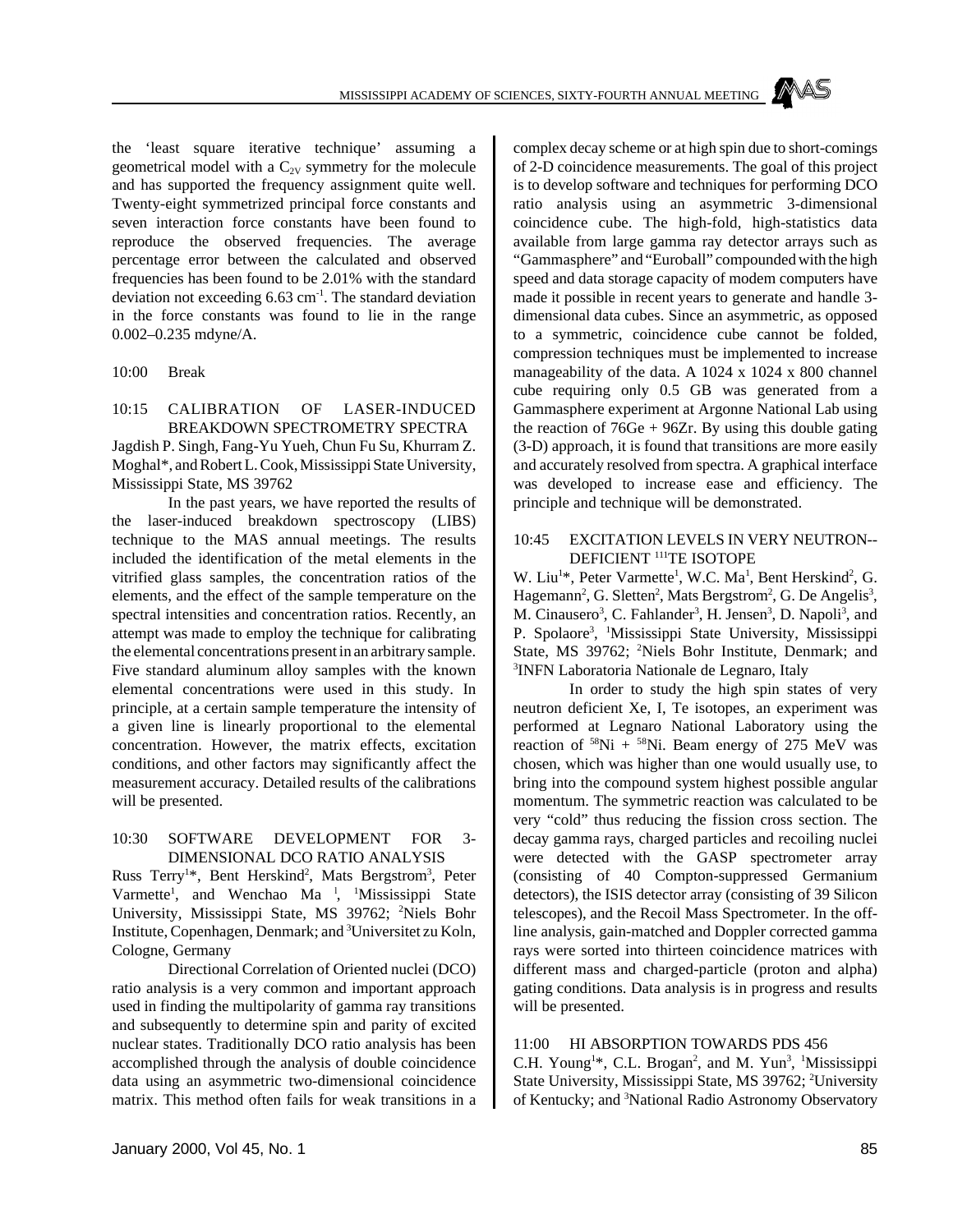PDS 456 is a nearby quasar that was discovered by the Pico dos Dias Survey in 1997. This object is of interest in the field of quasi-stellar object (QSO) formation because it is very bright in the optical regime (B=14.69), and it also has a high, inferred dust mass. We chose to observe this source in the hopes of detecting an HI absorption line towards the quasar. Confirmation of the presence of gas surrounding this quasar would suggest one of three possible scenarios: 1) the dust and gas form an acquiescent halo around the central engine of this object, 2) copious amount of mass is being ejected away from the quasar while the object is in a transition stage from dust-enshrouded to naked QSO, or 3) the central engine of the quasar is accreting large amounts of matter. We initially postulated that the second of these scenarios was the most likely for PDS 456 because of the bright infrared and optical characteristics. However, observations made with the Very Large Array on two separate occasions, instead, support the third scenario. We intend to present the data and results of analysis. Also, implications of this discovery on the theories for QSO formation will be discussed. Finally, we will propose further investigations, which might include searching for emission lines or observing with the Very Long Baseline Array (VLBA).

11:15 Divisional Business Meeting and Awards Awards are made possible through the generosity of the Waterways Experiment Station, Vicksburg, MS

# THURSDAY AFTERNOON

Chandeleur Room

1:30 UTILIZING A COMPUTATIONAL NUMERICAL MODEL TO STUDY THE PULTRUSION OF COMPOSITES

Corey L. Wallace\* and Tyrus McCarty, University of Mississippi, University, MS 38677

The purpose of the project is to identify variables in the Pultrusion process and utilize these variables to enhance production quality. A mathematical model is utilized in the production design. This mathematical model dictates the computer program that performs the simulation of the process. The product of the process is a composite. A composite is a material derived from two or more materials. The desired result is to gain the best qualities from all of the components. The composite is formed on the macroscopic level and is made from unconventional materials, while alloys are made from metallic materials. The controllable variables are shape, viscosity of the initiates, the speed at which the material is fed through the Pultrusion machine and a combination of others. Testing is done through use of the PTI 804 commercial scale protruder. The University of Mississippi and one other American University are the only educational institutions with this scale; thus making this a unique experiment. Pultrusion is a method of manufacturing in which a composite is produced. The process follows a systematic method. Fibers of a material are pulled through a resin bath, then through a shaping system that also removes excess material. This section gives the material its uniform shape. The material is then heated and cured until ready. It is finally cut into the desired length. The composite is to take the desirable qualities from the materials. The research aspects of Pultrusion indicate that it is not as thoroughly tested as the other methods of forming composites. Other methods of forming a composite include compression molding, injection molding and extrusion. Pultrusion remains the target production method due to its costeffectiveness. Through experimentation the shape of the material entry is altered. It is believed that the change in shape will increase pressure, alleviating voids in the material. The voids are pressure points of the material and cause failure of the offspring composite. The project experimentation involves a 9-degree angle wedge shape. This information is calculated through computer programs and simulations. The resulting answers indicate that both an increase in viscosity and an increase in pull speed raise centerline pressure for the region of concern. The increase in pressure will alleviate voids providing stronger composites. The increase in quality will raise Pultrusion as the manufacturing method of choice.

1:45 A COMPARISON OF HORIZONTAL AND VERTICAL PENDULUM ARCHERY SIGHTS John W. Lipscomb, Jr., University of Southern Mississippi, Hattiesburg, MS 39406

Archery accuracy requires estimating the target distance – a difficult task with 20% error in the field. If the archer is elevated, pendulum sights can adjust the aiming point to compensate for various ranges. One-inch horizontal and vertical pendulum sights are currently in use. The aiming point of a horizontal pendulum is at the same elevation as the pivot. It provides good trajectory correction, but it must be used from an elevated position. Shooting at targets on the same or a higher elevation is not possible because too much correction occurs. A vertical pendulum has the aiming point directly below the pivot point. For the same length, this pendulum cannot correct the aiming point as well as a horizontal pendulum but it can be sighted-in and used horizontally on the ground. For comparing the two pendulums, a 250-fps initial arrow velocity with  $\pm 1.5$  inch maximum trajectory error was assumed. A spreadsheet program was used to model the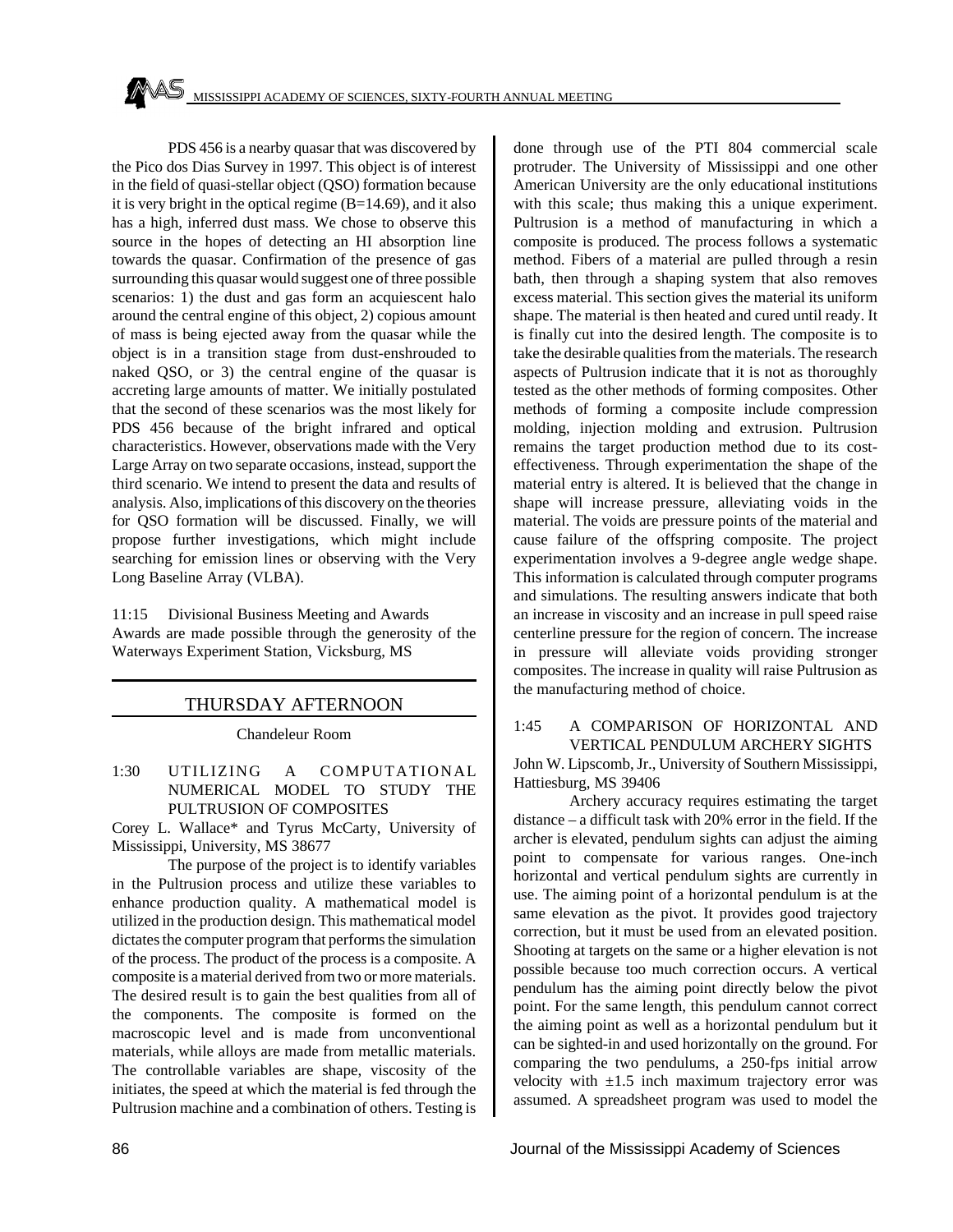arrow flight including arrow initial velocity and decay, elevation differences, and target distance. If both pendulums are sighted-in 15 feet over the target with  $\pm 1.5$ inch maximum error, the maximum ranges of the horizontal and vertical pendulums are 85.1 and 75.6 feet respectively. This difference of 11.8% is acceptable because the vertical pendulum can be used on targets from 15 feet below to 15 feet above the archer with the similar accuracy.

#### 2:00 DETECTOR TESTING FOR THE JEFFERSON LABORATORY G<sup>0</sup> EXPERIMENT

Sarah K. Phillips<sup>1\*</sup>, Allison Lung<sup>2</sup>, Bond Hutchinson<sup>3</sup>, and David Larson<sup>4</sup>, <sup>1</sup>Mississippi State University, Mississippi State, MS 39762; <sup>2</sup>Thomas Jefferson National Accelerator Facility, Newport News, VA 23606; <sup>3</sup>Louisiana Tech, Ruston, LA 71272; and <sup>4</sup>University of Maryland, College Park, MD 20742

The goal of the  $G^0$  experiment (E91-017) is to measure parity-violating asymmetries

over the range  $0.1 \le Q^2 \le 1.0$  GeV<sup>2</sup> at both forward and backward angles. These measurements will be used to separate the  $G_E^S$  and  $G_M^S$  form factors (the neutral weak E current analogs of the electric form factor  $G<sub>E</sub>$  and the magnetic form factor  $G_M$ ). Using these form factors, the *u*, *d*, and *s* quark contributions to the charge and current of the nucleon can be determined. The  $G^0$  detector will be able to measure asymmetries at both forward and backward angles. It consists of a toroidal array of eight superconducting coils, designed to focus particles of the same momentum and scattering angle from the target to a single point. The detector will have sixteen scintillator pairs for each of the eight octants, which surround the beamline to cover phi of  $360^{\circ}$  for maximum solid angle.

- 2:15 Break
- 2:30 POSITRON AND PION BACKGROUND CONTAMINATION TO THE MEASUREMENT OF THE RATIO OF THE ABSORPTION CROSS SECTION OF LONGITUDINALLY AND TRANSVERSELY POLARIZED VIRTUAL PHOTONS IN THE RESONANCE REGION

Kurt M. Spurlock\* and James A. Dunne, Mississippi State University, Mississippi State,

MS 39762

Inclusive electron scattering experiments consist of scattering a beam of electrons off a target and detecting the scattered electrons. Properly counting these scattered electrons is essential to the determination of the ratio of the absorption cross sections of longitudinally and transversely polarized virtual photons, a ratio known as *R*. An accurate measurement of *R* provides a more reliable model of electron-nucleon scattering. The results of the experiment are skewed, however, by the counting of unwanted electrons and misidentified electrons that traverse the spectrometer. A major source of this background comes from  $\delta$  mesons, or pions, and electron-positron (e-e<sup>+</sup>) pair production from decaying, neutral pions ( $\delta^0$ ). The  $\delta^0$  is created as the electron beam traverses the target and quickly decays into two photons. These photons, in a charge symmetric process (i.e., the oppositely charged particles are produced in a one-to-one ratio), convert to ee + pairs in the target. The scope of this research consists of determining the background coming from  $\delta$  mesons and charge symmetric processes for each kinematic setting.

#### 2:45 SPACE-BASED IMAGES OF EARTH: A NEW ERA OF HIGH-RESOLUTION

Harold Dunsford<sup>1</sup>, John Patrick Lestrade<sup>1\*</sup>, and David Bandi<sup>2</sup>, <sup>1</sup>Mississippi State University, Mississippi State, MS 39762 and <sup>2</sup>MapSAT, Starkville, MS 39759

Since the days of Sputnik, there has been a lot of interest in commercial applications of satellite images of the Earth. This interest has recently surged with the availability of 1-meter resolution data, an order of magnitude better than past resolutions. While our group is primarily involved in creating new mathematical algorithms designed to extract information from spacebased imagery, we are also involved with joint corporate and government efforts to increase awareness of the new, potential benefits. In this paper, we present an overview of what data are available and we present ideas for interesting commercial applications.

#### 3:00 FEASIBILITY STUDY OF A STEP BEAD AS OPPOSED TO A SQUARE BEAD IN GENERAL STAMPING OPERATIONS IN THE AUTOMOTIVE INDUSTRY

Josias Israel, Mississippi State University, Mississippi State, MS 39762

This study was purposed to analyze the usability and feasibility of the step bead, in the areas of raw material and tool operating cost. As opposed to the square bead, the step bead has been neglected in general stamping operations due to lack of knowledge of the applications of such tooling. Even though, intuitively, the cost savings are there, the actual use of the step bead has not yet been justified. Though the use of a draw bead tester machine, the aim of this experiment was to reproduce the results that the step bead would generate in actual production and compare them to the results gathered from the standard square bead. The process was then simulated using the same simulation package used to model actual stamping processes. The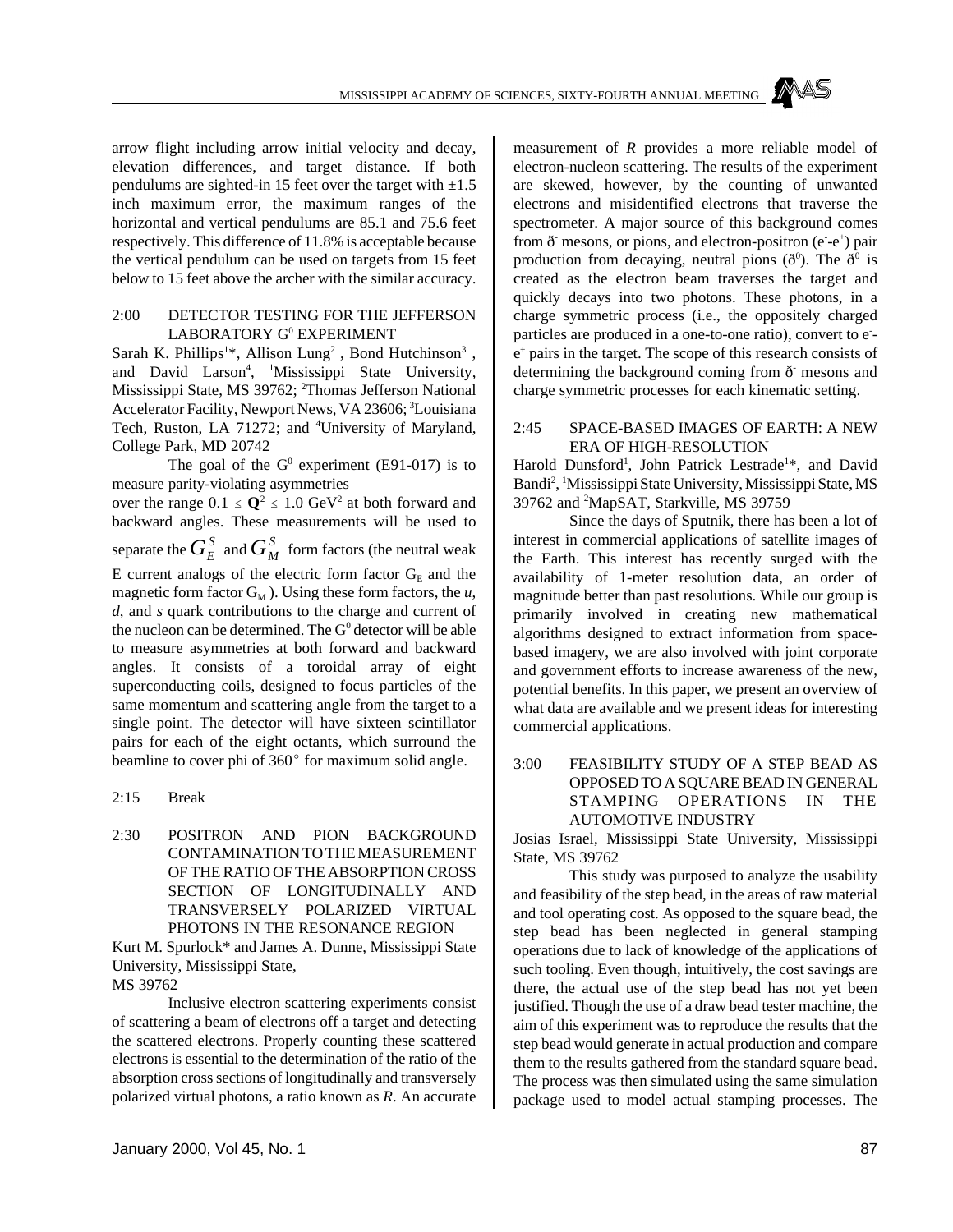results from both the physical and simulated experiments proved too trivial an initial foundation for the justification of the step bead in actual production.

#### 3:15 OCTUPOLE VIBRATIONS IN THE SD WELL OF 190 Hg

Hanan Amro<sup>1\*</sup>, Robert V. F. Janssens<sup>2</sup>, Greg Hackman<sup>2</sup>, Susan Fischer<sup>2</sup>, Irshad Ahmad<sup>2</sup>, Mike Carpenter<sup>2</sup>, Frank Moore<sup>3</sup>, Ben Crowell<sup>4</sup>, Teng Khoo<sup>2</sup>, Torben Lauritsen<sup>2</sup>, John Timar<sup>5</sup>, amd Anna Wilson<sup>5</sup>, <sup>I</sup>Mississippi State University, Mississippi State, MS 39762; <sup>2</sup>Argonne National Laboratory, Argonne, IL 60439; <sup>3</sup>North Carolina State University, Raleigh, NC 27695; <sup>4</sup>Fullerton Community College, Fullerton CA 92833; and <sup>5</sup>University of Liverpool, Liverpool L69, United Kingdom

In an experiment that has been carried out using Gammasphere, the excited states in 190 Hg were populated with the reaction 160 Gd (34S,4n) at a beam energy of 159 MeV with a thick target  $(1.17 \text{ mg/cm}^2)$  evaporated on a 13 mg/cm<sup>2</sup> Au backing. Three or higher-fold coincidence events were recorded. The triple-gated spectra corresponding to the 17 angular rings of Gammasphere were constructed individually. From gamma-ray centroids in each of the angle sorted spectra, the fractions of full Doppler shift F(tau) were extracted for transitions in the yrast and the first excited SD bands. Dipole transition rates have been established for the inter-band transitions, which connect those two SD bands. The measured B(El) strengths are of the same order as those reported for El inter-band transitions in nuclei with a substantial dipole moment arising from octupole collectivity. The intrinsic quadrupole moments, Q, were extracted for both SD bands and found to be essentially the same  $(dQ = 0.1 \pm 1.9 \text{ eb})$ . Therefore, the present results show that there is no difference in deformation between the two SD bands. This, along with the measured B(El) strengths of the inter-band transitions, favors the interpretation of the excited SD band as a rotational band built on an octupole vibration. The comparison of the Q moment of the yrast SD band in 190 Hg with the moments of yrast SD bands in other Hg isotopes further strengthens the conclusion that the quadrupole deformation associated with SD minimum in the Hg isotopes is very stable and that Q values exhibit very little dependence on the nuclear mass or on the intrinsic structure of the SD bands being considered.

#### 3:30 Divisional Poster Session

#### ELECTROCHEMICAL CELL DESIGN CONCEPTS FOR THE NEW MILLENNIUM

William C. Mahone\*, M. Ellison, O. James, and J. Brown, Mississippi Valley State University, Itta Bena, MS 38941

We have constructed a variety of electrochemical cells of different types designed to interface with alternative energy process cycles. These include zinc-air cells, aluminum copper cells and aluminum dry cells. We are using these prototype cells to study controlling processes. With these data and data from continuing studies we will optimize our design parameters and draw conclusions about the feasibility of their use.

#### HYDROGEN OXYGEN FUEL CELL DESIGN **CONCEPTS**

William C. Mahone\* and T. Pierre, Mississippi Valley State University, Itta Bena, MS 38941

We have constructed a prototype hydrogen-oxygen fuel cell. The purpose of this cell is to allow us to study controlling processes, particularly porous electrode and salt bridge design. Fuel cells have high promise for the future because they are non-polluting, and highly efficient with the promise of providing low cost electricity. Also the hydrogen, which powers our fuel cell, is chemically generated on demand rather than stored hydrogen from kbottles. Hydrogen handling is one of the major problems and costs associated with hydrogen-oxygen fuel cells.

#### REGIONAL SOLAR RADIATION PROFILE AND SOLAR POWER CONVERSION

William C. Mahone\*, A. Robinson, C. Flowers, and B. Adams, Mississippi Valley State University, Itta Bena, MS 38941

We have carried out a variety of measurements of the Sun's angle to earth observer view (Solar Angle). We have also carried out measurements of various aspects of the solar intensity profile at various times under various conditions. A third series of measurements allowed us to determine the power output of conventional solar panels at various time of the day under various conditions. With these data and data from continuing studies we draw conclusions about the feasibility of solar power systems in this area.

# FRIDAY MORNING

#### Chandeleur Room

9:00 ARTIFICIAL SOFT AND HARD SURFACES AND THEIR APPLICATIONS IN ELECTRO-MAGNETICS: A REVIEW

Ji Wang\* and Ahmed A. Kishk, University of Mississippi, University, MS 38677

A review on the understanding of the artificially soft and hard surfaces will be presented. Soft and hard surfaces are well known in acoustics. Such surfaces are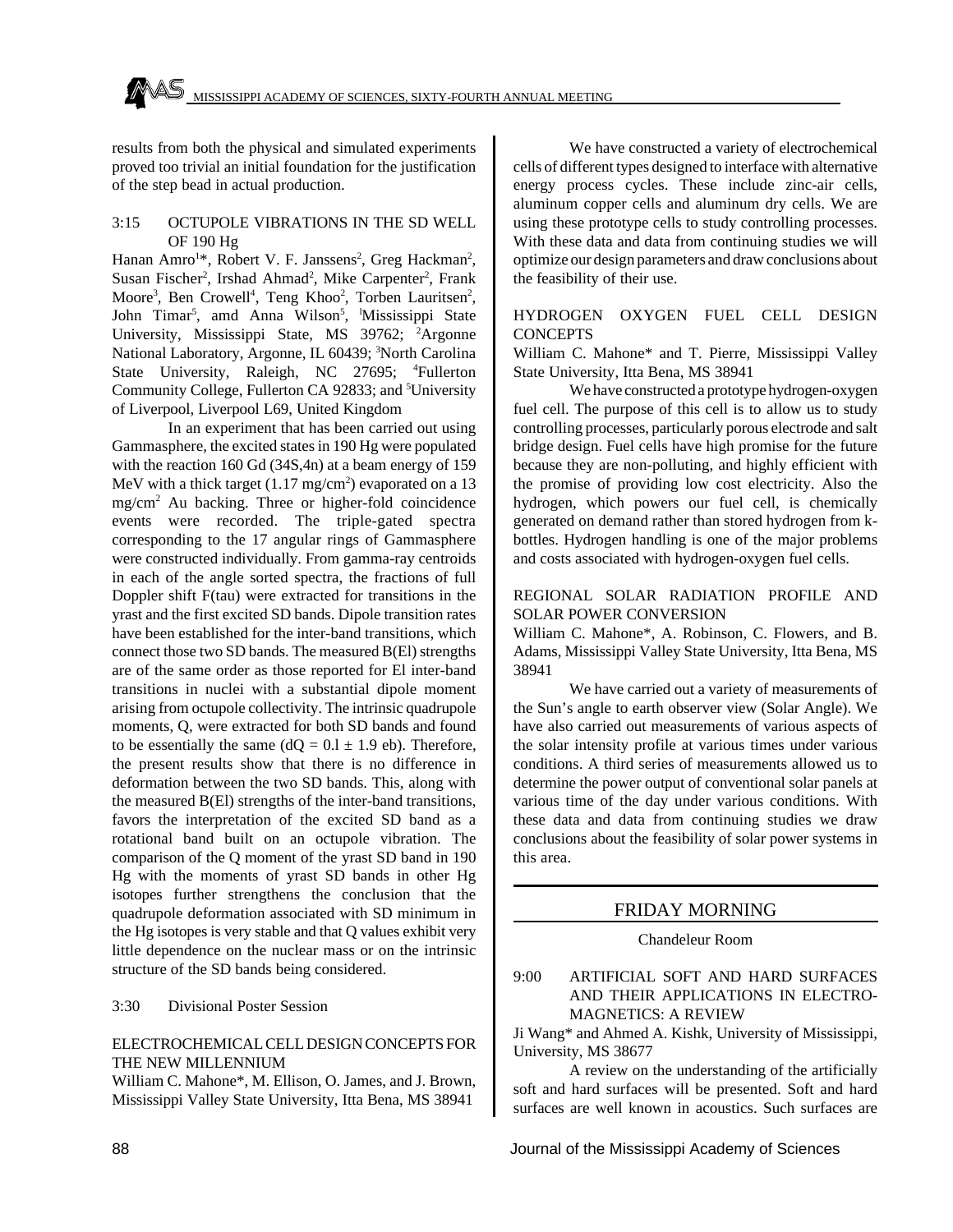naturally present for electromagnetic waves because of the polarization nature of the electromagnetic fields. However, these surfaces can be recognized by constructing anisotropic surfaces. These anisotropic surfaces can be developed by corrugated perfectly conducting surfaces or by dielectric coating of the conductor surface and loading the dielectric surface by conducting strips. The corrugated or strip loaded surfaces are hard when the waves propagate along the strips or the corrugation. They are soft when the waves propagate transversely to the strips or the corrugations direction. Using such surfaces one can control the boundary condition and use it to strengthen or weaken the waves propagating on the surface. The soft surfaces are used in the design of transversely corrugated horns to improve the polarization of the horn and reduce the sidelobe levels. These horns are normally used as feeds for reflector antennas. Hard surfaces are used to design polarization independent struts (that support feeds in front of the parabolic reflector) to reduce the forward scattering from the struts and consequently improve the radiation performance of the reflector. The surface integral equations are used to formulate these problems and solved using the method of moments. In some cases the approximate surface impedance is used with the corrugated surfaces and the asymptotic strip boundary condition is used with strip loaded surfaces. The results will show the improvement in the radiation characteristics of the antenna when these surfaces are used properly.

#### 9:15 ANALYSIS OF CIRCULAR WAVEGUIDE WITH STRIPS LOADED WALLS USING ASYMPTOTIC BOUNDARY CONDITIONS

Michael Morgan\* and Ahmed A. Kishk, University of Mississippi University, MS 38677

A circular waveguide with wall coated by uniform dielectric layer loads with conducting strips is analyzed using the approximate Asymptotic Strips Boundary Conditions (ASBC). The strips could be oriented along the waveguide axis or circurnferentially oriented in a periodic form to artificially create hard or soft surfaces, respectively. Such structures can be analyzed accurately by using the Floque's mode expansions, which is tedious. Here, the ASBC is used to simplify the solutions under the assumption that the strips period p is approaching zero. With this assumption, the tangential fields along the strips are zero electric field and continuous magnetic field and the tangential electric field in the transverse direction to the strips is continuous. At certain conditions the loaded strip surface can be electromagnetically soft or hard that makes the waves not propagating or propagating along the surface, respectively. The waveguide with such surfaces creates a uniform linear field distribution across its cross section, as we will show graphically. This makes it a good linearly polarized antenna with high gain and high sidelobe level for the hard surface and low sidelobe level for the soft surface. Here, our analysis provides the proper dimensions for the waveguide to achieve the soft and hard surfaces. It was found that the dielectric thickness is a function of the waveguide radius and approaches a quarter wavelength as the waveguide radius increases.

9:30 INPUT INTERFACE FOR A FINITE DIFFERENCE TIME DOMAIN ELECTROMAGNETIC SIMULATION TOOL Chris L. Riley\*, James D. Vernon, Atef Z. Elsherbeni, and Charles E. Smith, University of Mississippi, University, MS 38677

The finite difference time domain (FDTD) technique is widely used in the analysis of electromagnetic problems and in the design of antennas and microwave devices. The FDTD is a computation procedure that applies Maxwell's equations in time domain to the problem at hand. Commonly it requires a large number of time iterations and a significant amount of storage allocation for field components and material properties in the computational domain. These issues are under continuous investigation for adapting the method to current computer resources. A description of the geometry of the device under test for the computational engine is a very time consuming task, if programmed for every individual case. The optimal solution is to develop an interactive graphical input interface that creates and displays device details and transfers geometrical information to appropriate parameters for the FDTD computational engine. The purpose of this paper is to address this issue of creating an efficient interface. The interface should be simple to understand, and yet powerful to handle complex and composite structures. The development of such an interface is achieved by using the Microsoft Visual Basic, and the graphical library OpenGL. Examples of the simulated structures such as printed circuit board connectors and printed spiral and meander line antennas are considered.

#### 9:45 ANALYSIS OF DIELECTRIC RESONATOR ANTENNAS MADE OF DIFFERENT DIELECTRIC MATERIALS

Xiao Zhang\*, Ahmed A. Kishk, and Allen W. Glisson, University of Mississippi, University, MS 38677

The dielectric resonator antenna (DRA) is a newly developed antenna made of high dielectric material placed above a conducting ground plane. Many different excitation mechanisms can be used for the antenna. In this work we use a coaxial probe penetrating through the ground plane and housed inside the dielectric material. DRA's have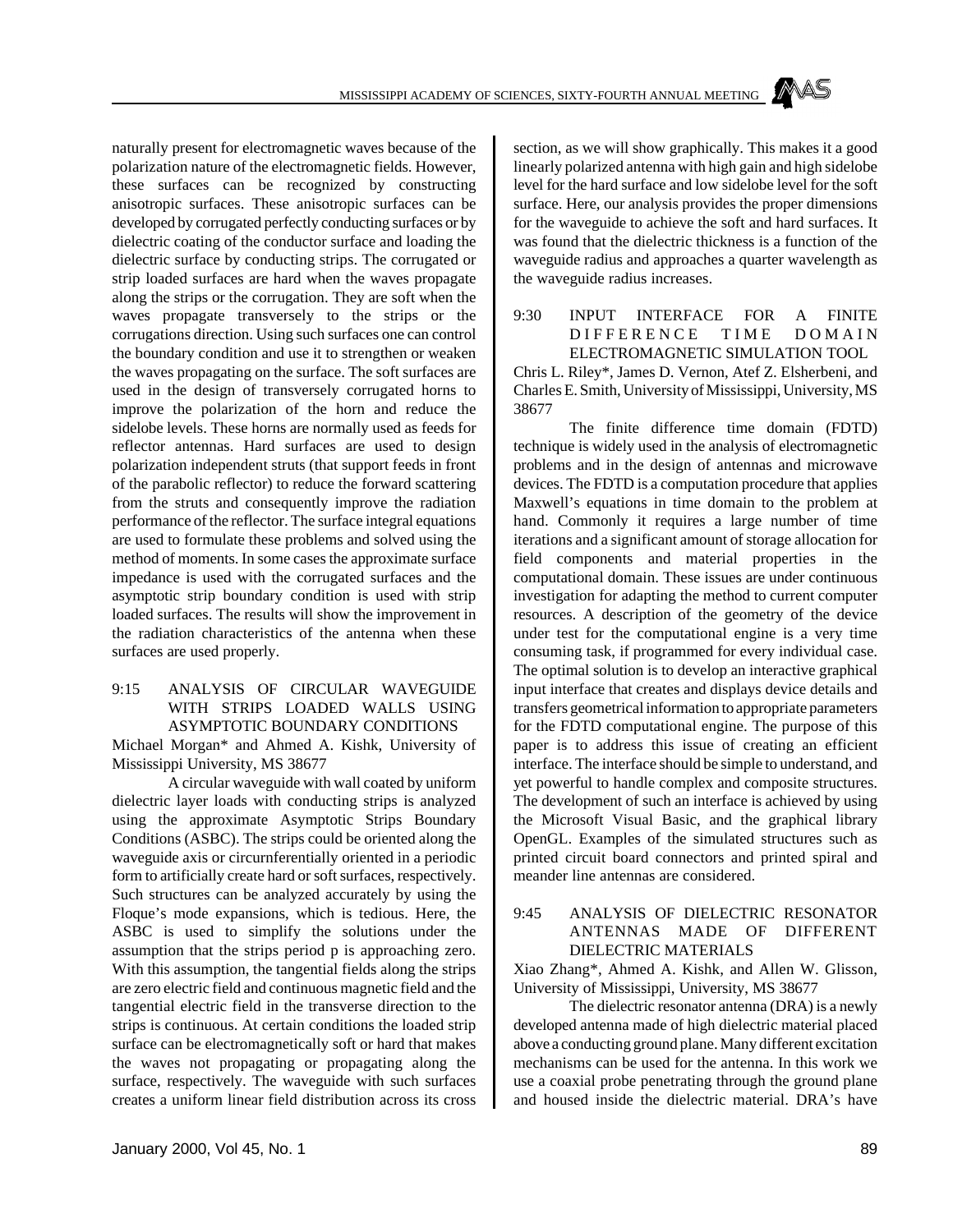typically been made of a single very low loss ceramic material. However, resonators consisting of more than one dielectric material can be used to effectively create two resonators that are coupled to each other. With the proper excitation and selection of these resonators, the bandwidth of the DRA can be increased or the antenna can be designed for multi-frequency use. In this work two resonators are used with one resonator being stacked on top of the other above the ground plane. The DRA is then analyzed numerically using the method of moments after image theory is applied to the structure. The effect of different parameters on the antenna performance is investigated. It is found that the probe position and length have a significant effect on the input impedance of the antenna and on the bandwidth. Also, changing the arrangements of the two dielectric resonators has a significant effect on the antenna performance because of the change in the coupling factor between the two resonators and the excitation probe. Results will be presented to show the effect of these parameters on the antenna performance.

#### 10:00 Break

#### 10:15 PARAMETRIC STUDY OF THE DIELECTRIC RESONATOR ANTENNAS WITH CONICAL SHAPE

Yan Yin\*, Ahmed A. Kishk, and Allen W. Glisson, University of Mississippi, University, MS 38677

Dielectric resonator antennas are usually designed as circular discs of high dielectric material located on a perfectly conducting ground plane. In this study a dielectric resonator antenna of truncated conical shape is used to investigate the effect of this geometry on the dielectric resonator antenna performance as compared with the dielectric disc. The investigation is performed numerically using the method of moments for axisymmetric objects. With the aid of the image theory one can also analyze a half-cone dielectric resonator (split through its axis of symmetry) by converting it to a full axisymmetric cone. When the cone is placed with its axis of symmetry normal to the ground plane, either the  $TM_{01}$  mode or the  $HEM_{11}$ mode can be excited by locating a coaxial probe either on the cone axis or off the axis, respectively. The  $TM_{01}$  mode produces a monopole type radiation pattern (end fire), while the  $HEM_{11}$  mode produces a narrow slot type pattern (broadside). When the half cone is placed on the ground plane, the probe excitation is directed normal to both the ground plane and cone axis of symmetry. Different mode types will again be excited based on the probe location inside the dielectric. Thus, the radiation pattern type can be controlled by the probe position. The effect of the cone apex angle and the probe position on the input impedance is also investigated. It is found that the split structure provides wider bandwidth than the unsplit structure.

#### 10:30 A NEW DEVICE FOR IMPOSING UNIFORM, CYCLIC STRAINS TO CELLS GROWING ON IMPLANT ALLOYS

Chad Winter\* and Joel D. Bumgardner, Mississippi State University, Mississippi State, MS 39762

The objective of this study was to demonstrate an effective means for applying known, uniform, cyclic strain to cells growing on implant materials *in vitro*. The cell culture strain device was designed based on the application of the four-point bending principle. A medical-grade-2 Titanium plate was used as the cell substrate, and strain was applied at eight deflection levels at frequencies of 0.5-10 Hz for durations of 12-72 hours. Strain gauges recorded average maximum strain levels of  $188 \pm 6.5$ ,  $251 \pm 8.3$ ,  $321 \pm 10.4$ ,  $428 \pm 11.8$ ,  $565 \pm 9.5$ ,  $754 \pm 14.1$ ,  $892 \pm 5.8$ , and  $1020 \pm 9.3 \mu$  strains. The device was tested with photo elastic film and viewed with a polarizer at the 8 different deflection levels. Human gingival fibroblasts (HGF) were seeded at  $10^5$  cells/cm<sup>2</sup> on the plate in silicone-attached polystyrene wells. The strain device, with attached HGF cells, was tested in an amiable bioenvironment. Results from photo elastic coating indicated a uniform strain field existed within the center region of the plate. Cells in the test plates stained viable and exhibited similar morphology to controls. Tests are being conducted to evaluate the responses of osteoblastic cells growing on implant surfaces at the different strain levels. The cell culture strain plate produced known, uniform, repeatable, and consistent cyclic strains to cells growing on the surfaces of implant materials.

#### 10:45 A DIGITAL PHASE LOCK LOOP USING IN-PHASE AND QUADRATURE SIGNALS

Cheng Jia\* and Paul M. Goggans, University of Mississippi, University, MS 38677

A new digital phase lock loop (DPLL) was developed to recover the time-varying ground surface velocity from the output of a laser Doppler vibrometer (LDV) used in landmine detection. The LDV output is frequency modulated by the velocity signal and the DPLL is used as a demodulator. The LDV output signal is bandpass limited and its center frequency is much greater than its bandwidth. To avoid the high sampling rate required to sample the band-pass limited signal, the LDV output is converted to base-band in-phase and quadrature signals before it is sampled and quantized. The software-based DPLL is implemented using floating-point arithmetic. As a result, a dynamic range comparable to an analog phase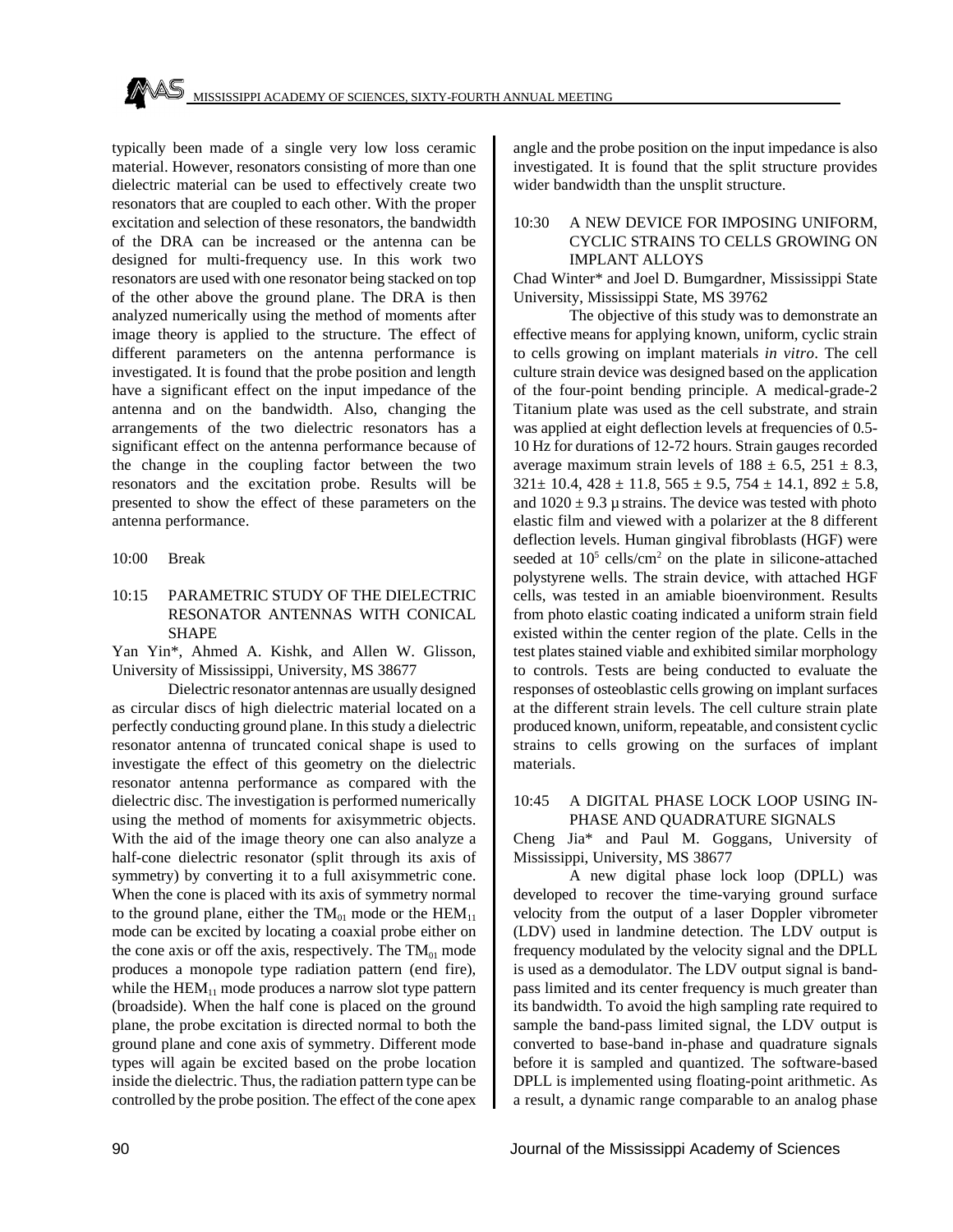lock loop can be achieved. Unlike an analog phase lock loop, the DPLL uses a phase detector that is linear for phase differences between -180 degrees and +180 degrees. Consequently, the DPLL has an improved ability to achieve and maintain phase lock. This paper presents results obtained for both simulated and measured LDV output signals.

11:00 A DIGITAL SIGNAL PROCESSING IMPLEMENTATION OF THE TMS320C31 TO ANALYZE AND CATEGORIZE A SAMPLE OF COSMIC GAMMA-RAY BURSTS

Morgan Simpson and John Patrick Lestrade\*, Mississippi State University, Mississippi State, MS 39762

A Power Density Spectrum (PDS) analysis of Gamma Ray Burst (GRB) data has been implemented using the TMS320C31 digital signal processor. This relatively inexpensive, flexible chip is used in a wide range of applications. Implementation includes programming the TMS320C31 to receive and process the data. The analysis includes processing of data using PDS algorithms for 20 GRB's whose durations range from 10 seconds to over 200 seconds. A metric is chosen to sort the PDS of a given burst into different categories. The TMS320C31 outputs the PDS and the results of the categorization. This implementation of Digital Signal Processing hardware demonstrates the feasibility of utilizing DSP techniques for on-spacecraft analysis of gamma-ray burst data.

#### **PSYCHOLOGY AND BEHAVIORAL NEUROSCIENCE** Chair: Pamela Banks, University of Mississippi Medical Center

# THURSDAY MORNING

Caprice Room

9:45 Joint Divisional Business Meeting with Social Sciences

#### 10:15 MISTRUST AND DISINTEREST BETWEEN BLACK AND WHITE STUDENTS

Shawn L. Clark, Jerome Burt, and Billy A. Barrios\*, University of Mississippi, University, MS 38677

In the eyes of many of this nation and the world, Mississippi continues to be seen as the worst place on earth with regards to just and harmonious relations between the races. Numerous commentaries have been written tracing the long history of White oppression of Blacks in the state. And yet, there have been few empirical investigations into the nature of Black-White relations in the state. The present paper reports the two most recent investigations in our ongoing program of research on Black-White relations at the University of Mississippi. Study I examined the fundamental soundness of a self-report measure of "mistrust of Whites" among Black male students. Strong support was obtained for an empirically-derived four factor solution, with each of the factor scores found to be highly reliable, moderately related to one another, and correspondingly related to other relevant individual difference and situational variables. Study II examined the fundamental soundness of an unobtrusive, observational procedure for the assessment of "receptivity to Blacks" among White male students. The procedure consisted of surreptitious recording of participants in a waiting room situation with either a Black male confederate or a White male confederate, with these four-minute interactions being coded by raters for eye contact, interpersonal distance, openness of body posture, positive affect, and engaging verbal responses. High interrater reliability estimates were obtained for the behavioral measures along with high interrelationships among the measures. With respect to differential responding between the two waiting room situations, our White male subjects displayed more eye contact, greater levels of conversation, more positive affect, and greater openness of body posture towards the White confederate than they did towards the Black confederate. Together, the two studies offer support for the soundness and the promise of the constructs of mistrust and receptivity in investigating and understanding race relations at the University of Mississippi.

#### 10:30 EFFECTS OF AGE AND CONSPECIFIC CHARACTERISTICS ON SCENT-MARKING BEHAVIOR IN THE BUSHBABY

S. Watson\*, D. Spires, T. White, N. Pearce, and S. Turner, Jackson State University, Jackson, MS 39217

The small-eared bushbaby (*Otolemur garnettii*) is a nocturnal prosimian primate. Like many nocturnal mammals, their social systems are highly dependent on olfactory cues. Thus, scent-marking is a primary means of communication. Scent-marking serves a variety of adaptive functions and may vary in response to different environmental stimuli. Two forms of scentmarking (urinewashing, ano-genital marking) have been associated with reproductive activities

whereas two others (foot marking, chest marking) have been described as displacement behaviors associated with novel environments. We examined these scent-marking behaviors in four sexually mature and four immature male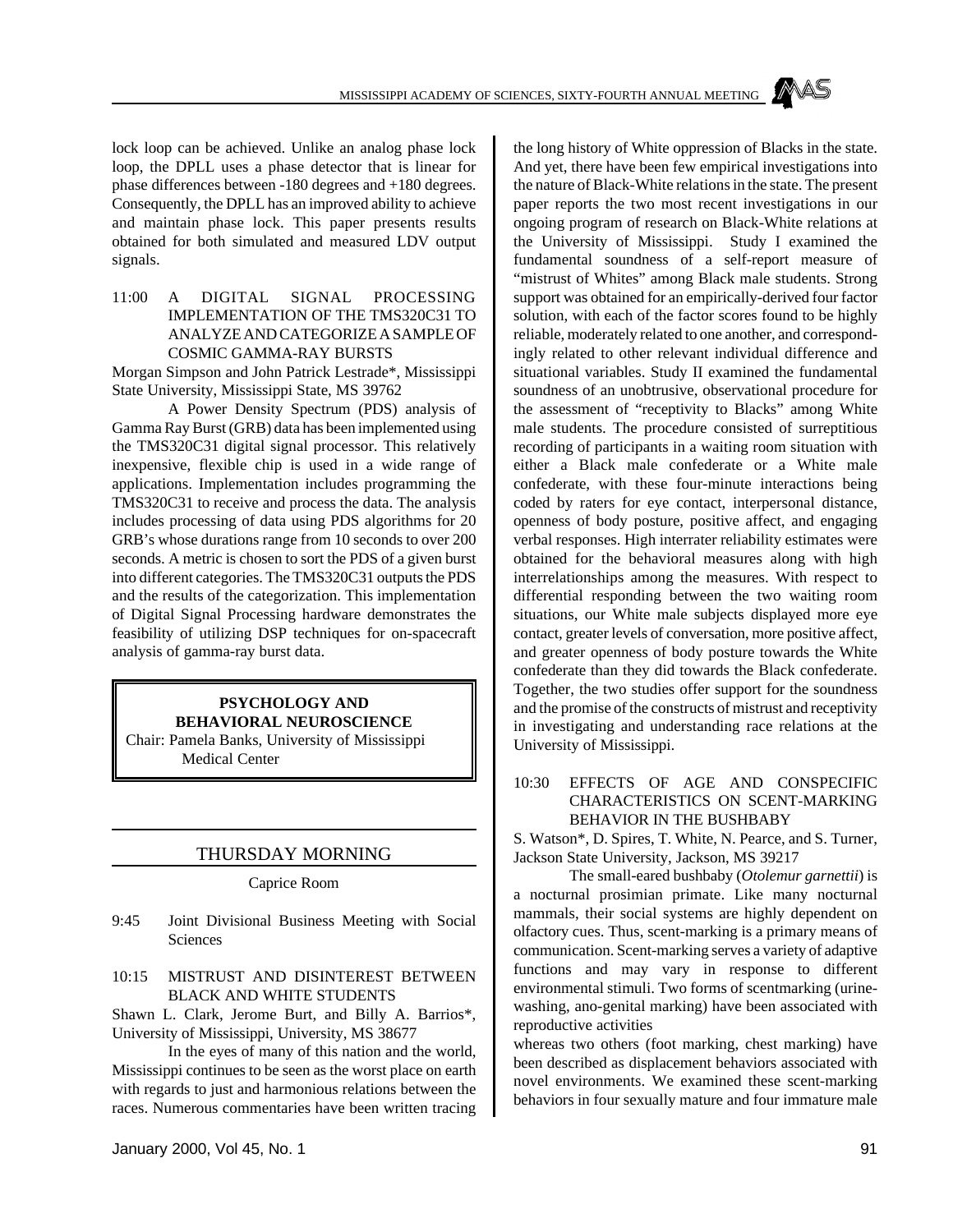bushbabies. The subjects were exposed to an open field environment that had been previously unoccupied (BASELINE) or occupied by either another male (MALE), a sexually mature female (MF), or a sexually immature female (IF) conspecific. Mature bushbabies performed more foot marking in both BASELINE  $(p = .01)$  and MALE conditions  $(p<.001)$  than immature bushbabies. Mature bushbabies also displayed more chest marking in the BASELINE condition (p=.008). Marking behavior of mature and immature bushbabies did not differ in the MF or IF conditions. Overall, subjects performed more displacement-type scent-marking than reproductive-type scent-marking ( $p = .04$ ). These results suggest that the bushbabies may have been more responsive to the novelty/territoriality aspects of the open field environment than to the presence of cues from conspecifics. This research was supported by NSF grant #9874475.

#### 10:45 ANGER AND RETENTION IN SUBSTANCE ABUSE TREATMENT

Carmenita Jiles<sup>1\*</sup>, Robert M. Awalt<sup>2</sup>, Michael S. Shopshire<sup>2</sup>, and Patrick M. Reilly<sup>2</sup>, <sup>1</sup>Jackson State University, Jackson, MS 39217 and <sup>2</sup>San Francisco Veterans Affairs Medical Center, University of California, San Francisco, CA 94143

Anger control problems have been correlated with substance abuse, relapse to substance abuse, and treatment retention. The purpose of this study was to determine the prevalence of dysfunctional anger and the best predictor of treatment retention. The prevalence of anger and treatment retention was studied in 319 male substance abuse patients enrolled in treatment at the San Francisco Veterans Affairs Medical Center. Tile Addiction Severity Index (ASI; McLellan, Luborsky, O'Brien, & Woody, 1980) measured substance use. The State-Trait Anger Expression Inventory (STAXI; Spielberger, 1988) assessed dysfunctional levels of anger. It was hypothesized that many patients would report dysfunctional levels of anger and dysfunctional anger would be a strong predictor of treatment retention. Results showed that 45% of the sample (mean score  $= 27.31$ , SD  $=$ 4.51) reported a score of 22 or above on the STAXI, indicating dysfunctional anger. Dysfunctional anger was not a strong predictor of treatment retention. Results of survival analysis showed that patients with greater ASI drug use scores stayed in treatment an average of 58 days (mean score  $= 26.7$ ), while patients with lower ASI drug use scores stayed in treatment an average of 47 days (mean score  $= 4.56$ ). ASI composite scores were found to be the best predictors of treatment retention. Determining anger prevalence and retention may improve treatment options.

# 11:00 THE EFFECTS OF CO-VICTIMIZATION ON

#### AFRICAN AMERICAN ADOLESCENTS' PSYCHOLOGICAL WELL-BEING

Bryman E. Williams, Jackson State University, Jackson, MS 39217

The prevalence of violence within African American communities and schools is causing some African American adolescents to experience deficits in their psychological well-being. The purpose of this study was to analyze the effects of co-victimization on three different groups (e.g., college students, rural adolescents, and institutionalized adolescents) of African American adolescents. Co-victimization refers to the experience of directly observing the violent assault of another person, including incest, sexual abuse, sexual assault, aggravated physical assault, armed robbery arson, and murder The sample consisted of 238 adolescents (187 males, 141 females). The data were collected from freshmen attending southern university in Louisiana (n=80), a rural, predominantly African American high school ( $6<sup>th</sup>$  -  $12<sup>th</sup>$ grade) in Louisiana (n=173), and a correctional facility (n=75). The Beck Depression Inventory, Piers-Harris Children's Self-Perception Scale, a co-victimization scale, and a demographic questionnaire were completed by each participant. It was hypothesized that African American adolescents who are co-victimized by violence will have low self-esteem and high levels of depression. The major findings were as follows: (1) there was a statistically significant correlation relationship between depression and co-victimization and (2) the relationship between selfesteem and co-victimization was not statistically significant. An analysis by group was also conducted. The findings were: (1) the institutionalized adolescents experience every level of violence assessed on the survey; (2) there was a statistically significant correlation between depression and co-victimization for the rural group, but not the institutional or college group; and (3) perception of neighborhood violence and co-victimization  $(p < .001)$ were correlated for all three groups. Gender differences on depression, co-victimization, and self-esteem were not found. In sum, existing research indicates that adolescents' psychological well-being suffer as a result of covictimization. These findings have implications for behavioral interventions designed to instill and/or reinforce resiliency in adolescents.

#### 11:15 Divisional Poster Session

THE RELATIONSHIP BETWEEN COGNITIVE DYSFUNCTION AND DEPRESSIVE SYMPTOMS IN AN OUTPATIENT PSYCHIATRIC POPULATION Cho Y. Lam\*, Phillip R. Godding, Dinesh Mittal, and Rafael A. Torres, University of Mississippi Medical Center,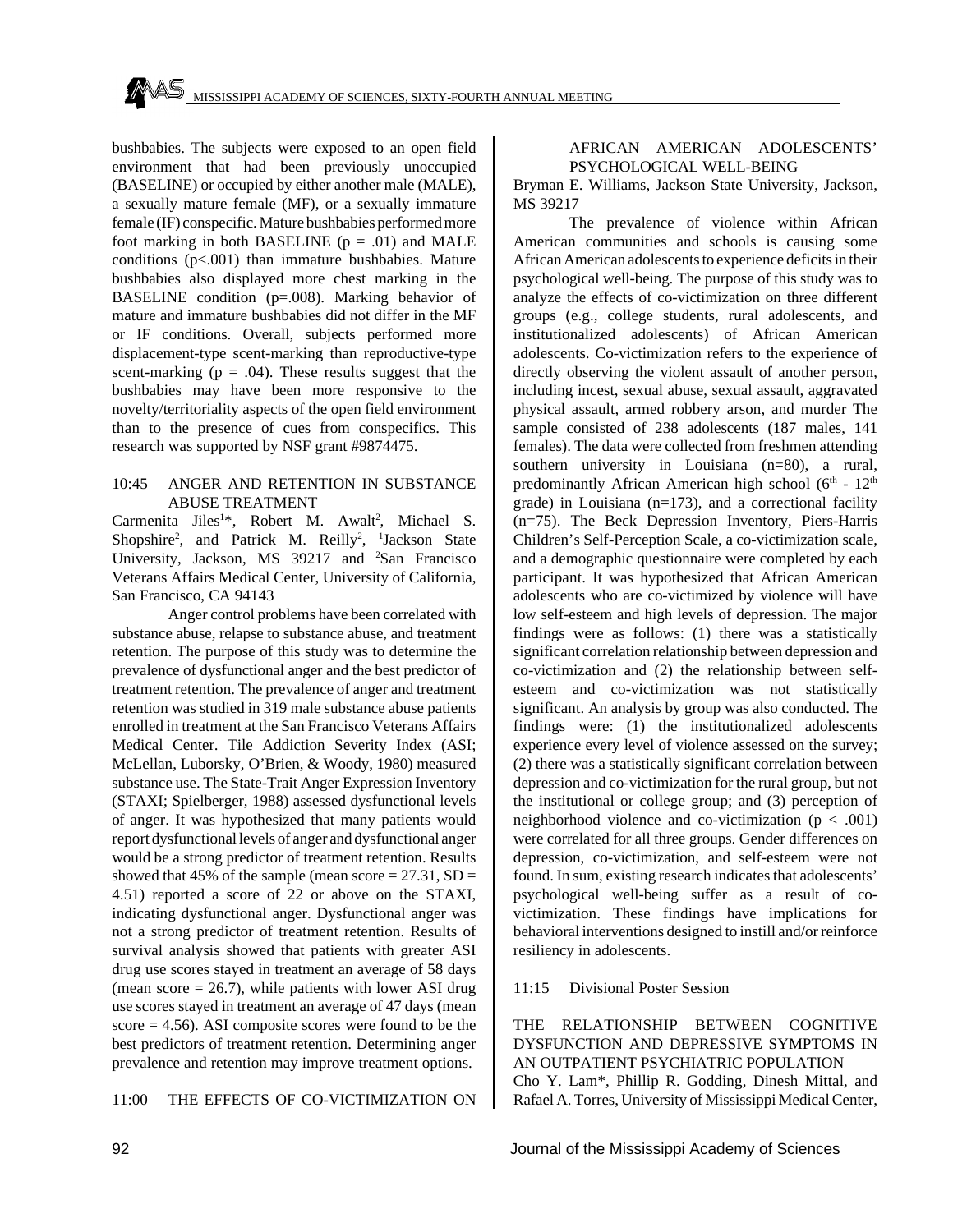MISSISSIPPI ACADEMY OF SCIENCES, SIXTY-FOURTH ANNUAL MEETING

Jackson, MS 32216 and and G.V. (Sonny) Montgomery VA Medical Center, Jackson, MS 39216

The Cognitive Capacity Screening Examination (CCSE) and the Beck Depression Inventory (BDI) were administered to 76 psychiatric outpatients with 3 different types of diagnosis (i.e., cognitive disorders, non-depressive psychiatric disorders, and mood disorders). Results showed a significant association, after controlling for age, between cognitive dysfunction and depressive symptoms,  $r = -0.48$ , p < .01. Participants who performed poorly-on a cognitive screening exam were more likely than those who performed well on the same test to report a severe level of depressive symptornatology. Participants were divided into three age categories: under 55 year old, 55 to 65 year old, and over 65 year old. This study found a significant difference in mean CCSE score among the three age groups,  $F = 118.43$ , p < .05. Participants in the highest age group (over 65 year old) were more likely than their younger counterparts to receive a low CCSE score and be diagnosed with cognitive disorders. Furthermore, a significant difference in disorders prevalence was found among the three different age groups,  $x^2 = 15.54$ , p < .01. Participants who were under 55 year old, 55 to 65 year old, and over 65 year old were most frequently diagnosed with non-depressive psychiatric disorders, mood disorders, and cognitive disorders respectively. These findings indicated that issues of comorbidity should be carefully considered when working with elderly patients in an outpatient psychiatric setting.

#### BODY SHAPE SATISFACTION AND GENERAL HEALTH

Leslie Sumberlin\* and Katherine Kocel, Jackson State University, Jackson MS 39217

Health practices established during late adolescence have been linked to chronic diseases. Recent research suggests that appearance motivates health care in young people. Understanding the relationship between appearance concerns and health may enable better health care interventions. Gender and ethnic groups seem to differ with regard to body shape satisfaction and weight satisfaction. This investigation attempts to evaluate the relationship between satisfaction with body shape and weight and general health. Gender related differences in body shape and weight satisfaction have been reported in predominantly white populations, with females showing less satisfaction with body shape and weight. Black Americans report more body shape satisfaction and less concern with weight. A survey of health related beliefs of students at two major Mississippi Universities was completed. 245 of the participants were females and 203 were males. Mean age was18.9. 242 were of European ancestry and 198 were of African ancestry. Blacks were significantly more satisfied with their body shape. There were no gender or ethnicity related differences in weight satisfaction. Body shape satisfaction was significantly related to high levels of general health. There was a significant interaction with black men reporting the highest levels of general health and black women the lowest. White men and women did not differ with regard to general health. It appears that there may be gender and ethnic differences in the association between appearance concerns and health.

#### NEUROLOGICAL IMPEDANCE PATTERNS: AN INVESTIGATION INTO A POSSIBLE LINK BETWEEN THE NUCLEUS ACCUMBENS AND THE LATERAL HYPOTHALAMUS

Veronica M. Osborne\* and Stephen F. Bollinger, Jackson State University, Jackson, MS 39217

In our laboratory, impedance patterns and frequencies of the nucleus accumbens have been similar to those of the lateral hypothalamus. Lateral hypothalamus has been associated with onset of hunger. The nucleus accumbens has been identified as an incentive site (Kalat, 1998). The purpose of this study was to examine the possible link between lateral hypothalamus and nucleus accumbens patterns and frequencies. It was hypothesized that lateral hypothalamus and nucleus accumbens would produce approximately the same amount of frequencies and have a similar pattern. Two sexually mature male albino Sprague-Dawley rats were implanted with one platinum bipolar electrode in one of the selected sites. After ten days rats were tested in an experimental chamber for six minutes daily. During testing, impedance measurements were recorded for two minutes prior to the rat eating chocolate, two minutes while the rat ate chocolate, and two minutes after the rat ate chocolate. The results were recorded with a physiograph. Data were assessed by visual inspection and compared for variations in patterns- Our hypothesis that lateral hypothalamus and nucleus accumbens would produce approximately the same amount of frequencies was supported. However, our hypothesis that the pattern would be similar was not supported. The lateral hypothalamus pattern displayed a higher amplitude than the nucleus accumbens' pattern.

#### GENDER, RACIAL, AND FAMILIAL INFLUENCES ON EARLY ADOLESCENT PROBLEM BEHAVIOR

Lakeisha M. Bland<sup>1\*</sup>, Oksana Malanchuk<sup>2</sup>, and Jacqueline Eccles<sup>2</sup>, <sup>1</sup>Jackson State University, Jackson, MS 39217 and <sup>2</sup>University of Michigan, Ann Arbor, MI 48109

The purpose of this study was to examine the correlates of problem behavior in a racially and economically diverse sample of young adolescents. Using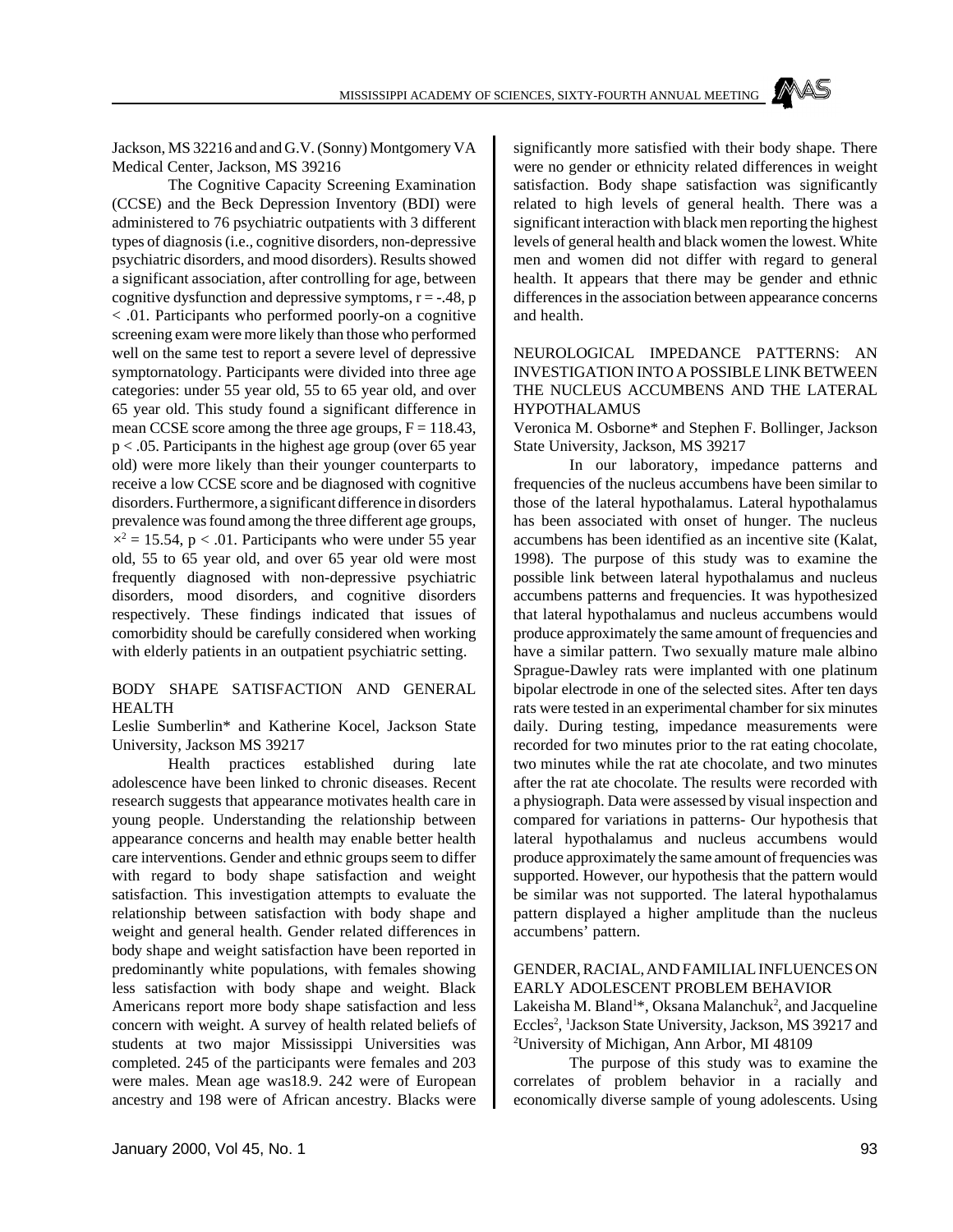data collected in the Prince George's County study, problem behavior in 1,032 eighth graders was examined. The research investigated differences in the occurrence of problem behavior by gender, ethnicity, family structure, and socio-economic status (SES). Additionally, the moderating effects of authoritative parenting and affective relationships on problem behavior were examined. Consistent with the literature, gender was found to be a predictor of problem behavior with males displaying more problem behavior than females (t =  $6.57$ , p< .000). Contrary to the literature, family structure was not found to be predictive of problem behavior for males. Neither race nor SES was found to be a predictor of problem behavior. Finally, in families with either an authoritative parenting style or high parent-adolescent affective relationships, adolescents reported fewer behavior problems. overall the best predictor of problem behavior was previous problem behavior. These results suggest that problem behavior in adolescence may be minimized by early intervention. Additionally, research focusing on pre-adolescent risk factors may reveal preventive child-rearing strategies.

# **SCIENCE EDUCATION**

Chair: John Ammons, Mississippi Delta Community College Vicechair: Willie R. Heard, University of Southern

Mississippi

# THURSDAY MORNING

Atlantic Room

# 8:30 INTRODUCING BIOTECHNOLOGY THEMES INTO A HIGH SCHOOL BIOMEDICAL MEN-TORSHIP PROGRAM

Cindy Cook\* and Rob Rockhold, University of Mississippi Medical Center, Jackson, MS 39216-4505 and Murrah High School, Jackson, MS 39216

*Base Pair*, which brings Jackson Public High School students into research laboratories at the University of Mississippi Medical Center, utilizes a preparatory course entitled, *Biomedical Research*. This course teaches cell and molecular biology and prepares students in related laboratory skills. A theme of biotechnology is used to unify the classroom didactic structure, develop individual and group presentations, and perform laboratory exercises. Using a lesson plan developed as a *Base Pair* exercise, and a biotechnology curriculum written by Dr. R. Hairston from the University of Southern Mississippi, *Biomedical* *Research* utilized Biotechnology Explorer® kits developed by the Bio-Rad Corporation and the San Francisco Bay Area Biotechnology Education Consortium. These kits, which are inexpensive, use a minimum of laboratory equipment and exploit the visual allure of green fluorescent protein, teach concepts behind and the practice of, accurate use of micropipetting, sterile bacterial inoculation and culture, centrifugation, column and electrophoretic chromatography, restriction endonuclease digestion of DNA, and DNA fingerprinting. Kits and essential equipment are provided by the Howard Hughes Medical Institute-supported *Base Pair*, program, but are easily within the reach of individual schools using teacherinitiated grant proposals. The theme of biotechnology should be considered as a valuable and eminently flexible tool upon which to construct advanced science course lesson plans in the high school environment. (Supported by the Howard Hughes Medial Institute)

8:45 BASE PAIR: BIOMEDICAL RESEARCH MEN-TORSHIP UNITES A MEDICAL CENTER, A HIGH SCHOOL DISTRICT, A STATE ACADEMY OF SCIENCE AND A PRIVATE FOUNDATION

Rob Rockhold, University of Mississippi Medical Center, Jackson, MS 39216-4505

*Base Pair*, a biomedical research mentorship program, joins Jackson Public School District students and teachers with University of Mississippi Medical Center faculty for student career orientation, science curriculum enhancement, and teacher professional development. Begun in 1992 and funded by the Howard Hughes Medical Institute since 1994, *Base Pair* uses extensive interactions with the Mississippi Academy of Sciences to promote publication of student and teacher research activities. Twenty-three scientific papers, abstracts or presentations co-authored by a high school student and 9 co-authored by a high school teacher have been produced. Four high school courses, including one approved for statewide use and one that examines the societal impact of biotechnology from a humanities perspective, have been developed by teachers in the program. Both student and teacher training efforts focus on contemporary biotechnology laboratory techniques, presentation skills with an emphasis on communication to the lay public, and using electronic information resources to become "discriminating self-learners." This unique collaboration has elicited enhanced enthusiasm for science learning in an urban school district. (Supported by the Howard Hughes Medical Institute)

9:00 EVALUATING AND TESTING THE EFFECTIVENESS OF "HANDS-ON"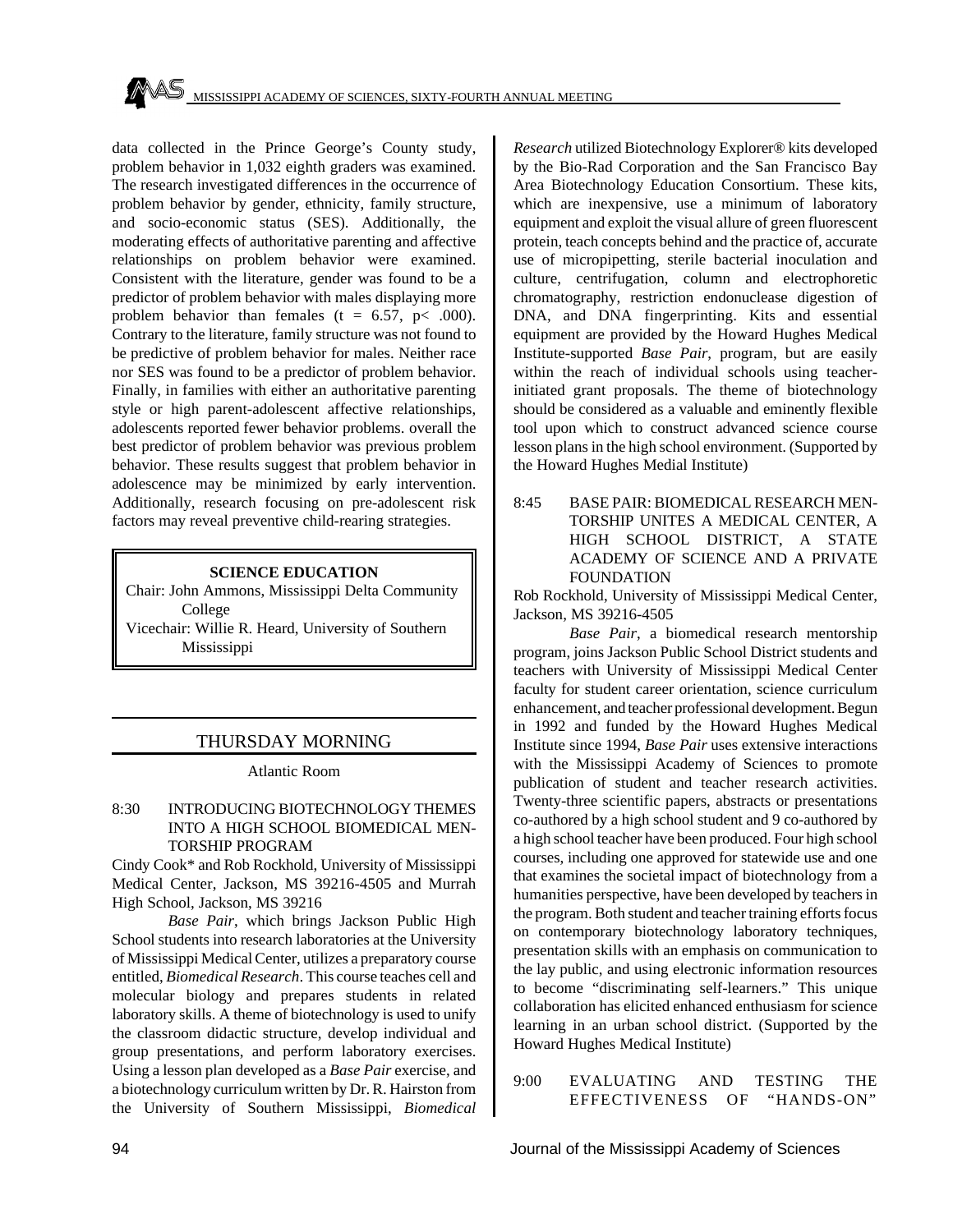#### TEACHING AS OPPOSED TO TRADITIONAL INSTRUCTIONAL METHODS

Kristy N. Packer\* and Joan McCoy-Messer, Jones County Junior College, Ellisville, MS 39482

The objective of this study is to evaluate the effectiveness of "hands-on" teaching, as opposed to the traditional lecture instructive methods. In this study, a survey of students indicated areas of instruction that were especially difficult to comprehend. The survey showed that cellular structure and function was difficult for students to grasp and retain. An instructional model was constructed for use in the biology lecture course. The effectiveness of this model was evaluated by comparing the exam results of the "hands-on" learning to the lecture-base exam results. Successful concepts that could be infused into the biology lectures will be discussed.

#### 9:15 PROBLEM SOLVING MADE EASY IN GENERAL CHEMISTRY

Mudlagiri B. Goli, Mississippi Valley State University, Itta Bena, MS 38941

It is becoming harder and harder to teach chemistry to freshman. Our students are confused and ill prepared to solve the problems in chemistry classes. Under this circumstance now the question that faces us all the teachers is *how to get the things across to the students*. What I have observed is that one can still get the things across provided we motivate them. What I also feel is that the very basic systems that we use again and again in chemistry class cgs and mks are the part of the problems if not root cause of the confusion. These systems are foreign to our students. One has to make an honest attempt to download the conversion factors into the minds of the students in a non-threatening easy to understand manner. Lot of relevant labs, hands on models, easy to follow jovial language in the classroom can do the trick. I have finally found it is hard but not impossible to get our students involved in the learning process.

9:30 AN ACTIVITY-BASED FORMAT FOR A MICROBIOLOGY COURSE OFFERED AT **NIGHT** 

Mary F. Lux\* and Sabrina H. Bryant, University of Southern Mississippi, Hattiesburg, MS 39406

An activity-based microbiology course was developed for a weekly night class on the Forrest County Campus of Pearl River Community College. The typical student was a part-time student with daytime responsibilities, commuted from some distance and was enrolled in an allied health associate degree program. It was a challenge to maintain students' interest from 5 p.m. to 10 p.m. The expense of time, materials, and energy required to prepare and present a laboratory component were less effective when the students did not relate those activities to the lecture component of the course. The theme for each evening is introduced with a relevant laboratory experience. The practical application stimulated interest in the topic, presented terms, and introduced concepts. Continuation of the theme into lecture allowed students to make connections between the practical applications in lab and the related topics in the didactic portion of the course. Retention rate at midterm for Fall 1998 was 73%. Midterm retention rate was 90% for Fall 1999, using the activity based format.

9:45 Break

#### 10:00 EISENHOWER PROFESSIONA L DEVELOPMENT PROGRAM (EPDP): TEACHING EDUCATORS SCIENCE TECHNIQUES (TEST)

Babu P. Patlolla\*, Leroy Johnson, and Voletta P. Williams, Alcorn State University, Alcorn State, MS 39096

The Department of Biological Sciences at Alcorn State University hosted a four week workshop for eighteen (fifteen in-service and three pre-service) biology teachers from June 14, 1999 to July 9, 1999. In-service teachers were selected from the local school districts, and preservice teachers who were graduate students in biology education at Alcorn State University. Another high school teacher was appointed as a "Master Teacher" to serve as a mentor instructor in the program. Activities included computer applications (from word processing to power point presentations), molecular biology techniques (DNA extractions, gel electrophoresis, and PCR), and incorporation of varied learning styles into teaching methods (critical thinking skills, team building, and problem solving). Participants were given pre and post surveys as a part of program evaluation by an internal and external evaluator to analyze the effectiveness of the program. Additionally, participants took field trips to two research laboratories in the state and attended seminars. Two follow-up sessions will take place in the next academic year to discuss the implementation of the learned material at their local schools. Participants enjoyed the field trips and were excited about the new knowledge acquired from the program and were ready to share with their colleagues. Pre-service teachers had an opportunity to interact with experienced teachers, and understand the responsibilities of the teacher before they actually begin managing a classroom. (This project was funded by Mississippi Institutions of Higher Learning through Title 11 Eisenhower Professional Development Program # 99- 117E.)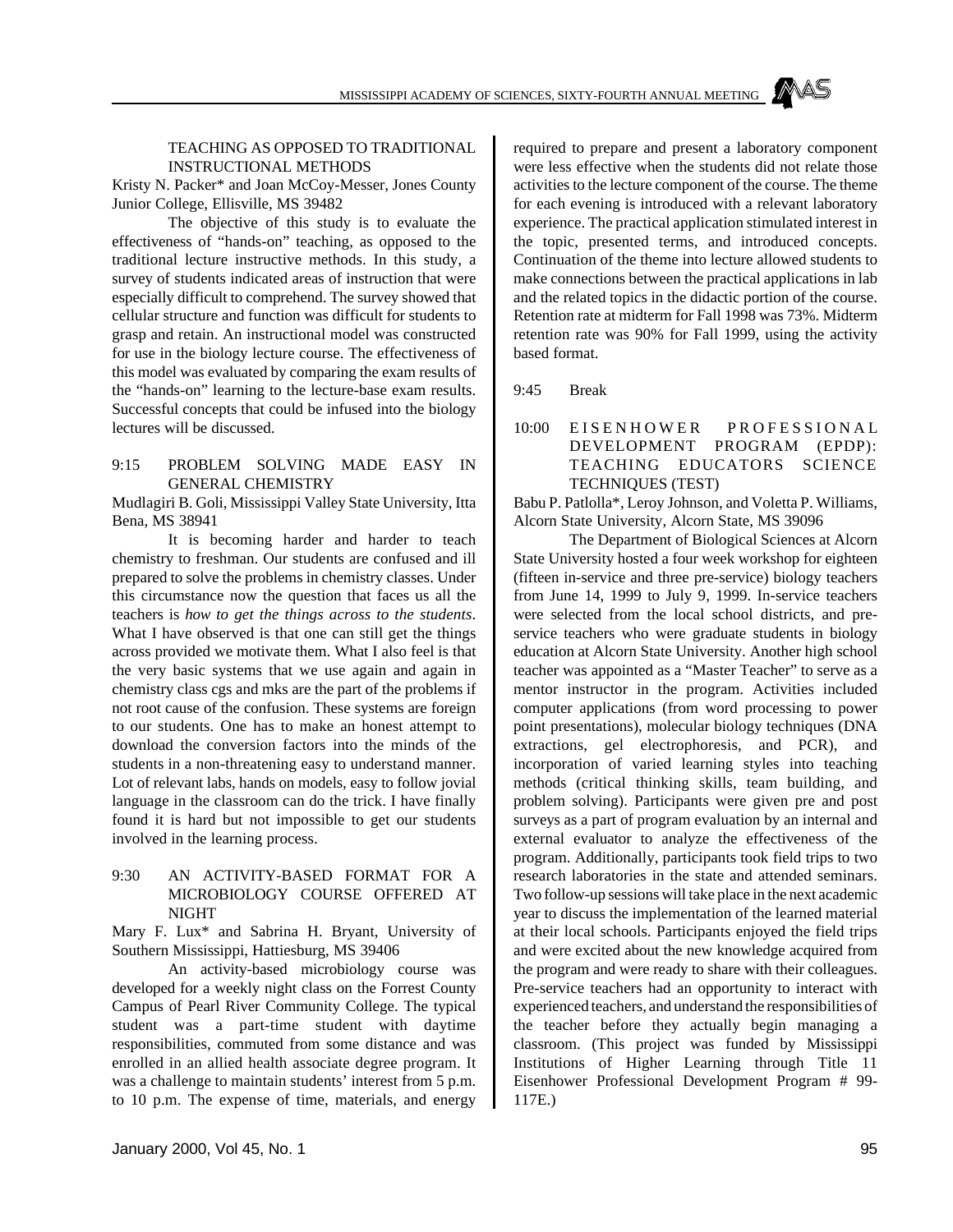#### 10:15 ORGANIC CHEMISTRY AND STU-DENTS...HOW TO GET THEM INVOLVED

Mudlagiri B. Goli, Mississippi Valley State University, Itta Bena, MS 38941

Last many years (decades) all of us have seen enrollment dwindling in chemistry majors. The students are scared of the word science. Particularly so about chemistry, physics and mathematics. The big question is how to make them less fearful of the subject and make the chemistry learning a fun process. In this talk I am gong to talk about teaching organic chemistry. The things that work here and the things that do not. Patience is a pre requirement for the teacher. Molecular model sets, chemical drawing programs, lively liberal organic language are part of the process.

#### 10:30 A HIGH SCHOOL HUMANITIES COURSE INCORPORATING BIOTECHNOLOGY ISSUES

Karen Redhead\* and Rob Rockhold, Murrah High School, Jackson, MS 39216 and University of Mississippi Medical Center, Jackson, MS 39216-4505

A high school course has been designed that incorporates contemporary science and biotechnology content into a non-science discipline, provides a structured outlet for off-school site mentorship activities in humanities fields, and promotes novel aspects of inquiry-based learning in a high school environment. A humanities teacher prepared a detailed lesson plan during an eight week summer mentorship program at the University of Mississippi Medical Center, under the auspices of the Howard Hughes Medical Institute-supported *Base Pair* program. The course entails a one semester didactic component at the school site, followed by a second semester, during which each student would be paired with a mentor in a legal, political or financial/economic field off-site. Emphasis during the first semester will be on the use of non-traditional humanities resources, including extensive use of the World Wide Web and on instruction from science teachers in essential elements of biotechnology science. Students will be coached to develop skills as "discriminating learners," meaning development of an ability to discern sources of factually accurate information. They will also refine personal skills in management of large bodies of highly diverse information related to a specific subject of inquiry, while developing an ethical approach to information research. The course provides integration of science and humanities that is essential since biological technologies exert increasing influence in our society. (Supported by the Howard Hughes Medical Institute)

#### 10:45 DEVELOPMENT AND IMPLEMENTATION OF AN ONLINE PHYSICAL SCIENCE

# COURSE FOR NON-SCIENCE MAJORS Lena M. Miller\*, Anthony M. McDowell, and Jason V.

Pugh, Mississippi Gulf Coast Community College, Gautier, MS 39553 and Mississippi Space Grant Consortium, University, MS 38677

Physical Science Survey I has been developed and is currently being implemented as one of the first completely online science courses in the state. Students enrolled in Physical Science I are able to participate in lectures and perform test online. Laboratory materials are distributed online, and students perform the hands on experiments in the home without the need of the traditional laboratory setting. The key to the success of this type of course is communication. Although, this project is not unique in terms of online learning, it is one of the few projects that enhance a lab-based course for non-science majors. The course is achieved via a popular courseware development platform. Students acting on scholarships and work-study programs act as the primary content developers. Initial usage of the online course will begin in the spring semester of 2000.

11:00 Divisional Poster Session

#### PREPARATION AND CHARACTERISTICS (TYNDALL EFFECT) OF COLLOIDS

Nora C. Gough and Anil K. Sharma\*, Mississippi Valley State University, Itta Bena, MS 38941

Colloidal dispersions represent an intermediate situation between true solutions and suspensions. The solute particles in a colloid are not individual molecules or ions; rather, they are microscopically sized groups of molecules or ions, or large intertangled polymeric molecules, with sizes on the order of 10-100 nanometers. Colloids are distinguished from true solutions by their interaction with light (Tyndall Effect). Although the particles in colloids are microscopically small, they are still large enough to scatter light. Under the correct conditions, some colloidal dispersions can be made to form semisolids called gels. Colloids of starch and gelatin were prepared and the Tyndall Effect was examined. An interesting gel (called canned heat) of commercial significance was prepared and its properties were investigated. Colloidal hydrous iron oxide was prepared and the coagulation of iron oxide was examined.

# A HISTORY OF THE MARINE FISHERIES SECTION AT THE GULF COAST RESEARCH LABORATORY

Jennifer J. Trump\* and Joyce M. Shaw, Cooperative Intern Program, Mississippi Gulf Coast Community College, Gautier, MS 39533 and Gulf Coast Research Laboratory, University of Southern Mississippi, Ocean Springs, MS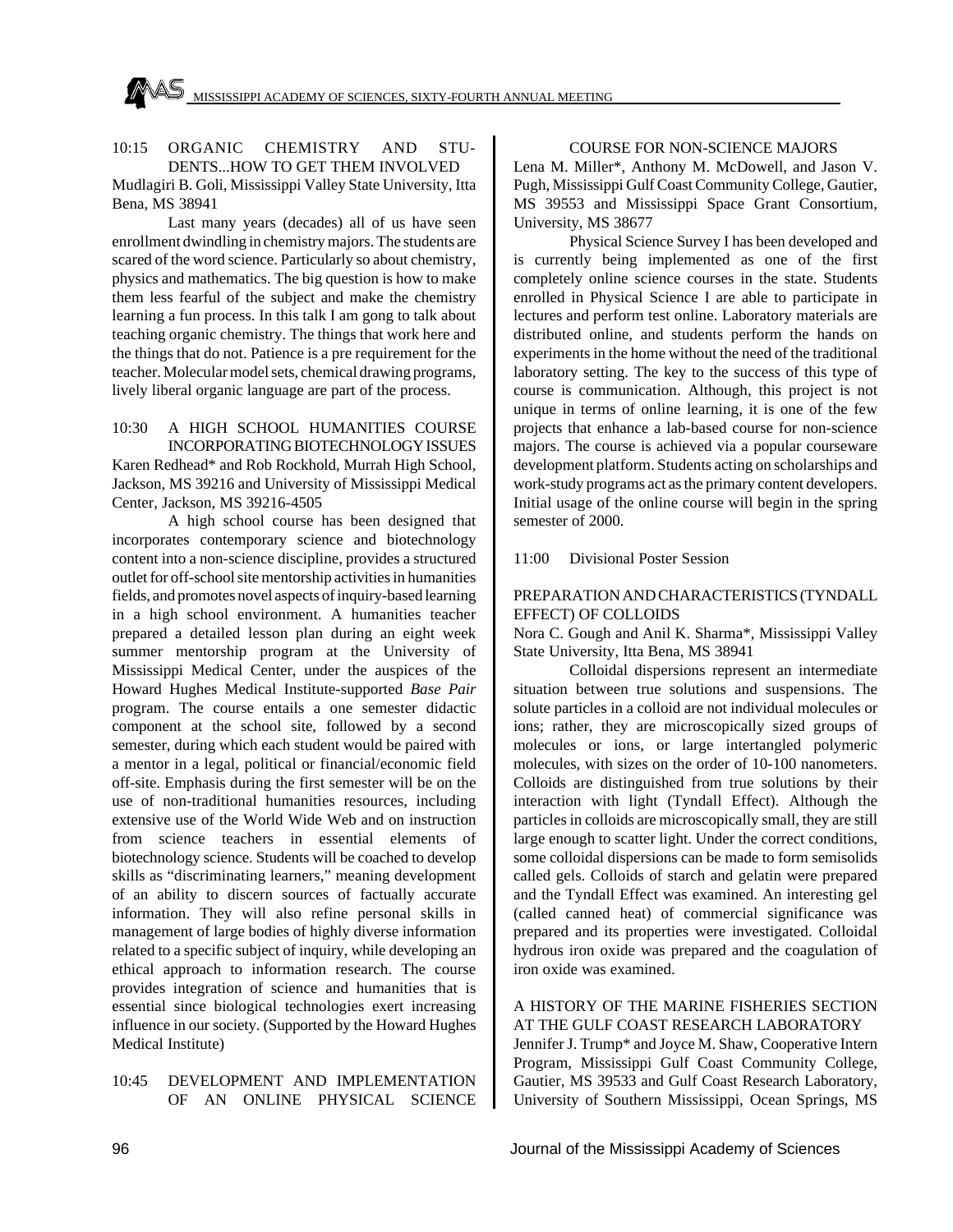39566-7000

Archival materials are an important special collection at the Gunter Library of the Gulf Coast Research Laboratory (Institute of Marine Sciences). Within the archival collection are numerous publications, articles, photographs, and newspaper clippings by and about Fisheries section personnel. The purpose of this project was to document the history of the Fisheries section by organizing these materials. Reprints and other publications were sorted, organized, and added to an existing bibliographic database. Selected Fisheries section researchers were interviewed, and a poster highlighting the results was created.

#### THURSDAY AFTERNOON

Atlantic Room

#### 1:30 K-8 SCIENCE TEACHERS' INSTITUTE AT MILLSAPS COLLEGE

Johnnie-Marie Whitfield, Millsaps College, Jackson, MS 39210-0515

Established in 1997, this four year old program has involved Millsaps College faculty members in chemistry, mathematics, and education working with both preservice and inservice K-8 teachers intensively in the summer followed by academic year workshops and professional team presentations at the local, state, and national level. Designed to enhance the professional development of the teacher participants as well as help change the way science is presented by these teachers in their classroom, the STI and the Millsaps Teacher Resource Center are helping to make a difference in central Mississippi. The program design actively utilizes the National Science Education Standards as well as the Mississippi Science Framework. Funding is gratefully acknowledged from Mississippi Institutions of Higher Learning Title II Eisenhower Professional Development Grant and Millsaps College.

1:45 THE IMPACT OF SCIENCE AND MATHEMATICS ACHIEVEMENT ON THE OVERALL PERFORMANCE INDEX OF RURAL SCHOOL DISTRICTS

Reid Jones\*, and E. Pierce, Delta State University, Cleveland, MS 38733 and Mississippi Valley State University, Itta Bena, MS 38941

A Performance Index (PI) has been developed by the Mississippi State Department of Education and tied to the accreditation levels for school districts. The PI is based largely on achievement tests scores but takes many other district factors into account. While the PI formula gives equal weights to the various achievement tests (e.g. reading, language), regression studies demonstrated that statistically, mathematics and science achievement test had greater associations with a district's Pl. Consequently, science and mathematics achievement has a disproportionate impact on the level of accreditation earned by the district.

2:00 SCIENCE AND MATHEMATICS OVER ACHIEVERS IN THE MISSISSIPPI DELTA A. Montague<sup>1\*</sup>, S.L. Ansah<sup>2</sup>, and Reid Jones<sup>1</sup>, <sup>1</sup>Delta State University, Cleveland, MS 38733 and <sup>2</sup>Mississippi Valley

State University, Itta Bena, MS 39841 Data from the State Department of Education were used to construct regression equations that set science and mathematics achievement scores as the dependent variables. Independent variables included economic variables, achievement scores from early grades, size of district, and ethnicity. As in many reports, socioeconomic variables were strongly associated with science and mathematics performance. Then, districts in the Delta were identified where science and mathematics performance exceeded that which was predicted for them using the regression equation. Teachers and administrators in these "over achieving" districts were contacted to determine what they were doing that might have produced these successes. Early counseling of students and a district wide emphasis on science or mathematics instruction were identified as key factors from surveys and interviews.

2:15 Break

2:30 ARE SCIENCE AND MATHEMATICS INSTRUCTION BEST SERVED BY INCREASING THE NUMBER OF STUDENTS IN THE COLLEGE CORE CURRICULUM?

S.L. Ansah\*, and Reid Jones, Mississippi Valley State University, Itta Bena, MS 38941 and Delta State University, Cleveland, MS 38733

Studies in Mississippi and elsewhere have consistently demonstrated a significant positive relationship between enrollment in college core curricula and science and mathematics achievement. However, this effect may occur because A) the best students take a college core curriculum, B) taking the college core curriculum enables students to perform better on science and mathematics achievement, or C) in some cases, both of these are true. Districts in Mississippi have been encouraging students to take more and more of the college curriculum over the past ten years. Analysis of the most recent data from the State Department of Education, however, have demonstrated that this may not always be desirable. Districts in the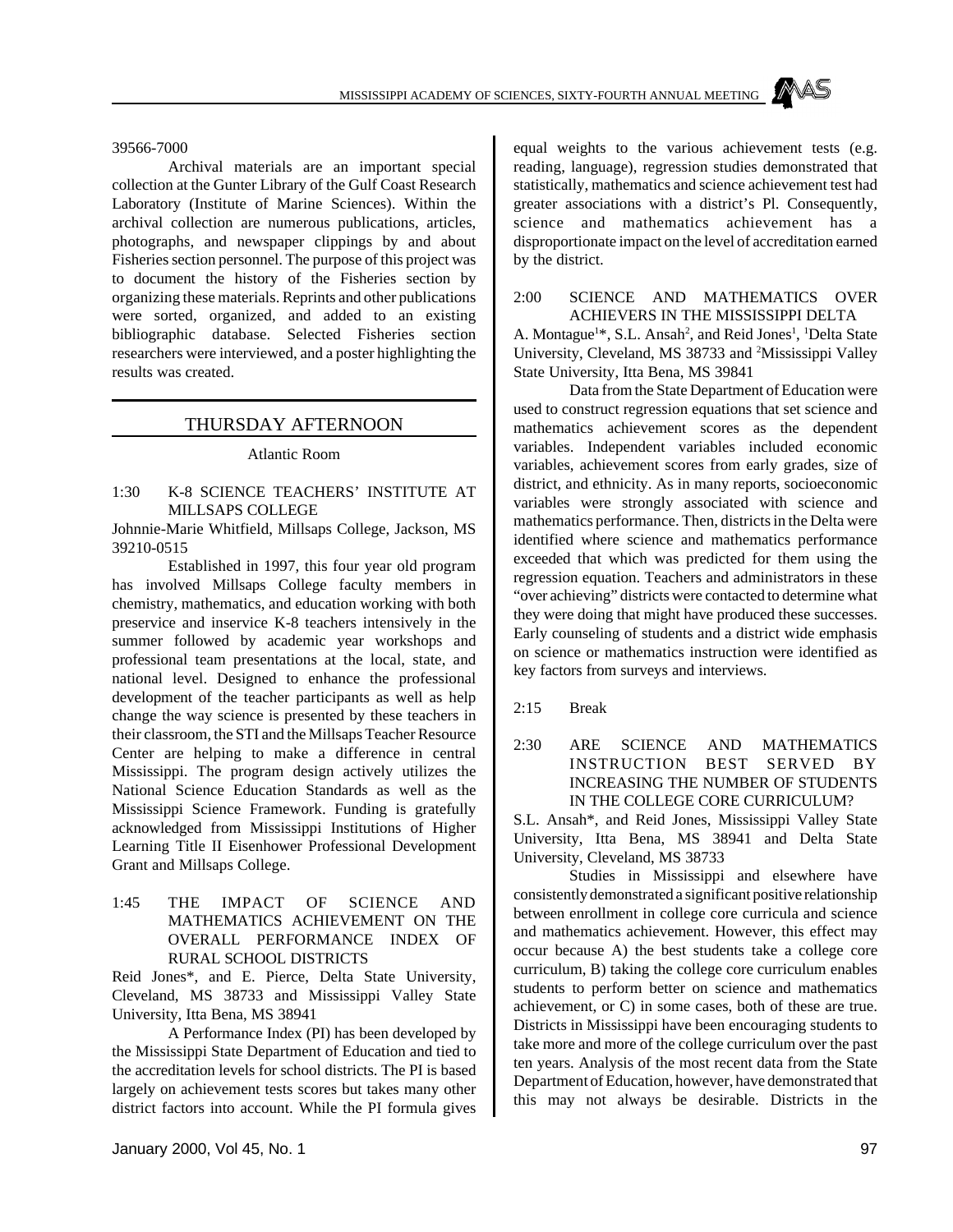Mississippi Delta were found to non significant, and in some cases negative associations between taking college core courses and reading and mathematics achievement. This was not true outside the Delta, and all associations between reading and mathematics achievement remained positive and significant. Discussion with teachers and administrators suggested that some students in the Delta may be enrolling in college core courses before they have an adequate background.

#### 2:45 CONCURRENT VALIDITY OF BIOLOGY AND ALGEBRA ACHIEVEMENT TESTS

J. Anderson<sup>1\*</sup>, A. Montague<sup>1</sup>, M. Smith<sup>1</sup>, and A. Newsome<sup>2</sup> , <sup>1</sup>Delta State University, Cleveland, MS 38733 and <sup>2</sup>Mississippi Valley State University, Itta Bena, MS 38941

Mississippi has added achievement tests in biology and mathematics to complement nationally standardized tests which are used in the elementary and middle school grades. Consequently, significant correlations between these tests during one annual cycle of testing provide evidence of concurrent validity. Data obtained from the State Department of Education were analyzed yielding significant  $(p < .0)$  inter-test correlations ranging from +.37 through +.81. These values are respectable evidence of validity in light of the fact that standardized achievement tests across many years could be related to content specific achievement testing for biology and mathematics.

#### 3:00 PREPARING SCIENCE AND MATHEMATICS TEACHERS TO USE EDUCATIONAL TECHNOLOGY IN RURAL AREAS

M. Wilson<sup>1\*</sup>, G. Burke<sup>2</sup>, H. Cronin<sup>1</sup>, and Reid Jones<sup>1</sup>, <sup>1</sup>Delta State University, Cleveland, MS 38733 and <sup>2</sup>Mississippi Valley State University, Itta Bena, MS 38941

Rural districts are usually small, relatively isolated, and have very limited resources for developing science and mathematics laboratories and computer facilities. However, most districts in Mississippi have good facilities for distance learning and a variety of grants have made computer and low cost laboratory facilities available. School of teacher education have been able to adapt their curriculum and add new emphases on educational technology. Recent grants from the U.S. Department of Education have allowed teacher education programs in the Mississippi Delta to take a leadership role in the preparation of science and mathematics teachers for these districts. The grants are described with examples of the new technologies being used.

#### 3:15 NABA FOURTH OF JULY BUTTERFLY COUNTS IN MISSISSIPPI

John D. Davis, St. Andrews Episcopal Middle School, Ridgeland, MS 39157

The North American Butterfly Association (NABA) is dedicated to the pleasures of studying the distribution, ecology and aesthetics of butterflies and the conservation of these insects. NABA offers many activities useful to educators. These include information on butterfly gardening, realing, photography, art contests, bulletins and websites on butterfly sitings and abundance. A NTABA activity enjoyed by all ages is the annual Fourth of July Butterfly Count. Patterned after the famous Audubon Christmas Bird Counts, the 4<sup>th</sup> of July Butterfly Counts depend on volunteers to record the sitings of butterflies over a measured area duiing midsummer. These counts provide vital data on the status of butterfly populations. In Mississippi, such counts have been regularly made at Clinton, the DeSoto National Forest and the Noxubee Wildlife Refuge. Other sites are needed. If you are interested in starting a count in your area, write: NABA,4 Delaware Road, Morristown, NJ 07960, or consult NABA's website: www.naba.org.

# FRIDAY MORNING

#### Atlantic Room

# 8:30 "SOS—SAVE OUR SHARKS:" AN INTERACTIVE WAY OF PRESENTING THIS APEX PREDATOR

Javier J. Rivera, J.L. Scott Marine Education Center & Aquarium, University of Southern Mississippi, Biloxi, MS 39530

There are over 375 species of shark worldwide. These sharks differ in where they reside in the water column, in their appearance, and the manner in which they feed. A flip chart and artifacts will be used to show the basic characteristics of this "apex predator." This presentation will give attendees an idea of how they may take this incredible animal into their classrooms. The "Save Our Sharks" presentation is one of the most frequently chosen rotations at the J.L. Scott Marine Education Center & Aquarium during its three-hour, academic-year Project Marine Discovery Program which is comprised of four, 45 minute interdisciplinary and hands-on

#### 8:45 A COMPREHENSIVE LOOK AT THE VENOM APPARATUS FOUND IN JELLYFISH INDIGENOUS TO THE GULF OF MEXICO

Rebecca L. Espey, J.L. Scott Marine Education Center & Aquarium, University of Southern Mississippi, Biloxi, MS 39530

The jellyfish is an organism with a gelatinous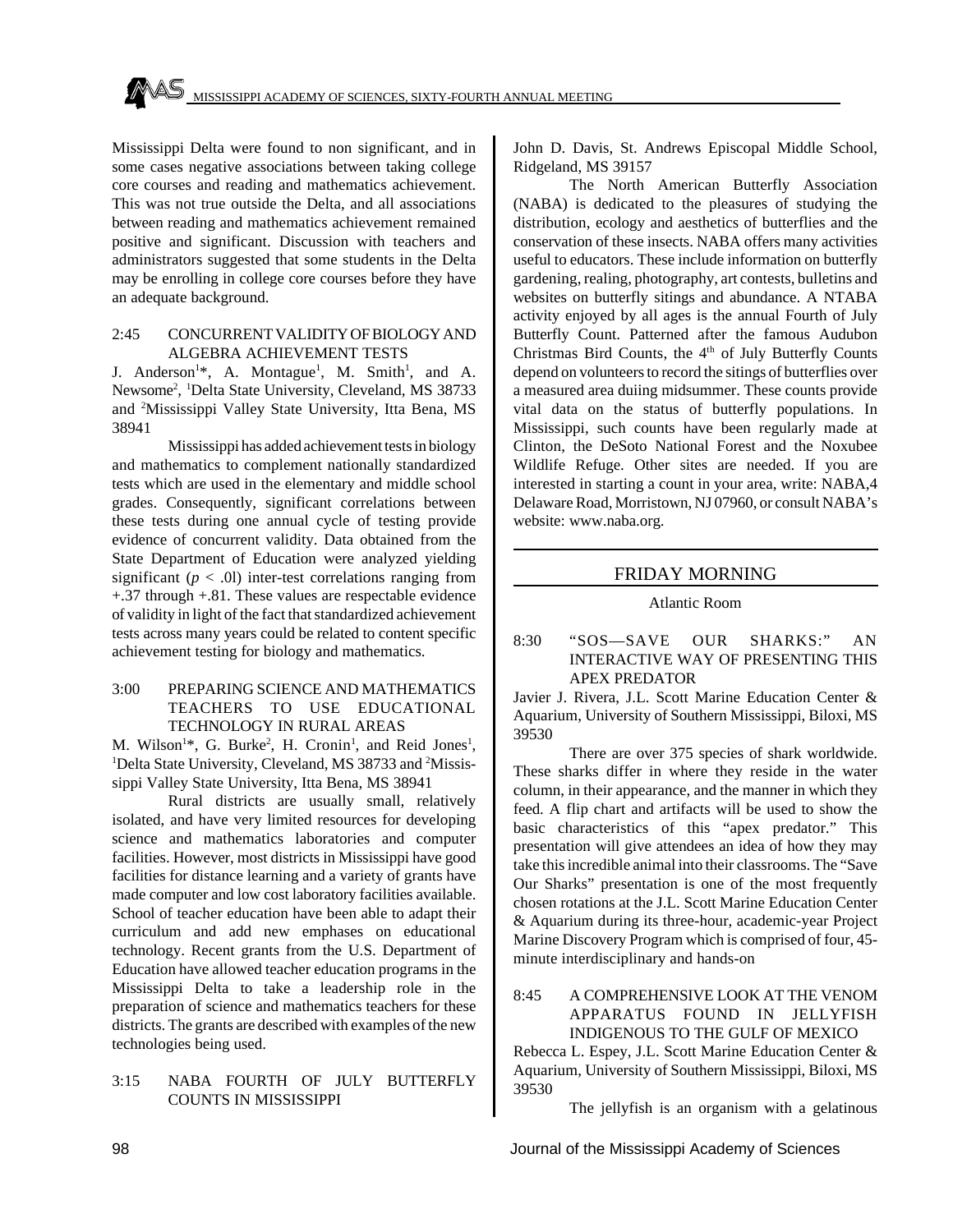body, no backbone, and stinging tentacles that cause panic on beaches worldwide. These cnidarians have an intricate venom apparatus used for obtaining prey. Unfortunately this same apparatus causes blistering, rashes, and sickness in humans. The primary objective of this presentation is to educate the public on the mechanics of the stinging process and what measures to take after an encounter. Selected printed materials will be available to attendees.

#### 9:00 INVENTORY OF FISH SPECIES FROM A MISSISSIPPI ESTUARY DURING NOVEMBER THROUGH FEBRUARY

Greg S. Christodoulou, J.L. Scott Marine Education Center & Aquarium, University of Southern Mississippi, Biloxi, MS 39530

Estuaries are well known as highly productive areas and are important nurseries for an abundance of organisms. Climatic factors such as rainfall and seasonal variations in temperature affect the composition of organisms found in these systems. The J.L. Scott Marine Education Center and Aquarium in Biloxi, MS, utilizes such a site in many of its educational programs. From mid-March to the end of October, participants in these programs seine along East Beach in Ocean Springs, MS, to determine the diversity of fish present in this area. Often, some specimens are transported to the aquarium for display. The aquarium staff conducts limited collecting during the months of November through February when the educational programs are not in process. Therefore, this study will determine which fish species are present during these months, and if needed, provide specimens for display. These seasonal collections, i.e., spring, summer, fall, and winter will reveal preliminary diversity and further studies will be required for substantiating numbers of organisms.

#### 9:15 A SCIENCE RESOURCE CENTER AS A WAY OF OPTIMIZING TEACHER ACCESS TO SCARCE LABORATORY EQUIPMENT

Sabine Heinhorst<sup>1\*</sup>, Lynn Morris<sup>2</sup>, Charlotte Rayburn<sup>2</sup>, Dodie Jordan<sup>2</sup>, and Beth Boleware<sup>2</sup>, <sup>1</sup>University of Southern Mississippi, Hattiesburg, MS 39406-5043 and <sup>2</sup>Oak Grove Middle School, Hattiesburg, MS 39402

Science is often taught without any hands-on activities, because limited financial resources do not allow each teacher to acquire the equipment and supplies necessary to provide hands-on activities for all children. As a consequence, children tend to become bored with science and lose interest early on. To try and counteract that trend, we have established a central Science Resource Center at a local school with the help of a generous grant from a local funding agency. The Center houses scientific equipment and specialty items in quantities that allow the children of one or two classes at a time to perform scientific experiments in small groups. All items are organized into thematic unit boxes (e.g. "magnetism") that can be quickly and easily checked out by even the busiest teacher. Copies of lessons and of interdisciplinary hands-on activities that comply with the National Science Standards and the Mississippi Science Framework are ready for use, so that the teachers do not waste time and energy assembling equipment, materials and supplies for a thirty-minute activity. Such a center makes the most of limited financial resources and could potentially become a prototype for other schools in Mississippi.

9:30 Break

#### 9:45 THE ART OF SCIENCE

Amanda Farrium\* and Linda Skupien, Cooperative Intern Program, Mississippi Gulf Coast Community College, Gautier, MS 39533, and Gulf Coast Research Laboratory, University of Southern Mississippi, Ocean Springs, MS 39566-7000

To facilitate the implementation of a complementary program at the Peter Anderson Festival, the Gulf Coast Research Laboratory needed to be involved in art from a science perspective. This project was designed to demonstrate the relationship between art and science. This relationship was substantiated through interviews with scientists who use art in their research. The areas of art discussed in these interviews encompassed different uses of art, i.e., photography, multimedia and computer equipment, employed by the scientists in "bridging the gap" between their research and the understanding and relevance of those data to a variety of audiences. After interpreting and analyzing the interview responses, the relationship which exists between scientists through the use of art has been further substantiated. These data and their interpretations will be shared with attendees.

#### 10:00 CAN I GET UNDRESSED NOW?

Amy Preston\* and Willie R. Heard, Cooperative Intern Program, Mississippi Gulf Coast Community College, Gautier, MS 39553 and J.L. Scott Marine Education Center, University of Southern Mississippi, Ocean Springs, MS 39566-7000

The primary focus of this research was to investigate the effects of long-term burial of the carcass of a baby bottlenose dolphin. This is a continuation of last year's research and presentation, "How to Undress A Bottlenose Dolphin For The Classroom." We will revisit the problems of federal licensing procedures for possessing the dolphin, and the decision-making processes relating to the best methodologies for the removal of the dolphin's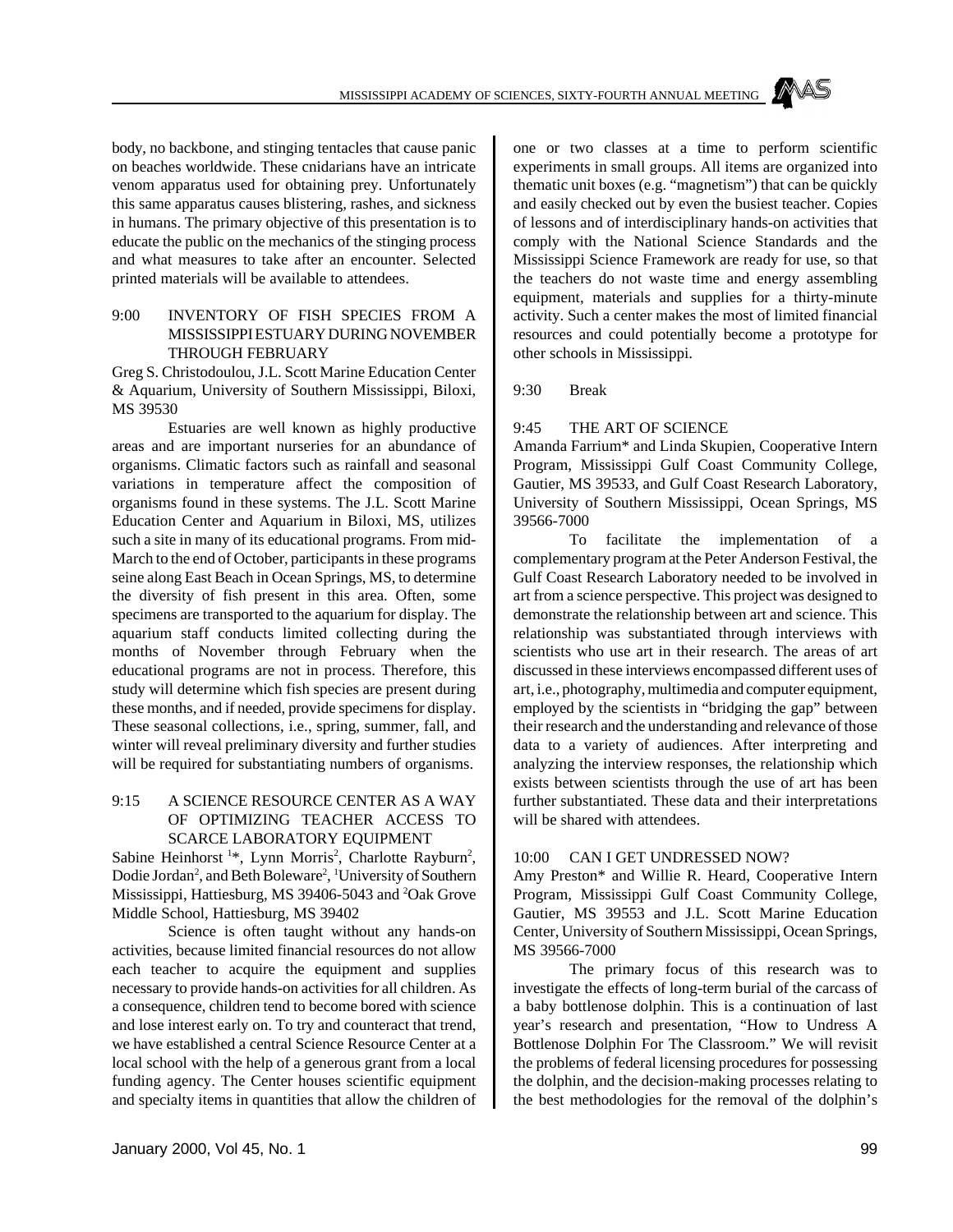flesh from the skeleton. Lastly, we will discuss preserving the dolphin's skeleton for exhibition.

#### 10:15 THE DEVELOPMENT OF MICROSOFT POWER POINT PRESENTATIONS FOR EDUCATIONAL PURPOSES

Jessica Waits\* and Edna Waller, Cooperative Intern Program, Mississippi Gulf Coast Community College, Gautier, MS 39533 and Magnolia Park Elementary School, Ocean Springs, MS 39566-7000

The primary objective of this project was to create Microsoft Power Point Presentations to introduce elementary students to the current science lesson in which they were studying. These presentations were developed through extensive Internet research. The development involved the application of general computer knowledge by "laying out" several slides with the insertion of factual information about the lessons and graphics to illustrate the topic. The presentations are for student utilization in the classroom and are designed to enhance the knowledge of the particular area. Some of the topics for the slide presentations include Newton's Laws and the solar system.

#### 10:30 TEACHING AID ON THE STUDY OF THE SKELETAL SYSTEM

Desiree Young<sup>1\*</sup>, James Baggett<sup>2</sup>, and Lena Melton<sup>2</sup>, <sup>1</sup>Cooperative Intern Program, Mississippi Gulf Coast Community College, Gautier, MS 39533 and <sup>2</sup>Gulf Coast Research Laboratory, University Of Southern Mississippi, Ocean Springs, MS 39564-7000

Anatomy students who are absent from the laboratory portion of studying x-ray of the skeletal system sometimes have difficulty in regaining the knowledge acquired by the other students. The instructors within the Biology Department of the Community College believe this problem can be alleviated through a CD-presentation of the x-rays. After scanning the x-rays, the format was changed and the x-rays were then burned to CD-Rom. An appropriate title was chosen and the editing process was implemented to refine each x-ray. The overall purpose of this presentation is to foster and increase awareness of Human Anatomy and Physiology I, specifically as it relates to the study of skeletal system x-rays by students who cannot attend class or for students who wish to review the materials prior to testing.

10:45 Divisional Business Meeting

# **SOCIAL SCIENCES**

Chair: Ann Marie Kinnell, University of Southern Mississippi

Vicechair: Emmanuel C. Nwagboso, Jackson State University

# THURSDAY MORNING

Caprice Room

#### 9:00 PATHOLOGICAL CONDITIONS REPRE-SENTED IN THE KELLOGG COLLECTION (22CL527 CLAY COUNTY, MISSISSIPPI)

Lisa L. Colonias\* and Erin M. Outlaw\*, University of Southern Mississippi, Hattiesburg, MS 39406

The Kellogg Collection is composed of approximately 43 individuals and dates to the Early Mississippian Period (c. A.D. 1000). The Collection may represent the cemetery of a small hamlet in northeast Mississippi. Their diet was primarily maize according to archaeological indicators on the dentition. We have examined two specific pathologies, anemia and treponematosis, as an indicator of health, diet and mortality in this small population. Treponematomal infection (commonly known as syphilis) has been identified in a number of Native American populations. Only one individual exhibited characteristics of prolonged systemic treponematomal infection. This is evident from the thickening and multiple porosities exhibited by the long bones. It appears to have been the non-venereal form of the disease. The Collection was also examined for anemia. This pathology is common in prehistoric Native Americans since maize is low in iron. There is evidence of porotic hyperostosis (porous skull) on the frontal and parietal bones of three individuals, one of which showed signs of recovery. Cribra orbitalia, another indicator of anemia, was also noted on two of these individuals above and within the orbits of the eye. The frequency of these pathologies occurs in less than 12% of the site. Thus, the population likely supplemented their diet with meat from hunting. These findings indicate a moderately healthy population consistent with other known Early Mississippian sites.

# 9:15 FAUNAL EXPLOITATION AT THE DIAMONDHEAD SITE (22HA550): A DIACHR-ONIC STUDY OF SUBSISTENCE STRATEGIES AT A GULF COAST SHELL MIDDEN

Jessica L. Allgood, University of Southern Mississippi, Hattiesburg, MS 39406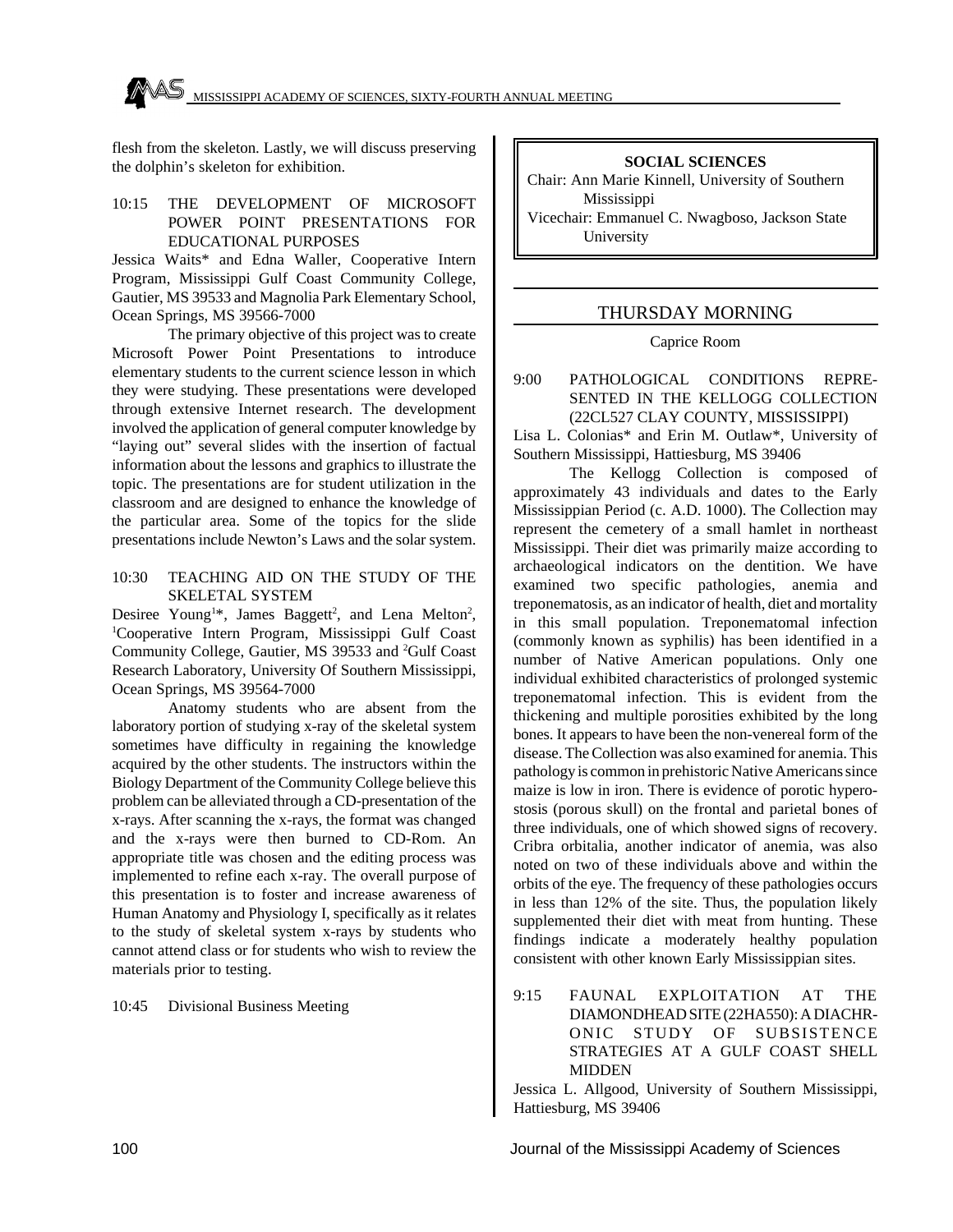Excavations at the Diamondhead Site recovered a large sample (20,000 specimens) of faunal remains. This shell midden, located on the lower Jourdan River on the Mississippi Gulf Coast, was periodically utilized from 100 BC to 1500 AD. Based on shifting frequencies of certain taxa, it appears that site function, duration of occupation, and seasonality of use changed through time. This paper will examine seasonal, ecological and functional indicators in order to better understand 1) how this site was used through time, 2) elaborate our current understanding of Mississippi prehistory, and 3) explore how this relates to other Gulf Coast shell middens.

#### 9:30 SEX, COLOR AND POWER: 'INTERRACIAL' RELATIONSHIPS IN AMERICAN MOTION PICTURES, 1967–97

Celeste Wheat\* and Amy Chasteen, University of Southern Mississippi, Hattiesburg, MS 39406

Since the release of "Guess Who's Coming to Dinner" in 1967, portrayals of 'interracial' romances in motion pictures have been relatively infrequent and often highly politicized. In this paper we provide an in-depth analysis of fifteen films that feature storylines about interracial relationships. By applying a narrative analysis framework to these films we are able to document patterns in portrayals of interracial romance and identify key changes in film treatment of this issue. Our analysis reveals both persistent formulas for telling stories about interracial relationships and also signficant changes in post-1970s tales about color, romance and social response.

9:45 Joint Divisional Business Meeting with Psychology and Behavioral Neuroscience

#### **ZOOLOGY AND ENTOMOLOGY**

Chair: Timothy C. Lockley, USDA APHIS PPQ IFA Vicechair: Alex D.W. Acholonu, Alcorn State University

#### FRIDAY MORNING

Caribbean Room

9:00 STUDY OF METABOLIC RATES OF GUPPY (*POECILIA RETICULATA*) AND MOSQUITO-FISH (*GAMBUSIA AFFINIS*) AT DIFFERENT TEMPERATURES

Tameka L. Ivory and Julius O. Ikenga\*, Mississippi Valley State University, Itta Bena, MS 38941

The metabolic rate of an organism is the sum of complex chemical activities, per unit time, that it must carry out to survive. A segment of these activities, otherwise known as aerobic respiration, occurs in the mitochondria and requires the use of oxygen as the final electron acceptor. We developed this study to compare the metabolic rates (mRs) of guppy (*Poecilia reticulata*) and mosquitofish (*Gambusia affinis*) at 23 to 27°C. Indirect respirometry, which measured the amount of carbon dioxide  $(CO_2)$  produced, rather than the amount of oxygen consumed by the test fishes, was used to determine the mRs. The mRs were calculated in  $\mu$ M CO<sub>2</sub> produced by test fishes/ml/hr. The average mRs (7.95, 9.80, 11.0, 12.0, and 14.0  $\mu$ M CO2/ml/hr) for *P. reticulata* were found to progressively increase as the temperature (23, 24, 25, 26, and  $27^{\circ}$ C) respectively increased. At the same temperatures above, however, the average mRs so far collected for *G. affinis* (11.3, 11.0, 12.6, 14.0, and 12.5  $\mu\mu$ M CO2/ml/hr) failed to show any similar progressive increase. *P. reticulata* that were one half the weight of *G. affinis* had mRs of 9.00, 12.0, and 28.5  $\mu$ M CO<sub>2</sub>/ml/hr at 23, 26, and 27°C, respectively. Comparatively, the *G. affinis* that were twice the weight of *P. reticulata* had mRs of 11.5, 11.6, and 17.3  $\mu$ M CO<sub>2</sub>/ml/hr at 23, 26, and 27°C, respectively.

#### 9:15 THE ABILITY OF DRAGONFLY LARVAE TO GRAB A SPECIFIC LOCATION ON A PREY'S BODY

Marty L. Harvill\* and Robert M. Kobza, Mississippi University for Women, Columbus, MS 39701 and Florida International University Miami, FL 33199

The main objective of this study was to determine if *Aeschna* dragonfly larvae randomly grab a prey or target a specific area on the prey's body. The study was conducted in a partitioned holding/observation chamber (38 L) using 14 *Aeschna* dragonfly larvae  $(3<sup>rd</sup>$  and  $4<sup>th</sup>$  instar) and 50 (11-25 mm) *Gambusia* fish. The water temperature was maintained at  $22^{\circ}$ C and during observations the light level was turned down to 0.0145 lux. Dragonfly larvae were starved for two days before eight larvae and 12-15 *Gambusia* were placed into the observation chamber. Each of 45 captures of fish by dragonflies were video taped and measurements taken of the total length of fish (mm) and grab location to the tip of the mouth (mm). We examined the distribution of grab location/total length of fish ratios and found the targeted grab location was location specific which indicated a nonrandom grab. This study allows us to better understand the optic ability and natural selection on these ambush predators.

9:30 VARIABILITY IN FEEDING AND SEARCHING BEHAVIOR OF FIELD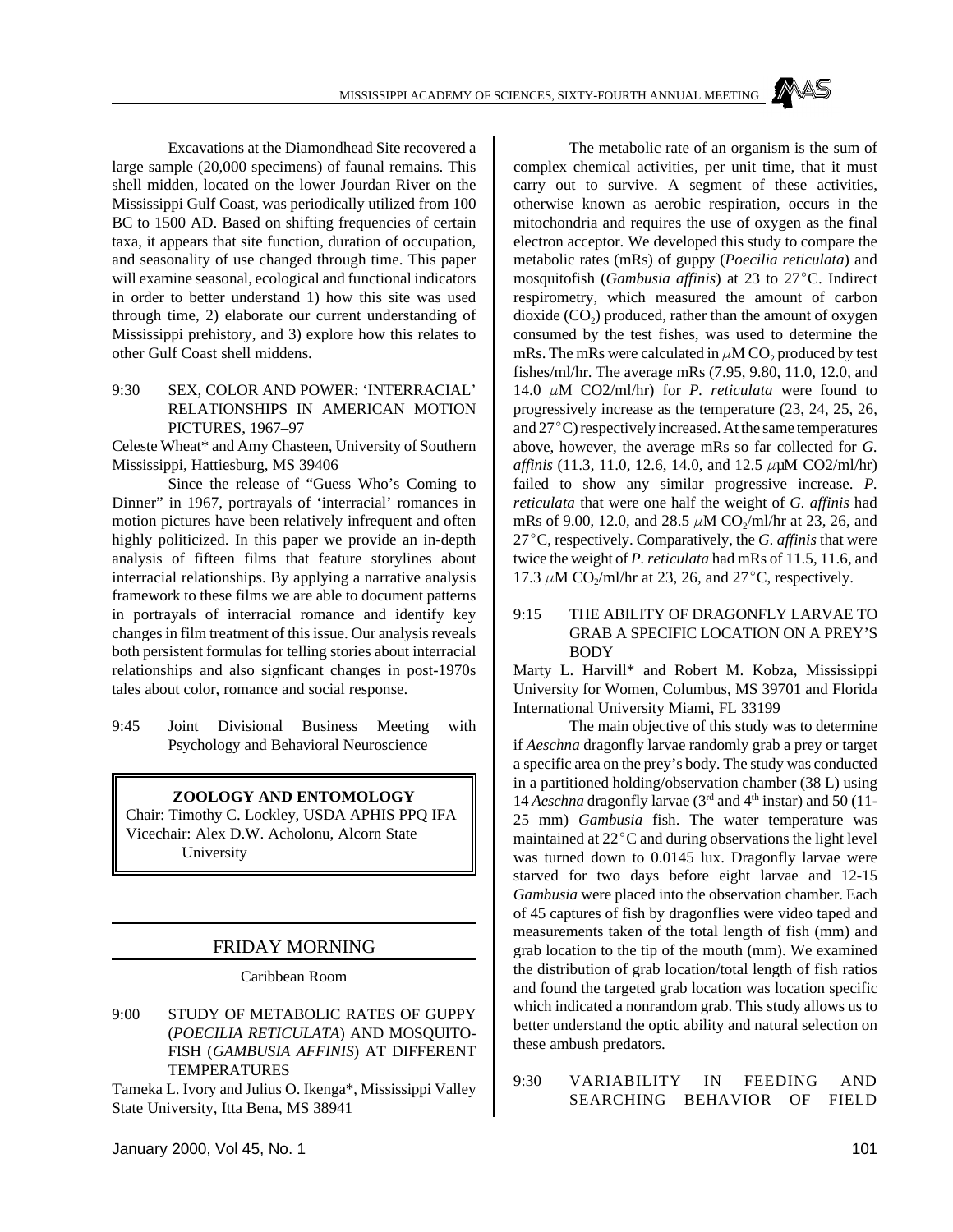#### COLLECTED POPULATIONS OF FRUIT FLIES (*DROSOPHILA MELANOGASTER*)

Jimena M. Aracena\* and Rebecca Rogers, Mississippi University for Women, Columbus MS 39701

Populations of *Drosophila melanogaster* were collected in the field near Columbus, MS. Isofemale lines derived from the field collections were tested in the laboratory on patches of sucrose solutions. We found variability in feeding thresholds, search behavior on patches of food, and survival during food deprivation between the populations tested. Because these traits are crucial to survival and also have been demonstrated to be heritable, they are subject to natural selection. We propose this pilot study as a model for laboratory selection and eventual characterization of behavioral heritable traits.

# 9:45 THE *ANACRONEURIA GUAMBIANA* COMPLEX OF SOUTH AMERICA (PLECOPTERA: PERLIDAE)

Bill P. Stark\* and Maria del Carmen Zúñiga, Mississippi College, Clinton, MS 39058 and Universidad del Valle, Cali, Colombia

*Anacroneuria* is a large, neotropical stonefly genus with over 200 nominal species found from Argentina to Arizona. Most species are known from their original descriptions and there has been little effort made to understand phylogenetic relationships within this diverse assemblage. In this study we formally define the *Anacroneuria guambiana* group and recognize *A. chorerra* Stark (Venezuela), *A. guambiana* Zúñiga & Stark (Colombia), *A. pacifica* Rojas & Baena (Colombia), *A. regleta* Stark & Rojas (Colombia), *A. socapa* Stark & Zúñiga (Colombia), and *A. uru* Stark & Sivec (Peru) as members of the complex. A preliminary phylogeny of the group is proposed based on characters extracted from variations in male aedeagal morphology.

- 10:00 Break
- 10:15 CHARACTERISTICS AND TOXICITY OF THE DRINKING WATER DISINFECTION BY-PRO-DUCT 3-CHLORO-4-(DICHLOROMETHYL)-5- HYDROXY-2[5H]-FURANONE (MX) TO ME-DAKA (*ORYZIAS LATIPES*)

David R. Geter<sup>1\*</sup>, William E. Hawkins<sup>1</sup>, and John W. Fournie<sup>2</sup>, <sup>1</sup>Gulf Coast Research Laboratory, University of Southern Mississippi, Ocean Springs, MS 39564 and <sup>2</sup>U.S. Environmental Protection Agency, Gulf Breeze, FL 32561

The compound 3-chloro-4-(dichloromethyl)-5 hydroxy-2(5H)-furanone, also known as MX, is a byproduct of wood pulp manufacture and a contaminant of chlorinated drinking and sewage water. MX has recently

been shown to be carcinogenic to rodents. However, no data exist for its effects on fish. We investigated the acute toxicity of MX in a 48-hour LC50 static exposure using Japanese medaka (*Oryzias latipes*) fry. Ten-day-old medaka were exposed to MX concentrations of 0, 25, 50, 100 and 200 mg/L. Calculations using the moving average and binomial methods gave an approximate 48-hour LC50 of 138 and 128 mg/L, respectively. The MX in solution decreased an average of 15% in 48 hours across all test concentrations with a half-life of 120 hours. Concentrations of MX found in environmental and drinking waters (normally in the lower parts per billion) are far below that found to be toxic to medaka in this study. Nevertheless, these data help establish exposure conditions that will allow us to investigate mechanisms of MX effects on fish, especially studies designed to determine the carcinogenicity of MX.

#### 10:30 INTERSPECIFIC DIFFERENCES IN SAGITTAE OF *CYNOSCION* (TELEOSTEI: SCIAENIDAE)

Windsor E. Aguirre, Gulf Coast Research Laboratory, Ocean Springs, MS 39566

Length and height of sagittae (saccular otoliths) were measured in nine species of the genus *Cynoscion* (Teleostei: Sciaenidae), four from the western Atlantic and five from the eastern Pacific. Compared to other American sciaenids, sagittae of *Cynoscion* are relatively large and elongate. In all species of *Cynoscion* examined, sagitta length grows at a faster rate than sagitta height. As a consequence, sagittae become relatively longer as the fish get larger. However, slopes for both sagitta length and height decrease as standard length increases, with sagittae becoming smaller relative to the overall size of the fish. Differences in sagitta shape and size exist among the species examined. Sagittae of *C. nothus* are of greater height than those of the other species, appearing rounder in shape. Sagittae of *C. arenarius*, *C. regalis*, and *C. squamipinnis* are relatively large and elongate, and very similar to one another. Sagittae of *C. nebulosus* are of slightly less length and height than those of the above mentioned species. Sagittae of *C. albus*, *C. analis*, *C. phoxocephalus*, and *C. xanthulus*, tend to be smaller than those of the other species. The reasons for these differences are not clear. However, sagittae are useful for distinguishing among morphologically similar species within *Cynoscion* and may contribute to the understanding of phylogenetic relationships.

10:45 ARE OMEGA-3 FATTY ACIDS A CRUCIAL LIPID STORE IN DESICCATION RESISTANT DORMANT EGGS OF THE TEMPORARY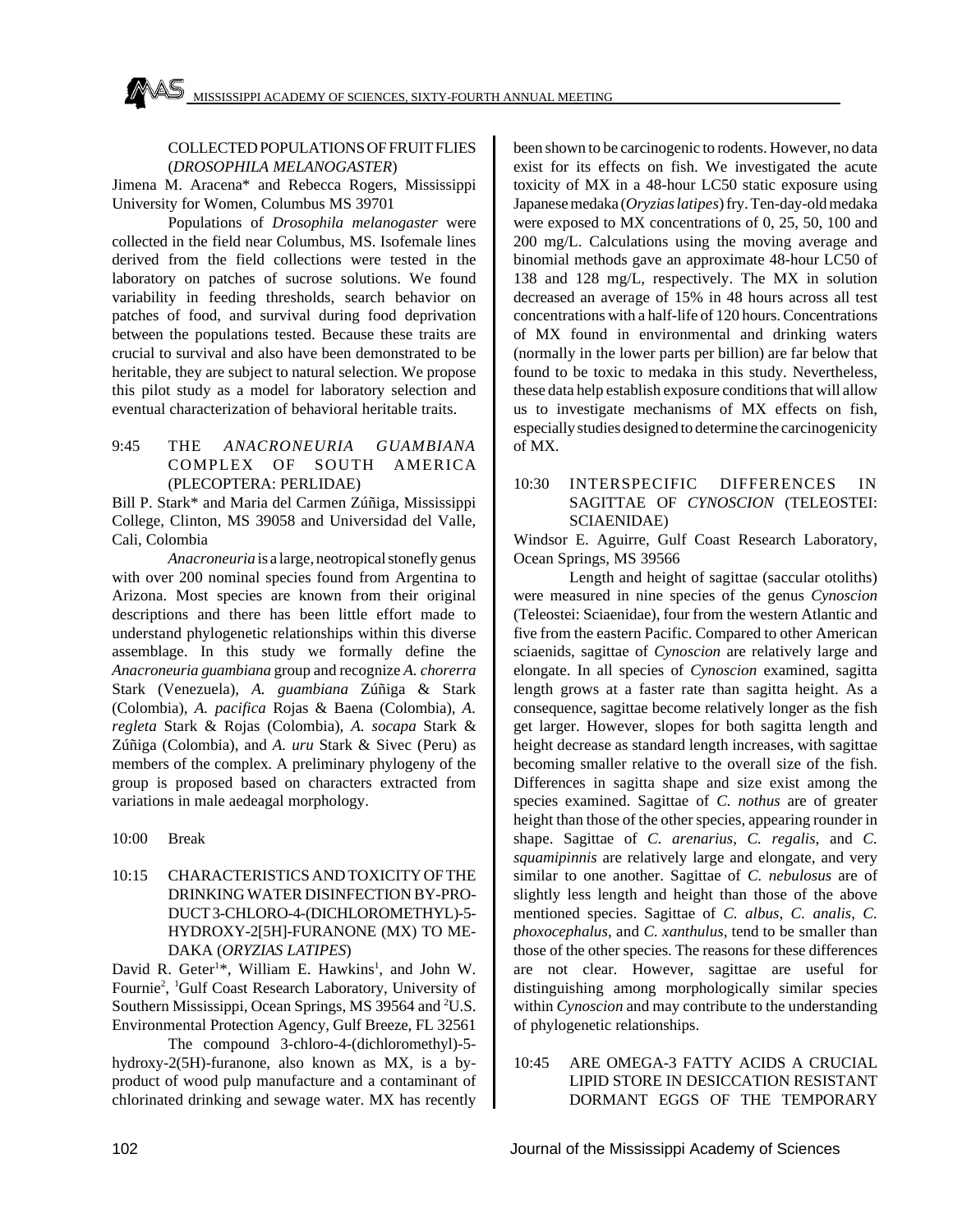#### POND COPEPOD *AGLAODIAPTOMUS STAG-NALIS* FORBES?

Judith L. Williams\* and Patricia M. Biesiot, University of Southern Mississippi Gulf Coast, Long Beach, MS 39560 and University of Southern Mississippi, Hattiesburg, MS 39406

Lipids are important reserves of energy for developing as well as dormant organisms. Marine copepods store tremendous amounts of wax esters and triacylglycerols (TAG) prior to dormancy in oceanic environments. Marine copepods also have unusually large amounts of omega-3 fatty acids. These fatty acids are crucial for normal development and physiologicffl function of all animals; for that reason they are often called essential fatty acids (EFA). The temporary pond copepod *Aglaodiaptomus stagnalis* produces and releases large, desiccant resistant dormant eggs on an annual basis. These eggs accumulate large amounts of both TAG and fatty acids prior to dormancy. Our preliminary data show that females with egg sacs have higher body accumulation of certain EFAs (the same as those shown to be critical in fish and invertebrate development) than those without eggs. This suggests that the females may shunt these vitally important fatty acids into the eggs, thus providing necessary precursors for rapid development following cessation of dormancy.

#### 11:00 WATER QUALITY STUDIES ON THE BIG SUNFLOWER RIVER, MISSISSIPPI

Alex D.W. Acholonu, Gayle Culley\*, Yolonda Grant, and Ketia Shumaker, Alcorn State University, Alcorn State, MS 39096

The Mississippi Department of Environmental Quality has set regulations to protect water quality. Water quality standards were adopted by the State in 1995 for interstate, intrastate, and coastal waters. The policy was adopted to protect and upgrade lotic(running) water quality within the State. This study was therefore conducted to find out if the Big Sunflower River meets the standard of fresh water bodies in Mississippi. Adverse water quality is usually indicated by such conditions as increased concentrations of metals and nutrients, decreased dissolved oxygen, and diverse changes in physical characteristics. During the period September to October 1999, water samples were collected at different locations in three replicates from the Big Sunflower River in the area near the Delta National Forest in Sharkey County. This area is about 51 miles north of Vicksburg. The samples were collected, taken to the laboratory, and analyzed according to standard methods. Of the many parameters tested: viz., surface water temperature, hardness, alkalinity, pH, nitrate, zinc, dissolved oxygen, copper, chromate, phosphate, chlorine,

and fluorine, the following were recorded: hardness, alkalinity, pH, dissolved oxygen, chromate, chlorine, and fluorine. The average surface water temperature was  $24.30^{\circ}$ C. This is a preliminary report. The study is still in progress. But based on the results so far obtained, the Big Sunflower River appears to be polluted, at least, at the areas surveyed.

#### 11:15 ANALYSIS OF BED SEDIMENTS OF THE BIG SUNFLOWER RIVER IN MISSISSIPPI FOR POLYCYCLIC AROMATIC HYDROCARBONS

Alex D.W. Acholonu<sup>1</sup>, Arther T. Gates<sup>1\*</sup>, Keturah Morris<sup>1</sup>, and K.T. Valsaraj<sup>2</sup>, <sup>1</sup>Alcorn State University, Alcorn State, MS 39096 and <sup>2</sup>Louisiana State University, Baton Rouge, LA

Acholonu et al. (1997) conducted a study on benthic invetebrates and their substrates at Lake Yazoo and the Yazoo River. This study revealed the presence of three different kinds of polycyclic aromatic hydrocarbons (PAHs) which are polutants, namely; pyrene, chrysene, and  $diberzo(a,h)$ -anthracene. A similiar study was recently initiated at the Big Sunflower River, a tributary of the Yazoo River. Between the months of May and October 1999, bed sediment samples were collected from different sites in three replicates from the Big Sunflower River in the area in close proximity to the Delta National Forest in Sharkey County. The area is about 51 miles north of Vicksburg. The samples were collected about 50 meters apart using the Ekman grab and/or a Ponar grab and occasionally by scraping the bottom with a plastic pale in shallow areas. The samples were put in pales, taken to the laboratory and refrigerated until chemically analyzed. The sediments were extracted using EPA-SW 846 method 3550B (ultrasonic extraction) and cleanup performed using EPA-SW Method 3630C (Silica Gel Cleanup).The extracts were analyzed using HPLC (gradient method). The following PAHs were detected in all sites: benzo(a)pyrene, phenanthrene, fluoranthene, pyrene, and chrysene. This is a preliminary report as the study is still in progress. Based on the results obtained so far, the Big Sunflower River is polluted at least in the areas studied.

11:30 Divisional Business Meeting

11:45 Divisional Poster Session

MORPHOLOGICAL AND BEHAVIORAL DIFFERENCES OF THE COMMON ORCHARD SPIDER, *LICAUGE VENUSTE*, IN RELATION TO DIFFERENT FOREST MANAGEMENT PRACTICES Melodie Sheri Millsaps, Mississippi University for Women,

Columbus, MS 39701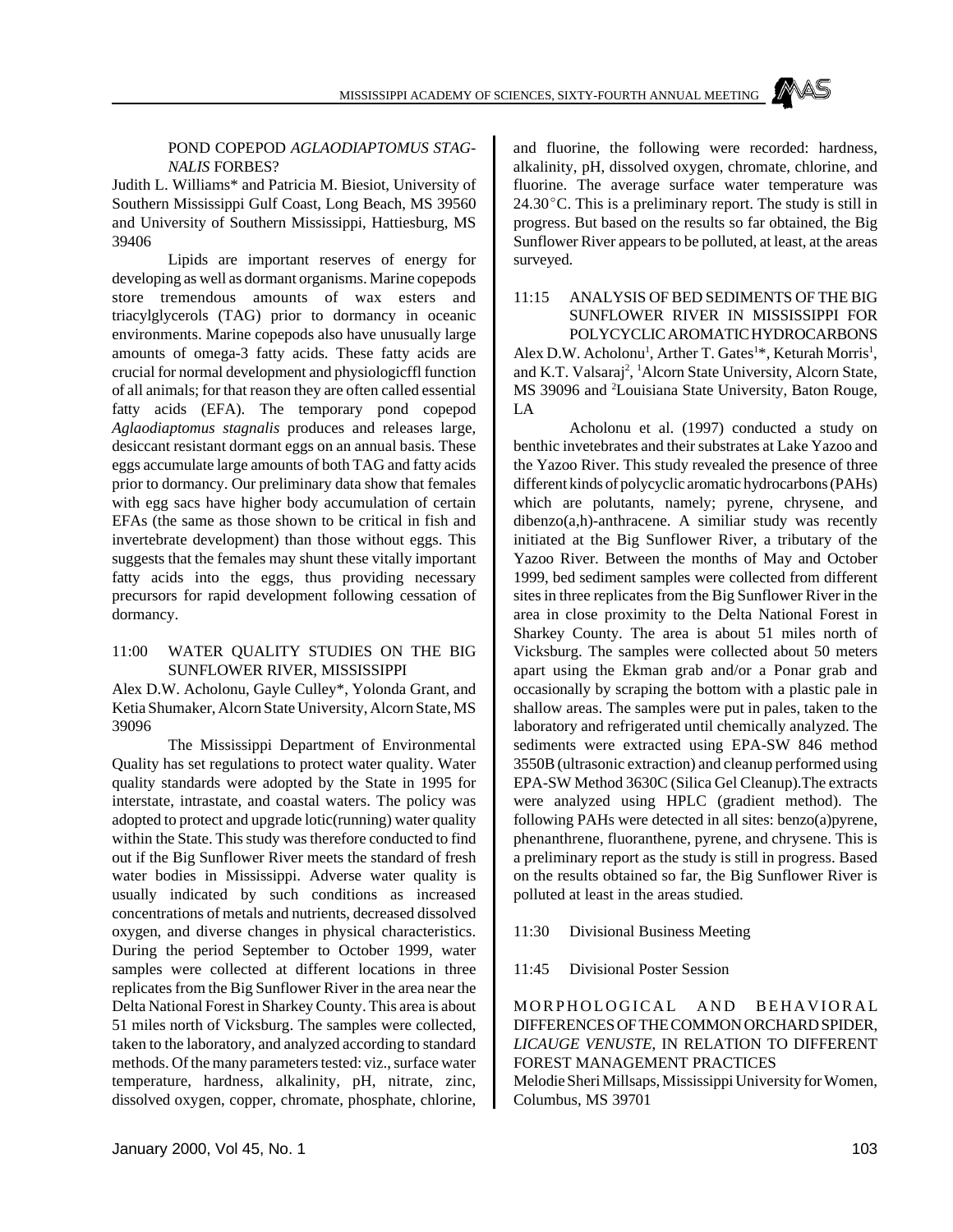The purpose of this study was to determine how forest management practices effect orchard spiders. In previous research, it was noted that the orchard spiders living in different habitats and forest management areas showed signs of slight morphological and behavioral differences. To determine exactly how the surrounding environment had effected this spider, spot maps were collected noting the habitat and forest management area these spiders were found in. A check list was also devised for each spider found that checked for leg color, web height, community occurrences, and abdomen size. During the study it was recorded that these spiders sometimes live in communities with spiders of a different species, also. Analysis of the data concluded that the orchard spider still has the densest population and moist, low-lying areas on uneven-aged forest management. 59.5 % of the sample spiders had metallic legs and the average abdomen size of these spiders is 2.5 mm. Data analysis also indicated that 97.88% of the spiders build there webs below 1 m, 58.38% of these spiders live in web communities, and 24.87% of those spiders lived in communities with different species. It was concluded that successful orchard spiders have metallic legs, webs below 1 m, 2.5 mm abdomens, and normally live in communities. It is not that beneficial, however, for orchard spiders to form communities with different species.

# **SPECIAL PRESENTATIONS**

# THURSDAY MORNING

Caprice Room

#### 1:00 REMOTE SENSING SYMPOSIUM

John Colonias, Institutions of Higher Learning, Jackson, MS

The Mississippi Institutions of Higher Learning and NASA's Commercial Remote Sensing program address issues relating to the commercialization of remote sensing technologies. This technology, destined to dominate the next millenium, finds wide applicability in areas such as those related to telemedicine, intelligent transportation systems, farming, and forestry. Presentations and panel topics will include: (1) the science of remote sensing, (2) sociological implications, and (3) issues relating to geographical information systems.

#### SOFTWARE USABILITY ISSUES FOR INTEGRATING GIS AND SCIENTIFIC VISUALIZATION

Julie Baca, Jackson State University, Jackson, MS 39217

Many research areas, particularly in environmental sciences, require techniques of both Geographic Information Systems (GIS) and scientific visualization systems. However, integrating these two technologies in a way that is seamless for the user presents many challenges. This research effort focuses on assessing current solutions to these challenges and proposing new alternatives.

#### HIGH-RESOLUTION REMOTE SENSING FOR RISK ASSESSMENT AND HAZARD MITIGATION

Gregory L. Easson and Bruce A. Davis, University of Mississippi, University, MS 38677 and NASA, Commercial Remote Sensing, Stennis Space Center, MS 39529

Emergency planning officials at the county and municipal level need accurate information describing the landcover, slope and elevation of their areas of jurisidiction. This information is needed to assess areas of potential flood risk from hurricane storm surge and rainfall, and to develop mitigation plans to reduce risk. These needs include monitoring residential and commercial development in potential flood hazard areas and development that alters the amount of impervious surface area within and surrounding the city. In this project highresolution multispectral imagery was merged with highresolution topographic survey data to form a risk assessment and hazard mitigation tool for the city of Long Beach, Mississippi. Long Beach is a small city on the Mississippi Gulf Coast that has undergone rapid residential and commercial growth due to casino development and increased tourism. The multispectral imagery was obtained from Positive Systems Incorporated. The imagery contains four bands, three visible and one infrared, with resolution of one meter. The imagery was geo-referenced using digital transportation data at 1:24,000 scale and image to image registration to create a mosaic image of the city of Long Beach. This mosaic was classified to determine the amount of property within the city covered by impervious surface. In addition to the imagery, high-resolution topographic data were gathered using a LIght Detection And Ranging (LIDAR) system. This data set contains an elevation point for each square meter of Long Beach and has an elevation accurracy of  $\pm$  0.5 feet. These data were used to develop a Digital Elevation Model that was used to compute the slope of each pixel in the imagery and to delineate basins within the city. The combination of the imagery and topographic data will be used to parameterize an overland flow model that will be used to determine flood risks throughout the city. The imagery is also being used to evaluate the suitability of hurricane shelters. In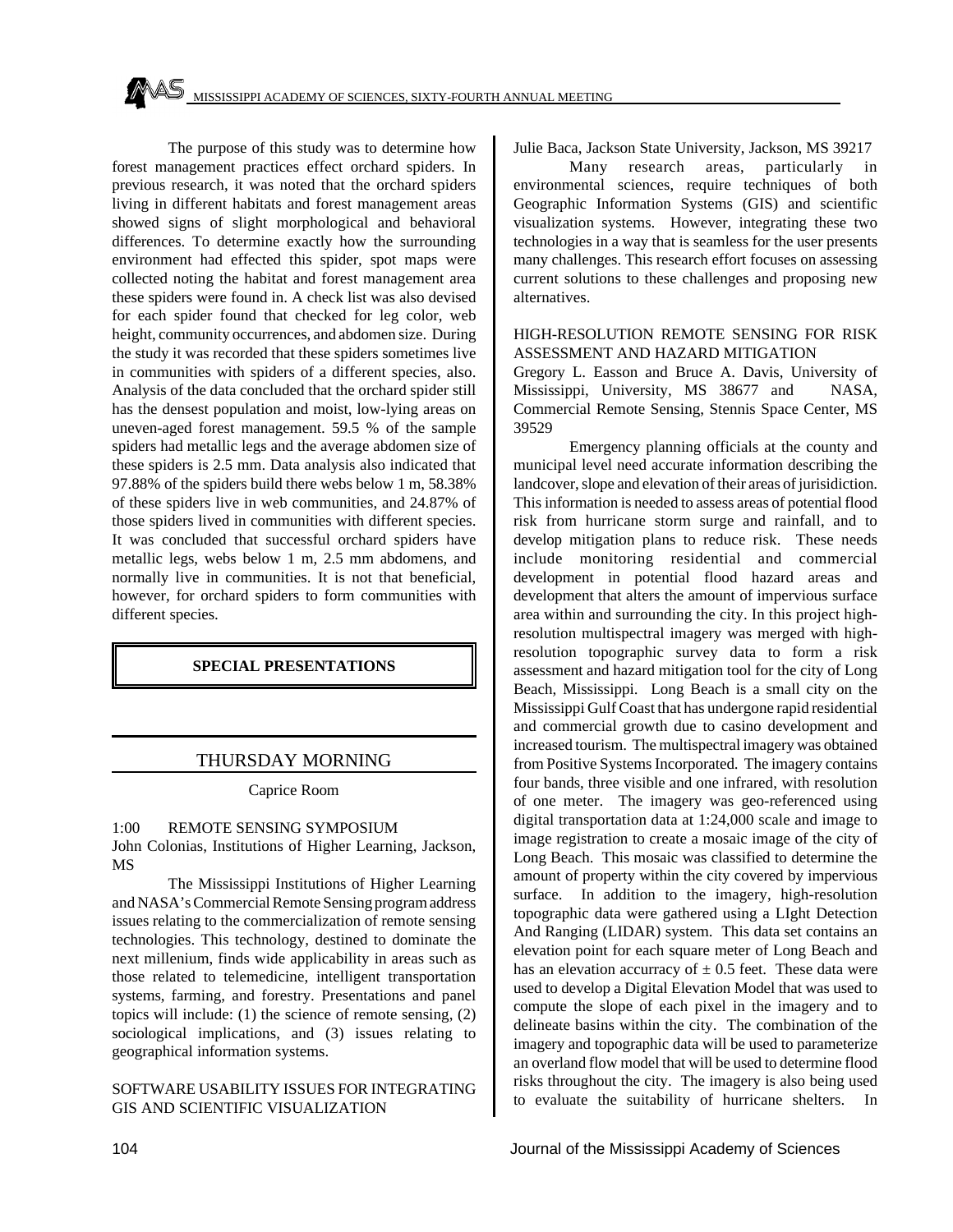

particular the imagery is used to assess the hazards associated with nearby trees and other potential falling objects. The model implementation is expected to be completed by July, 2000 and will be used as a pilot study to test the feasibility of these types of studies for the entire Mississippi Gulf Coast.

# THURSDAY AFTERNOON

Gulf Hall

**5:00 Dodgen Lecture: Environmental Issues David Orr, Oberlin College, Oberlin, Ohio 44074**

#### FRIDAY MORNING

Pre-Assembly Area

9:00 MEET THE STATISTICIAN

Walter T. Brehm, Clinical Research Laboratory, 81st Medical Group, Keesler AFB, MS 39534

The importance of considering how data will be analyzed early in the planning of an investigation or experiment cannot be overemphasized. The distinguished statistician Sir R.A. Fisher said, "To call in the statistician once the experiment is done may be no more than asking him to perform a postmortem examination: he may be able to say what the experiment died of." Don't let this happen to you! Come to the Annual meeting of the Mississippi Academy of Sciences and MEET THE STATISTICAN. The members of the Division of Mathematics, Computer Science, and Statistics will be providing free, 20 minute consultations in the areas of experimental design, statistical design & analysis selection, and sample size determination. Some analyses may be possible with advanced

arrangements. Contact the division chairman, Walt Brehm, 81st Medical Group, 301 Fisher St., Rm 1A132, Keesler AFB, MS 39534 or walter.brehm@keesler.af.mil to arrange an appointment. Students are welcome and walk-ins may be accepted. It could be the most important 20 minutes of you whole project.

#### Caprice Room

#### 9:00 COMMUNICATING SCIENCE THROUGH THE NEWS MEDIA

Burnis R. Morris, Associate Professor and Talbert Lecturer, Department of Journalism, University of Mississippi, University, MS 38677

Leading practitoners and journalism educators discuss the state of science journalism and offer advice for scientists seeking publicity. Topics include sexy content in the health and science magazine industry, public relations and the placement of science stories, and what your hometown paper needs to know.

Panelists include:

- Dale Thorn, Assistant Professor, Manship School of Mass Communication, Louisiana State University, Baton Rouge, LA
- Tom Sommers, Managing Director, Hill and Knowlton Public Relations, Houston, TX
- Barbara Austin, Director, Public Affairs, University of Mississippi Medical Center, Jackson, MS
- Annie Oeth, Editor, Science/Environmental Stories, The Clarion-Ledger, Jackson, MS
- Samir Husni, Professor of Journalism, University of Mississippi, Jackson, MS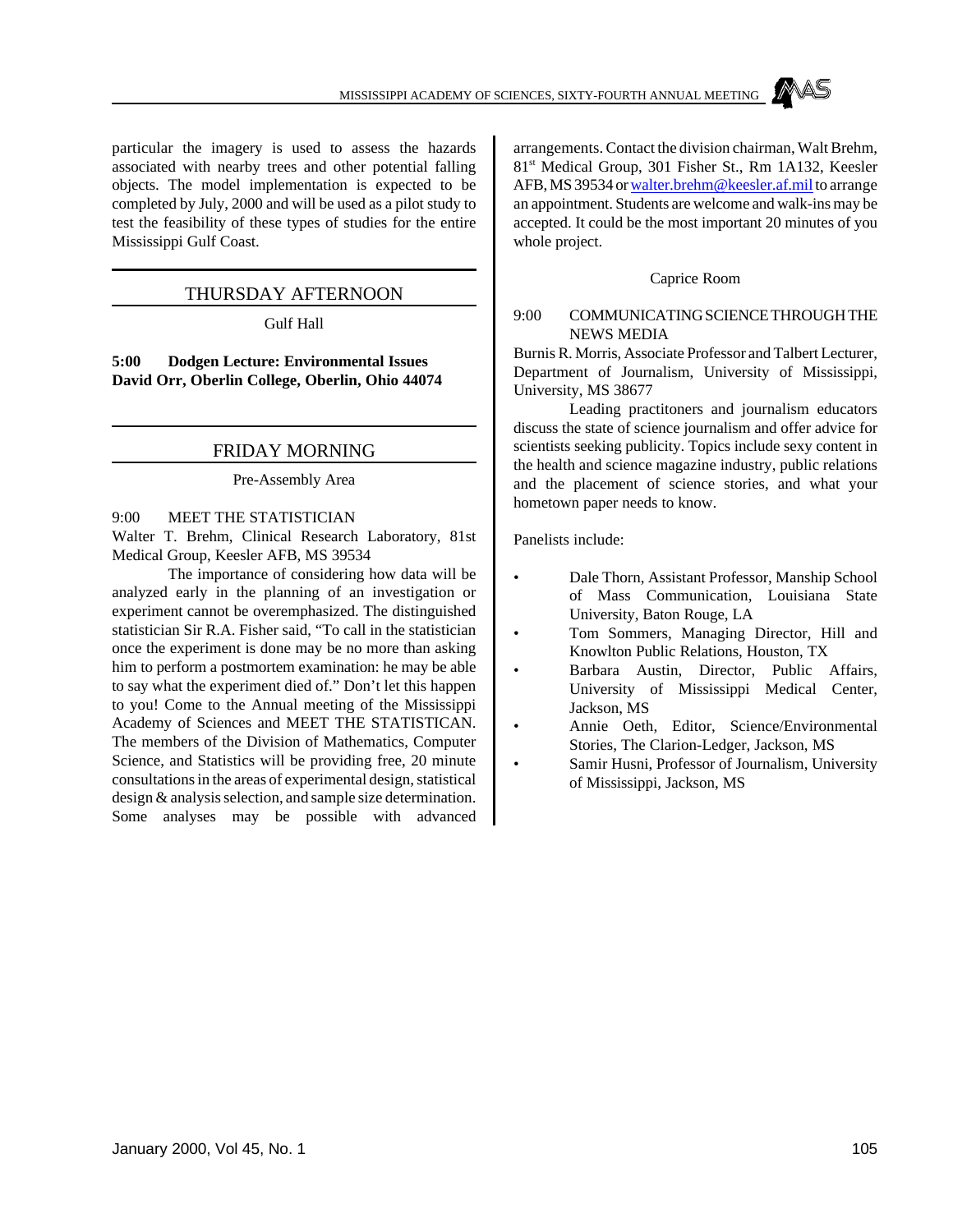



2001 Annual Meeting February 8 & 9 Tupelo, Mississippi